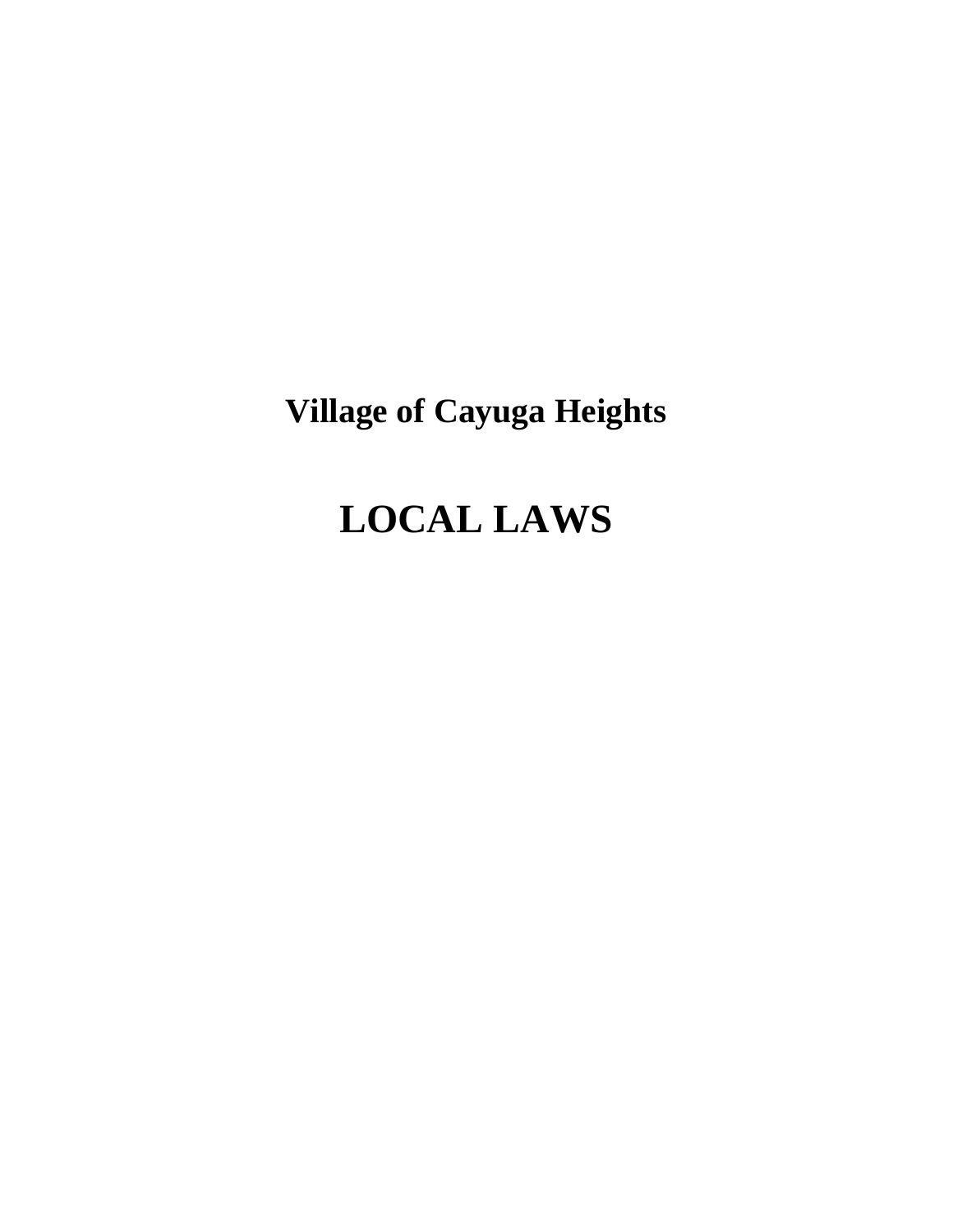# **VILLAGE OF CAYUGA HEIGHTS LOCAL LAWS**

# **TABLE OF CONTENTS**

| Date      | <b>Law</b>     | <b>Title</b>                                                  | <b>Article</b> | Page           |
|-----------|----------------|---------------------------------------------------------------|----------------|----------------|
| 1963-67   |                | Fumigation & Fires                                            | III            | $\mathbf 1$    |
|           |                | Traffic                                                       | IV             | 2,3            |
|           |                | Parks & Street Planting, Protection of                        | $\mathbf V$    | $\overline{4}$ |
|           |                | Zoning                                                        | IX             | $5 - 7$        |
|           |                | <b>Sewer Rents</b>                                            | XII            | $8-9$          |
| 1965      | $\mathbf{1}$   | Public Notices, Relating to Adoption of<br><b>Public Laws</b> | 25             | 10             |
| 1966      | $\mathbf{1}$   | Sidewalk Districts, Formation of                              | 28             | $11 - 12$      |
| 1968      | $\mathbf{1}$   | Tax on Gross Income or Gross                                  | 31             | $13 - 18$      |
|           |                | Operating Income of Utilities                                 |                |                |
| 1969      | $\mathbf{1}$   | <b>Utility Tax</b>                                            | 31             | 19             |
| 6/25/1973 |                | Sewers & Drains                                               | <b>VIII</b>    | $20 - 26$      |
| 1976      | $\mathbf{1}$   | Water Benefit Charges & Schedule A (Definitions)              | 32             | 27-29          |
| 1976      | $\mathfrak{2}$ | <b>Plumbing Codes</b>                                         | 23             | 30             |
| 1977      | $\mathbf{1}$   | Business Investment, Percentage of Exemption for              | 16             | 31             |
| 1977      | $\overline{c}$ | Dog Control                                                   | XV             | 32             |
| 1977      | 3              | Flood Insurance Program                                       | 20             | 33-34          |
| 1979      | $\mathbf{1}$   | <b>Cross-Connection Control</b>                               | 17             | $35 - 40$      |
| 1980      | 1              | Dog Control                                                   | XV             | $41 - 43$      |
| 1/4/1980  |                | Zoning                                                        | IX             | 44             |
| 1981      | $\mathbf{1}$   | <b>Traffic Control</b>                                        | IV             | $45 - 50$      |
| 1981      | $\overline{2}$ | Indemnification of Employees $\&$                             |                |                |
|           |                | <b>Furnishing Legal Counsel</b>                               | 21             | 51             |
| 1982      | $\mathbf{1}$   | Alcoholic Beverage, Open Container Prohibition                | 22             | 52             |
| 1982      | $\overline{2}$ | <b>Traffic Control</b>                                        | IV             | 53-58          |
| 1983      | $\mathbf{1}$   | Alcoholic Beverage, Open Container Prohibition                | 22             | 59-60          |
| 1983      | $\mathbf{2}$   | <b>Traffic Control</b>                                        | IV             | 61-66          |
| 1984      | $\mathbf{1}$   | Tax Exemption, Real Property/Veteran's Program                | 30             | 67             |
| 2/1985    |                | Zoning                                                        | IX             | 68             |
| 1985      | $\mathbf{1}$   | Residency of Appointed Village Officers                       | 26             | 69             |
| 1986      | 1              | Zoning - Antennas, Installation & Maintenance                 | IX             | 70             |
| 1986      | $\mathbf{2}$   | <b>Traffic Control</b>                                        | IV             | 71-76          |
| 1987      | 1              | Sewers & Drains                                               | <b>VIII</b>    | 77-96          |
| 1987      | $\mathbf{2}$   | Zoning - Sign Ordinance<br>IX                                 |                | 97-101         |
| 1988      | $\mathbf{1}$   | <b>Prior Written Notice</b>                                   | 24             | 102            |
| 1988      | $\mathbf{2}$   | Zoning - Permits<br>IX                                        |                | 103-104        |
| 1989      | $\mathbf{1}$   | Zoning - Building Coverage                                    | IX             | 105            |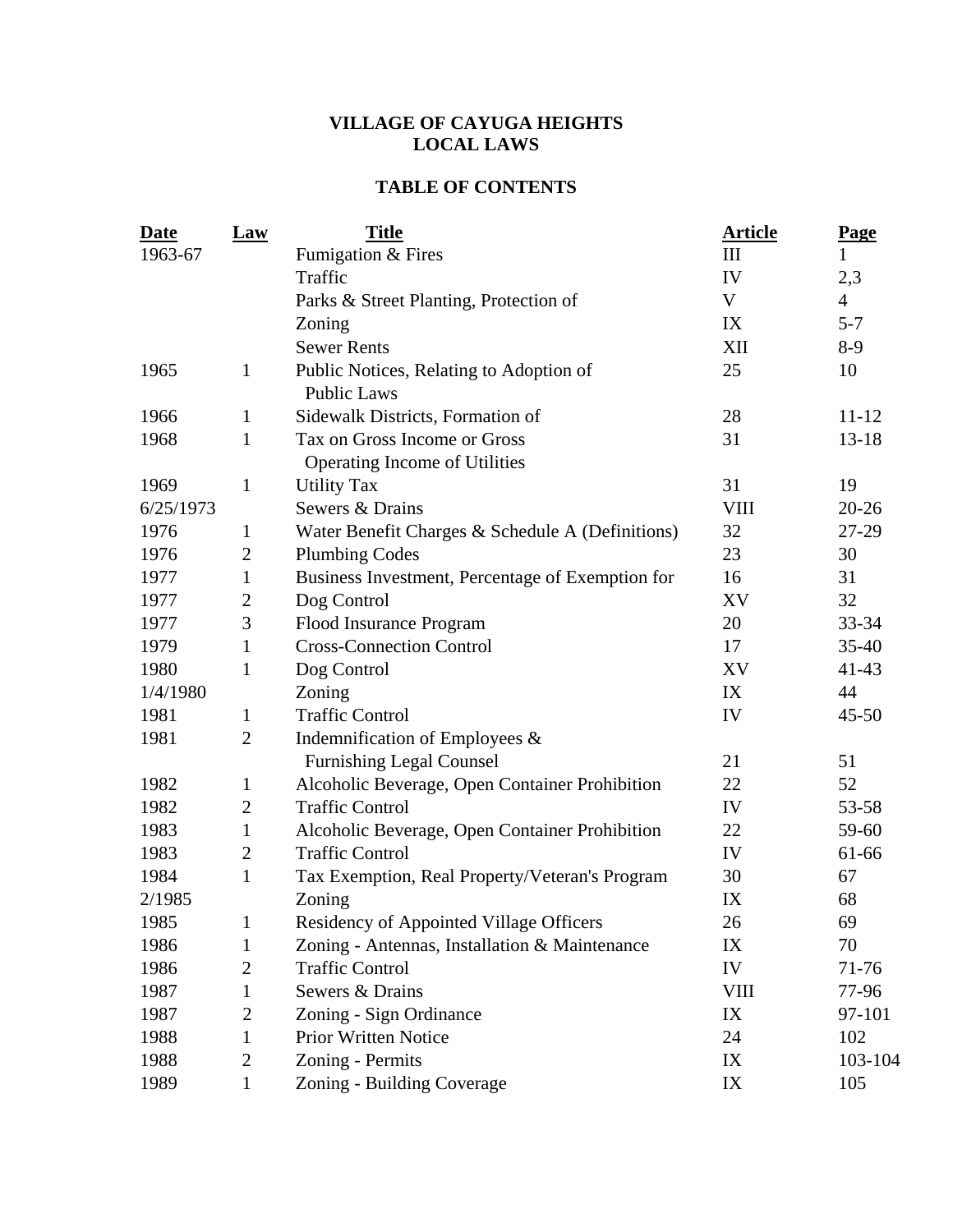| <b>Date</b> | <b>Law</b>       | <b>Title</b>                                     | <b>Article</b> | Page    |
|-------------|------------------|--------------------------------------------------|----------------|---------|
| 1990        | $\mathbf{1}$     | <b>Traffic Control</b>                           | IV             | 106     |
| 1990        | $\mathbf{2}$     | Sewer Rents                                      | XII            | 107     |
| 1990        | 3                | <b>Bicycles</b>                                  | XIII           | 108     |
| 1991        | $\mathbf{1}$     | <b>Traffic Control</b>                           | IV             | 109     |
| 1991        | $\mathbf{2}$     | <b>Traffic Control</b>                           | IV             | 110     |
| 1991        | 3                | <b>Traffic Control</b>                           | IV             | 111-117 |
| 1992        | 1                | Sewers & Drains                                  | <b>VIII</b>    | 118     |
| 1992        | $\overline{c}$   | Zoning - Planning Board                          | IX             | 119-124 |
| 1993        | $\mathbf{1}$     | Zoning - Planned Unit Development                | IX             | 125-136 |
| 1993        | $\boldsymbol{2}$ | Zoning - Signs                                   | IX             | 137     |
| 1993        | 3                | <b>Traffic Control</b>                           | IV             | 138     |
| 1993        | $\overline{4}$   | Zoning - Districts                               | IX             | 139-142 |
| 1994        | $\mathbf{1}$     | Cross-Connection Control, Supplementary          | 17             | 143-150 |
| 1994        | $\mathbf{2}$     | Fees by Resolution                               | 19             | 151     |
| 1995        | $\mathbf{1}$     | Tax Exemption, Senior Citizens                   | 29             | 152     |
| 1996        | $\mathbf{1}$     | <b>Traffic Control</b>                           | IV             | 153     |
| 1997        | $\mathbf{1}$     | <b>Sewer Rates</b>                               | 27             | 154     |
| 1998        | $\mathbf{1}$     | Telecom Towers, Moratorium on                    | n/a            | 155-156 |
| 1998        | $\overline{c}$   | <b>Sewer Rates</b>                               | 27             | 157     |
| 1998        | 3                | Zoning - Telecom Towers & Facilities             | IX             | 158-165 |
| 1999        | $\mathbf{1}$     | <b>Sewer Rates</b>                               | 27             | 166     |
| 1999        | $\mathbf{2}$     | Firearms & Other Dangerous Weapons               | $\mathbf I$    | 167     |
| 2000        | $\mathbf{1}$     | <b>Sewer Rates</b>                               | 27             | 168     |
| 2001        | 1                | <b>Sewer Rates</b>                               | 27             | 169     |
| 2001        | $\mathbf{2}$     | <b>Emergency Lock Box</b>                        | 18             | 170-172 |
| 2002        | $\mathbf{1}$     | <b>Traffic Control</b>                           | IV             | 173     |
| 2002        | $\mathbf{2}$     | Dog Control                                      | XV             | 174-176 |
| 2002        | 3                | <b>Sewer Rents</b>                               | XII            | 177     |
| 2002        | $\overline{4}$   | <b>Sewer Rates</b>                               | 27             | 178     |
| 2004        | $\mathbf{1}$     | Fire Chief & Fire Superintendent, Term of Office | 33             | 179     |
| 2004        | $\overline{2}$   | <b>Building Code Enforcement</b>                 | 34             | 180-187 |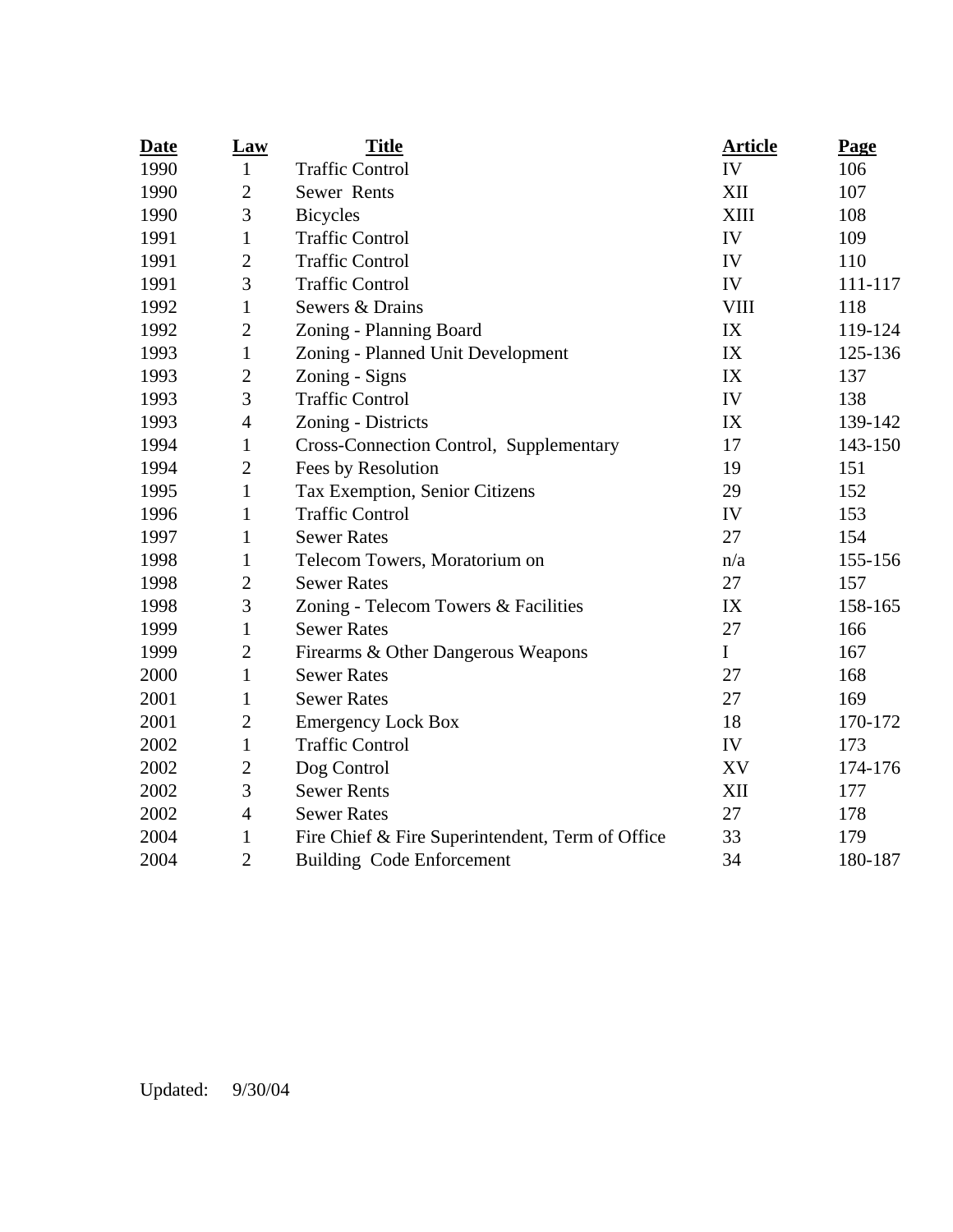# **Village of Cayuga Heights Amendments Between February 1, 1963 and February 1, 1967 Article III Fumigation "and Fires"**

# **First paragraph to be called "Section 1."**

# **Section 2.**

No garbage, rubbish, trash, leaves, construction material or brush shall be burned out of doors in the Village of Cayuga Heights unless a permit is obtained from the Chief of the Fire Department of the Village or any person designated by him. No permit shall be issued, however, for (a) on any Sunday or Legal Holiday, or (b) on any day between the hours of 1 P.M. and 8 A.M. No permit shall be needed for any fire for cooking purposes in a container.

Effective: 11/1/65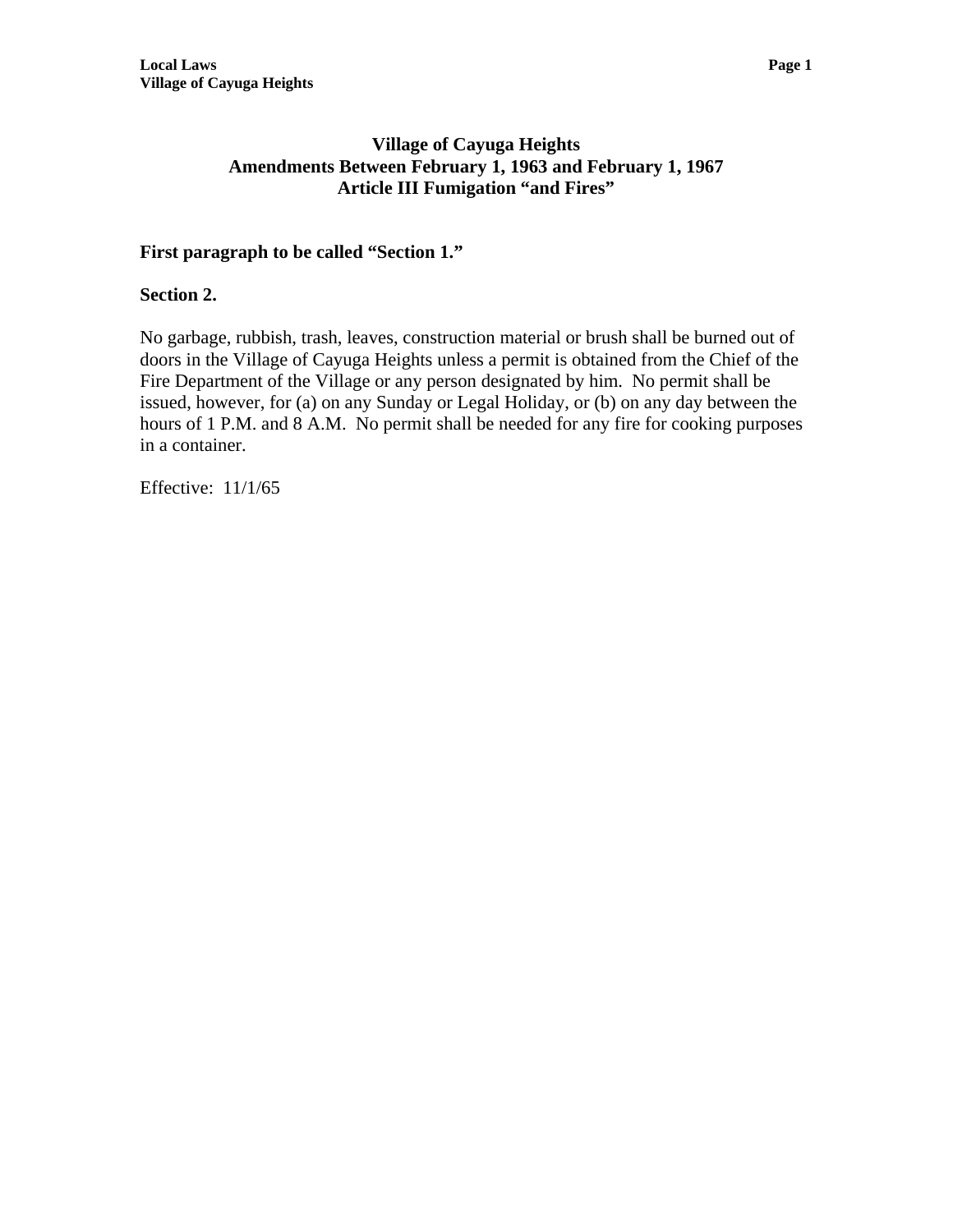# **Village of Cayuga Heights Amendments Between February 1, 1963 and February 1, 1967**  (previously appearing in printed material incorrectly as Amendments to Article VI)  **Article IV Traffic**

#### **Article IV Stop and Yield Intersections Section 60. – Through Highways**. Change Subdivision 10 to read:

"The Parkway is hereby designated as a through highway from its intersection with Klinewoods Road and Hanshaw Road and stop signs shall be erected on the following entrances thereto:

1. Comstock Road from the east and west and yield signs shall be erected on the following entrances thereto:

a. Forest Drive from the east.

Effective 6/1/64

#### **Article IV – Speed Regulations Section 70. – Maximum Speed Limits.**

Thirty (30 miles per hour is hereby established as the maximum speed at which vehicles may proceed on highways within the corporate limits of this Village except on Route 13.

Effective 11/1/64

# **Article IV – Parking, Standing and Stopping Section 82 – Parking Prohibited in Designated Locations.**

1. i. On the east side of Cayuga Heights Road within the right-of-way lines from the southwest corner of Kline Road, southerly to the Village line.

 j. On the south side of Ridgewood Road within the right-of-way line from the southeast corner of Wyckoff Road, southerly to the Ithaca City line.

Effective 4/20/66

 k. On the east side of Cayuga Heights Road within the right-of-way line from the south Village line north to Wyckoff Road.

 l. On both sides of street within the right-of-way lines on Kline Road from Cayuga Heights Road east to intersection of Kline and Wyckoff Roads.

 m. On both sides of street within the right-of-way lines on Wyckoff Road from Cayuga Heights Road east to intersection of Wyckoff and Kline Roads.

Effective 10/1/66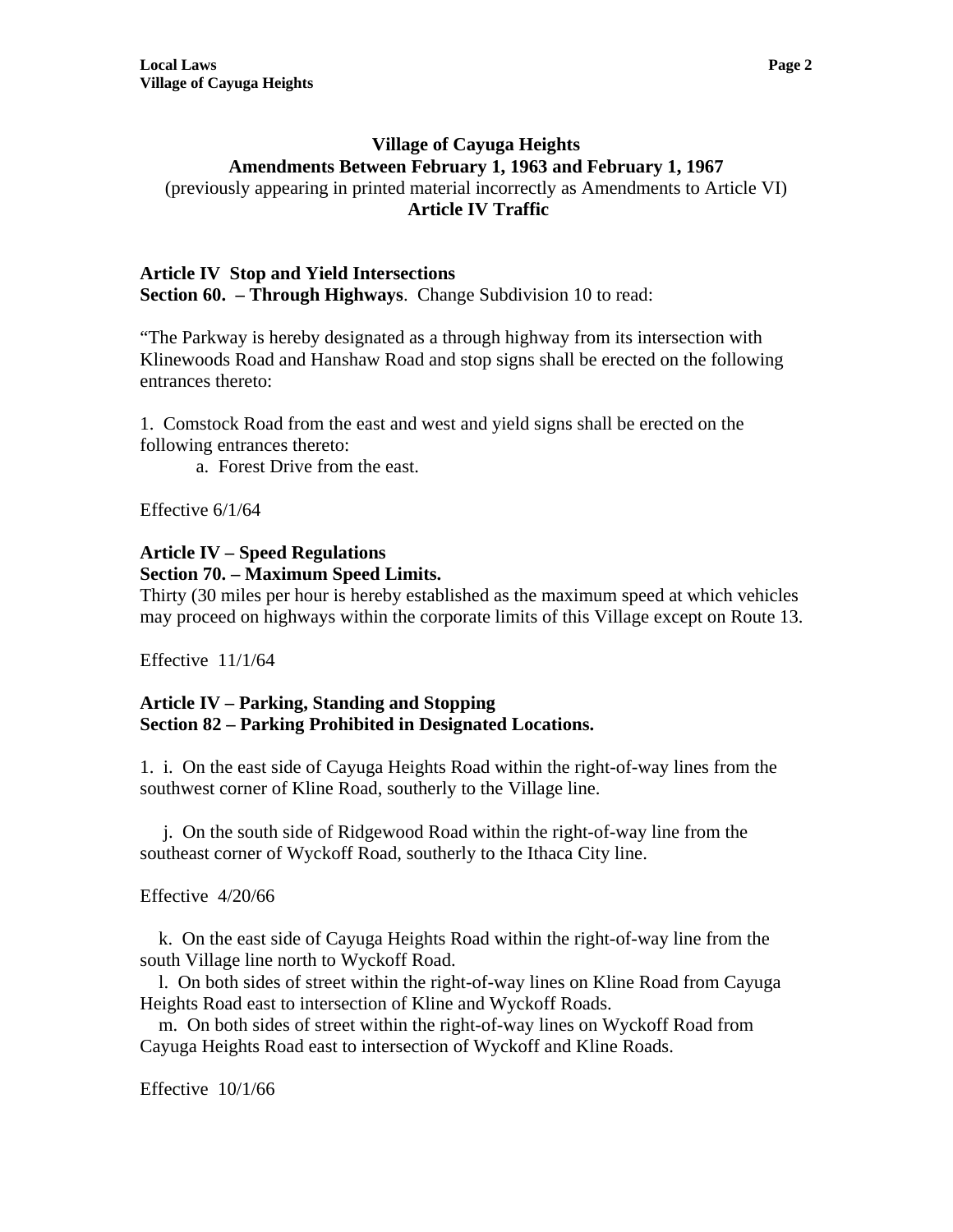# **Article IV – Parking, Standing and Stopping Section 84 - No All Night Parking**

The parking of a vehicle is hereby prohibited within the right-of-way lines on all roads, streets and highways within this Village between the hours of 2:00 A.M. and 6:00 A.M. on any day.

Effective 4/20/66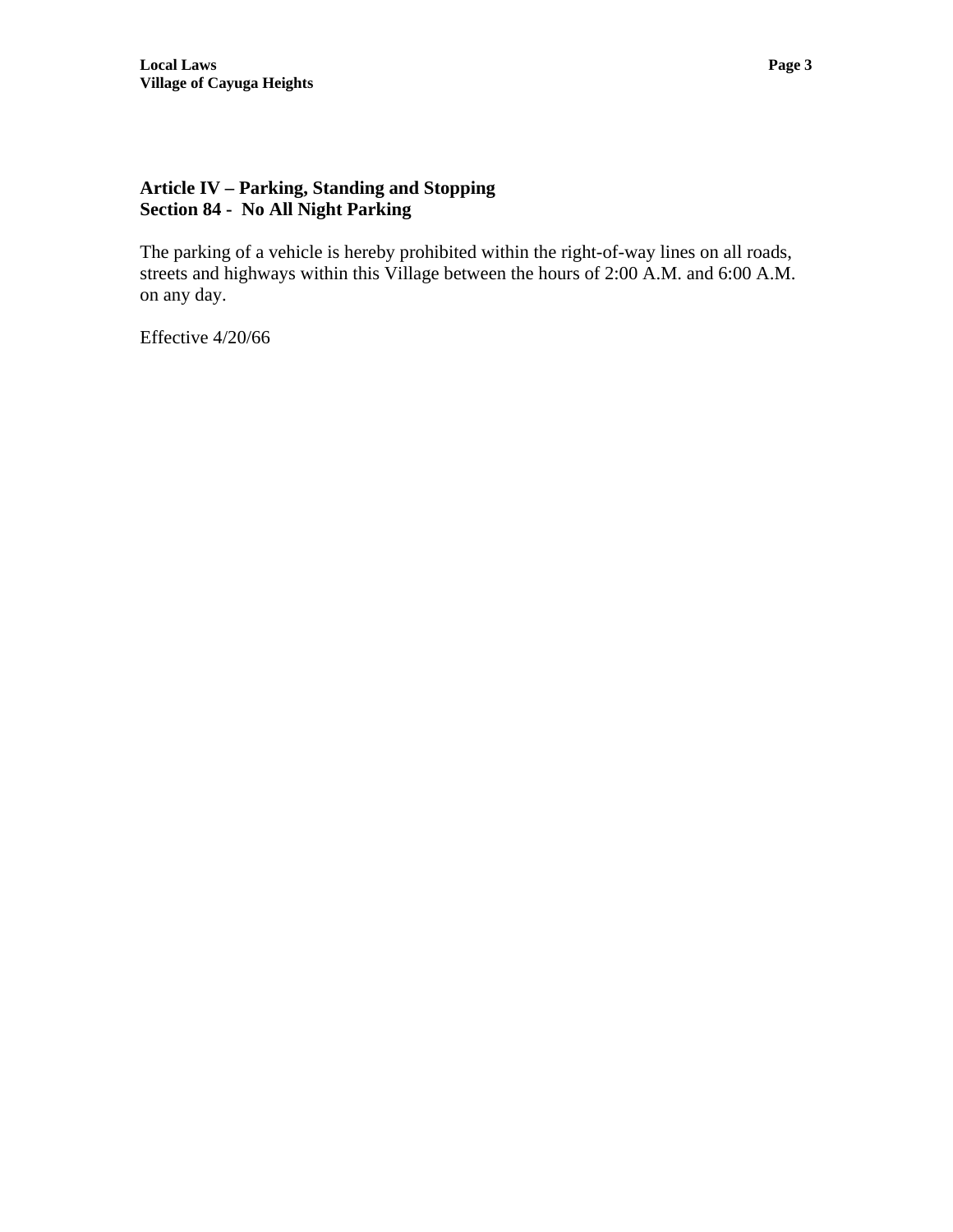# **Village of Cayuga Heights Amendments Between February 1, 1963 and February 1, 1967**  (previously appearing in printed material incorrectly as Amendment to Article VII) **Article V Protection of Parks and Street Planting**

# **SECTION 1**

No person, other than Cayuga Heights Village employees engaged in the care of Village parks and streets, shall drive any vehicle or ride a horse upon any of the walks or lawns of any Village Park; deposit any refuse or litter in any such Park, ride a horse in the Village other than on the traveled portion of streets or on private property by permission of the owner thereof; or cut, trim or injure any tree or shrub in any Village Park or within the limits of any Village Street except by permit granted by Village Board of Trustees or the official representative of such Board.

# **SECTION 2**

Sunrise Part shall be closed to the public from 9:00 P.M. to 6:00 A.M. during the months of January, February, March, November, and December of each year and from 10::00 P.M. to 6:00 A.M. during the period from April lst to October 31st of each year.

# **SECTION 3**

Any violation of this ordinance shall constitute disorderly conduct punishable by a fine not in excess of \$50.00 for each offense.

Effective 4/20/63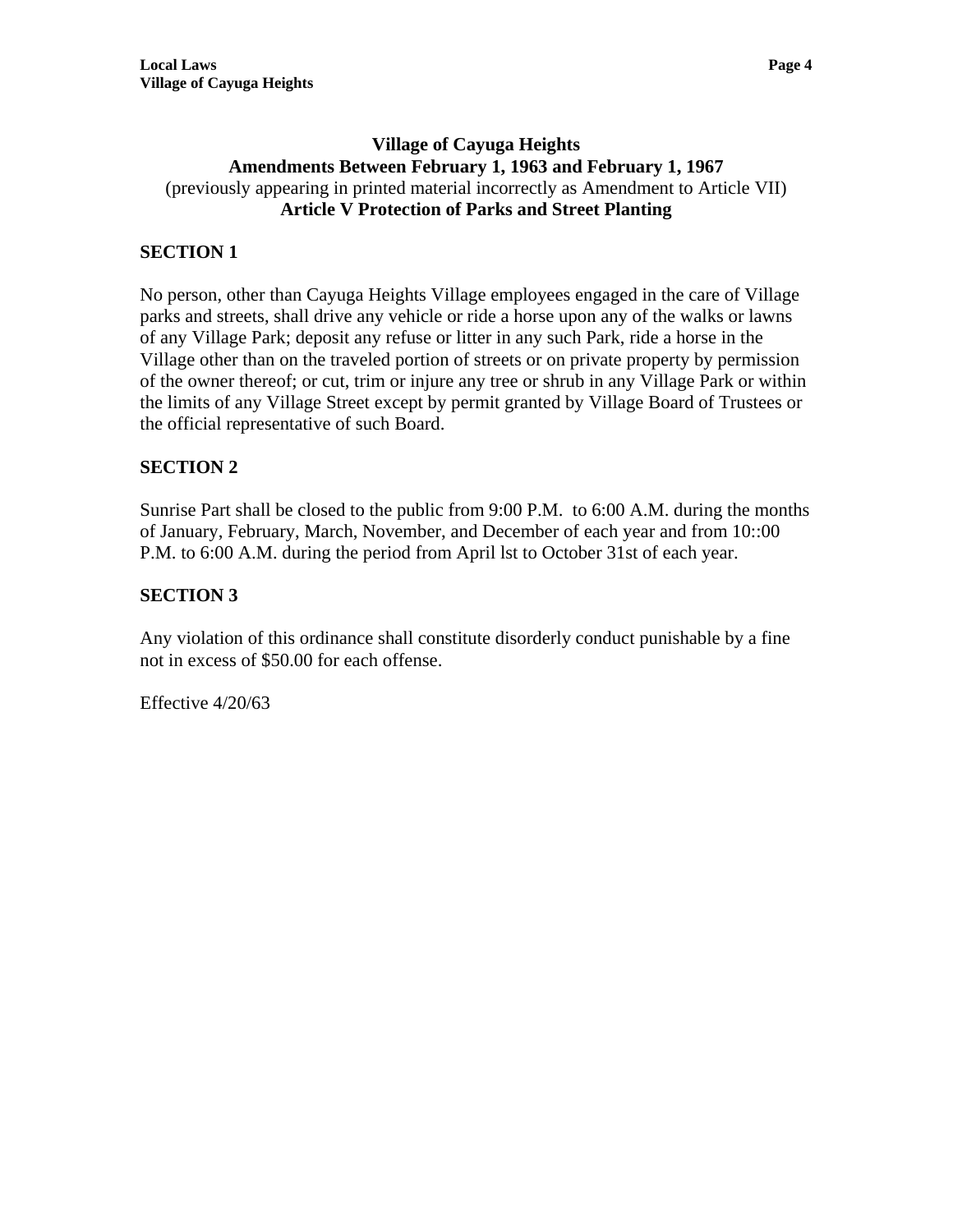# **Village of Cayuga Heights Amendments Between February 1, 1963 and February 1, 1967**  (previously appearing in printed material incorrectly as Amendments to Article XI) **Article IX Zoning**

# **Section 2 – Residence District.**

9. Any cemetery purpose approved by the Village Board. (Effective 4/20/66)

# **Section 3 – Multiple Housing District**

In the Multiple Housing District no building shall be erected or extended and no land or building shall be used for other than any of the following purposes:

- 1. Any use permitted in the Residence District.
- 2. Any of the following uses:
	- a. Dwelling for three or more families.
	- b. Church or other place of worship; convent, parish house, Sunday School building, provided that no bowling alleys shall be included in any such building.
	- c. Public library or public museum, parochial school, nursery school, school operated by a non-stock corporation under the education laws of the State. (Amended 9/1/65)
	- d. Fraternity and sorority. (Eff. 6/15/66)
	- e. Hospital or sanitarium for the treatment of human beings, other than the criminal, insane, feeble-minded, epileptic, drug, liquor, or psychiatric patients. Nursing, or convalescent homes are prohibited.

Provided that any landowner who intends to use land for any of the purposes listed above shall submit to the Village Board a site plan and such other evidence as maybe required by the Board of the proposed use, and shall be given opportunity to explain to the Village Board the nature of and reason for the intended use.

The Village Board shall consider the following: the location and size of the use, the nature and intensity of the operation involved, and the size and topography of the site in relation to it, the location of the site with respect to roads giving access to it, the provisions for parking, and the relation of the size of the building and lot to the parking area, and any other reasonable requirements necessary to keep the proposed use safe and in harmony with the appropriate and orderly development of the Multiple Housing District.

These standards shall be in addition to those listed in Sections 5 through 10.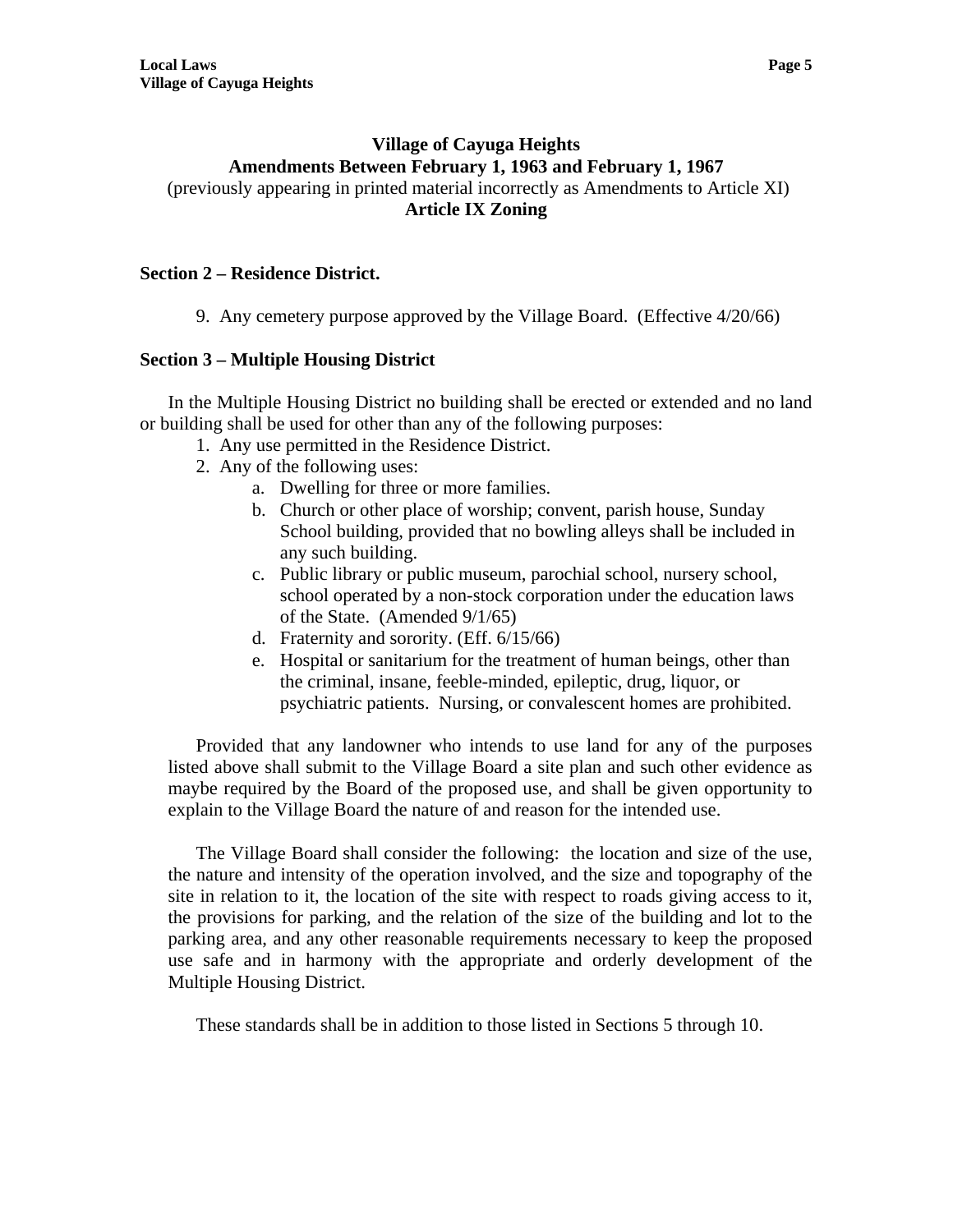Action by the Village Board signifying acceptance of a plan shall be the necessary preliminary to the issuance of a permit by the Village Zoning Officer, otherwise the Village Zoning Office shall deny the application for a permit.

No building which has been erected, altered, or extended, shall be used or changed in use until a certificate of occupancy shall have been issued by the Zoning Officer, stating that the buildings or proposed use thereof complies with the provisions of this ordinance. (Eff. 5/22/66)

3. Any use by an institution of higher learning necessary to or incidental to higher education provided that any landowner who intends to use land for any of the aforementioned purposes shall submit to the Village Board a site plan and such other evidence as my be required of the proposed use, and shall be given opportunity to explain to the Village Board the nature of and reasons for the intended use.

In arriving at a decision, the Village Board shall consider the following: the location and size of the use, the nature and intensity of the operation involved, and the size of the site in relation to it, the location of the site with respect to roads giving access to it and an other reasonable requirements necessary to keep the proposed use in harmony with the appropriate and orderly development of the Multiple Housing District. These standards may replace those listed in Sections 5 through 10.

Action by the Village Board signifying acceptance of a plan shall be the necessary preliminary to the issuance of a permit by the Village Zoning Officer; otherwise the Village Zoning Officer shall deny the application for a permit. (Eff. 9/1/65)

#### **Section 4. Commercial District.**

In the Commercial District, no building shall be erected or extended and no land or building shall be used for other than one or more of the following purposes:

- 1. Any use permitted in the Multiple Housing District, subject to the other requirements as set forth in SECTION 3 above
- 2. Any of the following uses:
	- a. Retail store.
	- b. Business or professional office.
	- c. Restaurant or dairy bar for the serving of food and beverages but only on special approval of the Board of Trustees. In granting approval, the Board of Trustees shall determine, after a public hearing, that a need for such use exists for the convenience of the neighborhood and that the general welfare of the Village will be served and that there will be no excessive noise in connection with the use.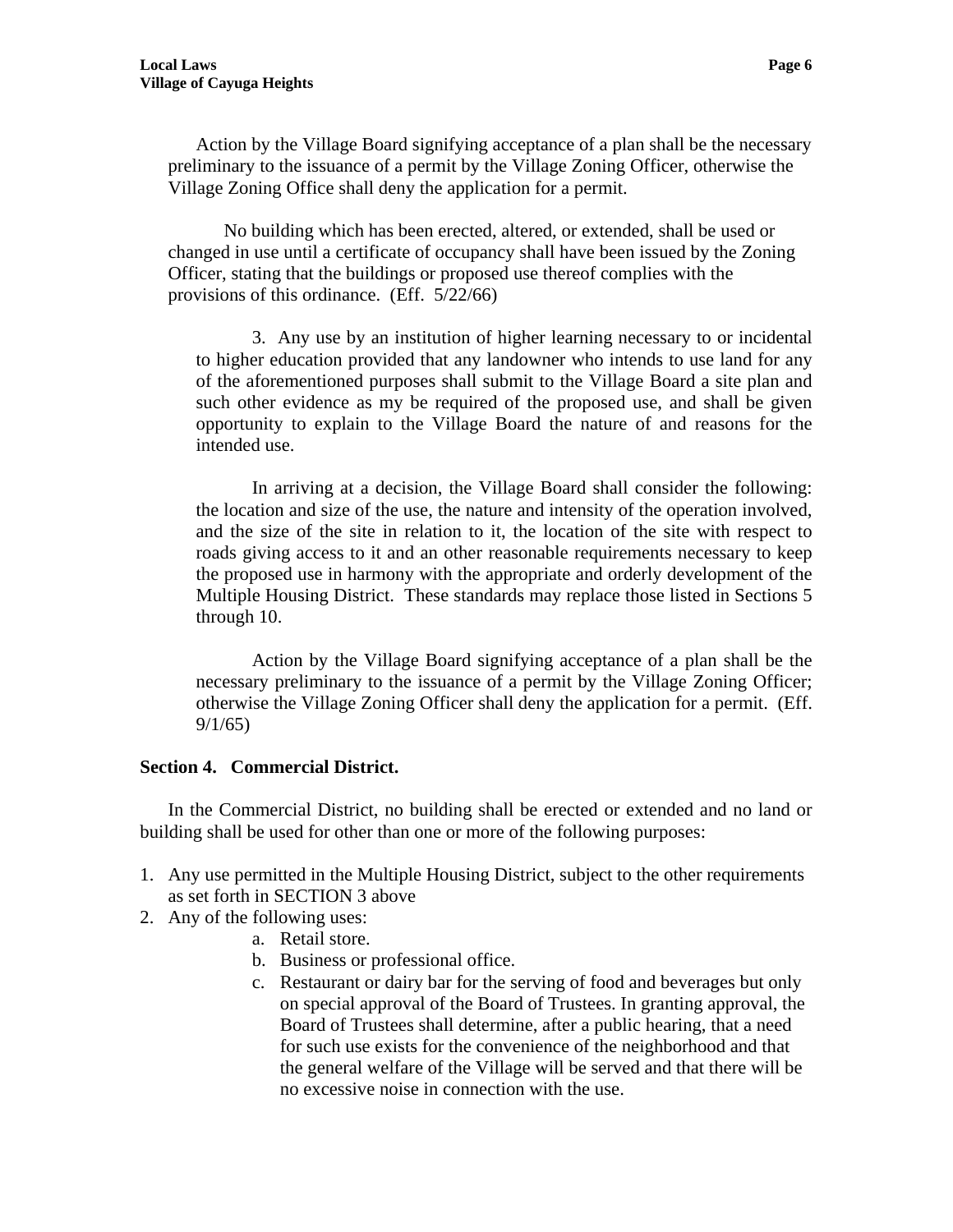- d. Bank or other financial institution.
- e. Gasoline retail sales station including facilities for minor repairs, but only on special approval of the Board of Trustees.
- f. Place of business of the following, and businesses of a similar nature, provided that any manufacture or processing of goods on the premises is clearly incidental to a retail business conducted on the premises:

| <b>Baker</b>                           | Furrier      | Shoeshiner,      |
|----------------------------------------|--------------|------------------|
| <b>Barber</b>                          | Hairdresser  | Shoemaker        |
| Caterer                                | Manicurist   | or Repairer      |
| Confectioner                           | Milliner     | Tailor           |
| Decorator                              | Optician     | Telegraph and    |
| Dressmaker                             | Photographer | Telephone Office |
| Dyer                                   | Printer      | Undertaker       |
| Florist                                |              | Upholsterer      |
| Commercially operated swimming pool    |              |                  |
| Hand laundry or machine rental laundry |              |                  |

- g. Theater, but not a drive-in theater, and only on special approval of the Board of Trustees.
- h. Car-wash operation and car-rental operation, subject to special approval of the Board of Trustees (Eff. 8/1/65)

Provided that any landowner who intends to use land for any of the purposes listed above shall submit to the Village Board a site plan and such other evidence as may be required of the proposed use, and shall be given opportunity to explain to the Village Board the nature of and reason for the intended use. The Village Board shall consider the following: the location and size of the use, the nature and intensity of the operation involved, and the size and topography of the site in relation to it, the location of the site with respect to roads giving access to it, the provisions for parking and the relation of the size of the building and lot to the parking area, the amount of traffic generated by the said business, and any other reasonable requirements necessary to keep the proposed use safe and orderly in the Commercial District.

These standards shall be in addition to those listed in Sections 5 through 10.

Action by the Village Board signifying acceptance of a plan shall be the necessary preliminary to the issuance of a permit by the Village Zoning Officer, otherwise the Village Zoning Office shall deny the application for a permit.

No building which has been erected, altered, or extended, shall be used or changed in use until a certificate of occupancy shall have been issued by the Zoning Officer, stating that the buildings or proposed use thereof complies with the provisions of this ordinance. (Eff. 5/22/66)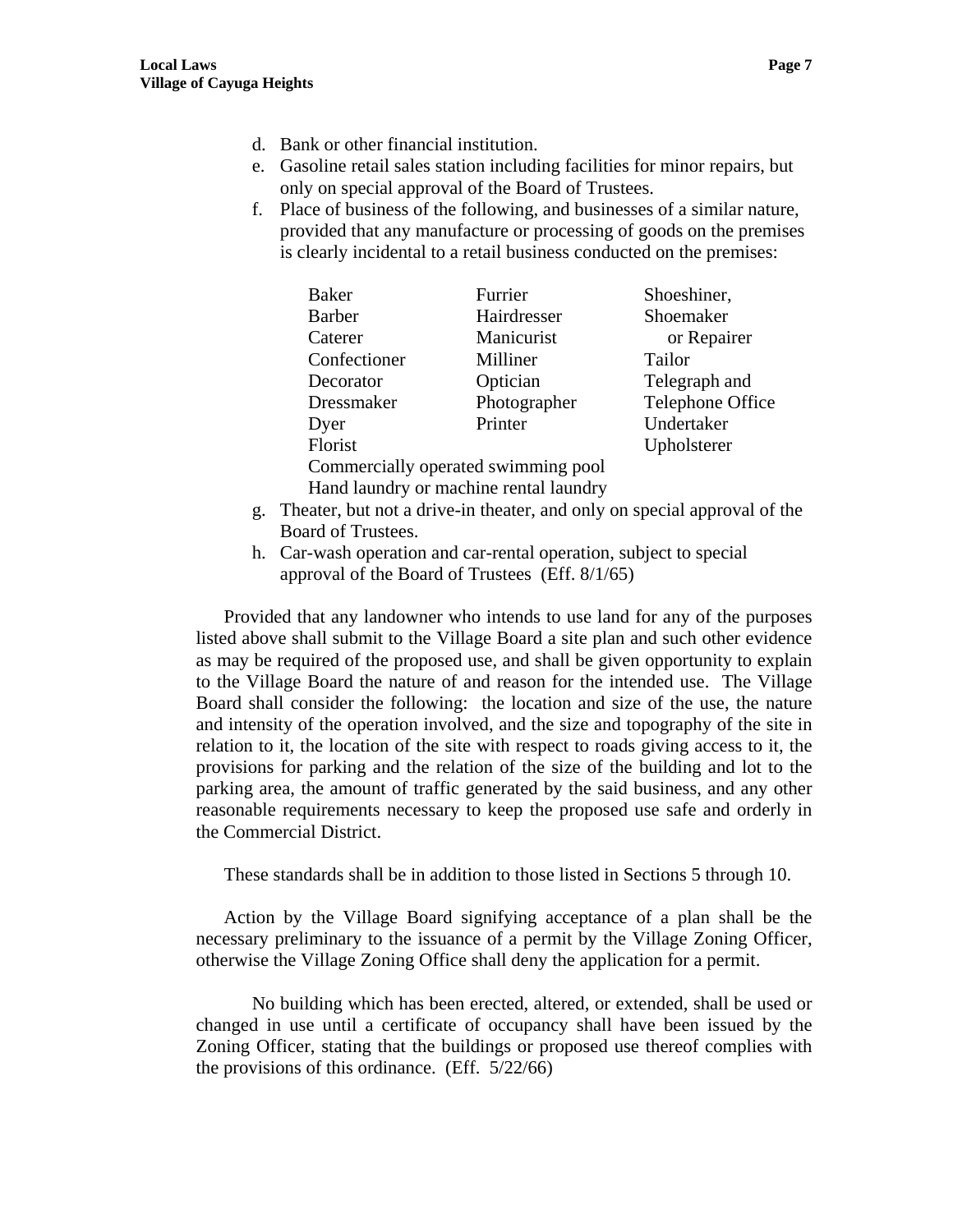# **Village of Cayuga Heights Amendments Between February 1, 1963 and February 1, 1967**

(previously appearing in printed material incorrectly as Amendments to Article XIV)

# **ARTICLE XII SEWER RENTS**

AN ORDINANCE Establishing and Imposing Sewer Rents Pursuant to Article 14-F of the General Municipal Law.

WHEREAS the Village of Cayuga Heights has constructed and installed for public use a sewage treatment plant pursuant to a resolution of the Board of Trustees adopted on December 28, 1955, authorizing such construction and the issuance of \$269,000 serial bonds to pay the cost thereof, which resolution provided that sewer rents should be established and imposed for the use of the sewage treatment plant;

NOW THEREFORE, BE IT ORDAINED BY THE Mayor and the Board of Trustees of the Village of Cayuga Heights as follows:

# **SECTION 1.**

The sewer system or the part or parts of the sewer system for which such rents shall be established and imposed are as follows:

- (a) The sewage treatment and disposal works with necessary appurtenances including pumping station, and the extension, enlargement, or replacement of or additions to such sewage treatment plant.
- (b) The operation, maintenance, and repairs of the entire village sewer system, including the sewage treatment plant and the collection system.

# **SECTION 2.**

Revenues derived from the sewer rents, including penalties and interest, shall be credited to a special fund to be known as the "Sewer Rent Fund." Moneys in such fund shall be used in the following order:

- (a) For the payment of the costs of operation, maintenance, and repairs of the entire village sewer system.
- (b) For the payment of the interest on and amortization of or payment of indebtedness which has been or shall be incurred for the construction of the sewage disposal plant. (Not including indebtedness, and the interest thereon, which is to be paid in the first instance from assessments upon benefited real property.)
- (c) For the construction of sewage treatment and disposal work with necessary appurtenances, including pumping stations or for the extension, enlargement, or replacement of, or additions to, such sewage treatment and disposal works.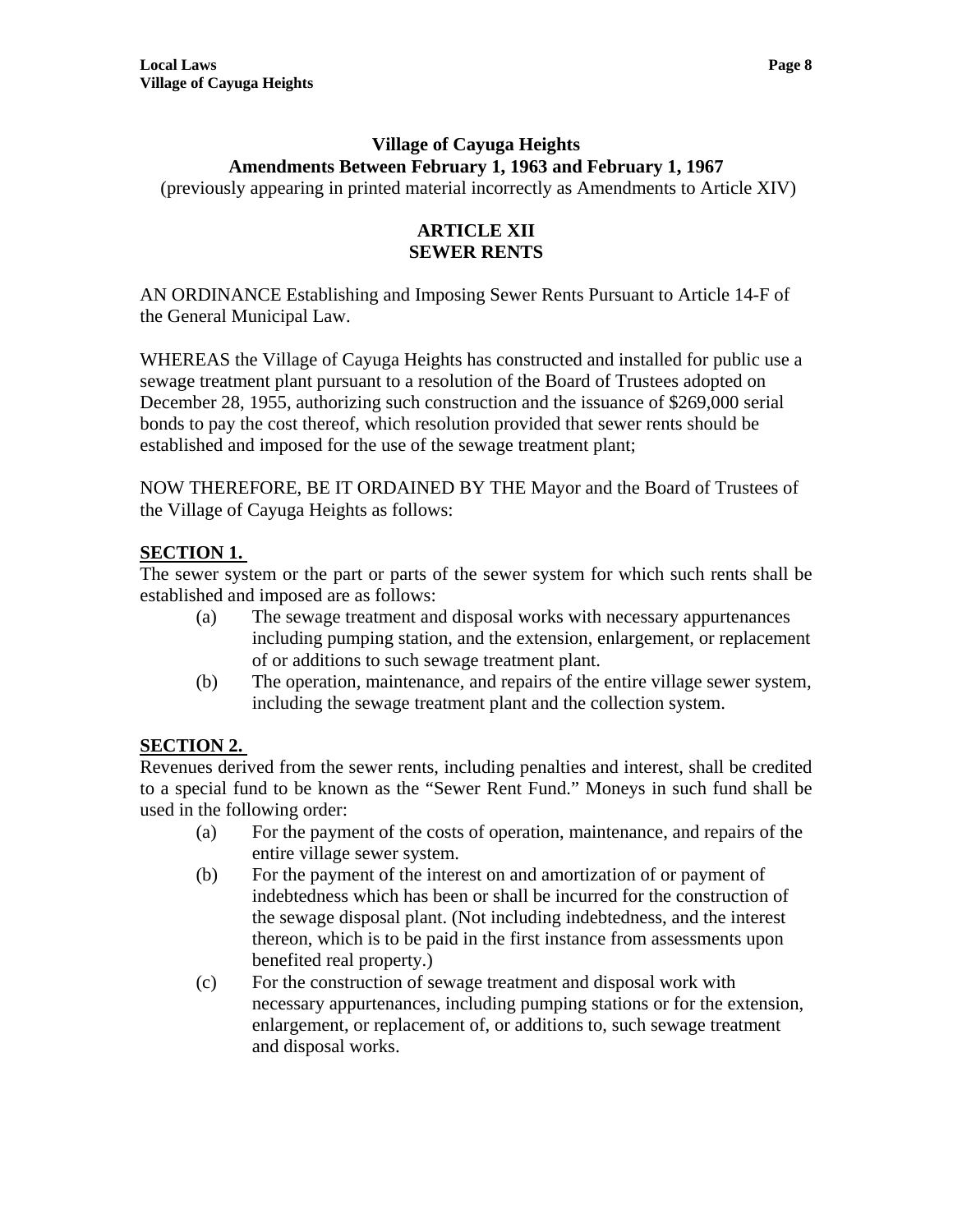# **SECTION 3.**

The basis of the charge for such sewer rent shall be computed in units as follows with each unit bearing a proportionate part of the moneys necessary for the annual expense under Section 2 herein:

- (a) The owner of any private single family residence shall be assessed one unit.
- (b) Any two-family residence, apartment house, or multiple residence other than a fraternity or sorority house or dormitory, shall be assessed one unit for each apartment or dwelling unit.
- (c) An additional one-half unit shall be charged to any family having two roomers with additional one-half unit for each additional two roomers.
- (d) Each fraternity or sorority house or dormitory shall be assessed one unit for each five occupants in the said fraternity or sorority or dormitory.
- (e) The owner of any commercial, business or industrial property, including but not limited to schools, churches, professional offices, gas stations, stores, and all other places of business shall be assessed one unit for each enclosed building housing such commercial, business or industrial property with an additional assessment of one unit for each 16,000 cubic feet of water, or part thereof, consumed annually in each such building over the first 16,000 cubic feet of water, except that portion thereof not discharged into the sewer system under special permit.

# **SECTION 4.**

Sewer rents shall not be charged against properties granted special permit under Article X of the Village Ordinances or against properties connected to any other municipal system.

# **SECTION 5.**

Sewer rents shall become due annually on the first day of June and may be paid without interest or penalty on or before the first day of July.

# **SECTION 6.**

On all sewer rents unpaid after July  $1<sup>st</sup>$ , interest of five per centum shall be added for the month of July, and an additional one-half of one per centum for each month and fraction thereof thereafter until paid. The collection of unpaid sewer rents may be enforced pursuant to the provisions of Article 14F of the General Municipal Law as heretofore enacted or hereafter amended.

Effective date 1/1/64.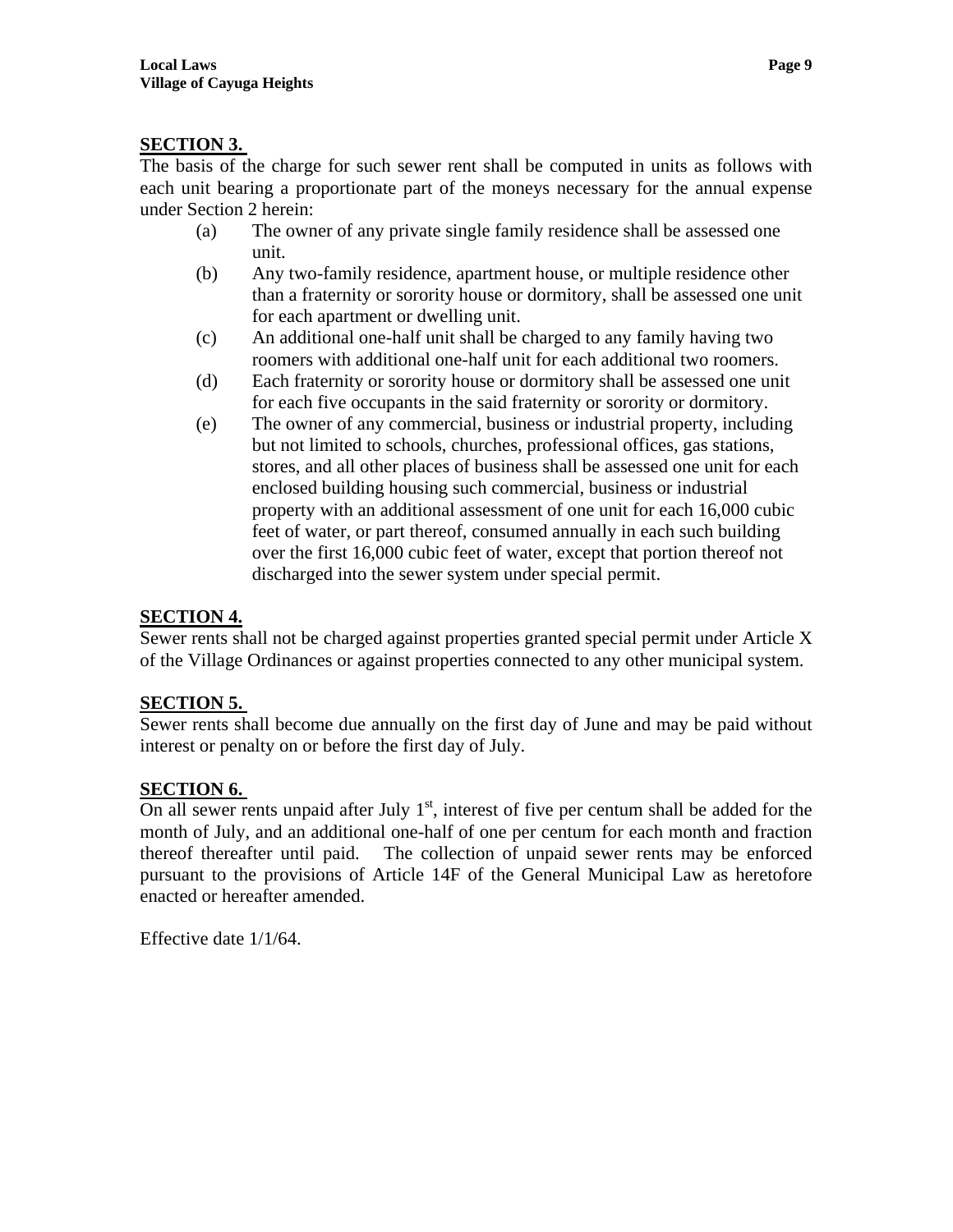# **Village of Cayuga Heights Local Law No. 1 of the Year 1965 A Local law providing for public notices relating to adoption of local laws.**

Be it enacted by the Board of Trustees of the Village of Cayuga Heights as follows:

**Section 1.** No local law shall be adopted by the Board of Trustees of the Village of Cayuga Heights until a public hearing has been held thereon in its final form before such board of trustees not less than three nor more than thirty days after public notice has been given of the time and place of the holding of such public hearing. Such notice shall be given by the Village Clerk by causing the same to be published once in the official newspaper of the village. Such notice shall contain the title of the proposed local law and a brief explanatory statement thereof.

**Section 2.** The Village Clerk shall cause to be printed or otherwise reproduced copies of such proposed local law and shall, not later than the day such notice is published, post one such copy together with the notice of hearing in a conspicuous place in his office and shall also make copies of such proposed local law available at his office for inspection by and distribution to any interested person during business hours.

**Section 3.** The Village Clerk shall, within ten days following the adoption of a local law by the Board of Trustees, post a copy thereof in a conspicuous place in his office and shall also cause the local law or an abstract thereof describing the same in general terms, to be published in the official newspaper of the Village. The local law so published to take effect within five days following publication unless a different time shall be prescribed therein.

**Section 4.** Proof of publication of the notice of public hearing required by section 1 hereof and proof of the posting and publication required by Section 3 hereof shall be filed in the office of the Village Clerk.

**Section 5.** Each local law shall be numbered consecutively beginning with number one for each calendar year. When a local law is finally adopted, and certified copies thereof are required by section twenty-seven of the municipal home rule law to be filed in the offices of the Village Clerk, the State Comptroller, and the Secretary of State, the Village Clerk shall accordingly assign to such local law its appropriate number.

**Section 6.** This local law shall take effect immediately.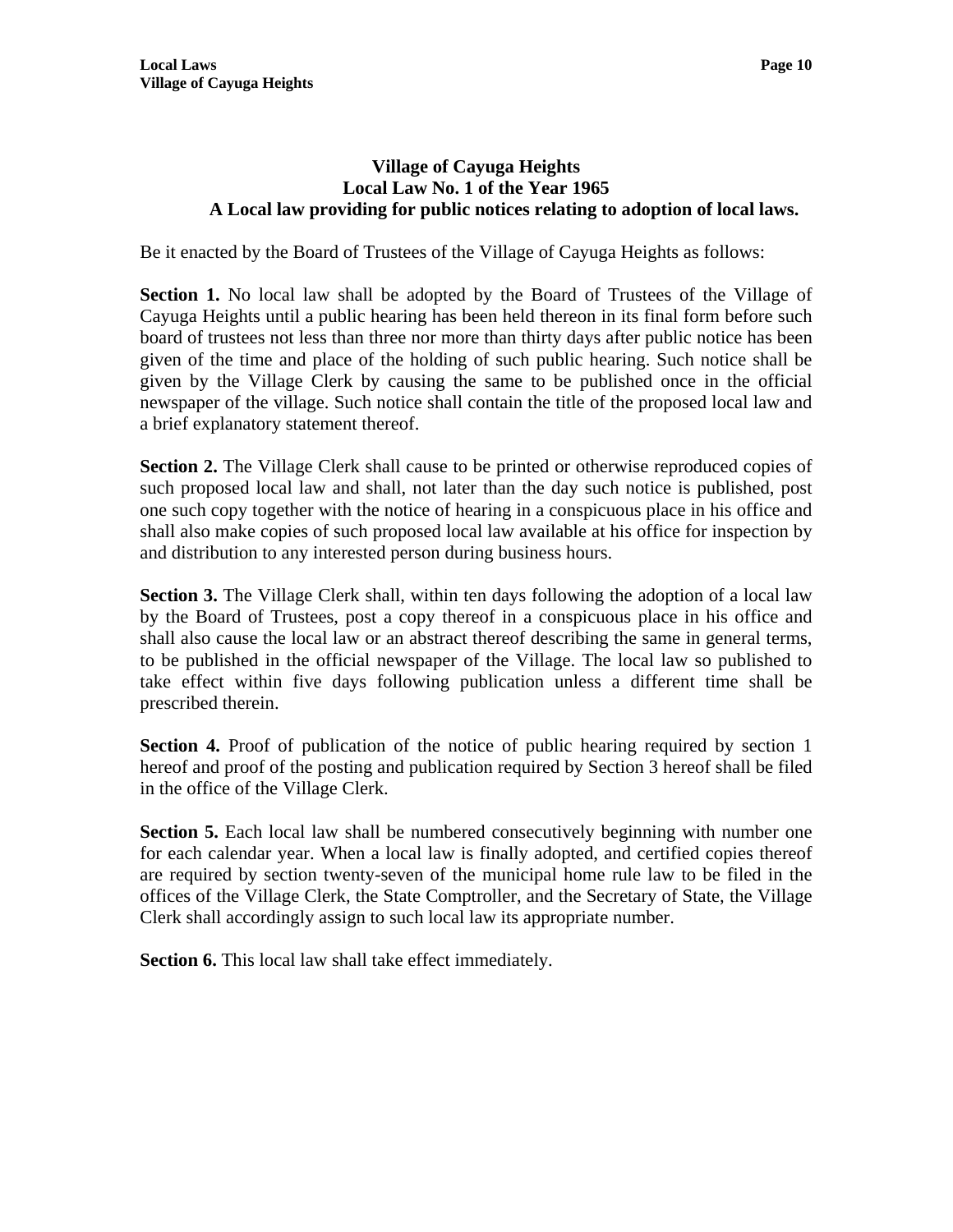# **Village of Cayuga Heights Local Law No. 1 of the Year 1966 A local law providing for formation of sidewalk districts in the Village of Cayuga Heights.**

Be it enacted by the Board of Trustees of the Village of Cayuga Heights as follows:

**Section 1.** The Board of Trustees may upon petition to twenty-five owners of real property within the Village, whose names appear upon the last approved assessment roll, cause maps and plans and specifications to be made for sidewalks to be located in a sidewalk district within the Village, provided that suitable maps and plans are not available, and in addition shall prepare a suitable plan for financing in the district.

**Section 2.** With these plans as a basis, persons owning real property in the proposed sidewalk district in the Village to the amount of more than one-half in value of the taxable real property within the proposed sidewalk district as appears by the last preceding completed assessment roll may petition the Board of Trustees of such Village for the establishment of a sidewalk district within the Village.

- a. The petition must state the maximum amount proposed to be expended in the construction of such sidewalk system and there shall be attached thereto a map showing the boundaries of the district and location of the said proposed sidewalk or sidewalks.
- b. Each petitioner shall state opposite his name the assessed valuation of the real property owned by him in such district according to the last preceding completed assessment roll.
- c. The execution of the petition by a property owner shall be acknowledged by him, or it may be proven by the oath of a witness who shall swear that he knows the property owner, and that the petition was signed by the property owner and that the petition was signed by the property owner in the presence of the witness.
- d. The petition may be in the form of separate sheets, each sheet containing at the top thereof, the complete wording of the petition, and when bound together and offered for filing, these shall be deemed to constitute one petition.

**Section 3.** On receipt of such petition the Board of Trustees shall hold a public hearing before taking any action on the petition, at which time full opportunity to be heard shall be granted to all officials, residents, voters, taxpayers, property owners or other persons or corporations in any way affected by the granting, modification or denial of the petition. Notice of the time, place and purpose of such hearing, containing a description of the district and extent of the proposed sidewalk system, shall be given by such board by posting such notice in two of the most public places within the Village at least seven days prior thereto and by publishing a notice in the official newspaper once seven days immediately preceding the hearing.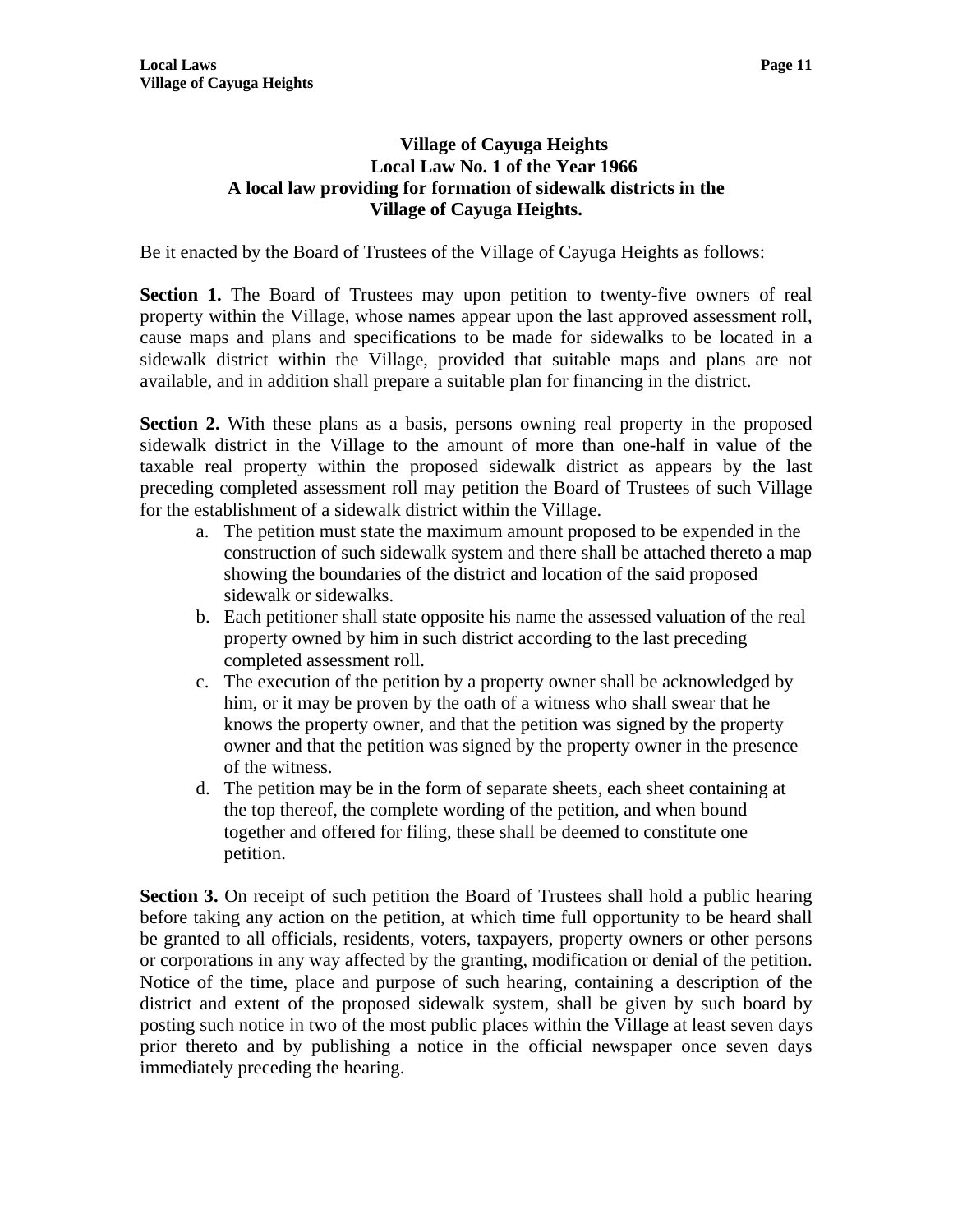**Section 4.** After a hearing held in accordance with this notice and upon the evidence given thereat the Board of Trustees shall determine whether it is in the public interest to grant the petition, modify it or deny the relief sought.

- a. During a period of thirty days following the board action said determination shall be subject to review, in the manner provided by article seventy-eight of the civil practice law and rules upon a petition of any interested person. The petitioner shall give an undertaking, approved by the supreme court as to form, amount and sufficiency of sureties, that in event of failure to modify said final determination or order he or they will pay to the Village all such costs and expenses as are incurred by it or him on account of the said proceedings as shall be determined by the court. In the event that upon such review there shall be any modification by the court of said final determination or order the court shall direct the modification thereof by judgment which shall be final and conclusive.
- b. At the expiration of the thirty day period during which the board's action is subject to review, the Board of Trustees may, in conformity with its final determination or the judgment as the case may be, construct such system in accordance with the approved plans. But no such system shall be constructed if the expense thereof shall exceed the amount set forth in the petition, unless a further petition be presented to such board in the same form and executed in the same manner as herein provided, requesting that such system, shall be constructed for such amount.

**Section 5.** The cost of constructing such system shall be assessed from year to year by the Board of Trustees upon the lands within the district in proportion as nearly as may be to the benefit which each lot or parcel will derive therefrom. This assessment shall be prepared at the same time and in the same manner as the Village assessment roll and be subject to the same appeal. In addition to the cost of construction the Board of Trustees shall also have authority to provide for the maintenance or repair of any or all of the said sidewalk system.

**Section 6.** The Board of Trustees may require the said sidewalks to be constructed, maintained, or repaired solely at the expense of the property owners in the district or the Village may share a part of the expense of such construction, repair or maintenance.

9/8/66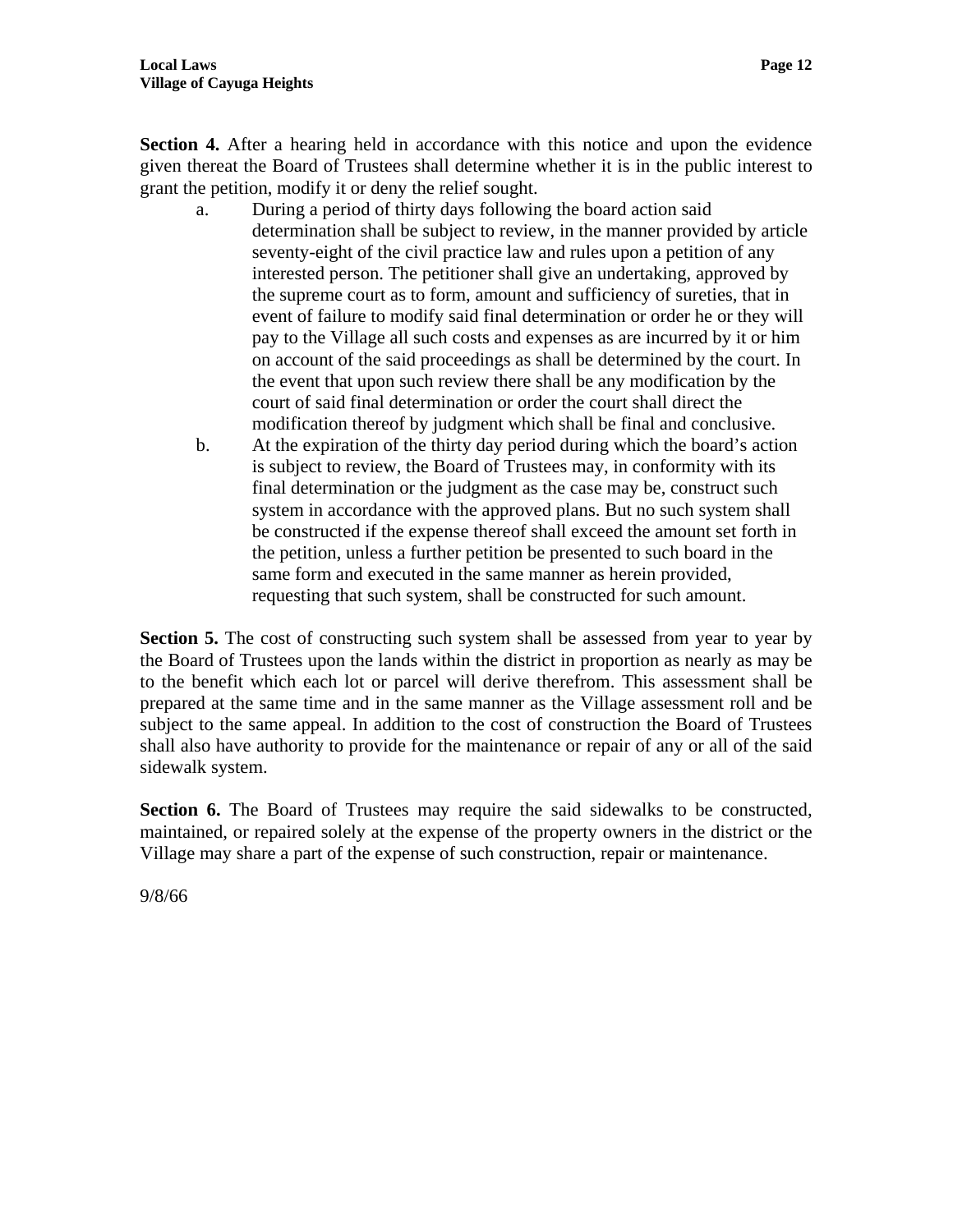# **Village of Cayuga Heights Local Law No. 1 of the Year 1968**

# **A local law imposing a tax on gross income or gross operating income of utilities arising from transactions originating and consummated within the territorial limits of the Incorporated Village of Cayuga Heights as authorized by Article 6, Section 6- 640 of the Village Law of the State of New York.**

Be it enacted by the Board of Trustees of the Village of Cayuga Heights as follows:

**Section 1.** Imposition of Tax. Pursuant to the authority granted by Article 6, Section 6-640 of the Village Law of the State of New York, from on and after April 1, 1968 there is hereby imposed:

- (a) A tax equal to one per centum of the gross income of every utility doing business in the Incorporated Village of Cayuga Heights which is subject to the supervision of the New York State Department of Public Service and which has an annual gross income in excess of Five Hundred Dollars (\$500.00) except motor carriers or brokers subject to such supervision under Article Three-B of the Public Service Law.
- (b) A tax equal to one per centum of the gross operating income of every other utility doing business in the Incorporated Village of Cayuga Heights which has an annual gross operating income in excess of Five Hundred Dollars (\$500.00).

**Section 2.** Definitions. As used in this local law.

- (a) The word "utility" includes:
	- 1. Every person subject to the supervision of the State Department of Public Service, except
		- a. Persons engaged in the business of operating or leasing sleeping and parlor railroad cars, and
		- b. Persons engaged in the business of operating or leasing railroads other than street surface, rapid transit, subway and elevated railroads;
		- c. Omnibus corporations subject to supervision under Article Three-A of the Public Service Law.
	- 2. Every person who sells gas, electricity, steam, water, refrigeration, telephony or telegraphy delivered through mains, pipes or wires, whether or not such person is subject to the supervision of the State Department of Public Service;
	- 3. Every person who furnishes gas, electric, steam, water, refrigerator, telephone or telegraph service, by means of mains, pipes, or wires, regardless of whether such activities are the main business of such person or are only incidental thereto, or of whether use is made of the public streets.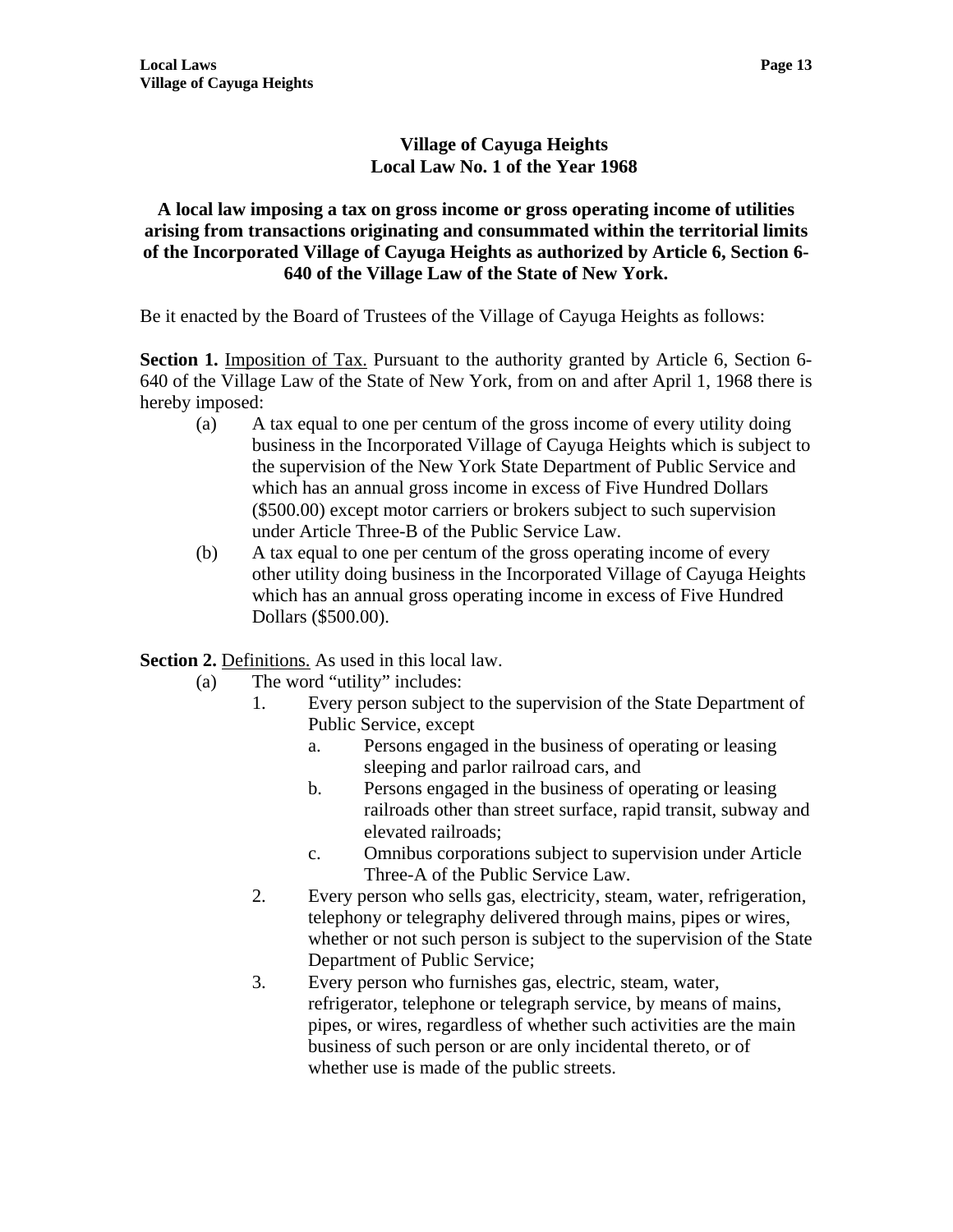- (b) The word "person" means: persons, corporations, companies, associations, joint-stock associations, co-partnerships, estates, assignee of rents, any person acting in a fiduciary capacity, or any other entity; and persons, their assignees, lessees, trustees or receivers, appointed by any court whatsoever, or by any other means; except the state, municipality, public districts, and corporations and associations organized and operated exclusively for religious, charitable or educational purposes, no part of the net earnings of which inures to the benefit of any private shareholder or individual.
- (c) The words "gross income" shall include:
	- 1. In the case of a utility engaged in selling telephony or telephone service, only receipts from local exchange service wholly consummated within the Village.
	- 2. In the case of a utility engaged in selling telegraphy or telegraph service, only receipts from transactions wholly consummated with the Village.
- (d) The word "gross income" in the case of any utility other than described in Section 2 (c) hereof shall include:
	- 1. Receipts received in or by reason of any sale, conditional or otherwise (except sales hereinafter referred to with respect to which it is provided that profits from the sale shall be included in gross income), made or service rendered for ultimate consumption or use by the purchaser in the Village, including cash, credits and property of any kind or nature (whether or not such sale is made or such service is rendered for profit) without any deductions therefrom on account of the cost of the property sold, the cost of the materials used, labor or services or other costs, interest or discount paid, or any other expense whatsoever;
	- 2. Profits from the sale of securities;
	- 3. Profits from the sale of real property growing out of the ownership or use of or interest in such property;
	- 4. Profits from the sale of personal property (other than property of a kind which would properly be included in the inventory of a taxpayer if on hand at the close of the period for which a return is made);
	- 5. Receipts from interest, dividends and royalties, derived from sources within the Village (other than such as are received from a corporation, a majority of whose voting stock is owned by the taxpaying utility), without any deduction therefrom for any expenses whatsoever incurred in connection with the receipt thereof;
	- 6. Profits from any transaction (except sales for resale and rentals) with the Village whatsoever.
- (e) The words "gross operating income" mean and include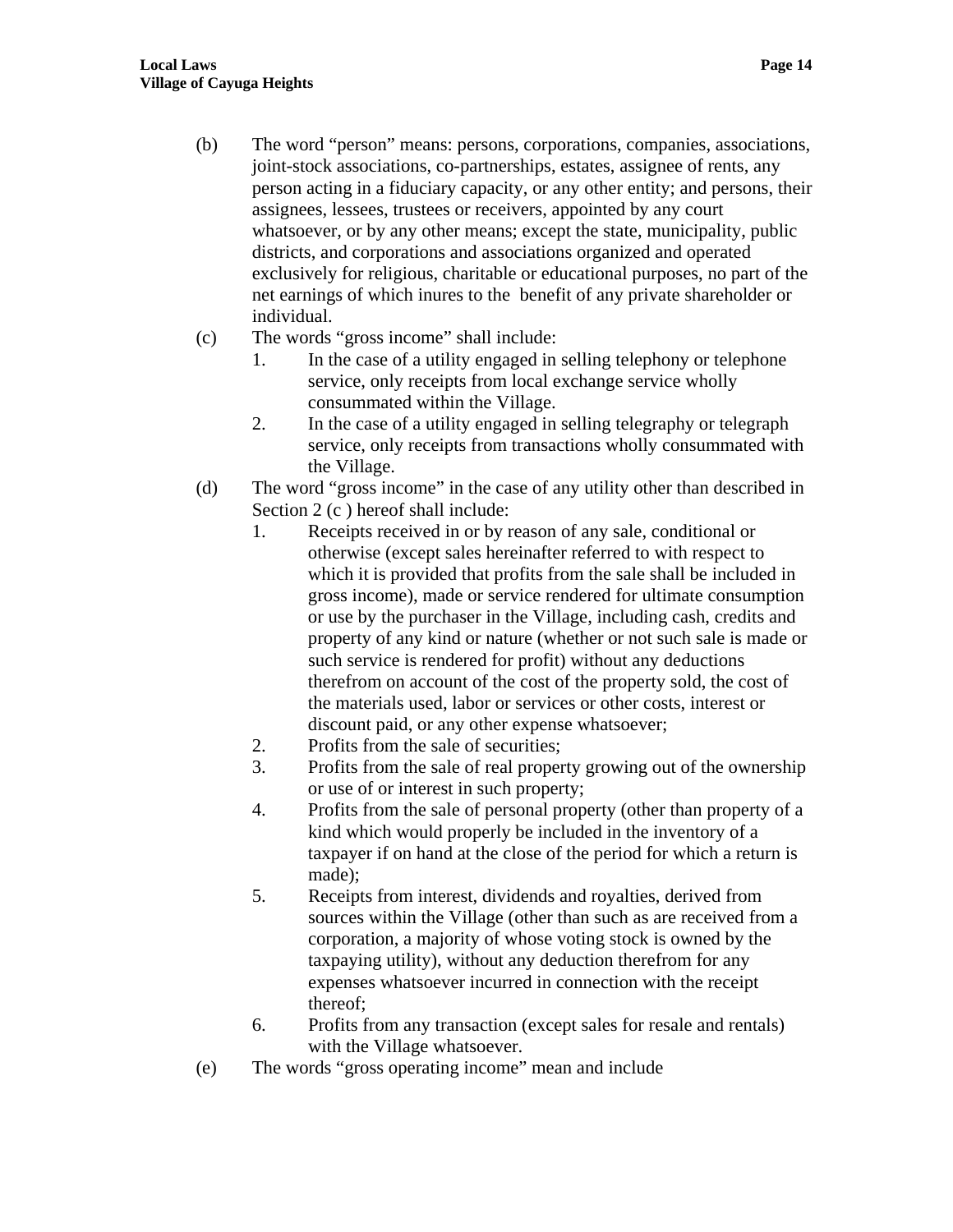1. Receipts received in or by reason of any sale, conditional or otherwise, made for ultimate consumption or use by the purchaser of gas, electricity, steam, water, refrigeration, telephone or telegraphy, or in or by reason of the furnishing for such consumption or use of gas, electric, steam, water, refrigerator, telephone, telegraph service in the Village, including cash, credits and property of any kind or nature, without deduction therefrom on account of the cost of the property sold, the cost of materials used, labor or services or other costs, interest or discount paid, or any other expense whatsoever

**Section 3.** Application. This law and the tax imposed thereby shall

- (a) apply only within the territorial limits of the Village of Cayuga Heights;
- (b) not apply and the tax shall not be imposed on any transaction originating or consummated outside of the territorial limits of the Village of Cayuga Heights notwithstanding that some act be necessarily performed with respect to such transaction within such limits; and
- (c) be in addition to any and all other taxes and fees imposed by any other provisions of law;
- (d) apply to all subject income received on and after July 1, 1968.

Section 4. Disposition of Revenues. All revenues resulting from the imposition of the tax imposed by this law shall be paid into the treasury of the Village and shall be credited to and deposited in the General Fund of the Village.

**Section 5.** Collection and Enforcement; Rules and Regulations. The Village Treasurer shall be the chief enforcement officer of this law and shall make and be responsible for all collections hereunder. He shall also have the power and authority to make any rules or regulations or directives, not inconsistent with the law, which, in his discretion, are reasonably necessary to facilitate the administration of this law and the collection of the taxes imposed hereby. Copies of all such rules and regulations and directives, as may from time to time be promulgated, shall be sent by registered mail to all utilities subject to this law which register as such with the Village Treasurer. All such rules, regulations and directives shall be deemed a portion of this law.

# **Section 6**. Returns, Filing, Contents.

(a) Time of filing. Every utility subject to a tax hereunder shall file on or before July 1st and January lst a return for the six calendar months preceding each return date including any period for which the tax imposed hereby or any amendment hereof if effective. However, any utility whose average gross income or gross operating income for the aforesaid six months period is less than Three Thousand Dollars (\$3,000.00) may file a return annually on October 1st for the twelve calendar months preceding each return date including any period for which the tax imposed hereby or any amendment hereof is effective. Any utility whether subject to tax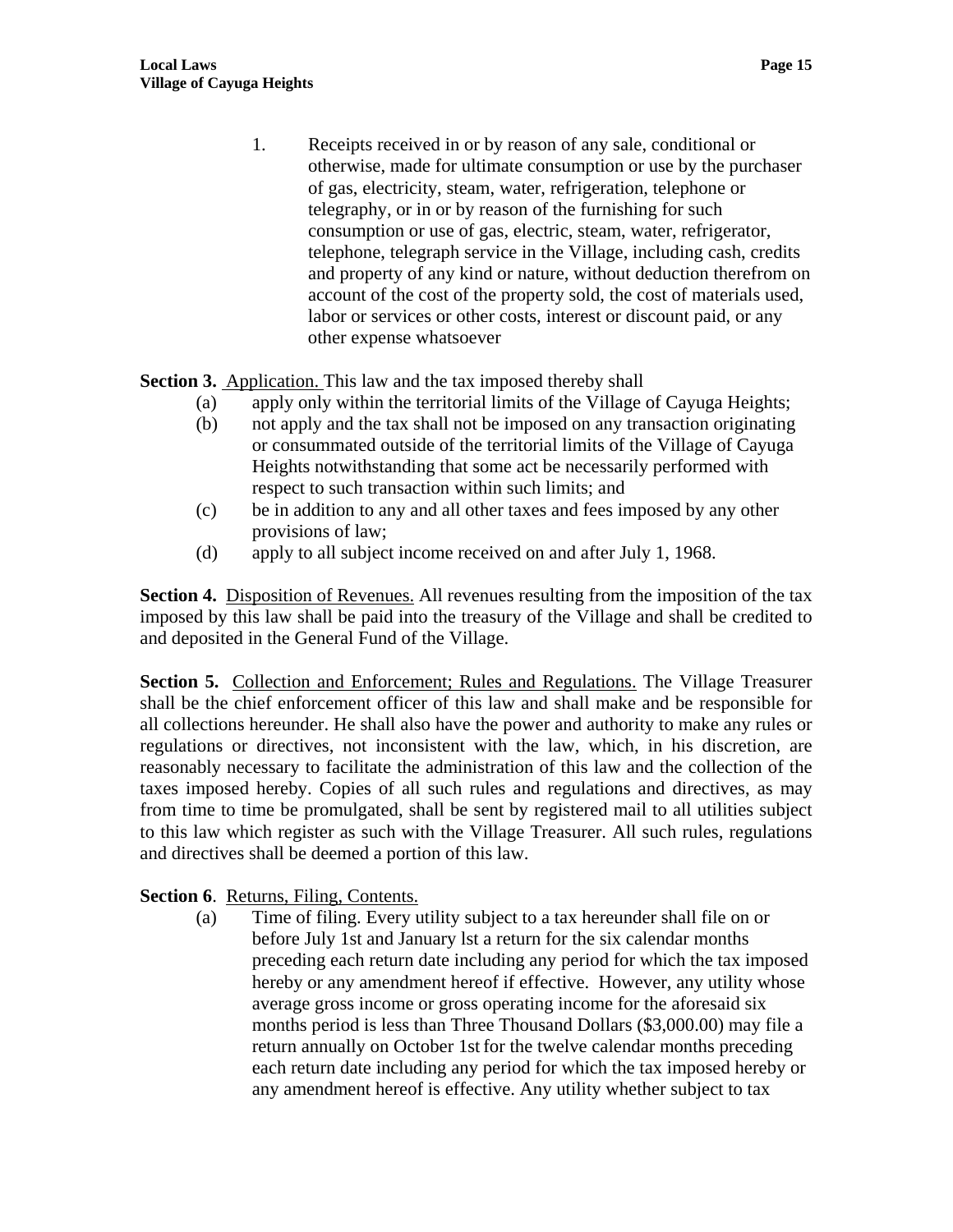under this law or not may be required by the Village Treasurer to file an annual return.

(b) Contents. Returns shall be filed with the Village Treasurer on a form to be furnished by him for such purpose and shall show thereon the gross income or gross operating income for the period covered by the return and such other information, data or matter as the Village Treasurer may require to be included therein. Every return shall have annexed thereto a certification by the head of the utility making the same or of the owner or of a co-partner thereof, or of a principal corporate officer to the effect that the statements contained therein are true.

**Section 7.** Payment. At the time of filing a return as required by this law, each utility shall pay to the Village Treasurer the tax imposed hereby for the period covered by such return. Such tax shall be due and payable at the time of the filing of the return or if a return is not filed when due, on the last day on which the return is required to be filed.

**Section 8.** Penalties and Interest. Any utility failing to file a return or a corrected return, or to pay any tax or any portion thereof within the time required by this law, shall be subject to a penalty of five per centum of the amount of tax due, plus one per centum of such tax for each month of delay or fraction thereof, excepting the first month, after such return was required to be filed or such tax became due; but the Village Treasurer, if satisfied that the delay was excusable, may remit all or any portion of such penalty.

**Section 9.** Tax as Operating Cost. The tax imposed by this law shall be charged against and be paid by the utility and shall not be added as a separate item to bills rendered by the utility to customers or others but shall constitute a part of the operating costs of such utility.

**Section 10.** Failure to File or Incorrect Returns. In case any return filed pursuant to this law shall be insufficient or unsatisfactory to the Village Treasurer, he may require at any time a further or supplemental return, which shall contain any data that may be specified by him, and, if a corrected or sufficient return is not filed within twenty days after the same is required by notice from him, or, if no return is made for any period, the Village Treasurer shall determine the amount due from such information as he is able to obtain and, if necessary, may estimate the tax on the basis of external indices or otherwise. He shall give notice of such determination to the utility liable for such tax. Such determination shall finally and irrevocably fix such tax, unless the utility against which it is assessed shall, within one year after the giving of notice of such determination, apply to him for a hearing or unless the Village Treasurer, of his own motion, shall reduce the same. After such hearing he shall give notice of his decision to the utility liable for such tax.

**Section 11.** Review of Final Determination. Any final determination of the amount of any tax payable hereunder shall be reviewable for error, illegality or unconstitutionality or any other reason whatsoever by a proceeding under Article Seventy-eight of the Civil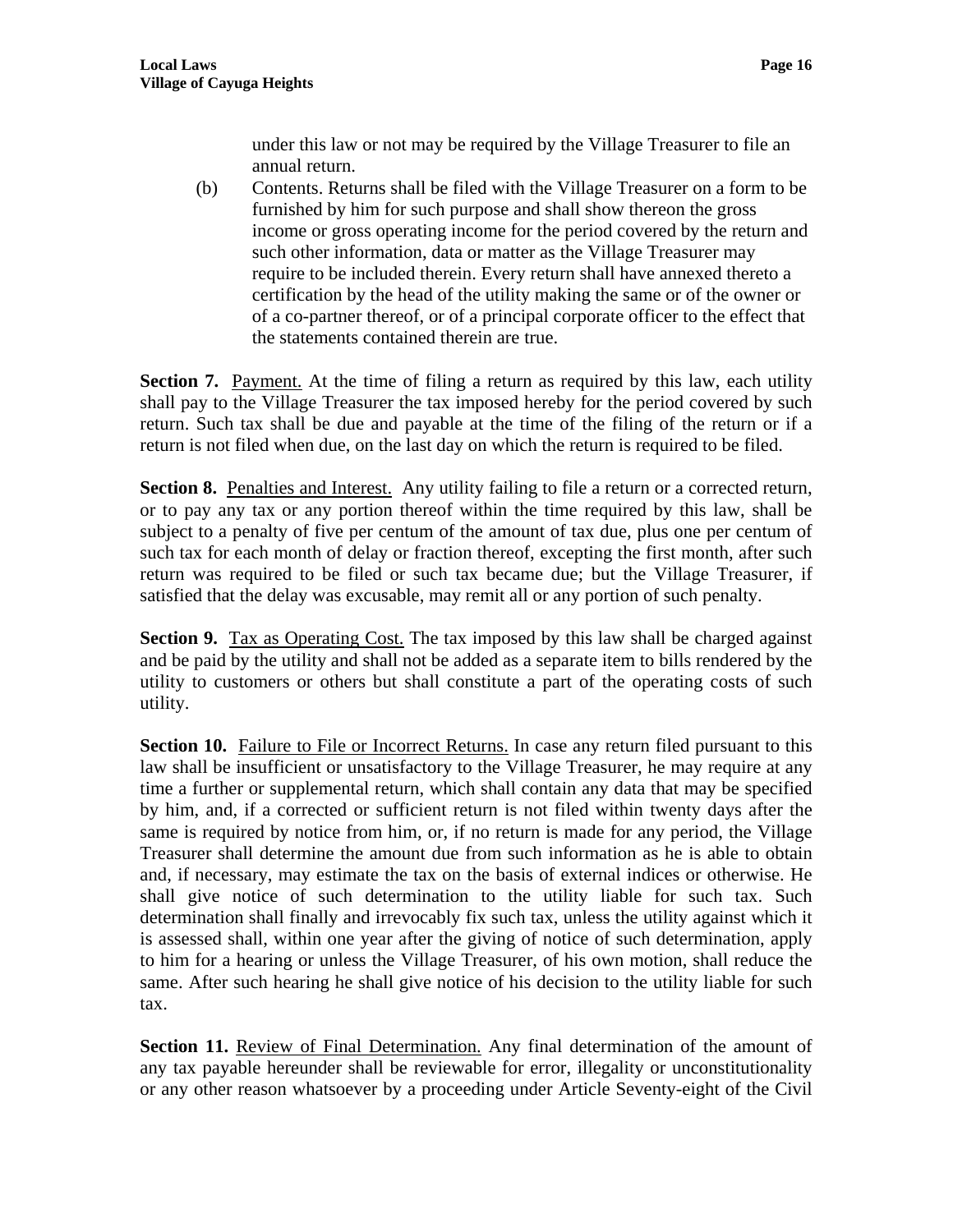Practice Law and Rules if the proceeding is commenced within ninety days after the giving of notice of such final determination, provided, however, that any such proceeding under said Article Seventy-eight shall not be instituted unless the amount of any tax sought to be reviewed, with such interest and penalties thereon as may be provided for by local law, ordinance, or resolution, shall be first deposited and an undertaking filed, in such amount and with such sureties as a Justice of the Supreme Court shall approve to the effect that if such proceeding be dismissed or the tax confirmed the petitioner will pay all costs and charges which may accrue in the prosecution of such proceeding.

**Section 12.** Notice. Any notice authorized or required under the provisions of this law may be given by mailing the same to the utility for which it is intended, in a postpaid envelope, addressed to such utility at the address given by it in the last return filed by it under this law, or if no return has been filed, then to such address as may be obtainable. The mailing of such notice shall be presumptive evidence of the receipt of the same by the utility to which addressed. Any period of time, which is determined according to the provisions of this section by the giving of notice, shall commence to run from the date of mailing of such notice.

**Section 13.** Refunds. If, within one year from the giving of notice of any determination or assessment of any tax or penalty, the person liable for the tax shall make application for a refund thereof and the Village Treasurer or the court shall determine that such tax or penalty or any portion thereof was erroneously or illegally collected, the Village Treasurer shall refund the amount so determined. For like cause and within the same period, a refund may be so made on the initiative of the Village Treasurer. However, no refund shall be made of a tax or penalty paid pursuant to a determination of the Village Treasurer as hereinbefore provided unless the Village Treasurer, after hearing as hereinbefore provided, or of his own motion, shall have reduced the tax or penalty or it shall have been established in a proceeding in the manner provided in the Civil Practice Law and Rules that such determination was erroneous or illegal. An application for a refund, made as hereinbefore provided, shall be deemed an application for the revision of any tax or penalty complained of and the Village Treasurer may receive additional evidence with respect thereto. After making his determination the Village Treasurer shall give notice thereof to the person interested, and he shall be entitled to commence a proceeding to review such determination, in accordance with the provisions of the following section hereof.

**Section 14.** Review of Proceedings for Refunds. Where any tax imposed hereunder shall have been erroneously, illegally or unconstitutionally collected and application for the refund thereof duly made to the Village Treasurer, and he shall have made a determination denying such refund, such determination shall be reviewable by a proceeding under Article Seventy-eight of the Civil Practice Law and Rules, provided, however, that such proceeding is instituted within ninety days after the giving of the notice of such denial, that a final determination of tax due was not previously made and that an undertaking is filed with the Village Treasurer in such amount and with such sureties as a Justice of the Supreme Court shall approve to the effect that if such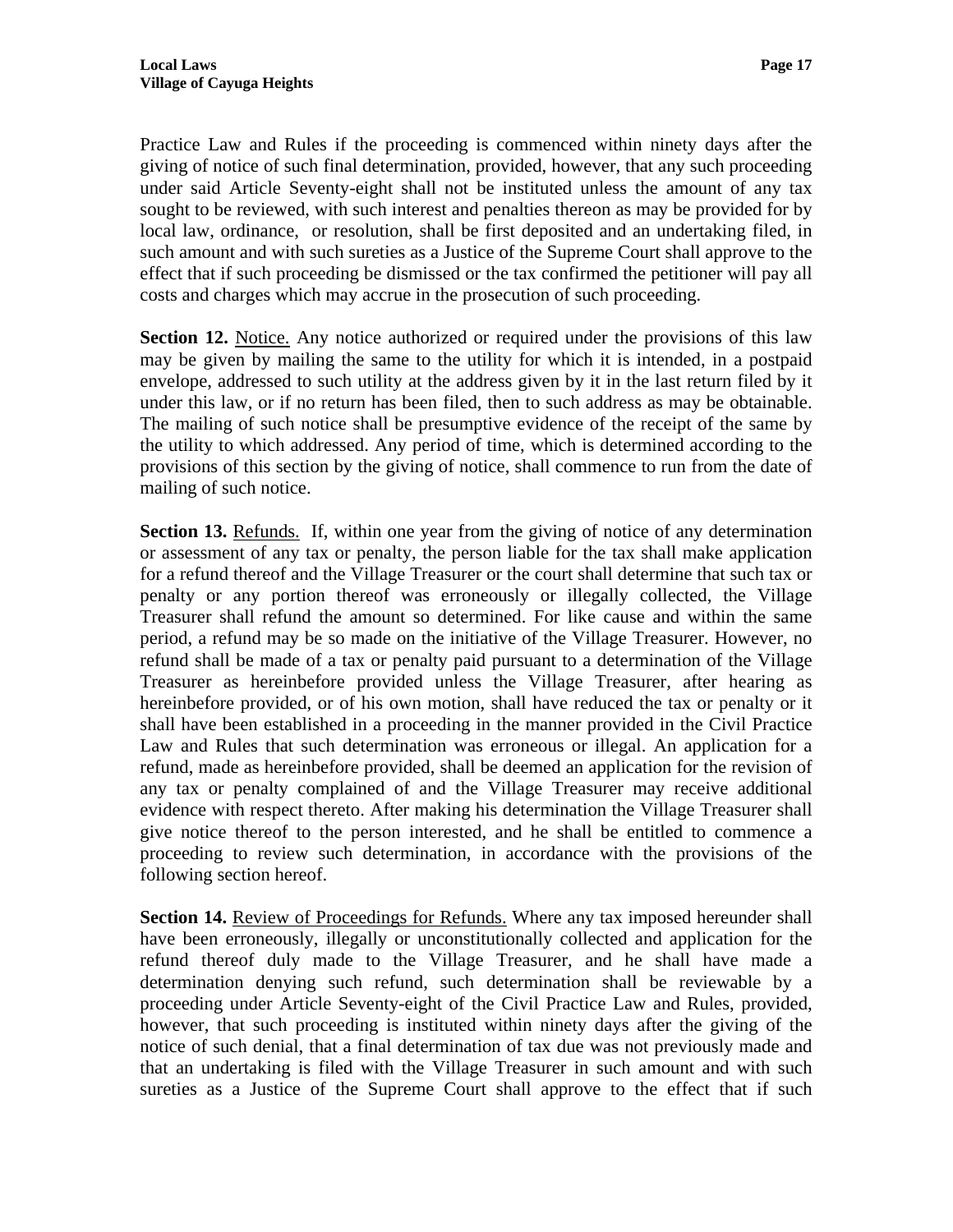proceeding be dismissed or the tax confirmed, the petitioner will pay all costs and charges which may accrue in the prosecution of such proceeding.

**Section 15.** Limitation of Additional Tax. Except in the case of a willfully false or fraudulent return with the intent to evade the tax, no assessment or additional tax shall be made with respect to taxes imposed under this law, after the expiration of more than three years from the date of filing of a return, provided, however, that where no return has been filed as required hereby, the tax may be assessed at any time.

**Section 16.** Powers of Village Treasurer. In addition to any other powers herein given the Village Treasurer and in order to further insure payment of the tax imposed hereby, he shall have the power to

- (a) prescribe the form of all reports and returns required to be made hereunder;
- (b) take testimony and proofs, under oath, with reference to any matter hereby entrusted to him;
- (c) subpoena and require the attendance of witnesses and the production of books, papers, records and documents.

**Section 17.** Enforcement. Whenever any person shall fail to pay any tax or penalty imposed by this local law, the Village Attorney shall upon the request of the Village Treasurer bring an action to enforce payment of the same. The proceeds of any judgment obtained in any such action shall be paid to the Village Treasurer. Each such tax and penalty shall be a lien upon the property of the person liable to pay the same, in the same manner and to the same extent that the tax and penalty imposed by Section One Hundred Eight-six-a of the Tax Law is made a lien.

**Section 18.** Validity. The invalidity, illegality or unconstitutionality of any section, subsection or provision of this Local Law or any rules or regulations adopted pursuant hereto shall not affect the validity, legality or constitutionality of any section, subsection or provision of this Local Law or any rule or regulation adopted pursuant hereto, but shall be confined to such section, subsection or provision of the Local Law or rule or regulation adopted pursuant hereto which may be so condemned.

**Section 19.** Effective Date. This Local Law shall take effect December 1, 1968.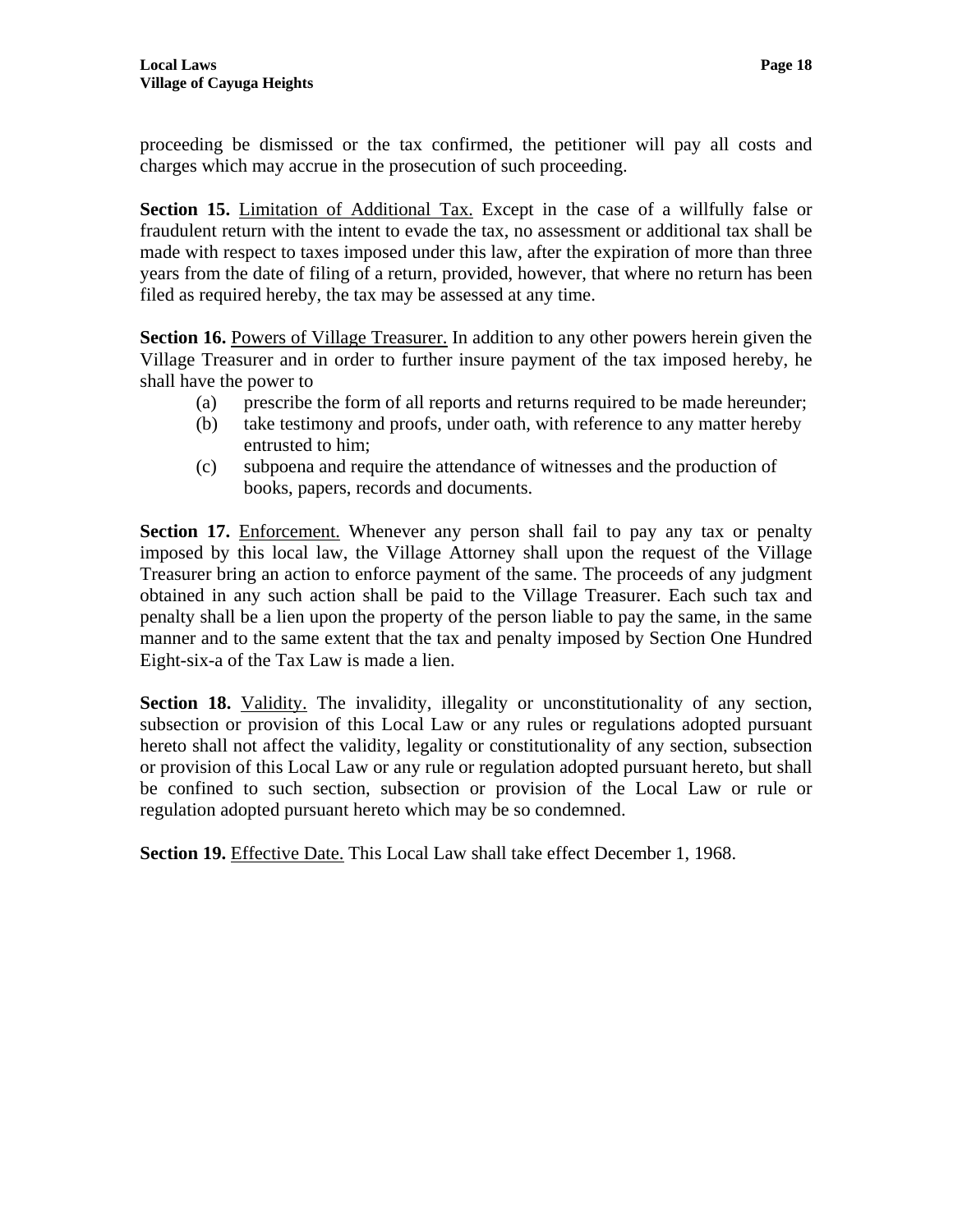# **Village of Cayuga Heights Local Law No. 1 of the Year 1969 Amendment to Local Law No. 1 of the Year 1968 Utility Tax**

# **Section 6. Returns, Filing, Contents.**

 (a) Time of Filing. Every utility subject to a tax hereunder shall file on or before August  $20<sup>th</sup>$  a return for the preceding six calendar months of January through June and shall file on or before February  $20<sup>th</sup>$  a return for the preceding six calendar months of July through December including any period for which the tax imposed hereby or any amendment hereof if effective. However, any utility whose average gross income or gross operating income for the aforesaid six months period is less than Three Thousand Dollars (\$3,000.0) may file a return annually on October lst for the twelve calendar months preceding each return date including any period for which the tax imposed hereby or any amendment hereof is effective. Any utility whether subject to tax under this law or not may be required by the Village Treasurer to file an annual return.

Effective April 1, 1969.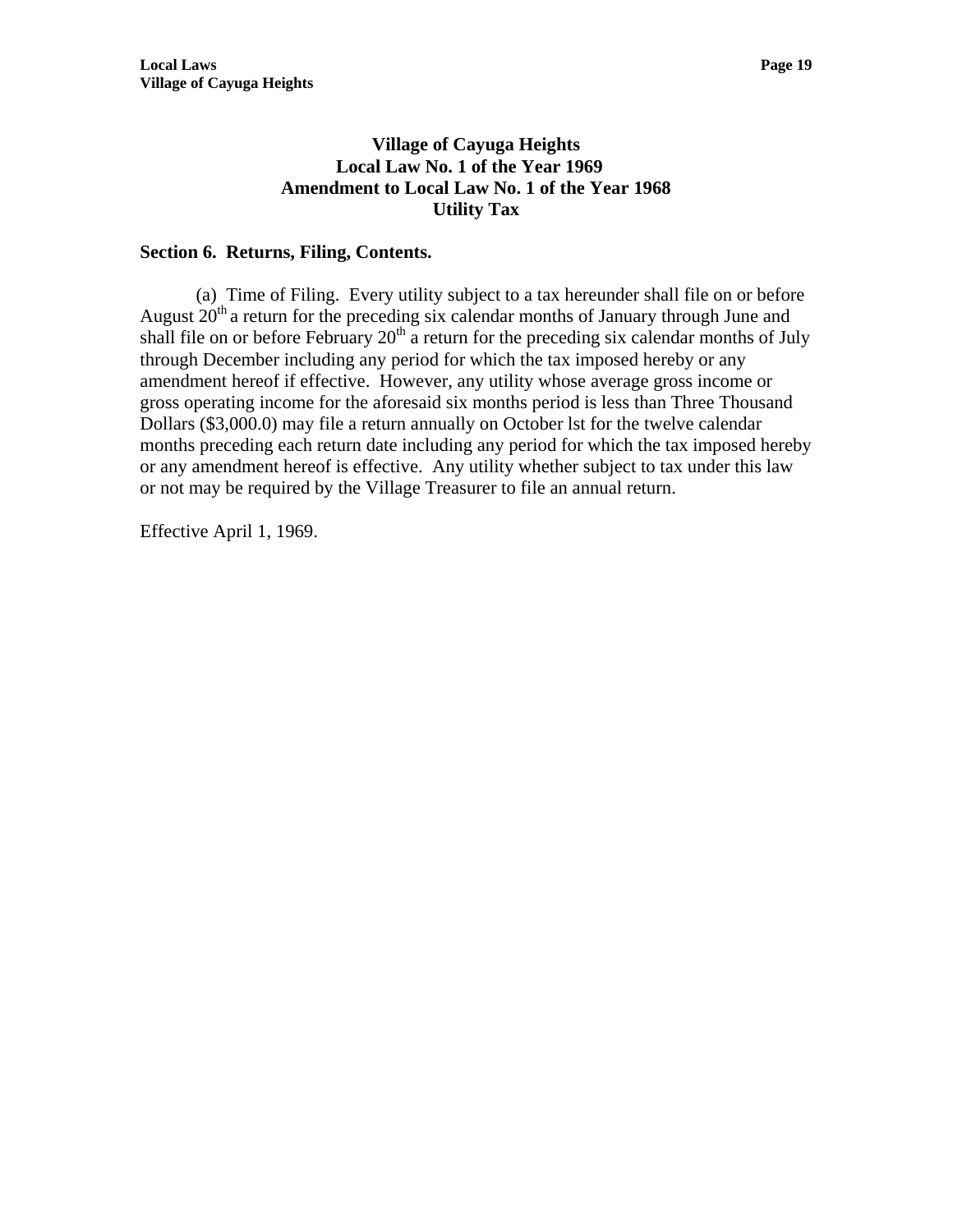#### **Village of Cayuga Heights Article VIII – Sewers – Amended 6/25/73**

#### **Article VIII**

ORDINANCE REGULATING THE USE OF PUBLIC AND PRIVATE SEWERS AND DRAINS, THE INSTALLATION AND CONNECTION OF SEWER CONNECTIONS, AND THE DISCHARGE OF WATER AND WASTES INTO THE PUBLIC SEWER SYSTEM AND PROVIDING PENALTIES FOR VIOLATIONS THEREOF, IN THE VILLAGE OF CAYUGA EHGIHS, COUNTY OF TOMPKINS, STATE OF NEW YORK.

#### SECTION 1. USE AND PURPOSE

 The design of the sewer system is based on the collection of sanitary sewage only and the approval of the New York Department of Health was given for the construction and use of sewers for this purpose only. No connection will be permitted to be made to the sanitary sewer system which carries or delivers any substance or material other than domestic sewage. Domestic sewage consists of the solid and liquid wastes from toilets, sinks, laundry tubs and washers, both pubic and private, automobile washing stations, cleaning or dyeing works, laundries and similar establishments, bathtubs, shower baths, or equivalent plumbing fixtures. The drainage or flow from roofs, cellars, yards, springs, wells, swimming pools, foundation drains, roadways, or similar water drainage, is not domestic sewage and the draining thereof into the sanitary sewer system is prohibited.

#### SECTION 2.

 This ordinance shall apply to all owners of property located within the Village of Cayuga Heights, and also the owners of all other property outside of the Village of Cayuga Heights who are connected with and use any sewer mains and lines connected to the Village sewer collection system.

#### SECTION 3.

 The Village Engineer shall be the Board's authorized agent in matters falling under this Ordinance and shall exercise those powers which are delegated to him in this chapter or which may be reasonably required to carry out such powers. The Village Engineer may delegate these duties to other Village employees within his department.

#### SECTION 4. SEWER CONNECTIONS

 A. Connection with Public Sewer System Required. Except as otherwise stated herein, the owner of any house, building, or any property used for human occupancy, employment, recreation, or commerce, situated within the Village of Cayuga Heights and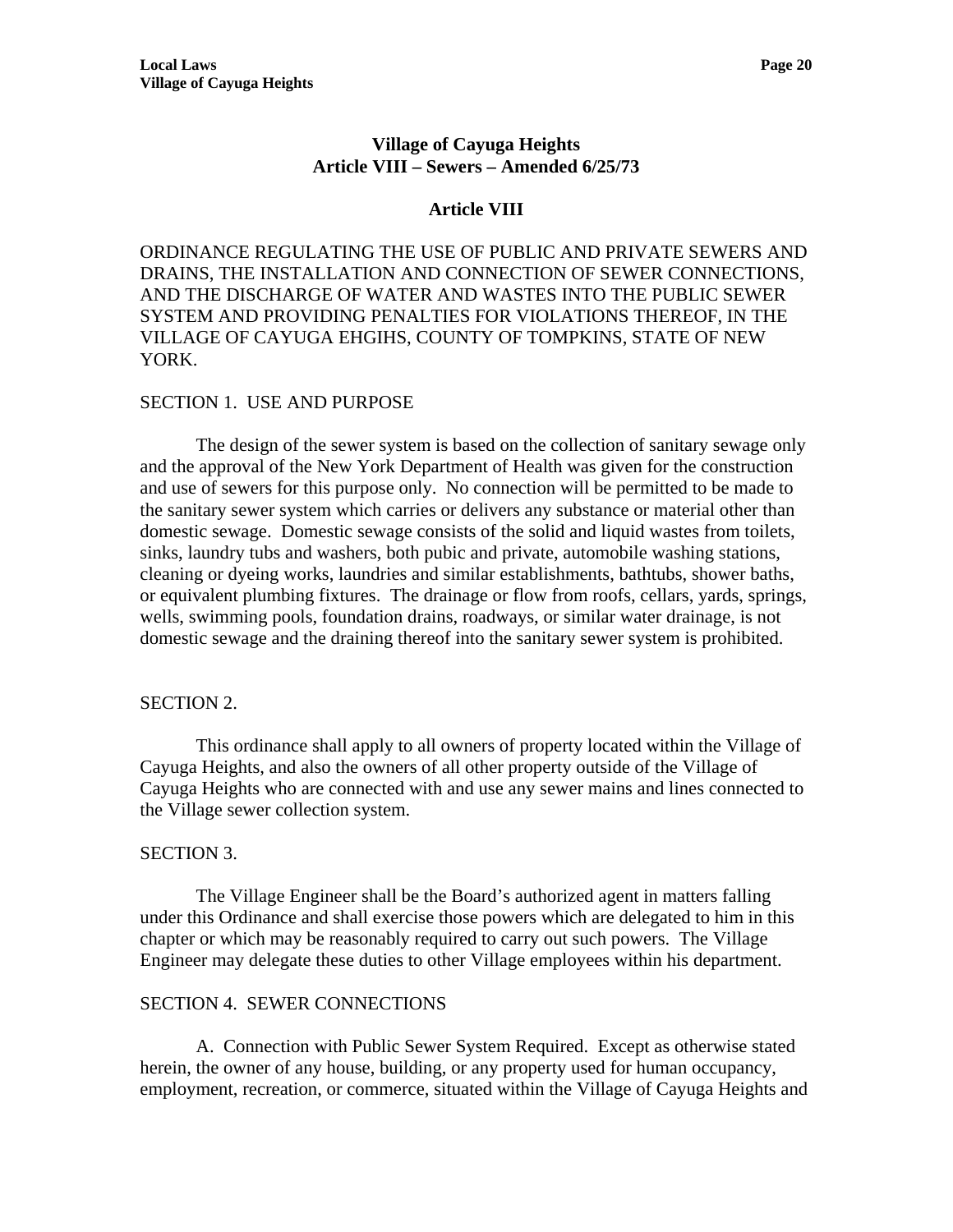abutting on any street, thoroughfare, or right of way in which there is located a Village pubic sewer system, or, if such Village public sewer system is otherwise available or accessible to such house, building, or property, is hereby required at his expense to connect with the Village public sewer system and, also, at his expense to install suitable toilet facilities therein and other facilities that are required to be connected to the sewer system and to connect such facilities directly with the public sewer in accordance with the provisions of this Ordinance. Except as otherwise stated herein, such connection must be made within forty-five (45) days after date of official notice to do so, except that any house or building constructed after the effective date of this Ordinance shall be connected to such pubic sewer system prior to occupancy of use thereof.

 B. From time to time the Village Board may specifically exempt an owner of property from the requirement of connecting with the public sewer system under certain terms and conditions and until such time as such exemption is cancelled by the Village Board.

#### SECTION 5. PERMIT.

 A. No person shall uncover, make any connections with or opening into the Village public sewer system, or construct, alter, repair, or use any drain, building sewer, or other lateral sewer to connect with such pubic sewer, without first obtaining a written permit from such person as the Village Board may designate. No permit shall be issued until an application therefore has been filed by the owner of the property or his duly authorized agent and the payment of the fee, if any, which the Village Board may from time to time establish for such purpose. Such application shall include or be accompanied by a description and plan of the proposed work and such other pertinent information as may be required by eh Village Board or its duly authorized agent. Such permit shall be kept at the site of he work and be available for inspection by any officer of the Village or member of the Village Board or its duly authorized agent.

 B. Notwithstanding anything hereinbefore contained, the issuance of the permit shall be subject to such further requirements as may be required by any contracting municipality. The Village Board may designate such contracting municipality as its agent for the purpose of issuing permits.

C. The Village Board or its duly designated agent may revoke any such permit upon written notification to the person to whom it was granted if the work is not being done in compliance with the requirements of this Ordinance and any applicable rules and regulations, or if the work is not being performed in a competent manner, or if the work is not being completed within a reasonable time after the commencement thereof, or if the work is endangering or may reasonably endanger persons or property, or upon such other ground as the Village Board or its duly designated agent may deem to be justifiable.

SECTION 6. HOOK-UP, REPAIR, AND MAINTENANCE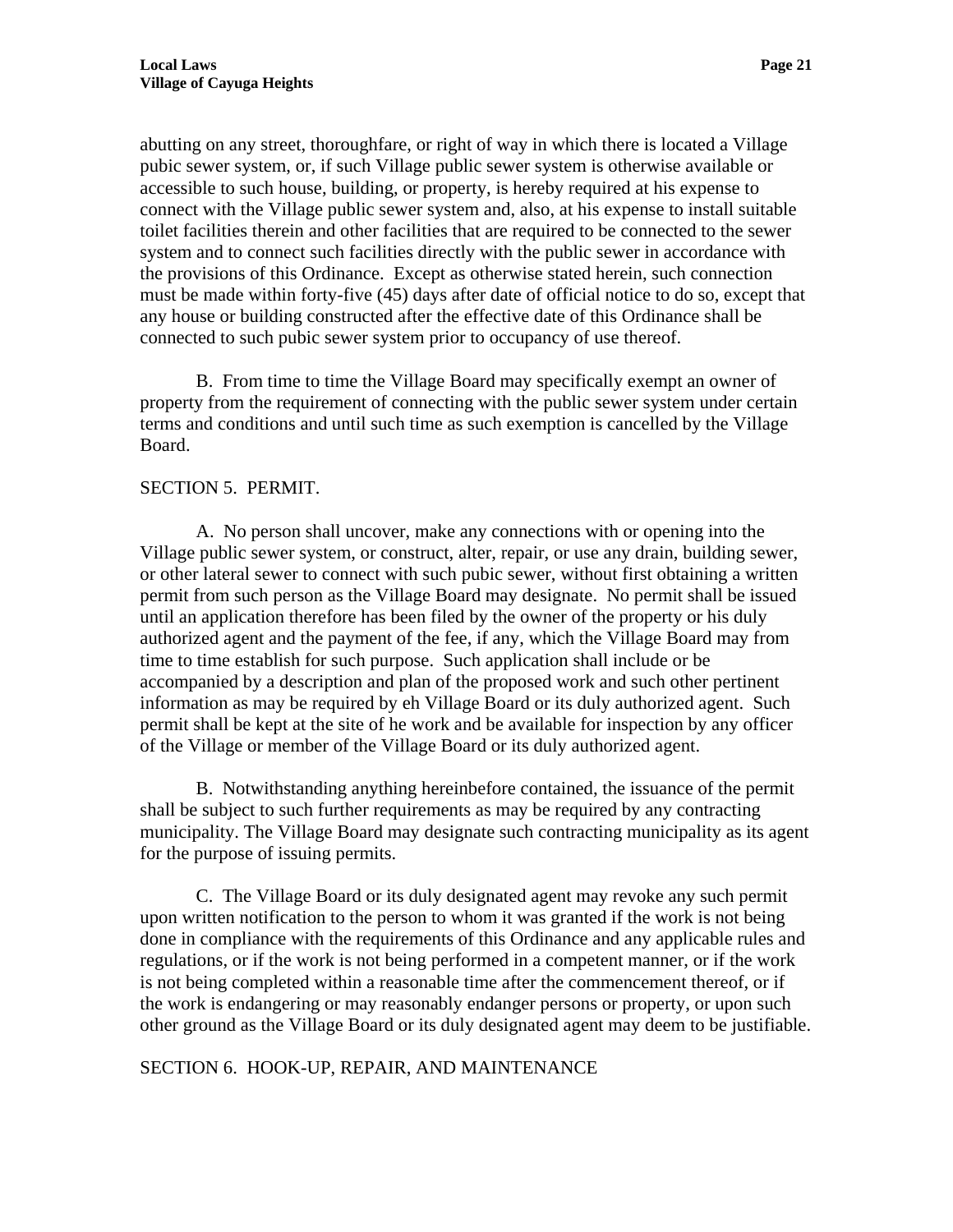A. All interior plumbing installations and the connection of the building sewer into the public sewer system or any alteration, repair, or addition thereto shall be made in conformance with the requirements of this Ordinance and of such rules, regulations, and specifications as are adopted by the Village Board.

B. No person shall uncover, make any connections with or opening into, or use, alter, lay, or repair any public sewer or building sewer unless he is a qualified person as required by any regulations of the Village Board which may be hereinafter adopted.

#### C. Conduct of Work

1. A written report to the Village Engineer, or his representative, shall be made by the applicant for a permit, or by any person performing any work in a public or building sewer, of every connection or disconnection to or from a public sewer within twenty-four (24) hours of completion of such connection or disconnection.

2. The Village Engineer or his representative or, in the case of a contracting municipality, the appropriate official thereof, shall be notified when the building sewer is ready for inspection and connection to the public sewer. The connection shall be made under the supervision of such official or his representative.

3. All work of laying building sewers and connections shall be done in such manner and at such time as to interfere as little as possible with public travel and convenience, and such work shall be conducted as the appropriate municipal official may from time to time direct.

4. All excavations shall be made in a safe manner satisfactory to the Village Engineer or his representative with barricades and lights so as to protect the public from hazard.

5. Streets, sidewalks, and other public property disturbed in the course of the work shall be restored in a manner satisfactory to the Village Engineer or his representative.

6. The owner of the property on which the work is being conducted agrees to save and hold harmless the Village of Cayuga Heights, its employees, agents, and officers from any and all damage, cost, and liability which it or they may incur because of any act or failure to act resulting from any work done by, or caused to be done by the property owner. Any applicant for a permit is required to furnish proper evidence of a sufficient insurance policy protecting the Village against any liability for injuries to persons or property or to indemnify the Village against any loss or damage which it may sustain.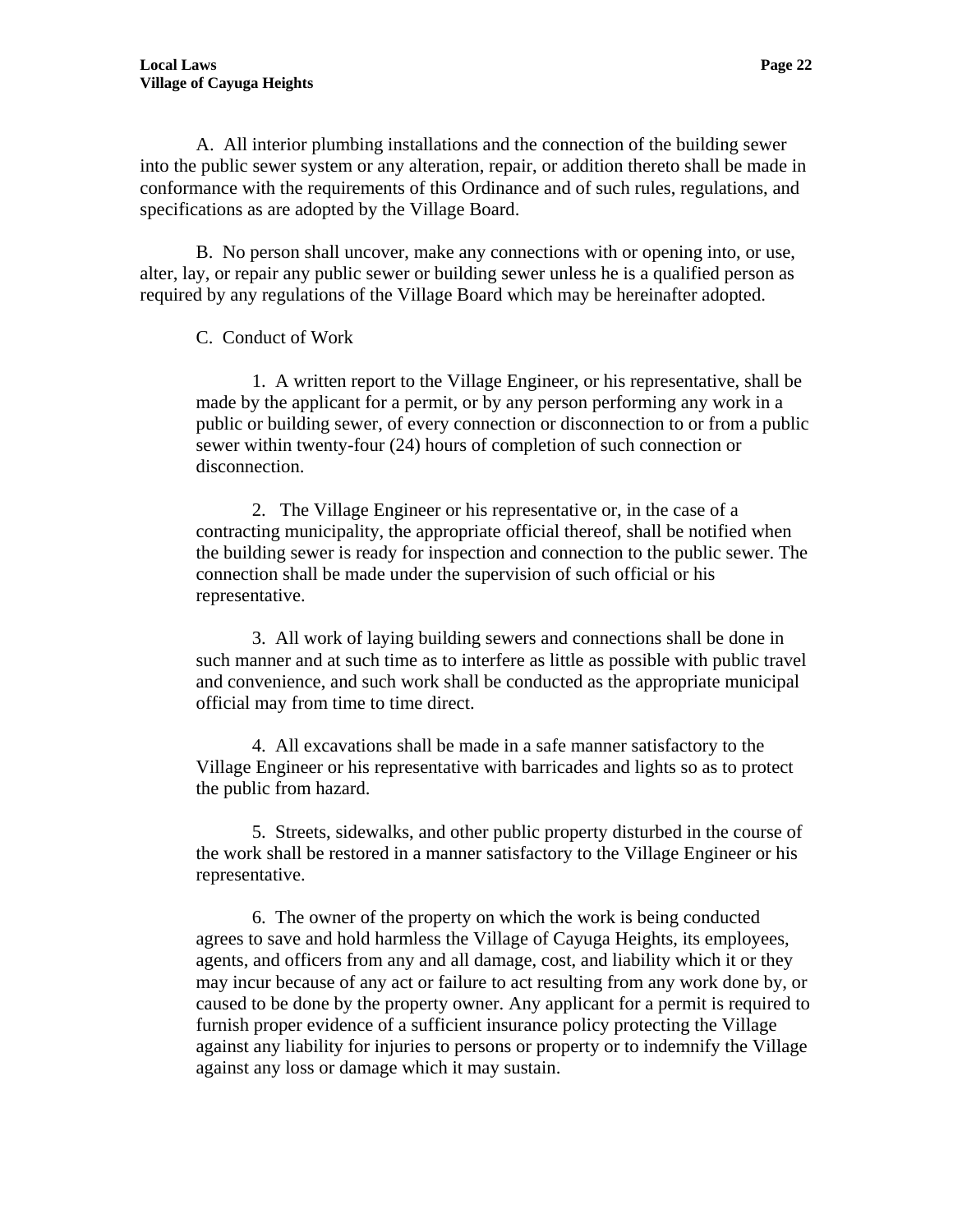7. The Village Engineer or any other authorized person shall have the power to apply any proper tests to the pipe or fitting and the owner, contractor, or other person doing the work shall furnish all necessary tools and labor for such tests and shall remove any defective material or repair any work improperly done as the Village Engineer or any other authorized person shall direct without any expense to the Village.

#### SECTION 7. IMPROPER USE OF SEWER AND PROPERTY.

It shall be unlawful for any person, firm or corporation:

(a) To place, deposit, or permit to be deposited, in an unsanitary manner upon public or private property within the Village of Cayuga Heights or in ay area under the jurisdiction of said Village, any human or animal excrement, garbage, or other objectionable waste in an objectionable form, except as provided in the Ordinance.

(b) To construct, use, or maintain any privy, privy vault, septic tank, cesspool, or other facility intended or used for the disposal of sewage except as provided in the Ordinance.

(c) To uncover any portion of the public sewers or connections thereto, or to open any manhole or appurtenance of the sewerage system, except under permit signed by the Village Engineer or any other authorized person.

(d) To open any highway or public ground for the purpose of making any sewer connection or to make or cause to be made any connection with this public sewer, except under permit signed by and under the supervision of the Village Engineer or any other authorized person.

(e) To break or cut or remove any pipe of the public sewer system, or to make or cause to be made any connection to the said public sewers, except through the connection branches provided for that purpose, and except under permit signed by and under the supervision of the Village Engineer or any other authorized person. The location of said connection branches will be designated by the Village Engineer or any other authorized person.

(f) To discharge or cause to be discharged into any public sewer, directly or indirectly, any overflow or drainage from manure pits, cesspools, or other receptacles storing or constructed to store organic waste, or surface water from yards, driveways, or roadways.

(g) To discharge or cause to be discharged in any public sewer, directly or indirectly, or to connect or cause to be connected, any public sewer, either directly or indirectly, any sediment traps or any pipes carrying or constructed to carry hot circulating water, acids, germicides, grease, brewery or distillery waste water, or slops, or gasoline,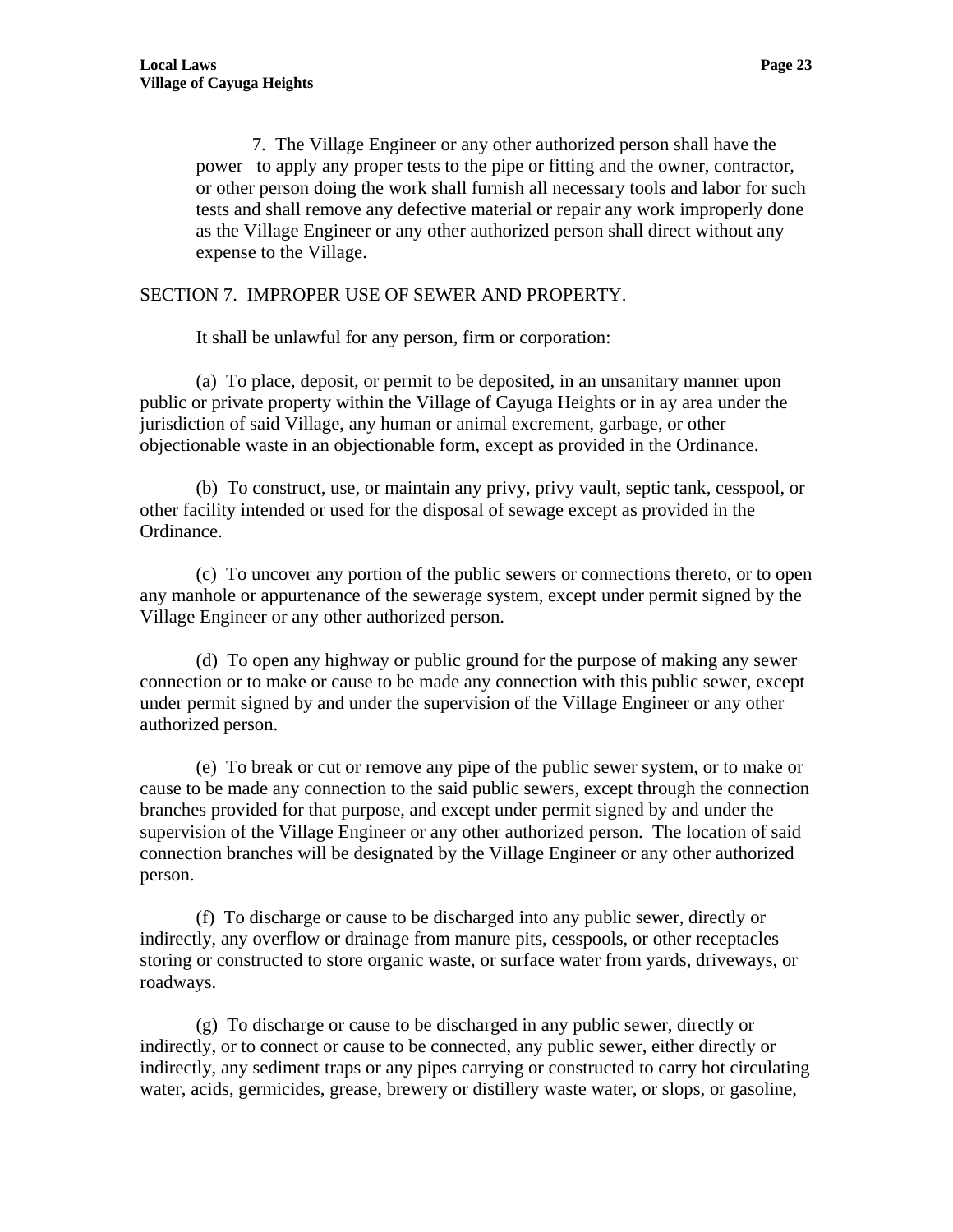naphtha, benzene or similar liquid, oil, or any other industrial or trade waste, or any other substance detrimental to or deemed by the Village Engineer to be detrimental to, the Village sewers or to the operation of the sewerage system or the sewage treatment works.

(h) To connect steam engine exhaust or blow-off from steam boilers to the Village sewers.

(i) To drain from washstands of public or private garages, automobile washing stations, cleaning or dyeing works, laundries or similar establishments where gasoline, oils, or any inflammable materials are used or stored, unless equipped with an oil separator of approved size and design. Such separator shall be constructed of wrought iron throughout and installed in a concrete pit or vault easily accessible for cleaning and maintenance.

(j) To throw or deposit or cause or allow to be thrown or deposited in any fixture, vessel, receptacle, inlet, or opening connected directly with any public sewer any garbage which has not been properly shredded or ground and flushed with an ample amount of water. The use of mechanical garbage grinders producing a finely-divided mass, properly flushed with an ample amount of water, is permitted under these regulations if approved in each instance by the Village Engineer or any other authorized person.

(k) To allow any building sewer connected with the pubic sewer to be also connected with any privy vault, septic tank, cesspool, or underground drain, and with any channel conveying water or filth, except such soil pipes and other plumbing works as shall have been duly inspected and approved by the Village Engineer or any other authorized person.

(l) Except as otherwise provided herein, to throw or deposit or cause or allow to be thrown or deposited in any fixture, vessel, receptacle, inlet, or opening connected with any pubic sewer, any ashes, cinders, rags, mud, straw, metal, hair, fleshings, or similar waste materials or dead animals or waste materials of any kind or character (other than feces, urine, toilet paper, liquid house slops or properly ground table garbage), or any other solid or viscous substances capable of causing obstruction to the flow of the sewers, or other interference with the roper operation of the sewage system or any other substances that will solidify or become discernibly viscous at temperatures between 30 and 150 degrees Fahrenheit.

(m) To discharge or cause to be discharged into any public sewer any storm or surface water, or drainage or flow from roofs, cellars, cistern tank, springs, wells, or swimming pools, or, except as may be permitted by the Board, any discharge from a vehicle wash rack or wash motor or from any air conditioning machine or refrigeration unit.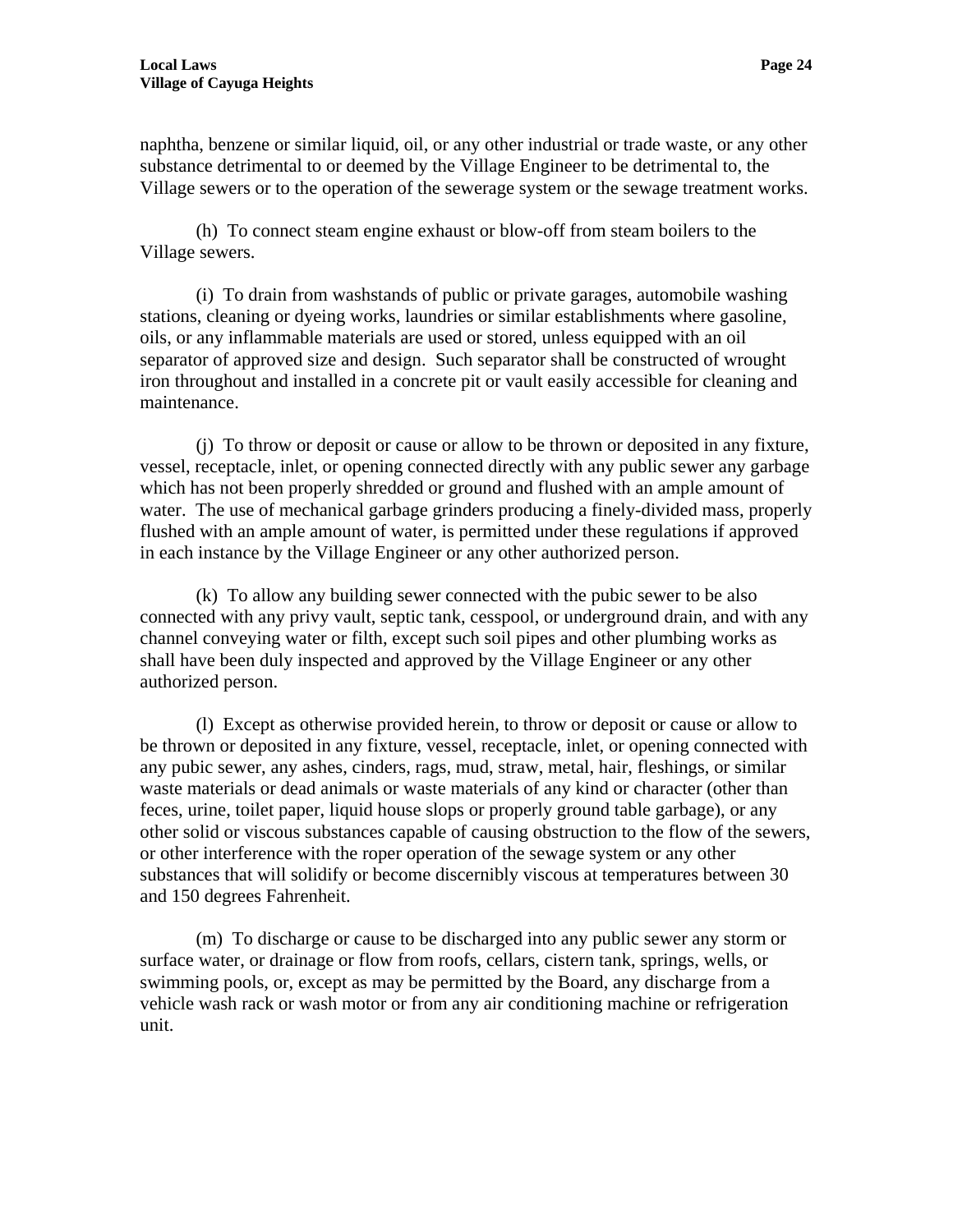(n) To discharge or cause to be discharged into any public sewer any waters or waste containing iron, chromium, copper, zinc, phenol, nickel, or cyanide, and similar objectionable or toxic substances exceeding the following limits:

|            | Maximum Limit         |
|------------|-----------------------|
| Substance  | of Concentration      |
| Iron       | $0,6 \,\mathrm{mg}/1$ |
| Chromium-6 | $0.1$ mg/1            |
| Copper     | $0.4 \text{ mg}/1$    |
| Iron       | $0.6 \,\mathrm{mg}/1$ |
| Zinc       | $0.6$ mg/1            |
| Phenol     | $0.002$ mg/1          |
| Nickel     | $1.6 \text{ mg}/1$    |
| Cyanide    | $0.2 \text{ mg}/1$    |
|            |                       |

(o) It shall be unlawful for any person, firm, or corporation to discharge or cause to be discharged into any public sewer any water or wastes containing, in the opinion of the Village, any toxic or poisonous substances in sufficient quantity to injure or interfere with the Village sewage treatment process, to constitute a hazard to human beings or animals, or to create any hazard in the receiving waters of the sewage treatment plant or any waters containing, in the opinion of the Village, suspended solids of such character or quantity that unusual attention or expense is required to handle materials at the sewage treatment plant. (6/25/73)

#### SECTION 8. STOPPING IMPROPER USE

 A. The Village Board may, at any time in its discretion, stop and prevent the discharge into the sewers of any substance which it considers may injure the sewers or interfere with their normal operation or obstruct the flow or hinder any process of sewage purification; and it may, at any time in its discretion, sever the connection and cause the removal of any tributary sewer or drain through which such detrimental substances are discharged.

 B. No action shall be taken by the Village to implement the foregoing provisions unless the Village shall have given the owner at least forty-eight (48) hours notice in writing stating the action to be taken and the grounds therefore, except that such notice shall not be required if immediate action is necessary to prevent injury to the Village sanitary sewer system or any part thereof.

#### SECTION 9. PROTECTION FROM DAMAGE

 No persons shall maliciously, willfully, or negligently break, damage, destroy, uncover the face or tamper with any structure, appurtenance or equipment which is a part of the sewer works. Any person violating this provision shall be subject to immediate arrest under charge of disorderly conduct.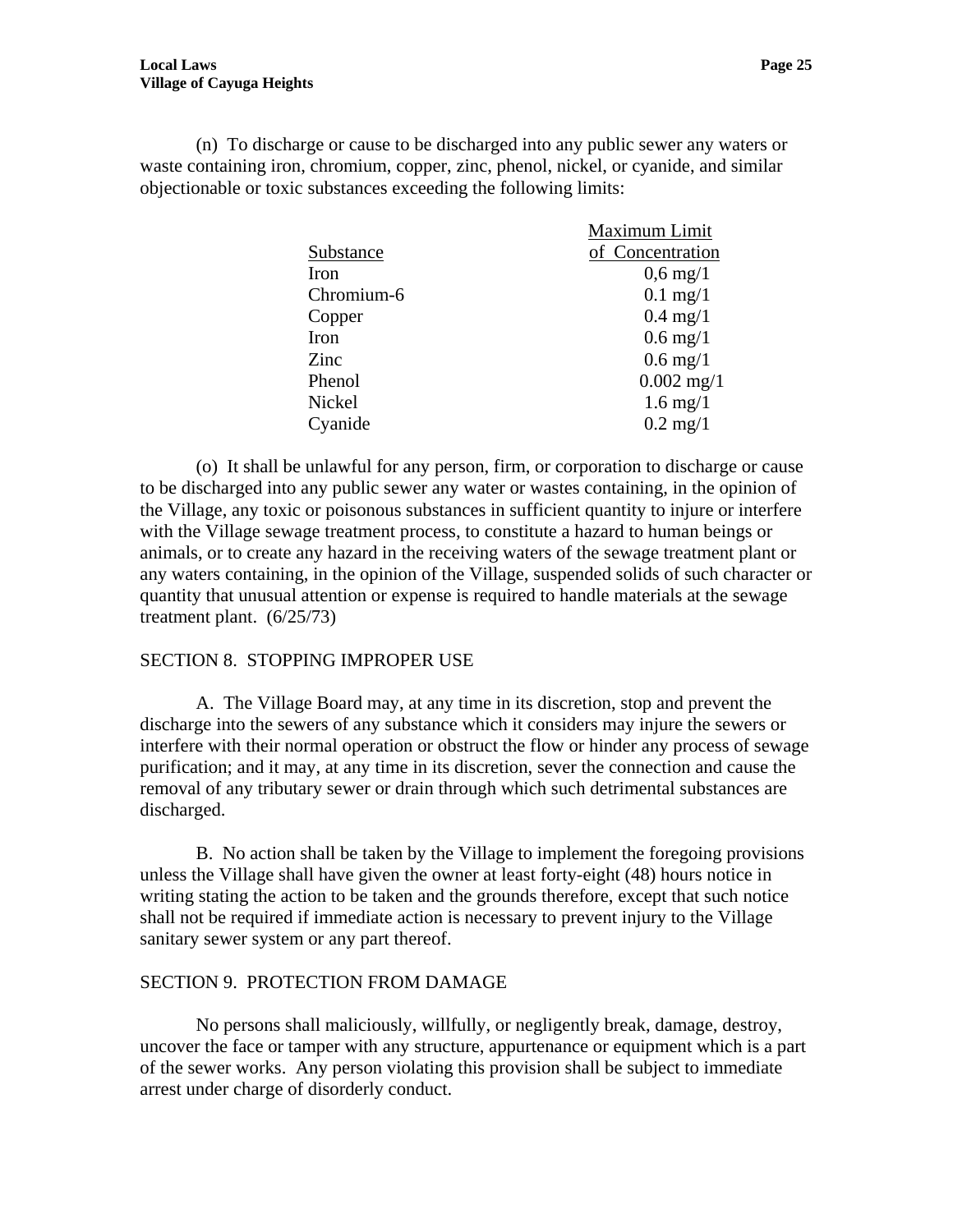# SECTION 10. POWERS AND AUTHORITY OF INSPECTORS

 The Village Board shall authorize the Village Engineer and such persons as he may designate to make such inspections of sewer lines or connections, to collect such samples of sewer wastes, and to perform such other supervisor functions as may be necessary for giving effect to the provisions of the article. (6/25/73)

# SECTION 11. PENALITIES

 A. Any person found to be violating any provision of this Ordinance except Section 9 shall be served by the Village with written notice stating the nature of the violation and providing a reasonable time limit for the satisfactory correction thereof. The offender shall, within the period of time stated in such notice, permanently cease all violations.

 B. Any person who shall continue any violation beyond the time limit hereinabove provided, shall be guilty of a misdemeanor, and on conviction thereof shall be fined in the amount not exceeding \$500.00 for each violation. Each day in which any such violation shall continue shall be deemed a separate offense.

 C. Any person violating any of the provisions of this Ordinance shall become liable to the Village for any expense, loss, or damage occasioned the Village by reason of such violation.

#### SECTION 12. VALIDITY

 A. All Ordinances or parts of Ordinances in conflict therewith are hereby repealed.

 B. The invalidity of any section, clause, sentence, or provision of this Ordinance shall not affect the validity of any other part of this Ordinance which can be given effect without such invalid part or parts.

#### SECTION 13.

 The Ordinance shall be in full force and effect from and after its passage and publication as provided by law.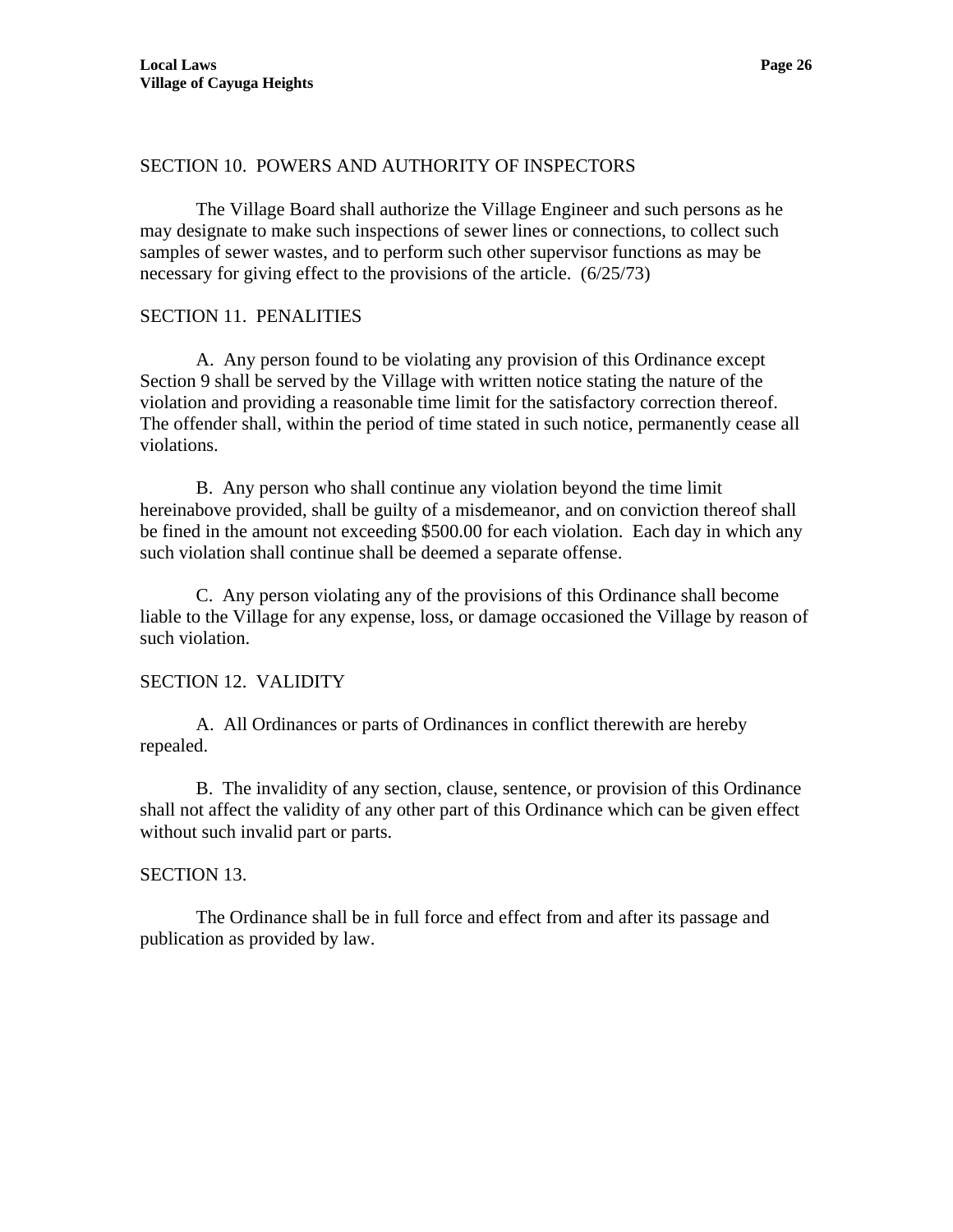# **Village of Cayuga Heights Local Law No. 1 of the Year 1976 RESOLUTION 2557 - WATER BENEFIT CHARGES**

Motion made by Trustee David Pimentel, seconded by Trustee Ronald E. Anderson:

VOTED to approve and pass Local Law 1976-1, Water Benefit Charges and the Village Clerk directed to present a certified copy thereof to Mayor F.G. Marcham for his signature and adoption.

Village Clerk further directed to post and publish the said Local Law pursuant to Local Law 1965-1, providing for public notice and to file the same with the appropriate authorities. Village Clerk duly certified to the Board that notice of a said Public Hearing was published in The Ithaca Journal on March 30, 1976.

**Section 1.** The Village of Cayuga Heights by Intermunicipal Agreement with adjoining municipalities is part of a system of water works administered by the "Southern Cayuga Lake Intermunicipal Water Commission"; and, by agreement, the Village of Cayuga Heights is obligated to meet the capital share of the cost of such system and project, and its share of sums necessary for operation and maintenance of such system. The Village has determined that a portion of the cost shall be met by water rates duly adopted by the Village with the balance to be borne wholly by the owners of the land benefited by such water system. The Village by agreement also imposes upon parties not now benefited but benefited hereafter a connection charge. (See Schedule "A").

**Section 2.** A potential building lot shall be any parcel of portion of a parcel of land complying with zoning requirements of the Village for a single family dwelling.

**Section 3.** The benefit to each owner of real property shall be computed in units as follows:

- (a) The owner of any private single residence on any parcel which cannot be divided into two potential building lots shall be assessed one unit. Each additional potential building lot within the parcel, an assessment of one-third unit shall be charged. An additional one-half unit shall be charged to any family having two roomers, with one-half unit for each additional roomer.
- (b) The owner of any potential building lot or unimproved parcel having an average width of 125 feet or multiple thereof shall pay one-third unit for each potential building lot. Any land 150 feet from a public road or highway is deemed to be not benefited and shall pay a connection charge when and if benefited, as hereafter provided.
- (c) Any two-family residence, apartment house, or multiple residence, other than a fraternity or sorority house or dormitory, shall be assessed one unit for each apartment or dwelling unit. An additional one-half unit shall be charged to any family having two roomers with an additional one-half unit for each additional two roomers.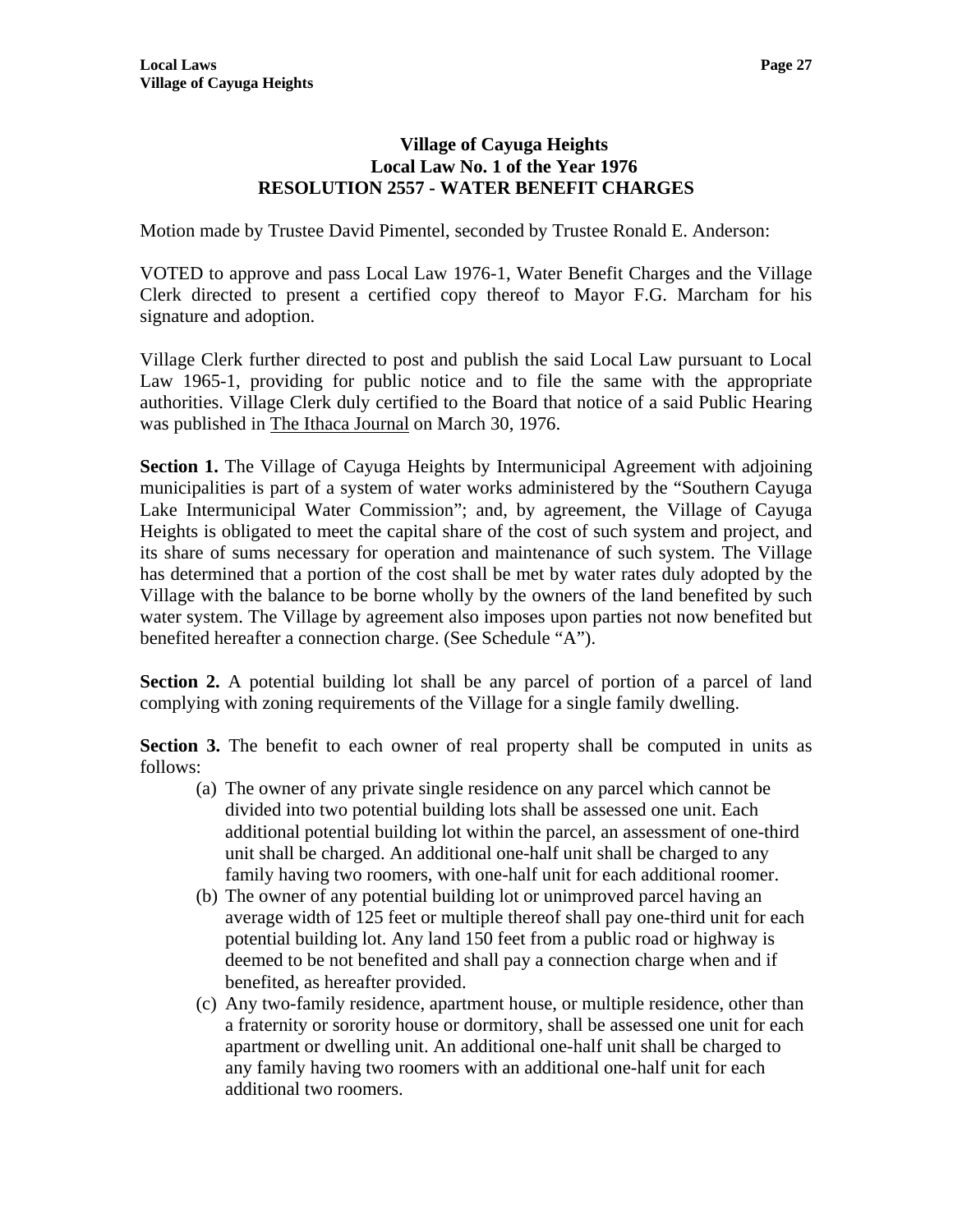- (d) Each fraternity or sorority house or dormitory shall be assessed one unit for each 3 occupants in the said fraternity or sorority or dormitory.
- (e) The owner of any commercial or business property shall be assessed one unit for each store or separate place of business (except supermarkets, beauty parlors, laundromats, car washing facilities, for which see below under (h)). The owner of each professional office shall be assessed one unit for each office. The owner of each gas station shall be assessed one unit for each bay. The owner of each restaurant or food service, social or recreational club, shall be assessed one unit plus one unit for each 5,000 square feet of building floor area or portion thereof.
- (f) The owner of any school shall be assessed one unit for each 10 persons.
- (g) The owner of any church shall be assessed one unit and one unit for each 10 persons taking part in regular classes other than Sunday School.
- (h) Any use of property not assigned units under the classifications above shall have its assignment of units decided by the Village Board of Trustees.

**Section 4.** The benefit charge for each property owner shall be shown on a separate tax roll and shall constitute a lien pursuant to Section 5-516 Village Law of the State of New York, and may be paid without interest or penalty on or before the first day of July, and shall be paid as part of the Village Tax, and shall be subject to all interest and penalties as provided for Village taxes generally. The Trustees may direct that the charge be billed and paid separately.

**Section 5.** Any property owner served by an extended water main not previously benefited, in addition to all other charges, taxes, and assessments, shall pay a connection charge to be collected at the time of connection and to be computed as follows:

- (a) If such connection occurs within one year of the date of completion of both Southern Cayuga Lake Intermunicipal Water Commission projects, the completion date to be determined by the Commission, there shall be no charge.
- (b) If such connection occurs one year but less than two years after such completion, the charge shall be \$50.00.
- (c) If such connection occurs two years but less than ten years after such completion, the charge shall be \$50.00 plus an additional amount equal to \$50.00 multiplied by the number of full years that have passed in excess of two since the date of completion, (i.e., if the connection occurs 4-1/2 years after the date of completion, the charge shall be \$150.00).
- (d) If such connection occurs ten or more years after completion, the charge shall be \$500.00.

A connection charge shall be made for each unit as determined by Schedule "A" annexed hereto.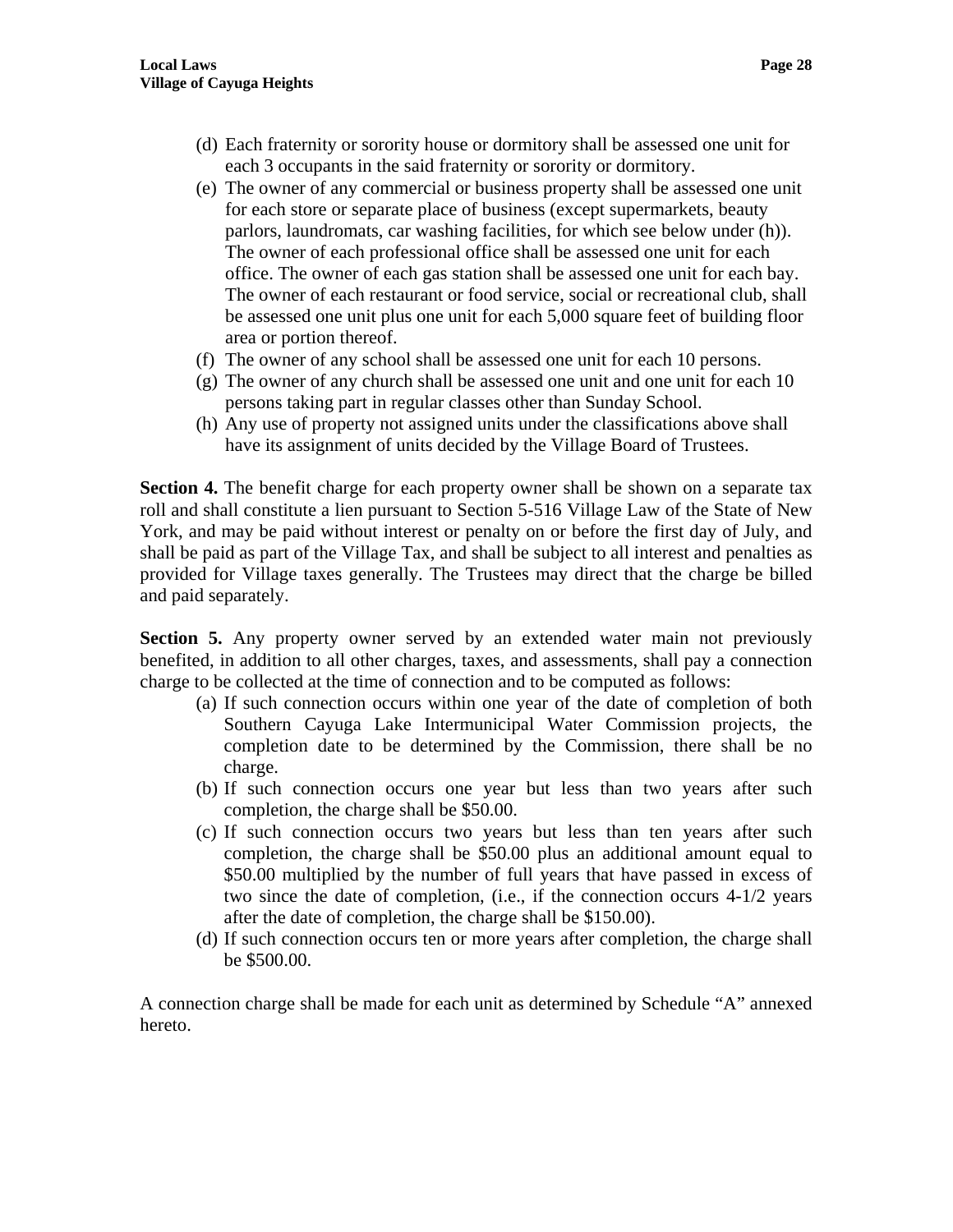## **Village of Cayuga Heights SCHEDULE A LOCAL LAW No. 1 of the Year 1976 DEFINITION OF UNITS FOR PURPOSES OF CONNECTION CHARGES IN THE VILLAGE OF CAYUGA HEIGHTS, NEW YORK**

# A. Residence District

|    | <b>Single Family House</b>                                | 1 unit                                                                                                                                                       |
|----|-----------------------------------------------------------|--------------------------------------------------------------------------------------------------------------------------------------------------------------|
|    | <b>Two-Family House</b>                                   | 2 units                                                                                                                                                      |
|    | <b>B.</b> Multiple Housing District                       |                                                                                                                                                              |
|    | <b>Multiple Dwellings</b>                                 | 1 unit for each dwelling unit                                                                                                                                |
|    | School (non-residential)                                  | 1 unit for each 10 persons                                                                                                                                   |
|    | Church                                                    | 1 unit plus 1 unit for each 10 persons<br>taking part in regular classes other<br>than Sunday School classes                                                 |
|    | Fraternity, Sorority, Dormitory                           | 1 unit for each 3 occupants                                                                                                                                  |
| C. | <b>Commercial District</b>                                |                                                                                                                                                              |
|    | Commercial                                                | 1 unit for each store or separate place of<br>business (except supermarkets, beauty<br>parlors, laundromats, car washing<br>facilities, for which see below) |
|    | Professional Office                                       | 1 unit for each office                                                                                                                                       |
|    | <b>Gas Station</b>                                        | 1 unit for each bay                                                                                                                                          |
|    | Restaurant, Food Service, Social<br>and Recreational Club | 1 unit plus one unit for each<br>5,000 square feet of building<br>floor area                                                                                 |

# D. Special Classification

Any use of property not assigned units under the above classifications shall have its assignment of units decided by the Village Board of Trustees.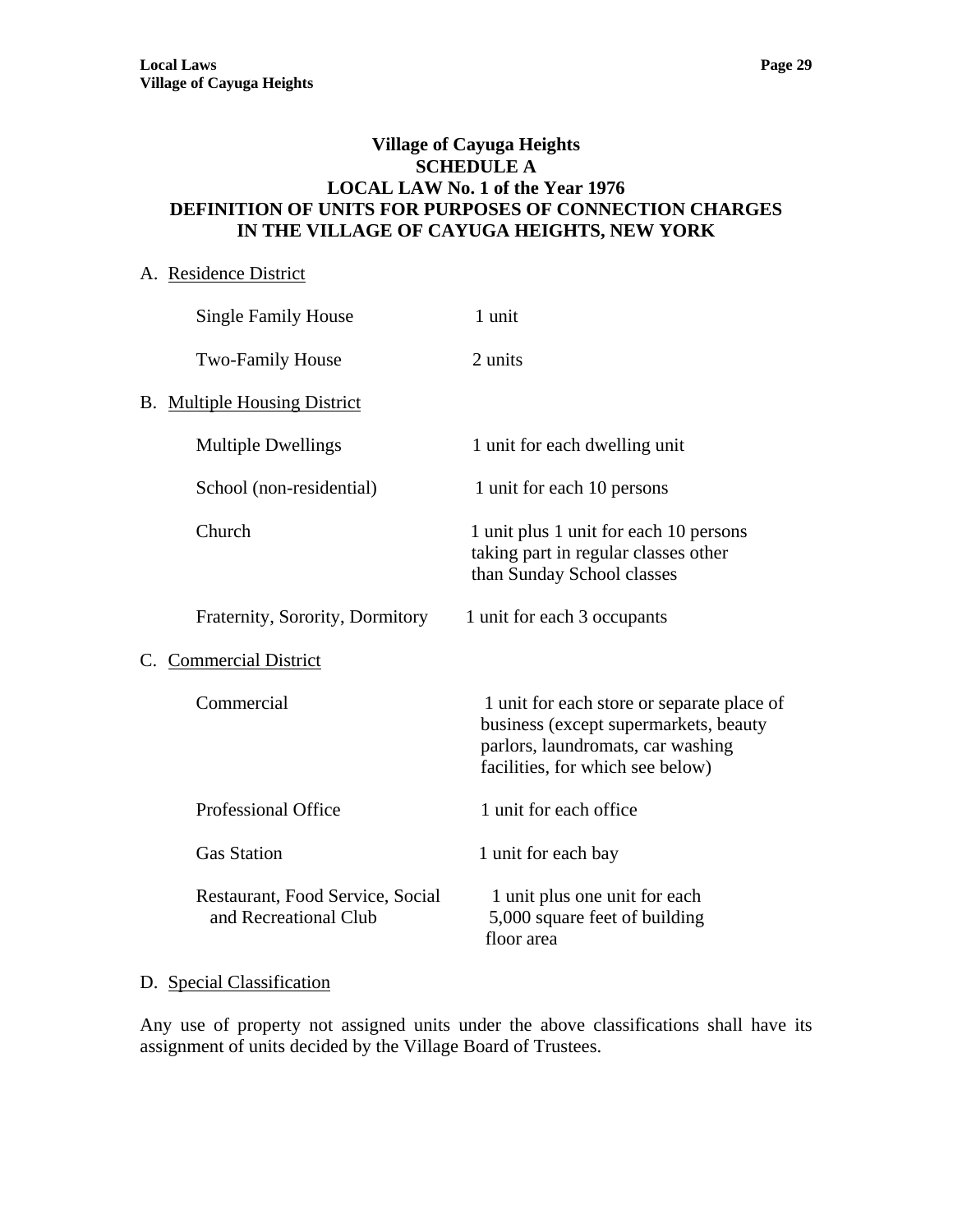# **Village of Cayuga Heights Local Law No. 2 of the Year 1976**

# **Voted to approve Local Law No. 1976-2, Adoption of Plumbing Code, and the Village Clerk is directed to present a certified copy of the Law to Mayor F.G. Marcham for his signature and adoption.**

The Village Clerk is further directed to post and publish the said Local Law pursuant to Local Law 1965-1, providing for public notice and to file the same with the appropriate authorities. Village Clerk duly certified to the Board that notice of a said Public Hearing was published in the Ithaca Journal on October 22, 1976.

The Village of Cayuga Heights, by intermunicipal agreement with adjacent municipalities, is part of a system of water works administered by the Southern Cayuga Lake Intermunicipal Water Commission. To assure uniform procedures and policies concerning plumbing throughout the Intermunicipal system, the Village of Cayuga Heights hereby adopts as the standard for use throughout the Village the State Building Construction Code applicable to plumbing, dated 1-1-73, Bulletin No. 23, with the understanding that where more detailed information is required concerning appropriate materials reference shall be made to the A.W.W.A. The Village of Cayuga Heights designates the Village Engineer and /or such other persons as it may depute to make inspections and to perform such other duties as may be necessary for giving effect to the provisions of the aforementioned code.

Failure to comply with the provisions of this code shall constitute a violation as defined in the Penal Law, and any offender shall be penalized in accordance therewith.

Unanimously passed.

Effective 11/12/76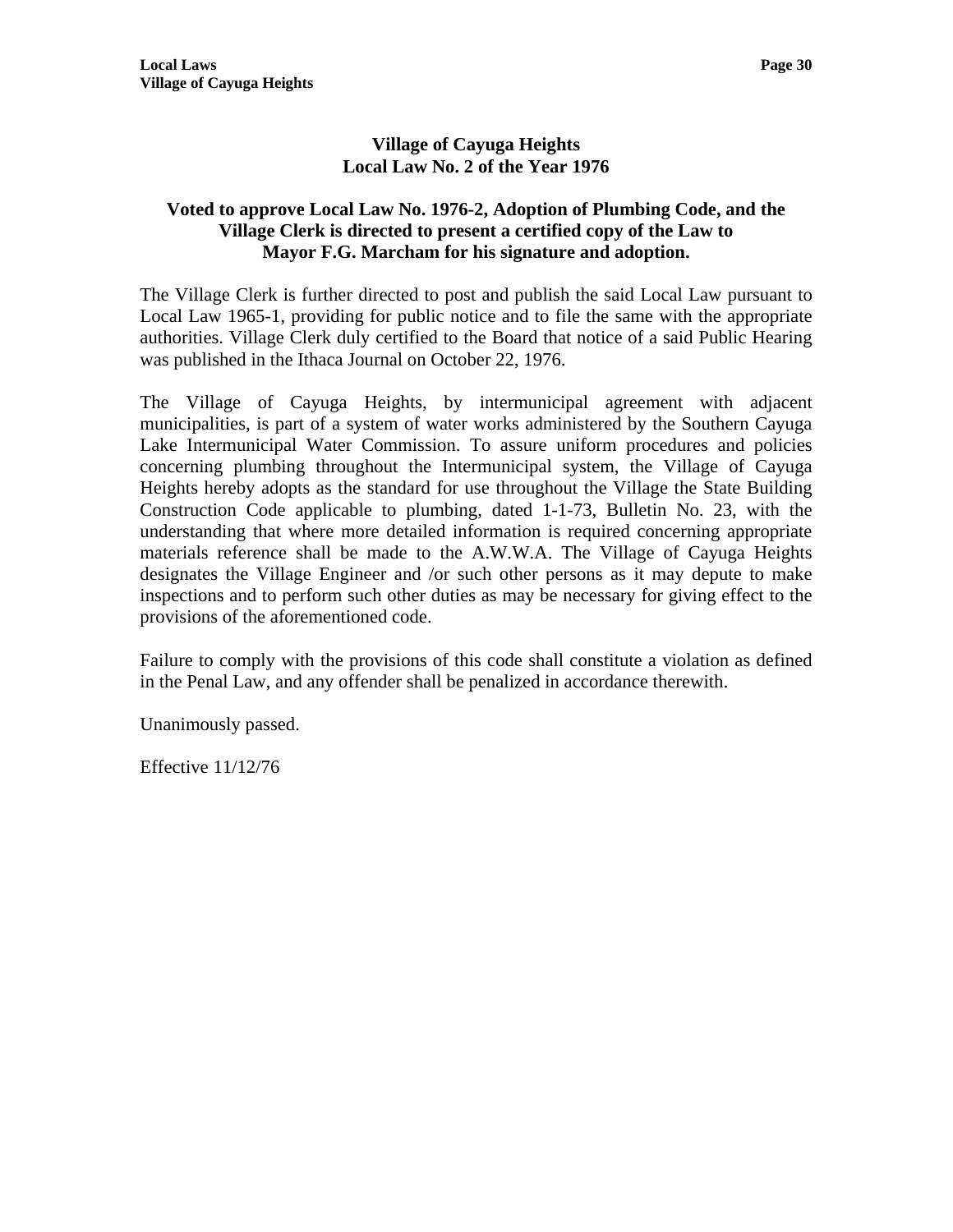#### **Village of Cayuga Heights Local Law No. 1 of the Year 1977 A Local Law providing for percentage of exemption for business investment.**

# **Be it enacted by the Board of Trustees of the Village of Cayuga Heights as follows:**

**Section 1.** The percentage of exemption allowed for business investment pursuant to Section 485-b of the Real Property Tax Law of the State of New York is hereby reduced to zero.

This Local Law is subject to a permissive referendum.

Adopted at Board meeting held December 28, 1976.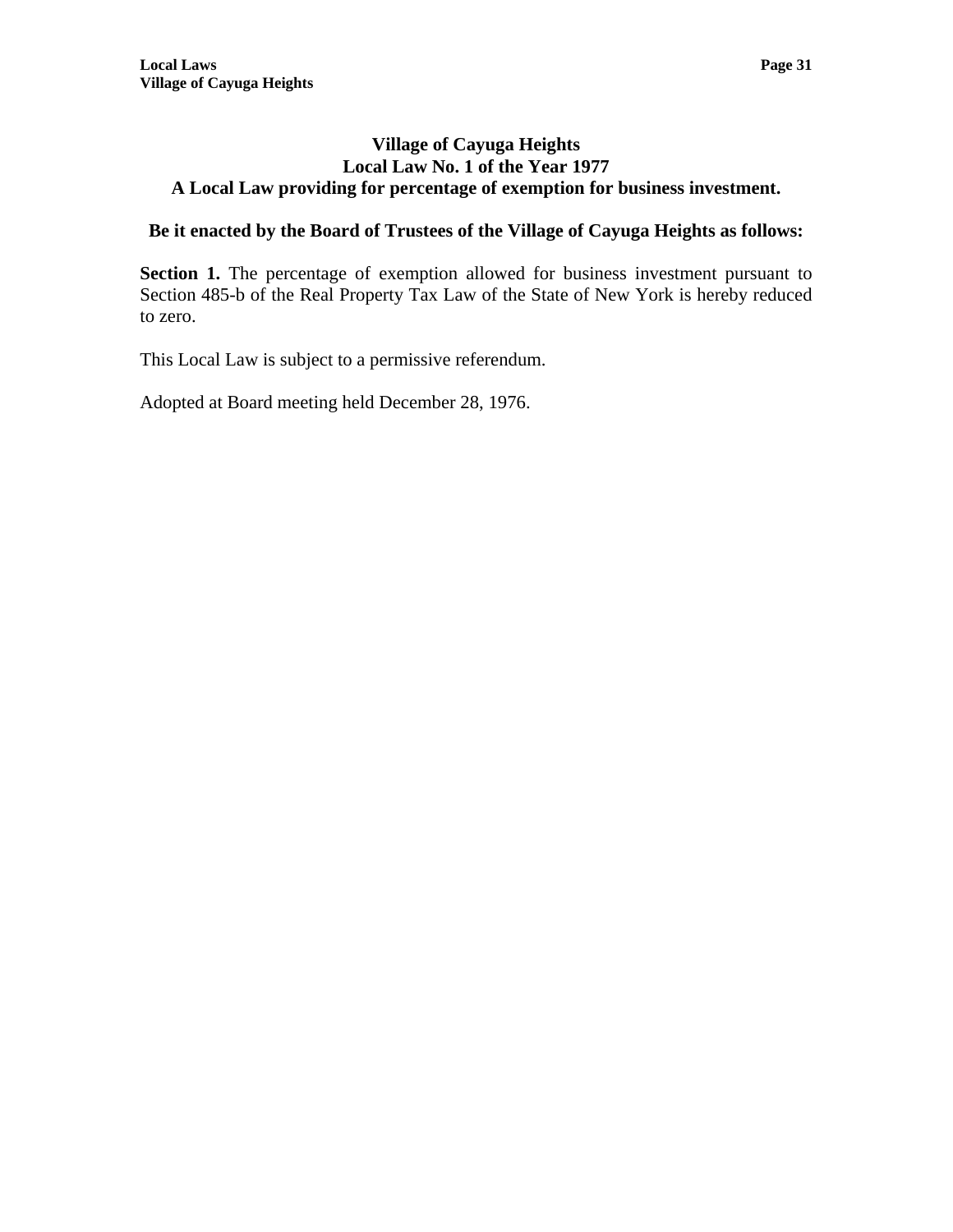# **Village of Cayuga Heights Amendment to Local Law No. 2 of the Year 1977**

# **SECTION 9.**

After any such seizure or impounding, the owner of record of such dog, if ascertainable from the dog's license tag, or a member of his family at least eighteen years of age, shall be personally served with a notice in writing stating that the dog has been seized. Such dog so seized or impounded shall be held for a period of 5 days if unlicensed or untagged and 12 days if licensed and wearing a license tag, during which period such dog shall be properly fed and cared for at the expense of the municipality. During said period, the owner of such dog may redeem the same during the business hours of the pound or place so keeping the dog by producing a license for such dog and by paying a fee of \$15 to the clerk of the Town of Ithaca in the case of unlicensed or untagged dogs or paying a fee of \$7 to the Town clerk in the case of licensed and tagged dogs.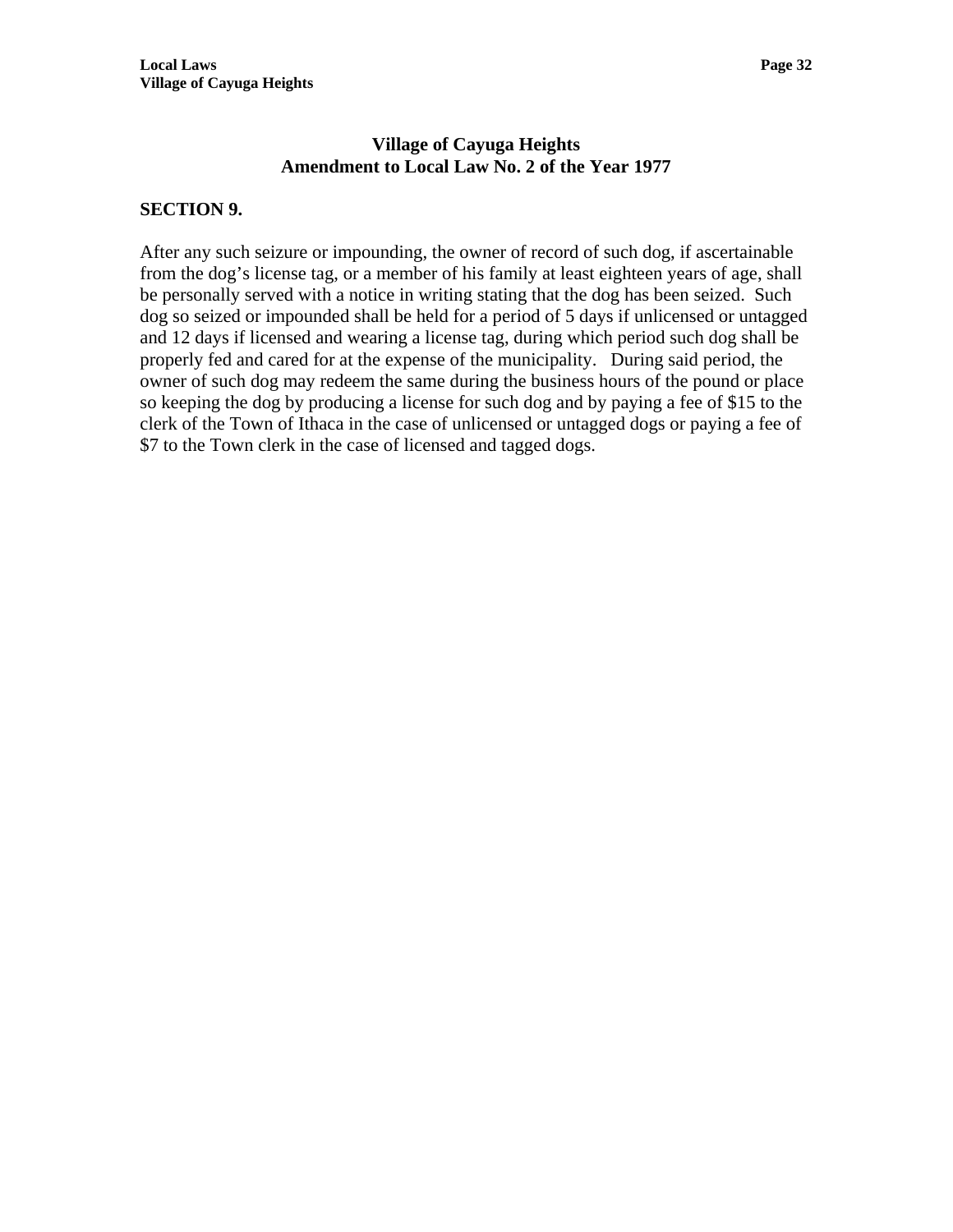# **Village of Cayuga Heights Local Law No. 3 of the Year 1977 FLOOD INSURANCE PROGRAM**

#### WHEREAS,

 residents of the Village of Cayuga Heights wish to participate in the National Flood Insurance Program; and

#### WHEREAS,

 relief is available in the form of Federally subsidized flood insurance as authorized by the National Flood Insurance Act of 1968, as amended; and

#### WHEREAS,

 it is the intent of this Village Board to require the recognition and evaluation of flood hazards in all official actions relating to land use in any areas having special flood hazards; and

#### WHEREAS,

 this body has the legal authority to adopt land use and control measures to reduce future flood losses pursuant to Section 10 Municipal Home Rule and Section 4-412 Village Law

#### NOW, THEREFORE, BE IT RESOLVED,

that this Village Board hereby:

- 1. Assures the Federal Insurance Administration that it will enact as necessary and maintain in force for those areas having flood or mudslide hazards, adequate land use and control measures with effective enforcement provisions consistent with the criteria set forth in Section 1910 of the National Flood Insurance Program regulations; and
- 2. Vests the Village Board with the responsibility, authority, and means to:
	- (a) Assist the Administrator, at his request, in delineating the limits of the areas having special flood (and/or mudslide) hazards on available local maps of sufficient scale to identify the location of building sites.
	- (b) Provide such information as the Administrator may request concerning present uses and occupancy of any designated flood plain (and/or mudslide) area.
	- (c) Maintain for public inspection and furnish upon request any certificates of floodproofing and information on the elevation of the level of lowest habitable floor (including basement, if habitable) of all new or substantially improved structures, and include whether or not such structures contain a basement, and if the structure has been floodproofed, the elevation to which the structure was flood-proofed.
	- (d) Cooperate with Federal, State, and local agencies and private firms which undertake to study, survey, map, and identify flood plain or mudslide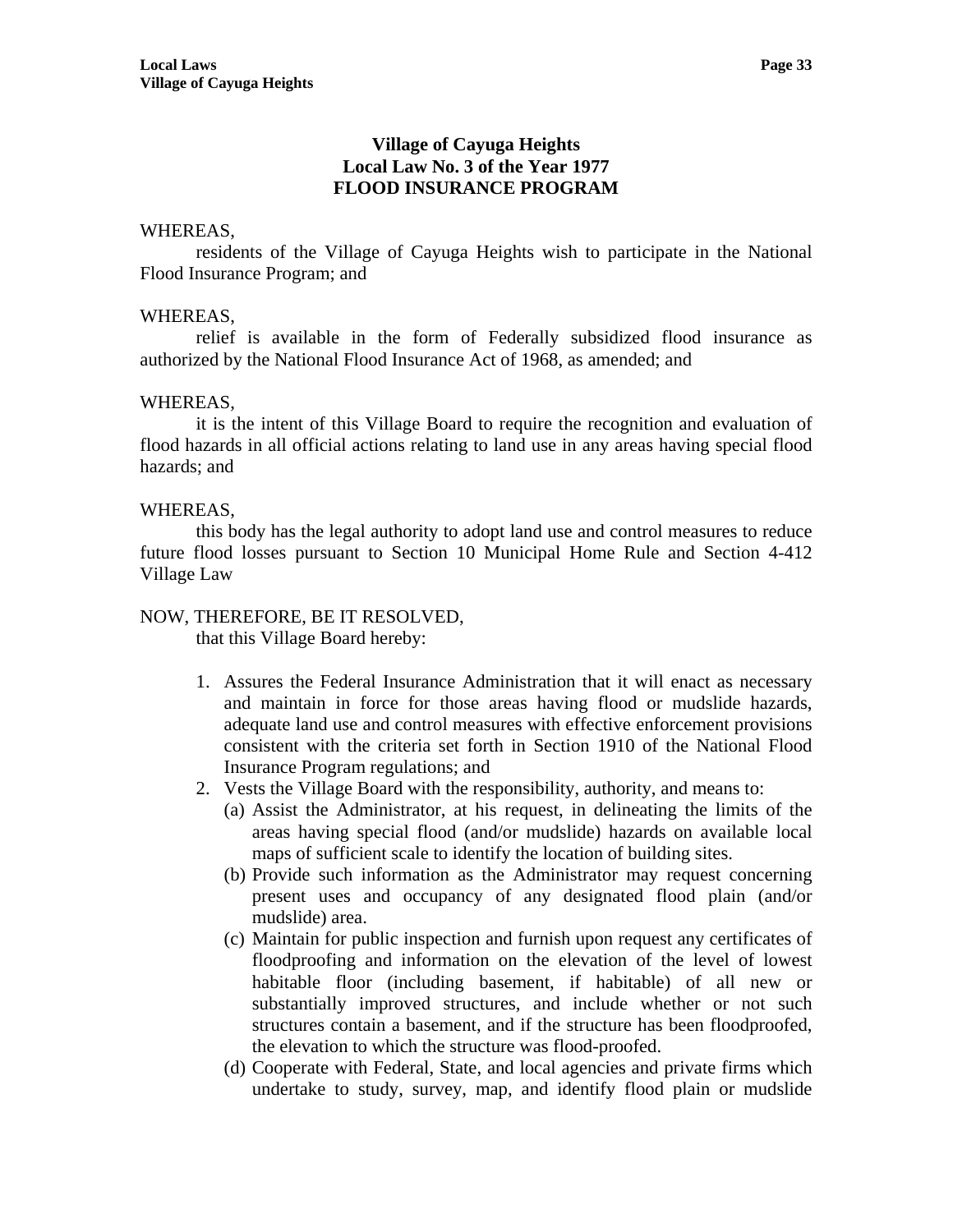areas, and cooperate with neighboring communities with respect to management of adjoining flood plain and/or mudslide areas, in order to prevent aggravation of existing hazards.

- 3. Submit a report to the Administrator of any development and implementation of flood plain (and/or mudslide area) management measures; and
- 4. Appoints the Village Clerk to maintain for public inspection and to furnish upon request, a record of elevations (in relation to mean sea level) of the lowest floor (including basement) of all new or substantially improved structures located in any special flood hazard areas. If the lowest floor is below grade on one or more sides, the elevation of the floor immediately above must also be recorded.

### WHEREAS,

 the Village of Cayuga Heights has adopted and is enforcing a Zoning Map and Zoning Law; and

### WHEREAS,

 the Zoning Officer must examine all plans and specifications for proposed construction when application is made for a building permit.

## NOW, THEREFORE, BE IT FURTHER RESOLVED

by the Village Board of the Village of Cayuga Heights, as follows:

that the Village Board shall, through its Zoning Officer and agents:

- 1. Review all building permit applications as required herein to determine whether proposed development sites will be reasonably safe from flooding. If a proposed development site is in a location that has a flood hazard, any proposed development, new construction, or substantial improvement (including pre-fabricated and mobile homes) must be in compliance with the aforementioned Flood Plain Management Law; and
- 2. Review subdivision proposals and other proposed new development to determine whether such proposals will be reasonably safe from flooding. If a subdivision proposal or other proposed new development is in a flood prone area, any such proposals shall be reviewed to assure that all such proposals are consistent with the need to minimize flood damage; and
- 3. Obtain, review, and reasonably utilize any base flood elevation data available from Federal, State, or other source; and
- 4. Agrees to take such other officials action as may be reasonably necessary to carry out the objectives of the program.

Date passed: June 20, 1977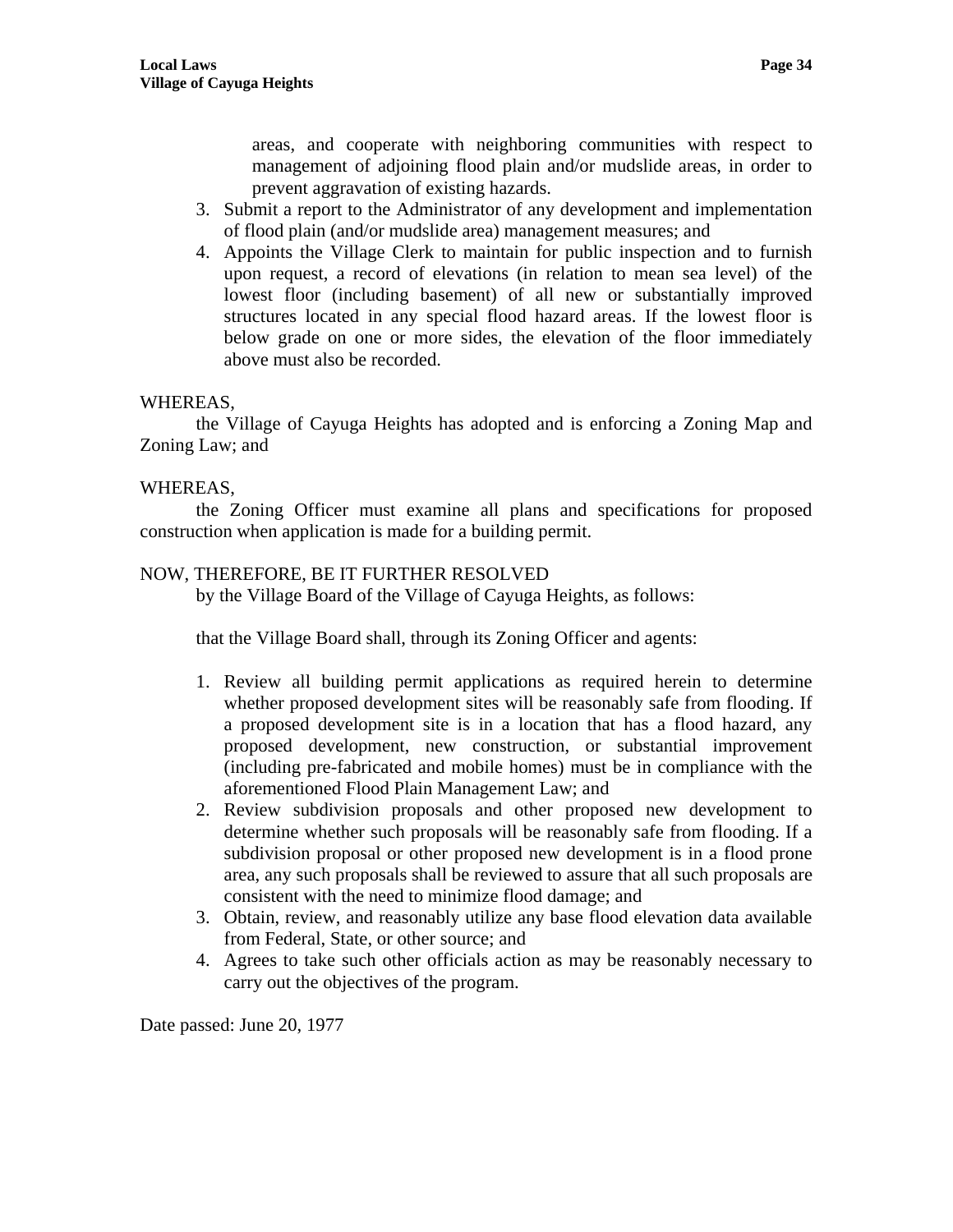## **Village of Cayuga Heights Local Law No. 1 of the Year 1979 CROSS-CONNECTION CONTROL**

### **ARTICLE 1. PURPOSE**

 The purpose of these regulations is to safeguard potable water supplies by preventing back-flow into public water systems.

 The regulations are to be reasonably interpreted. It is the intent of these regulations to recognize that there are varying degrees of hazard and to apply the principle that the degree of protection should be commensurate with the degree of hazard.

# **ARTICLE 2. DEFINITIONS**

- 1. Cross-Connections. The term "cross-connection" as used in these regulations means any unprotected connection between any part of a water system used or intended to supply water for drinking purposes and any source or system containing water or substance that is not or cannot be approved as equally safe, wholesome, and potable for human consumption.
- 2. Approved Water Supply. The term "approved water supply" means any water supply approved by the New York State Department of Health.
- 3. Auxiliary Supply. The term "auxiliary supply" means any water supply on or available to the premises other than the approved public water supply.
- 4. Vacuum Breaker Nonpressure Type. A vacuum breaker which is designed so as not to be subjected to static line pressure.
- 5. Vacuum Breaker Pressure Type. A vacuum breaker designed to operate under conditions of static line pressure.
- 6. Barometric Loop. A loop of pipe rising approximately 35 feet, at its topmost point, above the highest fixture it supplies.
- 7. Approved Check Valve. The term "approved check valve" means a check valve that seats readily and completely. It must be carefully machined to have free moving parts and assured watertightness. The face of the closure element and valve seat must be bronze, composition, or other non-corrodible material which will seat tightly under all prevailing conditions of field use. Pins and bushings shall be of bronze or other non-corrodible, non-sticking material, machined for easy, dependable operation. The closure elements, e.g., clapper, shall be internally weighted or otherwise internally equipped to promote rapid and positive closure in all sizes where this feature is obtainable.
- 8. Approved Double Check Valve Assembly. The term "approved double check valve assembly" means an assembly of at least two independently acting check valves, including tightly closing shutoff valves on each side of the check valve assembly and suitable leak-detector drains plus connections available for testing the watertightness of each check valve. This device must be approved as a complete assembly.
- 9. Approved Reduction Pressure Principle Back-flow Prevention Device. The term "approved reduced pressure principle back-flow prevention device"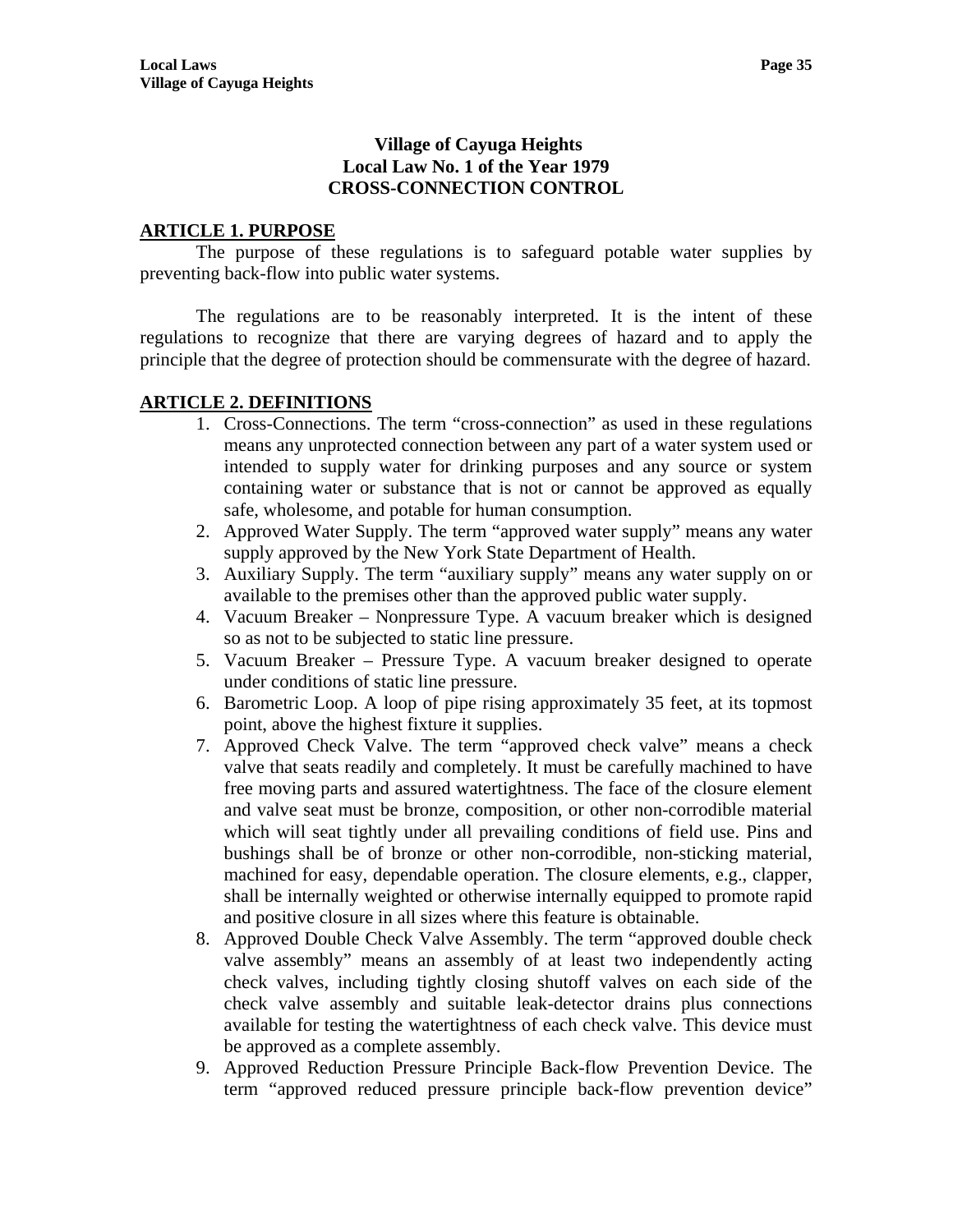means a device to incorporate two or more check valves and an automatically operating differential relief valve located between the two checks, two shutoff valves, and equipped with necessary appurtenances for testing. The device shall operate to maintain the pressure in the zone between the two check valves, less than the pressure on the public water supply side of the device.

 At cessation of normal flow, the pressure between check valves shall be less than the supply pressure. In case of leakage of either check valve, the differential relief valve shall operate to maintain this reduced pressure by discharging to the atmosphere. When the inlet pressure is two pounds per square inch or less, the relief valve shall open to the atmosphere, thereby providing an air gap in the device. To be approved, these devices must be readily accessible for maintenance and testing and installed in a location where no part of the valve will be submerged. The enclosure must be selfdraining, so that the large amount of water which the relief valve may vent will be disposed of reliably without submergence of the relief valve.

This device must also be approved as a complete assembly.

- 10. Air-Gap Separation. The term "air-gap separation" means a physical break between a supply pipe and a receiving vessel. The air gap shall be at last double the diameter of the supply pipe, measured vertically above the top rim of the vessel, in no case less than one inch.
- 11. Water Supervisor. The term "water supervisor" means the consumer or a person on the premises charged with the responsibility of complete knowledge and understanding of the water supply piping within the premises and for maintaining the consumer's water system free from cross-connections and other sanitary defects, as required by regulations and laws.
- 12. Certified Back-flow Prevention Device Tester is a person who is examined annually by the water purveyor and found competent for the testing of backflow prevention devices. He shall be provided with an appropriate identification card which must be renewed annually. Failure to perform his duties competently and conscientiously will result in prompt withdrawal of his certification.

# **ARTICLE 3. PROTECTION OF PUBLIC WATER SYSTEM AT SERVICE CONNECTION**

### **Section I. Where Protection is Required**.

- 1. Each service connection from a public water system for supplying water to premises having an auxiliary water supply shall be protected against backflow of water from the premises into the public water system, unless the auxiliary water supply is approved as an additional source by the water purveyor and is satisfactory to the public health agency having jurisdiction with regard to quality and safety.
- 2. Each service connection from a public water system for supplying water to premises on which any substance is handled under pressure in such fashion as to permit entry into the water system, shall be protected against back-flow of the water from the premises into the public system. This shall include the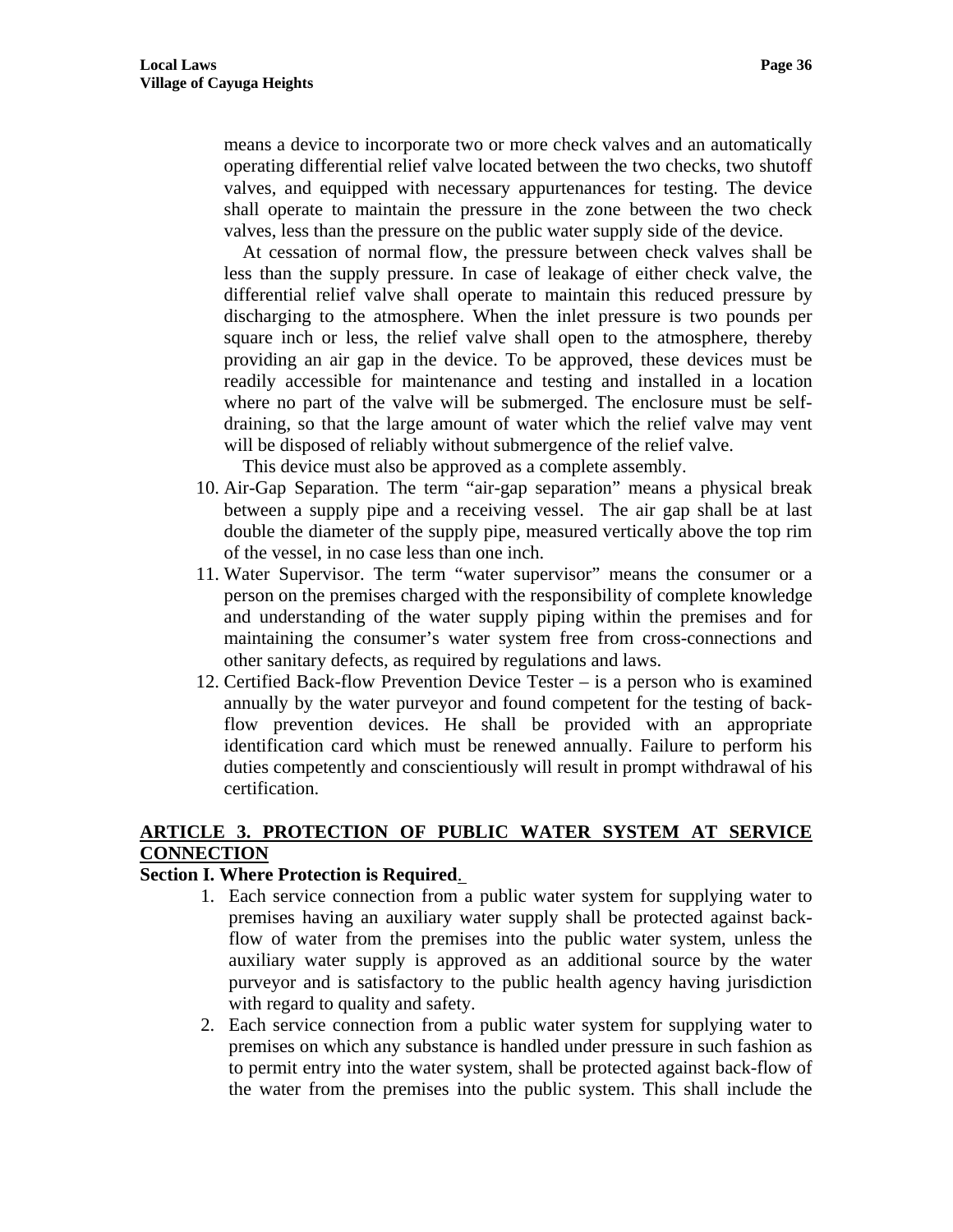handling of process waters and waters originating from the public water supply system which may have been subject to deterioration in sanitary or chemical quality.

- 3. Each service connection from a public water system for supplying water to premises on which a substance of unusually toxic concentration or danger to health is handled in liquid form, even though it is not under pressure, shall be protected against back-flow of the water from premises into the public system. Examples are plating factories, using cyanide, and hospitals. This is not intended to apply to normal household installations.
- 4. Back-flow prevention devices shall be installed on the service connection to any premises that have internal cross-connections, unless such crossconnections are abated to the satisfaction of the water purveyor.

It shall be the responsibility of the water user to provide and maintain these protective devices, and each one must be of a type acceptable to the State Health Department.

# **Section II. Type of Protection**

 The protective device required shall depend on the degree of hazard as tabulated below:

- 1. At the service connection to any premises where there is an auxiliary water supply handled in a separate piping system with no known cross-connection, the public water supply shall be protected by an approved double check valve assembly.
- 2. At the service connection on any premise on which there is an auxiliary water supply where cross-connections are known to exist which cannot be presently eliminated, the public water supply system shall be protected by an air gap separation or an approved reduced pressure principle back-flow prevention device.
- 3. At the service connection to any premise on which a substance that would be objectionable (but not necessarily hazardous to health if introduced into the public water supply) is handled so as to constitute a cross-connection, the public water supply shall be protected by an approved double check valve assembly.
- 4. At the service connection to any premise on which a substance of unusual toxic concentration or danger to health is or may be handled; but not under pressure, the public water supply shall be protected by an air gap separation or an approved reduced pressure principle back-flow prevention device. This device shall be located as close as practicable to the water meter, and all piping between the water meter and receiving tanks shall be entirely visible.
- 5. At the service connection to any premise on which any material dangerous to health, or toxic substance in toxic concentration, is or may be handled under pressure, the public water supply shall be protected by an air gap separation. The air gap shall be located as close as practicable to the water meter, and all piping between the water meter and receiving tanks shall be entirely visible. If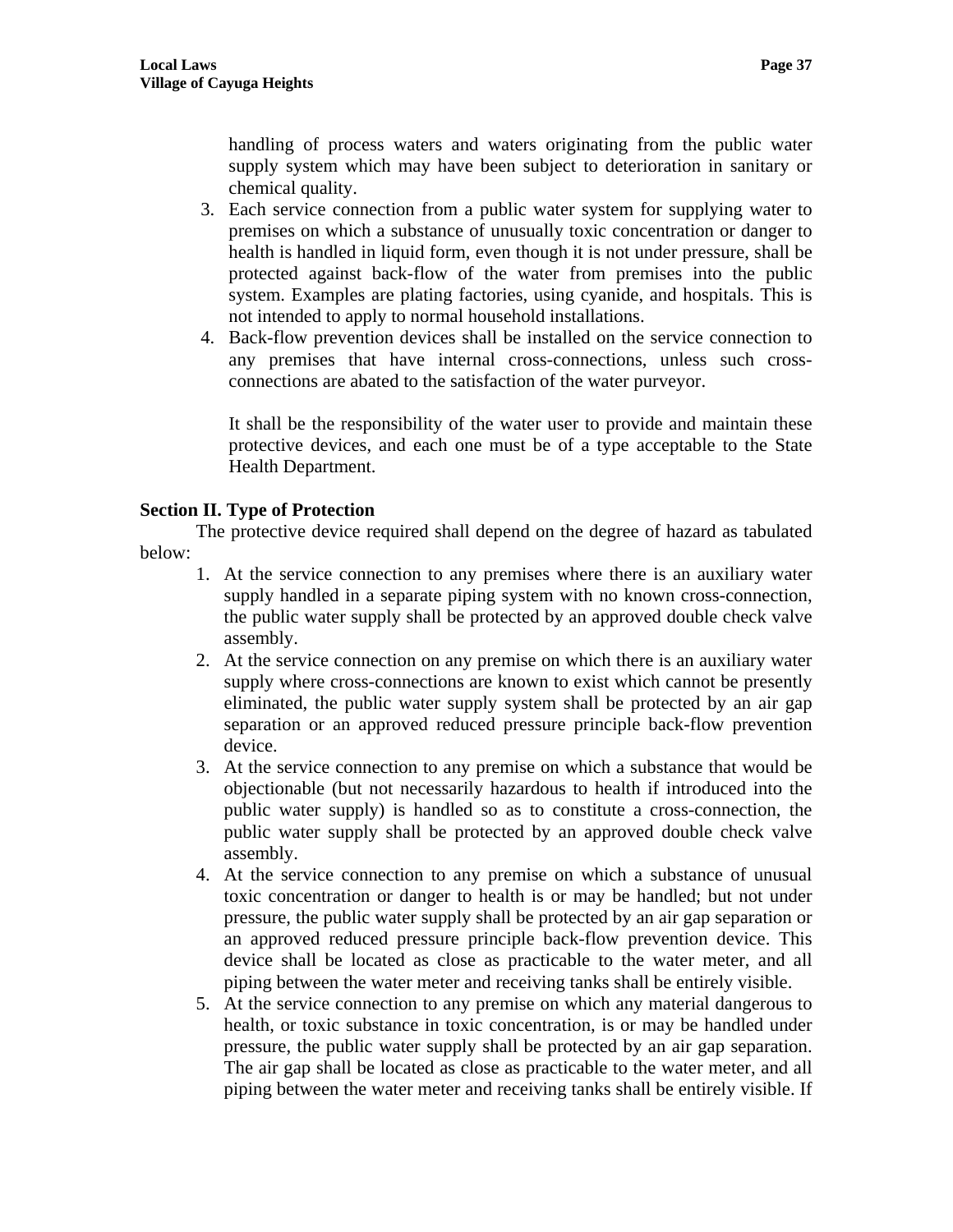these conditions cannot reasonably be met, the public water supply shall be protected with an approved reduced pressure principle back-flow prevention device, providing the alternative is acceptable to the water purveyor.

6. At the service connection to any sewage treatment plant or sewage pumping station, the public water supply shall be protected by an air gap separation. The air gap shall be located as close as practicable to the water meter and all piping between the water meter and receiving tanks shall be entirely visible. If these conditions cannot be reasonably met, the public water supply shall be protected with an approved reduced pressure principle back-flow prevention device.

#### **Section III. Frequency of Inspection of Protective Devices.**

 It shall be the duty of the water user on any premise on account of which backflow protective devices are installed, to have competent inspections made at least once a year, or more often in those instances where successive inspections indicate repeated failure. These devices shall be repaired, overhauled, or replaced at the expense of the water user whenever they are found to be defective. These tests shall be performed by a qualified back-flow prevention device tester, and all test results will be provided to the water purveyor within 72 hours after the test is made. Records of such tests, repairs, and overhaul shall also be kept and made available to the water purveyor and the local health department upon request.

## **ARTICLE 4. PROTECTION OF POTABLE WATER SYSTEM WITHIN PREMISES**

#### **Section I. Separate Drinking Water Systems.**

 Whenever the plumbing inspector determines that it is not practical to protect drinking water systems on premises against entry of water from a source of piping system or equipment that cannot be approved as safe or potable for human use, an entirely separate drinking water system shall be installed to supply water at points convenient for consumers.

### **Section II. Fire Systems.**

 Water systems for fighting fire, derived from a supply that cannot be approved as safe or potable for human use shall, wherever practicable, be kept wholly separate from drinking water pipelines and equipment. In cases where the domestic water system is used for both drinking and fire-fighting purposes, approved back-flow prevention devices shall be installed to protect such individual drinking water lines as are not used for firefighting purposes. Any auxiliary fire-fighting water supply which is not approved for potable purposes, but which is so connected that it may be introduced into potable water piping during an emergency, shall be equipped with an approved automatic chlorination machine. It is hereby declared that it is the responsibility of the person or persons causing the introduction of said unapproved or unsafe water into the pipelines to see: (1) that a procedure be developed and carried out to notify and protect users of this piping system during the emergency, (2) that special precautions be taken to disinfect thoroughly and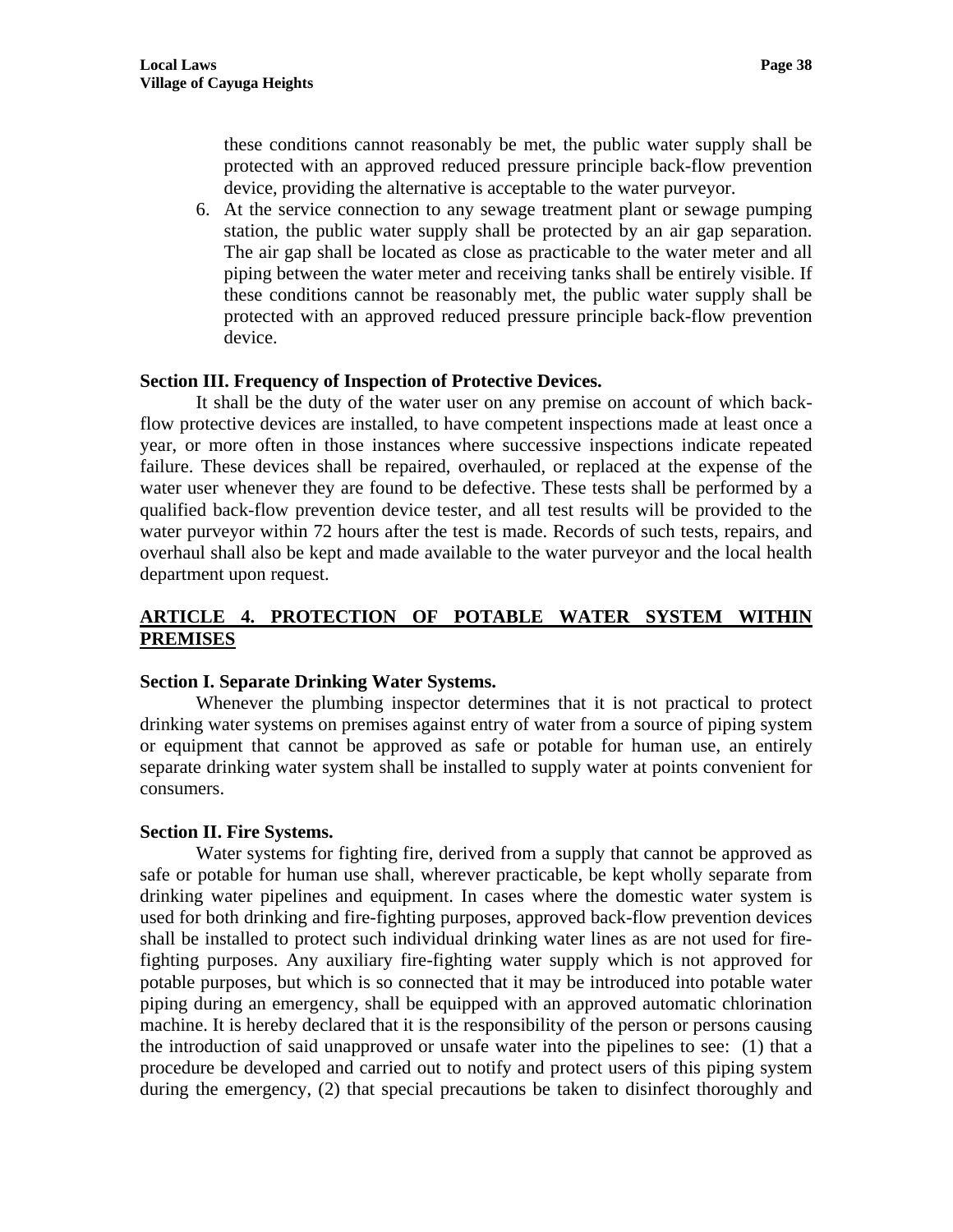flush out all pipelines which may become contaminated before they are again used to furnish drinking water. In the event the means of protection of water consumers is by disinfection of the auxiliary fire-fighting supply, the installation and its use shall be thoroughly reliable.

 The public water supply must be protected against back-flow from such dual domestic fire systems, as detailed in Article 3.

#### **Section III. Process Waters.**

 Potable water pipelines connected to equipment for industrial processes or operations shall be protected by a suitable back-flow prevention device located beyond the last point from which drinking water may be taken, which device shall be provided on the feed line to process piping or equipment. In the event the particular process liquid is especially corrosive or apt to prevent reliable action of the back-flow prevention device, air gap separation shall be provided. These devices shall be tested by the water user at least once a year; or more often in those instances where successive inspections indicate repeated failure. The devices shall be repaired, overhauled, or replaced whenever they are found to be defective. These tests must be performed by a qualified back-flow prevention device tester and records of tests, repairs, and replacement shall be kept and made available to the water purveyor and the health department upon request.

#### **Section IV. Sewage Treatment Plants and Pumping Stations.**

 Sewage pumps shall not have priming connections directly off any drinking water systems. No connections shall exist between the drinking water system and any other piping, equipment, or tank in any sewage treatment plant or sewage pumping station.

#### **Section V. Plumbing Connections**.

 Where the circumstances are such that there is special danger to health by the back-flow of sewage, as from sewers, toilets, hospital bedpans, and the like, into a drinking water system, a dependable device or devices shall be installed to prevent such back-flow.

 The purpose of these regulations is not to transcend local plumbing regulations, but only to deal with those extraordinary situations where sewage may be forced or drawn into the drinking water piping. These regulations do not attempt to eliminate at this time the hazards of back-siphonage through flushometer valves on all toilets, but deal with those situations where the likelihood of vacuum conditions in the drinking water system is definite and there is special danger to health. Devices suited to the purpose of avoiding back-siphonage from plumbing fixtures are roof tanks, barometric loops or separate pressure systems separately piped to supply such fixtures, recognized approved vacuum or siphon breaker and other back-flow protective devices which have been proved by appropriate tests to be dependable for destroying the vacuum.

 Inasmuch as many of serious hazards of this kind are due to water supply piping which is too small, thereby causing vacuum conditions when fixtures are flushed or water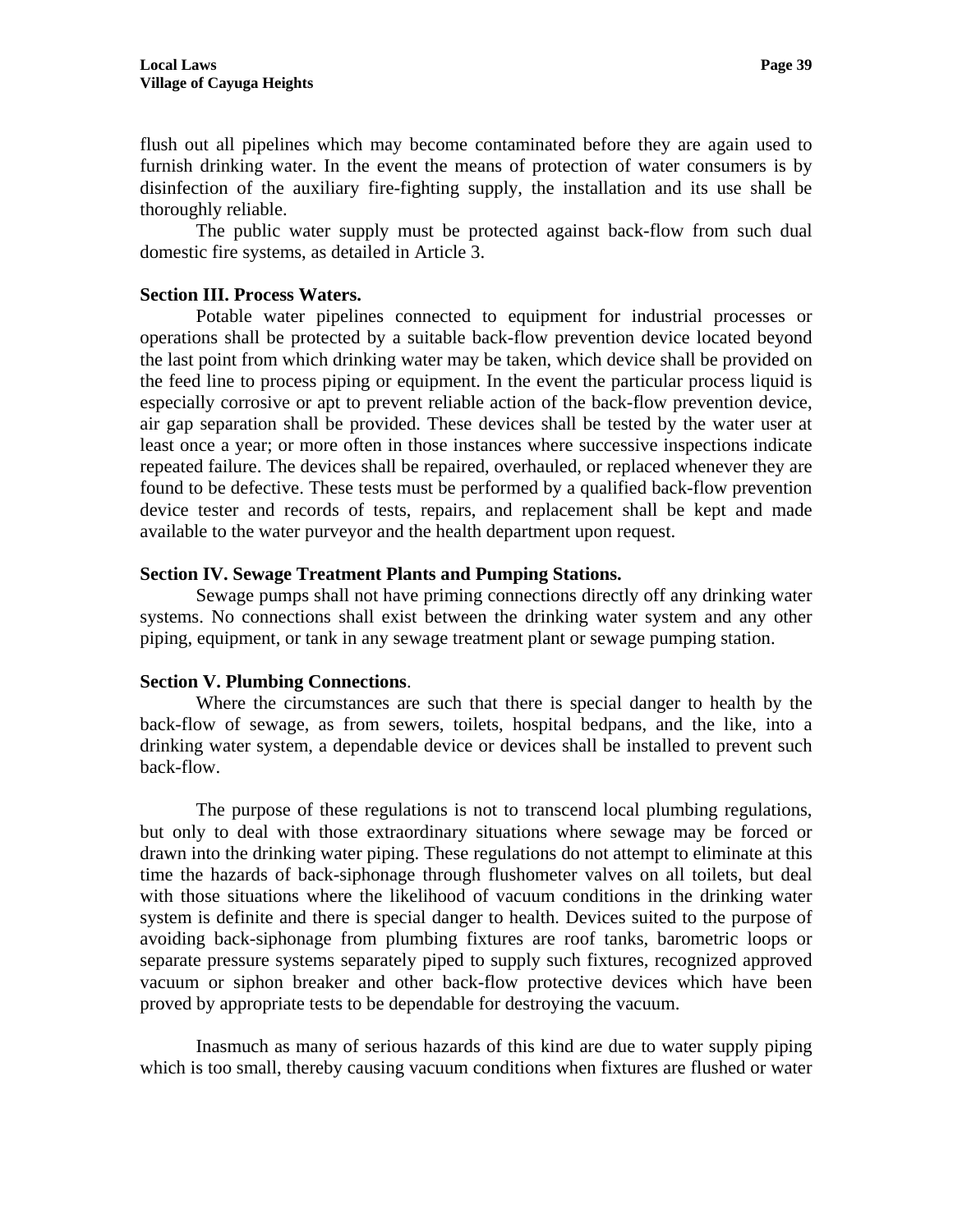is drawn from the system in other ways, it is recommended that water supply piping that is too small be enlarged whenever possible.

## **Section VI. Pier and Dock Hydrants**

 Back-flow protection by a suitable back-flow prevention device shall be provided on each drinking water pierhead outlet used for supplying vessels at piers or waterfronts. These assemblies must be located where they will prevent the return of any water from the vessel into the drinking water pipeline or into another adjacent vessel. This will prevent such practices as connecting the ship fire-pumping or sanitary pumping system with a dock hydrant and thereby pumping contaminated water into the drinking water system, and thence to adjacent vessels or back into the public mains.

## **Section VII. Marking Safe and Unsafe Water Lines.**

 Where the premises contain dual or multiple water systems and piping, the exposed portions of pipelines shall be painted, banded, or marked at sufficient intervals to distinguish clearly which water is safe and which is not safe. All outlets from secondary or other potentially contaminated systems shall be posted as being contaminated and unsafe for drinking purposes. All outlets intended for drinking purposes shall be plainly marked to indicate that fact.

 Water Supervisor. The health department and the water purveyor shall be kept informed of the identity of the person responsible for the water piping on all premises concerned with these regulations. At each premise where it is necessary, in the opinion of the water purveyor, a water supervisor shall be designated. This water supervisor shall be responsible for the installations and use of pipelines and equipment and for the avoidance of cross-connection.

 In the event of contamination or pollution of the drinking water system due to a cross-connection on the premises, the local health officer and water purveyor shall be promptly advised by the person responsible for the water system so that appropriate measures may be taken to overcome the contamination.

## **ARTICLE 5. RECOURSE FOR NON-COMPLIANCE Section I.**

 No water service connection to any premises shall be installed or maintained by the water purveyor, unless the water supply is protected as required by state regulations and this rule.

### **Section II.**

 Service of water to any premises may be discontinued by the water purveyor, if a back-flow preventive device required by this rule and regulation is not installed, tested, and maintained; if any defect is found in an installed back-flow preventive device; if it is found that a back-flow preventive device has been removed or bypassed; if unprotected cross-connections exist on the premises, and service will not be restored until such conditions or defects are corrected.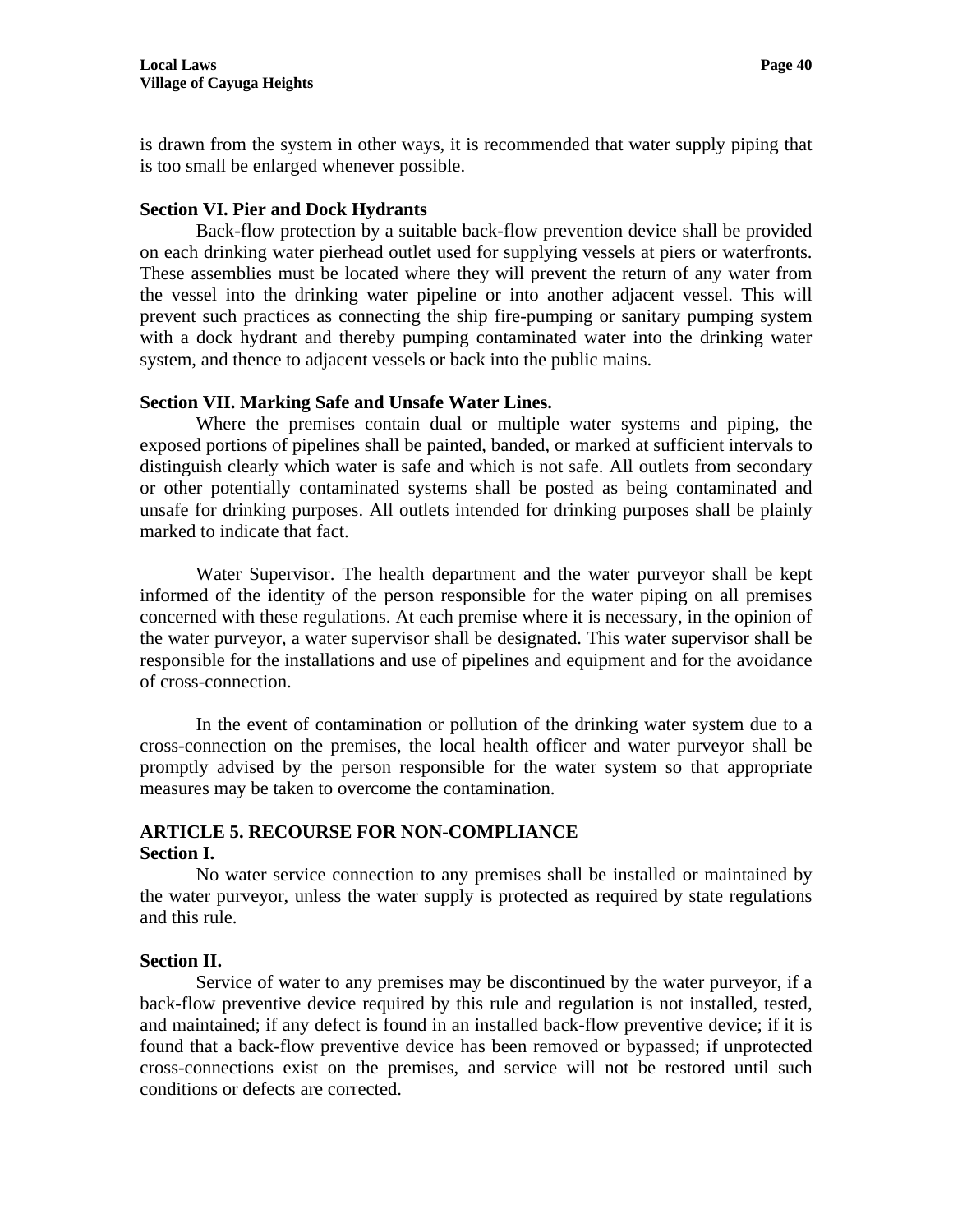# **Village of Cayuga Heights Local Law No. 1 of the Year 1980 DOG CONTROL**

### **Section 1.**

 This Local Law is adopted pursuant to Article 7 of the Agriculture and Market Law of the State of New York. Its purpose shall be to promote the public health, safety, and welfare of the community, including the protection and preservation of the property of the Village and its inhabitants, and of peace and good order, by regulating and controlling the activities of dogs within the Village of Cayuga Heights and providing for enforcement thereof.

### **Section 2.**

 Any person owning or harboring any dog in the Village of Cayuga Heights shall be in violation of this Local Law if such dog, whether or not tagged or licensed and whether or not muzzled:

- a. is not restrained by an adequate collar and leash when not on the owner's property;
- b. engages in habitual loud howling or barking so as habitually to annoy any person;
- c. causes damage or destruction to property, or defecates, urinates, or otherwise commits a nuisance other than on the premises of the person owning or harboring such dog;
- d. when not on the owner's property, chases or otherwise harasses any person in such manner as reasonably to cause intimidation or to put such person in reasonable apprehension of bodily harm or injury;
- e. habitually chases or barks at motor vehicles or bicycles.

#### **Section 3.**

 The Village dog warden shall, and all peace officers of the Village may, administer and enforce the provisions of this Local Law.

### **Section 4.**

 Any person who observes a dog causing damage or destruction to property of a person other than its owner, or committing a nuisance upon the premises of a person other than its owner, may file a signed complaint, under oath, with the Village Justice of the Village of Cayuga Heights specifying the objectionable conduct of the dog, the date thereof, the damage caused, a description of the dog and name and residence, if known, of the owner or other person harboring said dog.

#### **Section 5.**

 Upon receipt by the Village Justice of any complaint against the conduct of any particular dog, the Village Justice may summon the alleged owner or other person harboring said dog to appear in person before him; if the summons is disregarded, the Village Justice may permit the filing of an information and issue a warrant for the arrest of such persons.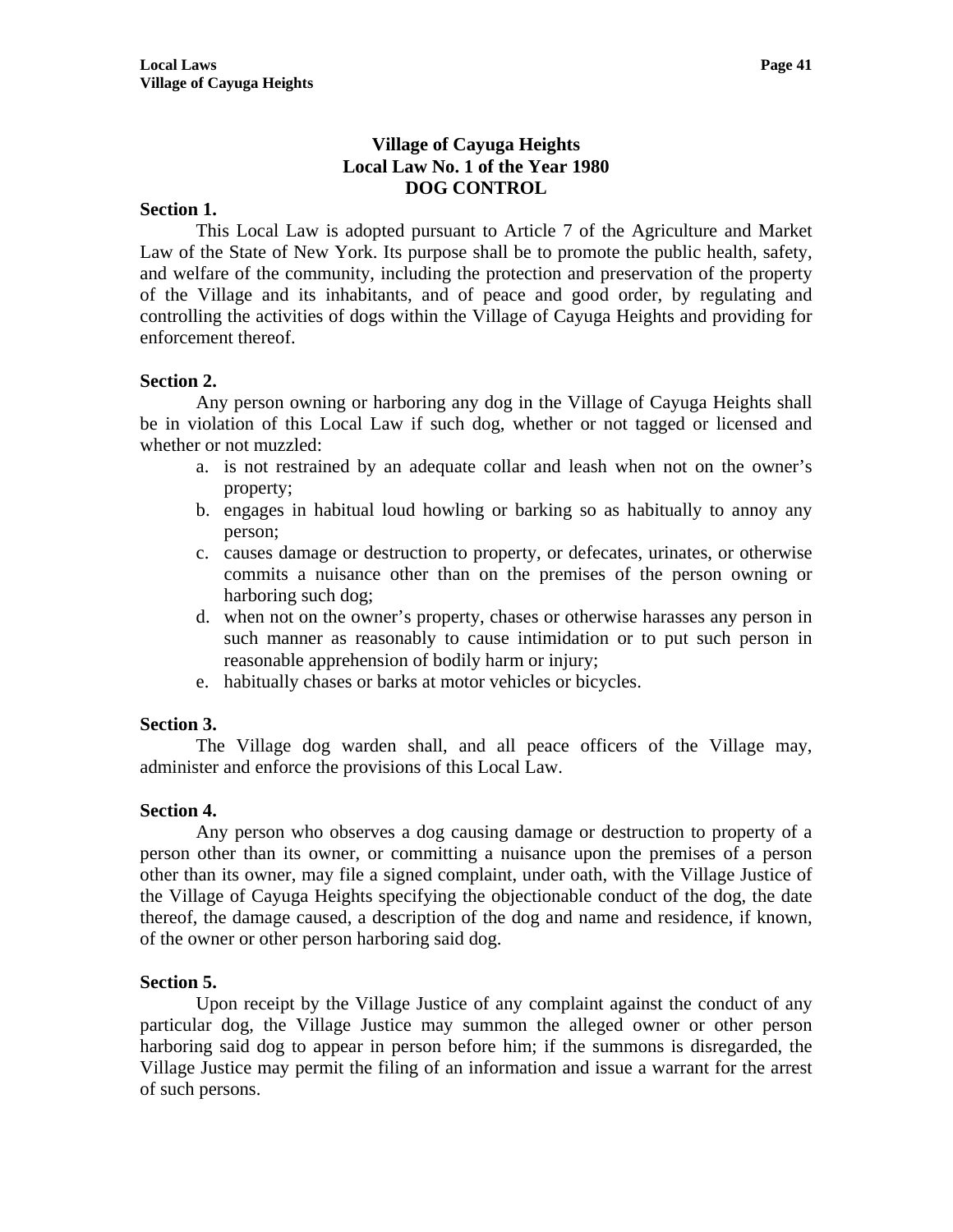#### **Section 6.**

 In the event that any dog found to be in violation of the Local Law is owned by a person under 17 years of age, the head of the household in which said person resides shall be deemed the owner or person harboring such dog and responsible for the acts of said dog for the purposes of this Article.

### **Section 7.**

 The fact that a dog is at large in the Village of Cayuga Heights elsewhere than on the premises of the owner or person harboring such dog shall be presumptive evidence that the dog has been permitted to be at large with the knowledge of the owner or person harboring the dog.

#### **Section 8.**

 Any dog found to be in violation of Section 2a of this Local Law shall be subject to seizure and impounding by the dog warden or any peace officer. Any such dog warden or peace officer so seizing such dog shall be empowered to exercise such degree of force as shall be necessary to effect such seizure.

#### **Section 9.**

- a. Promptly upon seizure of any identified dog, the owner of record of such dog shall be notified personally or by certified mail, return receipt requested, of the facts of the seizure and the procedure of redemption. If notification is personally given, such dog shall be held for a period of seven days after day of notice, during which period the dog may be redeemed by the owner. If such notification is made by mail, such dog shall be held for a period of nine days from the date of mailing, during which period the dog may be redeemed by the owner. In either case, the owner may redeem such dog upon payment of the impoundment fees prescribed by Section 9c of this law and by producing proof that the dog has been licensed.
- b. Each dog which is not identified, whether or not licensed, shall be held for a period of five days from the day seized during which period the dog may be redeemed by its owner, provided that such owner produces proof that the dog has been licensed and has been identified and further provided that the owner pays the impoundment fees prescribed by Section 9c of this law.
- c. Impoundment fees shall be as follows:
	- (1) ten dollars for the first impoundment of any dog owned by that person; or
	- (2) twenty dollars for the first twenty-four hours or part thereof and three dollars for each additional twenty-four hours or part thereof for the second impoundment, within one year of the first impoundment, of any dog owned by that person; or
	- (3) thirty dollars for the first twenty-four hours or part thereof and three dollars for each additional twenty-four hours or part thereof for the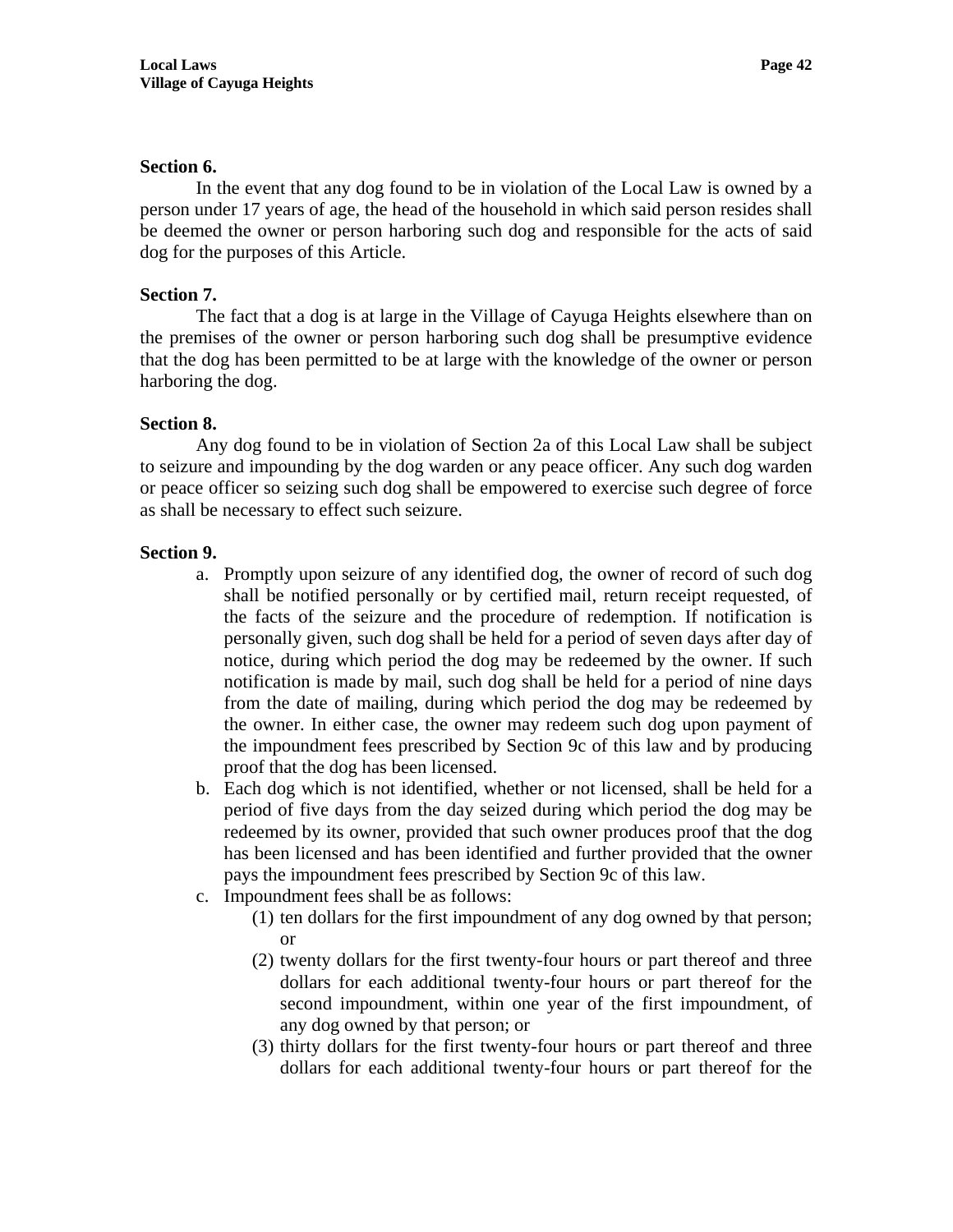third and subsequent impoundments, within one year of the first impoundment, of any dog owned by that person.

### **Section 10.**

 An owner shall forfeit title to any dog unredeemed at the expiration of the appropriate redemption period, and the dog shall then be made available for adoption or euthanized. No such dog shall be delivered for adoption unless it has been licensed to the new owner prior to its release from the custody of the pound or shelter and the adoption procedures of the pound or shelter are complied with.

### **Section 11.**

 The dog warden or peace officer shall keep a record and description of each animal seized, the date the animal was seized, the date and manner of its disposal, and, if redeemed, the name and address of the person by whom redeemed**.** 

#### **Section 12.**

 No person shall hinder, resist, or oppose the dog warden or any peace officer of the Village in the performance of their duties under this Local Law.

#### **Section 13.**

 A violation of this Local Law shall constitute a Violation as defined in the Penal Law of the State of New York, and shall be punishable by a fine of not more than \$25 for each violation, or by imprisonment for a term not to exceed five days, for each violation. These penalties shall be in addition to any other penalty provided by law.

#### **Section 14.**

 If any section, paragraph, subdivision, clause, phrase, or provision of this Local Law shall be judged invalid or held unconstitutional, it shall not affect the validity of this Local Law as a whole or any part or provision thereof other than the part so decided to be invalid or unconstitutional.

### **Section 15.**

This Local Law shall take effect upon publication. (3/24/80)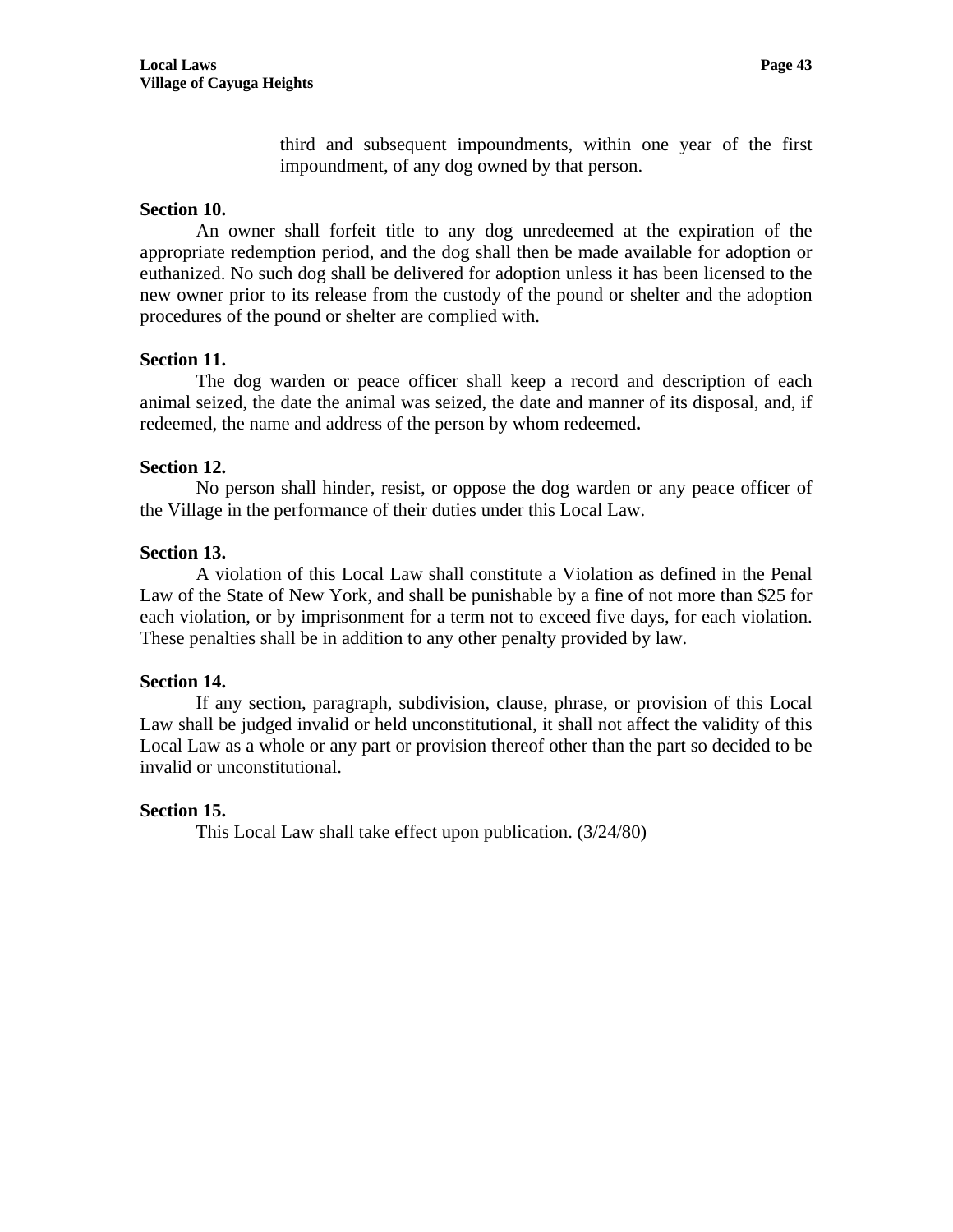# **Village of Cayuga Heights Amendment to Article IX Zoning Ordinance January 4, 1980**

## **SECTION 2.**

 **7 b.** Customary home occupation, such as dressmaking, hairdressing, laundering home cooking, or Family Day Care Home in accordance with the Social Services Law of the State of New York, conducted by one person only, resident in the dwelling, provided that no goods or products are publicly displayed or offered for sale. Five members voted yes. Trustee Philbrick opposed.

# **SECTION 8. PORCHES, DECKS AND CARPORTS**

In determining the percentage of building coverage of a lot or the size of yards for the purpose of this ordinance, porches, decks or carports open at the sides, but roofed, shall be included in the building coverage. Unroofed porches or decks, the surface of which is over two feet above the surface of the underling ground as finally graded shall also be included in the said determination. In cases where the proposed grade line of the ground is higher than the existing ground, the change of grade must be approved by the Zoning Officer at the time of issuance of the zoning permit.

# **SECTION 9. FENCES AND WALLS**

The provisions of this ordinance unless otherwise specified shall not apply to fences or walls not over four feet high above the natural grade, or to terraces, steps, driveways, open parking areas or other similar features. Fences over four feet in height are permitted only when set back to the same yard requirements as for buildings. Swimming pools other than small portable pools, shall be enclosed by protective fencing.

To take effect on publication. 1/4/80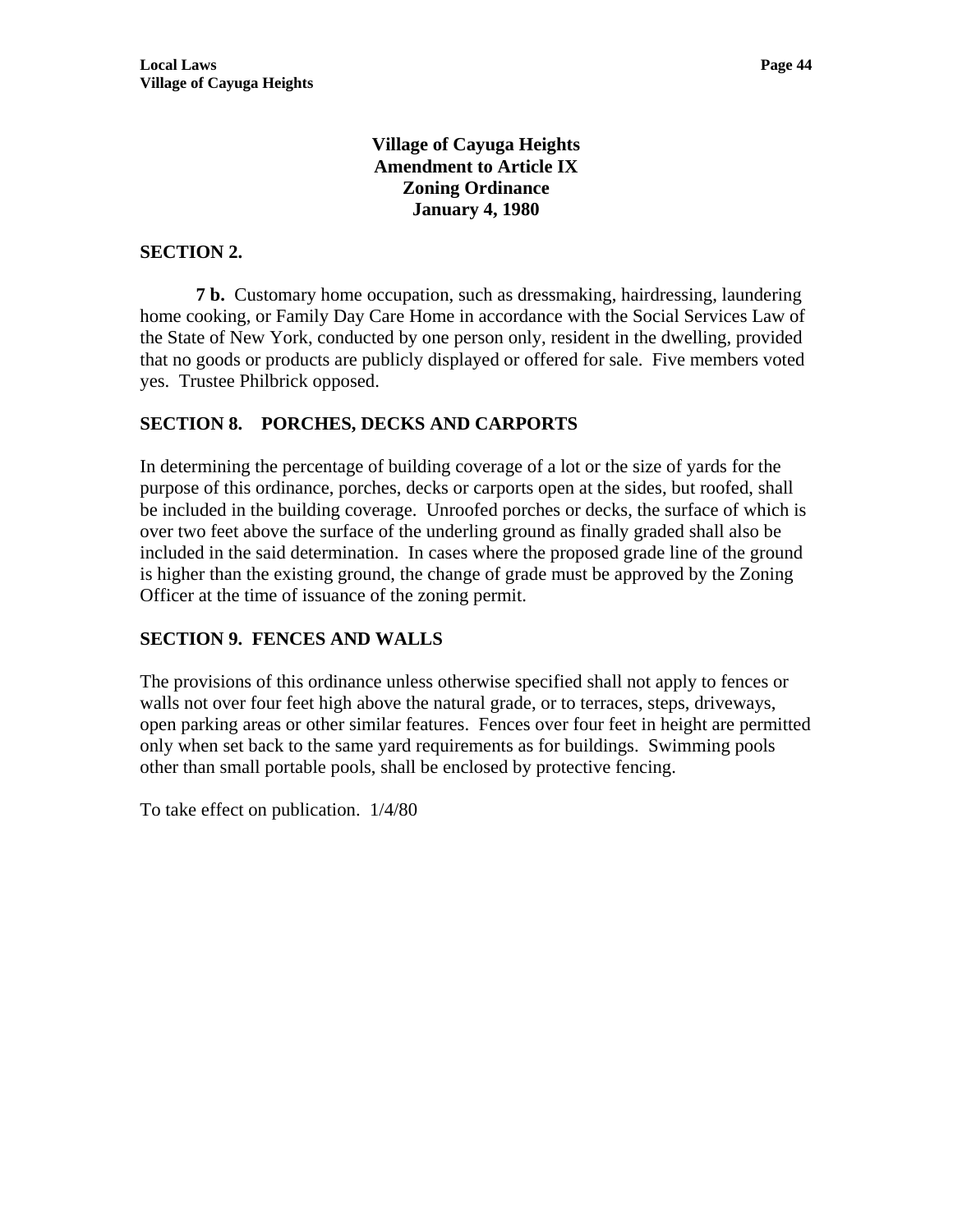# **Village of Cayuga Heights Local Law No. 1 of the Year 1981 TRAFFIC CONTROL**

A LOCAL LAW superseding Traffic Ordinance Article IV enacted February 14, 1972.

BE IT ENACTED by the Board of Trustees of the Village of Cayuga Heights, County of Tompkins, State of New York as follows:

# **Section 1.** WORDS AND PHRASES DEFINED

Definition of words and phrases. The words and phrases used in this local law shall, for the purpose of this local law have the meanings respectively ascribed to them by Article I of the Vehicle and Traffic Law of the State of New York.

# **Section 2. TRAFFIC CONTROL DEVICES**

Authority to install traffic control devices. The Police Department shall install and maintain traffic control devices when and as required under the provisions of this local law to make effective the provisions of said local law and may install and maintain additional traffic control devices as it may deem necessary to regulate, warn, or guide traffic under the Vehicle and Traffic Law of the State of New York subject to the provisions of Sections 1682, 1683, and 1684 of that Law.

# **Section 3.** DELEGATION OF POWERS

- a. Authority of Police Department to regulate traffic. Pursuant to the provisions of sub-section (a) of Section 1603 of the Vehicle and Traffic Law, power is hereby delegated to the Police Department to exercise, by official order, rule, or regulation the following powers granted to the legislative body of this Village in Article 39 of the Vehicle and Traffic Law:
	- (1) Regulate the parking or the standing of vehicles on highways or streets as follows:
		- (a) Both sides of streets on which the roadway is less than twenty feet wide.
		- (b) One side of streets on which the roadway is from twenty feet to thirty feet wide.
		- (c) Adjacent to school property.
- b. Emergency and experimental regulations.
	- (1) Authority, limitation. The Chief of Police is hereby empowered to make and enforce temporary or experimental traffic regulations or cover emergencies or special conditions. No such temporary or experimental regulation shall remain in effect for more than one hundred twenty (120) days, without formal action by the Village Board of Trustees.
	- (2) Tests. The Police Chief or the Village Engineer may test traffic control devices under actual conditions of traffic.

# **Section 4.** TURNING MOVEMENTS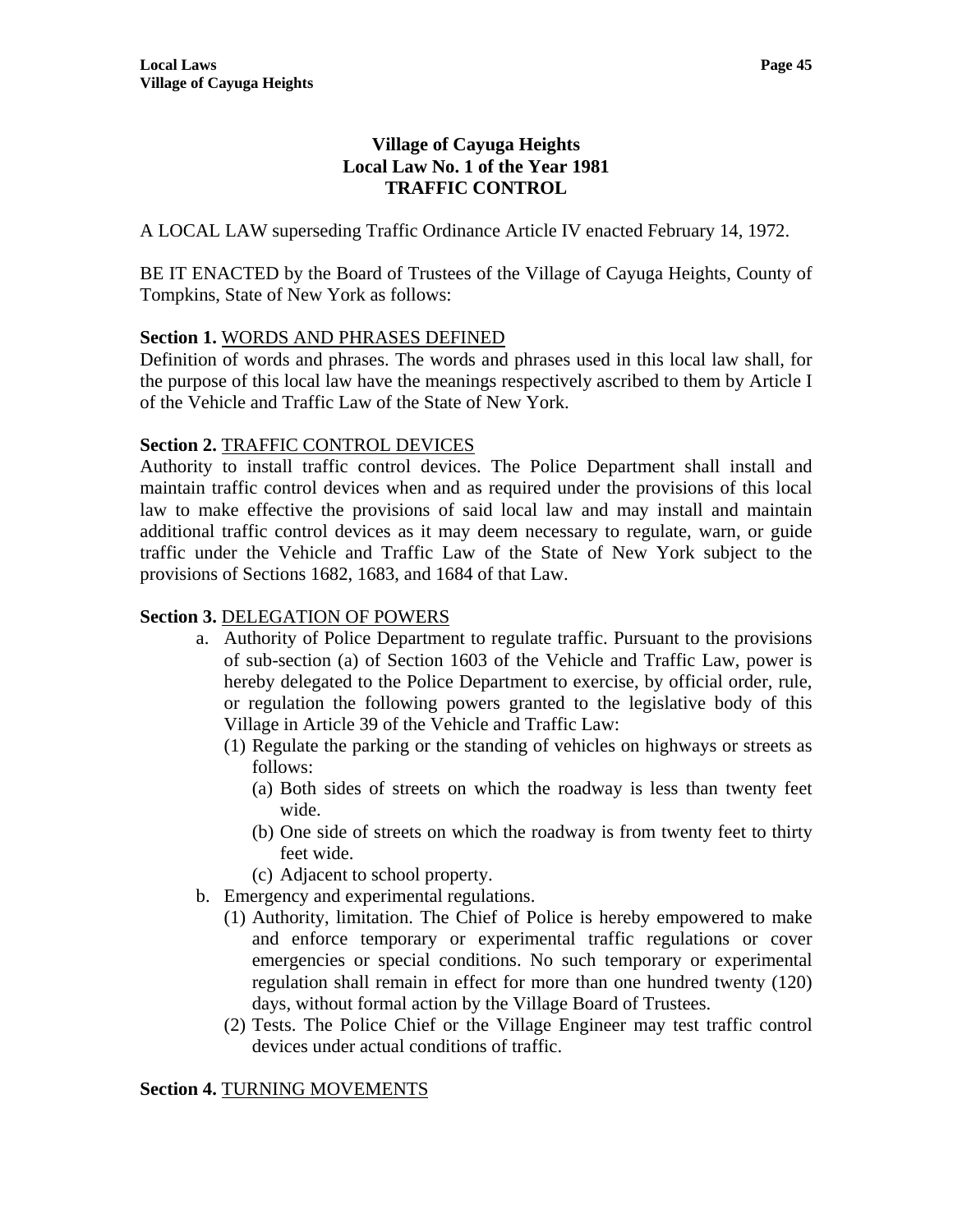Prohibition of U turns. The turning of vehicles so as to proceed in the opposite direction or U-turns are prohibited on all streets and at all intersections.

## **Section 5.** STOP AND YIELD INTERSECTIONS

- a. Through Highway, signs required. Whenever any local law of the Village designates and describes a through highway, it shall be the duty of the Police Department to place and maintain a stop sign on all intersecting highways.
- b. Hazardous Intersections, signs required. Whenever any local law of the Village designates intersections where a particular hazard exists upon other than through highways, it shall be the duty of the Police Department to place and maintain stop or yield signs as required by such local law.
- c. Through Highways Designated. Those highways and parts of highways described in the following subsections are hereby declared to be through highways for the purpose of this section:

(1) Cayuga Heights Road.

(2) Hanshaw Road from its intersection with Cayuga Heights Road to its intersection with North Triphammer Road.

(3) Hanshaw Road from and including its intersection with North

Triphammer Road to the East Village Line.

(4) Highgate Road from its intersection with the Parkway to and including its intersection with Berkshire Road.

(5) Highland Road from its intersection with Hanshaw Road to the South village Line.

(6) Highland Road from its intersection with Hanshaw Road to its intersection with Highgate Road.

(7) Klinewoods Road from its intersection with Triphammer Road to and including its intersection with the Parkway.

(8) Klinewoods Road from its intersection with Hanshaw Road to its intersection with The Parkway.

(9) The Parkway from its intersection with Highland Road to and including its intersection with East Upland Road.

(10) The Parkway from its intersection with East Upland Road to and including its intersection with Klinewoods Road.

(11) North Sunset Drive from its intersection with Cayuga Heights Road to the South Village Line.

(12)Triphammer Road from its intersection with Hanshaw Road to the South Village Line.

(13) North Triphammer Road from its intersection with Hanshaw Road to the North Village Line.

(14)Winthrop Drive from its intersection with North Triphammer Road to and including its intersection with Simsbury Drive.

(15) Wyckoff Road from its intersection with Kline Road to the south Village Line.

(16) Forest Drive from its intersection with The Parkway to its intersection with Hanshaw Road.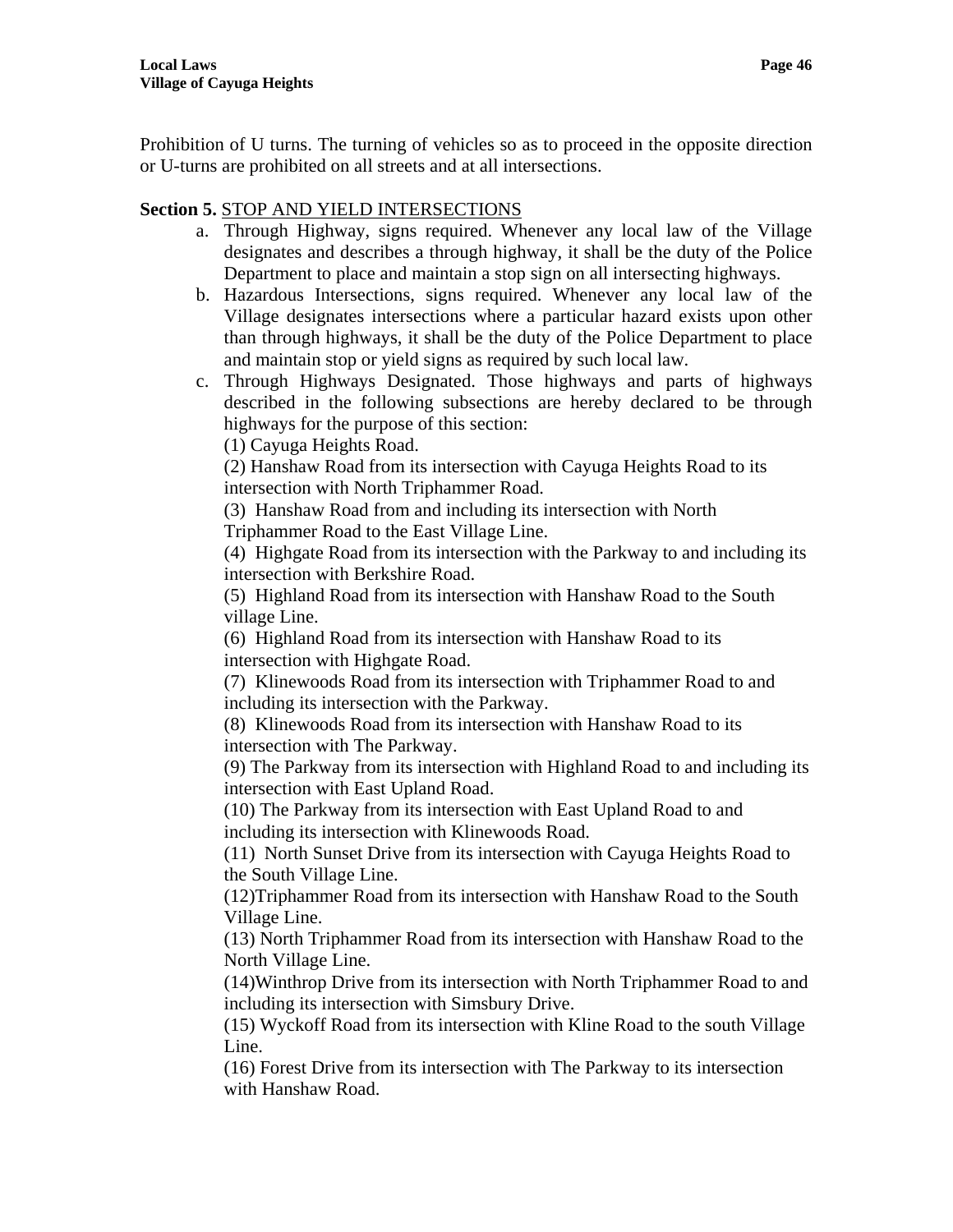- (1) A stop sign is required at the following intersections:
	- (a) Hanshaw Road from the West at its intersection with North Triphammer Road.
	- (b) Lenox Road from the North at its intersection with Hampton Road.
	- (c) Comstock Road from the West at its intersection with The Parkway.
	- (d) Comstock Road from the East at its intersection with The Parkway.
	- (e) Winthrop Drive from the East at its intersection with Simsbury Drive.
	- (f) Oak Hill Place from the South at its intersection with Oak Hill Road.
	- (g) Wyckoff Road from the West at its intersection with Kline Road.
	- (h) Wyckoff Road from the East at its intersection with Kline Rd.
	- (i) Cambridge Place from the North at its intersection with Burleigh Drive.
- (2) A Yield sign is required at the following intersections:
	- (a) Overlook Road from the South at its intersection with Kline Road.
	- (b) Overlook Road from the North at its intersection with Kline Road.
	- (c) Forest Drive from the East at its intersection with The Parkway.
	- (d) The Parkway from the South at its intersection with Highgate Road.

### **Section 6.** SPEED REGULATIONS

Maximum speed limits. Thirty (30) miles per hour is hereby established as the maximum speed limit at which vehicles may proceed on highways within the corporate limits of this Village except on Route 13.

# **Section 7.** PARKING, STANDING, AND STOPPING

- a. Application of Section. The provisions of this Section shall apply except when it is necessary to stop a vehicle to avoid conflict with other traffic or in compliance with the directions of a police officer or official traffic control device.
- b. Parking, Standing, or Stopping in Designated Locations.
	- (1) The parking, standing, or stopping of vehicles is hereby prohibited in any of the following locations:
		- (a) Between sidewalk and curb.
	- (2) The parking of vehicles is hereby prohibited in any of the following locations:
		- (a) On the east side of Highland Road within the right of way line from The Parkway North to Hanshaw Road.
		- (b) On both sides of Wyckoff Road within the right of way line from Cayuga Heights Road South to the South Village Line.
		- (c) On both sides of Kelvin Place within the right of way line from the South Village Line North to Brook Lane.
		- (d) On both sides of Brook Lane within the right of way lines from Kelvin Place to the South Village Line.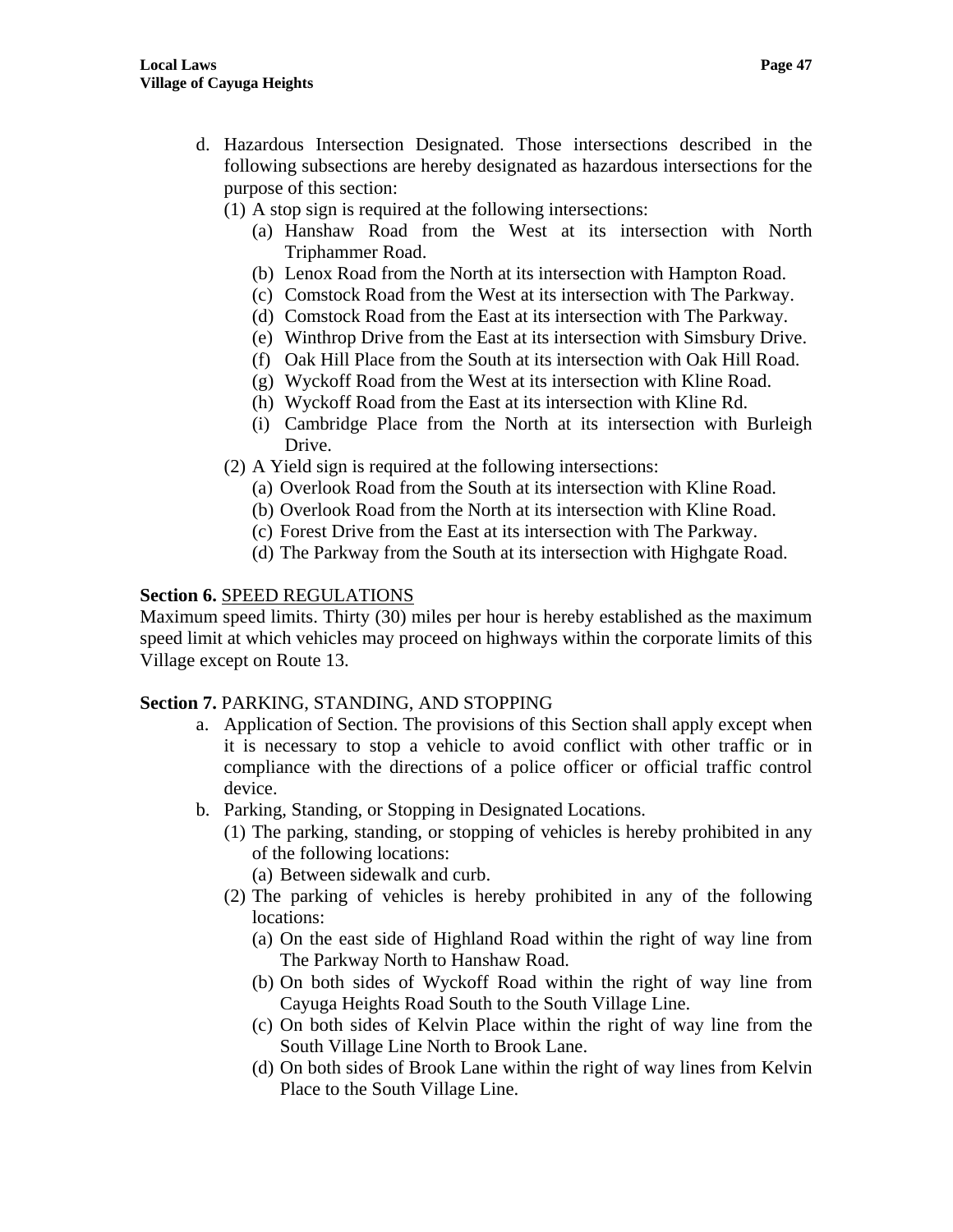- (e) On the North sides of East Upland Road within the right of way line from the intersection of Hanshaw Road and Highland Road East to The Parkway.
- (f) On both sides of Highland Road within the right of way line from The Parkway and Kline Road South to the South Village Line.
- (g) On the South side of East Upland Road within the right of way line from the Southeast corner of the intersection of Hanshaw Road and Highland Road East for 357 feet.
- (h) On the East side of The Parkway within the right of way line from the Northeast corner of The Parkway and Northway Road North for 172 feet.
- (i) On the West side of Cayuga Heights Road within the right of way line from the Southwest corner of Kline Road South to the South Village Line.
- (j) On the South side of Ridgewood Road within the right off way line from the Southeast corner of Wyckoff Road South to the South Village Line.
- (k) On the East side of Cayuga Heights Road within the right of way line from the South Village Line North for 160 feet.
- (l) On both sides of Kline Road within the right of way line from Cayuga Heights Road East to the intersection of Wyckoff Road.
- (m)On both sides of Wyckoff Road within the right of way line from Cayuga Heights Road East to the intersection of Kline Road
- (n) On both sides of Triphammer Road within the right of way line from South Village Line North to the intersection of Oak Hill Road.
- (o) On the West side of Pleasant Grove Road within the right of way line from the East Village line, at the point where it intersects the West side of Pleasant Grove Road, North for 240 feet.
- (p) On the Northeast side of Hanshaw Road within the right of way line from the East Village Line Northwest to the intersection of North Triphammer Road.
- (q) On the Southwest side of Hanshaw Road within the right of way line from the East Village line Northwest to the intersection of Triphammer Road.
- (r) On the Southwest side of Hanshaw Road within the right of way line from the intersection of Triphammer Road Northwest for 100 feet.
- (s) On the West side of Pleasant Grove Road within the right of way line from the intersection of Hanshaw Road South for 921 feet.
- (t) On the East side of Pleasant Grove Road within the right of way line from the intersection of Hanshaw Road South for 876 feet.
- (u) On the West side of Triphammer Road within the right of way line from the intersection of East Upland Road South for 100 feet.
- (v) On the West side of Triphammer Road within the right of way line from the intersection of East Upland Road North for 100 feet.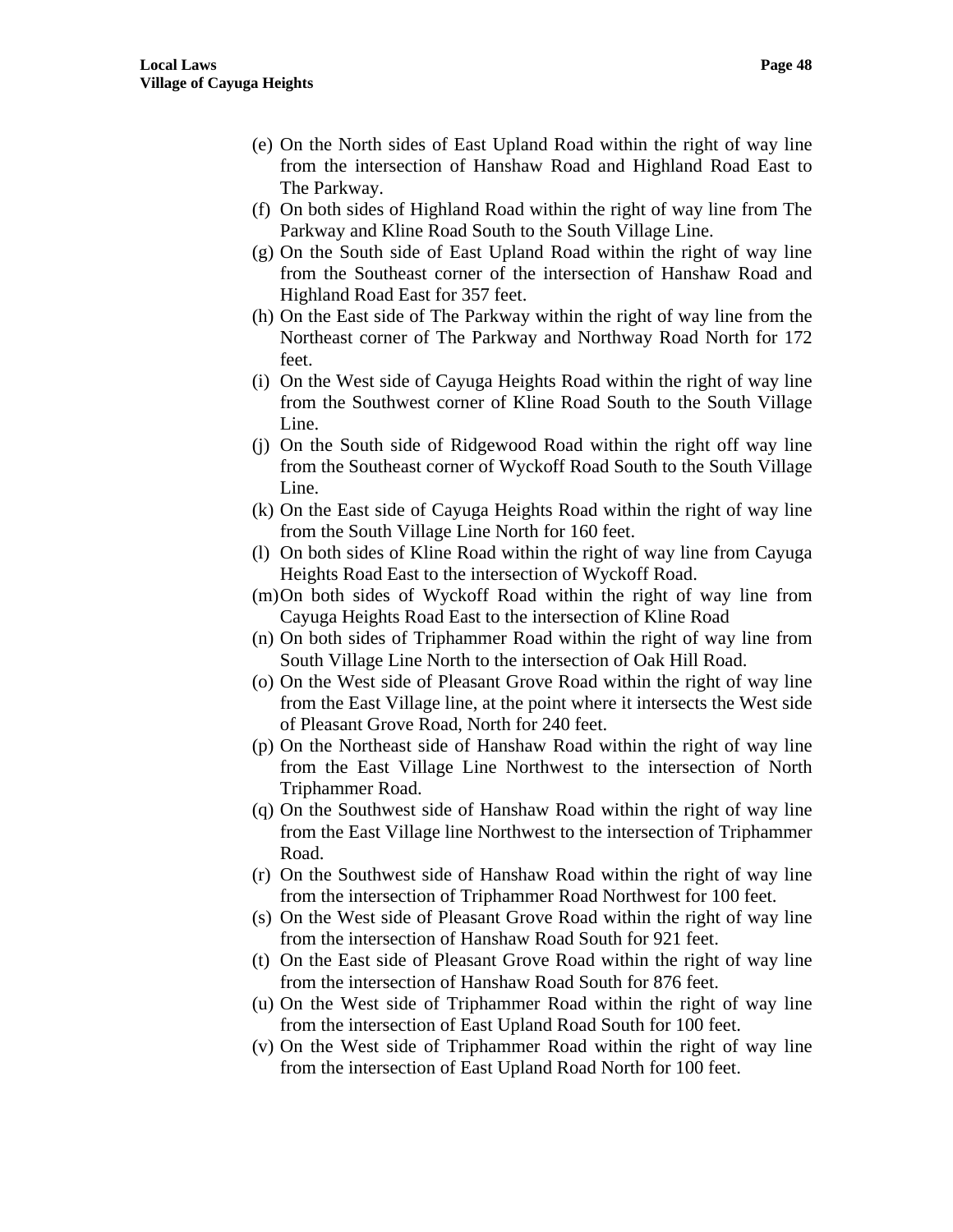- (w)On the East side of Triphammer Road within the right of way line from the intersection of East Upland Road South for 100 feet.
- (x) On the East side of Triphammer Road within the right of way line from the intersection of East Upland Road North for 100 feet.
- (y) On the East side of North Triphammer Road within the right of way lines from the intersection of Hanshaw Road North for 150 feet.
- c. Parallel Parking. Except where angle parking is authorized, every vehicle stopped, standing, or parked upon a highway where there are no adjacent curbs shall be stopped, standing, or parked parallel with the edge of the roadway headed in the direction of lawful traffic.
- d. All-night Parking. The parking of a vehicle is hereby prohibited on all highways within this Village between 2:00 a.m. and 6:00 a.m. A vehicle will be deemed to be in violation when any tire of a vehicle is on any roadway or within four feet of the edge of any roadway.

## **Section 8.** REMOVAL AND STORAGE OF VEHICLES

- a. Authority to Impound Vehicles
	- (1) When any vehicle is parked or abandoned on or within the right of way lines of any highway within this Village during a snowstorm, flood, fire, or public emergency which affects that portion of the public highway upon which vehicle is parked or abandoned, said vehicle may be removed by the Police Department.
	- (2) When any vehicle is found unattended within the right of way lines of any highway within this Village where such vehicle constitutes an obstruction to traffic, said vehicle may be removed by the Police Department.
	- (3) When any vehicle is parked or abandoned on or within the right of way lines of any highway within this Village where stopping or parking is prohibited, the Police Department is hereby authorized to cause such vehicle to be removed under its own power, or by towing, to a local garage or service station.
- b. Storage and Charges. After removal of any vehicle as provided in this local law, the Police Department may store or have such vehicle stored in a suitable place at the expense of the owner. Such owner or person in charge of the vehicle, may redeem the same upon payment of the amount of all expenses actually and necessarily incurred in effecting such removal.
- c. Notice of Removal. The Police Department shall, without delay, ascertain to the extent possible the owner of the vehicle removed, or person having same in charge, and notifying him of the removal and disposition of such vehicle and of the amount which will be required to redeem the same.

# **Section 9. TRUCK EXCLUSIONS**

a. All trucks, tractors, and tractor-trailer combinations having a total gross weight in excess of four (4) tons are hereby excluded from the following highways within this Village.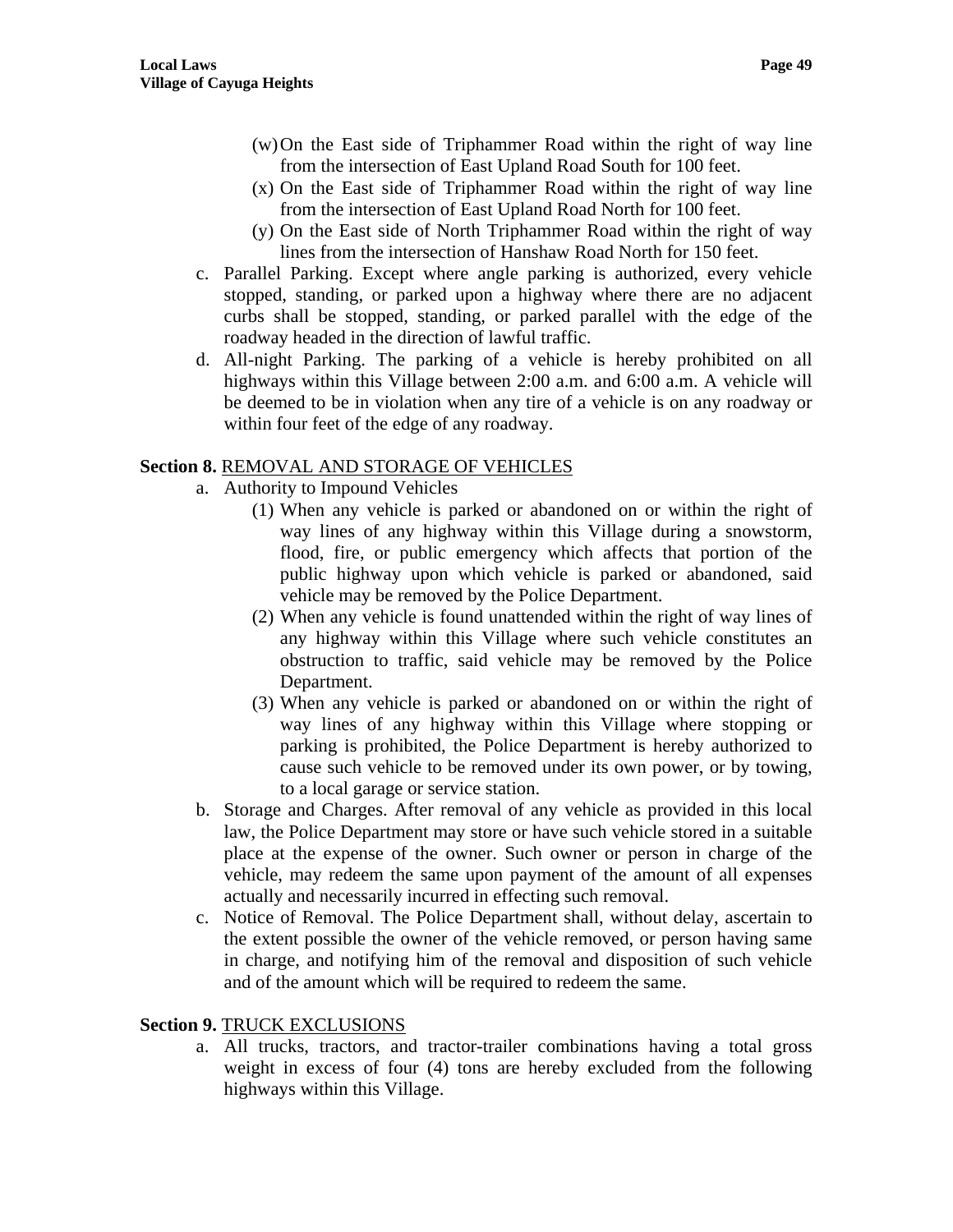- (1) Triphammer Road
- b. This exclusion shall not be construed to prevent the delivery or pick-up of merchandise or other property along the highway from which such vehicles and combinations are excluded.

### **Section 10.** PENALTIES

Penalties for violation of this local law. Every person convicted of a violation of any provision of this local law, which is not a violation of any provision of the Vehicle and Traffic Law of the State of New York, shall be guilty of a violation as defined in the Penal Law of the State of New York and shall be punished in accordance therewith.

#### **Section 11.** REPEAL OF PRIOR ORDINANCES OR LOCAL LAWS

Ordinances or local laws repealed. All prior ordinances or local laws or parts of ordinances or local laws of this Village regulating traffic are hereby repealed, except that this repeal shall not affect or prevent the prosecution or punishment of any person for any act done or committed in violation of any ordinance or local law hereby repealed prior to the taking effect of this local law.

### **Section 12.** EFFECT OF LOCAL LAW

- a. Constitutionality. If any part or parts of this local law are for any reason held to be invalid, such decision shall not affect the validity of the remaining portions of this law.
- b. Time to take effect. This local law shall take effect from and after the first day of December 1981.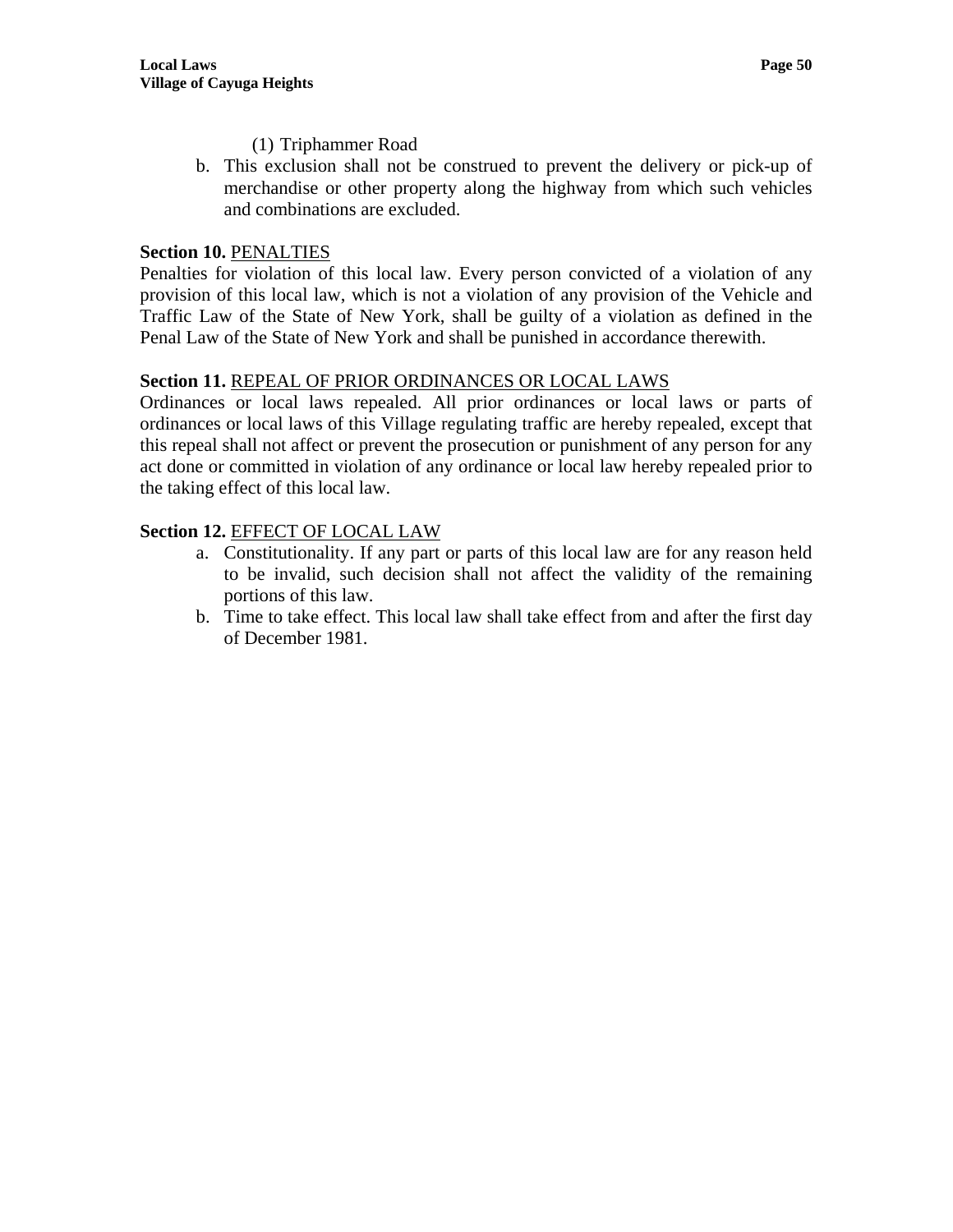# **Village of Cayuga Heights Local Law No. 2 of the Year 1981**

## **A LOCAL LAW ENTITLED "ENACTMENT UNDER THE PROVISIONS OF CHAPTER 277, 1981 NEW YORK SESSION LAWS RELATING TO THE FURNISHING OF LEGAL COUNSEL AND INDEMNIFICATION OF EMPLOYEES."**

BE IT ENACTED by the Board of Trustees of the Village of Cayuga Heights, County of Tompkins, State of New York as follows:

#### **Section I.**

 To confer the benefits of Chapter 277 of the 1981 Session Laws of the State of New York, as said section may be amended from time to time, upon the employees of the Village of Cayuga Heights.

#### **Section II.**

The Village of Cayuga Heights agrees to be responsible for the proper costs incurred under these provisions.

#### **Section III.**

It is intended that the benefits accorded to the employees under this Local Law shall not be in lieu of and shall not take the place of any defense or indemnification protection conferred by another enactment.

This Local Law shall take effect at 12:01 a.m. on the 18th day of November, 1981.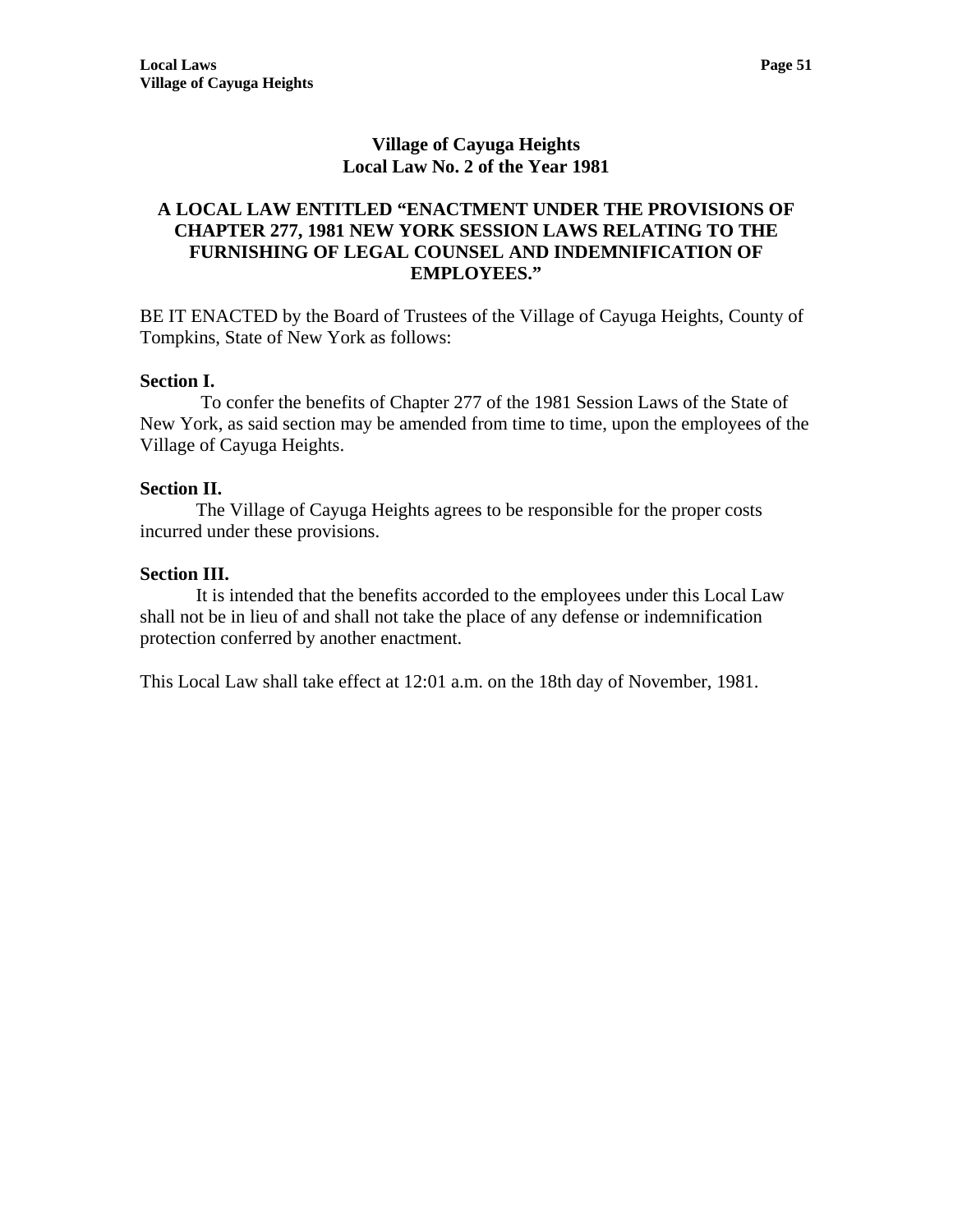## **Village of Cayuga Heights Local Law No. 1 of the Year 1982**

## **A LOCAL LAW entitled OPEN ALCOHOLIC BEVERAGE CONTAINER PROHIBITION.**

BE IT ENACTED by the Board of Trustees of the Village of Cayuga Heights, County of Tompkins, State of New York as follows:

### **Section 1.**

No person shall have, possess, carry or transport liquor, wine, beer or other alcoholic beverages in or upon any public sidewalk, street, highway, parking lot, or public park in the Village of Cayuga Heights in open bottles or other open containers, and no person shall drink or otherwise consume liquor, wine beer or other alcoholic beverages in or upon any public sidewalk, street, highway, parking lot or public park in the village of Cayuga Heights.

### **Section 2.**

The violation of any of the provisions or this Local Law shall constitute a Violation as defined in the Penal Law of the State of New York, and shall be punishable by a fine of not more than One Hundred Dollars (\$100.00) and/or not more than fifteen (15) days in jail.

### **Section 3.**

This Local Law shall take effect from and after the twentieth day of August 1982.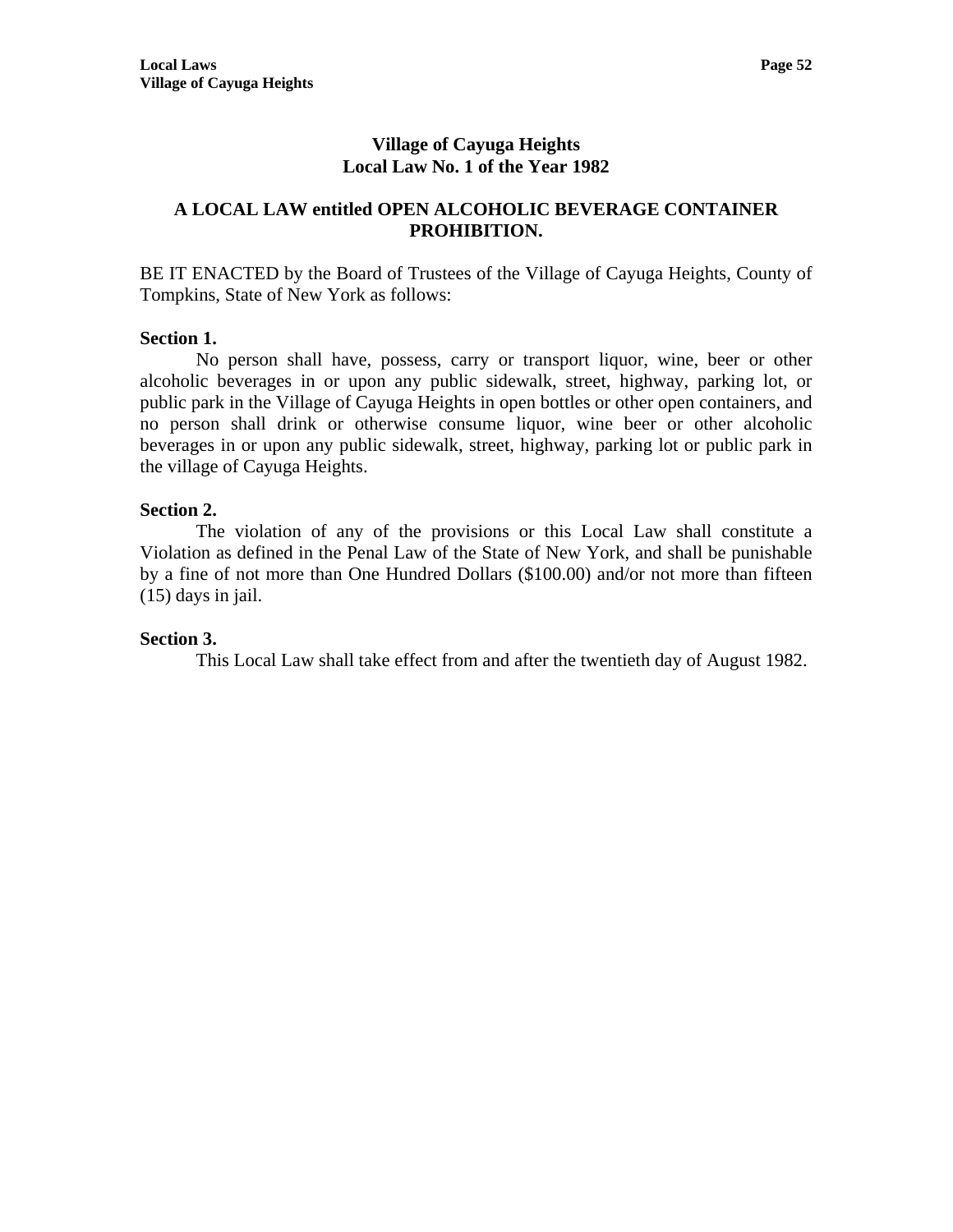## **Village of Cayuga Heights Local Law No. 2 of the Year 1982**

# **TRAFFIC CONTROL**

A LOCAL LAW amending and superseding Local Law No. 1 of the Year 1981.

BE IT ENACTED by the Board of Trustees of the Village of Cayuga Heights, County of Tompkins, State of New York as follows:

#### **Section 1.** WORDS AND PHRASES DEFINED

Definition of words and phrases. The words and phrases used in this local law shall, for the purpose of this local law have the meanings respectively ascribed to them by Article I of the Vehicle and Traffic Law of the State of New York.

#### **Section 2.** TRAFFIC CONTROL DEVICES

Authority to install traffic control devices. The Police Department shall install and maintain traffic control devices when and as required under the provisions of this local law to make effective the provisions of said local law and may install and maintain additional traffic control devices as it may deem necessary to regulate, warn, or guide traffic under the Vehicle and Traffic Law of the State of New York subject to the provisions of Sections 1682, 1683, and 1684 of that law.

### **Section 3.** DELEGATION OF POWERS

a. Authority of Police Department to regulate traffic. Pursuant to the provisions of sub-section (a) of Section 1603 of the Vehicle and Traffic Law, power is hereby delegated to the Police Department to exercise, by official order, rule, or regulation the following powers granted to the legislative body of this Village in Article 39 of the Vehicle and Traffic Law:

- (1) Regulate the parking or the standing of vehicles on highways or streets as follows:
	- (a) Both sides of streets on which the roadway is less than twenty feet wide.
	- (b) One side of streets on which the roadway is from twenty feet to thirty feet wide.
	- (c) Adjacent to school property.
- b. Emergency and experimental regulations.
	- (1) Authority, limitation. The Chief of Police is hereby empowered to make and enforce temporary or experimental traffic regulations or cover emergencies or special conditions. No such temporary or experimental regulation shall remain in effect for more than one hundred twenty (120) days, without formal action by the Village Board of Trustees.
	- (2) Tests. The Police Chief or the Village Engineer may test traffic control devices under actual conditions of traffic.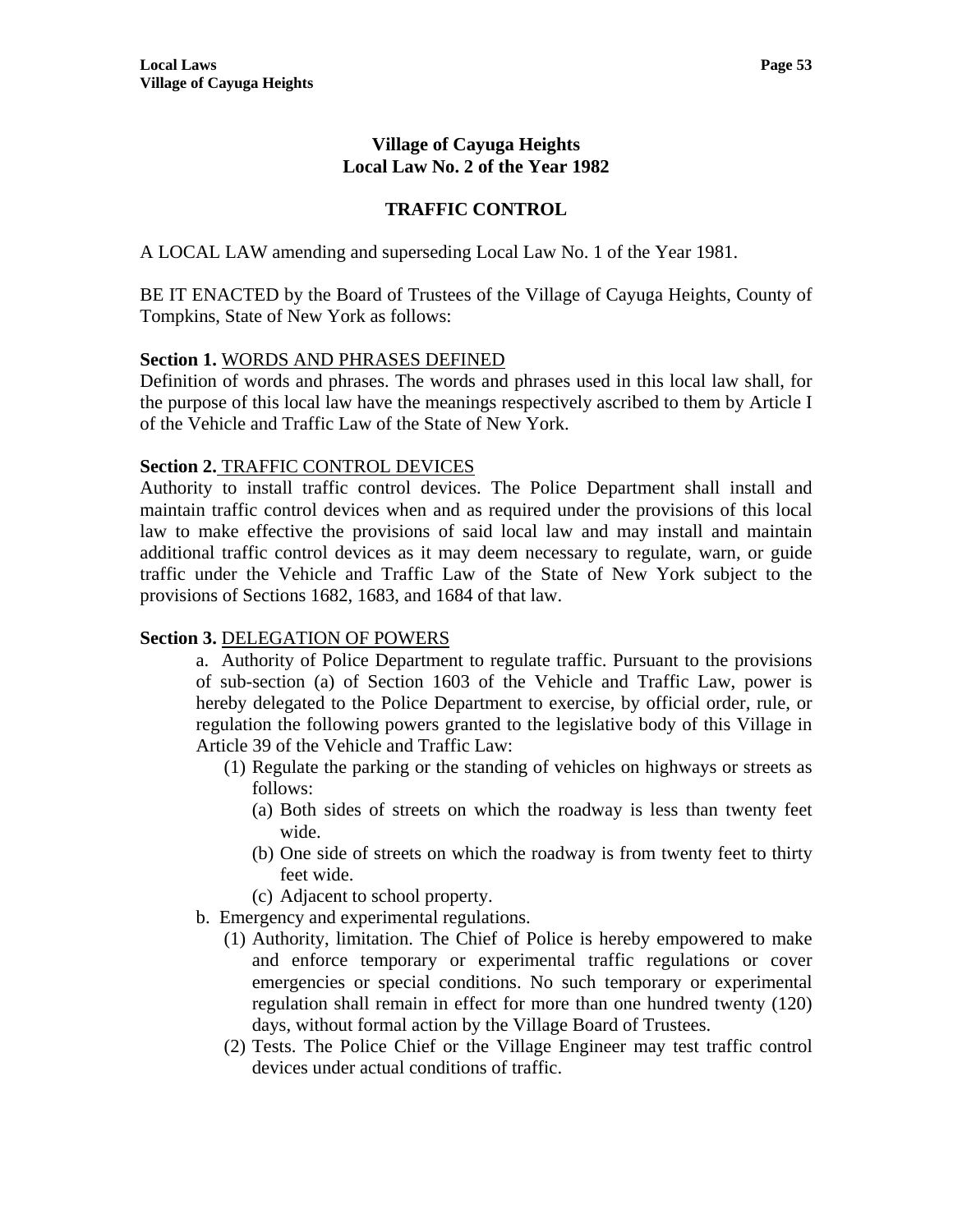## **Section 4.** TURNING MOVEMENTS

Prohibition of U turns. The turning of vehicles so as to proceed in the opposite direction or U-turns are prohibited on all streets and at all intersections.

## **Section 5.** STOP AND YIELD INTERSECTIONS

- a. Through Highway, signs required. Whenever any local law of the Village designates and describes a through highway, it shall be the duty of the Police Department to place and maintain a stop sign on all intersecting highways.
- b. Hazardous Intersections, signs required. Whenever any local law of the Village designates intersections where a particular hazard exists upon other than through highways, it shall be the duty of the Police Department to place and maintain stop or yield signs as required by such local law.
- c. Through Highways Designated. Those highways and parts of highways described in the following subsections are hereby declared to be through highways for the purpose of this section:
	- (1) Cayuga Heights Road.
	- (2) Hanshaw Road from its intersection with Cayuga Heights Road to its intersection with North Triphammer Road.
	- (3) Hanshaw Road from and including its intersection with North Triphammer Road to the East Village Line.
	- (4) Highgate Road from its intersection with The Parkway to and including its intersection with Berkshire Road.
	- (5) Highland Road from its intersection with Hanshaw Road to the South Village Line.
	- (6) Highland Road from its intersection with Hanshaw Road to its intersection with Highgate Road.
	- (7) Klinewoods Road from its intersection with Triphammer Road to and including its intersection with The Parkway.
	- (8) Klinewoods Road from its intersection with Hanshaw Road to its intersection with The Parkway.
	- (9) The Parkway from its intersection with Highland Road to and including its intersection with East Upland Road.
	- (10) The Parkway from its intersection with East Upland Road to and including its intersection with Klinewoods Road.
	- (11)North Sunset Drive from its intersection with Cayuga Heights Road to the South Village Line.
	- (12)Triphammer Road from its intersection with Hanshaw Road to the South Village Line.
	- (13) North Triphammer Road from its intersection with Hanshaw Road to the North Village Line.
	- (14) Winthrop Drive from its intersection with North Triphammer Road to and including its intersection with Simsbury Drive.
	- (15) Wyckoff Road from its intersection with Kline Road to the South Village Line.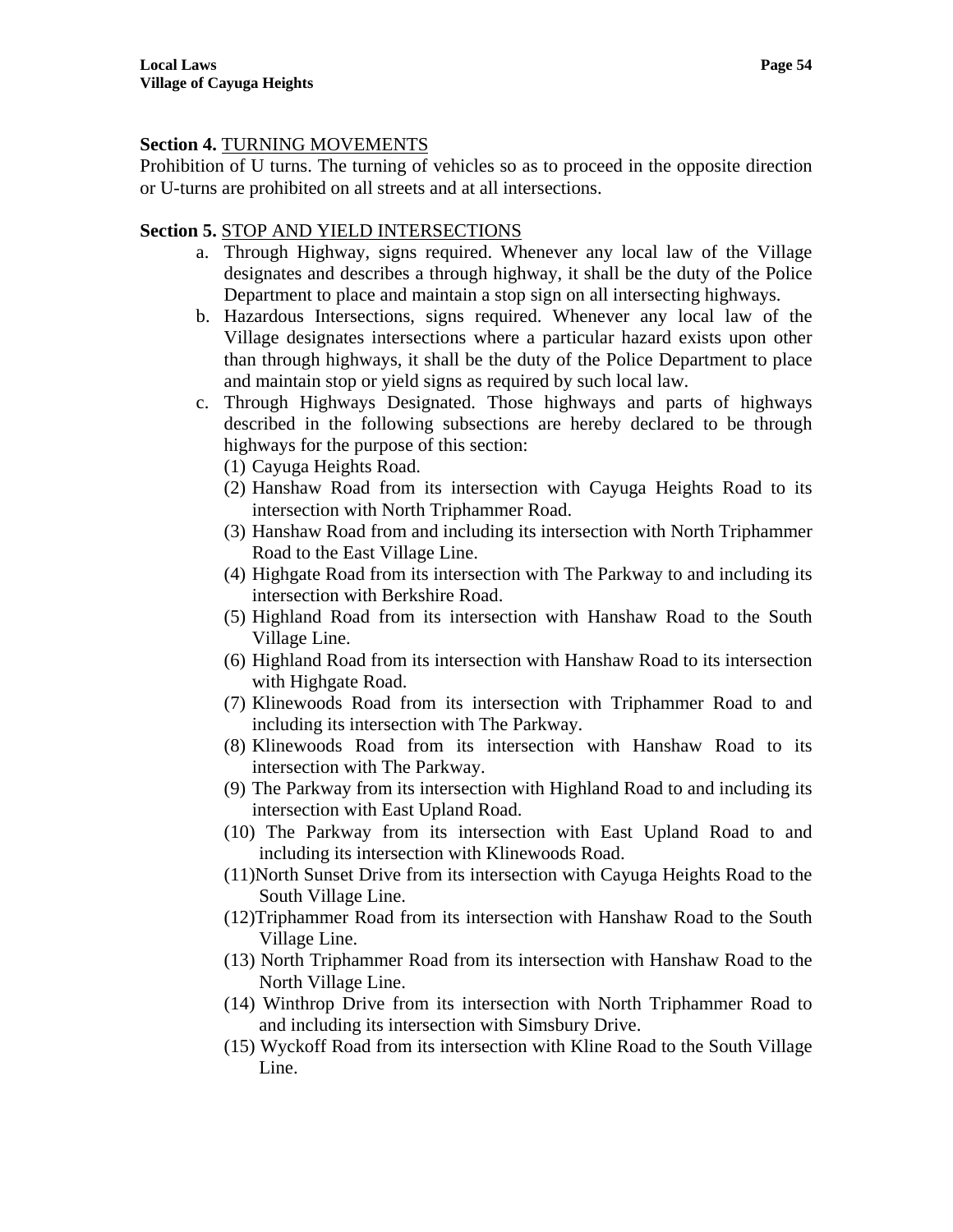- (16) Forest Drive from its intersection with The Parkway to its intersection with Hanshaw Road.
- d. Hazardous Intersections Designated. Those intersections described in the following subsections are hereby designated as hazardous intersections for the purpose of this section:
	- (1) A stop sign is required at the following intersections:
		- (a) Hanshaw Road from the West at its intersection with North Triphammer Road.
		- (b) Lenox Road from the North at its intersection with Hampton Road.
		- (c) Comstock Road from the West at its intersection with The Parkway.
		- (d) Comstock Road from the East at its intersection with The Parkway.
		- (e) Winthrop Drive from the East at its intersection with Simsbury Drive.
		- (f) Oak Hill Place from the South at its intersection with Oak Hill Road.
		- (g) Wyckoff Road from the West at its intersection with Kline Road.
		- (h) Wyckoff Road from the East at its intersection with Kline Rd.
		- (i) Cambridge Place from the North at its intersection with Burleigh Drive.
	- (2) A Yield sign is required at the following intersections:
		- (a) Overlook Road from the South at its intersection with Kline Road.
		- (b) Overlook Road from the North at its intersection with Kline Road.
		- (c) Forest Drive from the East at its intersection with The Parkway.
		- (d) The Parkway from the South at its intersection with Highgate Rd.
		- (e) Texas Lane Cul-De-Sac from the Southeast at its intersection with Texas Lane.

#### **Section 6.** SPEED REGULATIONS

Maximum speed limits. Thirty (30) miles per hour is hereby established as the maximum speed limit at which vehicles may proceed on highways within the corporate limits of this Village except on Route 13.

#### **Section 7.** PARKING, STANDING, AND STOPPING

- a. Application of Section. The provisions of this Section shall apply except when it is necessary to stop a vehicle to avoid conflict with other traffic or in compliance with the directions of a police officer or official traffic control device.
- b. Parking, Standing, or Stopping in Designated Locations.
	- (1) The parking, standing, or stopping of vehicles is hereby prohibited in any of the following locations:
		- (a) Between the sidewalk and curb.
	- (2) The parking of vehicles is hereby prohibited in any of the following locations:
		- (a) On the east side of Highland Road within the right of way line from The Parkway North to Hanshaw Road.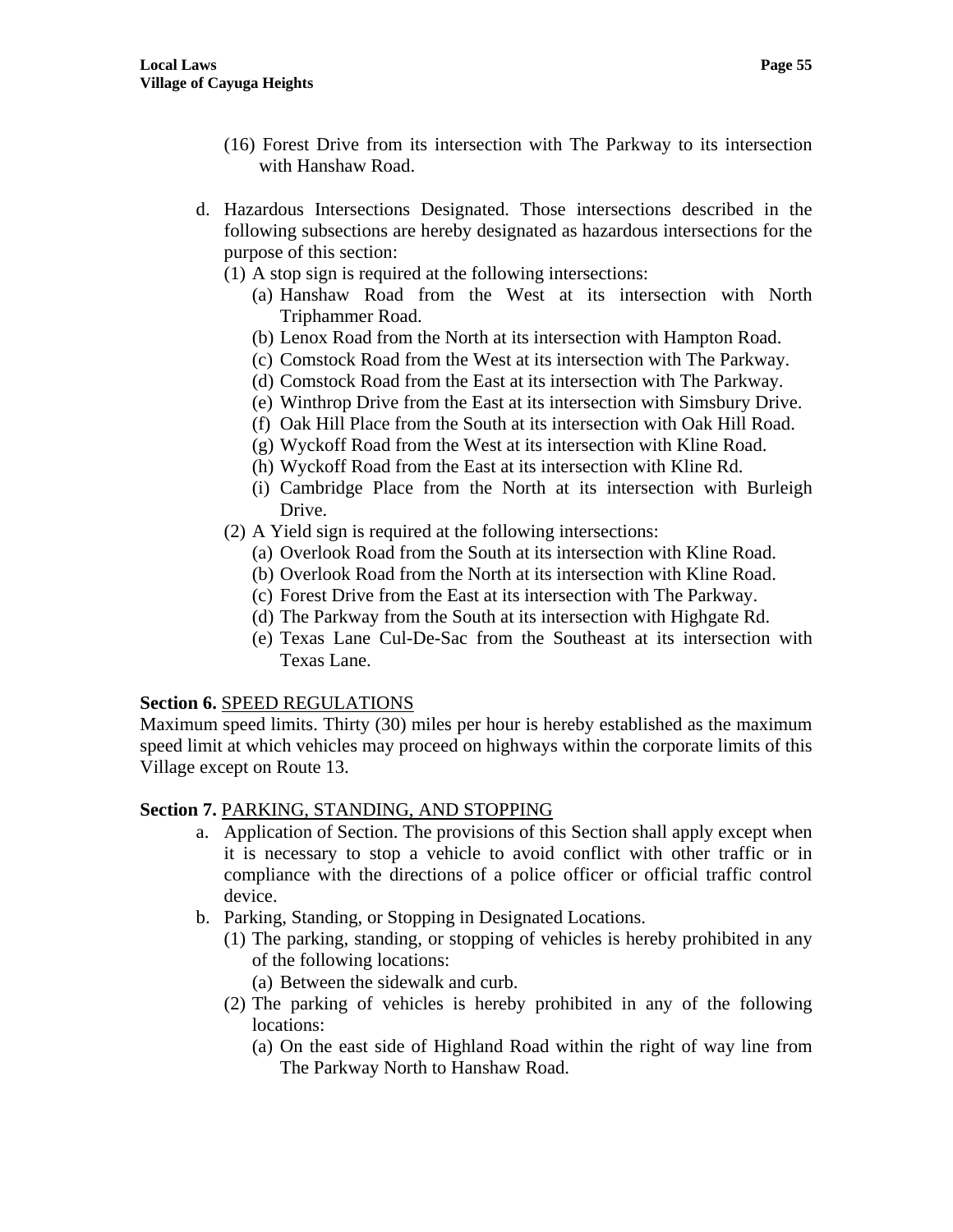- (b) On both sides of Wyckoff Road within the right of way line from Cayuga Heights Road South to the South Village Line.
- (c) On both sides of Kelvin Place within the right of way line from the South Village Line North to Brook Lane.
- (d) On both sides of Brook Lane within the right of way line from Kelvin Place to the South Village Line.
- (e) On the North sides of East Upland Road within the right of way line from the intersection of Hanshaw Road and Highland Road East to The Parkway.
- (f) On both sides of Highland Road within the right of way line from The Parkway and Kline Road South to the South Village Line.
- (g) On the West side of Cayuga Heights Road within the right of way line from the Southwest corner of Kline Road South to the South Village Line.
- (h) On the South side of Ridgewood Road within the right of way line from the Southeast corner of Wyckoff Road South to the South Village Line.
- (i) On the East side of Cayuga Heights Road within the right of way line from the South Village Line North for 160 feet.
- (j) On both sides of Kline Road within the right of way lines from Cayuga Heights Road East to the intersection of Wyckoff Road.
- (k) On both sides of Wyckoff Road within the right of way lines from Cayuga Heights Road East to the intersection of Kline Road.
- (l) On both sides of Triphammer Road within the right of way lines from the South Village Lane North to the intersection of Oak Hill Road.
- (m)On the West side of Pleasant Grove Road within the right of way line from the East Village Line, at the point where it intersects the West side of Pleasant Grove Road, North for 240 feet.
- (n) On the Northeast side of Hanshaw Road within the right of way line from the East Village Line Northwest to the intersection of North Triphammer Road.
- (o) On the Southwest side of Hanshaw Road within the right of way line from the East Village Line Northwest to the intersection of Triphammer Road.
- (p) On the Southwest side of Hanshaw Road within the right of way line from the intersection of Triphammer Road Northwest for 100 feet.
- (q) On the West side of Pleasant Grove Road within the right of way line from the intersection of Hanshaw Road South for 921 feet.
- (r) On the East side of Pleasant Grove Road within the right of way line from the intersection of Hanshaw Road South for 876 feet.
- (s) On the West side of Triphammer Road within the right of way line from the intersection of East Upland Road South for 100 feet.
- (t) On the West side of Triphammer Road within the right of way line from the intersection of East Upland Road North for 100 feet.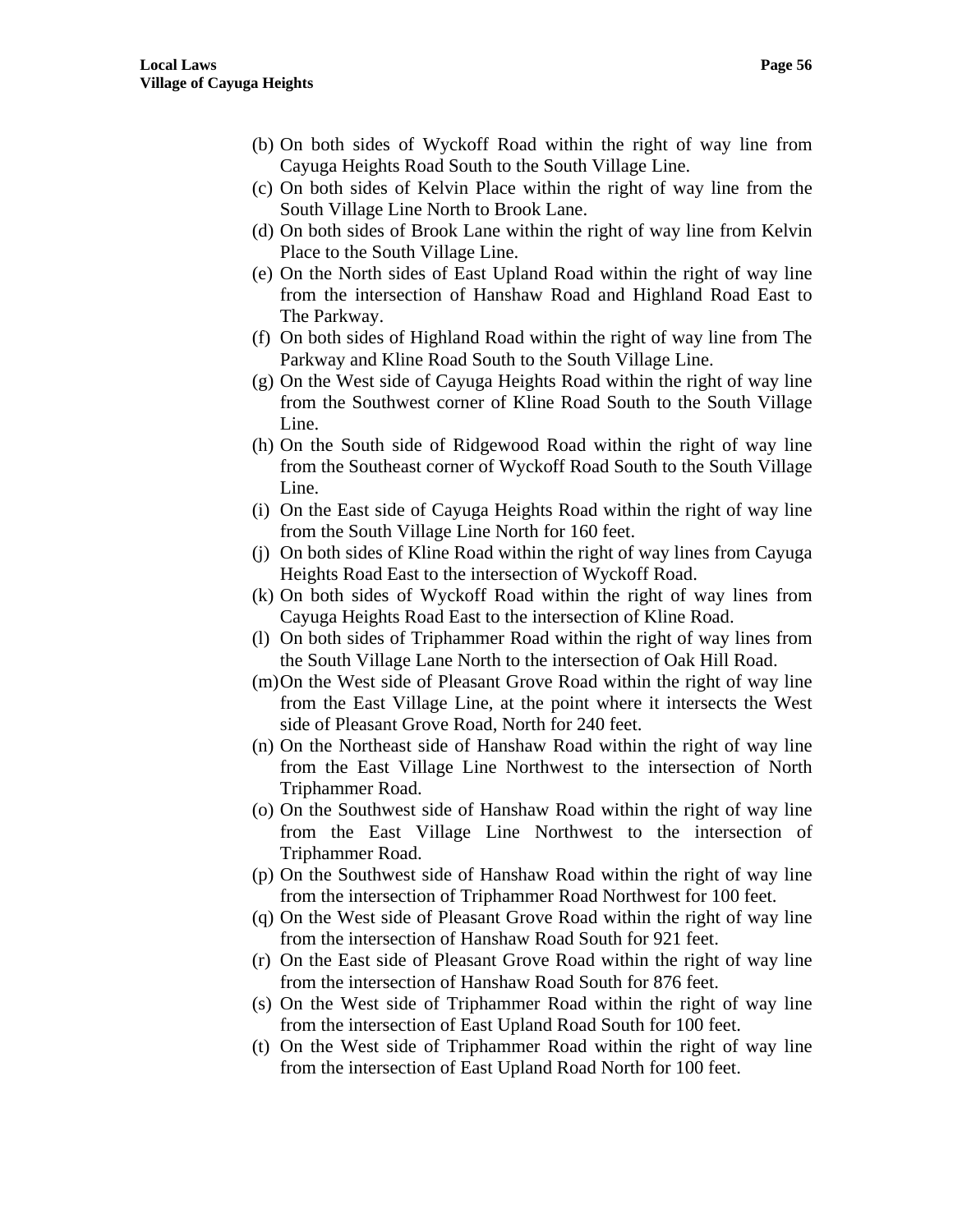- (u) On the East side of Triphammer Road within the right of way line from the intersection of East Upland Road South for 100 feet.
- (v) On the East side of Triphammer Road within the right of way line from the intersection of East Upland Road North for 100 feet.
- (w)On the East side of North Triphammer Road within the right of way lines from the intersection of Hanshaw Road North for 150 feet.
- (x) On the South side of Country Club Road within the right of way line from the intersection of Triphammer Road West for 225 feet.
- b. Parallel Parking. Except where angle parking is authorized, every vehicle stopped, standing, or parked upon a highway where there are no adjacent curbs shall be stopped, standing, or parked parallel with the edge of the roadway headed in the direction of lawful traffic.
- c. All-night Parking. The parking of a vehicle is hereby prohibited on all highways within this Village between 2:00 a.m. and 6:00 a.m. A vehicle will be deemed to be in violation when any tire of a vehicle is on any roadway or within four feet of the edge of any roadway.

## **Section 8.** REMOVAL AND STORAGE OF VEHICLES

- a. Authority to Impound vehicles
	- (1) When any vehicle is parked or abandoned on or within the right of way lines of any highway within this Village during a snowstorm, flood, fire, or public emergency which affects that portion of the public highway upon which vehicle is parked or abandoned, said vehicle may be removed by the Police Department.
	- (2) When any vehicle is found unattended within the right of way lines of any highway within this Village where such vehicle constitutes an obstruction to traffic, said vehicle may be removed by the Police Department.
	- (3) When any vehicle is parked or abandoned on or within the right of way lines of any highway within this Village where stopping or parking is prohibited, the Police Department is hereby authorized to cause such vehicle to be removed under its own power, or by towing, to a local garage or service station.
- d. Storage and Charges. After removal of any vehicle as provided in this local law, the Police Department may store or have such vehicle stored in a suitable place at the expense of the owner. Such owner or person in charge of the vehicle, may redeem the same upon payment of the amount of all expenses actually and necessarily incurred in effecting such removal.
- e. Notice of Removal. The Police Department shall, without delay, ascertain to the extent possible the owner of the vehicle removed, or person having same in charge, and notify him of the removal and disposition of such vehicle and of the amount which will be required to redeem same.

### **Section 9.** TRUCK EXCLUSIONS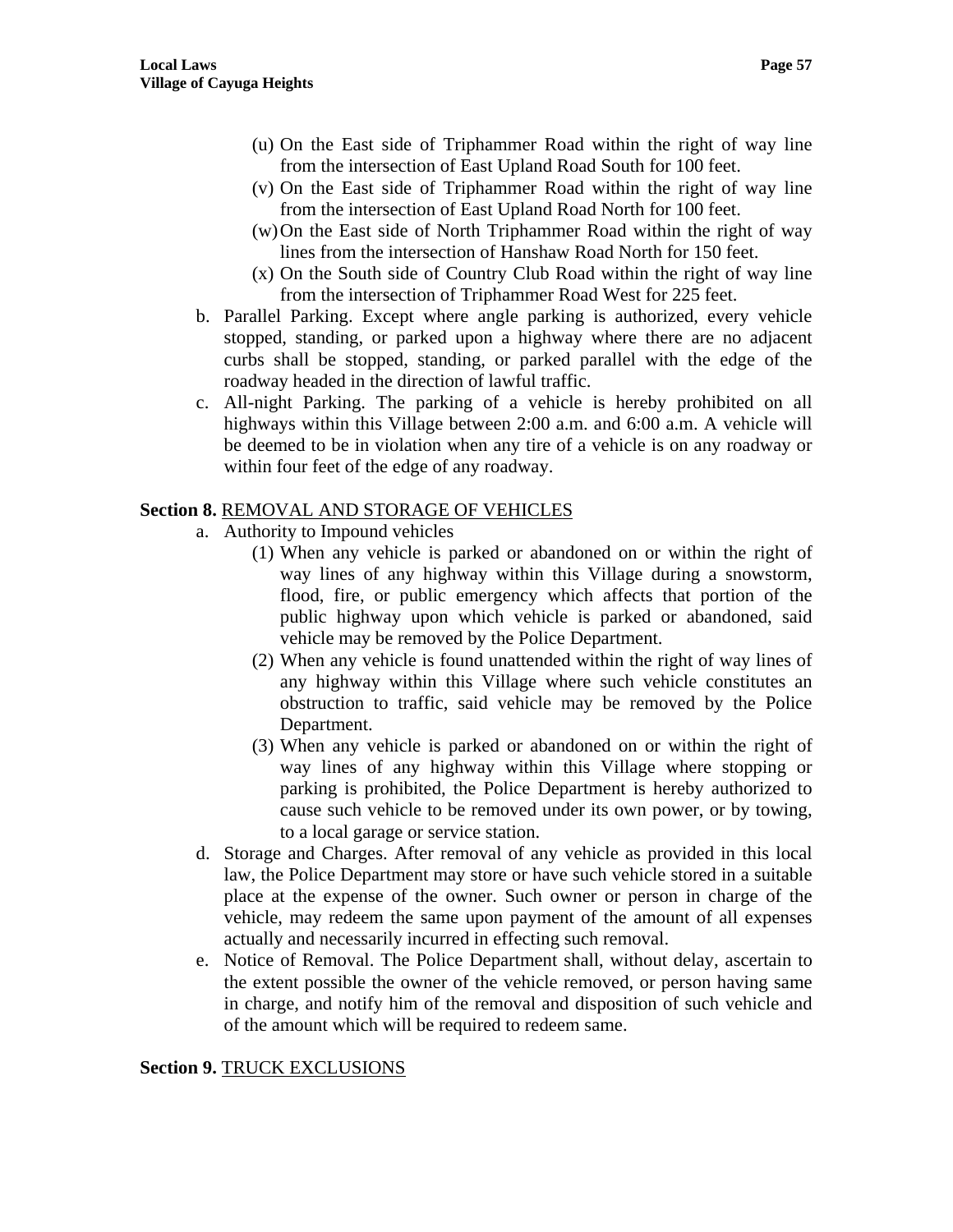a. All trucks, tractors, and tractor-trailer combinations having a total gross weight in excess of four (4) tons are hereby excluded from the following highways within this Village.

(1) Triphammer Road

b. This exclusion shall not be construed to prevent the delivery or pick-up of merchandise or other property along the highway from which such vehicles and combinations are excluded.

## **Section 10.** PENALTIES

Penalties for violation of this local law. Every person convicted of a violation of any provision of this local law, which is not a violation of any provision of the Vehicle and Traffic Law of the State of New York, shall be guilty of a violation as defined in the Penal Law of the State of New York and shall be punished in accordance therewith.

## **Section 11.** REPEAL OF PRIOR ORDINANCES OR LOCAL LAWS

Ordinances or local laws repealed. All prior ordinances or local laws or parts of ordinances or local laws of this Village regulating traffic are hereby repealed, except that this repeal shall not affect or prevent the prosecution or punishment of any person for any act done or committed in violation of any ordinance or local law hereby repealed prior to the taking effect of this local law.

## **Section 12.** EFFECT OF LOCAL LAW

- a. Constitutionality. If any part or parts of this local law are for any reason held to be invalid, such decision shall not affect the validity of the remaining portions of this local law.
- b. Time to take effect. This local law shall take effect from and after the first day of December 1982.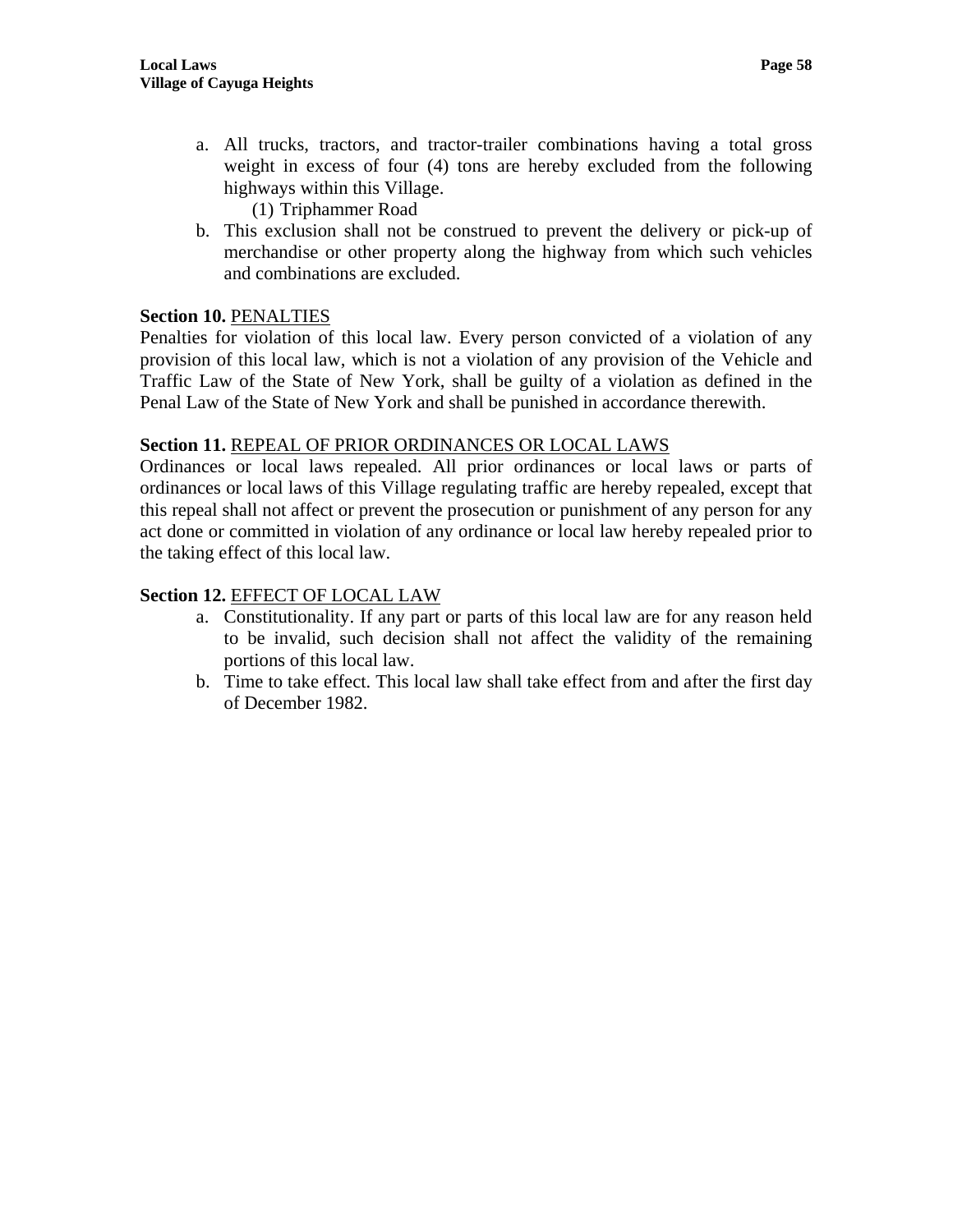## **Village of Cayuga Heights Local Law No. 1 of the Year 1983 OPEN ALCOHOLIC BEVERAGE CONTAINER PROHIBITION (Amending and superseding Local Law No. 1 of the Year 1982)**

BE IT ENACTED BY THE Board of Trustees of the Village of Cayuga Heights, County of Tompkins, State of New York as follows:

# **Section 1. Legislative intent.**

It is the intent of the Village of Cayuga Heights as an exercise of its police power, to promote the general health, safety, and welfare of the residents and inhabitants of the Village by enacting this Local Law, since it is the finding of the Board of Trustees that the possession of open containers of alcoholic beverages by persons on certain public lands, except under controlled conditions, is detrimental to the health, safety and welfare of the residents of the Village in that such possession contributes to the development of unsanitary conditions and the creation of nuisances, including, but not limited to, littering and raucous or other disorderly behavior.

# **Section 2. Definitions.**

For the purpose of this local law, the following shall have the meanings ascribed to them. All other words shall have the meanings ascribed to them in regular usage.

- a. "Alcoholic beverage" shall mean and include alcohol, spirits, liquor, wine, beer, cider and every liquid or solid, patented or not, containing alcohol, spirits, wine or beer and capable of being consumed by a human being.
- b. "Container" shall mean any bottle, can, glass, or other receptacle suitable for, or used to hold, any liquid.
- c. "Public Lands" shall mean any highway, street, sidewalk, park, playground, parking area, school property.
- d. "Village" shall mean the Village of Cayuga Heights.

# **Section 3. Prohibition.**

It shall be a violation of this Local Law for any person to:

- a. consume any alcoholic beverage on any public land within the Village;
- b. have within his, or her, possession for the purposes of consumption on public lands by either himself, or herself, or another person any open container containing an alcoholic beverage on any public lands within the Village.

# **Section 4. Application.**

This Local Law shall apply to all persons on public lands in the Village except it shall not apply to any person drinking an alcoholic beverage while operating a motor vehicle upon any highway within the Village in violation of section 1227 of the Vehicle and Traffic Law of the State of New York.

# **Section 5. Penalties.**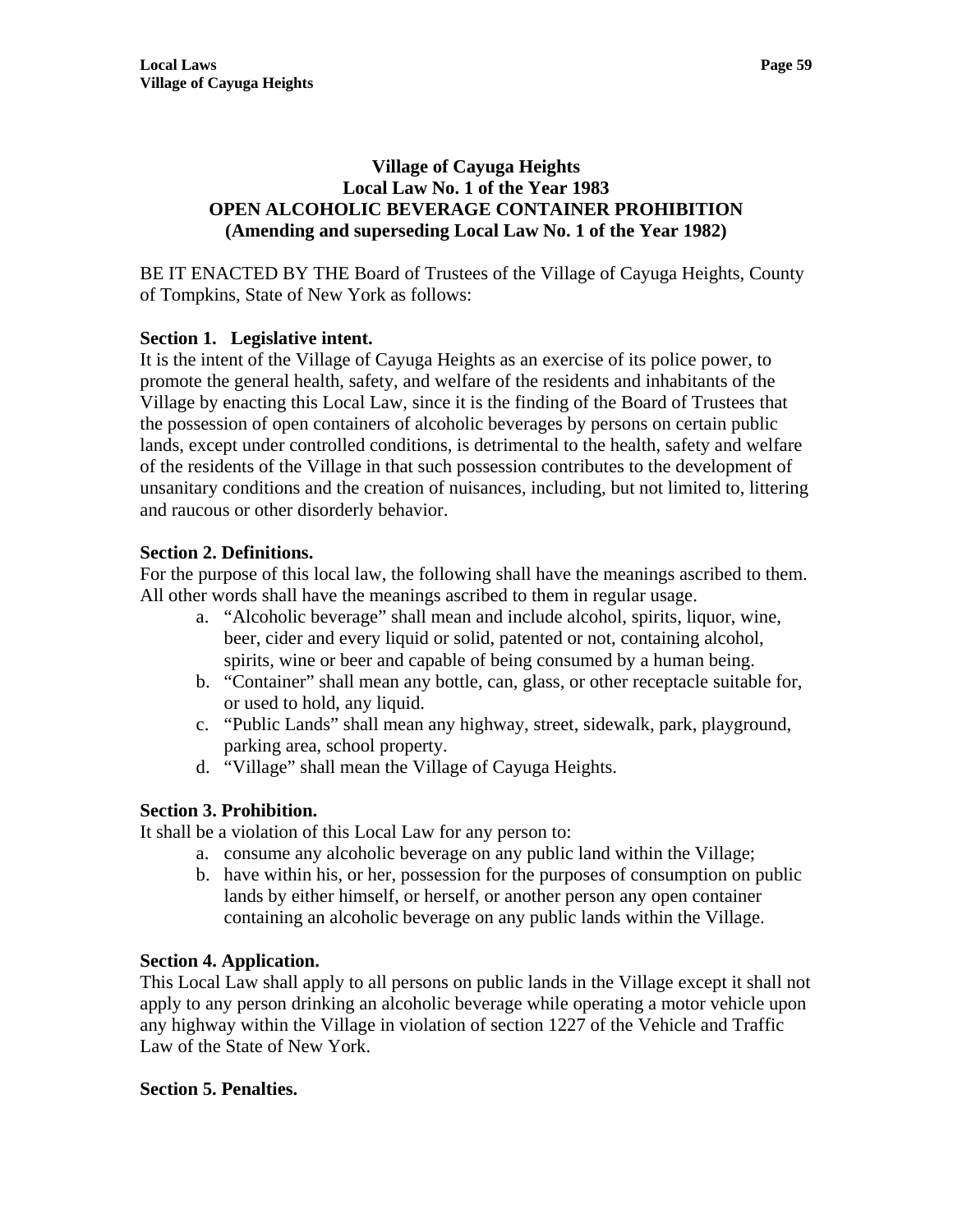Each violation of this Local Law shall constitute a Violation as defined in the Penal Law of the State of New York, and shall be punished by a fine of not more than One Hundred Dollars (\$100.00) and/or not more than fifteen (15) days in jail.

## **Section 6. Validity.**

Should any provisions of this law be judicially determined to be invalid, the remaining provisions shall continue in full force and effect.

## **Section 7. Effective date.**

This Local Law shall take effect from and after the Twentieth day of September 1983.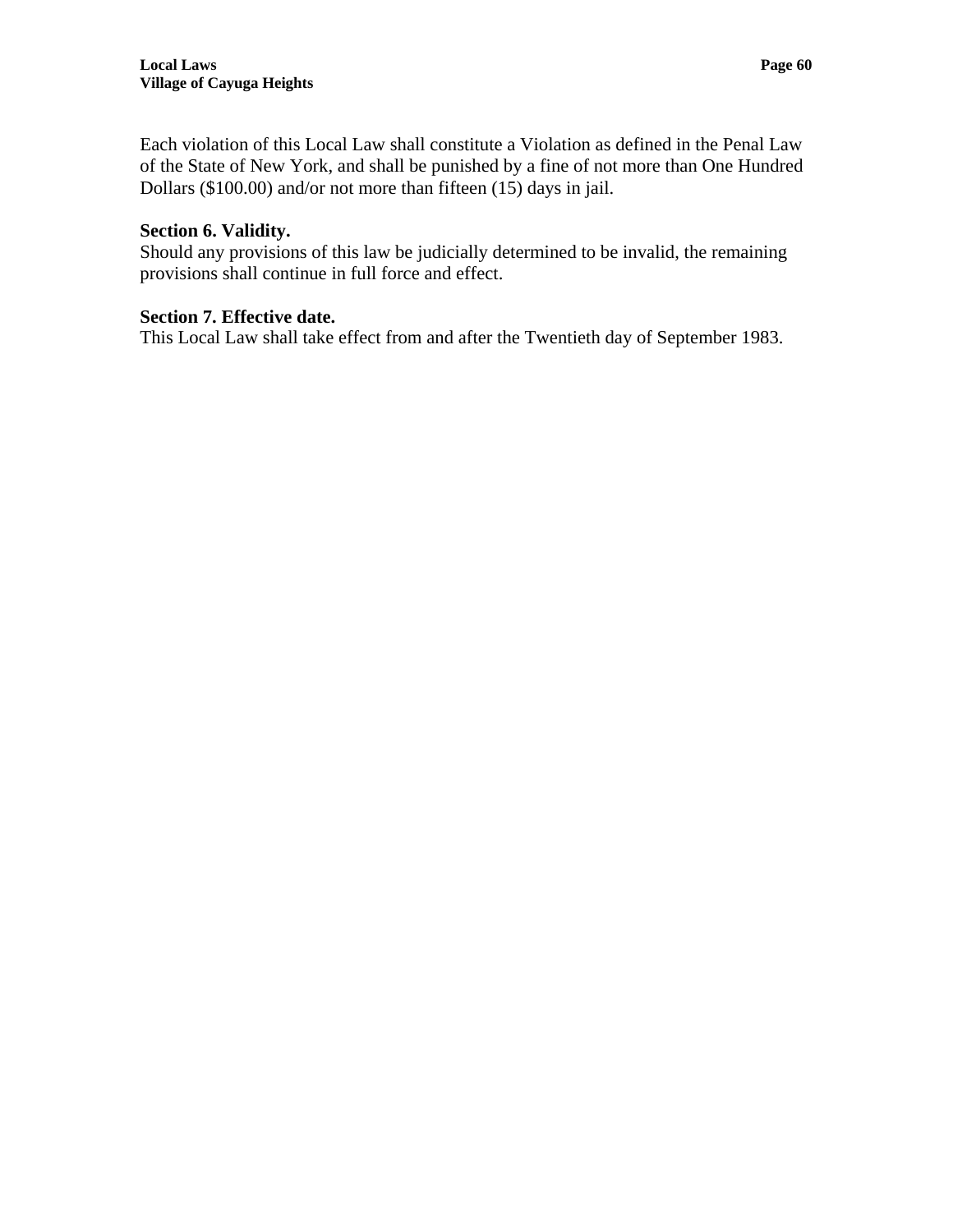# **Village of Cayuga Heights Local Law No. 2 of the Year 1983**

# **TRAFFIC CONTROL**

A LOCAL LAW amending and superseding Local Law No. 2 of the Year 1982

BE IT ENACTED by the Board of Trustees of the Village of Cayuga Heights, County of Tompkins, State of New York as follows:

## **Section 1. WORDS AND PHRASES DEFINED**

Definition of words and phrases. The words and phrases used in this local law shall, for the purpose of this local law have the meanings respectively ascribed to them by Article I of the Vehicle and Traffic Law of the State of New York.

### **Section 2. TRAFFIC CONTROL DEVICES**

Authority to install traffic control devices. The Police Department shall install and maintain traffic control devices when and as required under the provisions of this local law to make effective the provisions of said local law and may install and maintain additional traffic control devices as it may deem necessary to regulate, warn, or guide traffic under the Vehicle and Traffic Law of the State of New York subject to the provisions of Sections 1682, 1683, and 1684 of that law.

### **Section 3. DELEGATION OF POWERS**

a. Authority of Police Department to regulate traffic. Pursuant to the provisions of sub-section (a) of Section 1603 of the Vehicle and Traffic Law, power is hereby delegated to the Police Department to exercise, by official order, rule, or regulation the following powers granted to the legislative body of this Village in Article 39 of the Vehicle and Traffic Law:

(1) Regulate the parking or the standing of vehicles on highways or streets as follows:

(a) Both sides of streets on which the roadway is less than twenty feet wide.

(b) One side of streets on which the roadway is from twenty feet to thirty feet wide.

(c) Adjacent to school property.

b. Emergency and experimental regulations.

(1) Authority, limitation. The Chief of Police is hereby empowered to make and enforce temporary or experimental traffic regulations or cover emergencies or special conditions. No such temporary or experimental regulation shall remain in effect for more than one hundred twenty (120) days, without formal action by the Village Board of Trustees.

(2) Tests. The Police Chief or the Village Engineer may test traffic control devices under actual conditions of traffic.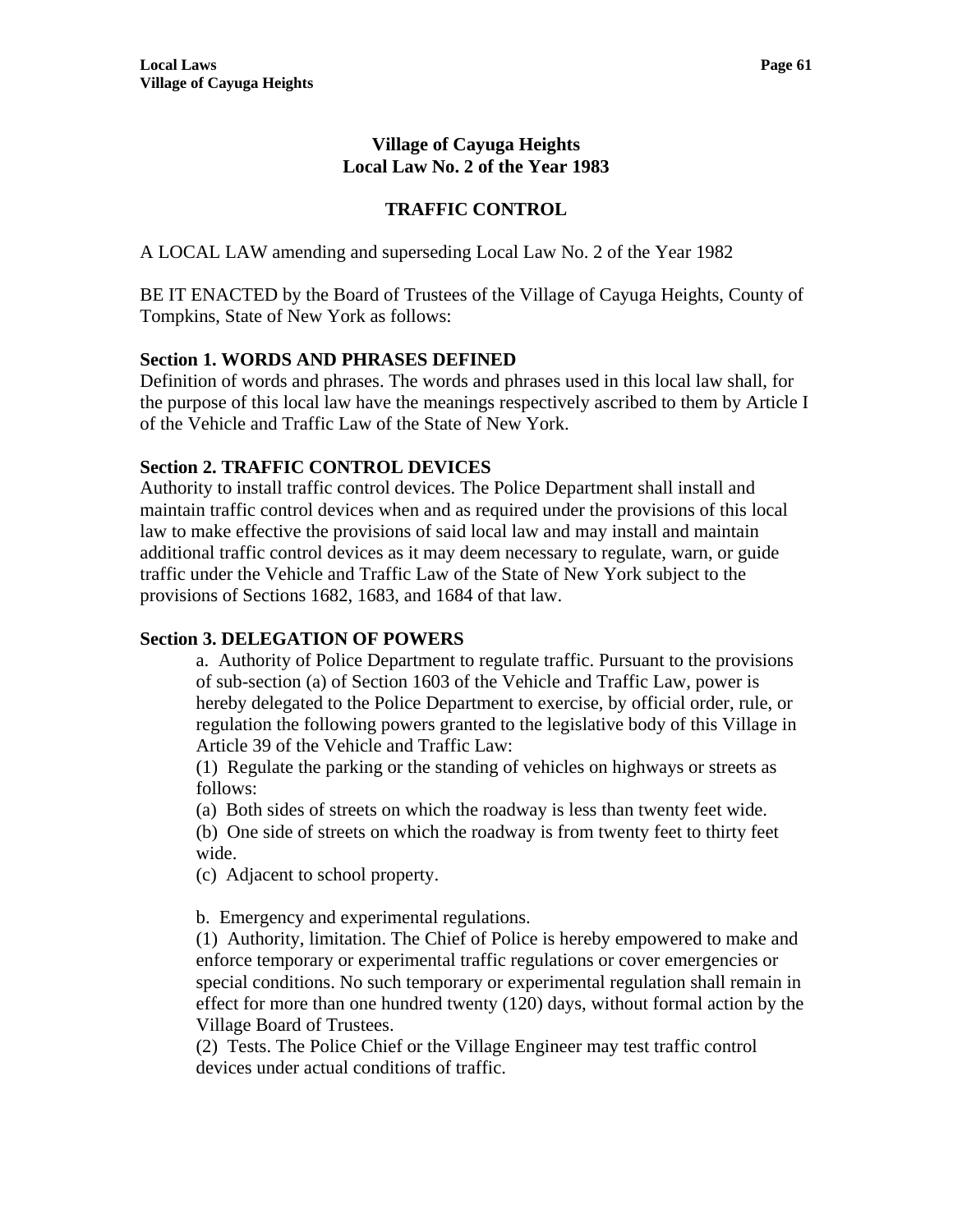## **Section 4. TURNING MOVEMENTS**

Prohibition of U turns. The turning of vehicles so as to proceed in the opposite direction or U-turns are prohibited on all streets and at all intersections.

# **Section 5. STOP AND YIELD INTERSECTIONS**

a. Through Highway, signs required. Whenever any local law of the Village designates and describes a through highway, it shall be the duty of the Police Department to place and maintain a stop sign on all intersecting highways.

b. Hazardous Intersections, signs required. Whenever any local law of the Village designates intersections where a particular hazard exists upon other than through highways, it shall be the duty of the Police Department other than through highways, it shall be the duty of the Police Department to place and maintain stop or yield signs as required by such local law.

c. Through Highways Designated. Those highways and parts of highways described in the following subsections are hereby declared to be through highways for the purpose of this section:

- (1) Cayuga Heights Road.
- (2) Hanshaw Road from its intersection with Cayuga Heights Road to its intersection with North Triphammer Road.
- (3) Hanshaw Road from and including its intersection with North Triphammer Road to the East Village Line.
- (4) Highgate Road from its intersection with The Parkway to and including its intersection with Berkshire Road.
- (5) Highland Road from its intersection with Hanshaw Road to the South Village Line.
- (6) Highland Road from its intersection with Hanshaw Road to its intersection with Highgate Road.
- (7) Klinewoods Road from its intersection with Triphammer Road to and including its intersection with The Parkway.
- (8) Klinewoods Road from its intersection with Hanshaw Road to its intersection with The Parkway.
- (9) The Parkway from its intersection with Highland Road to and including its intersection with East Upland Road.
- (10) The Parkway from its intersection with East Upland Road to and including its intersection with Klinewoods Road.
- (11) North Sunset Drive from its intersection with Cayuga Heights Road to the South Village Line.
- (12) Triphammer Road from its intersection with Hanshaw Road to the South Village Line.
- (13) North Triphammer Road from its intersection with Hanshaw Road to the North Village Line.
- (14) Winthrop Drive from its intersection with North Triphammer Road to and including its intersection with Simsbury Drive.
- (15) Wyckoff Road from its intersection with Kline Road to the South Village Line.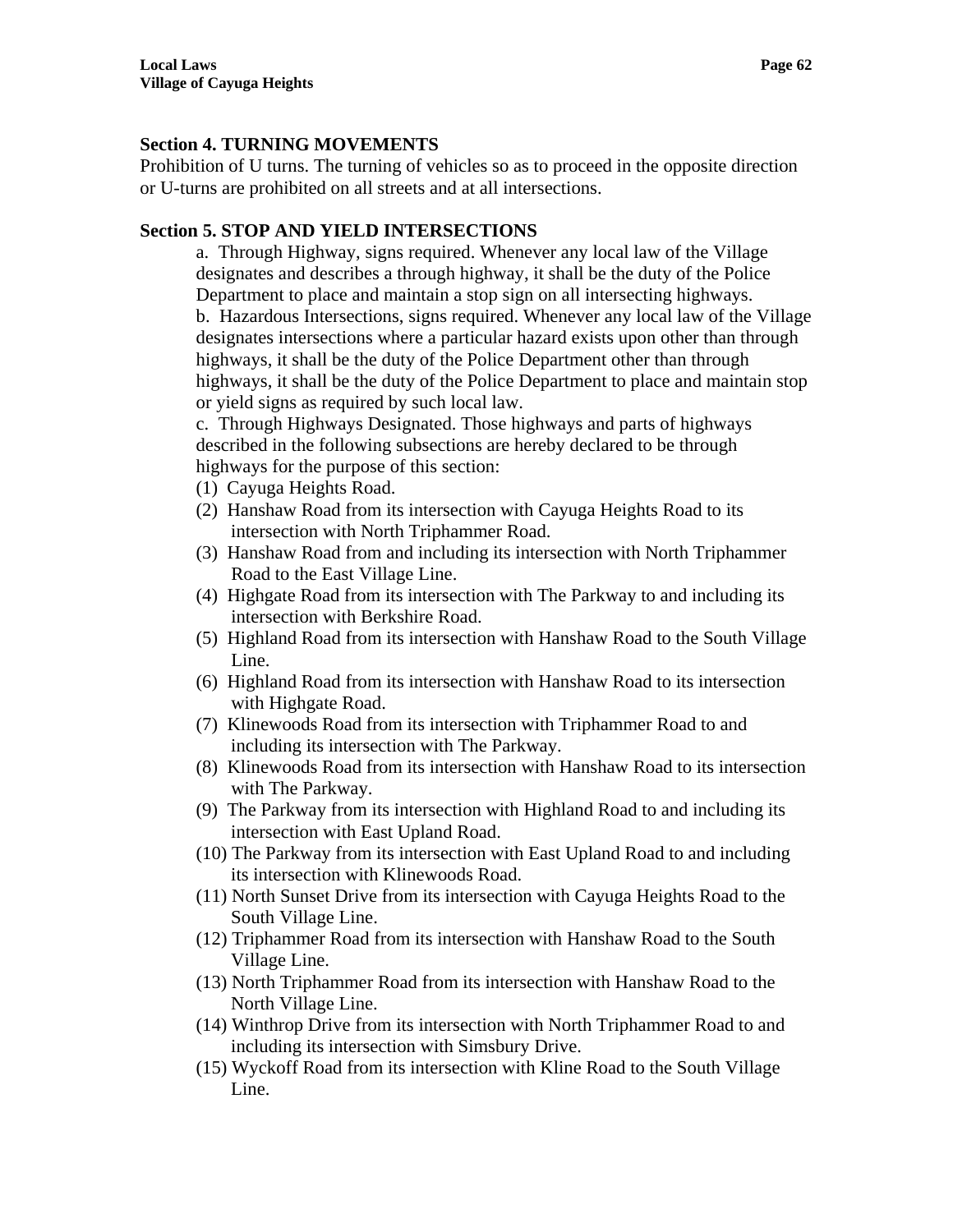(16) Forest Drive from its intersection with The Parkway to its intersection with Hanshaw Road.

d. Hazardous Intersection Designated. Those intersections described in the following subsections are hereby designated as hazardous intersections for the purpose of this section:

(1) A stop sign is required at the following intersections:

 (a) Hanshaw Road from the West at its intersection with North Triphammer Road.

- (b) Lenox Road from the North at its intersection with Hampton Road.
- (c) Comstock Road from the West at its intersection with The Parkway.
- (d) Comstock Road from the East at its intersection with The Parkway.
- (e) Winthrop Drive from the East at its intersection with Simsbury Drive.
- (f) Oak Hill Place from the South at its intersection with Oak Hill Road.
- (g) Wyckoff Road from the West at its intersection with Kline Road.
- (h) Wyckoff Road from the East at its intersection with Kline Road.

(i) Cambridge Place from the North at its intersection with Burleigh Drive.

- (2) A Yield sign is required at the following intersections:
	- (a) Overlook Road from the South at its intersection with Kline Road.
	- (b) Overlook Road from the North at its intersection with Kline Road.
	- (c) Forest Drive from the East at its intersection with The Parkway.
	- (d) The Parkway from the South at its intersection with Highgate Road.

(e) Texas Lane cul-de-sac from the Southeast at its intersection with Texas Lane.

# **Section 6. SPEED REGULATIONS**

Maximum speed limits. Thirty (30) miles per hour is hereby established as the maximum speed limit at which vehicles may proceed on highways within the corporate limits of this Village except on Route 13.

# **Section 7. PARKING, STANDING, AND STOPPING**

a. Application of Section. The provisions of this Section shall apply except when it is necessary to stop a vehicle to avoid conflict with other traffic or in compliance with the directions of a police officer or official traffic control device. b. Parking, Standing, or Stopping in Designated Locations.

(1) The parking, standing, or stopping of vehicles is hereby prohibited in any of the following locations:

- (a) Between the sidewalk and curb.
- (2) The parking of vehicles is hereby prohibited in any of the following locations:
- (a) On the east side of Highland Road within the right of way line from The
- Parkway North to Hanshaw Road.
- (b) On both sides of Wyckoff Road within the right of way line from Cayuga Heights Road South to the South Village Line.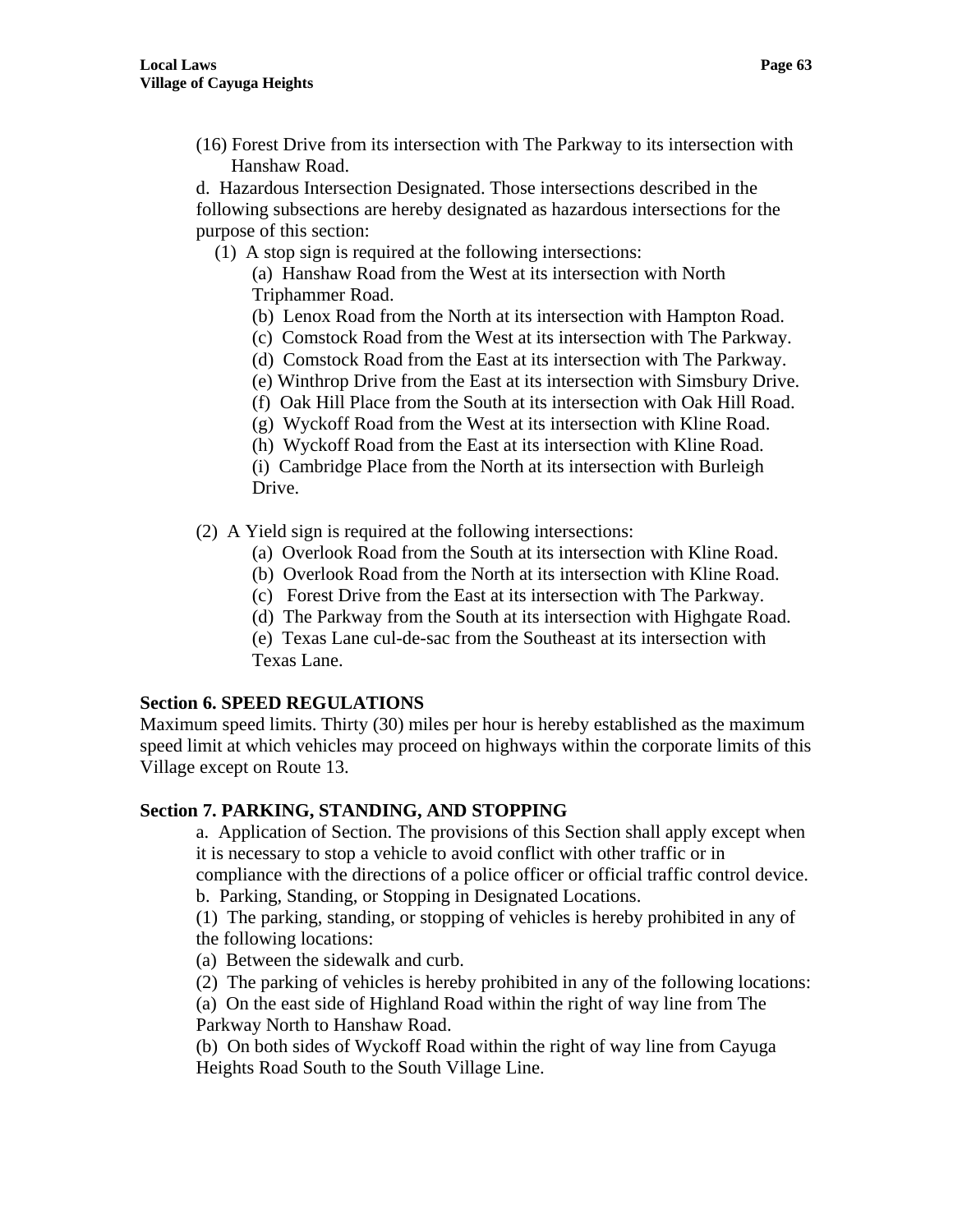(c) On both sides of Kelvin Place within the right of way line from the South Village Line North to Brook Lane.

(d) On both sides of Brook Lane within the right of way line from Kelvin Place to the South Village Line.

(e) On the North sides of East Upland Road within the right of way line from the intersection of Hanshaw Road and Highland Road East to The Parkway.

(f) On both sides of Highland Road within the right of way line from The Parkway and Kline Road South to the South Village Line.

(g) On the West side of Cayuga Heights Road within the right of way line from the Southwest corner of Kline Road South to the South Village Line.

(h) On the South side of Ridgewood Road within the right of way line from the Southeast corner of Wyckoff Road South to the South Village Line.

(i) On the East side of Cayuga Heights Road within the right of way line from the South Village Line North for 160 feet.

(j) On both sides of Kline Road within the right of way lines from Cayuga Heights Road East to the intersection of Wyckoff Road.

(k) On both sides of Wyckoff Road within the right of way lines from Cayuga Heights Road East to the intersection of Kline Road.

(l) On both sides of Triphammer Road within the right of way lines from the South Village Lane North to the intersection of Oak Hill Road.

(m) On the West side of Pleasant Grove Road within the right of way line from the East Village Line, at the point where it intersects the West side of Pleasant Grove Road, North for 240 feet.

(n) On the Northeast side of Hanshaw Road within the right of way line from the East Village Line Northwest to the intersection of North Triphammer Road.

(o) On the Southwest side of Hanshaw Road within the right of way line from the East Village Line Northwest to the intersection of Triphammer Road.

(p) On the Southwest side of Hanshaw Road within the right of way line from the intersection of Triphammer Road Northwest for 100 feet.

(q) On the West side of Pleasant Grove Road within the right of way line from the intersection of Hanshaw Road South for 921 feet.

(r) On the East side of Pleasant Grove Road within the right of way line from the intersection of Hanshaw Road South for 876 feet.

(s) On the West side of Triphammer Road within the right of way line from the intersection of East Upland Road South for 100 feet.

(t) On the West side of Triphammer Road within the right of way line from the intersection of East Upland Road North for 100 feet.

(u) On the East side of Triphammer Road within the right of way line from the intersection of East Upland Road South for 100 feet.

(v) On the East side of Triphammer Road within the right of way line from the intersection of East Upland Road North for 100 feet.

(w) On the East side of North Triphammer Road within the right of way lines from the intersection of Hanshaw Road North for 150 feet.

(x) On the South side of Country Club Road within the right of way line from the intersection of Triphammer Road West for 225 feet.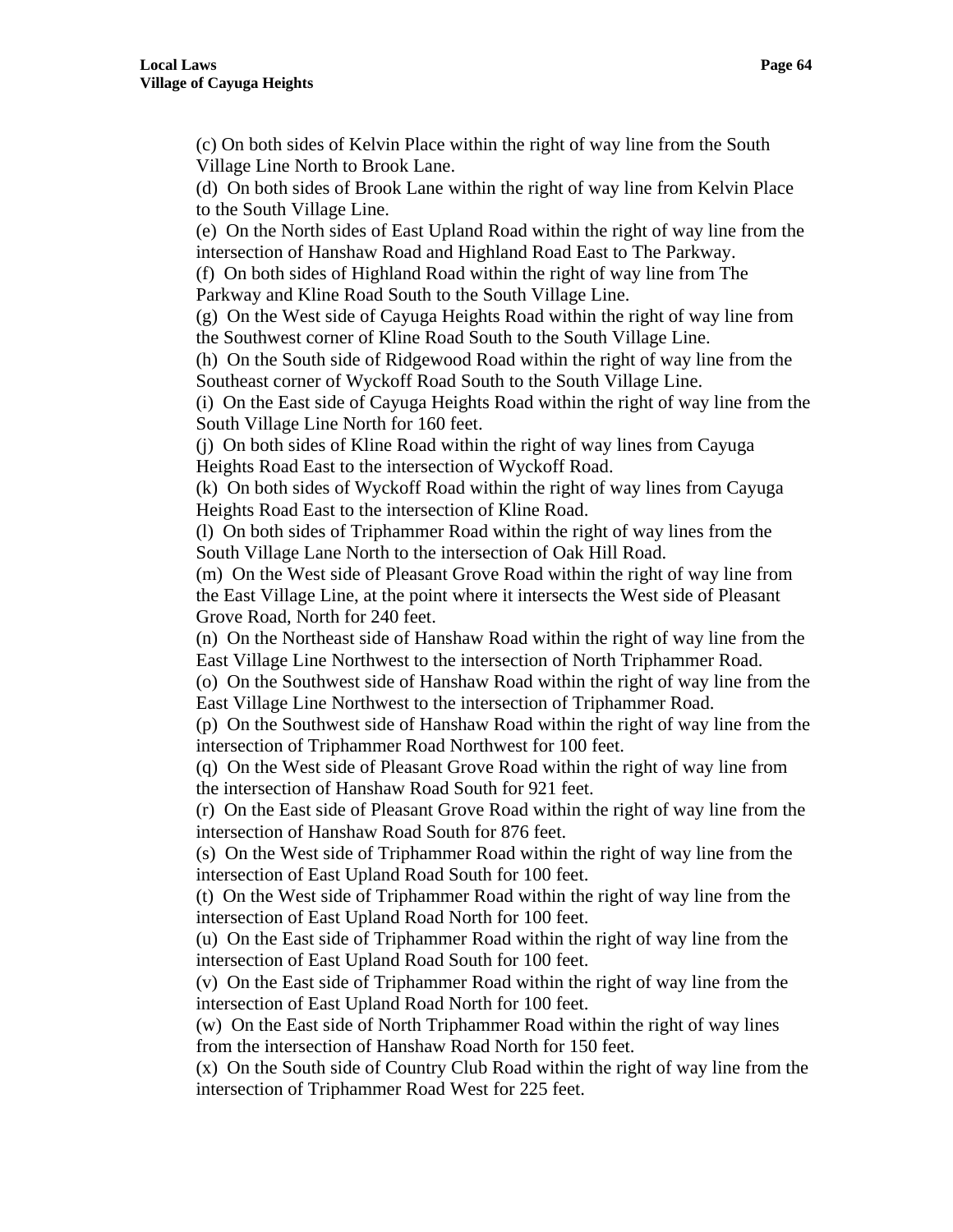(y) On the South side of Oak Hill Road within the right of way line from the intersection of Triphammer Road West for 114 feet.

(z) On the North side of Oak Hill Road within the right of way line from the intersection of Triphammer Road West for 103 feet.

(aa) On the South side of White Park Road within the right of way line from the intersection of Triphammer Road West for 115 feet.

(bb) On the North side of White Park Road within the right of way line from the intersection of Triphammer Road West for 137 feet.

(cc) On the South and East side of Devon Road within the right of way line from the intersection of Hanshaw Road for 423 feet.

(dd) On the North and West side of Devon Road within the right of way line from the intersection of Hanshaw Road West and South for 482 feet.

c. Parallel Parking. Except where angle parking is authorized, every vehicle stopped, standing, or parked upon a highway where there are no adjacent curbs shall be stopped, standing, or parked parallel with the edge of the roadway headed in the direction of lawful traffic.

d. All-night Parking. The parking of a vehicle is hereby prohibited on all highways within this Village between 2:00 a.m. and 6:00 a.m. A vehicle will be deemed to be in violation when any tire of a vehicle is on any roadway or within four feet of the edge of any roadway.

## **Section 8. REMOVAL AND STORAGE OF VEHICLES**

a. Authority to Impound Vehicles

(1) When any vehicle is parked or abandoned on or within the right of way lines of any highway within this Village during a snowstorm, flood, fire, or public emergency which affects that portion of the public highway upon which vehicle is parked or abandoned, said vehicle may be removed by the Police Department.

(2) When any vehicle is found unattended within the right of way lines of any highway within this Village where such vehicle constitutes an obstruction to traffic, said vehicle may be removed by the Police Department.

(3) When any vehicle is parked or abandoned on or within the right of way lines of any highway within this Village where stopping or parking is prohibited, the Police Department is hereby authorized to cause such vehicle to be removed under its own power, or by towing, to a local garage or service station.

b. Storage and Charges. After removal of any vehicle as provided in this local law, the Police Department may store or have such vehicle stored in a suitable place at the expense of the owner. Such owner or person in charge of the vehicle, may redeem the same upon payment of the amount of all expenses actually and necessarily incurred in effecting such removal.

c. Notice of Removal. The Police Department shall, without delay, ascertain to the extent possible the owner of the vehicle removed, or person having same in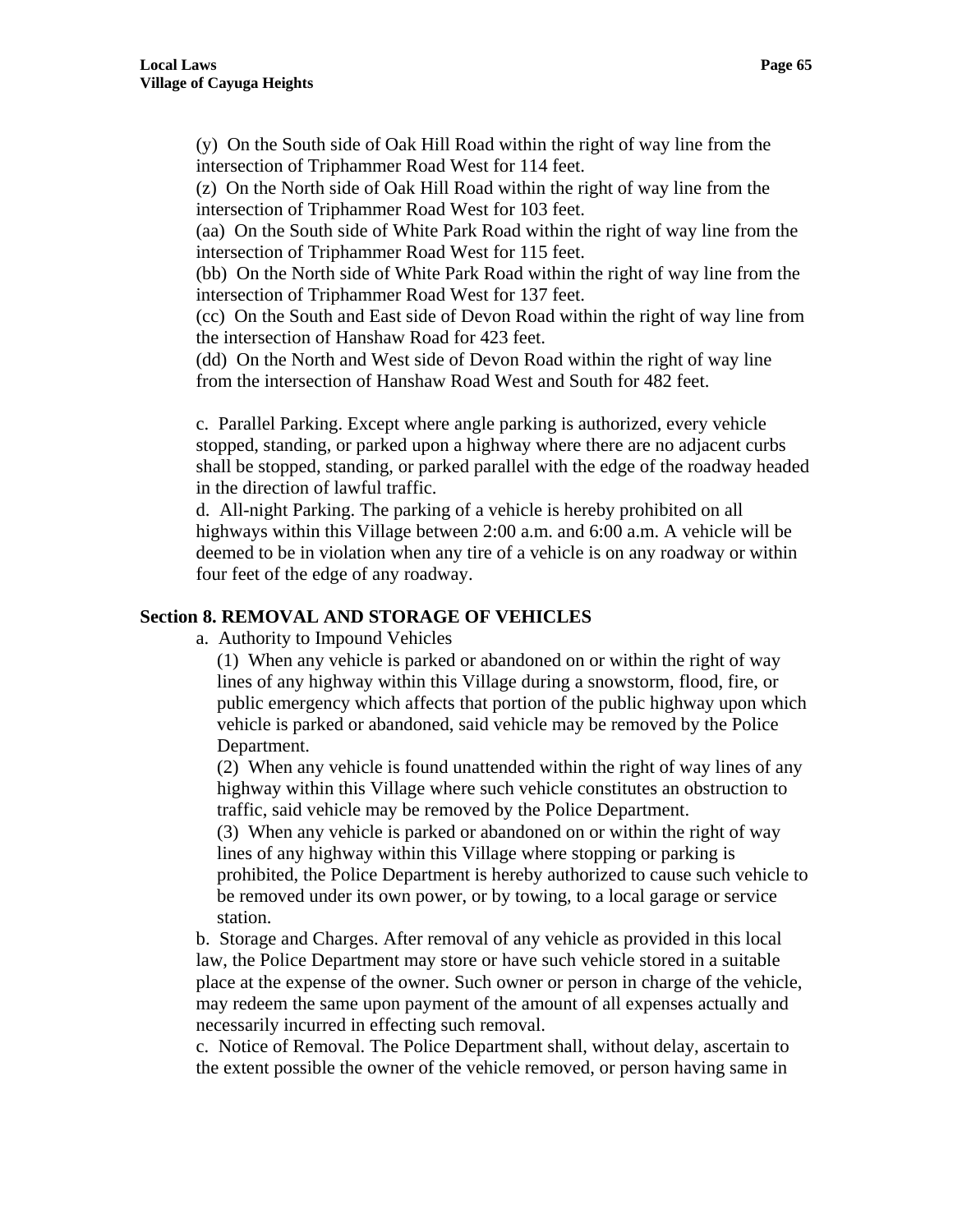charge, and notify him of the removal and disposition of such vehicle and of the amount which will be required to redeem same.

## **Section 9. TRUCK EXCLUSIONS**

a. All trucks, tractors, and tractor-trailer combinations having a total gross weight in excess of four (4) tons are hereby excluded from the following highways within this Village.

(1) Triphammer Road

b. This exclusion shall not be construed to prevent the delivery or pick-up of merchandise or other property along the highway from which such vehicles and combinations are excluded.

## **Section 10. PENALTIES**

Penalties for violation of this local law. Every person convicted of a violation of any provision of this local law, which is not a violation of any provision of the Vehicle and Traffic Law of the State of New York, shall be guilty of a violation as defined in the Penal Law of the State of New York and shall be punished in accordance therewith.

# **Section 11. REPEAL OF PRIOR ORDINANCES OR LOCAL LAWS**

Ordinances of local laws repealed. All prior ordinances or local laws or parts of ordinances or local laws of this Village regulating traffic are hereby repealed, except that this repeal shall not affect or prevent the prosecution or punishment of any person for any act done or committed in violation of any ordinance or local law hereby repealed prior to the taking effect of this local law.

# **Section 12. EFFECT OF LOCAL LAW**

a. Constitutionality. If any part or parts of this local law are for any reason held to be invalid, such decision shall not affect the validity of the remaining portions of this law.

b. Time to take effect. This Local Law shall take effect from and after the twentieth day of September 1983.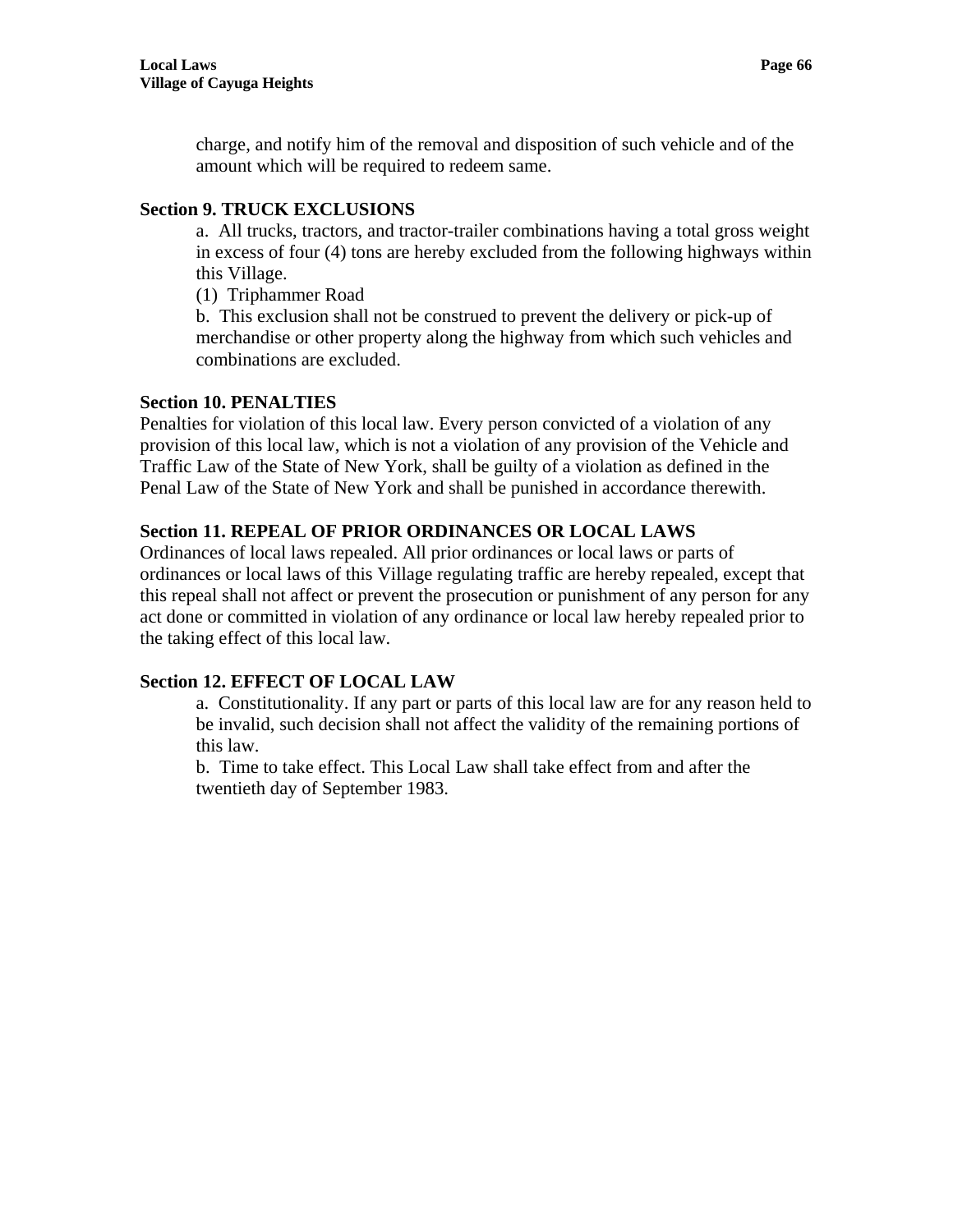## **Village of Cayuga Heights Local Law No. 1 of the Year 1984**

## **A Local Law providing for the granting of real property tax exemptions under the Alternative Veterans' Program, pursuant to Chapter 525, Laws of 1984, State of New York.**

**Be it enacted** by the Board of Trustees of the Village of Cayuga Heights as follows: The Village of Cayuga Heights hereby grants real property tax exemptions for veterans under the Alternative Veterans' Exemption Program, with the following maximum levels of exemption:

1) **Basic War Veteran Exemption** for those honorably discharged veterans (and certain of their family members as set forth in the enabling legislation) who served during the Spanish-American War, the Mexican Border period, World War I, World War II, the Korean War, or the Vietnam War period:

15% of assessed value with a maximum of \$6,000.00

- 2) **Combat Zone Veteran Exemption** for those veterans qualifying under the Basic War Veteran Exemption who can also document service in a combat theater or zone: additional 10% of assessed value, with a maximum of \$4,000.00
- 3) **Disabled Veteran Exemption** for the qualifying veterans who have received a service connected disability compensation rating from the Veterans' Administration: additional percentage of assessed value equal to 50% of disability rating, with a maximum of \$20,000.00

This Local Law is effective immediately. (10/84)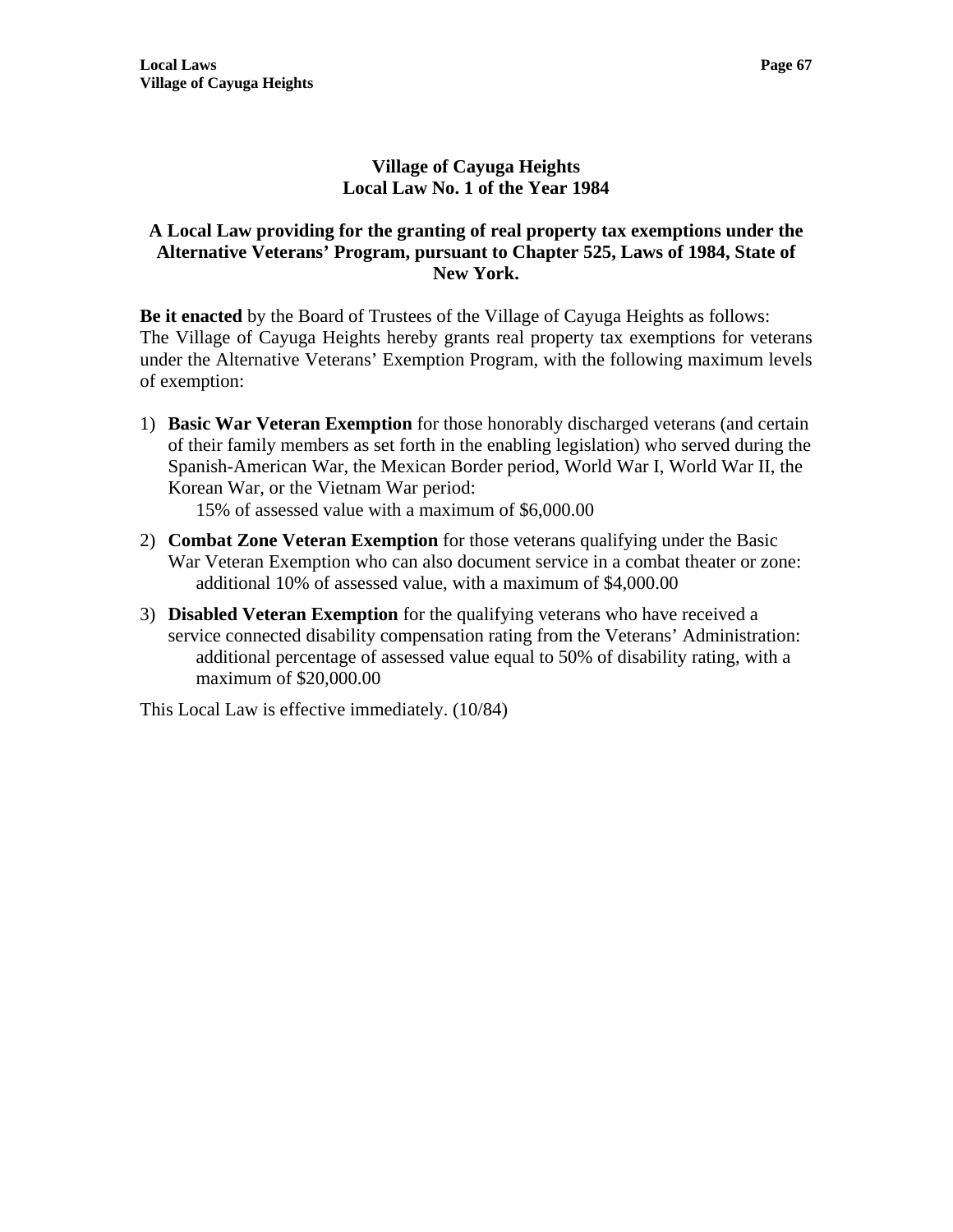## **Village of Cayuga Heights Amendment to Article IX Zoning Effective February 1985**

Section 7. Building Coverage.

b. Frontage on Public Street: Each lot shall have a minimum frontage on a public street of seventy-five (75) feet; except any frontage on a cul de sac in a subdivisions, approved by Trustees, shall have such frontage as shown on the approved subdivision plan. This ordinance shall apply to any lots hereinafter subdivided or developed by placing a building thereon.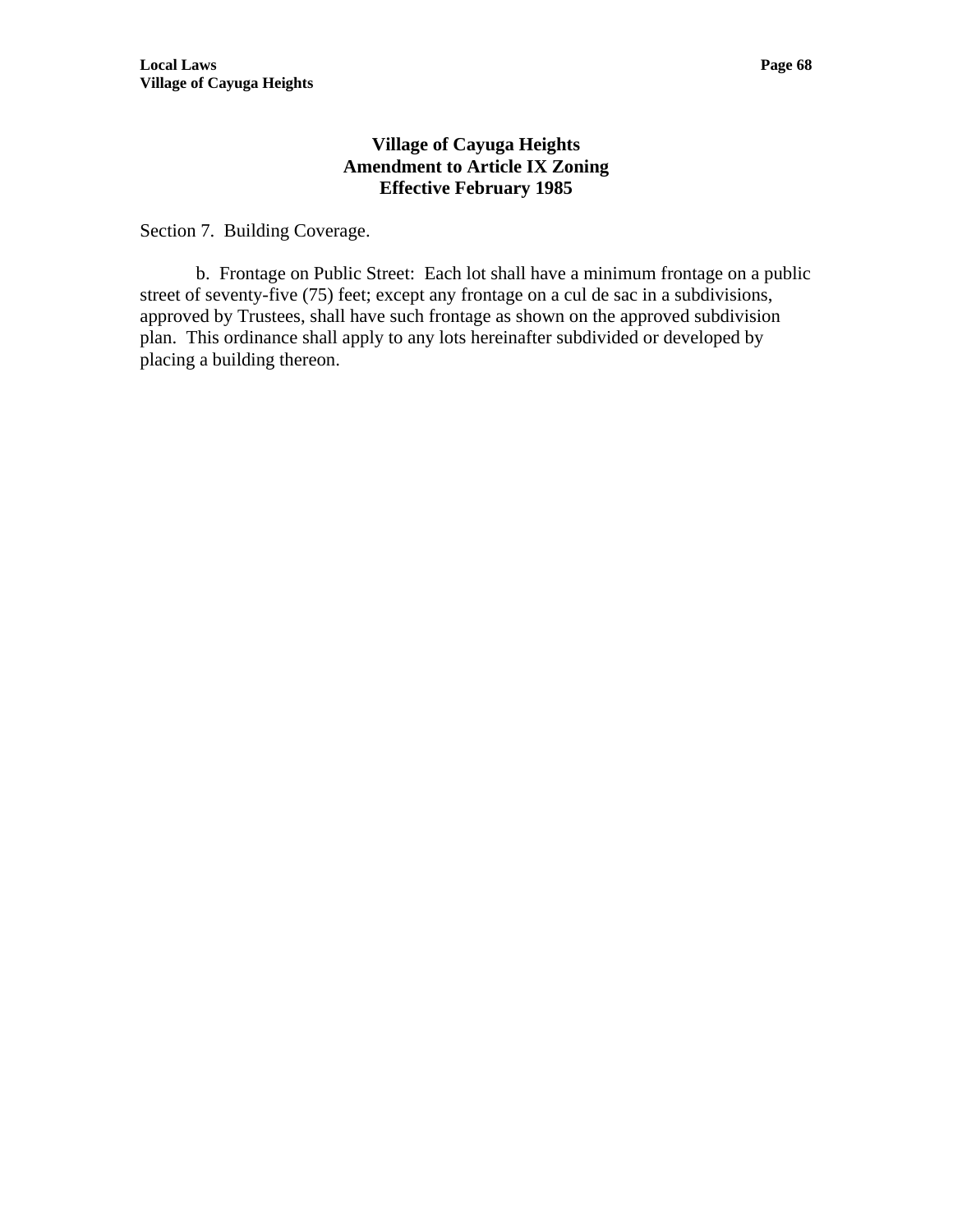## **Village of Cayuga Heights Local Law No. 1 of the Year 1985 A Local Law regarding residency of appointed Village Officers.**

BE IT ENACTED by the Board of Trustees of the Village of Cayuga Heights, County of Tompkins, State of New York as follows:

1. In lieu of any other residency requirement imposed by law, the following appointed officers may reside in Tompkins County, the County in which the Village of Cayuga Heights is wholly situated – Clerk, Treasurer, Zoning Officer.

2. This Local Law shall take effect upon its adoption and the compliance with all the provisions of the Municipal Home Rule Law and other applicable statutes of the State of New York as they pertain to the adoption of Local Laws.

This Local Law shall take effect from and after the seventeenth day of June, 1985.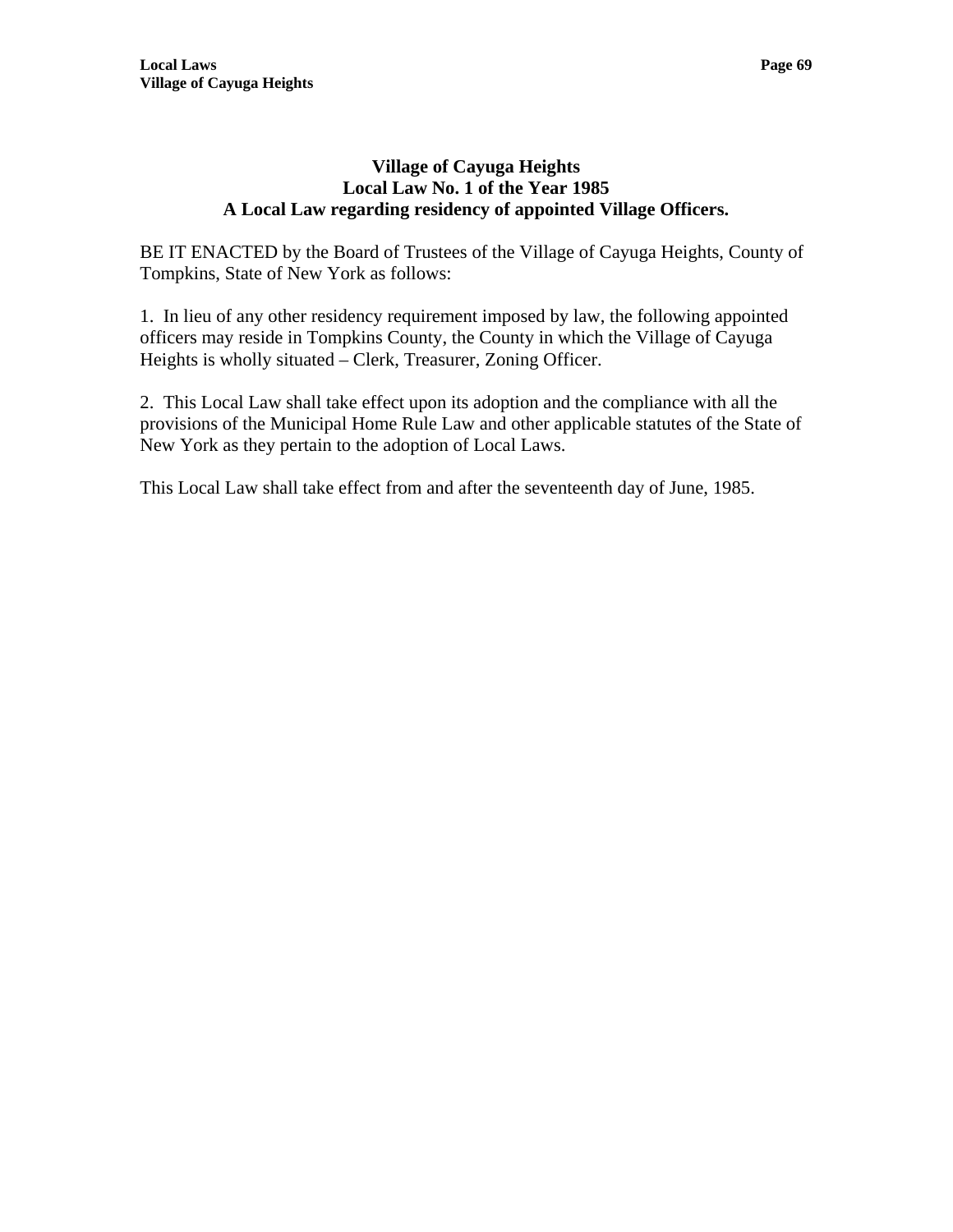# **Village of Cayuga Heights Local Law No. 1 of the Year 1986 A Local Law to Amend the Zoning Law Regulating the Installation and Maintenance of Antennas Within the Village of Cayuga Heights**

## **SECTION 1. FINDINGS AND PURPOSE**

The Board of Trustees of the Village of Cayuga Heights have become concerned about the appearance and impact of antennas. The Board finds that, unless regulated, antennas can be installed in an aesthetically unpleasant manner with an adverse impact on surrounding property values and the enjoyment and use of surrounding properties. The intent and purpose of this local law is to establish a procedure and criteria to avoid the adverse impacts of the installation of all antennas and to preserve the character, beauty and general welfare of the municipality.

## **SECTION 2. APPLICATION AND PROCEDURE**

Any antenna installed on any building or separate therefrom is considered a structure requiring issuance of a building permit by the building inspector. Any antenna located on the ground must be screened from the roadway by foliage, fencing or walls, as approved by the building inspector. No antenna shall be located on any trailer or portable device. No antenna shall be located in any front yard as defined by the zoning ordinances of the Village and shall be considered as an accessory structure requiring compliance with all minimum yard requirements.

### **SECTION 3**. **PENALTIES FOR VIOLATION**

Where a violation of this local law is determined to exist, the Zoning Officer shall serve, by registered mail or personally, on the owner, agent or contractor of the subject premises or on the leasee or tenant of the subject premises a notice of violation requiring the removal of the violation within 10 days after service of the notice. If the person or persons notified shall fail to remove the violation within the allotted time period, the Zoning Officer shall commence appropriate proceedings before the Justice Court o the Village of Cayuga Heights. The municipality may take any appropriate action or proceeding in addition to the aforesaid remedy, including proceeding by any available remedy. Failure to comply with the provisions of this local law shall be deemed a violation and the violator shall be subject to a fine of not more than \$50.00 for each violation and each day's failure to comply shall be deemed a violation.

# **SECTION 4. EFFECTIVE DATE**

This local law shall take effect upon enactment and publication in the manner provided by law.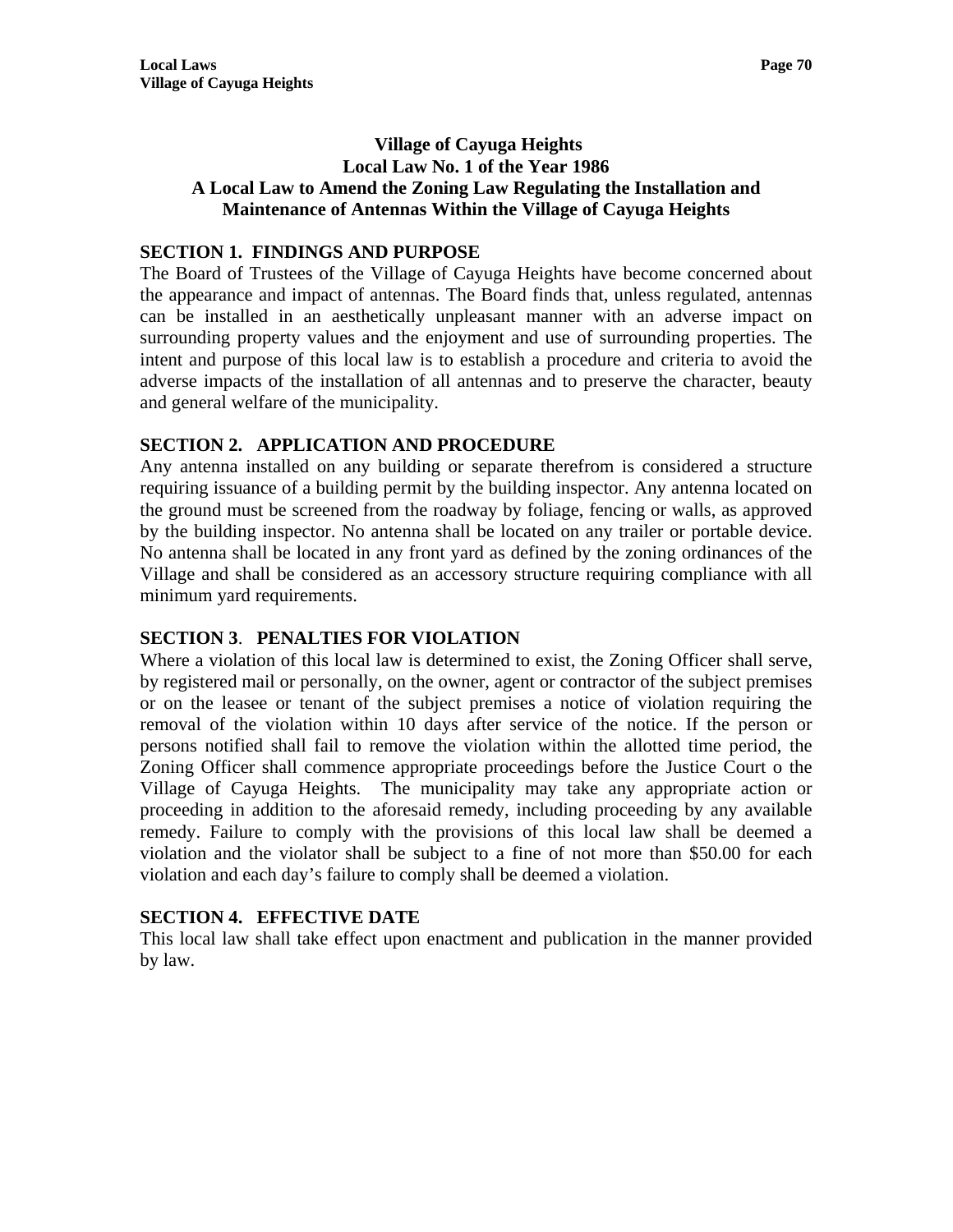# **Village of Cayuga Heights Local Law No. 2 of the Year 1986 TRAFFIC CONTROL**

# **A LOCAL LAW amending and superseding Local Law No. 2 of the Year 1983**

**BE IT ENACTED** by the Board of Trustees of the Village of Cayuga Heights, County of Tompkins, State of New York as follows:

# **Section 1. WORDS AND PHRASES DEFINED**

Definition of words and phrases. The words and phrases used in this local law shall, for the purpose of this local law have the meanings respectively ascribed to them by Article I of the Vehicle and Traffic Law of the State of New York.

## **Section 2. TRAFFIC CONTROL DEVICES**

Authority to install traffic control devices. The Police Department shall install and maintain traffic control devices when and as required under the provisions of this local law to make effective the provisions of said local law and may install and maintain additional traffic control devices as it may deem necessary to regulate, warn, or guide traffic under the Vehicle and Traffic Law of the State of New York subject to the provisions of Sections 1682, 1683, and 1684 of that law.

## **Section 3. DELEGATION OF POWERS**

a. Authority of Police Department to regulate traffic. Pursuant to the provisions of sub-section (a) of Section 1603 of the Vehicle and Traffic Law, power is hereby delegated to the Police Department to exercise, by official order, rule, or regulation the following powers granted to the legislative body of this Village in Article 39 of the Vehicle and Traffic Law:

(1) Regulate the parking or the standing of vehicles on Highways or streets as follows:

 (a) Both sides of streets on which the roadway is less than twenty feet wide.

(b) One side of streets on which the roadway is from twenty feet to thirty feet wide.

- (c) Adjacent to school property.
- b. Emergency and experimental regulations.

(1) Authority, limitation. The Chief of Police is hereby empowered to make and enforce temporary or experimental traffic regulations to cover emergencies or special conditions. No such temporary or experimental regulation shall remain in effect for more than one hundred twenty (120) days, without formal action by the Village Board of Trustees.

(2) Tests. The Police Chief or the Village Engineer may test traffic control devices under actual conditions of traffic.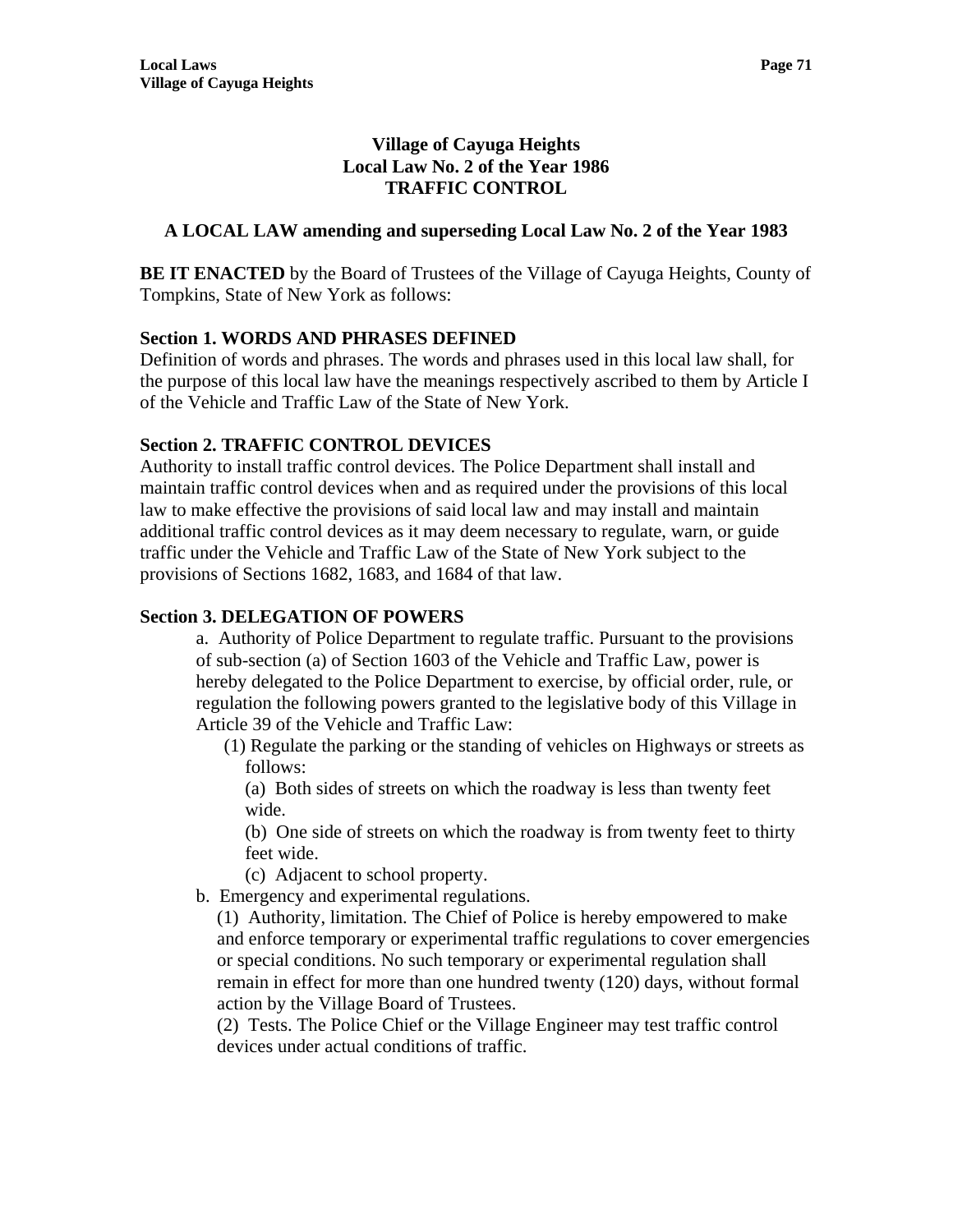## **Section 4. TURNING MOVEMENTS**

Prohibition of U turns. The turning of vehicles so as to proceed in the opposite direction or U-turns are prohibited on all streets and at all intersections.

# **Section 5. STOP AND YIELD INTERSECTIONS**

a. Through Highway, signs required. Whenever any local law of the Village designates and describes a through highway, it shall be the duty of the Police Department to place and maintain a stop sign on all intersecting highways.

b. Hazardous Intersections, signs required. Whenever any local law of the Village designates intersections where a particular hazard exists upon other than through highways, it shall be the duty of the Police Department other than through highways, it shall be the duty of the Police Department to place and maintain stop or yield signs as required by such local law.

c. Through Highways Designated. Those highways and parts of highways described in the following subsections are hereby declared to be through highways for the purpose of this section:

(1) Cayuga Heights Road.

(2) Hanshaw Road from its intersection with Cayuga Heights Road to its intersection with North Triphammer Road.

(3) Hanshaw Road from and including its intersection with North Triphammer Road to the East Village Line.

(4) Highgate Road from its intersection with The Parkway to and including its intersection with Berkshire Road.

(5) Highland Road from its intersection with Hanshaw Road to the South Village Line.

(6) Highland Road from its intersection with Hanshaw Road to its intersection with Highgate Road.

(7) Klinewoods Road from its intersection with Triphammer Road to and including its intersection with The Parkway.

(8) Klinewoods Road from its intersection with Hanshaw Road to its intersection with The Parkway.

(9) The Parkway from its intersection with Highland Road to and including its intersection with East Upland Road.

(10) The Parkway from its intersection with East Upland Road to and including its intersection with Klinewoods Road.

(11) North Sunset Drive from its intersection with Cayuga Heights Road to the South Village Line.

(12) Triphammer Road from its intersection with Hanshaw Road to the South Village Line.

(13) North Triphammer Road from its intersection with Hanshaw Road to the North Village Line.

(14) Winthrop Drive from its intersection with North Triphammer Road to and including its intersection with Simsbury Drive.

(15) Wyckoff Road from its intersection with Kline Road to the South Village Line.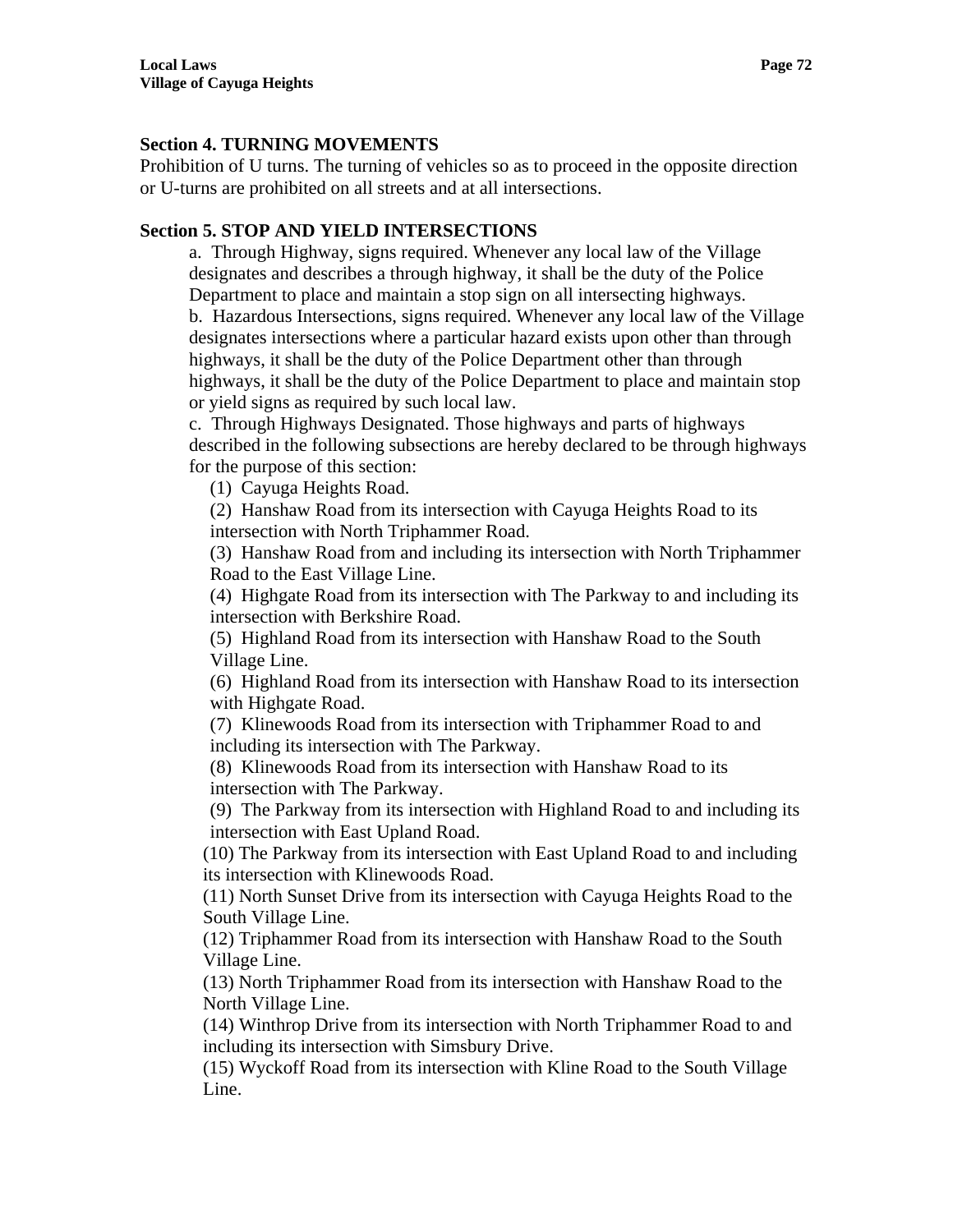(16) Forest Drive from its intersection with The Parkway to its intersection with Hanshaw Road.

d. Hazardous Intersection Designated. Those intersections described in the following subsections are hereby designated as hazardous intersections for the purpose of this section:

(1) A stop sign is required at the following intersections:

(a) Hanshaw Road from the West at its intersection with North Triphammer Road.

- (b) Lenox Road from the North at its intersection with Hampton Road.
- (c) Comstock Road from the West at its intersection with The Parkway.
- (d) Comstock Road from the East at its intersection with The Parkway.
- (e) Winthrop Drive from the East at its intersection with Simsbury Drive.
- (f) Oak Hill Place from the South at its intersection with Oak Hill Road.
- (g) Wyckoff Road from the West at its intersection with Kline Road.
- (h) Wyckoff Road from the East at its intersection with Kline Road.
- (i) Cambridge Place from the North at its intersection with Burleigh Drive.

(j) Cayuga Park Road from the North at its intersection with Cayuga Park Circle.

(k) Cayuga Park Road from the Northwest at its intersection with West Upland Road.

- (2) A Yield sign is required at the following intersections:
	- (a) Overlook Road from the South at its intersection with Kline Road.
	- (b) Overlook Road from the North at its intersection with Kline Road.
	- (c) Forest Drive from the East at its intersection with The Parkway.
	- (d) The Parkway from the South at its intersection with Highgate Road.
	- (e) Texas Lane cul-de-sac from the Southeast at its intersection with Texas Lane.

# **Section 6. SPEED REGULATIONS**

Maximum speed limits. Thirty (30) miles per hour is hereby established as the maximum speed limit at which vehicles may proceed on highways within the corporate limits of this Village except on Route 13.

# **Section 7. PARKING, STANDING, AND STOPPING**

a. Application of Section. The provisions of this Section shall apply except when it is necessary to stop a vehicle to avoid conflict with other traffic or in compliance with the directions of a police officer or official traffic control device.

b. Parking, Standing, or Stopping in Designated Locations.

(1) The parking, standing, or stopping of vehicles is hereby prohibited in any of the following locations:

(a) Between the sidewalk and curb.

 (2) The parking of vehicles is hereby prohibited in any of the following locations: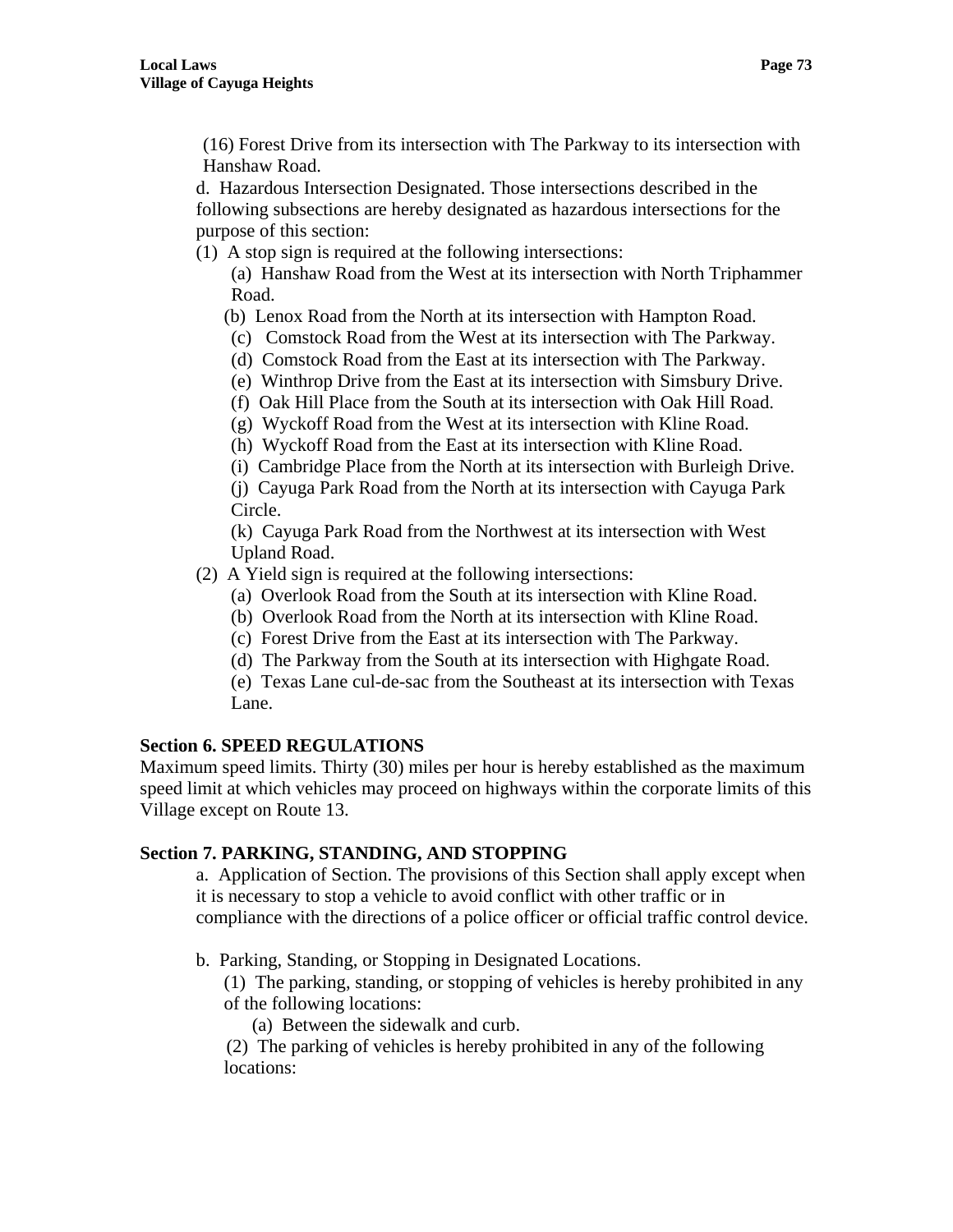(a) On the east side of Highland Road within the right of way line from The Parkway North to Hanshaw Road.

(b) On both sides of Wyckoff Road within the right of way line from Cayuga Heights Road South to the South Village Line.

(c) On both sides of Kelvin Place within the right of way line from the South Village Line North to Brook Lane.

(d) On both sides of Brook Lane within the right of way line from Kelvin Place to the South Village Line.

(e) On the North side of East Upland Road within the right of way line from the intersection of Hanshaw Road and Highland Road East to The Parkway.

(f) On both sides of Highland Road within the right of way line from The Parkway and Kline Road South to the South Village Line.

(g) On the West side of Cayuga Heights Road within the right of way line from the Southwest corner of Kline Road South to the South Village Line.

(h) On the South side of Ridgewood Road within the right of way line from the Southeast corner of Wyckoff Road South to the South Village Line.

(i) On the East side of Cayuga Heights Road within the right of way line from the South Village Line North for 160 feet.

(j) On both sides of Kline Road within the right of way lines from Cayuga Heights Road East to the intersection of Wyckoff Road.

(k) On both sides of Wyckoff Road within the right of way lines from Cayuga Heights Road East to the intersection of Kline Road.

(l) On both sides of Triphammer Road within the right of way lines from the South Village Lane North to the intersection of Oak Hill Road.

(m) On the West side of Pleasant Grove Road within the right of way line from the East Village Line, at the point where it intersects the West side of Pleasant Grove Road, North for 240 feet.

(n) On the Northeast side of Hanshaw Road within the right of way line from the East Village line Northwest to the intersection of North Triphammer Road.

(o) On the Southwest side of Hanshaw Road within the right of way line from the East Village Line Northwest to the intersection of Triphammer Road.

(p) On the Southwest side of Hanshaw Road within the right of way line from the intersection of Triphammer Road Northwest for 100 feet.

(q) On the West side of Pleasant Grove Road within the right of way line from the intersection of Hanshaw Road South for 921 feet.

(r )On the East side of Pleasant Grove Road within the right of way line from the intersection of Hanshaw Road South for 876 feet.

(s) On the West side of Triphammer Road within the right of way line from the intersection of East Upland Road South for 100 feet.

(t) On the West side of Triphammer Road within the right of way line from the intersection of East Upland Road North for 100 feet.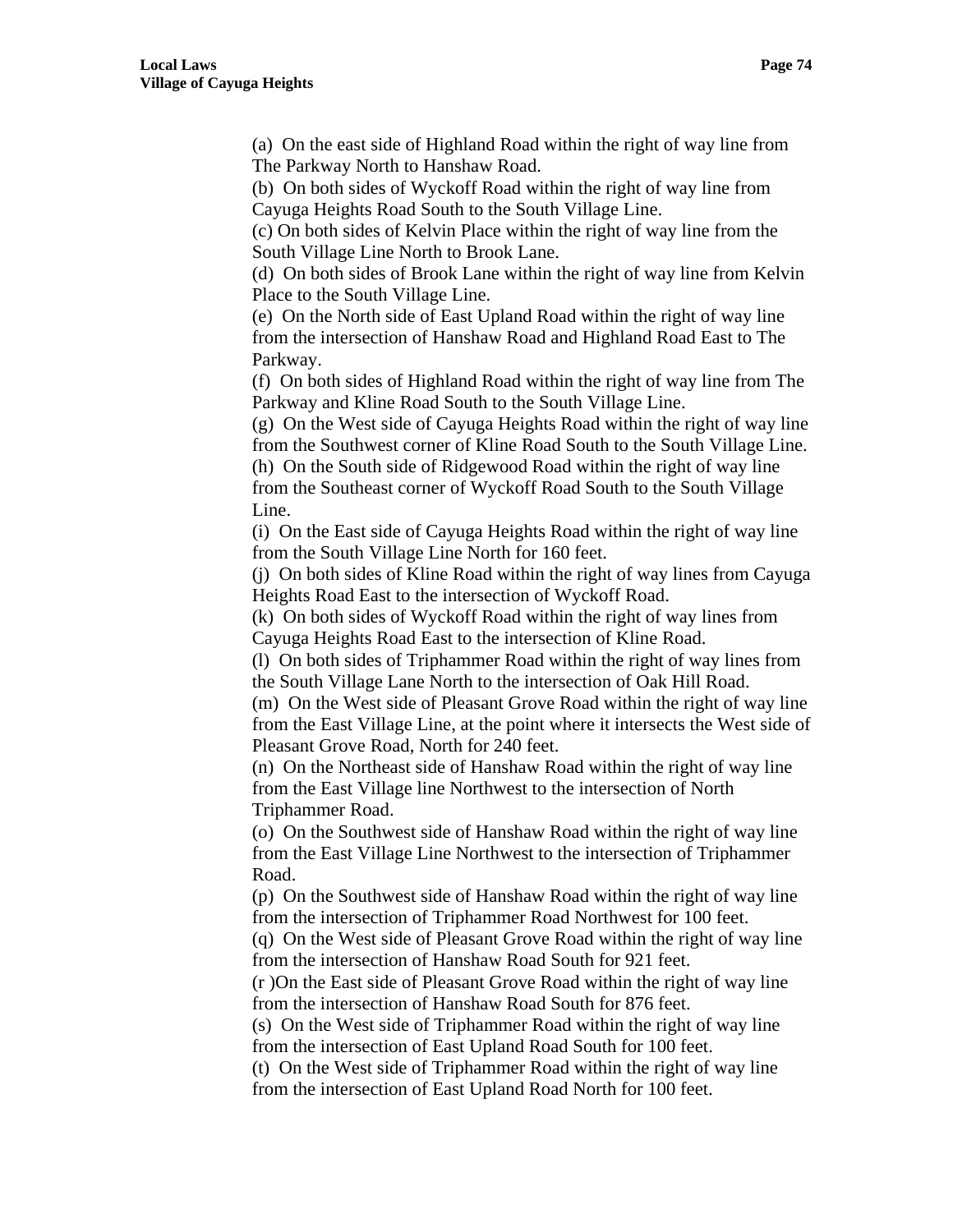(u) On the East side of Triphammer Road within the right of way line from the intersection of East Upland Road South for 100 feet. (v) On the East side of Triphammer Road within the right of way line from the intersection of East Upland Road North for 100 feet. (w) On the East side of North Triphammer Road within the right of way lines from the intersection of Hanshaw Road North for 150 feet. (x) On the South side of Country Club Road within the right of way line from the intersection of Triphammer Road West for 225 feet. (y) On the South Side of Oak Hill Road within the right of way from the intersection of Triphammer Road West to the intersection of The Parkway. (z) On the North Side of Oak Hill Road within the right of way line from the intersection of Triphammer Road West for 103 feet. (aa) On the South side of White Park Road within the right of way line from the intersection of Triphammer Road West for 115 feet. (bb) On the North side of White Park Road within the right of way line from the intersection of Triphammer Road West for 137 feet. (cc) On the South and East side of Devon Road within the right of way line from the Intersection of Hanshaw Road for 423 feet. (dd) On the North and West side of Devon Road within the right of way line from the intersection of Hanshaw Road West and South for 482 feet.

c. Parallel Parking. Except where angle parking is authorized, every vehicle stopped, standing, or parked upon a highway where there are no adjacent curbs shall be stopped, standing, or parked parallel with the edge of the roadway headed in the direction of lawful traffic.

d. All-night Parking. The parking of a vehicle is hereby prohibited on all highways within this Village between 2:00 a.m. and 6:00 a.m. A vehicle will be deemed to be in violation when any tire of a vehicle is on any roadway or within four feet of the edge of any roadway.

#### **Section 8. REMOVAL AND STORAGE OF VEHICLES**

a. Authority to Impound Vehicles

(1) When any vehicle is parked or abandoned on or within the right of way lines of any highway within this Village during a snowstorm, flood, fire, or public emergency which affects that portion of the public highway upon which vehicle is parked or abandoned, said vehicle may be removed by the Police Department. (2) When any vehicle is found unattended within the right of way lines of any highway within this Village where such vehicle constitutes an obstruction to traffic, said vehicle may be removed by the Police Department.

(3) When any vehicle is parked or abandoned on or within the right of way lines of any highway within this Village where stopping or parking is prohibited, the Police Department is hereby authorized to cause such vehicle to be removed under its own power, or by towing, to a local garage or service station. b. Storage and Charges. After removal of any vehicle as provided in this local law, the Police Department may store or have such vehicle stored in a suitable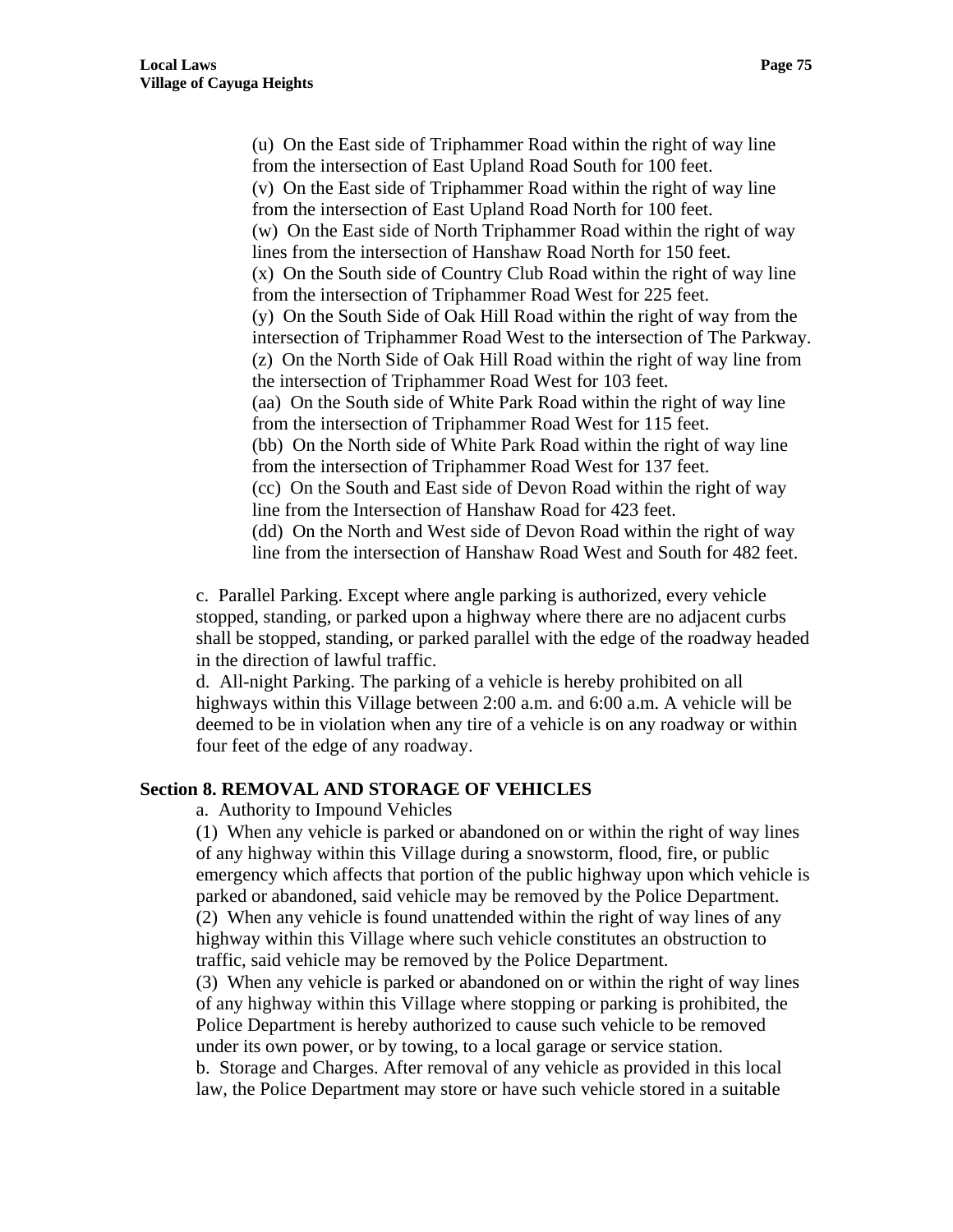place at the expense of the owner. Such owner or person in charge of the vehicle, may redeem the same upon payment of the amount of all expenses actually and necessarily incurred in effecting such removal.

c. Notice of Removal. The Police Department shall, without delay, ascertain to the extent possible the owner of the vehicle removed, or person having same in charge, and notify him of the removal and disposition of such vehicle and of the amount which will be required to redeem same.

## **Section 9. TRUCK EXCLUSIONS**

a. All trucks, tractors, and tractor-trailer combinations having a total gross weight in excess of four (4) tons are hereby excluded from the following highways within this Village.

(1) Triphammer Road

b. This exclusion shall not be construed to prevent the delivery or pick-up of merchandise or other property along the highway from which such vehicles and combinations are excluded.

### **Section 10. PENALTIES**

Penalties for violation of this local law. Every person convicted of a violation of any provision of this local law, which is not a violation of any provision of the Vehicle and Traffic Law of the State of New York, shall be guilty of a violation as defined in the Penal Law of the State of New York and shall be punished in accordance therewith.

# **Section 11. REPEAL OF PRIOR ORDINANCES OR LOCAL LAWS**

Ordinances or local laws repealed. All prior ordinances or local laws or parts of ordinances or local laws of this Village regulating traffic are hereby repealed, except that this repeal shall not affect or prevent the prosecution or punishment of any person for any act done or committed in violation of any ordinance or local law hereby repealed prior to the taking effect of this local law.

## **Section 12. EFFECT OF LOCAL LAW**

a. Constitutionality. If any part or parts of this local law are for any reason held to be invalid, such decision shall not affect the validity of the remaining portions of this local law.

b. Time to take effect. This local law shall take effect from and after the 22nd day of December 1986.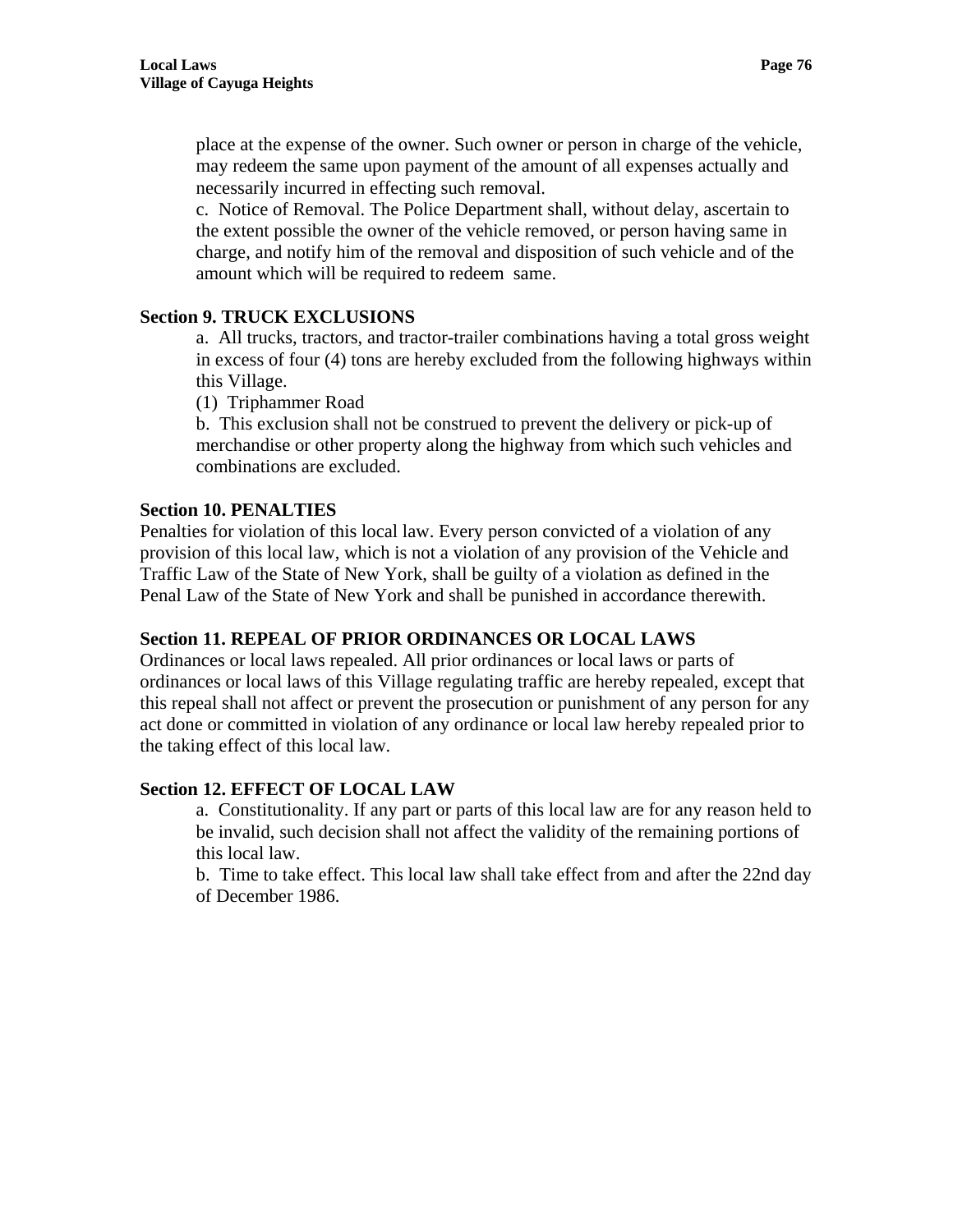## **Village of Cayuga Heights Local Law No. 1 of the Year 1987 SEWERS AND DRAINS**

# **ARTICLE VIII**

# **LOCAL LAW REGULATING THE USE OF PUBLIC AND PRIVATE SEWERS AND DRAINS, THE INSTALLATION AND CONNECTION OF SEWER CONNECTIONS, AND THE DISCHARGE OF WATER AND WASTES INTO THE PUBLIC SEWER SYSTEM AND PROVIDING PENALTIES FOR VIOLATIONS THEREOF, IN THE VILLAGE OF CAYUGA HEIGHTS, COUNTY OF TOMPKINS, STATE OF NEW YORK.**

## **1. GENERAL PROVISIONS**

## 1.1 PURPOSE AND POLICY

This Local Law sets forth uniform requirements for discharge of wastewater from residential, commercial, industrial and institutional sources to the Village of Cayuga Heights publicly-owned treatment works (POTW).

The objectives of this Local Law are:

- a. To prevent the discharge of wastewater containing pollutants which will interfere with the operation or performance of the Cayuga Heights POTW or which will contaminate the resulting wastewater treatment sludge;
- b. To prevent the discharge of wastewater containing pollutants which will pass through the Cayuga Heights POTW, inadequately treated, or which will otherwise be incompatible with the wastewater treatment system;
- c. To provide opportunities for recycle and reclamation of wastewaters and sludges; and
- d. To provide for equitable distribution of the cost of wastewater conveyance and treatment as determined by the Village Board.

This Local Law provides for the regulation of wastewater discharges to the Village of Cayuga Heights POTW through the issuance of Wastewater Discharge Permits to Significant Industrial Users and through enforcement of general requirements for all users. This Local Law authorizes monitoring and enforcement activities, establishes reporting requirements for sewer users, assures that wastewater treatment capacity provided to existing users will not be preempted, and provides for the setting of fees for the equitable distribution of costs associated with the municipal wastewater collection and treatment system.

This Local Law shall apply to all owners of property located within the Village of Cayuga Heights and also to the owners of property located outside the Village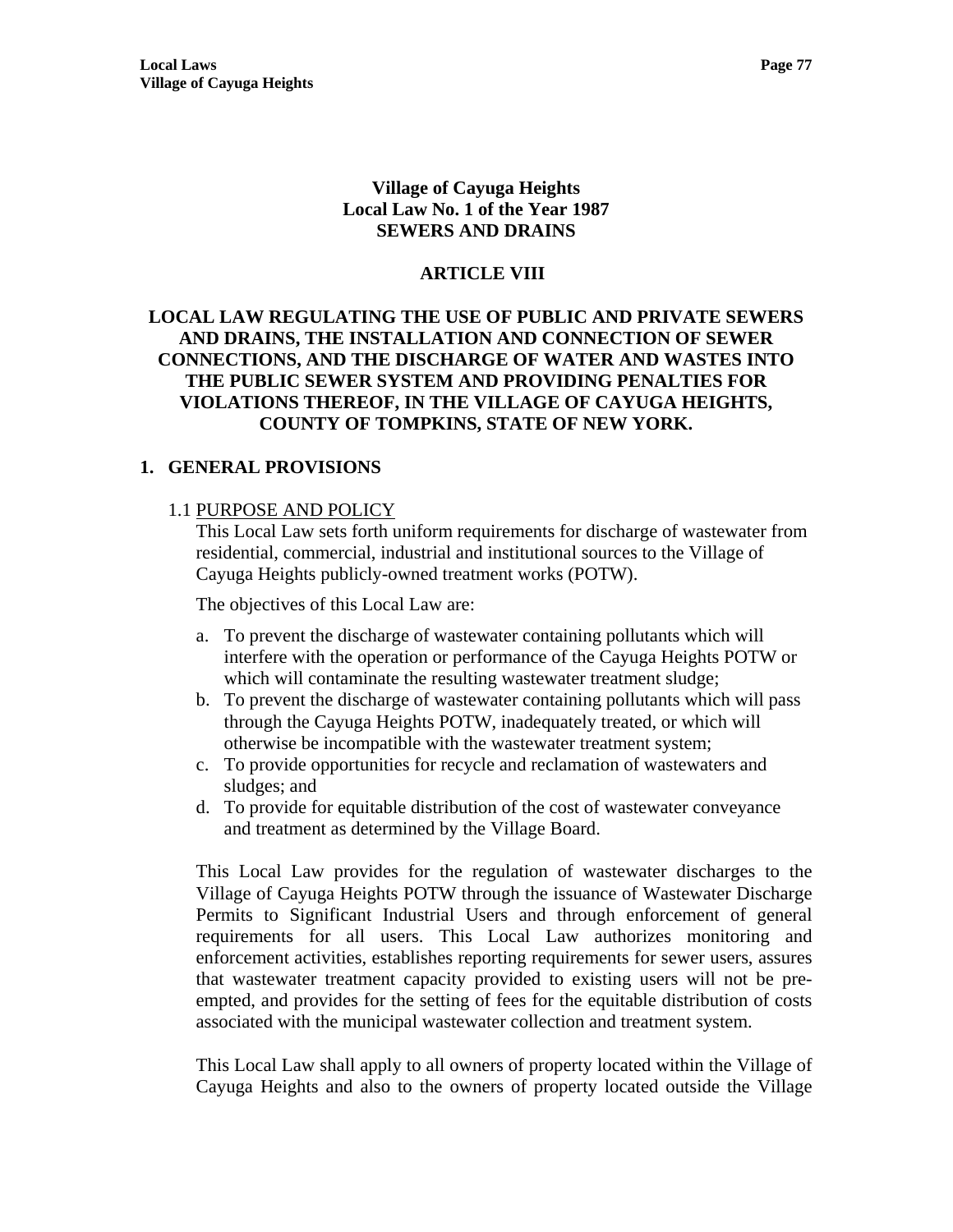who, by contract or agreement with the Village, discharge wastewater to the Cayuga Heights POTW.

Except as provided herein, the Village Engineer shall administer, implement and enforce the provisions of this Local Law.

# 1.2 DEFINITIONS

Unless the context specifically indicates otherwise, the following terms and phrases, as used in this Local Law, shall have the meanings hereinafter designated:

- 1. Act or "the Act". The Federal Water Pollution Control Act, also known as the Clean Water Act, as amended, 33 U.S.C. 1251, et. seq.
- 2. Authorized Representative of Industrial User. An authorized representative of an Industrial User may be: (1) A principal executive officer of at least the level of vice-president, if the Industrial User is a corporation; (2) A general partner or proprietor if the industrial user is a partnership or proprietorship; (3) A duly authorized representative of the individual designated above if such representative is responsible for the overall operation of the facilities from which the wastewater discharge originates.
- 3. Biochemical Oxygen Demand (BOD). The quantity of oxygen utilized in the biochemical oxidation of organic matter under standard laboratory procedure (five (5) days at 20° centigrade) expressed in terms of concentration (milligrams per liter (mq/1)).
- 4. Building Sewer. A sewer conveying wastewater from the premises of a User to the POTW.
- 5. Chemical Oxygen Demand (COD). The quantity of oxygen utilized in the biochemical oxidation of organic matter under standard laboratory procedure expressed in terms of concentration (mg/1).
- 6. Chlorine Demand. The difference between the amount of chlorine added to the water, sewage or industrial wastes and the amount or residual chlorine remaining at the end of fifteen minute contact period under standard laboratory procedure expressed in terms of concentration (mg/1).
- 7. Cooling Water. The water discharged from any use such as air conditioning, cooling or refrigeration, or to which the only pollutant added is heat.
- 8. Environmental Protection Agency, or EPA. The U.S. Environmental Protection Agency, or where appropriate the term may also be used as a designation for the Administrator or other duly authorized official of said agency.
- 9. Holding Tank Waste. Any waste from holding tanks such as vessels, chemical toilets, campers, trailers, septic tanks, and vacuum-pump tank trucks.
- 10. Industrial Wastewater. Any liquid, gaseous or solid substance, or combination thereof, resulting from any process of industry, manufacturing, trade or business which is discharged to the public sewer system.
- 11. Interference. The term "Interference" refers to a wastewater discharge which, alone or in combination with other wastewaters, causes or contributes to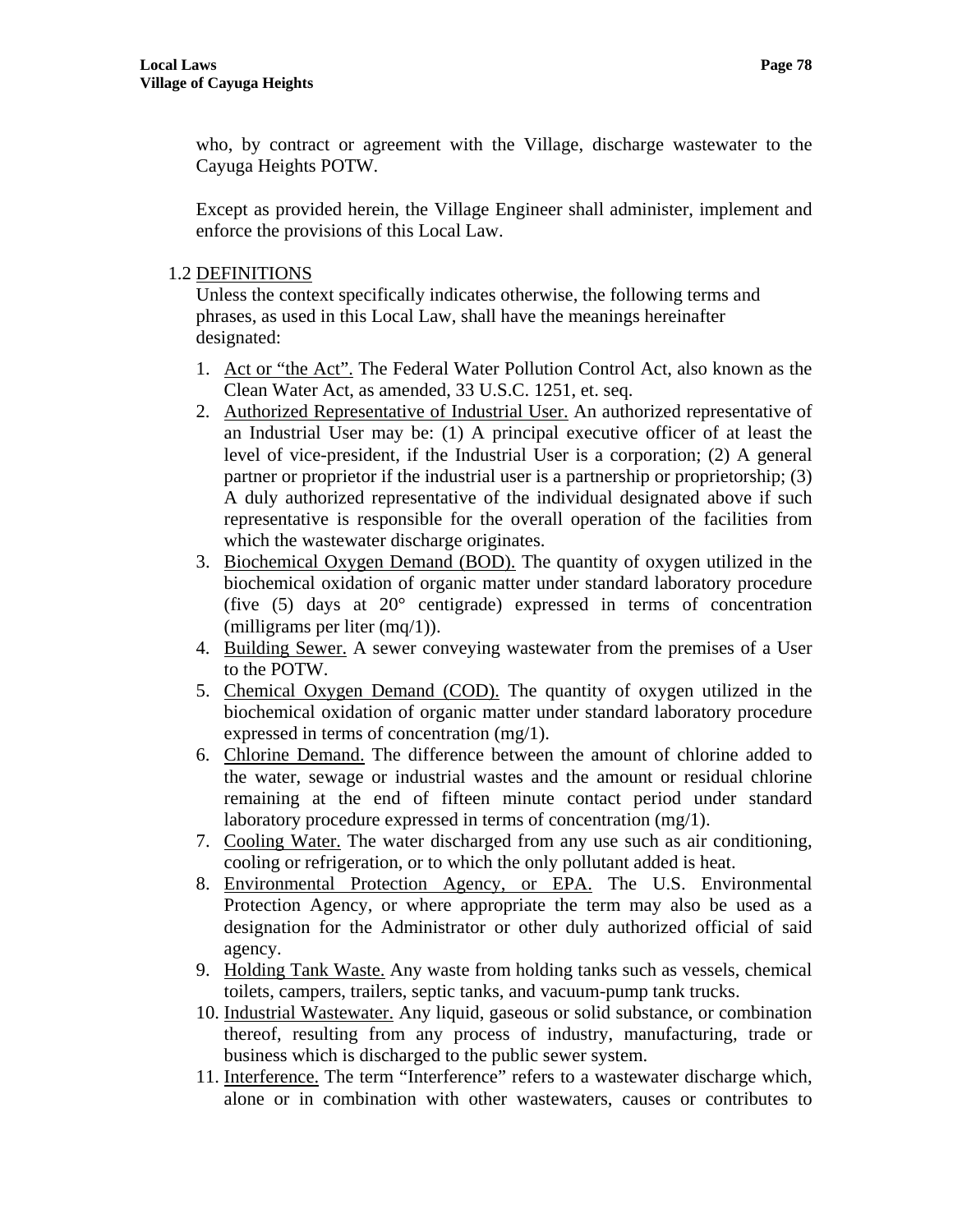inhibition or disruption of the POTW treatment processes or operations resulting in a violation of any requirement of the Village's SPDES Permit. The term includes prevention of the sewage sludge use or disposal by the POTW in accordance with Section 405 of the Act, (33 U.S.C. 1345) or any criteria, guidelines, or regulations developed pursuant to the Solid Waste Disposal Act (SWDA), the Clean Air Act, the Toxic Substances Control Act, or more stringent state criteria (including those contained in any State sludge management plan prepared pursuant to Title IV of SWDA) applicable to the method of sludge disposal or use employed by the POTW.

- 12. National Categorical Pretreatment Standard. Any regulation promulgated by USEPA under the authority of Section 307(b) of the Act and 40 CFR, Section 403.5.
- 13. National Prohibitive Discharge Standard. Any regulation promulgated by USEPA under the authority of section 307(b) of the Act and 40 CFR. Section 403.5.
- 14. Pass Through. The term "pass through" refers to the discharge of pollutants through the POTW in quantities or concentrations which, alone or in combination with discharges from other sources, causes violation of any requirement of the POTW's SPDES permit (including an increase in the magnitude or duration of a violation).
- 15. Person. Any individual, partnership, co-partnership, firm, company, corporation, association, joint stock company, trust, estate, governmental entity or any other legal entity, or their legal representatives, agents or assigns. The masculine gender shall include the feminine, the singular shall include the plural where indicated by the context.
- 16. pH. The logarithm (base 10) of the reciprocal of the concentration of hydrogen ions expressed in grams per liter of solution.
- 17. Pollution. The man-made or man-induced alteration of the chemical, physical, biological, and radiological purity of water.
- 18. Pollutant. Any man-made or man-induced solid, liquid or gaseous substance which alters the chemical, physical, biological or radiological purity of water.
- 19. Pretreatment or Treatment. The reduction of the amount of pollutants, the elimination of pollutants or the alteration of the nature of pollutant properties in wastewater to a less harmful state prior to or in lieu of discharging or otherwise introducing such pollutants into a POTW. The reduction or alteration can be obtained by physical, chemical or biological processes, or by manufacturing process changes or by other means, except as prohibited by 40 CFR Section 403.6(d).
- 20. Pretreatment Requirements. Any substantive or procedural requirement related to pretreatment, other than a National Pretreatment Standard imposed on an industrial user.
- 21. Publicly Owned Treatment Works (POTW). A treatment works as defined by Section 212 of the Act, (33 U.S.C. 1292) which is owned in this instance by the Village of Cayuga Heights. This definition includes any sewers that convey wastewater to the POTW treatment plant, but does not include pipes,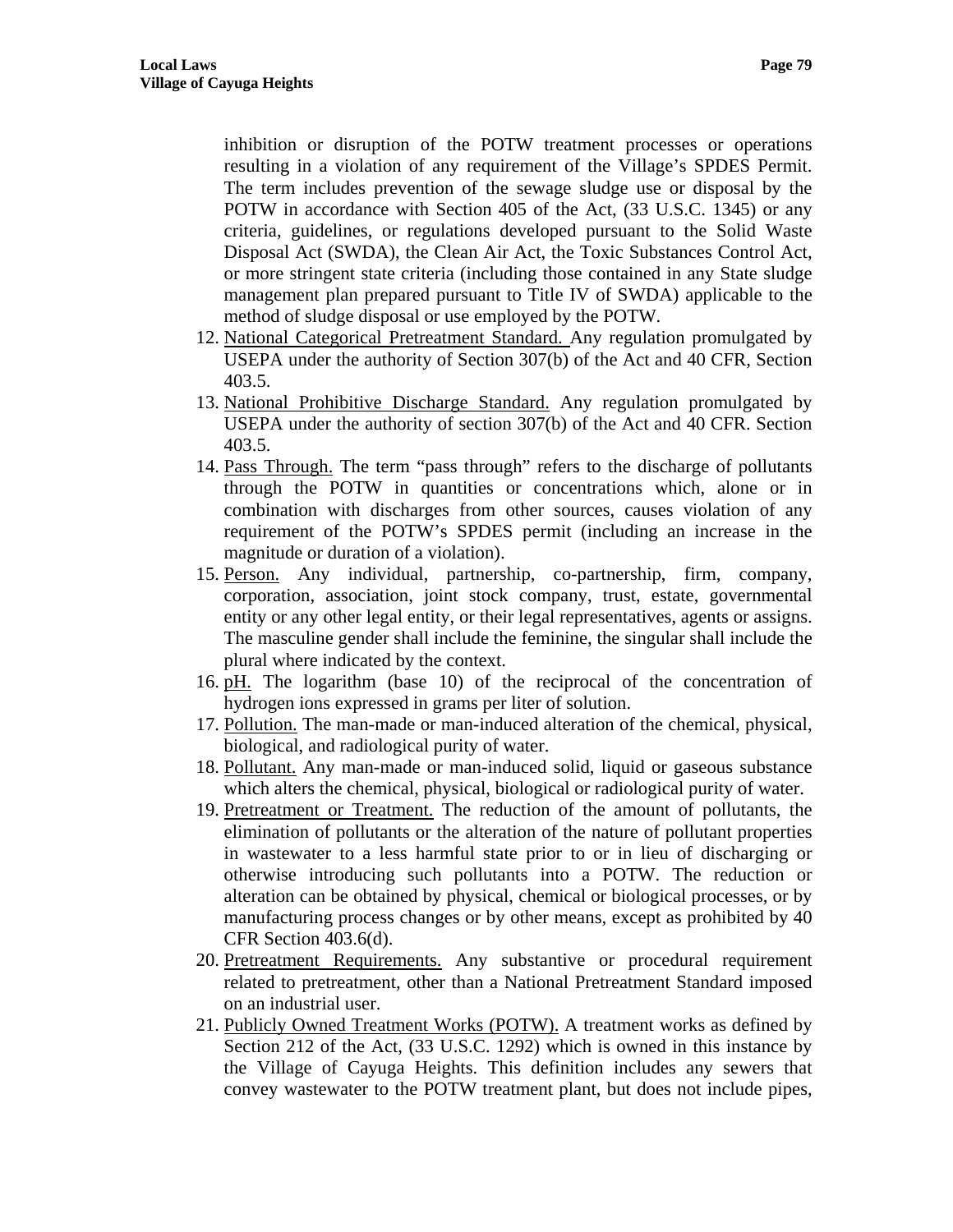sewers or other conveyances not connected to a facility providing treatment. For the purposes of this Local Law, "POTW" shall also include any public sewers used to convey wastewaters to the Village of Cayuga Heights Wastewater Treatment Plant form persons located outside the Village.

- 22. Village's POTW Treatment Plant. That portion of the POTW designed to provide treatment of wastewater.
- 23. Shall is mandatory: May is permissive.
- 24. Significant Industrial User (SUI). Any Industrial User of the Village POTW who (i) has a discharge flow of 25,000 gallons or more per average work day; or (ii) has a flow greater than 5% of the flow in the Village's wastewater treatment system; or (iii) has in his wastes toxic pollutants as defined pursuant to Section 307 of the Act; or (iv) is found by the Village, State or EPA to have a significant impact, either singly or in combination with other wastewater discharges, on the Village POTW including the quality of the POTW effluent, or air emissions.
- 25. Slug Discharge. The term "slug discharge" refers to a short-term wastewater discharge of high volume and/or pollutant concentration resulting from manufacturing and/or pretreatment process upsets.
- 26. Standard Industrial Classification (SIC). A classification pursuant to the Standard Industrial Classification Manual issued by the Executive Office of the President, Office of Management and Budget, 1972.
- 27. State. State of New York.
- 28. State Pollutant Discharge Elimination System (SPEDS) Permit. A permit issued pursuant to Title 8 of Article 17 of the Environmental Conservation Law of New York State and in compliance with the Clean Water Act, as amended (33 U.S.C., Section 1251 et. seq.).
- 29. Storm Water. Any flow occurring during or following any form of natural precipitation and resulting therefrom.
- 30. Suspended Solids. The total suspended matter that floats on the surface of, or is suspended in, water, wastewater or other liquids, and which is removable by laboratory filtering.
- 31. Toxic Pollutant. Any pollutant or combination of pollutants listed as toxic in regulations promulgated by the Administrator of the Environmental Protection Agency under the provisions of Section 307(a) of the Clean Water Act or other Acts.
- 32. User. Any person who causes or permits the discharge of wastewater to the Village POTW.
- 33. Village. The Village of Cayuga Heights or the Cayuga Heights Village Board.
- 34. Village Board. The Cayuga Heights Village Board.
- 35. Wastewater. The liquid and water-carried wastes from residential dwellings, commercial buildings, industrial facilities, and institutions, whether treated or untreated, together with such groundwater, surface water or storm water as cannot be avoided, which are discharged to or permitted to enter the POTW.
- 36. Waters of the State. All streams, lakes, ponds, marshes, watercourses, waterways, wells, springs, reservoirs, aquifers, irrigation systems, drainage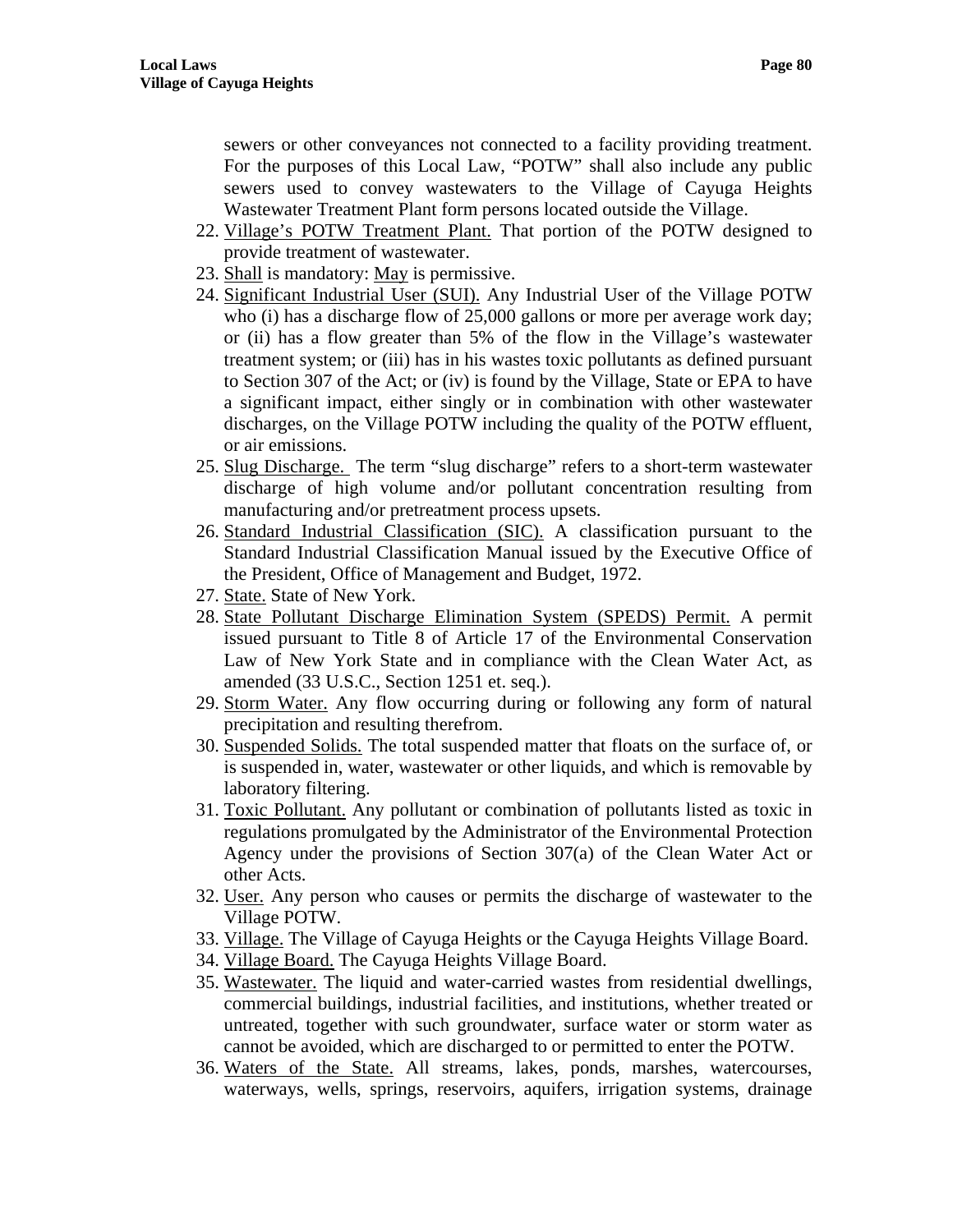systems and all other bodies or accumulations of water, surface or underground, natural or artificial, public or private, which are contained within, flow through, or border upon the State or any portion thereof.

37.Wastewater Contribution Permit. As set forth in Section 4.2 of this Local Law.

## **2. REGULATIONS**

### 2.1 USE OF PUBLIC SEWERS REQUIRED

- a. It shall be unlawful for any person, firm, or corporation to place, deposit or permit to be deposited, in an unsanitary manner upon public or private property within the Village of Cayuga Heights or in any area under the jurisdiction of said Village, any human or animal excrement, garbage, or other pollutant except as provided in this Local Law.
- b. Except as hereinafter provided, it shall be unlawful to construct, use or maintain any privy, privy vault, septic tank, cesspool, or other facility intended or used for the disposal of sewage, except as provided in this Local Law.
- c. Except as otherwise stated herein, the owner of any house, building, or any property used for human occupancy, employment, recreation, or commerce, situated within the Village of Cayuga Heights (and abutting on any street, thoroughfare, or right of way in which there is located a Village public sewer system, or, if such Village public sewer system is otherwise available or accessible to such house, building, or property) is hereby required at his expense to connect with the Village public sewer system and, also, at his expense to install suitable toilet facilities therein and other facilities that are required to be connected to the sewer system and to connect such facilities directly with the public sewer in accordance with the provisions of this Local Law. Except as otherwise stated herein, such connection must be made within forty-five (45) days after date of official notice to do so, except that any house or building constructed after the effective date of this Local Law shall be connected to such public sewer system prior to occupancy of use thereof
- d. From time to time the Village Board may specifically exempt an owner of property from the requirement of connecting with the public sewer system under certain terms and conditions and until such time as such exemption is cancelled by the Village Board.

### 2.2 BUILDING LATERALS, STREET LATERALS, SEWER CONNECTION AND FEES.

a. No person shall uncover nor make any connections with or opening into the Village public sewer system, nor construct, alter, repair, or use any drain, building sewer, nor other lateral sewer to connect with such public sewer, without first obtaining a written permit from the Village Engineer. No permit shall be issued until an application has been filed by the owner of the property or his duly authorized agent and the payment of the fee, if any, which the Village Board may from time to time establish for such purpose. Such application shall include or be accompanied by a description and plan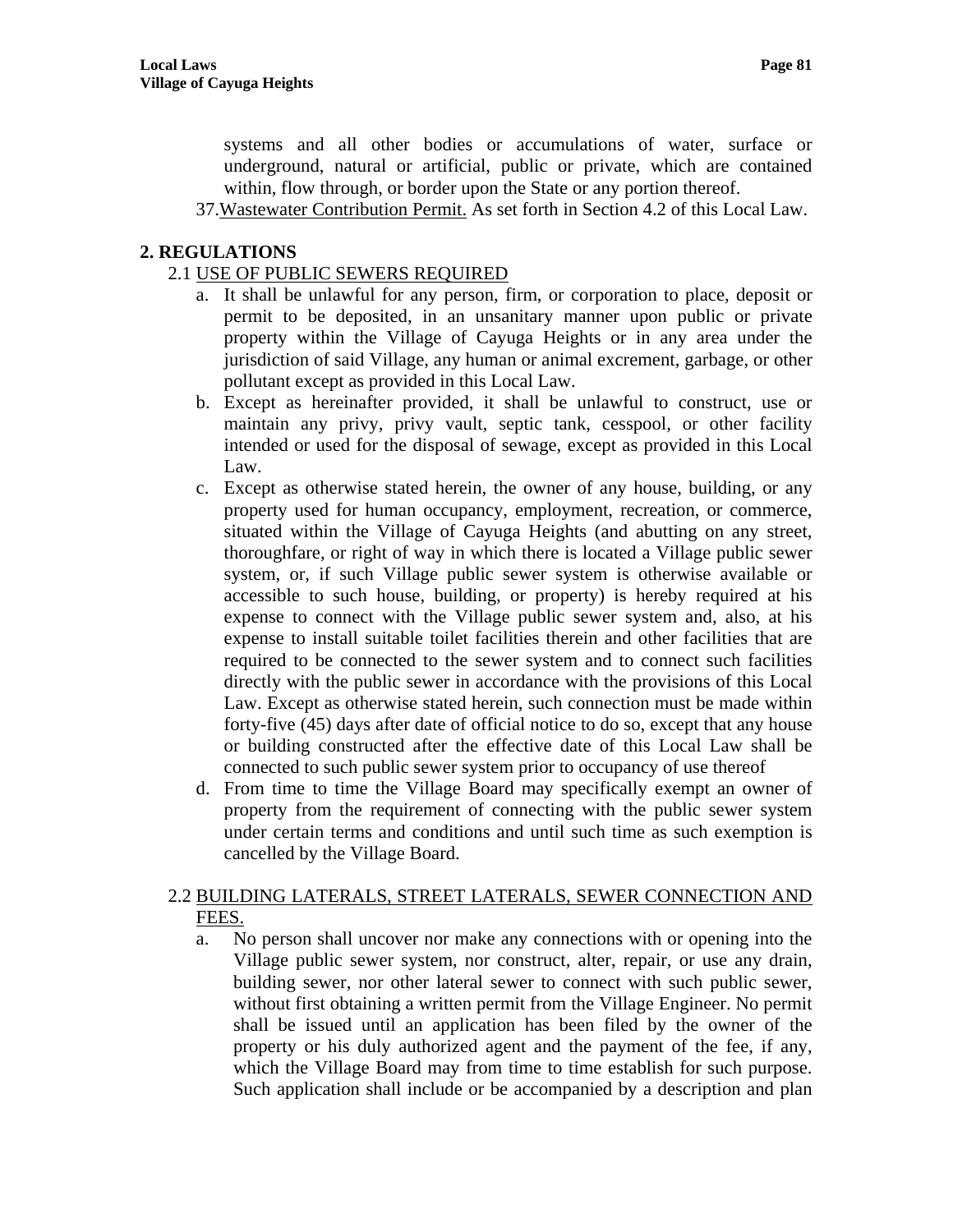of the proposed work and such other pertinent information as may be required by the Village Board or its duly authorized agent. Such permit shall be kept at the site of the work and be available for inspection by any officer of the Village or member of the Village Board or its duly authorized agent.

- b. Notwithstanding anything hereinbefore contained, the issuance of the permit shall be subject to such further requirements as may be required by any contracting municipality. The Village Board may designate such contracting municipality as its agent for the purpose of issuing permits.
- c. The Village Board or its duly designated agent may revoke any such permit upon written notification to the person to whom it was granted if the work is not being done in compliance with the requirements of this Local Law and any applicable rules and regulations, or if the work is not being performed in a competent manner, or if the work is not being completed within a reasonable time after the commencement thereof, or if the work is endangering or may reasonably endanger persons or property, or upon such other ground as the Village Board or its duly designated agent may deem to be justifiable.
- d. All interior plumbing installations and the connection of the building sewer into the public sewer system or any alteration, repair, or addition thereto shall be made in conformance with the requirements of this Local Law and of such rules, regulations, and specifications as are adopted by the Village Board.
- e. No person shall uncover, make any connections with or opening into, or use, alter, lay, or repair any public sewer or building sewer unless he is a qualified person as required by any regulations of the Village Board which may be hereinafter adopted.
- f. Conduct of Work
	- 1. A written report to the Village Engineer, or his representative, shall be made by the applicant for a permit, or by any person performing any work in a public or building sewer, of every connection or disconnection to or from a public sewer within twenty-four (24) hours of completion of such connection or disconnection.
	- 2. The Village Engineer or his representative or, in the case of a contracting municipality, the appropriate official thereof, shall be notified when the building sewer is ready for inspection and connection to the public sewer. The connection shall be made under the supervision of such official or his representative.
	- 3. All work of laying building sewers and connections shall be done in such manner and at such time as to interfere as little as possible with public travel and convenience, and such work shall be conducted as the appropriate municipal official may from time to time direct.
	- 4. All excavations shall be made in a safe manner with barricades and lights so as to protect the public from hazard. Prior to making any excavations, a road opening permit must be obtained from the Village Engineer.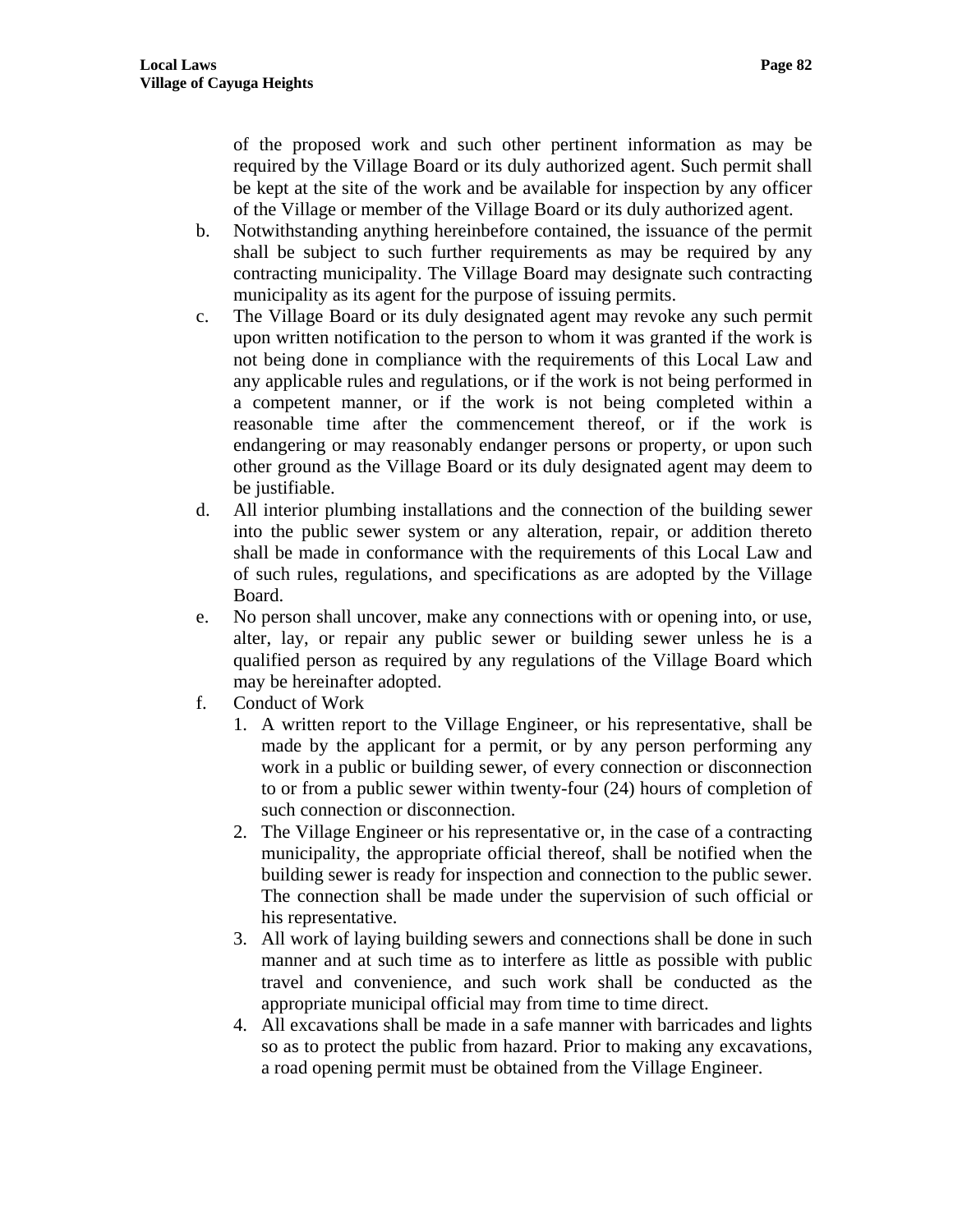- 5. Streets, sidewalks, and other public property disturbed in the course of the work shall be restored in a manner satisfactory to the Village Engineer or his representative.
- 6. The owner of the property on which the work is being conducted agrees to save and hold harmless the Village of Cayuga Heights, its employees, agents, and officers from any and all damage, cost, and liability which it or they may incur because of any act or failure to act resulting from any work done by, or caused to be done by the property owner whether on or off the owner's property. Any applicant for a permit is required to furnish proper evidence of a sufficient insurance policy protecting the Village against any liability for injuries to persons or property or to indemnify the Village against any loss or damage which it may sustain.
- 7. The Village Engineer or his representative shall have the authority to perform any proper tests to the pipe or fitting and the owner, contractor, or other person doing the work shall furnish all necessary tools and labor for such tests and shall remove any defective material or repair any work improperly done as the Village Engineer or any other authorized person shall direct without any expense to the Village.

# 2.3 GENERAL DISCHARGE PROHIBITIONS.

No person shall contribute or cause to be contributed, directly or indirectly, any pollutant and/or wastewater which will interfere with the operation or performance of the Village of Cayuga Heights POTW. These general prohibitions apply to all persons whether or not the person is subject to National Categorical Pretreatment Standards or any other National, State, or local Pretreatment Standards or Requirements. In addition, discharge of the following substances is specifically prohibited:

- a. Any storm water, surface water, groundwater, roof runoff, subsurface drainage, non-contaminated cooling water, or unpolluted industrial process water. Draining of any catch basin, lake, swamp, pond, or swimming pool is prohibited, except with the permission of the Village Engineer as evidenced by a properly issued permit.
- b. Any liquids, solids or gases which by reason of their nature or quantity are, or may be, sufficient either alone or by interaction with other substances to cause fire or explosion or be injurious in any other way to the POTW or to the operation of the POTW. At no time, shall two successive readings on an explosion hazard meter, at the point of discharge into the system (or at any point in the system) be more than five percent (5%) nor any single reading over ten percent (10%) of the Lower Explosive Limit (LEL) of the meter. Prohibited materials include, but are not limited to, gasoline, kerosene, naphtha, benzene, toluene, xylene, ethers, alcohols, ketones, aldehydes, peroxides, chlorates, perchlorates, bromates, carbides, hydrides and sulfides and any other substances which the Village, the State or EPA has notified the user is a fire hazard or a hazard to the system.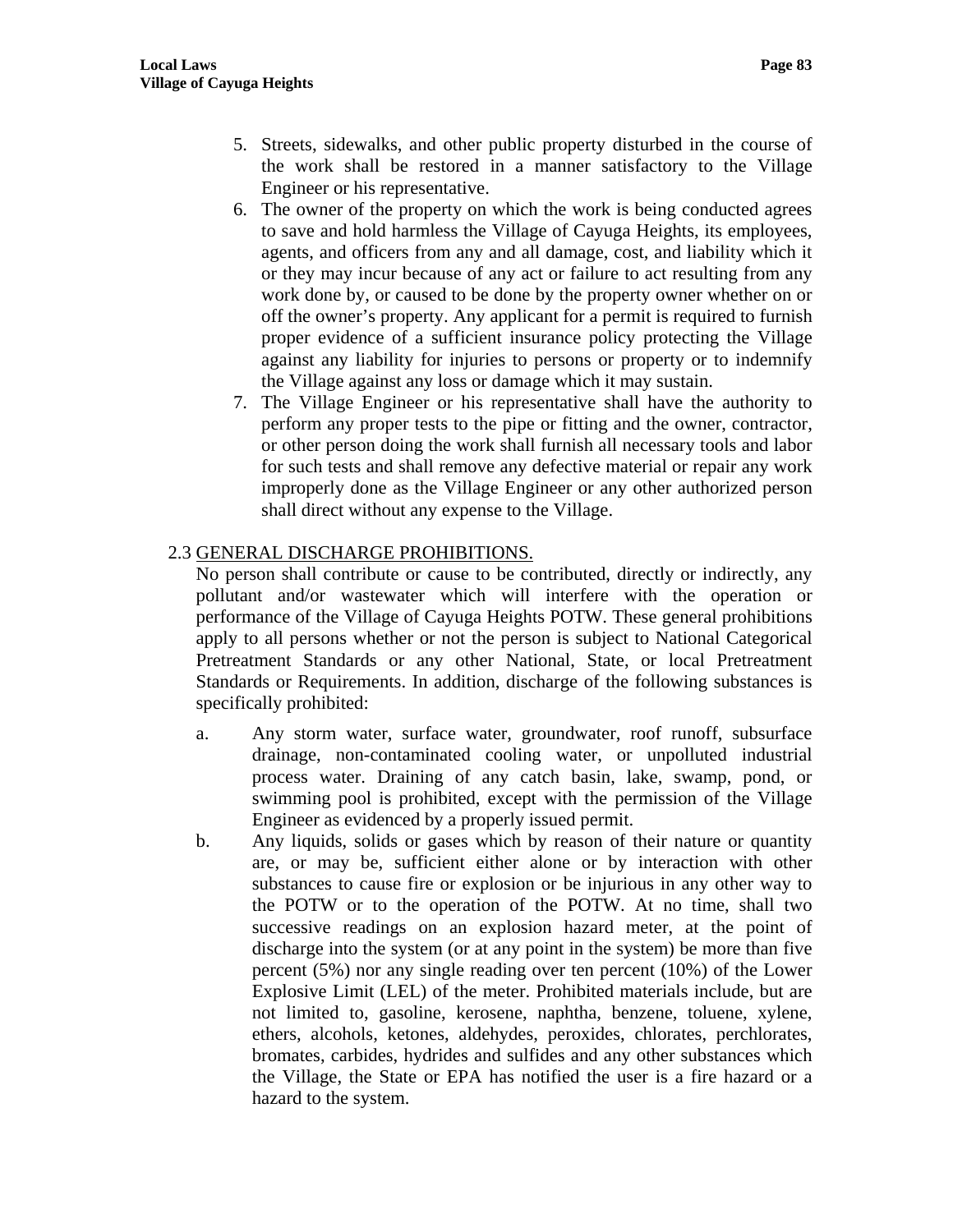- c. Solid or viscous substances which may cause obstruction to the flow in a sewer or other interference with the operation of the wastewater treatment facilities. Prohibited substances include, but are not limited to: grease, garbage with particles greater than one-half inch  $(1/2)$  in any dimension, animal guts or tissues, paunch manure, bones, hair, hides or fleshings, entrails, whole blood, feathers, ashes, cinders, sand, spent lime, stone or marble dust, metal, glass, straw, shavings, grass clippings, rags, spent grains, spent hops, waste paper, wood, plastics, gas, tar, asphalt residues, residues from refining, or processing of fuel or lubricating oil, mud, or glass grinding or polishing wastes.
- d. Any wastewater having a pH less than 5.0 or greater than 9.5, or wastewater having any other corrosive property capable of causing damage or hazard to structures, equipment, and/or personnel of the POTW.
- e. Any wastewater containing toxic pollutants in sufficient quantity which can either singly or by interaction with other pollutants cause interference with the Village POTW, constitute a hazard to living things, create a toxic effect in the receiving waters of the POTW, or exceed the limitation set forth in a Categorical Pretreatment Standard. A toxic pollutant shall include but not be limited to any pollutant identified pursuant to Section 307 (a) of the Act.
- f. Any noxious liquids, gases, or solids which, either singly or by interaction with other wastes, are sufficient to create a public nuisance or hazard to life or are sufficient to prevent entry into the sewers for maintenance and repair.
- g. Any substance which may cause the POTW's effluent or any other product of the POTW such as residues, sludges, or scums, to be unsuitable for reclamation and reuse or to interfere with the reclamation process. In no case, shall a substance discharged to the POTW cause the POTW to be in non-compliance with sludge use or disposal criteria, guidelines or regulations developed under Section 405 of the Act; any criteria, guidelines, or regulations affecting sludge use or disposal developed pursuant to the Solid Waste Disposal Act, the Clean Air Act, the Toxic Substances Control Act, or State criteria applicable to the sludge management method being used.
- h. Any substance discharged at a flow rate and/or concentration which, alone or in combination with other discharges, will cause the POTW to violate its NPDES and/or SPDES Permit or the receiving water quality standards.
- i. Any wastewater with objectionable color, as determined by the Village Engineer, not removed in the treatment process, such as, but not limited to, dye wastes and vegetable tanning solutions.
- j. Any wastewater having a temperature which will inhibit biological activity in the POTW treatment plant resulting in Interference, but in no case wastewater having a temperature at the introduction into the POTW which exceeds  $40^{\circ}$  C (104 $^{\circ}$  F).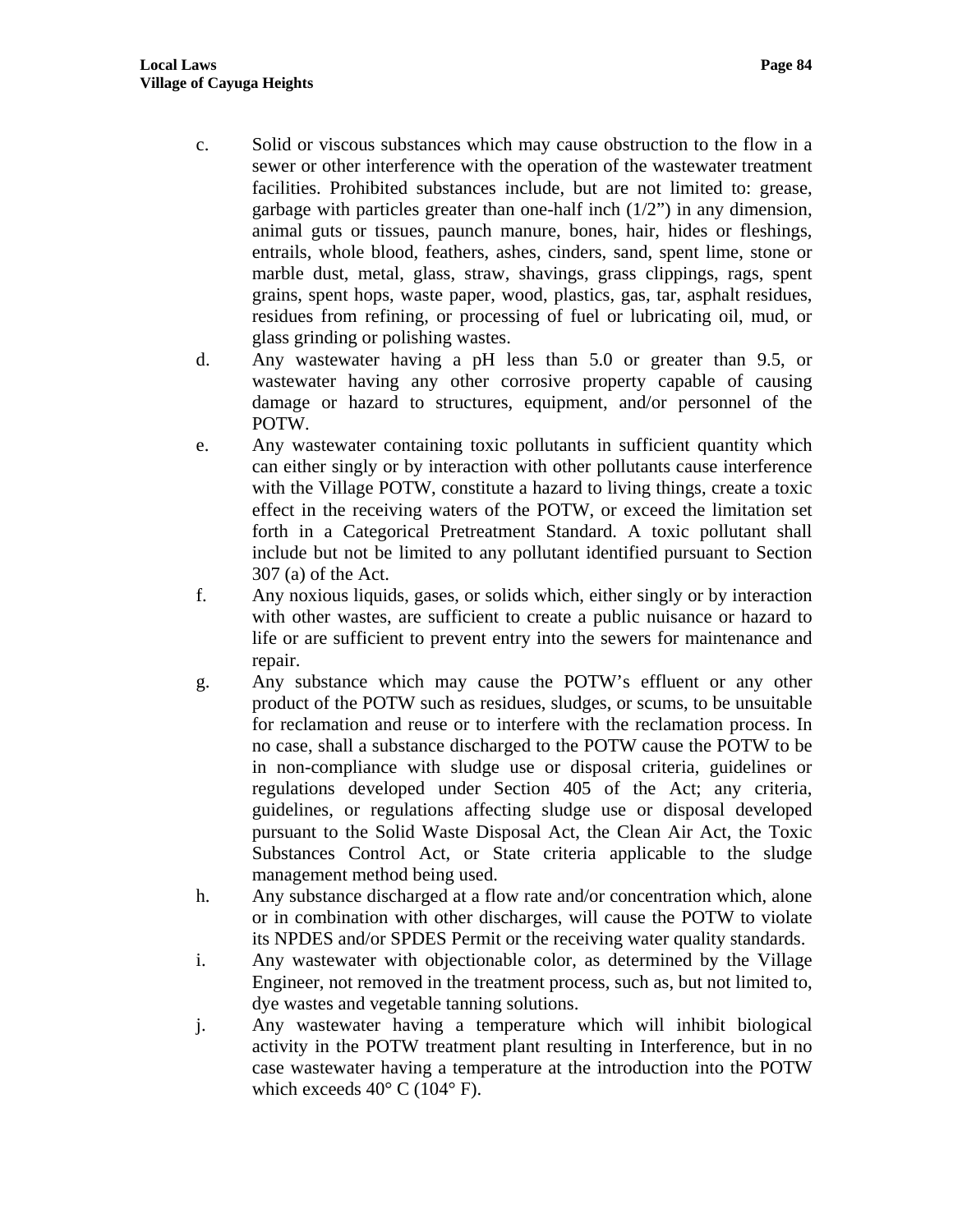- k. Any pollutant, including oxygen demanding pollutants (BOD, etc.) released at a flow rate and/or pollutant concentration which will cause Interference to the POTW. In no case shall a slug load have a flow rate or contain concentration or qualities of pollutants that exceed for any time period longer than fifteen (15) minutes more than five (5) times the average twenty-four (24) hour concentration, quantities, or flow during normal operation.
- l. Any wastewater containing radioactive wastes or isotopes of such half-life or concentration as may exceed limits established by the Village Engineer in compliance with applicable State or Federal regulations.
- m. Any wastewater which cause a hazard to living things and/or creates a public nuisance.

#### 2.4 SPECIFIC POLLUTANT LIMITATIONS

No person shall discharge wastewater-containing pollutants in excess of the following:

| Pollutant                     | <b>Maximum Concentration</b> |
|-------------------------------|------------------------------|
| BOD(5)                        | $300 \text{ mg}/1$           |
| COD                           | $600 \text{ mg}/1$           |
| <b>Total Suspended Solids</b> | $300$ mg/1                   |
| Total Phosphorus (as P)       | $15 \text{ mg}/1$            |
| <b>Chlorine Demand</b>        | $25 \text{ mg}/1$            |
| <b>Total Oil and Grease</b>   | $100 \text{ mg}/1$           |
| Oil & Grease, petroleum-based | $50 \text{ mg}/1$            |
| Cadmium (total)               | $0.1 \text{ mg}/1$           |
| Chromium (total)              | $1.0 \,\mathrm{mg}/1$        |
| Copper (total)                | $0.4 \text{ mg}/1$           |
| Iron (total)                  | $0.6 \,\mathrm{mg}/1$        |
| Lead (total)                  | $0.1 \text{ mg}/1$           |
| Mercury (total)               | $0.001$ mg/1                 |
| Nickel (total)                | $1.6 \,\mathrm{mg}/1$        |
| Zinc (total)                  | $1.0$ mg/1                   |
| Cyanide (total)               | $0.2 \text{ mg}/1$           |
| Phenol                        | $0.01 \text{ mg}/1$          |

In addition to the above limits, no person shall discharge wastewater containing toxic organic pollutants in measurable quantities as determined by laboratory analysis using gas chromatograph/mass spectrometer (GC/MS) methods in accordance with procedures established by USEPA and contained in 40 CFR Part 136 and amendments thereto.

### 2.5 VILLAGE'S RIGHT OF REVISION

The Village reserves the right to establish by local law more stringent limitations or requirements on wastewater discharges necessary to comply with the objectives presented in Sec. 1.1 of this Local Law.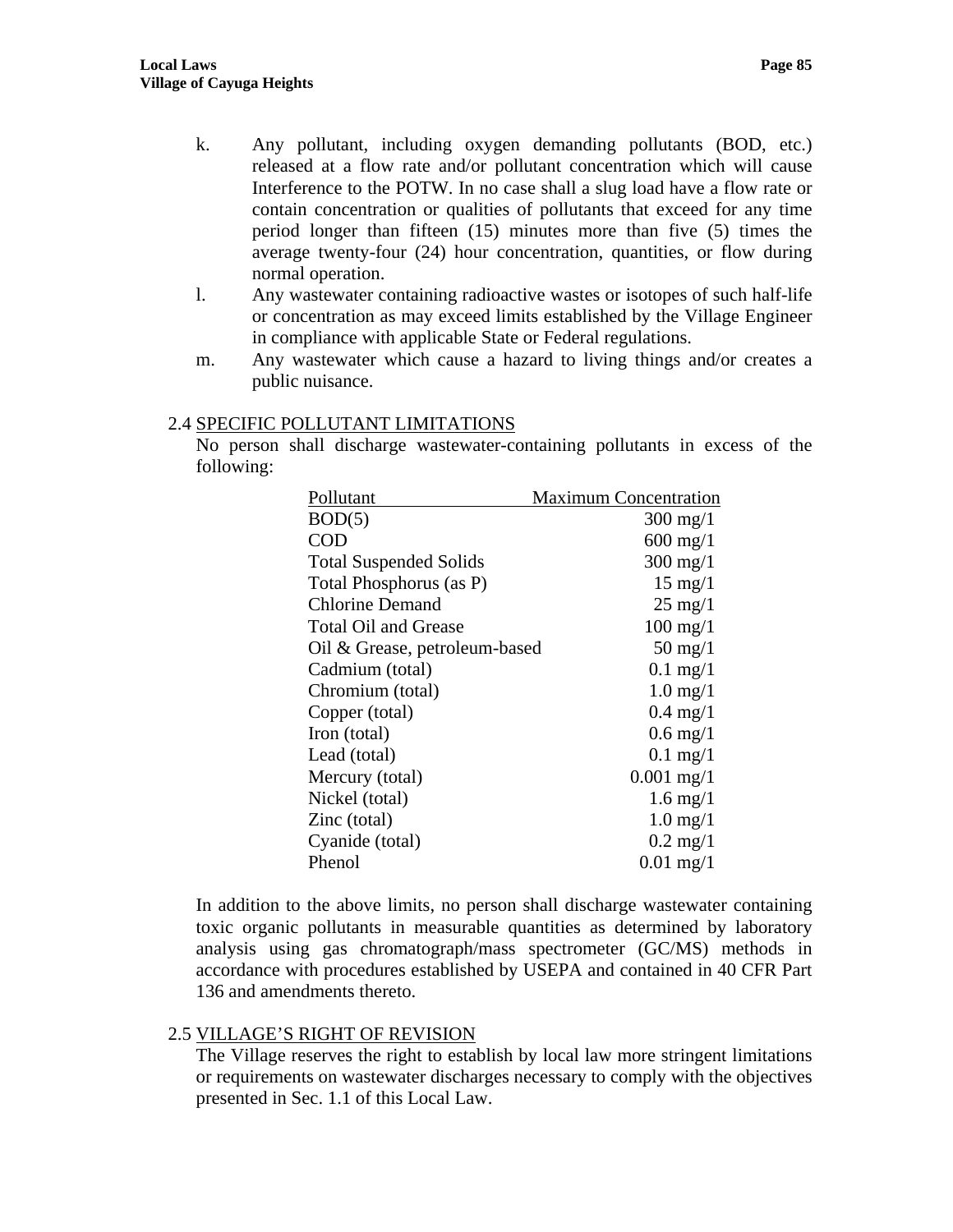### 2.6 FEDERAL CATAGORICAL PRETREATMENT STANDARDS.

Upon the promulgation of National Categorical Pretreatment Standards for a particular industrial subcategory, the National Standard, if more stringent than limitations imposed under this Local Law for sources in that subcategory, shall immediately supersede the limitations imposed under this Local Law.

### 2.7 STATE REQUIREMENT

State requirements and limitations on discharges shall apply in any case where they are more stringent than Federal requirements and limitations or local requirements and limitations presented in this Local Law.

### 2.8 EXCESSIVE DISCHARGE

No person shall increase the use of process water or, in any way, attempt to dilute a discharge as a partial or complete substitute for adequate treatment to achieve compliance with the limitations contained in the National Categorical Pretreatment Standards, or with any other pollutant-specific limitation developed by the Village or State.

### 2.9 ACCIDENTAL DISCHARGES

Each person shall provide protection from accidental discharge of prohibited materials or other substances regulated by this Local Law. Facilities to prevent accidental discharge of prohibited materials, such as chemical spill containment facilities, shall be provided and maintained at the owner or user's own cost and expense. Detailed plans showing facilities and operation procedures to provide this protection shall be submitted by Significant Industrial Users to the Village Engineer for review. All existing Significant Industrial Users shall complete such a plan within three (3) months of the effective date of this Local Law. New Significant Industrial Users shall prepare such plans and operating procedures necessary for prevention of accidental discharges for review by the Village Engineer prior to commencing discharge of wastewater to the Village POTW. Review of such plans and operating procedures by the Village Engineer shall not relieve the industrial user for the responsibility to modify the user's facility as necessary to meet the requirements of this Local Law. In case of an accidental discharge, it is the responsibility of the user to immediately telephone and notify the POTW of the incident. The notification shall include the location of the discharge, the type of waste, including concentration and volume, and the corrective actions taken or planned.

### Written Notice

Within five (5) days following an accidental discharge; the user shall submit to the Village Engineer a detailed written report describing the cause of the discharge and the measures to be taken by the user to prevent similar future occurrences such notification shall not relieve the user of any expense, loss, damage, or other liability which may be incurred as a result of damage to the POTW, fish kills, or any other damage to person or property; nor shall such notification relieve the user of any fines, civil penalties, or other liability which may be imposed by this article or other applicable law.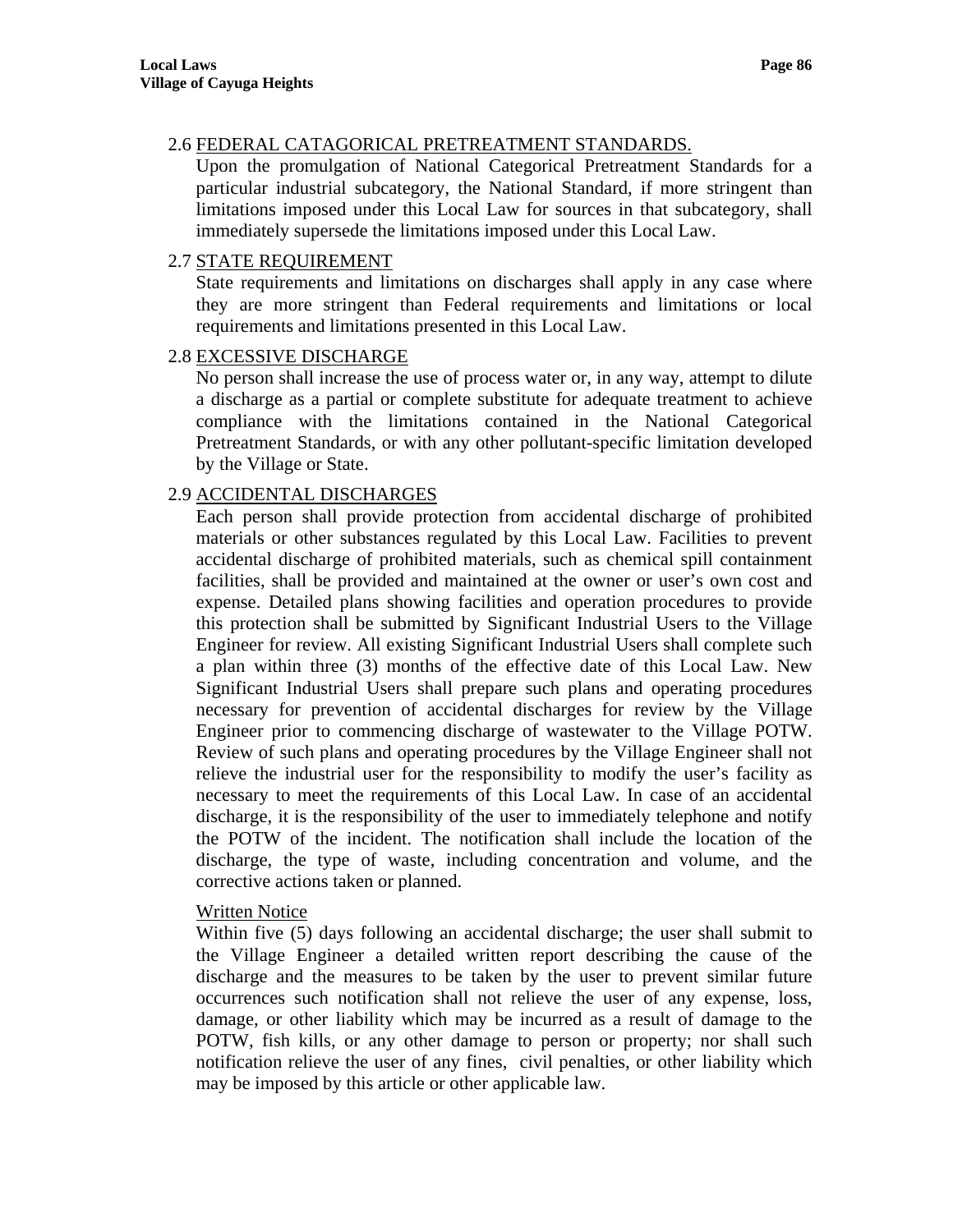## Notice to Employees

A notice shall be permanently posted on the user's bulletin board or other prominent place advising employees whom to call in the event of an accidental discharge. Employers shall insure that all employees who may cause such an accidental discharge to occur are advised of the emergency notification procedure.

# **3. FEES**

## 3.1 PURPOSE

It is the purpose of this section to provide for the equitable recovery of costs from users of the Village's wastewater treatment system for the implementation of the program established herein. The applicable charges or fees shall be set forth in the Village's Schedule of Charges and Fees.

## 3.2 CHARGES AND FEES

The Village may adopt charges and fees which may include:

- a. fees for monitoring, inspections and surveillance procedures;
- b. fees for reviewing accidental discharge procedures and construction;
- c. fees for permit applications;
- d. fees for filing appeals;
- e. other fees as the Village may deem necessary to carry out the requirements contained herein.

These fees relate solely to the matters covered by this Local Law and are separate from all other fees chargeable by the Village.

# **4. ADMINISTRATION**

# 4.1 WASTEWATER DISCHARGE

It shall be unlawful to discharge wastewater without a permit to any natural outlet within the Village of Cayuga Heights, or in any area under the jurisdiction of the Village, and/or to the POTW except as authorized by the Village Engineer in accordance with the provisions of this Local Law.

### 4.2 WASTEWATER DISCHARGE PERMITS

### 4.2.1 General Permits

All Significant Industrial Users proposing to discharge to the POTW shall obtain a Wastewater Discharge Permit before commencing discharge. All existing Significant Industrial Users shall obtain a Wastewater Discharge Permit within 180 days of the effective date of this Local Law.

4.2.2 Permit Application

Significant Industrial Users required to obtain a Wastewater Discharge Permit shall complete and file with the Village, an application in the form prescribed by the Village, and accompanied by a fee as established by the Village Board. Existing Significant Industrial Users shall apply for a Wastewater Discharge Permit within 30 days after the effective date of this Local Law, and proposed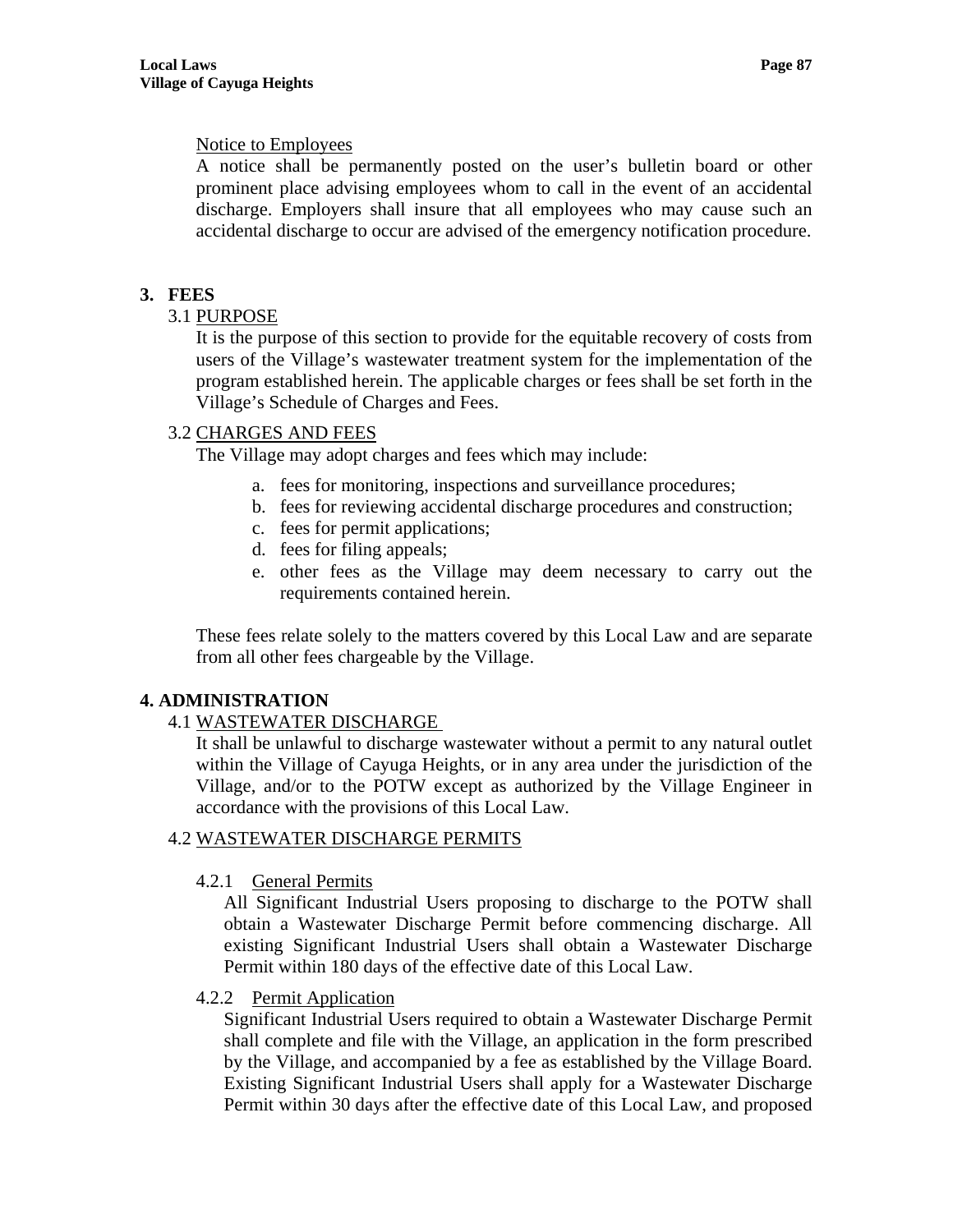new users shall apply at least 90 days prior to connecting to or contributing to the POTW. In support of the application, the user shall submit, in units and terms appropriate for evaluation, the following information:

- a) Name, address, and location (if different from the address);
- b) SIC number according to the Standard Industrial Classification Manual, Bureau of the Budget, 1972, as amended;
- c) Wastewater constituents and characteristics including but not limited to those mentioned in Section 2 of this Local Law as determined by a reliable analytical laboratory. Sampling and analysis shall be performed in accordance with procedures established by the EPA pursuant to Section 304 (g) of the Act and contained in 40 CFR, Part 136, as amended;
- d) Time and duration of wastewater discharge(s);
- e) Average daily and 30 minute peak wastewater flow rates, including daily, monthly and seasonal variations if any;
- f) Site plans, floor plans, mechanical and plumbing plans and details to show all sewers, sewer connections, and appurtenances by the size, location and elevation;
- g) Listing types of activities, facilities and plant processes on the premises and materials which are or could be discharged;
- h) Where known, the nature and concentration of any pollutants contained in the wastewater discharge which are limited by any Village, State, or Federal Pretreatment Standards, and a statement regarding whether or not the pretreatment standards are being met on a consistent basis and if not, whether additional Operation and Maintenance (O&M) and/or additional pretreatment is required for the user to meet applicable Pretreatment Standards;
- i) If additional pretreatment and/or O&M will be required to meet the Pretreatment Standards; the shortest schedule by which the user will provide such additional pretreatment. The completion date in this schedule shall not be later than the compliance date established for the applicable Pretreatment Standard:

The following conditions shall apply to this schedule:

- (1) The schedule shall contain increments of progress in the form of dates for the commencement and completion of major events leading to the construction and operation of additional pretreatment required for the user to meet the applicable Pretreatment Standards (e.g., hiring an engineer, completing preliminary plans, completing final plans, executing contract for major components, commencing construction, completing construction, etc.).
- (2) No increment referred to in paragraph (1) shall exceed nine (9) months.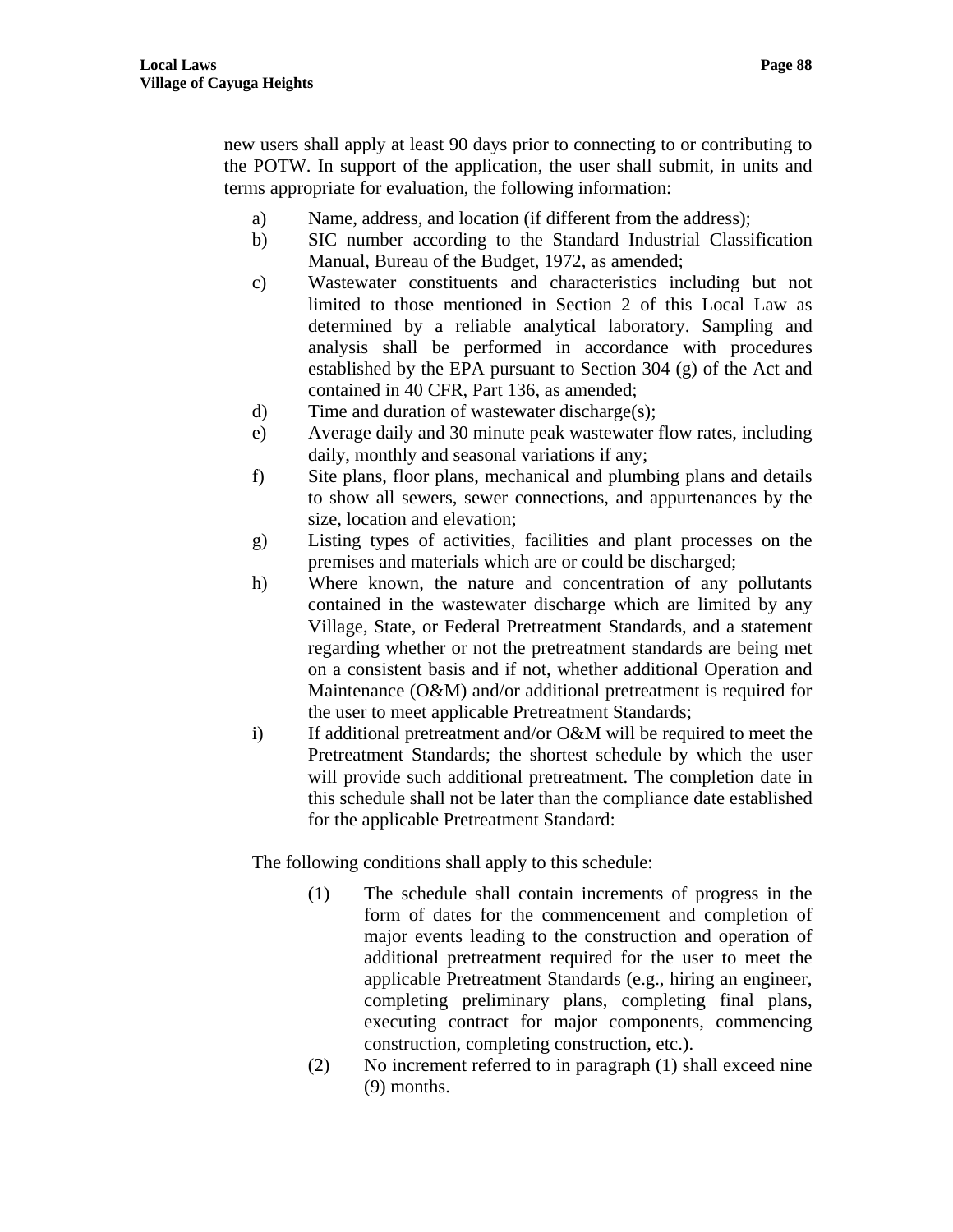- (3) Not later than fourteen (14) days following each date in the schedule and the final date for compliance, the user shall submit a progress report to the Village Engineer including, as a minimum, the status of compliance with the increment of progress to be met on such date and, if in noncompliance, the date on which it expects to comply with this increment of progress, the reason for delay, and the steps being taken by the user to return the construction to the schedule established. In no event shall more than nine (9) months elapse between such progress reports to the Village Engineer.
- j) Each type of product produced and type of raw materials processed.
- k) Number of employees, hours of operation of plant and proposed or actual hours of operation of pretreatment system.
- l) Any other information as may be deemed by the Village to be necessary to evaluate the permit application.

The Village will evaluate the data furnished by the user and may require additional information. After evaluation and acceptance of the data furnished, the Village may issue a wastewater discharge permit subject to the terms and conditions provided therein.

### 4.2.3 Permit Modifications

Within nine (9) months of the promulgation of a National Categorical Pretreatment Standard, the wastewater discharge permit of Significant Industrial Users subject to such standards shall be revised to require compliance with such standard within the time frame prescribed by such standard. Where a user, subject to a National Categorical Pretreatment Standard, has not previously submitted an application for a wastewater discharge permit as required by Section 4.2.2 of this Local Law, the user shall apply for a wastewater discharge permit within 180 days after promulgation of the applicable National Categorical Pretreatment Standard the information required by paragraph (h) and (i) of Section 4.2.2.

4.2.4 Permit Conditions

Wastewater discharge permits shall be expressly subject to all provisions of the Local Law and all other applicable regulations, user charges and fees established by the Village. Permits may contain the following:

- a) The unit charge or schedule of user charges and fees for the wastewater to be discharged to a community sewer;
- b) Limits on the average and/or maximum concentration and/or mass of pollutants contained in the wastewater discharge;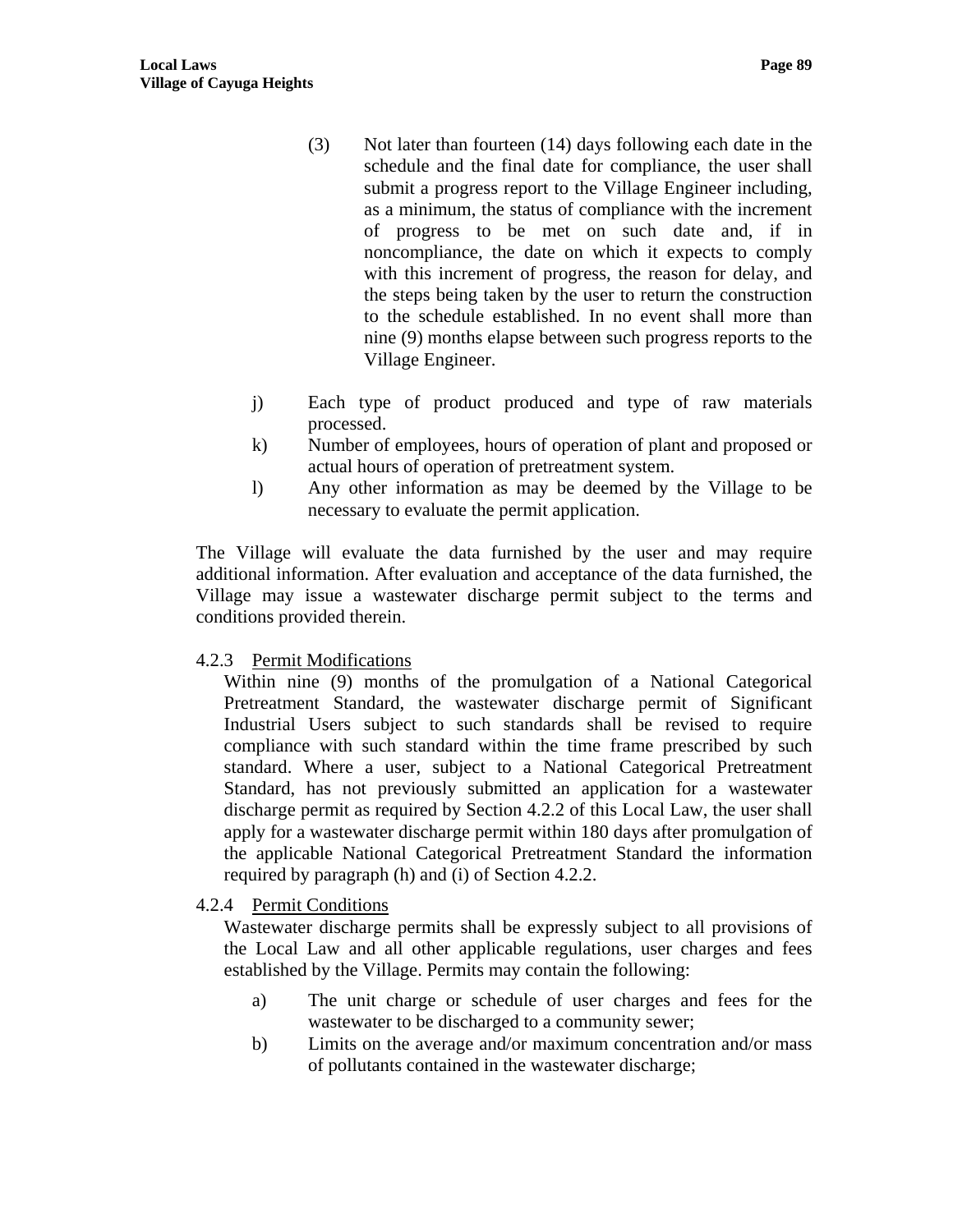- d) Requirements for installation and maintenance of wastewater flow monitoring and sampling facilities;
- e) Specifications for wastewater monitoring programs which may include sampling locations, frequency of sampling, number, types and standards for laboratory analyses and reporting schedules;
- f) Compliance schedules;
- g) Requirements for submission of technical reports or discharge reports (see 4.3);
- h) Requirements for maintaining and retaining plant records relating to wastewater discharge as specified by the Village, and affording the Village access thereto;
- i) Requirements for notification of the Village of any new introduction of wastewater constituents or any substantial change in the volume or character of the wastewater of the constituents being introduced into the wastewater treatment system;
- j) Requirements for notification of slug discharges as per Section 5.2;
- k) Other conditions as deemed appropriate by the Village to ensure compliance with this Local Law.
- 4.2.5 Permit Duration

Permits shall be issued for a specified time period, not to exceed five (5) years. A permit may be issued for a period less than a year or may be stated to expire on a specific date. The user shall apply for permit re-issuance a minimum of 180 days prior to the expiration of the user's existing permit. The terms and conditions of the permit may be subject to modification by the Village during the term of the permit as limitations or requirements as identified in Section 2 are modified or other just cause exists. The user shall be informed of any proposed changes in his permit at least 30 days prior to the effective date of change. Any changes or new conditions in the permit shall include a reasonable time schedule for compliance.

4.2.6 Permit Transfer

Wastewater Discharge Permits are issued to a specific user for a specific operation. A wastewater discharge permit shall not be reassigned, transferred or sold to a new owner, new user, different premises, or a new or changed operation without the approval of the Village. Any succeeding owner or user shall also comply with the terms and conditions of the existing permit.

# 4.3 REPORTING REQUIREMENTS FOR PERMITTEE

# 4.3.1 Compliance Date Report

Within ninety (90) days following the date for final compliance with applicable Pretreatment Standards or, in the case of a New Source, following commencement of the discharge of wastewater to the POTW, any user subject to Pretreatment Standards and Requirements shall submit to the Village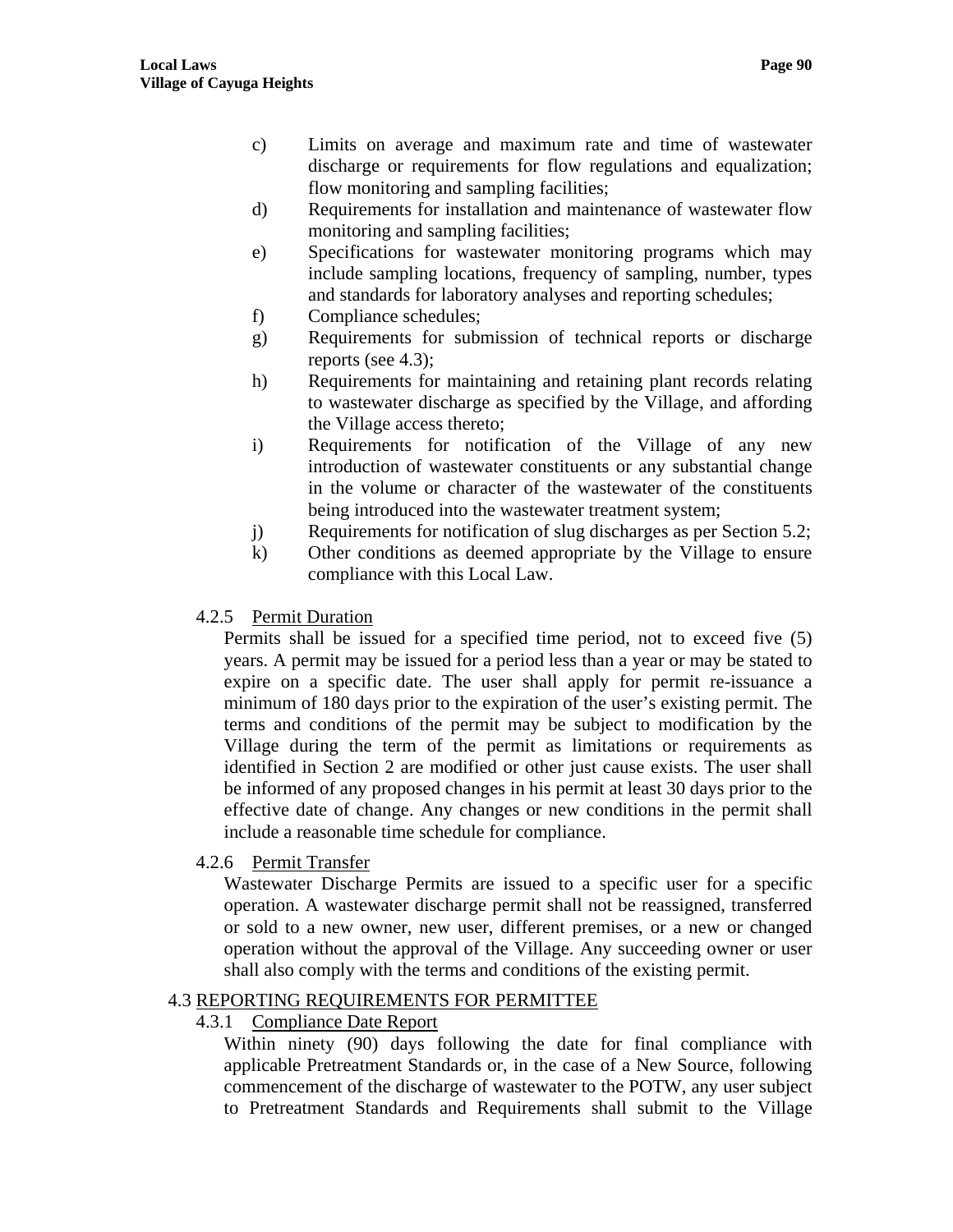Engineer a report indicating the nature and concentration of all pollutants in the discharge from the regulated process which are limited by Pretreatment Standards and Requirements and the average and maximum daily flow for these process units in the user facility which are limited by such Pretreatment Standards or Requirements. The report shall state whether the applicable Pretreatment Standards or Requirements are being met on a consistent basis and, if not, what additional O&M and/or pretreatment is necessary to bring the user into compliance with the applicable Pretreatment Standards or Requirements. This statement shall be signed by an authorized representative of the industrial user, and certified by a qualified professional.

- 4.3.2 Periodic Compliance Reports
	- (1) Any user subject to a National Categorical Pretreatment Standard, after the compliance date of such Pretreatment Standard, or, in the case of a New Source, after commencement of the discharge into the POTW, shall submit to the Village Engineer during the months of June and December, unless required more frequently in the Pretreatment Standard or by the Village Engineer, a report indicating the nature and concentration of pollutants in the effluent which are limited by such Pretreatment Standards. In addition, this report shall include a record of all daily flows which during the reporting period exceeded the average daily flow reported in paragraph (b)(4) of this section. At the discretion of the Village Engineer and in consideration of such factors as local high or low flow rates, holidays, budget cycles, etc., the Village Engineer may agree to alter the months during which the above reports are to be submitted.
	- (2) The Village Engineer may impose mass limitations on users which have been found to be using dilution to meet applicable Pretreatment Standards or Requirements, or in other cases where the imposition of mass limitations are appropriate. In such cases, the periodic compliance reports shall indicate the mass of pollutants regulated by Pretreatment Standards in the wastewater discharge of the user. These reports shall contain the results of sampling and analysis of the wastewater discharge, including the flow and the nature and concentration, or production and mass where requested by the Village Engineer, of pollutants contained therein which are limited by the applicable Pretreatment Standards. The frequency of monitoring shall be prescribed in the applicable Pretreatment Standard. All sampling procedures and laboratory analyses shall be performed in accordance with procedures established by EPA pursuant to Section 304(g) of the Act and contained in 40 CFR, Part 136 and amendments thereto or with any other test procedures approved by EPA. Wastewater sampling shall be performed in accordance with the techniques approved by EPA.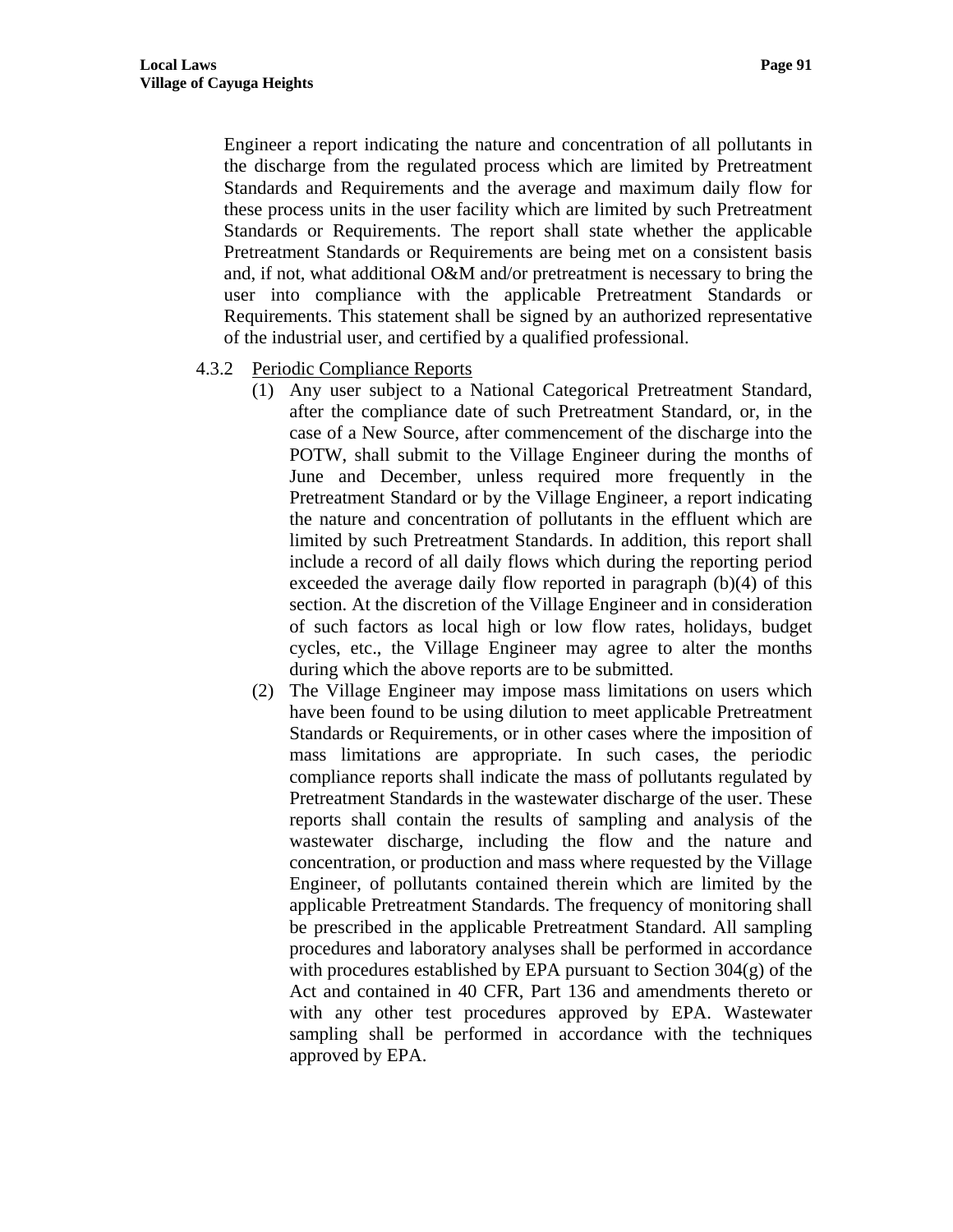(Comment: Where 40 CFR, Part 136 does not include a sampling or analytical technique for the pollutant in question sampling and analysis shall be performed in accordance with the procedures set forth in the EPA publication, Sampling and Analysis Procedures for Screening of Industrial Effluents for Priority Pollutants, April, 1977, and amendments thereto, or with any other sampling and analytical procedures approved by the Administrator.)

## 4.4 MONITORING FACILITIES

The Village shall require to be provided and operated at the user's own expense, monitoring facilities to allow inspection, sampling, and flow measurement of the building sewer and/or internal drainage systems. The monitoring facility should normally be situated on the User's premises, but the Village may, when such a location would be impractical or cause undue hardship on the user, allow the facility to be constructed in the public street or sidewalk area and located so that it will not be obstructed by landscaping or parked vehicles.

There shall be ample room in or near such sampling manhole or facility to allow accurate sampling and preparation of samples for analysis. The facility, sampling, and measuring equipment shall be maintained at all times in a safe and proper operating condition at the expense of the user.

Whether constructed on public or private property, the sampling and monitoring facilities shall be provided in accordance with the Village's requirements and all applicable local construction standards and specifications. Construction shall be completed within ninety (90) days following written notification by the Village.

### 4.5 INSPECTION AND SAMPLING

The Village shall inspect the facilities of any user to ascertain whether the purpose of this Local Law is being met and all requirements are being complied with. Persons or occupants of premises where wastewater and/or pollutants are created or discharged shall allow the Village or their representative ready access at all reasonable times to all parts of the premises for the purposes of inspection, sampling, records examination or in the performance of any of their duties. The Village, State and EPA shall have the right to set up on the user's property such devices as are necessary to conduct sampling inspection, compliance monitoring and/or metering operations. Where a user has security measures in force which would require proper identification and clearance before entry into their premises, the user shall make necessary arrangements with their security guards so that upon presentation of suitable identification, personnel from the Village, State and EPA will be permitted to enter, without delay, for the purposes of performing their specific responsibilities.

### 4.6 PRETREATMENT

Significant Industrial Users shall provide pretreatment of wastewaters and/or pollutants as required to comply with this Local Law and with all applicable National Categorical Pretreatment Standards within the specified time frame. Any facilities required for pretreatment of wastewater shall be provided, operated, and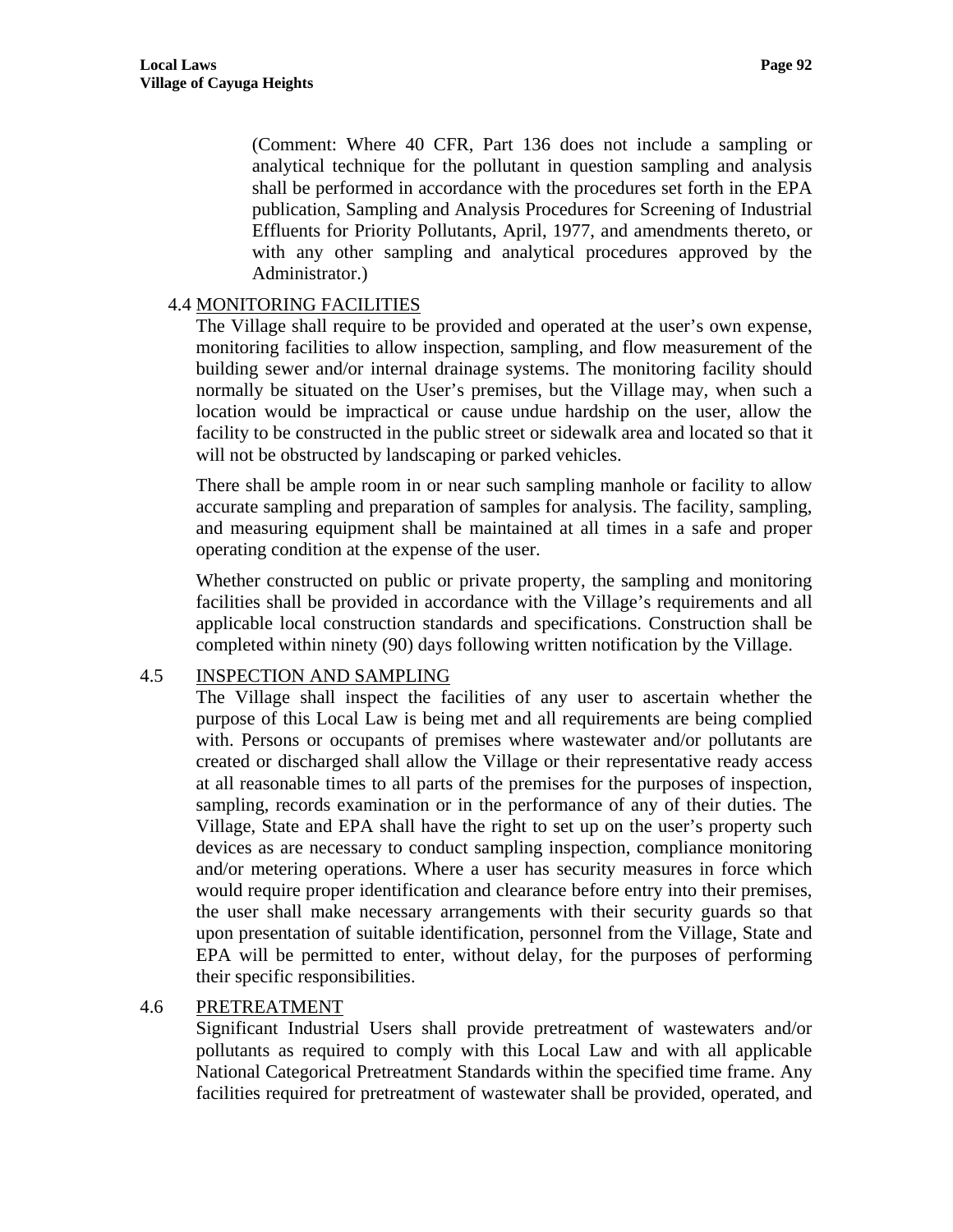maintained at the user's expense. Detailed plans showing the pretreatment facilities and operating procedures shall be submitted to the Village Engineer for review. The review of such plans and operating procedures will in no way relieve the user from the responsibility of modifying the facility as necessary to produce an effluent acceptable to the Village under the provisions of this Local Law. Any subsequent changes in the pretreatment facilities or method of operation shall be reported to and be acceptable to the Village prior to the user's initiation of the changes.

The Village shall annually publish in the largest local newspaper a list of the Significant Industrial Users determined to be in noncompliance with any Pretreatment Requirements or Standards at least once during the twelve previous months. The notification shall also summarize any enforcement actions by the Village against the user(s) during the same twelve months.

All records relating to compliance with Pretreatment Standards shall be made available to officials of the EPA, the State, and the Village upon request.

### 4.7 CONFIDENTIAL INFORMATION

Information and data on a user obtained from reports, questionnaires, permit applications, permits and monitoring programs and from inspections shall be available to the public or other governmental agency without restriction unless the User specifically requests and is able to demonstrate to the satisfaction of the Village that the release of such information would divulge information, processes or methods or production entitled to protection as trade secrets of the user.

When requested by the person furnishing a report, the portions of a report which might disclose trade secrets shall not be made available for inspection by the public but shall be made available upon written request to governmental agencies for uses related to this Local Law, the National Pollutant Discharge Elimination System (NPDES) Permit, State Pollutant Discharge Elimination Systems (SPDES) permit and/or the Pretreatment Programs; provided, however, that such portions of a report shall be available for use by the State or any state agency in judicial review or enforcement proceedings involving the person furnishing the report. Information regarding wastewater constituents (including pollutants) and characteristics will not be recognized as confidential information.

Information accepted by the Village as confidential, shall not be transmitted to any governmental agency or to the general public by the Village until and unless a ten-day notification is given to the user.

### **5. ENFORCEMENT**

### 5.1 VIOLATION OF LOCAL LAW

a) Whenever the Village finds that any user has violated or is violating this Local Law, wastewater contribution permit, or any prohibition, limitation or requirements contained herein, the Village may serve upon such person a written notice stating the nature of the violation. Within 30 days of the date of the notice, a plan for the satisfactory correction thereof shall be submitted to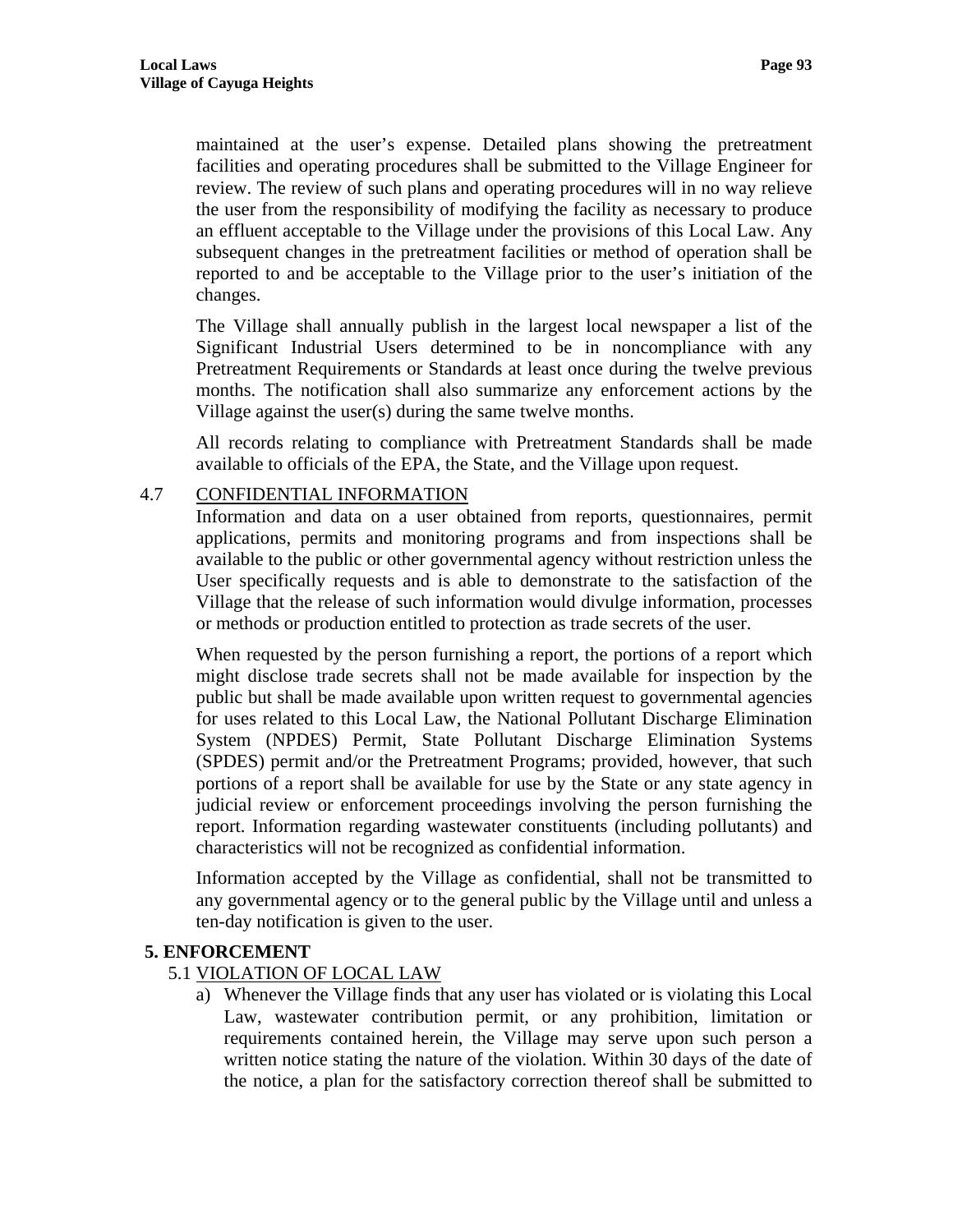the Village by the user. The Village shall give the offender a reasonable time for correction thereof.

- b) Any person, who shall continue any violation beyond the time limit hereinabove provided, shall be guilty of a violation as defined in the Penal Law of the State of New York. Each day in which any such violation shall continue shall be deemed a separate offense.
- c) Any person violating any of the provisions of this Local Law shall become liable to the Village for a civil penalty pursuant to Section 6.1 herein for any expense, loss, or damage occasioned the Village by reason of such violation.

## 5.2 SUSPENSION OF SERVICE AND/OR PERMIT

The Village may suspend the wastewater treatment service and/or a Wastewater Discharge Permit when such suspension is necessary, in the opinion of the Village, in order to stop an actual or threatened discharge which presents or may present an imminent or substantial endangerment to the health or welfare of persons, to the environment (including soil, water and atmosphere), causes interference to the POTW or causes the Village to violate any condition of its SPDES Permit.

Any person notified of a suspension of the wastewater treatment service and/or the Wastewater Discharge Permit shall immediately stop or eliminate the wastewater discharge. In the event of failure of the person to comply voluntarily with the suspension order, the Village shall take such steps as deemed necessary including immediate severance of the sewer connection, to prevent or minimize damage to the POTW system or endangerment to any individuals. The Village shall reinstate the Wastewater Discharge Permit and/or the wastewater treatment service upon proof of the elimination of the non-complying discharge. A detailed written statement submitted by the user describing the causes of the harmful contribution and the measures taken to prevent any future occurrence shall be submitted to the Village within 15 days of the date of occurrence.

5.3 REVOCATION OF PERMIT

Any user who violates the following conditions of this Local Law, or applicable State and Federal regulations, is subject to having his permit revoked in accordance with the procedures of Section 5.4 of this Local Law:

- a) Failure of a user to factually report the wastewater constituents (including pollutants) and characteristics of his discharge;
- b) Failure of a user to report significant changes in operations, or wastewater constituents and characteristics;
- c) Refusal of reasonable access to the user's premises for the purpose of inspection or monitoring; or,
- d) Violation of conditions of the permit.

### 5.4 SHOW CAUSE OF HEARING

5.4.1 Notice of Hearing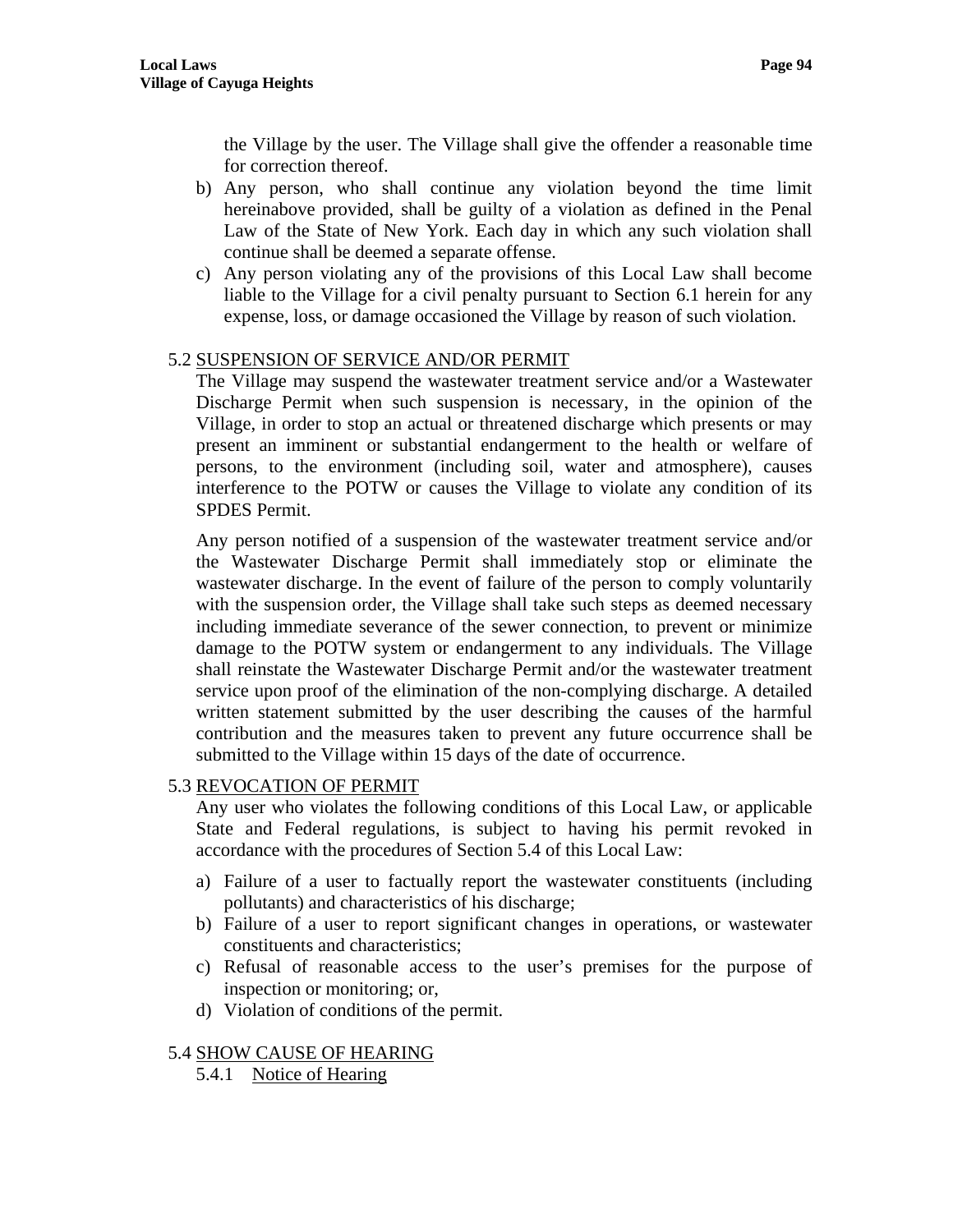The Village may order any user who violates Section 5.3 herein to show cause before the Village Board why his permit should not be revoked. A notice shall be served on the user specifying the time and place of a hearing to be held by the Village Board regarding the violation, the reasons why the action is to be taken, the proposed enforcement action, and directing the user to show cause before the Village Board why the proposed enforcement action should not be taken. The notice of the hearing shall be served personally or by registered or certified mail (return receipt requested) at least ten (10) days before the hearing. Service may be made on any agent or officer of a corporation.

### 5.4.2 Conduct of Hearing

The Village Board may itself conduct the hearing and take the evidence, or may designate the Village Engineer to:

- a) Issue in the name of the Village Board notices of hearings requesting the attendance and testimony of witnesses and the production of evidence relevant to any matter involved in such hearings;
- b) Take the evidence;
- c) Transmit a report of the evidence and hearing, including transcripts and other evidence, together with recommendations to the Village Board for action thereon.

#### 5.4.3 Hearing Testimony

At any hearing held pursuant to this Local Law, testimony taken must be under oath and recorded stenographically. The transcript, so recorded, will be made available to any member of the public or any party to the hearing upon payment of the usual charges thereof.

#### 5.4.4 Hearing Order

After the Village Board has reviewed the evidence, it may issue an order to the user responsible for the discharge directing that, following a specified time period, the sewer service be discontinued and the permit revoked, unless adequate treatment facilities, devices or other related appurtenances shall have been installed on existing treatment facilities, devices or other related appurtenances are properly operated. Further orders and directives as are necessary and appropriate may be issued.

#### 5.5.1 Legal Action

In addition to other hearings, actions or remedies provided herein, the Village Attorney may commence an action for appropriate legal and/or equitable relief in the (Supreme) Court of this State.

## **6. CIVIL COSTS AND CRIMINAL PENALTIES**

#### 6.1 CIVIL PENALTIES

Any user who is found to have violated on Order of the Village Board or who willfully or negligently failed to comply with any provision of this Local Law, and the orders, rules, regulations and permits issued hereunder, may be fined an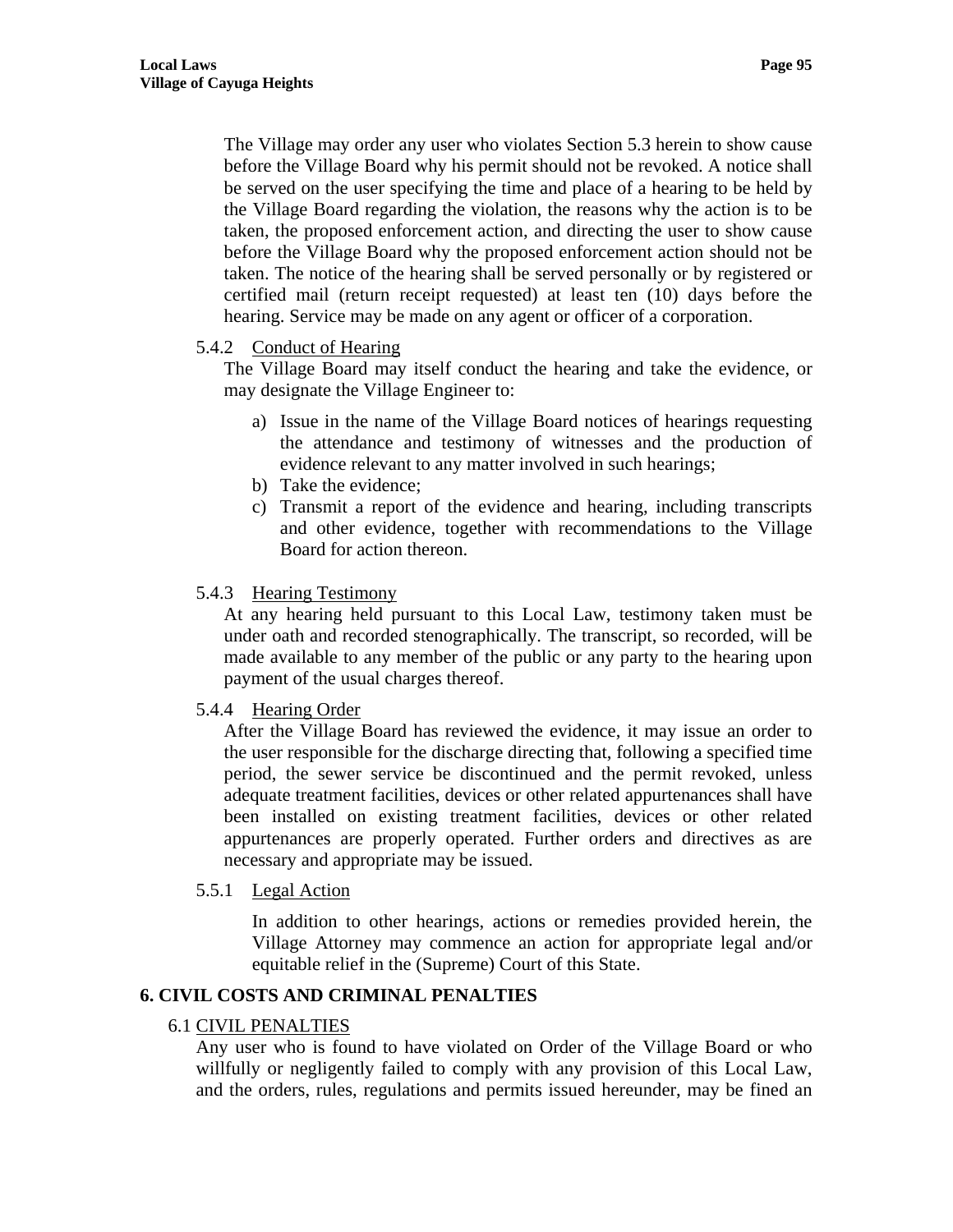amount as determined by the Village Board not to exceed the cost incurred by the Village due to such violation for each offense. Each day on which a violation occurs or continues shall be deemed a separate and distinct offense. These costs may include reasonable attorneys' fees, court costs, court reporters' fees and other expenses of litigation by appropriate suit at law against the person found to have violated this Local Law or the orders, rules, regulations, and permits issued hereunder.

### 6.2 FALSIFYING INFORMATION

Any person who knowingly makes any false statements, representation or certification in any application, record, report, plan or other document filed or required to be maintained pursuant to this Local Law, or Wastewater Discharge Permit, or who falsifies, tampers with, or knowingly renders inaccurate any monitoring device or method required under this Local Law, shall be guilty of a violation as defined in the Penal Law of the State of New York.

### 6.3 CRIMINAL PENALTY

Any person who violates Section 5.1 of this Local Law shall be guilty of a violation as defined in the Penal Law of the State of New York.

# **7. VALIDITY**

## 7.1 TIME LOCAL LAW TAKES EFFECT

This Local Law to take effect upon filing with the Secretary of State.

## 7.2 REPEAL OF OTHER ORDINANCES

All other ordinances conflicting with any part of this Local Law are hereby repealed.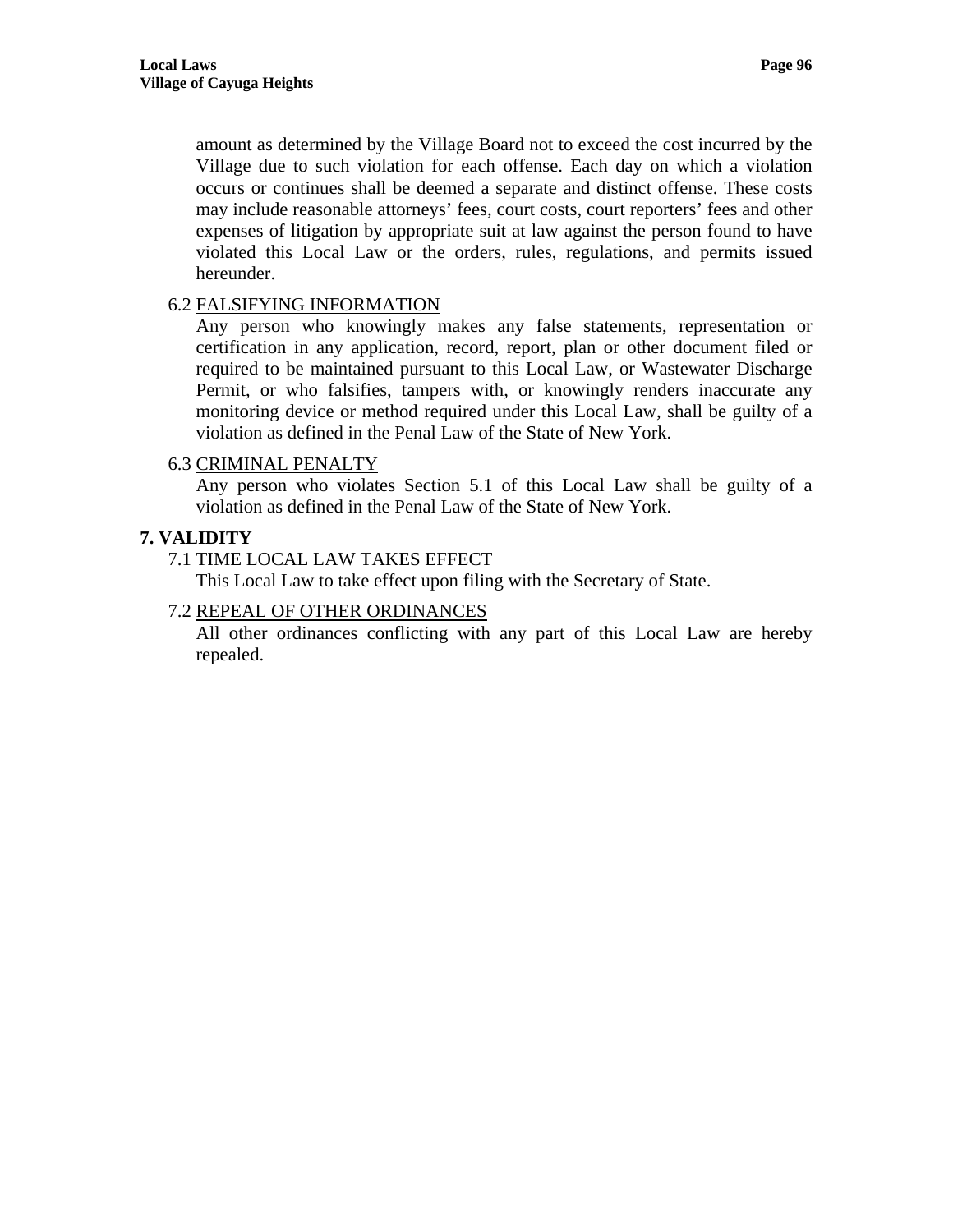## **Village of Cayuga Heights Local Law No. 2 of the Year 1987 AMENDMENT TO SIGN ORDINANCE**

## **SECTION 17. SIGNS**

The purpose of this local law is to promote and protect the public health, welfare and safety of the Village of Cayuga Heights by regulating existing and proposed indoor and outdoor signs of all types.

As used in this local law unless otherwise expressly stated:

"Sign" shall mean any material, structure or device of fixed location and stationary components which is used to advertise or promote the interests of any person or business when the same is placed in view of the general public.

"Indoor Signs" are signs inside of buildings, which are designed and placed to be read from outside the building.

"Erect" shall mean to display, relocate, place, affix or maintain any sign, and shall also include the painting of exterior wall signs.

The "face" of a building shall mean any outer surface of a building, which is visible from any private or public street or highway except the roof or roofs.

The "front" of a building shall mean that face which contains the front entrance.

"Illuminated sign" shall mean any sign illuminated directly or indirectly by electricity, gas, or other artificial light, including reflective or phosphorescent light originating from outside the body of the sign or from within or behind it.

"Projecting sign" shall mean any sign which projects from the exterior of any building.

"On premises sign" shall mean any sign related to an activity, business or profession conducted, or to a commodity or service sold or offered upon the premises where such sign is located.

"Sign area" shall mean the surface area of the sign including the frame, plate or structure used to hold up any lettering or pictorial matter. In the event a sign is attached, painted or applied to the front or face of a building or is irregular in shape the area of the sign shall be taken as the area of the smallest rectangle that can be placed over the entire sign, including its lettering, devices, frame and decorative moldings along its edges, and background, if of a different color than the predominant color surrounding the sign except as otherwise provided herein. In the event that both upper case and lower case letters are used in a lettered wall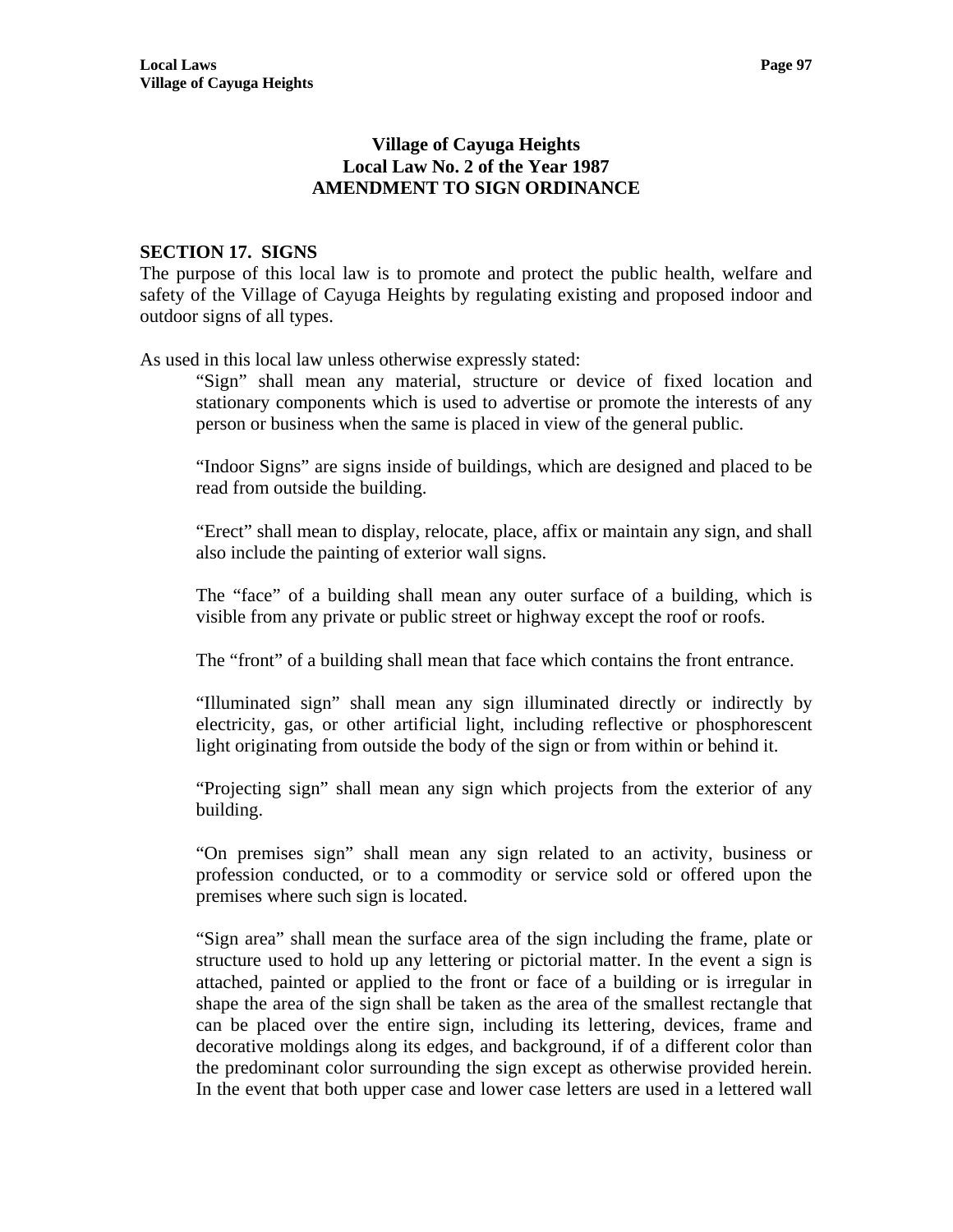sign, the area shall be defined by the smallest rectangles that can be placed over the series of lower case letters plus the area of the smallest rectangles that can be placed over the upper case letters. In the event that a letter or letters or other pictorial matter are placed as separate units on background boards, the sign area shall be calculated as the sum of the areas of the background boards. In the case of a flat or two-sided free standing sign, the sign area is considered to be the entire surface area of one face of the sign.

"Free standing sign" shall mean any sign or sign structure not attached to the exterior of a building.

"Shopping center" or "multi-use commercial facility" shall mean any group of two or more stores for which there is provided off-street parking.

A. General Regulations

1. Any illuminated sign or lighting device shall employ only lights emitting a light of constant intensity. The lights shall be so regulated as to direction and intensity that they cause no nuisance or traffic hazard.

2. A sign may project horizontally not more than two feet from the front or face of a building.

3. Outdoor signs may be placed only on the faces of a building.

4. Only "on premises signs" as provided in this local law are permitted.

5. The maximum height of any part of a freestanding sign shall be six feet above ground level.

### B. Permitted Signs in all Districts.

 1. The following signs in any area of the Village are permitted without a permit:

a. Signs advertising the proposed sale, lease, or rental of the premises upon which the sign is located, which sign shall not exceed 4 square feet in area.

b. Professional nameplates that shall not exceed 2 square feet in area.

c. Signs denoting the name and address of the occupants of premises used for residential purposes which signs shall not exceed 1 square foot in area. d. Directional (entrance/exit) signs on premises, each not exceeding 2 square feet in area and which shall not include any trademarks or names of businesses conducted or products sold.

e. A sign or notice, having an area of 10 square feet or less, of a public utility necessary for the direction, information, or safety of the public.

2. The following signs are permitted in any area of the Village of Cayuga Heights but they shall not be erected or maintained without a permit as provided herein: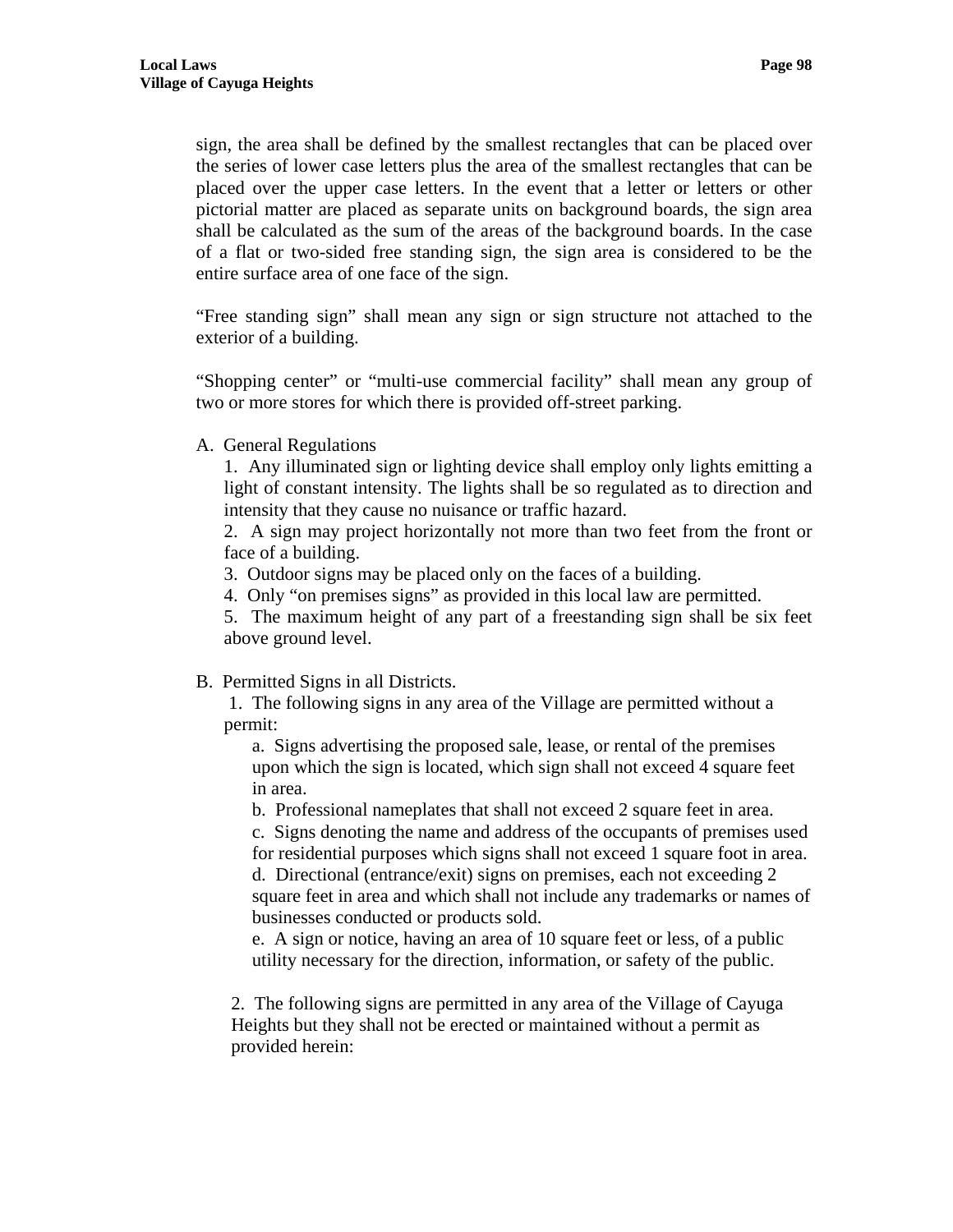a. One sign and one bulletin board customarily incident to places of worship, libraries, museums, not to exceed 18 square feet and to be located on premises of such institutions.

b. One sign not to exceed 6 square feet in area for social clubs or societies, which shall be located on the premises of such institutions. c. One sign of a temporary nature listing the architect, engineer, contractor, or owner may be placed on premises where construction, repair, or renovation is in progress. Such sign shall be removed immediately upon completion of the project or after a period of three years from the date of the permit, whichever comes first.

d. Each building in a commercial zone may have one or two signs, whose total area shall not exceed 20 square feet. Said signs may be attached to or painted on the front or face of each building or one or both signs may be indoor signs. Where there are two signs they shall be attached to, painted on, or applied to the front and to the face or faces of the building in such a way that they are at an angle or not less than 90 degrees from one another. e. Where more than one business occupies a single building, in place of the sign restrictions in Section 2 (d), each business may have one or two signs whose total area shall not exceed 10 square feet. One or both signs may be an indoor sign.

f. If there are more than two businesses operated on any one parcel or contiguous parcels, which parcel or parcels are under the ownership, operation, management, or control of the same person, persons, firms, or corporation, involving a shopping center or other multi-use facility, one free standing sign which shall not exceed 18 square feet shall be permitted for the parcel, parcels, development, or shopping center as a whole, regardless of the number of separate businesses operated thereon, provided that if such a sign is used, a sign of the kinds referred to in the first and second sentences of the preceding section shall not be used.

g. Signs advertising store hours and "rules" of conduct are exempt from this local law.

#### C. Temporary Signs

All signs of temporary nature such as political or civic posters, and other signs of a similar nature, may be erected without a permit for a period not to exceed thirty days on premises of any property owner by the property owner; with the condition that a period of not less than eleven months shall elapse between the last day of one period of showing and the first day of the next. The maximum size shall be four square feet.

#### D. Application for Permit.

Application for a permit shall be made in writing by the owner of the premises in duplicate, upon forms prescribed and provided by the Zoning Officer and there shall be attached a detailed, to-scale drawing or blueprint showing a description of the construction details of the sign and showing all the lettering and/or pictorial matter composing the sign; position of lighting or other extraneous devices; a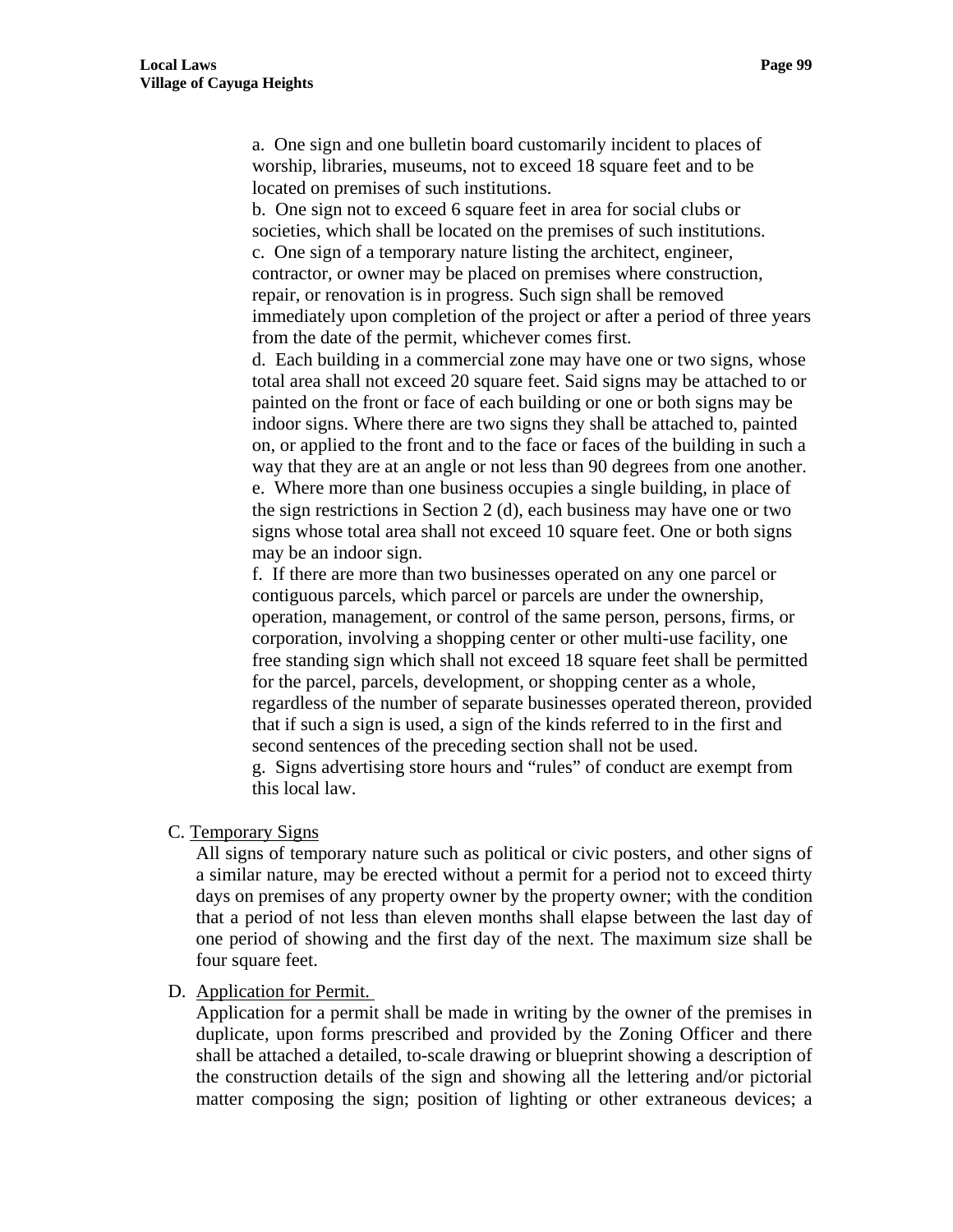location plan showing the position of the sign on any building or land, and its position in relation to nearby buildings or structures and to any private or public street or highway.

#### E. Fees.

The following fees shall be paid upon issuance of the permit:

1. Application fee of five dollars (\$5.00).

## F. Procedures.

1. It shall be the duty of the Zoning Officer, upon the filing of an application for a permit to erect a sign, to examine such plans, specification, and other data submitted to him with the application, and, if necessary, the building or premises upon which it is proposed to erect the sign or other advertising structure; and if it complies with this local law, to approve the same and issue a permit.

2. If the said sign does not comply with this local law, the Zoning Officer shall immediately notify the applicant. An appeal from his decision may be made to the Board of Appeals. (Eff. 11/1/76)

3. In making any determination or decision with respect to any proposed sign, any Village officer or the Board having jurisdiction shall be guided by the general purpose of this local law and shall also consider the following:

a. The purpose for which the sign is erected and the distance from which the sign is intended to be or can possibly be read and the character of adjacent streets. In all cases, the smallest sign which will suit the purpose shall be the guide, taking into account the legitimate commercial or other interests which are intended to be promoted by the sign, and the speed limits and traffic conditions on adjacent streets.

b. The number of letters on the proposed sign. A sign with only a few letters need not be as large as one with many letters to be seen from the same distance.

c. Other signs in the vicinity of the proposed sign.

d. The character of the neighborhood. The proposed use shall not be detrimental to the general amenity or neighborhood character so as to cause a devaluation of neighboring property or material inconvenience to neighboring inhabitants or material interference with the use and enjoyment by the inhabitants of the neighboring property.

e. The protection of the public interest and the desirability of maintaining open spaces, views and vistas insofar as possible.

f. Any hardship imposed by this local law due to the nature of the sign, its location and its purpose.

### G. Revocation of Permit and Removal of Signs

1. Any sign which advertises a business no longer in existence on the premises shall be removed by the owner of the premises upon which such sign is located as soon as the business ceases to exist.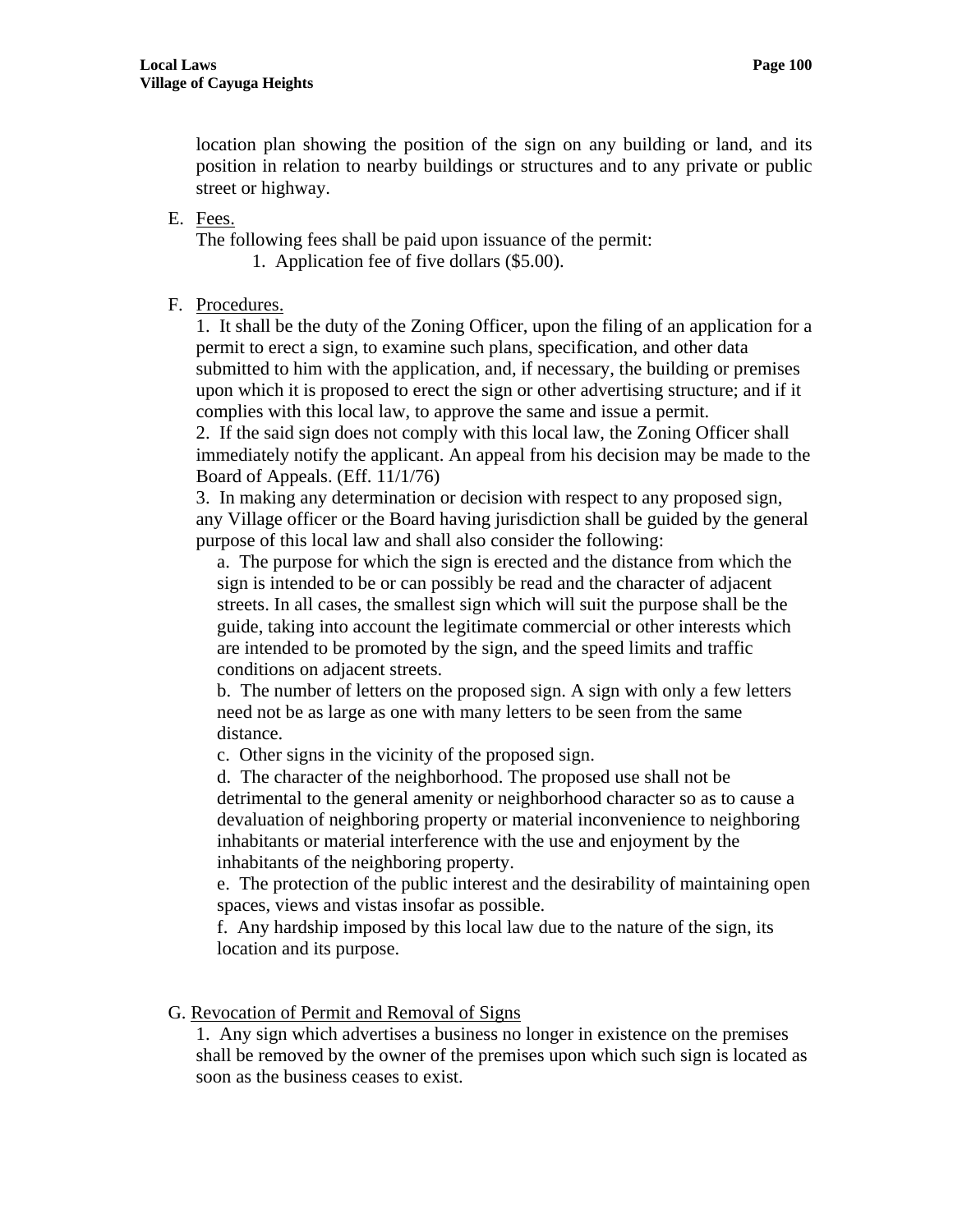2. No sign, whether new or existing, shall hereafter be erected or altered except in conformity with the provisions of this law. However, notwithstanding any provisions contained herein, the sign must be kept clean, neatly painted and free from all hazards, including but not limited to, holes in the sign, faulty wiring, loose fastenings and the sign must otherwise be maintained at all times in good repair and shall not be detrimental or dangerous to the public health or safety. If the Zoning Officer, or Board of Trustees, shall find that any sign violates any of the foregoing provisions or that such sign is unsafe or is an actual or imminent traffic or other hazard or danger to the public, he shall give written notice which shall specify the violations and the items requiring correction or the removal of a sign, as the case may be.

3. In the event of failure to comply with the requirements of said notice within the period required therein, the permit for such sign shall be automatically revoked and such sign shall be removed by the owner of the land on which such sign is erected.

#### H. Non-Conforming Signs.

Any sign which has been in existence prior to the effective date of this local law and which does not conform with the provisions and standards of this law and any amendments thereto, shall be removed within 90 days from the effective date hereof.

### I. Legal Fees.

Whenever any action at law is brought to collect a sum of money, the defendant shall pay attorney's fees.

### J. Violations

Failure to comply with any of the provisions of this local law shall be deemed a violation and the violator shall be liable to a fine of not more than \$50.00 for each violation, and each day's failure to comply shall be deemed a violation.

### K. Validity

If any section, subsection, phrase, sentence or portion of this local law is for any reason, held invalid or unconstitutional by any court of competent jurisdiction, such portion shall be deemed a separate, distinct and independent provision and such holding shall not affect the validity of the remaining portions hereof.

#### L. Effective Date.

This local law shall take effect on the twentieth day after adoption. (11/15/87)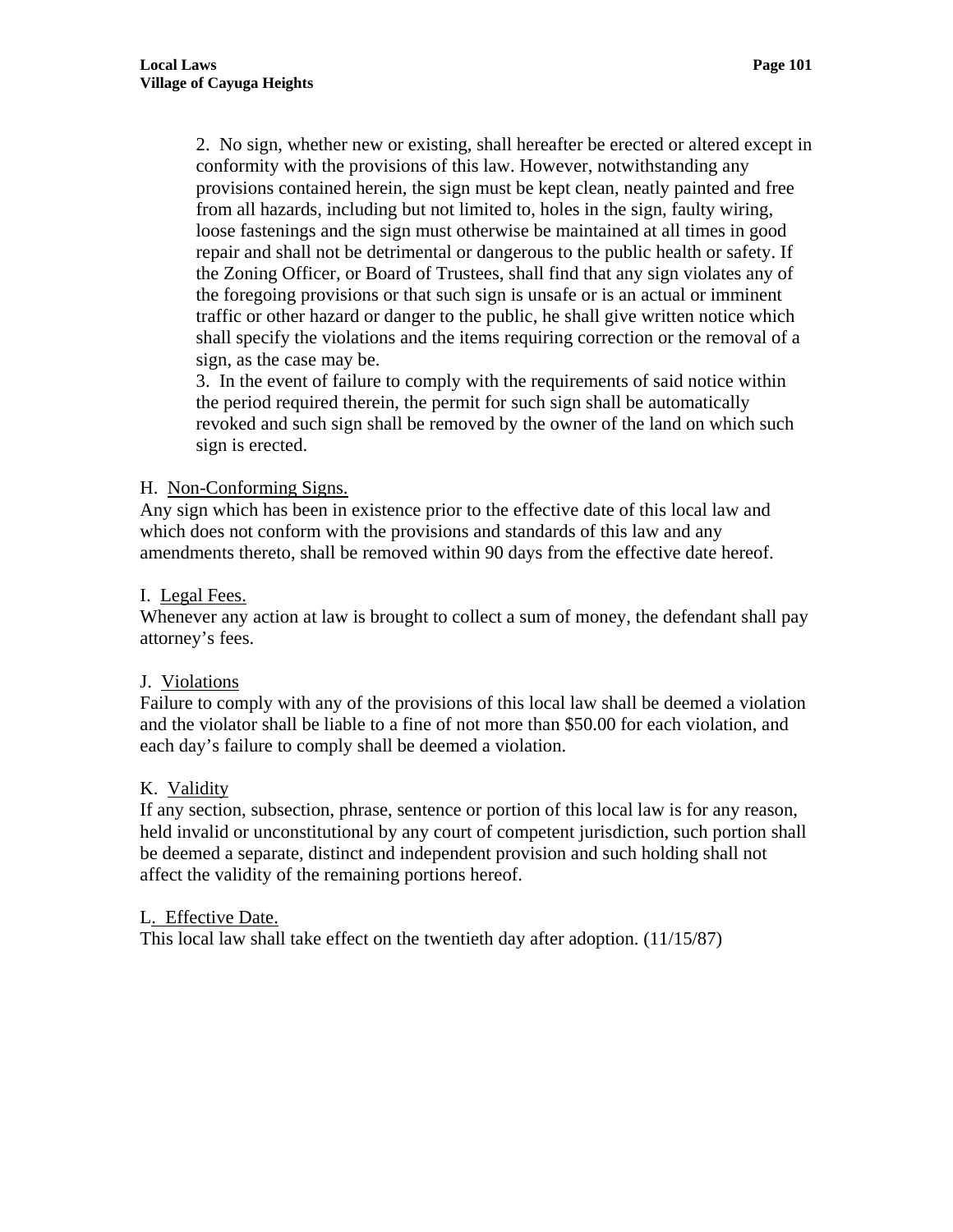# **Village of Cayuga Heights Local Law No. 1 of the Year 1988 Prior Written Notice**

- 1. No action or special proceeding shall be maintained against the Village of Cayuga Heights, its Mayor or Trustees of the Village Engineer, Zoning Officer or Building Commissioner, Superintendent of Public Works or against any improvement district in the Village for damages for injuries to person or property including wrongful death sustained by reason of any street, highway, bridge, culvert, highway marking, sidewalk, crosswalk, or any other property owned, operated, maintained by or leased by or to the Village or any improvement district including but not limited to any other property owned, controlled or rented to or by the Village of any kind including but not limited to parks, playgrounds, any streams or bodies of water, or any buildings or any other structure, being out of repair, defective, unsafe, dangerous or obstructed unless written notice of such defective, out of repair, unsafe, dangerous or obstructed condition of any such street, highway, bridge, culvert, highway marking, sidewalk, crosswalk, or any other properly owned, operated, maintained by or leased by or to the Village or any improvement district including but not limited to any other property owned, controlled or rented to or by the Village of any kind including but not limited to parks, playgrounds, any streams or bodies of water, or any buildings or any other structures was actually given to the Village Clerk of the Village of Cayuga Heights and that there was a failure or neglect within a reasonable time after the giving of such notice to repair or remove the defect, danger or obstruction complained of; and no such action shall be maintained for damages or injuries to persons or property including wrongful death sustained solely in consequence of the existence of snow or ice upon any highway, bridge, culvert, sidewalk, or any other property owned by, controlled or rented to or by the Village of Cayuga Heights or any improvement district in the Village unless written notice thereof, specifying the particular place, was actually given to the Village Clerk of Cayuga Heights and there was a failure and neglect to cause such snow or ice to be removed or to make the place otherwise reasonably safe within a reasonable time after the receipt of such notice.
- 2. No action may be maintained for damages or injuries to any person or property against the Village of Cayuga Heights unless a notice of claim is served upon the Village in accordance with the provisions of Section 50-e of the General Municipal Law and unless the action is commenced within one year 90 days after the happening of the event upon which the claim is based, and in accordance with Section 50-i of the General Municipal Law, except that wrongful death actions shall be commenced within 2 years after the happening of the death.
- 3. This Local Law to take effect upon filing with the Secretary of State. (12/88)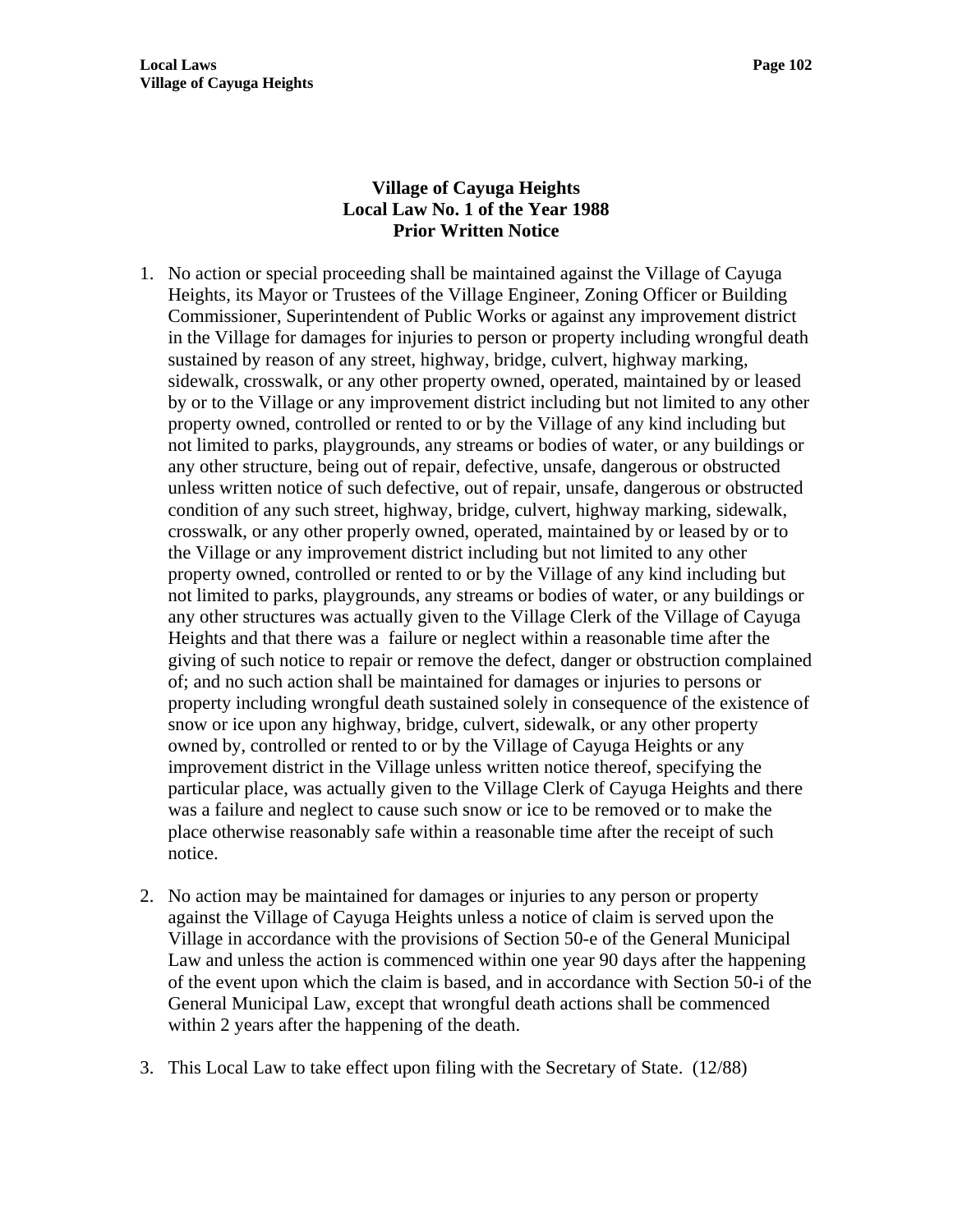## **Village of Cayuga Heights Local Law No. 2 of the Year 1988**

## **AMENDMENT TO ZONING ORDINANCE- SECTION 20**

#### **SECTION 20.** ZONING PERMITS

No building or structure shall be begun or expanded nor shall any building be remodeled so as to change the structure or function of any room therein until a zoning permit authorizing such construction shall have been issued by the Zoning Officer.

Such building or structure shall be constructed or extended in accordance with the terms of the permit.

Every application for a zoning permit shall state the intended use of the building, the number of families to be housed, if any, the height of the building, and shall be accompanied by a plot plan with all the dimensions shown indicating the size and shape of the lot, the position of the buildings, and the front, side and rear yards.

This Local Law to take effect upon filling with the Secretary of State. (12/19/88)

Application for zoning permit shall be accompanied by fees payable to the Village as follows:

| For buildings the estimated cost of which is not in excess of \$10,000    | \$5.00 |
|---------------------------------------------------------------------------|--------|
| For buildings estimated to cost over \$10,000 and under \$50,000          | 10.00  |
| For buildings estimated to cost \$50,000 and over and less than \$100,000 | 20.00  |
| For buildings estimated to cost \$100,000 and over                        | 40.00  |

Unless there has been substantial progress in the work for which a zoning permit was issued, said permit shall expire one year from the date of issue.

### **SECTION 21.** BOARD OF APPEALS

There is hereby established a Board of Appeals which shall function in such manner and have such powers and duties as the Village Law of the State of New York and this ordinance provide.

The Board of Appeals shall hear and determine appeals from any refusal of a zoning permit by the Zoning Officer or review any order or decision of said Zoning Officer, where such order or decision is based upon the requirements of this ordinance, except where it is a matter referred to the Board of Trustees by this ordinance.

Where there are practical difficulties or unnecessary hardship in the way of carrying out the strict letter of this ordinance, the Board of Appeals shall have the power, in passing upon appeals, to vary or modify the application of any of the regulations or provisions of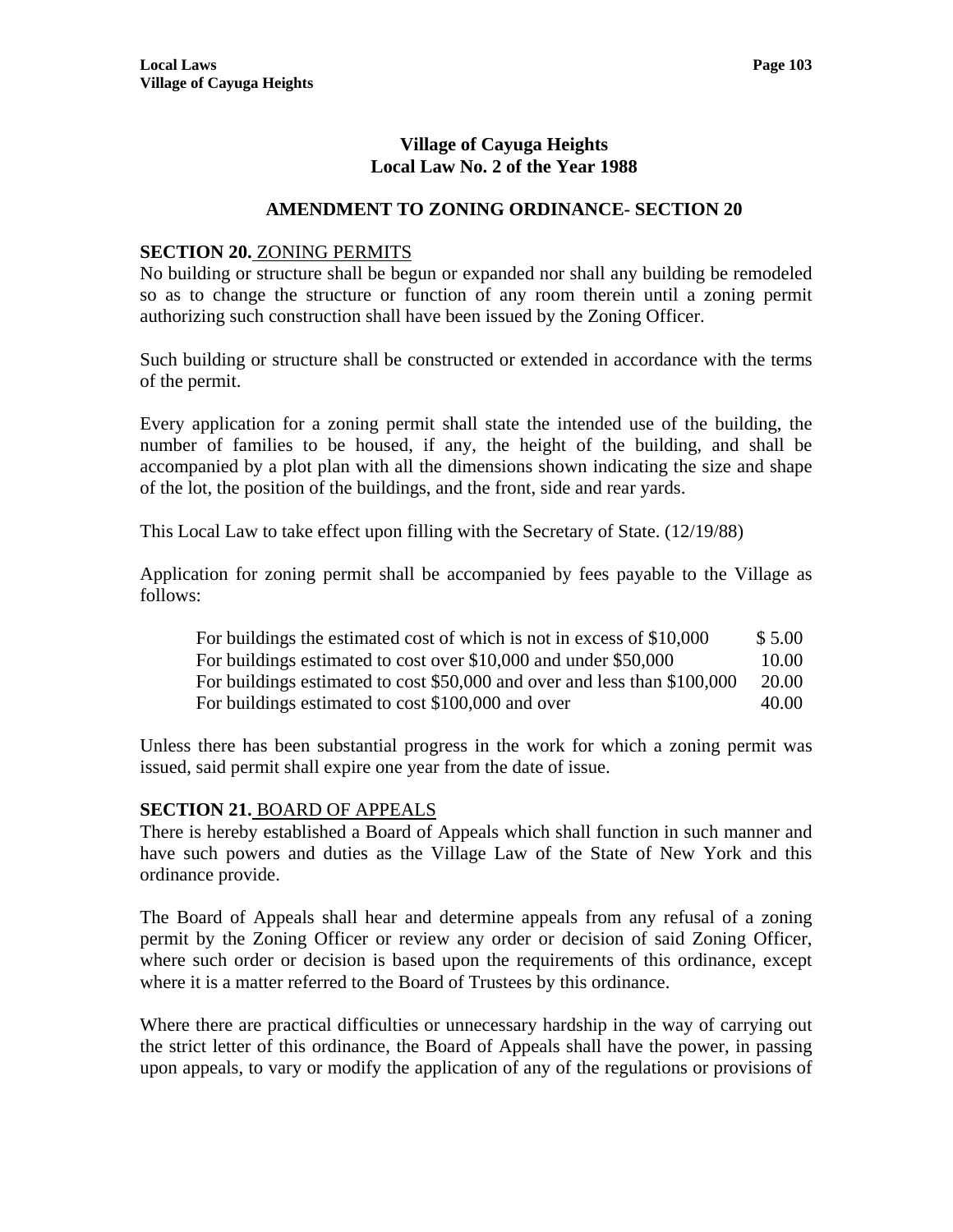this ordinance so that the spirit of the ordinance shall be observed and public safety and welfare secured and substantial justice done.

In addition to the legal requirement for publication, the Board of Appeals at least ten days before public hearing, shall notify by mail the owners of property within two hundred (200) feet of the boundaries of the property subject to appeal.

The appellant shall pay for the advertising and notice as required in connection with hearings, and for that purpose the Board of Trustees shall establish a fee.

# **SECTION 22.** VIOLATIONS AND PENALTIES

In addition to the remedies provided by Sec. 93 and 197(c). of the Village Law of the State of New York, failure to comply with this ordinance shall constitute a violation as defined in the Penal Law of the State of New York, and any offender shall be punished in accordance therewith, and each day's violation shall constitute a separate offense.

### **SECTION 23.** VALIDITY

The invalidity of any section or provision of this ordinance shall not invalidate any other section or provision thereof.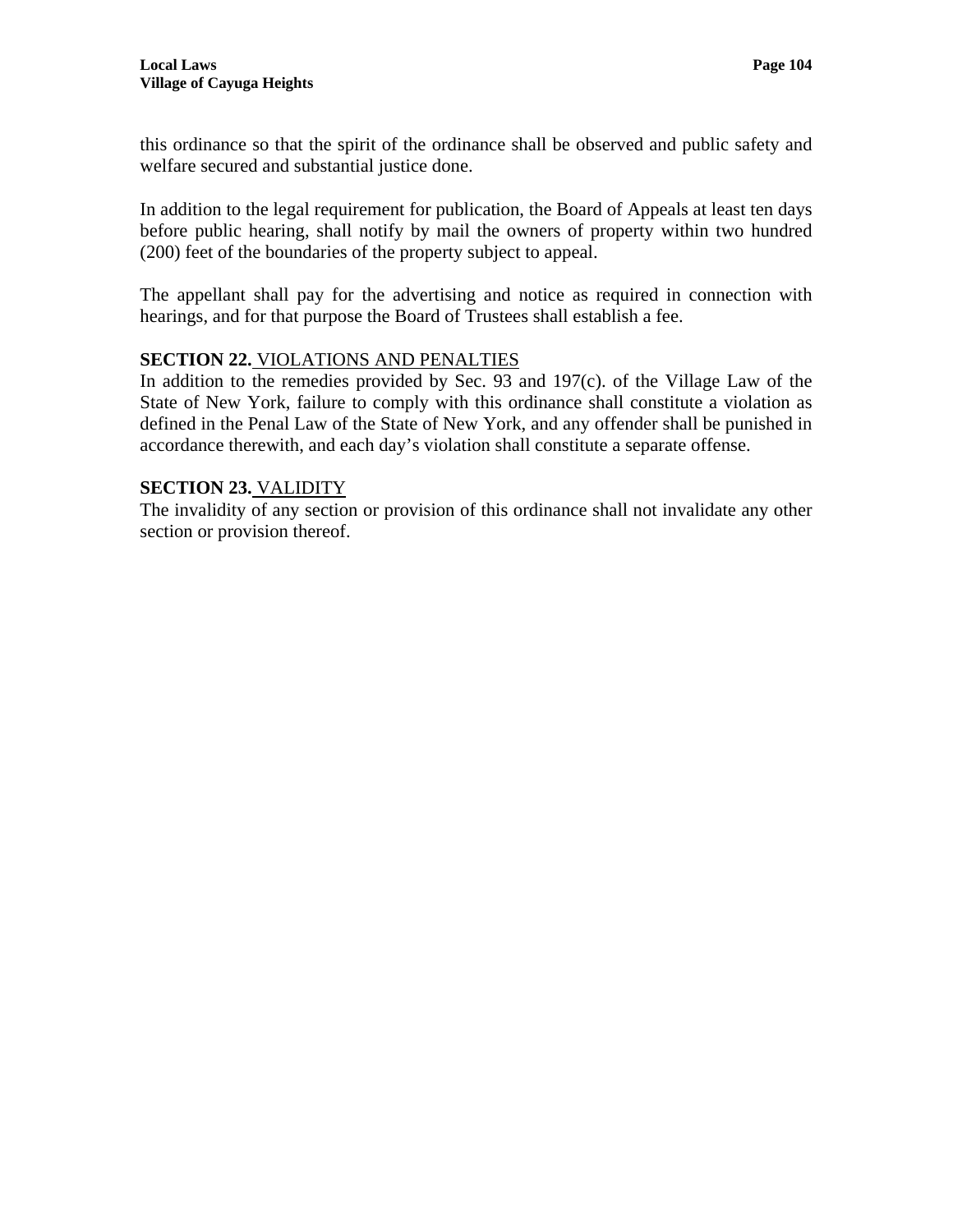## **Village of Cayuga Heights Local Law No. 1 of the Year 1989**

# **Amendment to Article IX Zoning Ordinance**

# **Section 7. Building Coverage**

a. Size of Lots. Lot sizes in **all** districts shall be as follows:

| Minimum average width | $125$ feet |
|-----------------------|------------|
| Minimum average depth | 150 feet   |

Effective: 11/20/89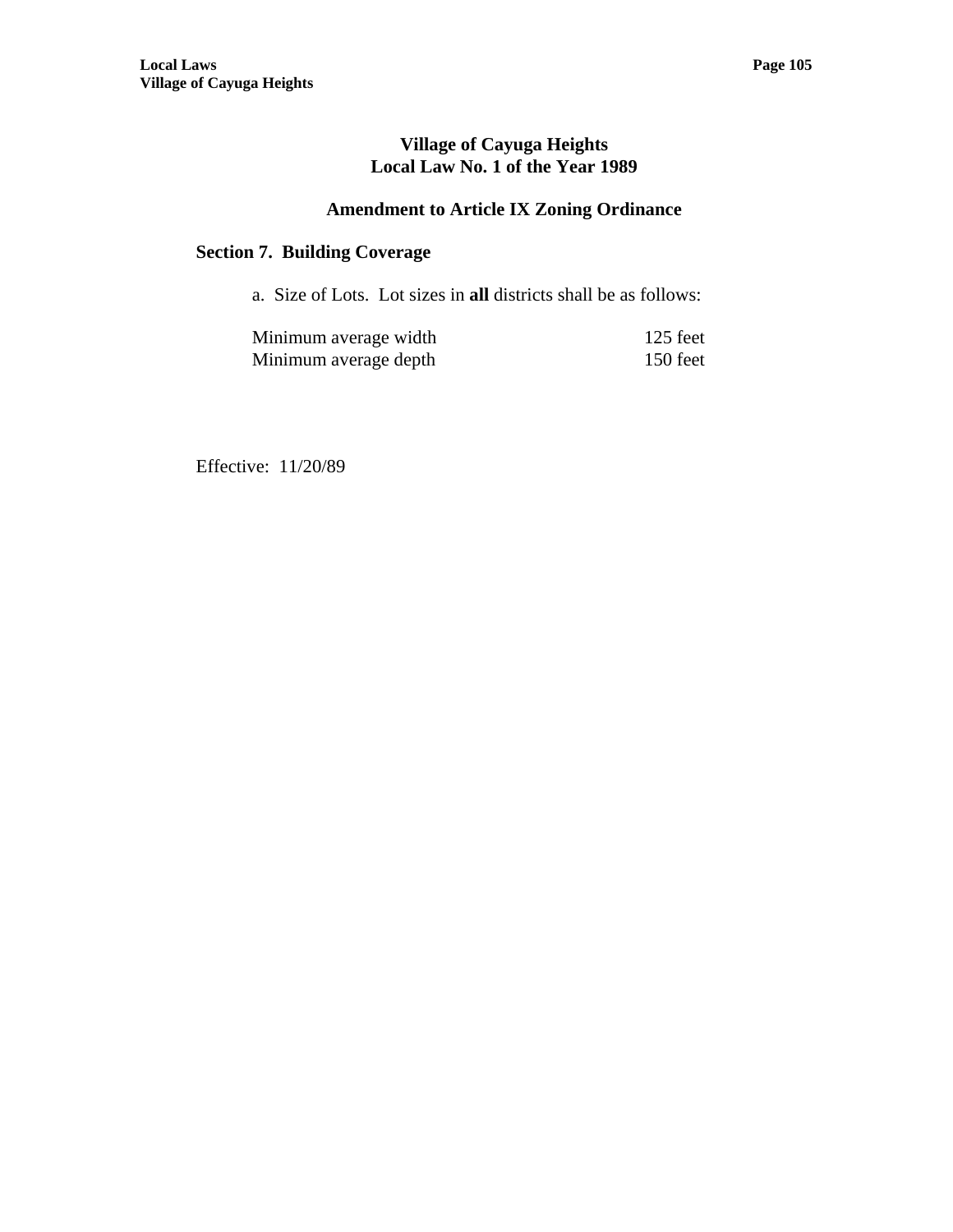### **Village of Cayuga Heights Local Law No. 1 of the Year 1990**

#### **"Traffic Control Law" which Amends and Supersedes Local Law No. 2 of the Year 1986**

### Section 7. **Parking, Standing, and Stopping.**

(b) Parking, Standing, or Stopping in Designated Locations.

(2) The parking of vehicles is hereby prohibited in any of the following locations:

(ee) On the North side of Oak Hill Road within the right of way line from 103 feet West of Triphammer Road to the intersection of The Parkway for the period of 7AM to 11 AM Monday through Friday.

(ff) On the West side of Oak Hill Place within the right of way line South to the dead end for the period of 7AM to 11AM Monday through Friday.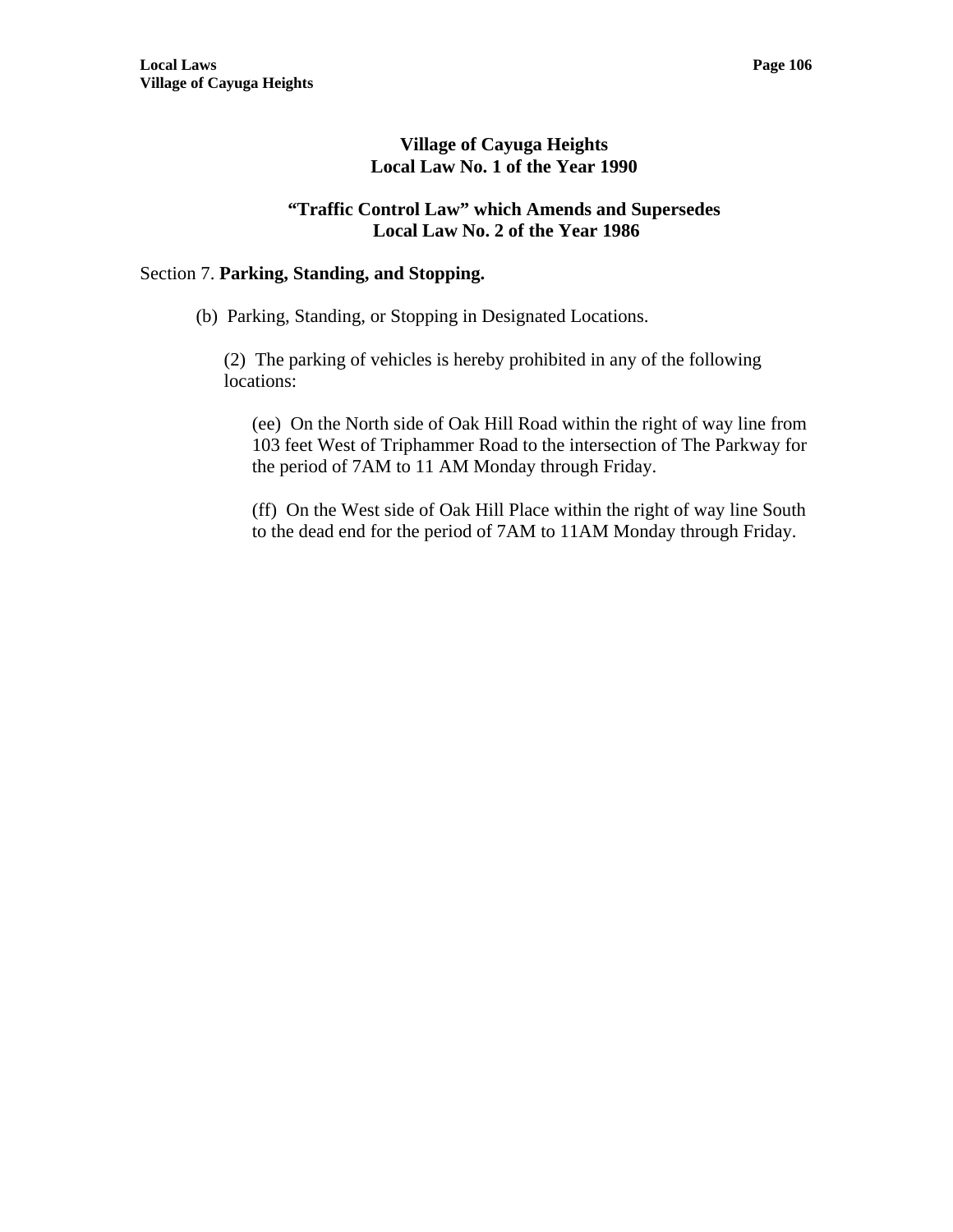### **Village of Cayuga Heights Local Law No. 2 of the Year 1990**

#### **To amend Article XII – Sewer Rents, Section 6 of the Village of Cayuga Heights Sewer Ordinances**

### **ARTICLE XII – Sewer Rents**

Section 6. On all sewer rents unpaid after July 1st, interest of five per centum shall be added for the month of July, and an additional one per centum for each month and fraction thereof thereafter until paid.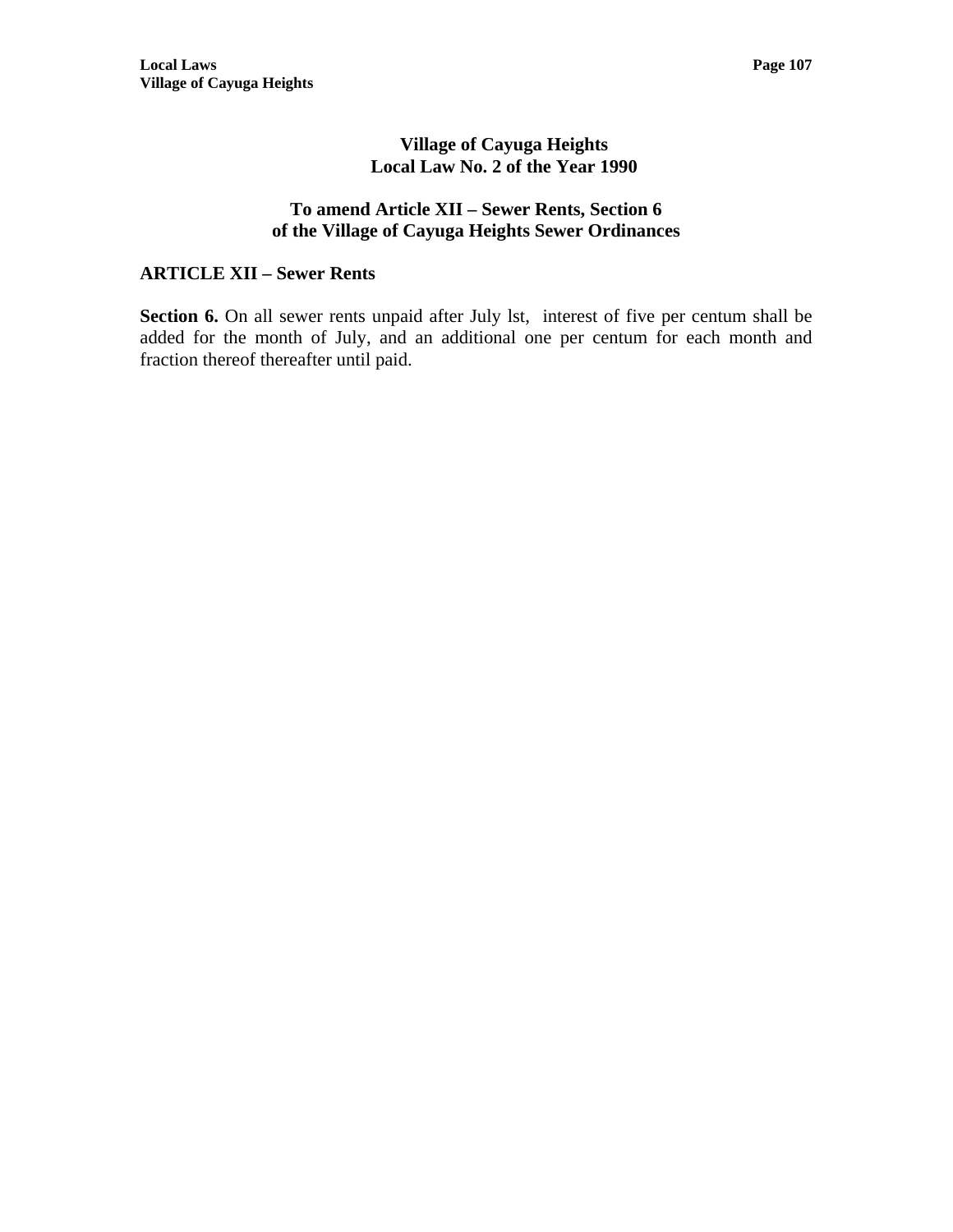### **Village of Cayuga Heights Local Law No. 3 of the Year 1990**

### **Amend Article XIII – Registration and Use of Bicycles – Section 4**

**Section 4.** Fees and Expiration of Registration.

There shall be no fee for issuance of such registrations. Such registrations shall be issued for a period of two (2) years and shall expire on April 30, 1992. Renewals shall expire on April 30 every two years thereafter. Lost registrations or license plates or stickers will be replaced upon application.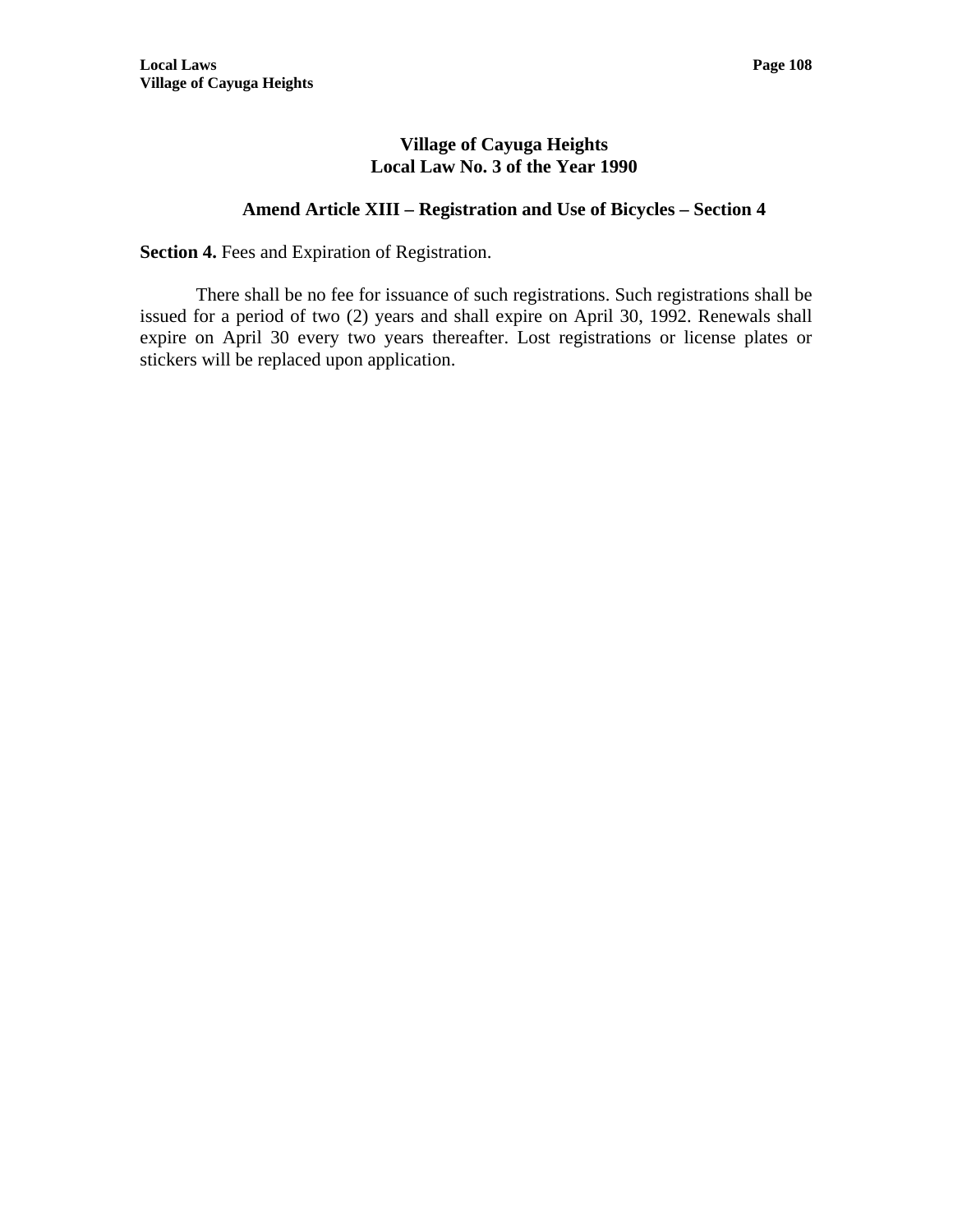### **Village of Cayuga Heights Local Law No. 1 of the Year 1991**

#### **Traffic Control Law – Amends and Supersedes Local Law No. 1 of the Year 1990**

#### **Section 7. Parking, Standing, or Stopping**

- (b) Parking, Standing, or Stopping in Designated Locations.
	- (2) The parking of vehicles is hereby prohibited in any of the following locations:

(aa) On the South side of White Park Road within the right of way from the intersection of Triphammer Road West to the intersection of The Parkway. (bb) On the North side of White Park Road within the right of way line from the intersection of Triphammer Road West for 105 feet.

(gg) On the North side of White Park Road within the right of way line from 105 feet West of Triphammer Road to the intersection of The Parkway for the period of 7:00 a.m. to 11:00 a.m. Monday through Friday.

(hh) On the West side of White Park Place South to the intersection of White Park Road and North to the intersection of Iroquois Rd.

(ii) On the East side of White Park Place South to the intersection of White Park Road and North to the intersection of Iroquois Rd. for the period of 7:00 a.m. to 11:00 a.m. Monday through Friday.

(jj) On the South side of Iroquois Road within the right of way from its intersection of Triphammer Road West to the intersection of The Parkway. (kk) On the North side of Iroquois Road within the right of way line from Triphammer Road for 78 feet.

(ll) On the North side of Iroquois Road within the right of way line from 78 feet West of Triphammer Road to the intersection of The Parkway for the period of 7:00 a.m. to 11:00 a.m. Monday through Friday.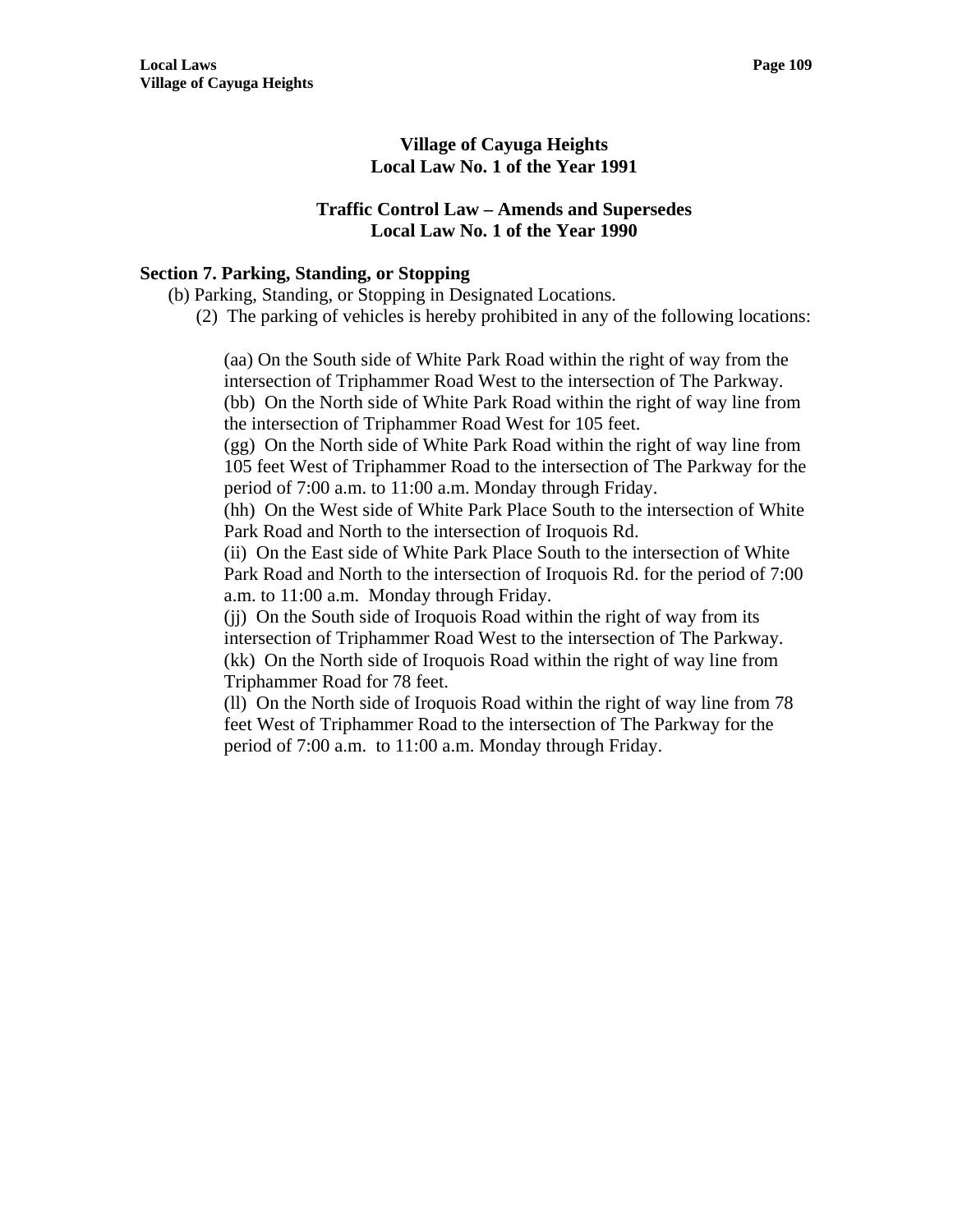# **Village of Cayuga Heights Local Law No. 2 of the Year 1991**

### **Traffic Control Law which Amends and Supersedes Local Law No. 1 of the Year 1991**

# **Section 5. c. Through Highways Designated.**

(17) Wyckoff as a through street from its intersection with Cayuga Heights Road west to the Village line.

## **d. Hazardous Intersections Designated.**

(1) Sunset Park at its intersection with Wyckoff Road.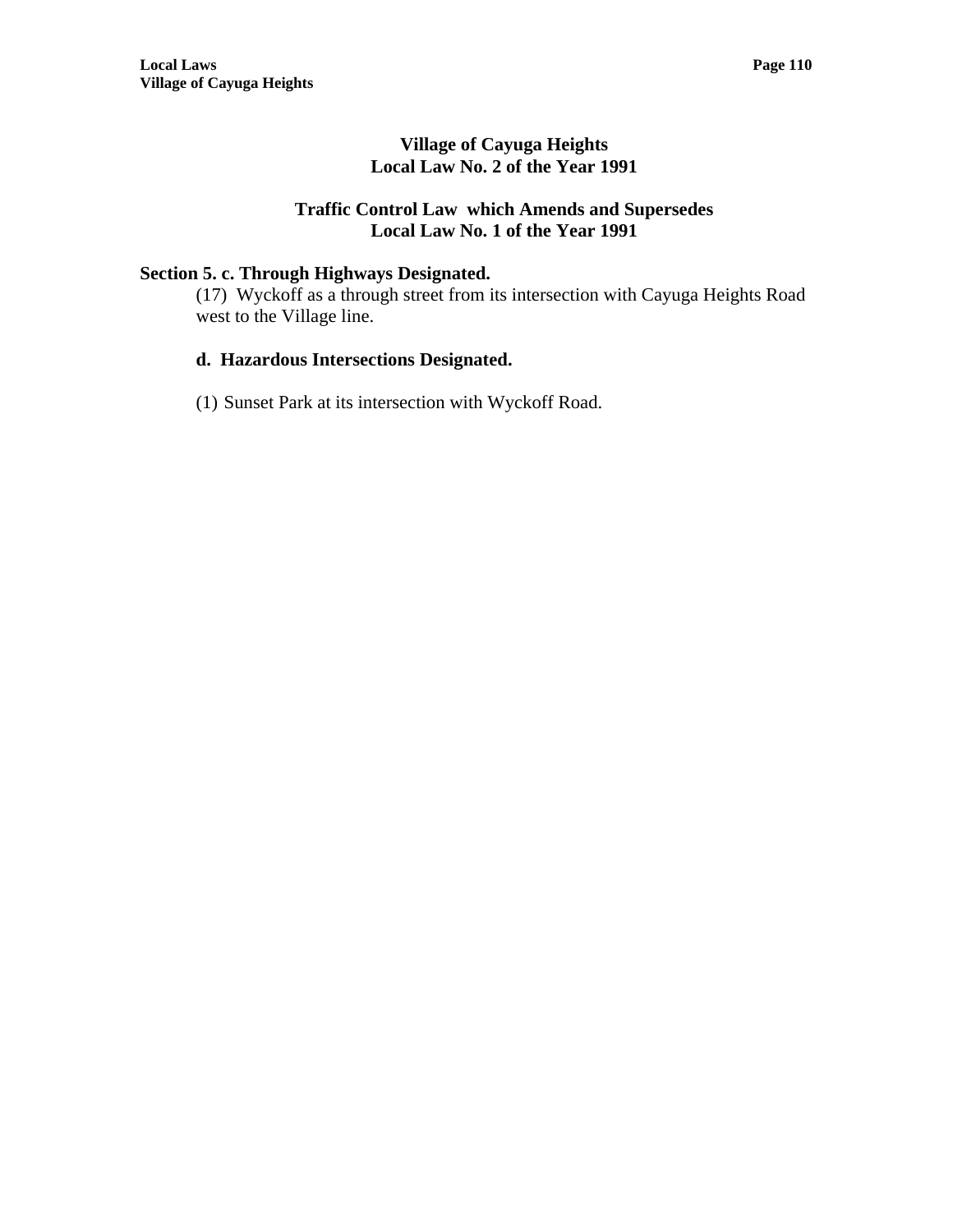### **Village of Cayuga Heights Local Law No. 3 of the Year 1991**

# **TRAFFIC CONTROL**

### **A LOCAL LAW amending and superseding Local Law No. 2 of the Year 1991**

**BE IT ENACTED** by the Board of Trustees of the Village of Cayuga Heights, County of Tompkins, State of New York as follows:

### **TRAFFIC CONTROL**

#### **Section 1. WORDS AND PHRASES DEFINED**

Definition of words and phrases. The words and phrases used in this local law shall, for the purpose of this local law have the meanings respectively ascribed to them by Article I of the Vehicle and Traffic Law of the State of New York.

#### **Section 2. TRAFFIC CONTROL DEVICES**

Authority to install traffic control devices. The Police Department shall install and maintain traffic control devices when and as required under the provisions of this local law to make effective the provisions of said local law and may install and maintain additional traffic control devices as it may deem necessary to regulate, warn, or guide traffic under the Vehicle and Traffic Law of the State of New York subject to the provisions of Sections 1682, 1683, and 1684 of that law.

#### **Section 3. DELEGATION OF POWERS**

a. Authority of Police Department to regulate traffic. Pursuant to the provisions of sub-section (a) of Section 1603 of the Vehicle and Traffic Law, power is hereby delegated to the Police Department to exercise, by official order, rule, or regulation the following powers granted to the legislative body of this Village in Article 39 of the Vehicle and Traffic Law:

(1) Regulate the parking or the standing of vehicles on highways or streets as follows:

(a) Both sides of streets on which the roadway is less than twenty feet wide.

 (b) One side of streets on which the roadway is from twenty feet to thirty feet wide.

(c) Adjacent to school property.

b. Emergency and experimental regulations.

(1) Authority, limitation. The Chief of Police is hereby empowered to make and enforce temporary or experimental traffic regulations to cover emergencies or special conditions. No such temporary or experimental regulation shall remain in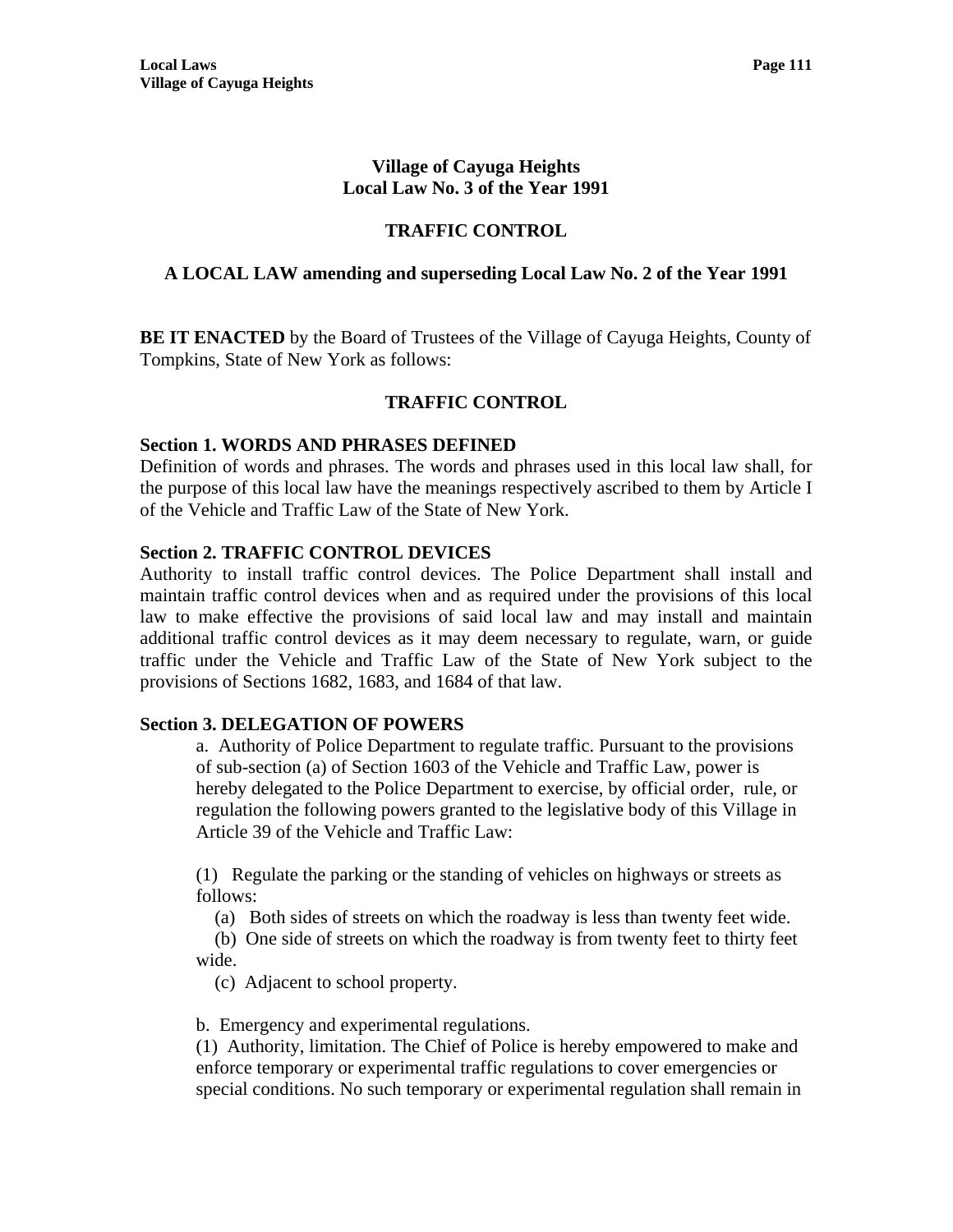effect for more than one hundred twenty (120) days, without formal action by the Village Board of Trustees.

(2) Tests. The Police Chief or the Village Engineer may test traffic control devices under actual conditions of traffic.

### **Section 4. TURNING MOVEMENTS**

Prohibition of U turns. The turning of vehicles so as to proceed in the opposite direction or U-turns are prohibited on all streets and at all intersections.

# **Section 5. STOP AND YIELD INTERSECTIONS**

a. Through Highway, signs required. Whenever any local law of the Village designates and describes a through highway, it shall be the duty of the Police Department to place and maintain a stop sign on all intersecting highways.

b. Hazardous Intersections, signs required. Whenever any local law of the Village designates intersections where a particular hazard exists upon other than through highways, it shall be the duty of the Police Department to place and maintain stop or yield signs as required by such local law.

c. Through Highways Designated. Those highways and parts of highways described in the following subsections are hereby declared to be through highways for the purpose of this section:

(1) Cayuga Heights Road.

(2) Hanshaw Road from its intersection with Cayuga Heights Road to its intersection with North Triphammer Road.

(3) Hanshaw Road from and including its intersection with North Triphammer Road to the East Village Line.

(4) Highgate Road from its intersection with the Parkway to and including its intersection with Berkshire Road.

(5) Highland Road from its intersection with Hanshaw Road to the South Village Line.

(6) Highland Road from its intersection with Hanshaw Road to its intersection with Highgate Road.

(7) Klinewoods Road from its intersection with Triphammer Road to and including its intersection with The Parkway.

(8) Klinewoods Road from its intersection with Hanshaw Road to its intersection with The Parkway.

(9) The Parkway from its intersection with Highland Road to and including its intersection with East Upland Road.

(10) The Parkway from its intersection with East Upland Road to and including its intersection with Klinewoods Road.

(11) North Sunset Drive from its intersection with Cayuga Heights Road to the South Village Line.

(12) Triphammer Road from its intersection with Hanshaw Road to the South Village Line.

(13) North Triphammer Road from its intersection with Hanshaw Road to the North Village Line.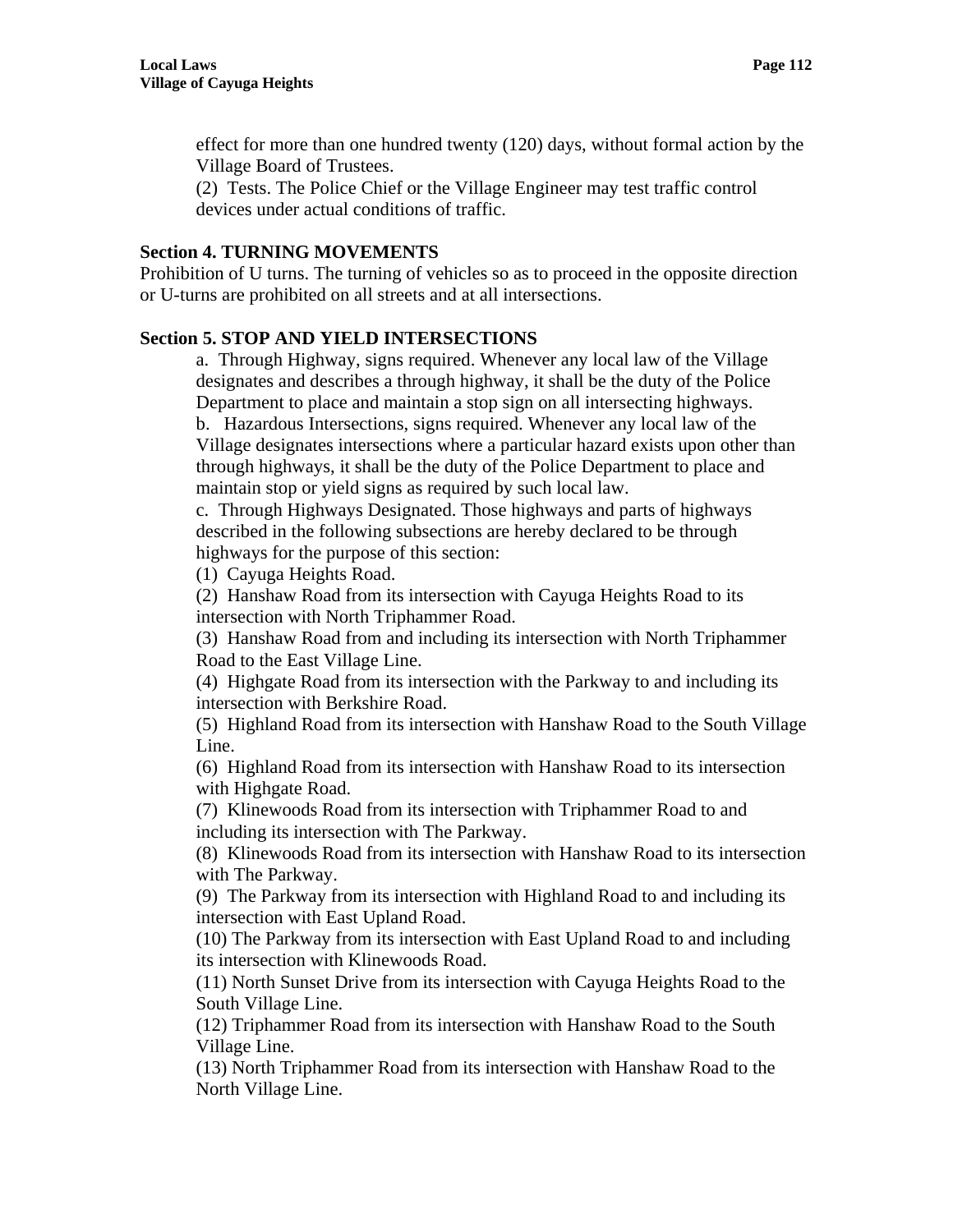(14) Winthrop Drive from its intersection with North Triphammer Road to and including its intersection with Simsbury Drive.

(15) Wyckoff Road from its intersection with Kline Road to the South Village Line.

(16) Forest Drive from its intersection with The Parkway to its intersection with Hanshaw Road.

d. Hazardous Intersection Designated. Those intersections described in the following subsections are hereby designated as hazardous intersections for the purpose of this section:

(1) A stop sign is required at the following intersections:

(a) Hanshaw Road from the West at its intersection with North Triphammer Road.

(b) Lenox Road from the North at its intersection with Hampton Road.

(c ) Comstock Road from the West at its intersection with The Parkway.

(d) Comstock Road from the East at its intersection with The Parkway.

(e) Winthrop Drive from the East at its intersection with Simsbury Drive.

(f) Oak Hill Place from the South at its intersection with Oak Hill Road.

(g) Wyckoff Road from the West at its intersection with Kline Road.

(h) Wyckoff Road from the East at its intersection with Kline Rd.

(i) Cambridge Place from the North at its intersection with Burleigh Drive.

(j) Cayuga Park Road from the North at its intersection with Cayuga Park Circle.

(k) Cayuga Park Road from the Northwest at its intersection with West Upland Road.

(2) A Yield sign is required at the following intersections:

(a) Overlook Road from the South at its intersection with Kline Road.

(b) Overlook Road from the North at its intersection with Kline Road.

(c ) Forest Drive from the East at its intersection with The Parkway.

(d) The Parkway from the South at its intersection with Highgate Road.

(e) Texas Lane Cul-De-Sac from the Southeast at its intersection with Texas Lane.

#### **Section 6. SPEED REGULATIONS**

Maximum speed limits. Thirty (30) miles per hour is hereby established as the maximum speed limit at which vehicles may proceed on highways within the corporate limits of this Village except on Route 13.

# **Section 7. PARKING, STANDING, AND STOPPING**

a. Application of Section. The provisions of this Section shall apply except when it is necessary to stop a vehicle to avoid conflict with other traffic or in compliance with the directions of a police officer or official traffic control device.

b. Parking, Standing, or Stopping in Designated Locations.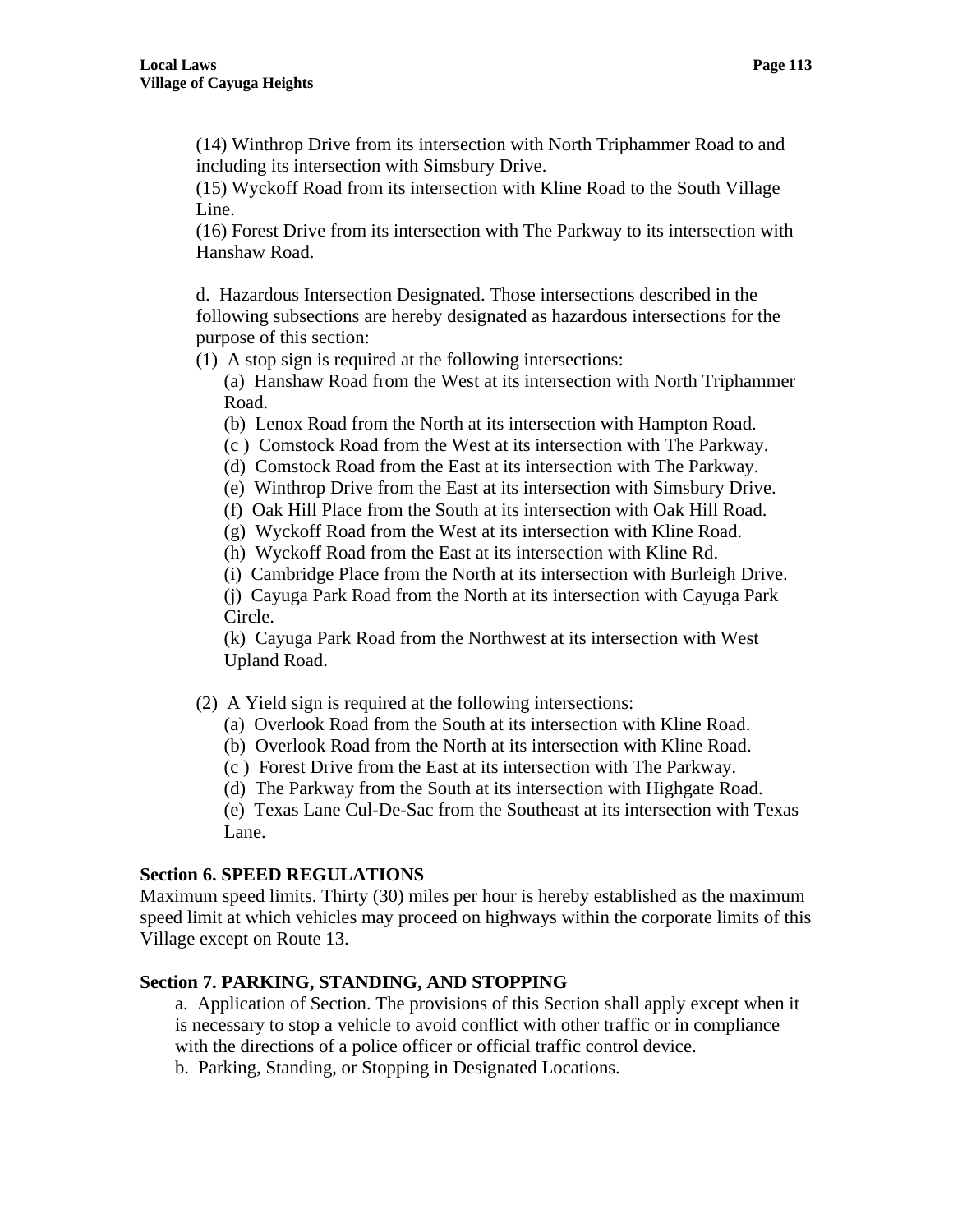(1) The parking, standing, or stopping of vehicles is hereby prohibited in any of the following locations:

- (a) Between sidewalk and curb.
- (2) The parking of vehicles is hereby prohibited in any of the following locations: (a) On the east side of Highland Road within the right of way line from The Parkway North to Hanshaw Road.

(b) On both sides of Wyckoff Road within the right of way lines from Cayuga Heights Road South to the South Village Line.

(c) On both sides of Kelvin Place within the right of way line from the South Village Line North to Brook Lane.

(d) On both sides of Brook Lane within the right of way line from Kelvin Place to the South Village Line.

(e) On the North sides of East Upland Road within the right of way line from the intersection of Hanshaw Road and Highland Road East to The Parkway.

(f) On both sides of Highland Road within the right of way lines from The Parkway and Kline Road South to the South Village Line.

g) On the West side of Cayuga Heights Road within the right of way line from the Southwest corner of Kline Road South to the South Village Line.

(h) On the South side of Ridgewood Road within the right of way line from

the Southeast corner of Wyckoff Road South to the South Village Line.

(i) On the East side of Cayuga Heights Road within the right of way line from the South Village Line North for 160 feet.

(j) On both sides of Kline Road within the right of way lines from Cayuga Heights Road East to the intersection of Wyckoff Road.

(k) On both sides of Wyckoff Road within the right of way lines from Cayuga Heights Road East to the intersection of Kline Road.

(l) On both sides of Triphammer Road within the right of way lines from the South Village Lane North to the intersection of Oak Hill Road.

(m) On the West side of Pleasant Grove Road within the right of way line from the East Village Line, at the point where it intersects the West side of Pleasant Grove Road, North for 240 feet.

(n) On the Northeast side of Hanshaw Road within the right of way line from the East Village line Northwest to the intersection of North Triphammer Road.

(o) On the Southwest side of Hanshaw Road within the right of way line from the East Village Line Northwest to the intersection of Triphammer Road.

(p) On the Southwest side of Hanshaw Road within the right of way line from the intersection of Triphammer Road Northwest for 100 feet.

(q) On the West side of Pleasant Grove Road within the right of way line from the intersection of Hanshaw Road South for 921 feet.

(r) On the East side of Pleasant Grove Road within the right of way line from the intersection of Hanshaw Road South for 876 feet.

(s) On the West side of Triphammer Road within the right of way line from the intersection of East Upland Road South for 100 feet.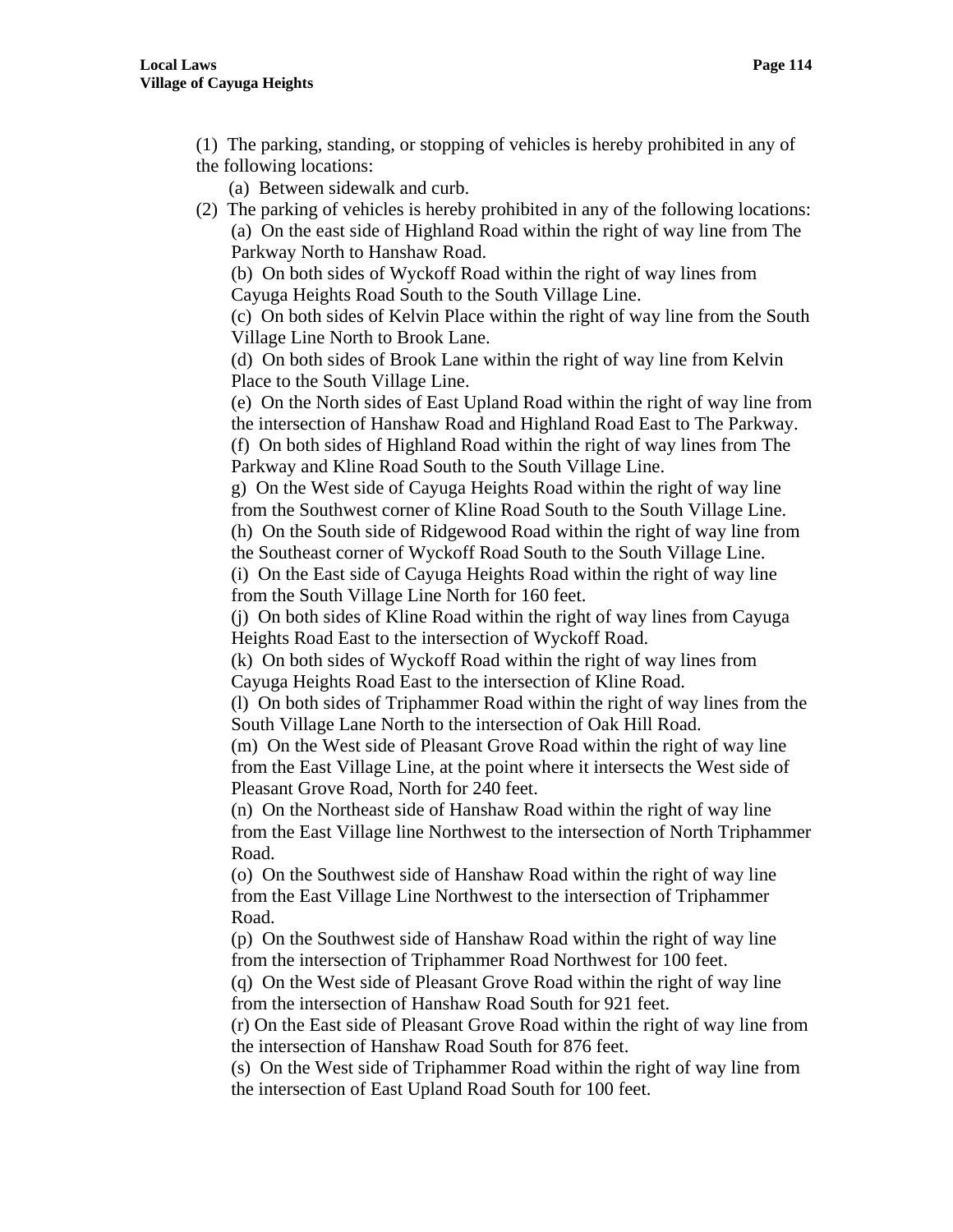(t) On the West side of Triphammer Road within the right of way line from the intersection of East Upland Road North for 100 feet.

(u) On the East side of Triphammer Road within the right of way line from the intersection of East Upland Road South for 100 feet.

(v) On the East side of Triphammer Road within the right of way line from the intersection of East Upland Road North for 100 feet.

(w) On the East side of North Triphammer Road within the right of way lines from the intersection of Hanshaw Road North for 150 feet.

(x) On the South side of Country Club Road within the right of way line from the intersection of Triphammer Road West for 225 feet.

(xa) On the North side of Country Club Road within the right of way line from the intersection of Triphammer Road west for 225 feet.

(y) On the South side of Oak Hill Road within the right of way from the intersection of Triphammer Road West to the intersection of The Parkway.

(z) On the North Side of Oak Hill Road within the right of way line from the intersection of Triphammer Road West for 103 feet.

(aa) On the South side of White Park Road within the right of way line from the intersection of Triphammer Road West to the intersection of The Parkway.

(bb) On the North side of White Park Road within the right of way line from the intersection of Triphammer Road West for 105 feet.

(cc) On the South and East side of Devon Road within the right of way line from the Intersection of Hanshaw Road for 423 feet.

(dd) On the North and West side of Devon Road within the right of way line from the intersection of Hanshaw Road West and South for 482 feet.

(ee) On the North side of Oak Hill Road within the right of way line from 103 feet West of Triphammer Road to the intersection of The Parkway for the period of 7AM to 11AM Monday through Friday.

(ff) On the West side of Oak Hill Place within the right of way line South to the dead end for the period of 7AM to 11AM Monday through Friday.

(gg) On the North side of White Park Road within the right of way line from 105 feet West of Triphammer Road to the intersection of the Parkway for the period of 7AM to 11AM Monday through Friday.

(hh) On the West side of White Park Place South to the intersection of White Park Road and North to the intersection of Iroquois Rd.

(ii) On the East side of White Park Place South to the intersection of White Park Road and North to the intersection of Iroquois Rd. for the period of 7AM to 11AM Monday through Friday.

(jj) On the South side of Iroquois Road within the right of way from its intersection of Triphammer Road West to the intersection of The Parkway. (kk) On the North side of Iroquois Road within the right of way line from Triphammer Road for 78 feet.

(ll) On the North side of Iroquois Road within the right of way line from 78 feet West of Triphammer Road to the intersection of The Parkway for the period of 7AM to 11AM Monday through Friday.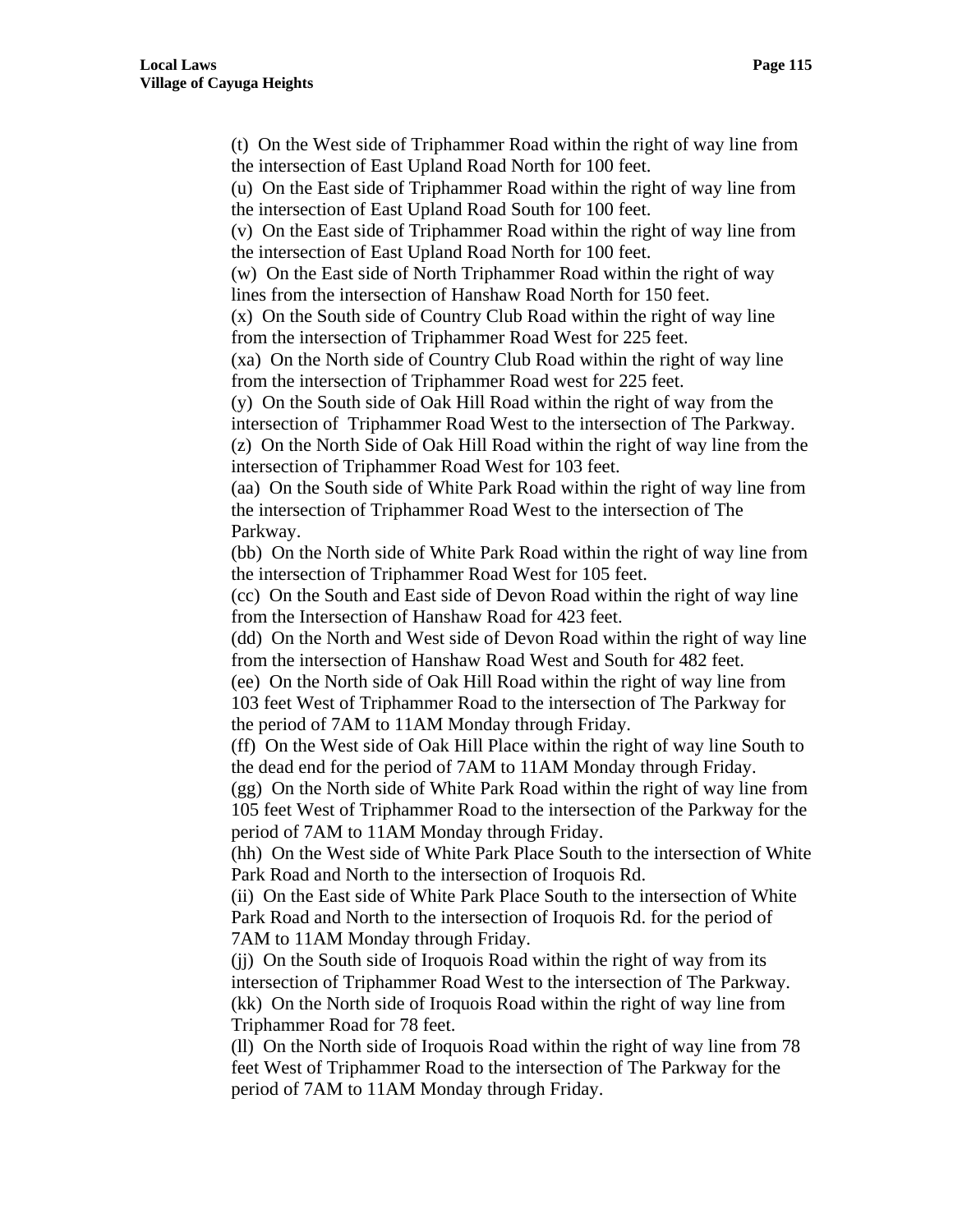d. All-night Parking. The parking of a vehicle is hereby prohibited on all highways within this Village between 2:00 a.m. and 6:00 a.m. A vehicle will be deemed to be in violation when any tire of a vehicle is on any roadway or within four feet of the edge of any roadway.

#### **Section 8. REMOVAL AND STORAGE OF VEHICLES**

#### a. Authority to Impound vehicles

(1) When any vehicle is parked or abandoned on or within the right of way lines of any highway within this village during a snowstorm, flood, fire, or public emergency which affects that portion of the public highway upon which vehicle is parked or abandoned, said vehicle may be removed by the Police Department. (2) When any vehicle is found unattended within the right of way lines of any highway within this Village where such vehicle constitutes an obstruction to traffic, said vehicle may be removed by the Police Department.

(3) When any vehicle is parked or abandoned on or within the right of way lines of any highway within this Village where stopping or parking is prohibited, the Police Department is hereby authorized to cause such vehicle to be removed under its own power, or by towing, to a local garage or service station.

b. Storage and Charges. After removal of any vehicle as provided in this local law, the Police Department may store or have such vehicle stored in a suitable place at the expense of the owner. Such owner or person in charge of the vehicle, may redeem the same upon payment of the amount of all expenses actually and necessarily incurred in effecting such removal.

c. Notice of Removal. The Police Department shall, without delay, ascertain to the extent possible the owner of the vehicle removed, or person having same in charge, and notify him of the removal and disposition of such vehicle and of the amount which will be required to redeem same.

#### **Section 9. TRUCK EXCLUSIONS**

a. All trucks, tractors, and tractor-trailer combinations having a total gross weight in excess of four (4) tons are hereby excluded from the following highways within this Village.

(1) Triphammer Road

b. This exclusion shall not be construed to prevent the delivery or pick-up of merchandise or other property along the highway from which such vehicles and combinations are excluded.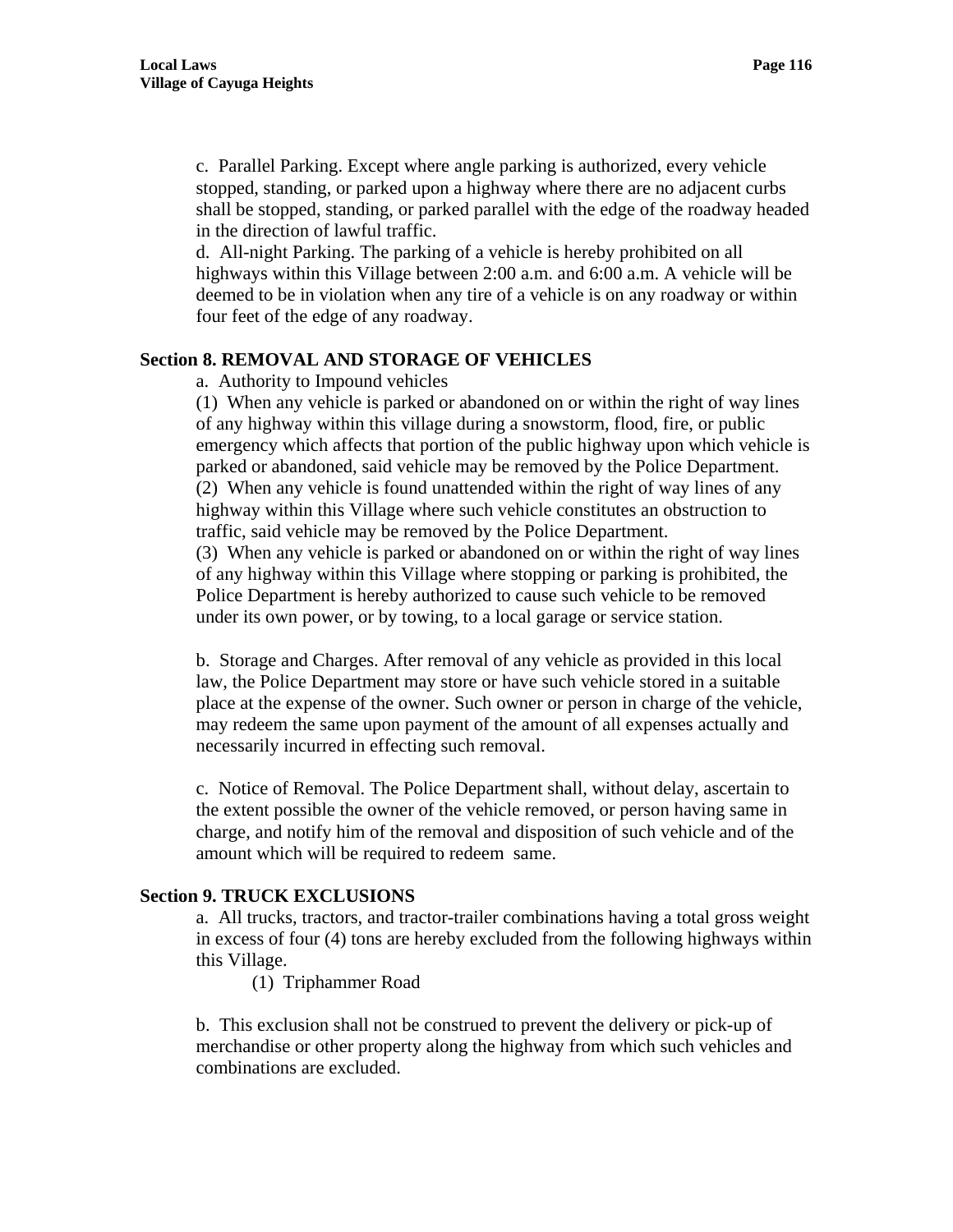### **Section 10. PENALTIES**

Penalties for violation of this local law. Every person convicted of a violation of any provision of this local law, which is not a violation of any provision of the Vehicle and Traffic Law of the State of New York, shall be guilty of a violation as defined in the Penal Law of the State of New York and shall be punished in accordance therewith.

### **Section 11. REPEAL OF PRIOR ORDINANCES OR LOCAL LAWS**

Ordinances or local laws repealed. All prior ordinances or local laws or parts of ordinances or local laws of this Village regulating traffic are hereby repealed, except that this repeal shall not affect or prevent the prosecution or punishment of any person for any act done or committed in violation of any ordinance or local law hereby repealed prior to the taking effect of this local law.

### **Section 12. EFFECT OF LOCAL LAW**

a. Constitutionality. If any part or parts of this local law are for any reason held to be invalid, such decision shall not affect the validity of the remaining portions of this law.

b. Time to take effect. This local law shall take effect from and after the 22nd day of December 1991.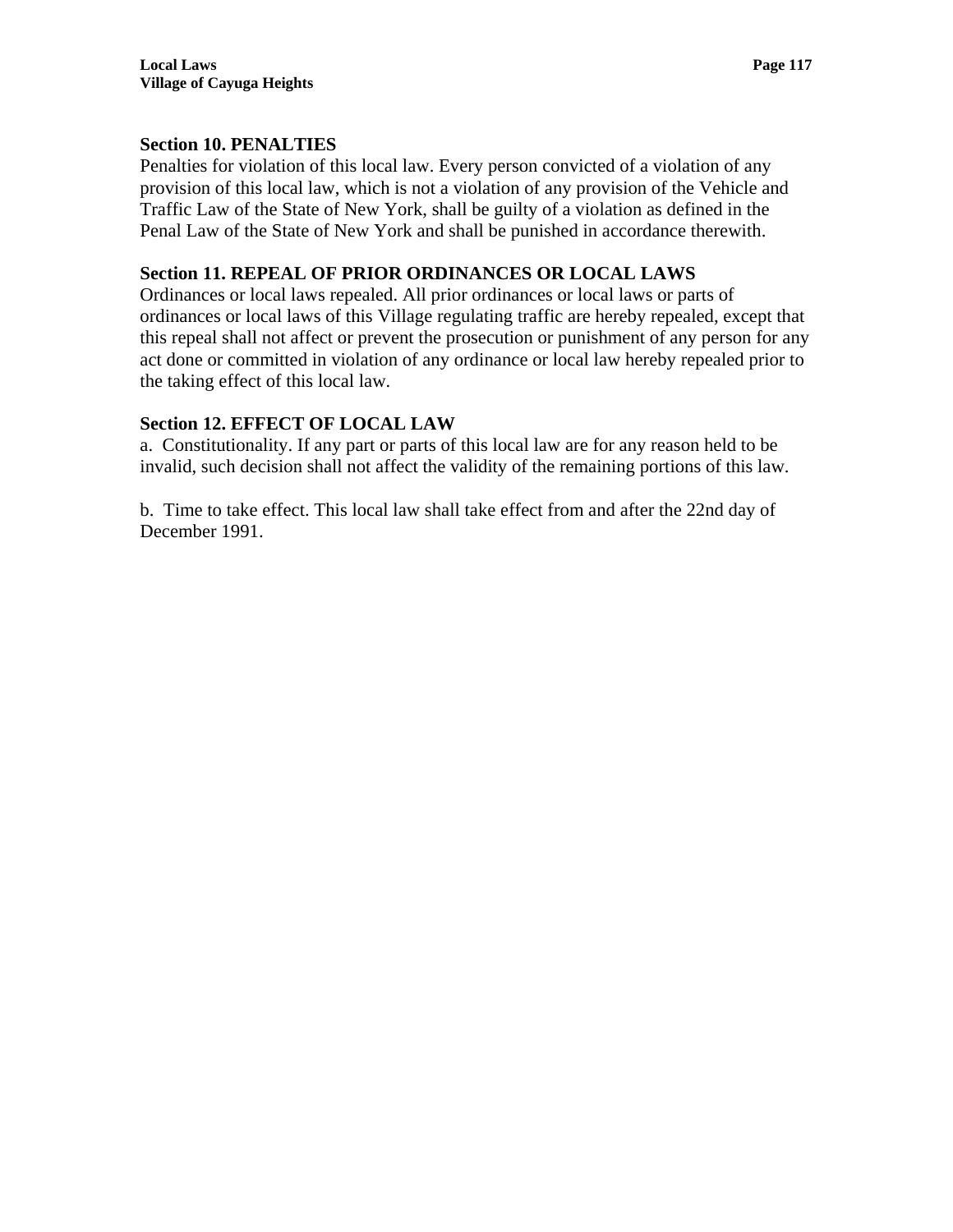### **Village of Cayuga Heights Local Law No. 1 of the Year 1992**

### **SEWERSAND DRAINS**

#### **ARTICLE VIII**

### **LOCAL LAW REGULATING THE USE OF PUBLIC AND PRIVATE SEWERS AND DRAINS, THE INSTALLATION AND CONNECTION OF SEWER CONNECTIONS, AND THE DISCHARGE OF WATER AND WASTES INTO THE PUBLIC SEWER SYSTEM AND PROVIDING PENALTIES FOR VIOLATIONS THEREOF, IN THE VILLAGE OF CAYUGA HEIGHTS, COUNTY OF TOMPKINS, STATE OF NEW YORK.**

**Editor Note:** The only change from Local Law 1 for the Year 1987 is the addition of the following line as the last sentence in Section 2.2 Building Laterals, Street Laterals, Sewer Connection and Fees. a.

"Said permit shall be valid for a period of one (1) year from the date of issuance."

Date: 1/20/92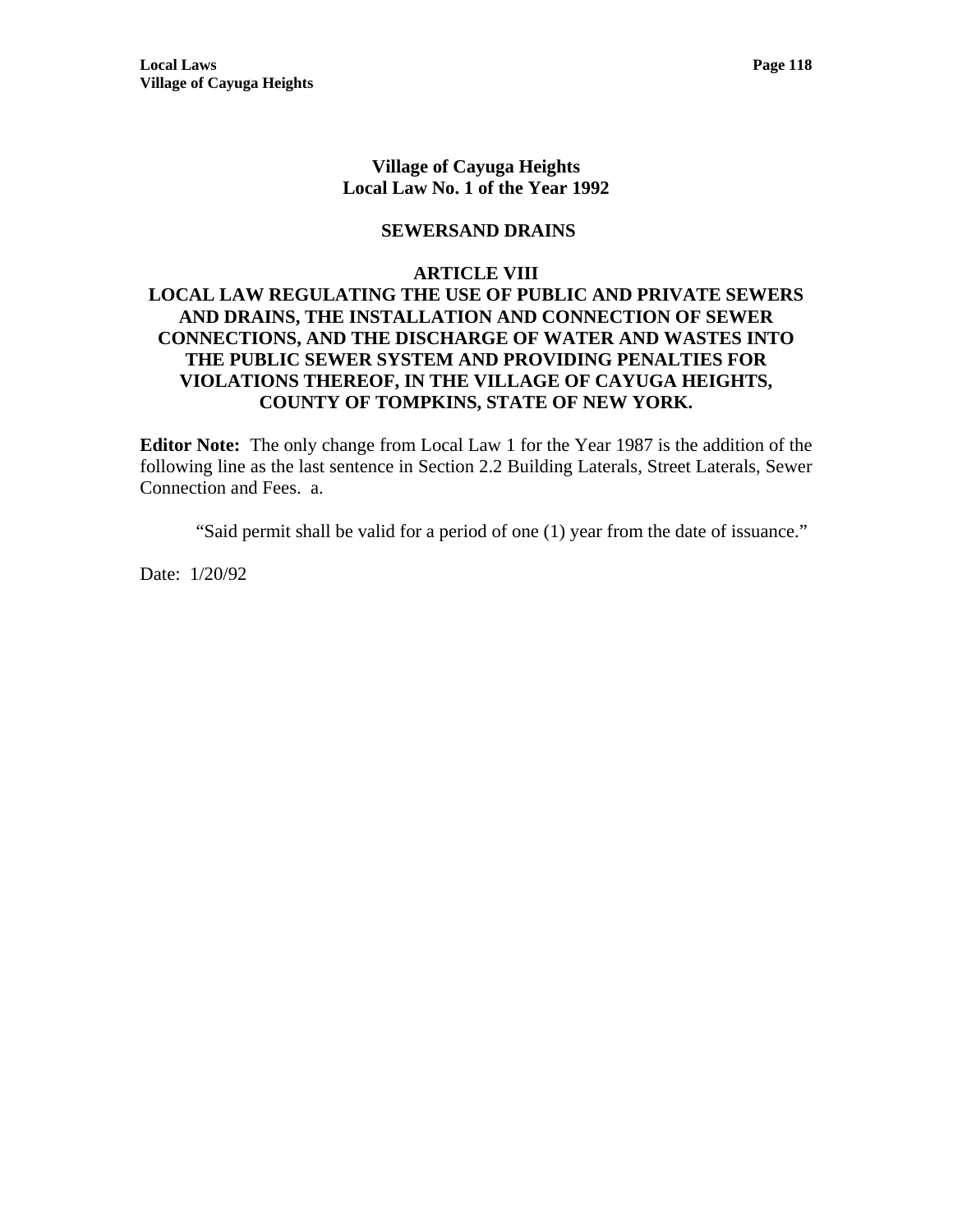### **Village of Cayuga Heights Local Law No. 2 of the Year 1992**

### **ESTABLISHMENT OF PLANNING BOARD**

#### I. PURPOSE

The purpose of this local law is to establish a Planning Board for the Village of Cayuga Heights, Tompkins County, New York.

# II. BOARD OF TRUSTEES EMPOWERED TO ACT AS PLANNING BOARD

The Board of Trustees of the Village of Cayuga Heights, consisting of six members, and the Mayor of the Village of Cayuga Heights together shall constitute and be empowered to act as Planning Board for the Village of Cayuga Heights. All seven members of the Planning Board shall be full voting members. The mayor shall be the chairman of the Planning Board. The manner of election and appointment of trustees and provisions relating to the length of their terms shall apply in like manner to their appointment to the Board. The Mayor may appoint alternate members of the Planning Board to serve on the Planning Board when a conflict of interest or extended absence of a regular Planning Board member would preclude action by the Board. This law amends Section 7-718 of the General Village Law pursuant to the powers granted to municipalities by Municipal Home Rule Law.

#### III. POWERS AND DUTIES

 A. Site Plan Review The Planning Board (hereafter referred to as "the Board") shall be empowered to review and approve, approve with modifications or disapprove site plans, prepare to specifications set forth herein, and such other specifications as the Board may reasonably require.

Site plan review shall be required for the following:

1. Land Use in Multiple Housing or Commercial District

 Any land owner who intends to use land for any purpose or change an existing use permitted in the multiple housing district or commercial district as defined in the zoning ordinance of the Village of Cayuga Heights, shall submit to the Board a site plan, a written statement and such other evidence as may reasonably be required by the Board of the proposed use, and shall provide a statement explaining to the Planning Board the nature of and reason for the intended use.

The following factors shall be considered by the Board:

- a. The location and site of the use.
- b. The nature and intensity of the operation involved.
- c. The size and topography of the site in relation to it.
- d. The location of the site in respect to the roads giving access to it.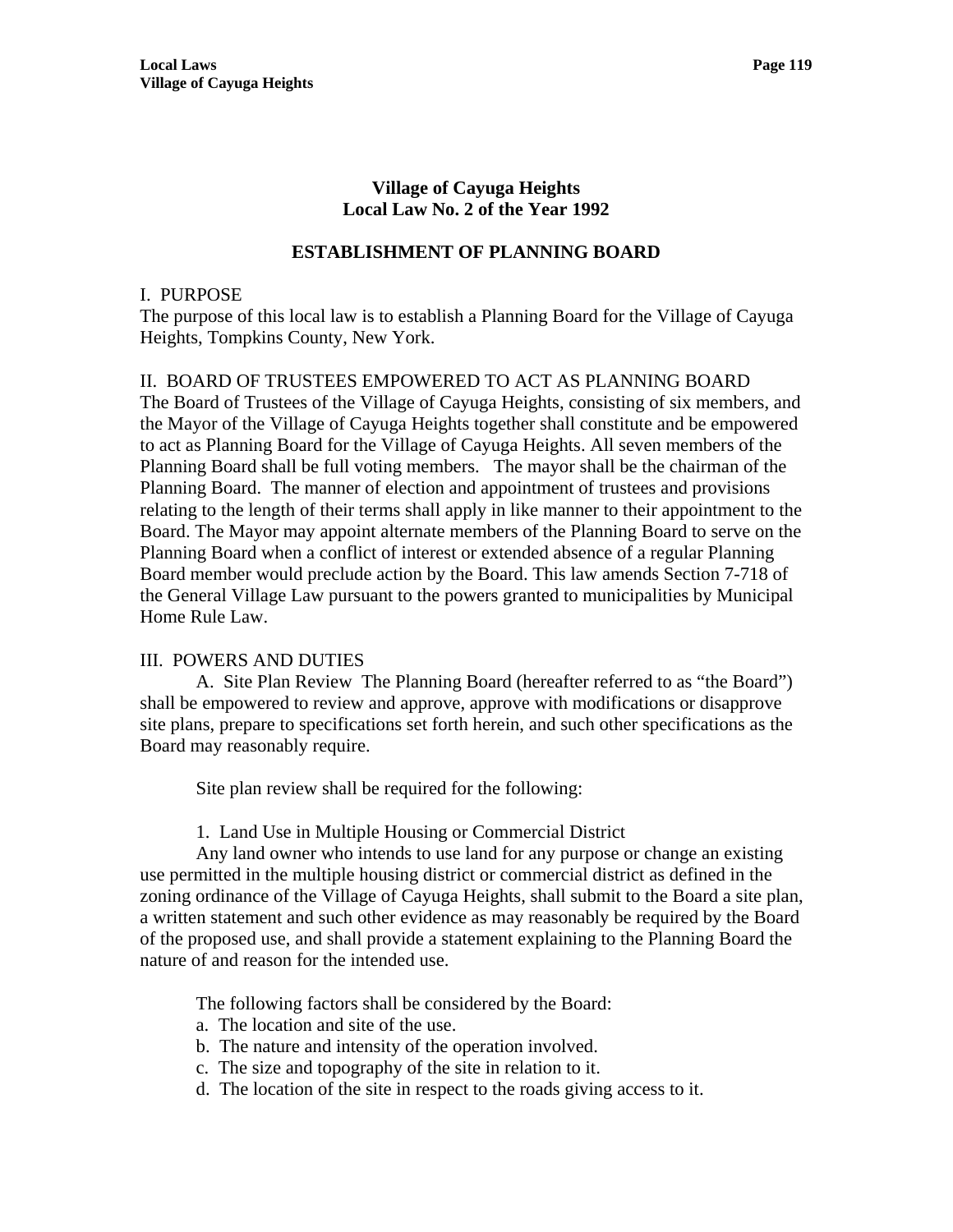- e. The provisions for parking.
- f. The relation of the size of the building and lot to the parking area.
- g. Traffic and noise generated by the proposed use.
- h. Landscaping.
- i. Architectural features.
- j. Location and dimension of buildings.
- k. Impact of the proposed use on adjacent land uses.

l. Effect on the environment.

m. Effect on infrastructure and existing Village services, including sewer, water, drainage and solid waste.

n. Any other reasonable factors that will promote the safety of the proposed use and the orderly development of the Multiple Housing or Commercial District. o. Effect on population density, if any.

p. Any other factors reasonably related to the health, safety and general welfare of the community.

#### 2. Minor Subdivision.

Any land owner who intends to subdivide land in a manner that qualifies as a "minor subdivision" as defined herein shall apply to the Planning Board for approval of the subdivision set forth below. A minor subdivision is the subdivision of any land into not more than two lots (initial lot plus one new lot). Each lot shall front on an existing street, not involve any new street or road or the extension of any municipal facilities, and not be in conflict with any provision of the zoning law. The construction of more than one principal building on any lot shall be construed as a subdivision of the lot into two lots subject to the requirements of this law.

The following factors shall be considered by the Board:

a. Effect of the proposed subdivision on traffic and so traffic safety.

b. Effect of the proposed subdivision on the environment.

c. Any other factors reasonably related to the health, safety and general welfare of the community.

#### 3. Procedure

a. An applicant for site plan review under paragraphs 1 or 2 above shall file with the Village Clerk a site plan conforming to the requirements of paragraph A-(4) below, together with an application fee of \$200.00.

b. Within a reasonable time of receipt of an application for a minor subdivision the Board shall make a determination whether the application qualifies as a minor subdivision as defined herein. If the Board determines that the application is not for a minor subdivision the applicant shall be notified and may resubmit the subdivision application as a major subdivision.

c. Within a reasonable time of receipt of an application for site plan review in the multiple housing or commercial district pursuant to paragraph A (1) above, the Planning Board shall hold a public hearing. The hearing shall be advertised in the newspaper of general circulation in the Village at least ten days before such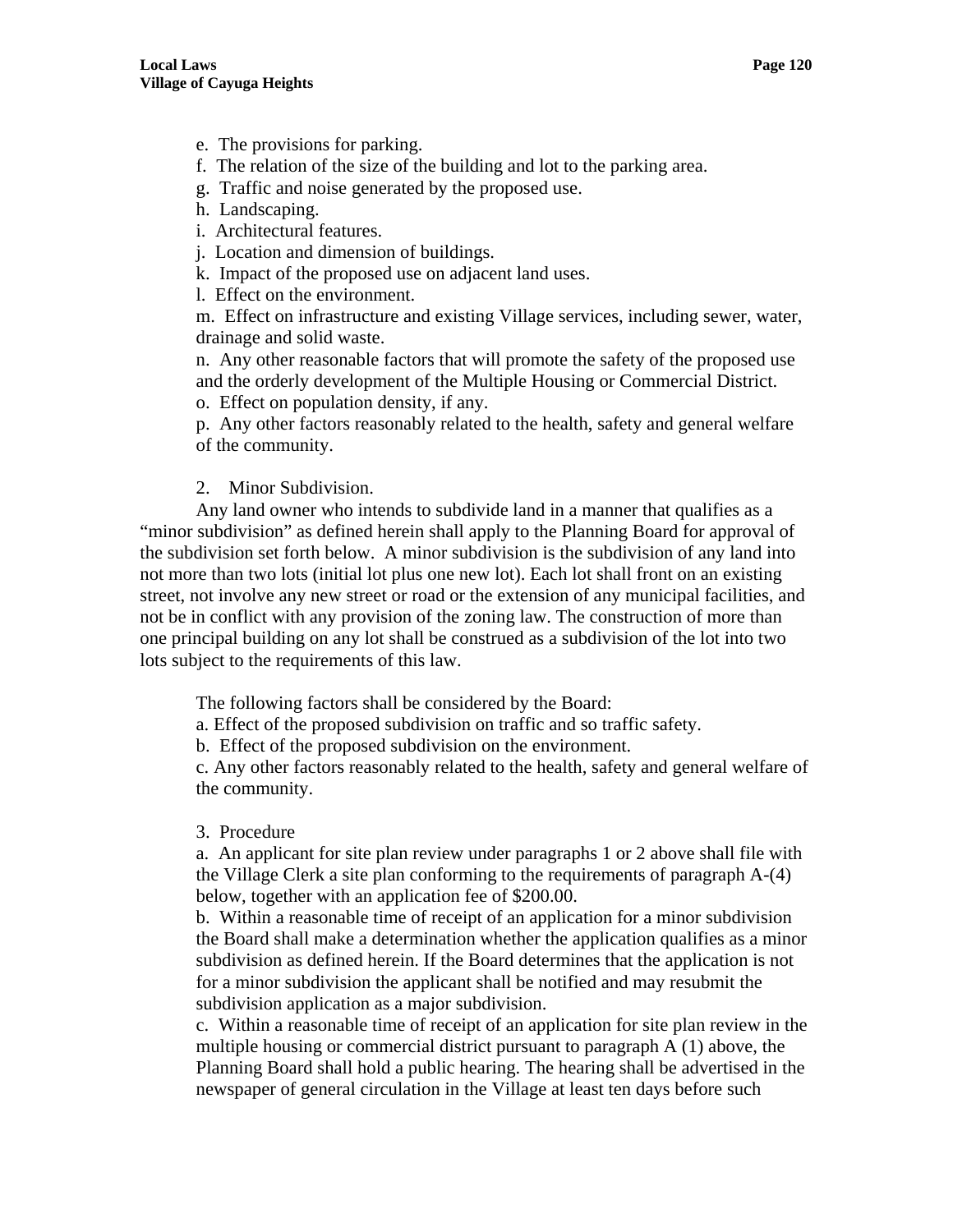hearing. The applicant shall notify all contiguous property owners of the proposed use by mail at least five days before the date of the hearing, and shall provide proof of such mailing to the Planning Board. No public hearing shall be required for a minor subdivision.

d. Within a reasonable time from the date of the public hearing, or of submission of the application for a minor subdivision, the Planning Board shall deny or approve, with or without modification, the site plan submitted for review. An approved site plan will be endorsed by the Planning Board Chairman or someone authorized by the Board to endorse the plan in the Chairman's absence. After the Planning Board has approved and endorsed the site plan, one copy of the plan must be filed by the sub-divider with the Village Clerk

e. Approval of the site plan by the Board shall be a necessary prerequisite for issuance of a building permit by the Village Zoning Officer.

- 4. Site Plan Requirements.
- a. Site Plan for Land Use in Multiple Housing or Commercial District.

i. A field survey of the boundary lines of the property. made and certified to by a licensed land surveyor, showing date, north point, map scale, and name and address of record owner.

ii. The location of any and all buildings, streets, walkways, driveways and landscaping.

iii. A general indication of existing natural features including topography, streams, water bodies, ditches, buildings, large trees and tree masses and other significant aspects of the environment.

iv. Architectural drawings, if deemed appropriate by the Board.

- v. Such other information as reasonably required by the Board.
- b. Site Plan for Minor Subdivision.

i. A field survey of the boundary lines of the property, made and certified to by a licensed land surveyor, showing date, north point, map scale, and name and address and address of record owner. The corners of the tract and each lot shall be located on the ground and marked by measurements, and shall be shown on the plan.

ii. The proposed lines, width, depth and area of each proposed lot. iii. A general indication of existing natural features including topography, streams, water bodies, ditches, buildings and large trees and tree masses, and other significant aspects of the environment.

5. Written Statement

In an application for site plan review in a Multiple Housing or Commercial district pursuant to paragraph A (1) above, the applicant shall submit a written statement containing the following information:

1. The character and purpose of the proposed use.

2. A description outlining how the proposed development meets the factors set forth in paragraph A (1) above.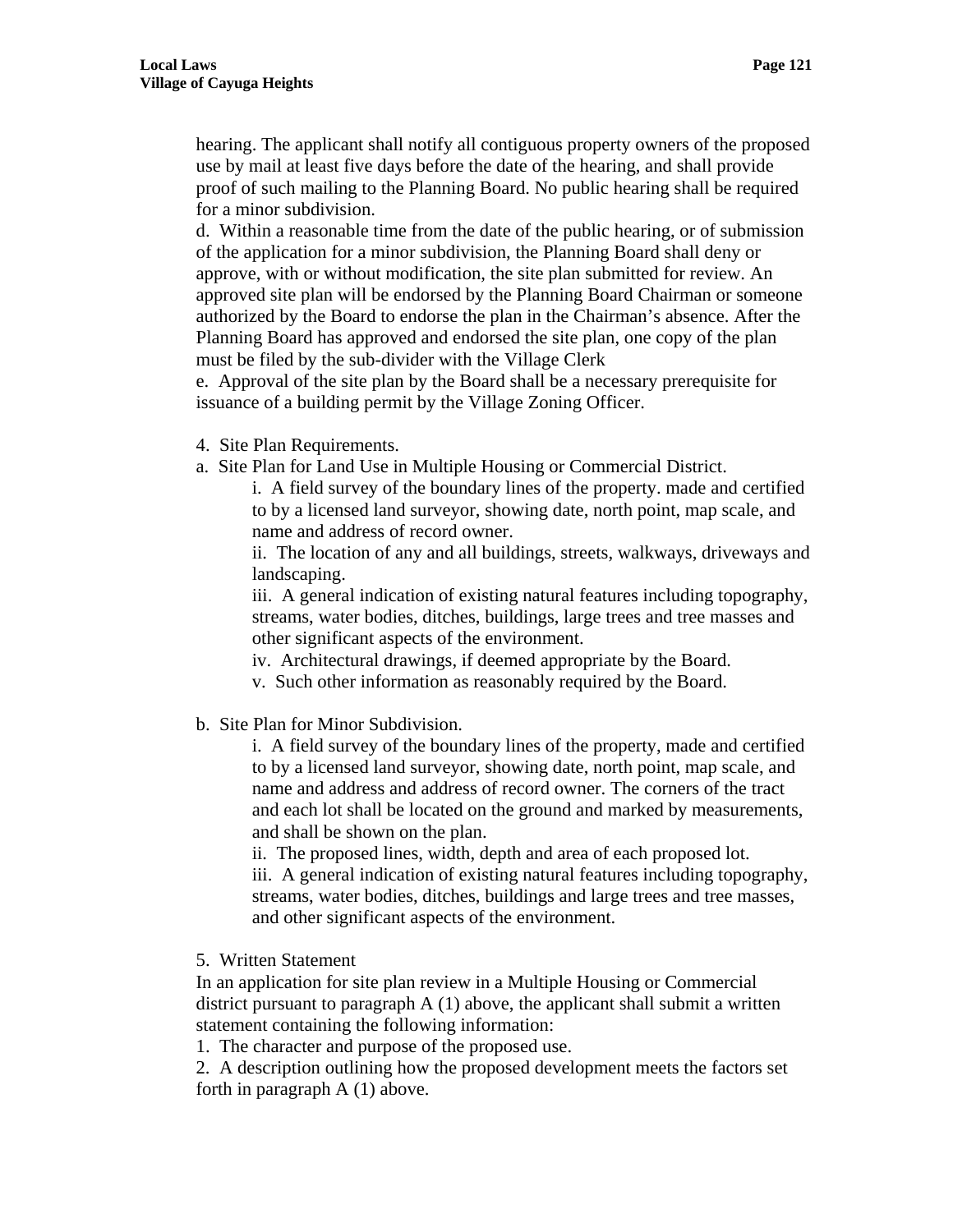B. Approval of Plats for Major Subdivision

A major subdivision of land is a subdivision which does not qualify as a minor subdivision, as defined in paragraph A (2) above.

1. Approval of Plats. The Planning Board shall be empowered to review and approve plats showing lots, blocks or sites, with or without streets or highways, and to conditionally approve preliminary plats.

2. Procedure. The Planning Board shall act in accordance with the requirements set forth in Sections 7-728, 7-730 and 7-732 of the Village Law, and such regulations as established from time to time by the Planning Board.

3. Cluster Development. The Planning Board shall be authorized to modify applicable provisions of the Zoning Ordinance to allow flexibility design and development of land, subject to the conditions set forth in Section 7-738 of the Village Law and such other conditions as the Board of Trustees may determine by resolution.

#### IV. REPEAL AND AMENDMENT OF PORTIONS OF THE ZONING ORDINANCE

A. The following portions of the Zoning Ordinance, forming part of the local laws and ordinances of the Village of Cayuga Heights, are hereby repealed: 1. Under "SECTION 3, MULTIPLE HOUSING DISTRICT", the following wording is hereby repealed:

"Provided that any landowner who intends to use land for any of the purposes listed above shall submit to the Village Board a site plan and such other evidence as may be required by the Board of the proposed use, and shall be given opportunity to explain to the Village Board the nature of and reason for the intended use.

The Village Board shall consider the following: The location and size of the use, the nature and intensity of the operation involved, and the size and topography of the site in relation to it, the provisions for parking, and the relation of the building and lot to the parking area, and any other reasonable requirements necessary to keep the proposed use safe and in harmony with the appropriate and orderly development of the Multiple Housing District.

These standards shall be in addition to those listed in Sections 5 through 10.

Action by the Village Board signifying acceptance of a plan shall be the necessary preliminary to the issuance of a permit by the Village Zoning Officer, otherwise the Village Zoning Officer shall deny the application for a permit.

No building which has been erected, altered, or extended, shall be used or changed in use until a certificate of occupancy shall have been issued by the Zoning Officer, stating that the buildings or proposed use thereof complies with the provisions of this ordinance."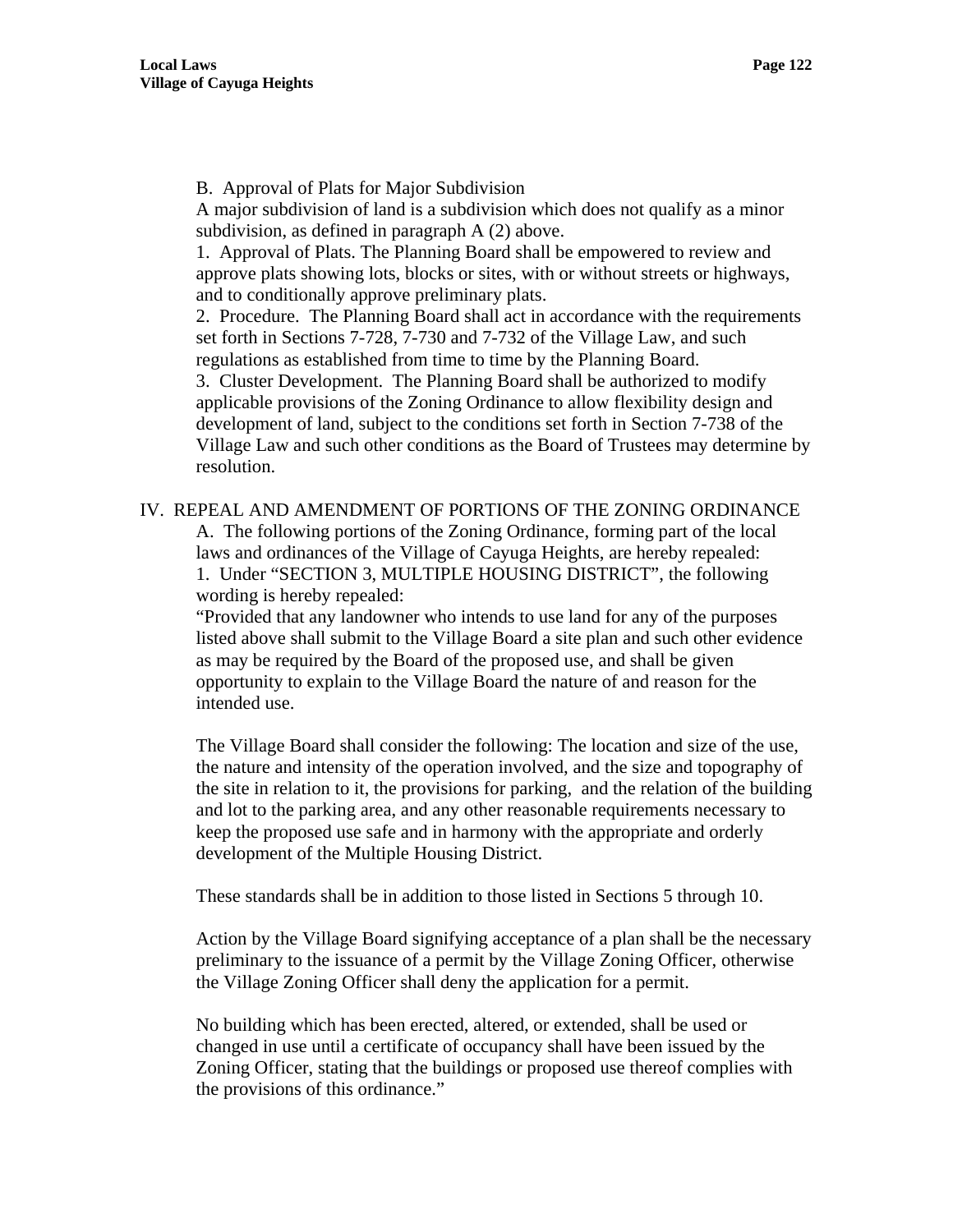2. Under "SECTION 4, COMMERCIAL DISTRICT" the following wording is hereby repealed:

"Provided that any landowner who intends to use land for any of the purposes listed above shall submit to the Village Board a site plan and such other evidence as may be required of the proposed use and shall be given opportunity to explain to the Village Board the nature of and reason for the intended use. The Village Board shall consider the following: The location and size of the use, the nature and intensity of the operation involved and the size and topography of the site in relation to it, the location of the site with respect to roads giving access to it, the provisions for parking and the relation of the size of the building and lot to the parking area, the amount of traffic generated by the said business, and any other reasonable requirements necessary to keep the proposed use safe and orderly in the Commercial District.

These standards shall be in addition to those listed in SECTIONS 5 through 10.

Action by the Village Board signifying acceptance of a plan shall be the necessary preliminary to the issuance of a permit by the Village Zoning Officer, otherwise the Village Zoning Officer shall deny the application for a permit.

No building which has been erected, altered, or extended, shall be used or changed in use until a certificate of occupancy shall have been issued by the Zoning Officer, stating that the building or proposed use thereof complies with the provisions of this ordinance."

3. Under "SECTION 13, MORE THAN ONE BUILDING ON A LOT" the following wording is hereby repealed:

"a. Subdivision of Lots. No lot or plot of land shall be sold, divided or set off in such a manner that either the portion sold, divided or set off or the portion remaining,

Shall have less than the minimum lot size prescribed by regulations relating to the district in which it is situated, or,

Shall fail to provide the minimum yard requirement specified by the regulations relating to the district in which it is situated in respect to any building or use then existing, or

Shall have thereon a building which covers more than the maximum percentage of the lot area specified by the building coverage regulations relating to the district in which it is situated.

The construction of more than one dwelling house on any lot shall be construed as a division of the lot into two lots within the meaning of this section."

B. Section 7, subparagraph b, of the zoning ordinances is hereby amended by deleting the word "Trustees" from the third line thereof, and replacing it with "the Planning Board." The subparagraph, as amended, shall read as follows: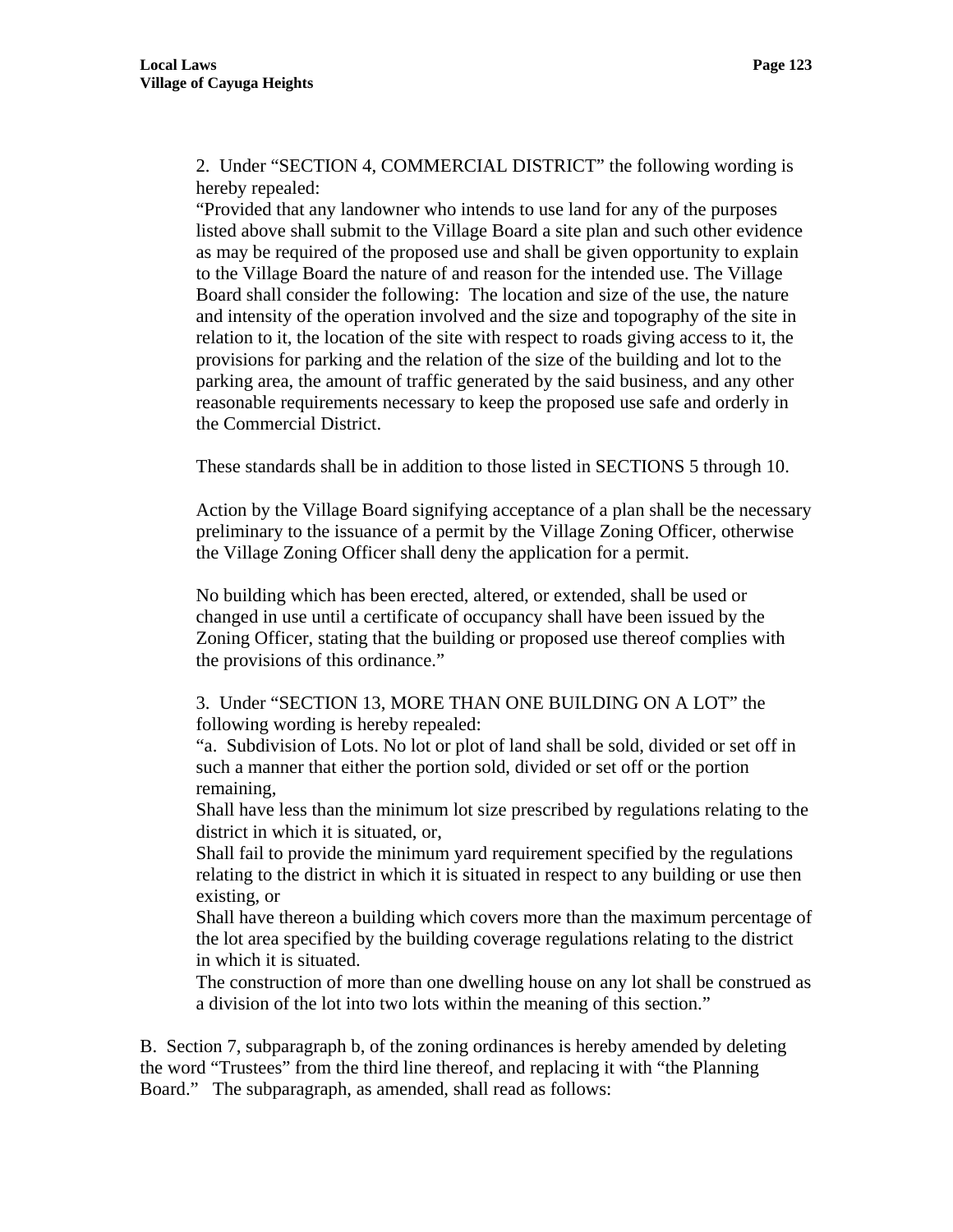"b. Frontage on Public Street: Each lot shall have a minimum frontage on a public street of seventy-five (75) feet, except any frontage on a cul-de-sac in a subdivision, approved by the Planning Board, shall have such frontage as shown on the approved subdivision plan. This ordinance shall apply to any lots hereinafter subdivided or developed by placing a building thereon." (Amendment underlined).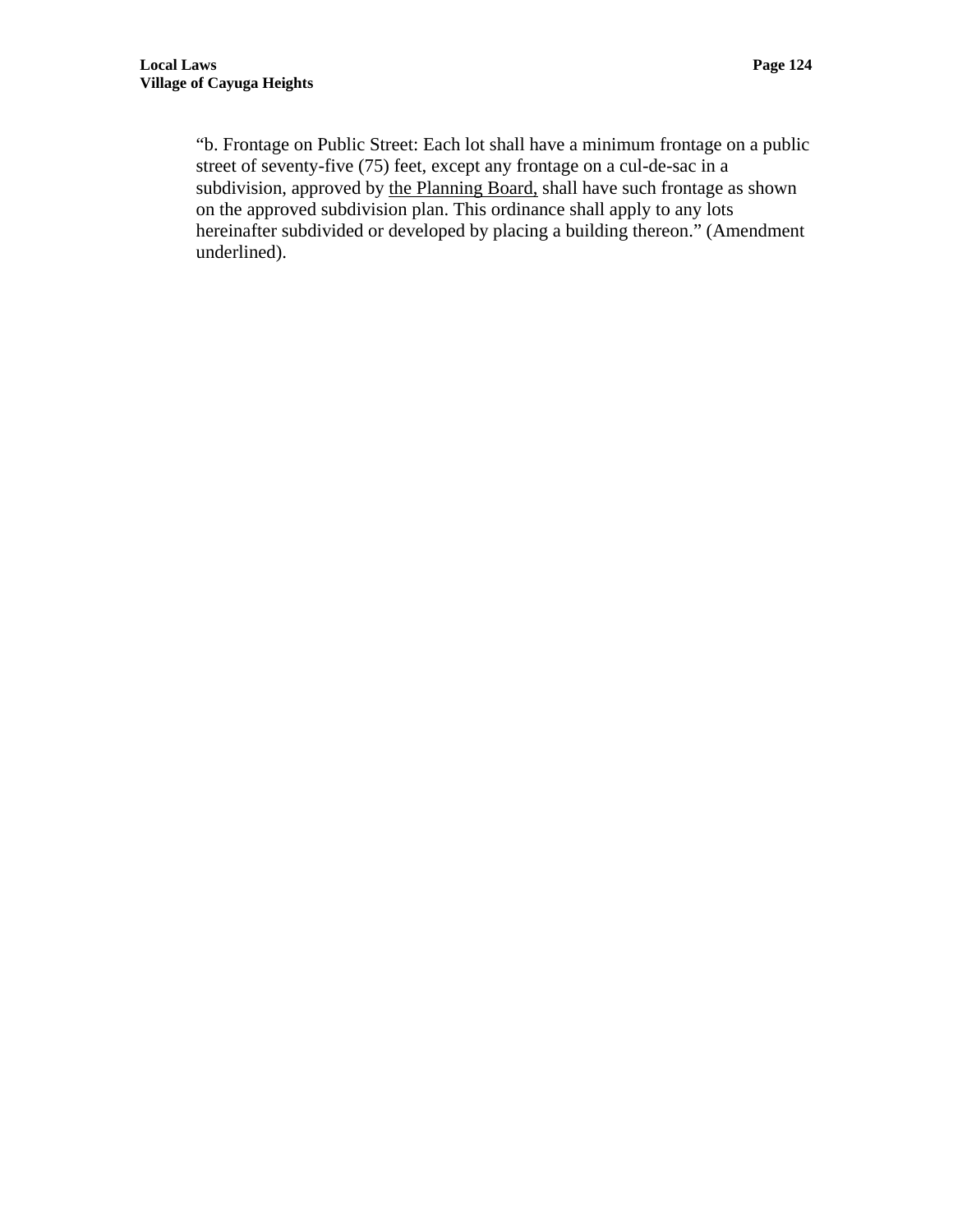#### **Village of Cayuga Heights Local Law No. 1 of the Year 1993**

# **PLANNED UNIT DEVELOPMENT**

# **TABLE OF CONTENTS**

| А.        | <b>PURPOSE</b>                                    | $\mathbf{1}$                               |
|-----------|---------------------------------------------------|--------------------------------------------|
| <b>B.</b> | <b>REQUIREMENTS</b>                               | 1                                          |
|           | 1. Minimum Acreage                                | 1                                          |
|           | 2. Permitted Land Use                             | 1                                          |
|           | 3. Density                                        | $\mathbf{1}$                               |
|           | 4. Size or Lots                                   | $\overline{c}$                             |
|           | 5. Yards                                          | $\frac{2}{2}$                              |
|           | 6. Height of Building                             |                                            |
|           | 7. Building Coverage                              | $\overline{c}$                             |
|           | 8. Natural Features                               |                                            |
|           | 9. Storm Water Runoff                             | $\begin{array}{c} 2 \\ 2 \\ 3 \end{array}$ |
|           | 10. Site Planning Requirements                    |                                            |
|           | 11. Special Circumstances                         | $\overline{4}$                             |
| C.        | FACTORS TO BE CONSIDERED IN REVIEWING APPLICATION | 4                                          |
| D.        | PREAPPLICATION CONFERENCE AND CONCEPT PLAN        | 5                                          |
| E.        | PRELIMINARY APPROVAL                              | 6                                          |
|           | 1. Preliminary Development Plan                   | 6                                          |
|           | 2. Description of the Development                 | $8\,$                                      |
|           | 3. Public Hearing                                 | 9                                          |
|           | 4. Procedure for Preliminary Approval             | 9                                          |
| F.        | <b>FINAL APPROVAL</b>                             | 10                                         |
|           | 1. Application                                    | 10                                         |
|           | 2. Final Development Plan                         | 10                                         |
|           | 3. Contents of Plan                               | 10                                         |
|           | 4. Construction Drawings                          | 12                                         |
|           | 5. Financial Plan                                 | 12                                         |
|           | 6. Action on Final Development Plan               | 13                                         |
| G.        | <b>WARRANTIES AND FEES</b>                        | 14                                         |
|           | 1. Performance Guarantee                          | 14                                         |
|           | 2. Warranty of Work and Materials                 | 15                                         |
|           | 3. Review and Inspection Fee                      | 16                                         |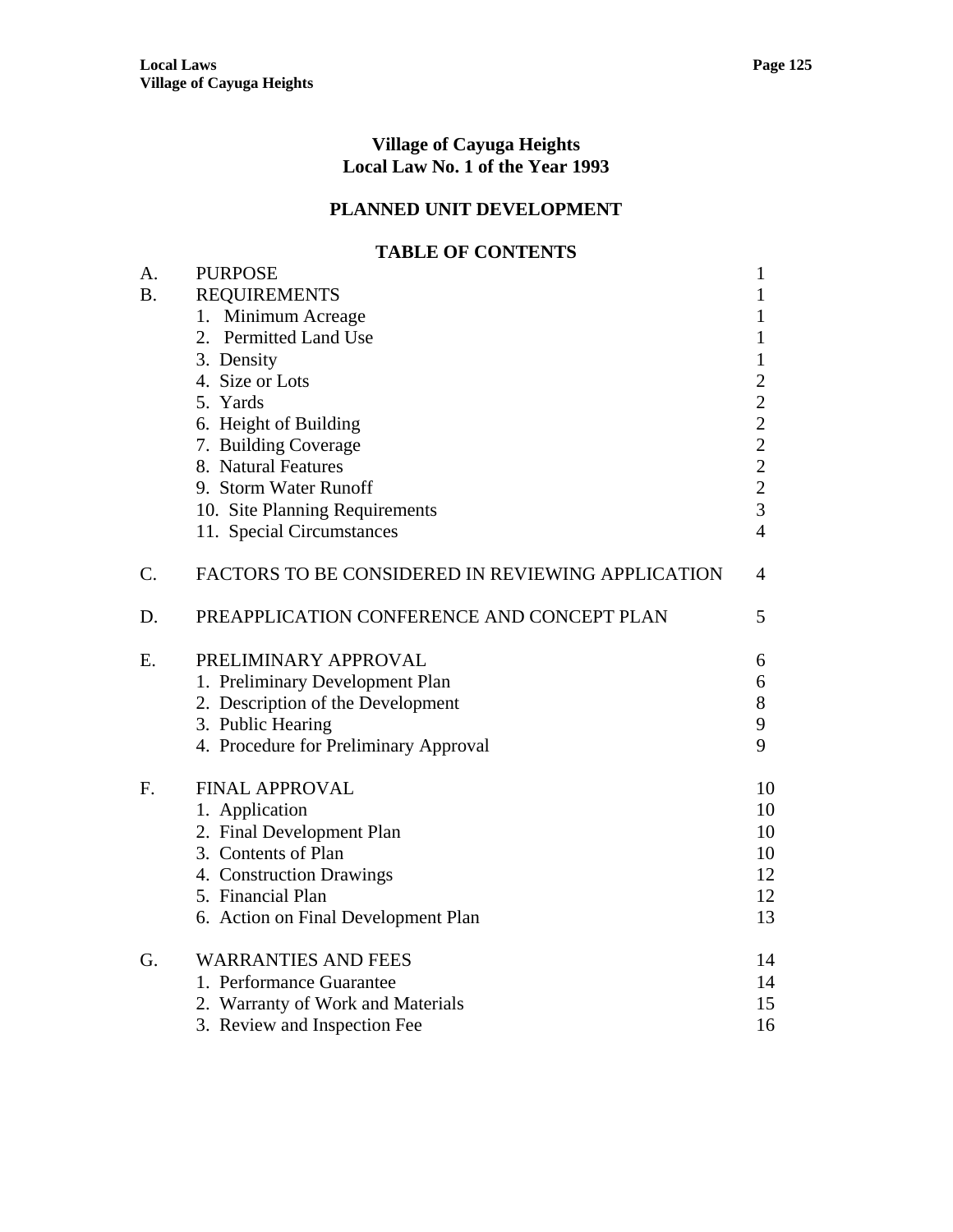# **PLANNED UNIT DEVELOPMENT**

# **A. PURPOSE**

The purpose of a Planned Unit Development is to introduce a degree of flexibility in conventional land use and design regulations which will encourage development in an imaginative and innovative way while ensuring efficient investment in public improvements, a more desirable environment, and protection of community interest. A Planned Unit Development is primarily intended for residential development, but may include accessory commercial and recreational development.

# **B. REQUIREMENTS**

- 1. Minimum acreage 20 acres
- 2. Permitted land uses
	- a. Residential land uses
	- b. Non-residential land use when:
		- i. Such use will contribute to quality of proposed development for the area.
		- ii. Such use will enhance the surrounding neighborhood in terms of open space, vehicular and pedestrian traffic movement, landscaping, preservation of natural features and an improved living environment.
	- c. Commercial land use when:
		- i. Such use is integral with, but clearly ancillary to, residential use of the site.
		- ii. Such use will not create a consumer market that routinely extends beyond the area of the Planned Unit Development.
- 3. Density

The number of dwelling units provided in a Planned Unit Development shall not exceed the number of units that would be permitted by regulations of the underlying district. For purposes of this Ordinance, a dwelling unit shall mean a dwelling or residence containing one or more rooms designed or used for human habitation and providing living accommodations that include separate eating, sleeping and bathroom facilities for each family or household residing therein.

4. Size of Lots

Lot size shall be specified in an approved Planned Unit Development.

5. Yards

No structure shall be located less than 75 feet from any public road right-of-way line existing at the time of the PUD application, or 100 feet from any other existing property line bordering the PUD, or as otherwise approved in an approved Planned Unit Development.

6. Height of Buildings

Unless otherwise approved by the Board of Trustees, no building shall be more than two stories high and no building shall exceed a height of 30 feet from the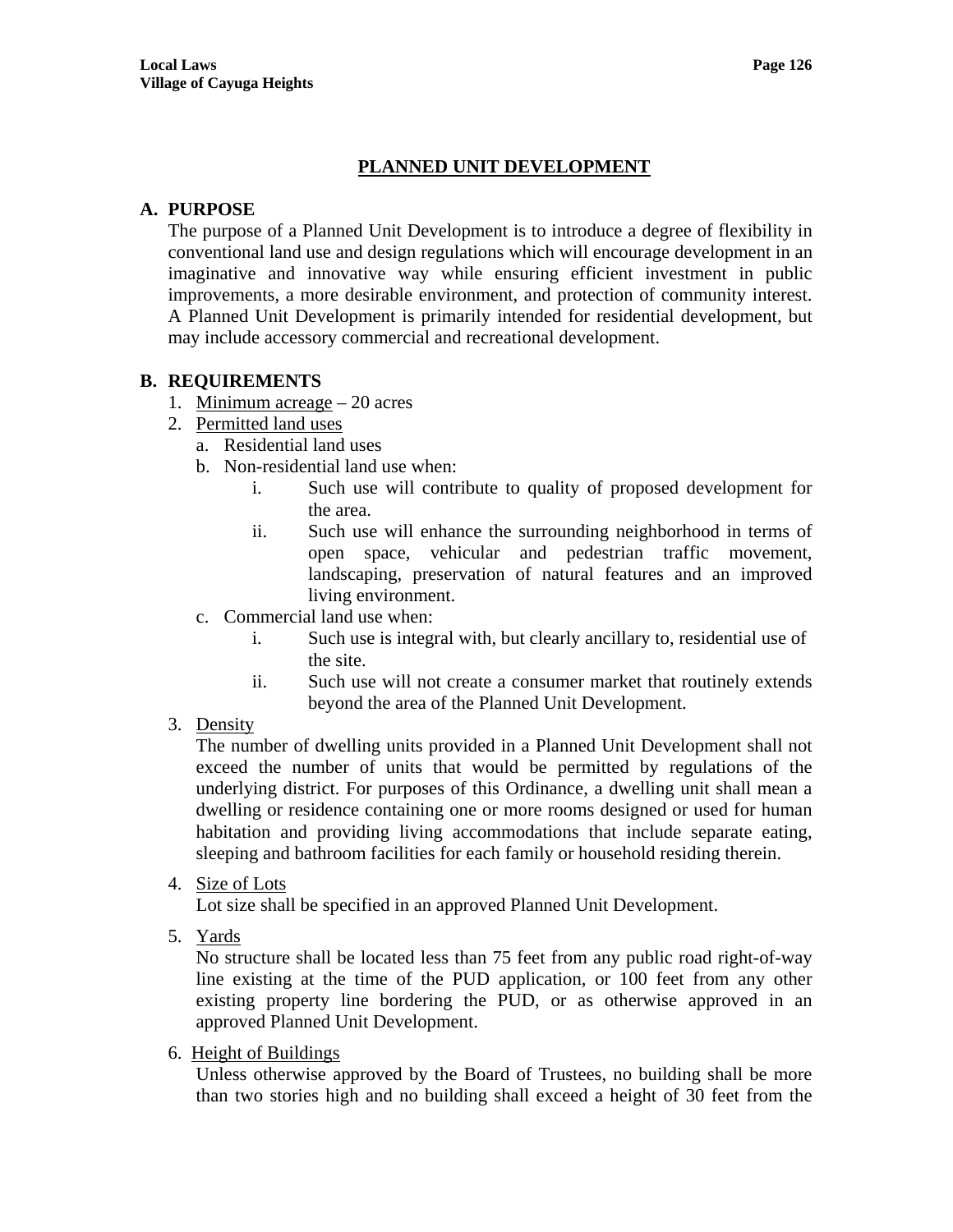# 7. Building Coverage

The total land coverage for all buildings in the Planned Unit Development shall not exceed the coverage requirements of the underlying district.

8. Natural Features

Existing natural features on the site shall be preserved to the maximum extent feasible and incorporated into the site design.

9. Storm Water Runoff

In general, the rate of storm water runoff from the Planned Unit Development site after development is complete shall not exceed the rate that would normally occur under a natural undeveloped condition as calculated for a fifty (50) year storm.

# 10. Site Planning Requirements

- a. Roads. All proposed roads in a Planned Unit Development shall be designed and constructed in accordance with standards approved by the Village Engineer.
- b. Service Areas. Loading and service areas that face or are visible from a public road, including areas for the storage of solid waste and trash, shall be screened from public view by a vertical screen at least six feet high. A landscaped buffer strip or a combination of landscaping and fencing may be used to provide the required screening.
- c. Public Transit and Parking. The Board of Trustees shall be satisfied that appropriate provisions are provided for public transit and that an adequate amount of off-street parking will be provided for the proposed use. No offstreet parking space shall be located less than twenty-five feet from any existing property line. All parking areas containing more than four spaces shall be landscaped.
- d. Underground services. All electric, telephone and television lines and cables shall be placed underground. All access points shall be landscaped in a manner approved by the Board of Trustees.
- e. Lighting. Adequate site lighting shall be provided and shall be designed and located so that it does not produce glare on adjacent properties and does not impede the vision of traffic on adjacent roads.
- f. Access Drives. Multiple and extra-wide driveways shall be avoided. Access drives that do not provide safe sight distances shall not be permitted. Access drives shall intersect existing roads at a ninety degree angle and shall not have a slope of greater than five percent for a distance of sixty feet from the intersection of centerlines.
- g. Intersections. On- and off-site intersections shall be designed to accommodate the expected traffic safely. Turning lanes, deceleration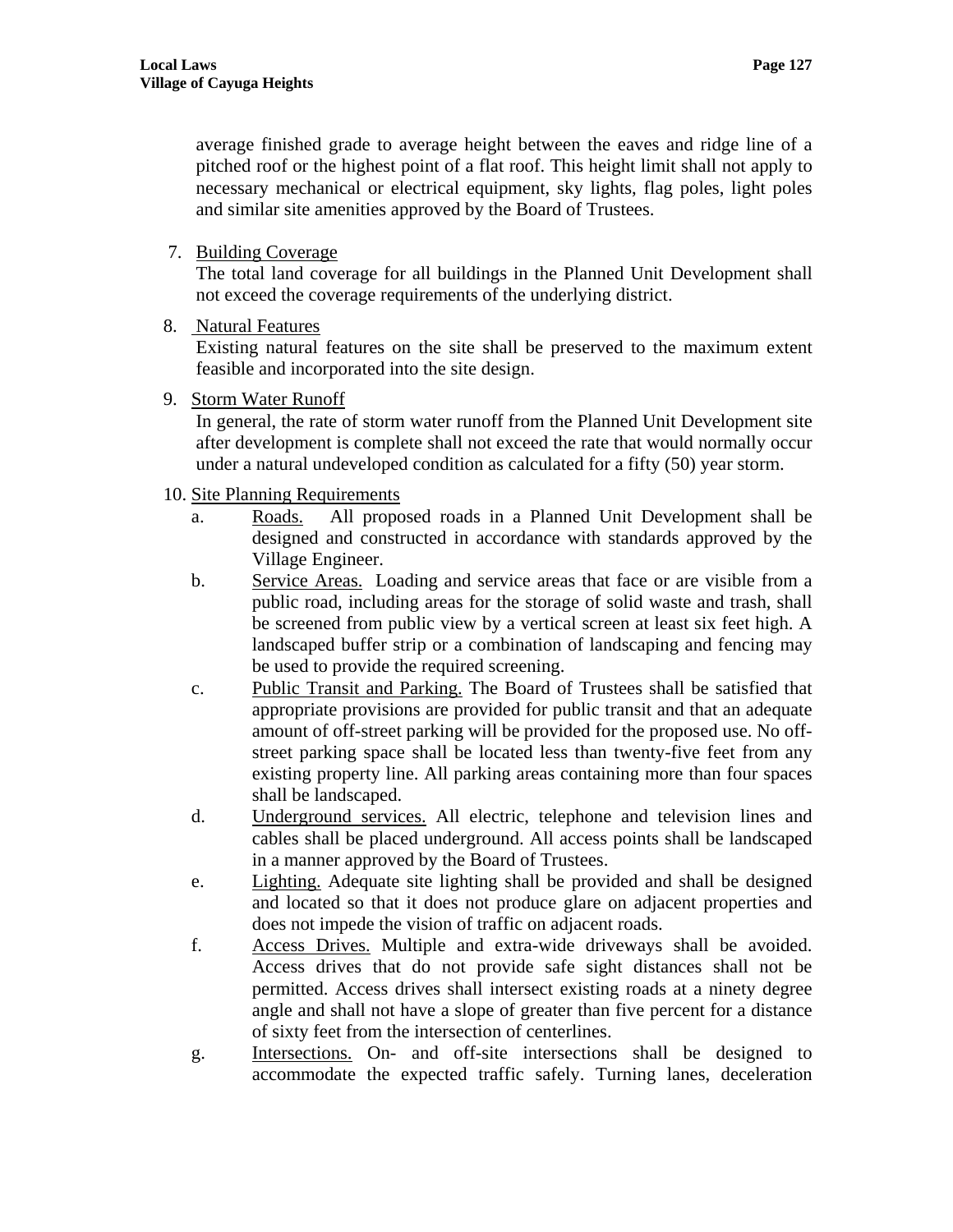lanes, by-pass lanes and other safety measures shall be provided as required by the Board of Trustees.

- h. Signs. One identification sign shall be permitted. Such sign may be twosided but shall have a total area of no greater than sixteen square feet per side. If lighted, the effects of lighting on automobile drivers shall be considered. Lighting shall not produce glare on roads or adjacent properties.
- i. Operation. No offensive noise, traffic, odor, smoke, dust, heat, glare, electrical disturbance or other pollutants shall be produced by the normal operating conditions of the proposed Planned Unit Development.
- j. Landscaping. The number of trees to be planted in the Planned Unit Development shall be at least equal to the number of trees removed for development purposes.
- 11. Special Circumstances

When the Board of Trustees determines that due to unusual circumstances of a particular site the requirements set forth above are not necessary, in the interest of public health, safety and general welfare, the Board of Trustees may modify such requirements subject to any conditions it may wish to impose.

# **C. FACTORS TO BE CONSIDERED IN REVIEWING APPLICATION**

- 1. Impact on existing and planned capacity of infrastructure system, including but not limited to roads, water, sewer, energy and drainage.
- 2. Whether the proposed development promotes the orderly growth and sound development of the community, and whether a need exists for the proposed development.
- 3. The extent to which the plan departs from the zoning regulations applicable to the property in terms of bulk, density, and permitted uses.
- 4. The existing character of the neighborhood and the relationship, beneficial or adverse, of the proposed development to this neighborhood.
- 5. The consideration given to pedestrian circulation within and outside the development and provision for open space.
- 6. Traffic circulation features within the site, including the amount of, location of, and access to automobile parking.
- 7. The amount of traffic generated and provisions for adequately handling or mitigating such volumes, and the nature and suitability of the connecting road or highway system to absorb anticipated changes.
- 8. The provisions for storm water runoff, sanitary and solid waste disposal and other utilities on and adjacent to the site.
- 9. Provision for access for emergency services.
- 10. Any other factor reasonably related to the general health, welfare and safety of the community.

# D. **PRE-APPLICATION CONFERENCE AND CONCEPT PLAN**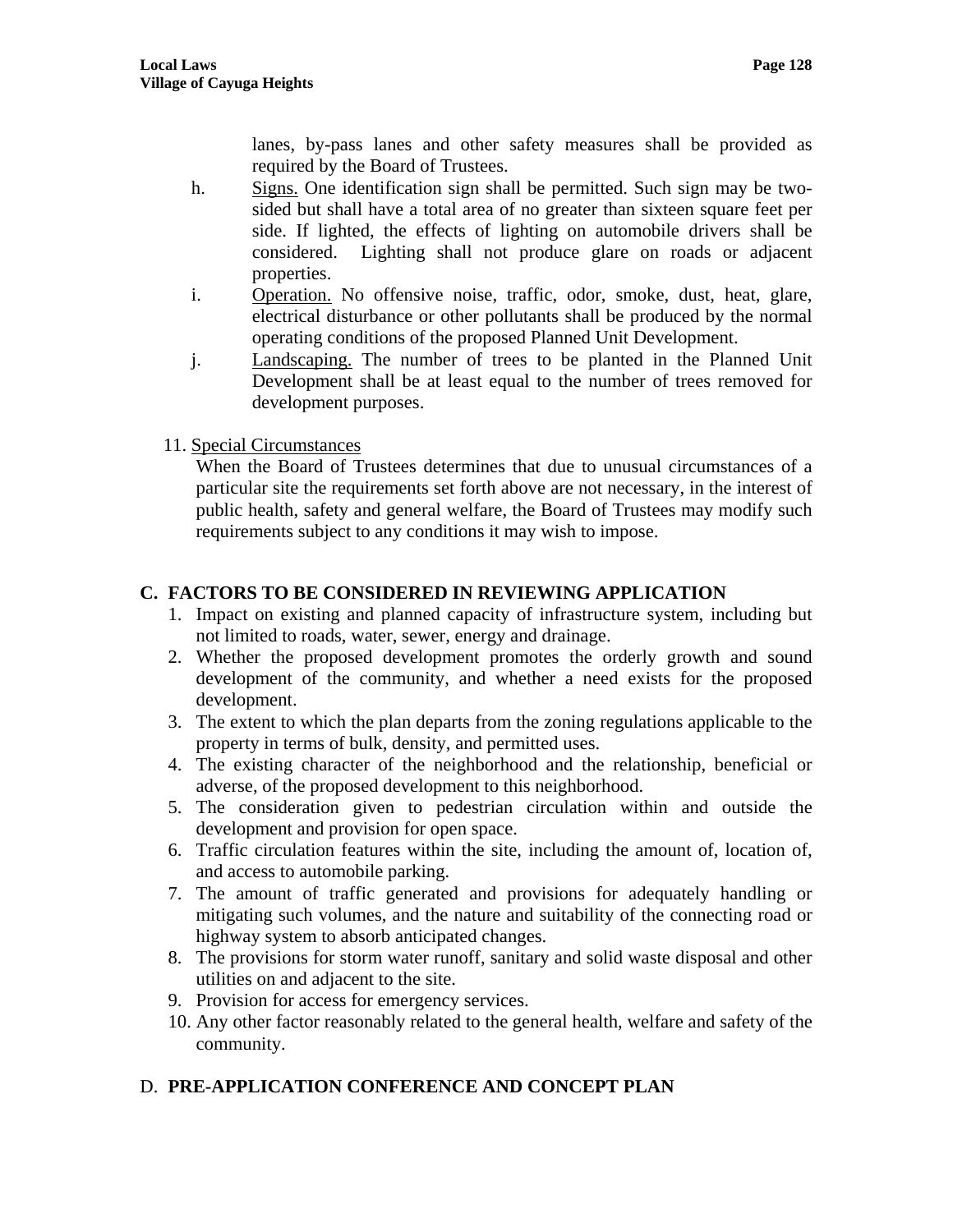The Board of Trustees shall schedule a pre-application conference to discuss general development concepts of the proposed Planned Unit Development. The developer should present information that would most help the Board of Trustees gain a full understanding of the proposal. Information to be submitted should include:

- 1. Base map locating the project site and showing the immediately surrounding neighborhood.
- 2. General analysis of existing site characteristics (topography, soils, floodable land, natural features, environmentally sensitive areas, exceptional views, drainage areas, etc.)
- 3. Narrative description of the proposed development including land use types, densities, utility needs, traffic expectations, site amenities (open space, recreation areas, general massing of landscaped areas, etc.), construction phasing, general architectural character, restrictive covenants, etc.
- 4. A concept plan generally indicating the approximate location of existing and proposed buildings, parking and service areas, patterns of vehicular and pedestrian movement, the provision of utilities, site amenities, and any other information that will help to explain the development concept.

# **E. PRELIMINARY APPROVAL**

The developer shall file 14 copies of an application for preliminary approval of a Planned Unit Development by the Board of Trustees with the Village Clerk, with an application fee of \$250.00. The application shall contain the following materials:

1. Preliminary Development Plan

The plan shall be prepared at a scale of no more than one hundred feet to the inch, and shall show the following:

- a. An actual field survey of the boundary lines of the tract, giving complete descriptive data by bearings and distances, made and certified to by a licensed land surveyor. The corners of tract shall also be located on the ground and marked by substantial monuments of such size and type as approved by the Village Engineer, and shall be referenced and shown on the plan.
- b. Proposed development name, name of Village, Town and County in which it is located, date, true north point, scale, name and address of record owner, developer and Engineer or Surveyor, including license number and seal.
- c. The names of the owners of record of all adjacent property as disclosed by the most recent municipal tax records.
- d. All parcels of land proposed to be dedicated to public use.
- e. The location of proposed buildings, indicating size and height.
- f. An analysis of how site planning is affected by existing soils in the development area, including wetlands, floodable areas, depth to bedrock and the seasonal water table.
- g. Proposed landscaping treatment for open areas, buffer areas, roads, and areas around and between structures indicating plant species and the approximate size of trees to be used.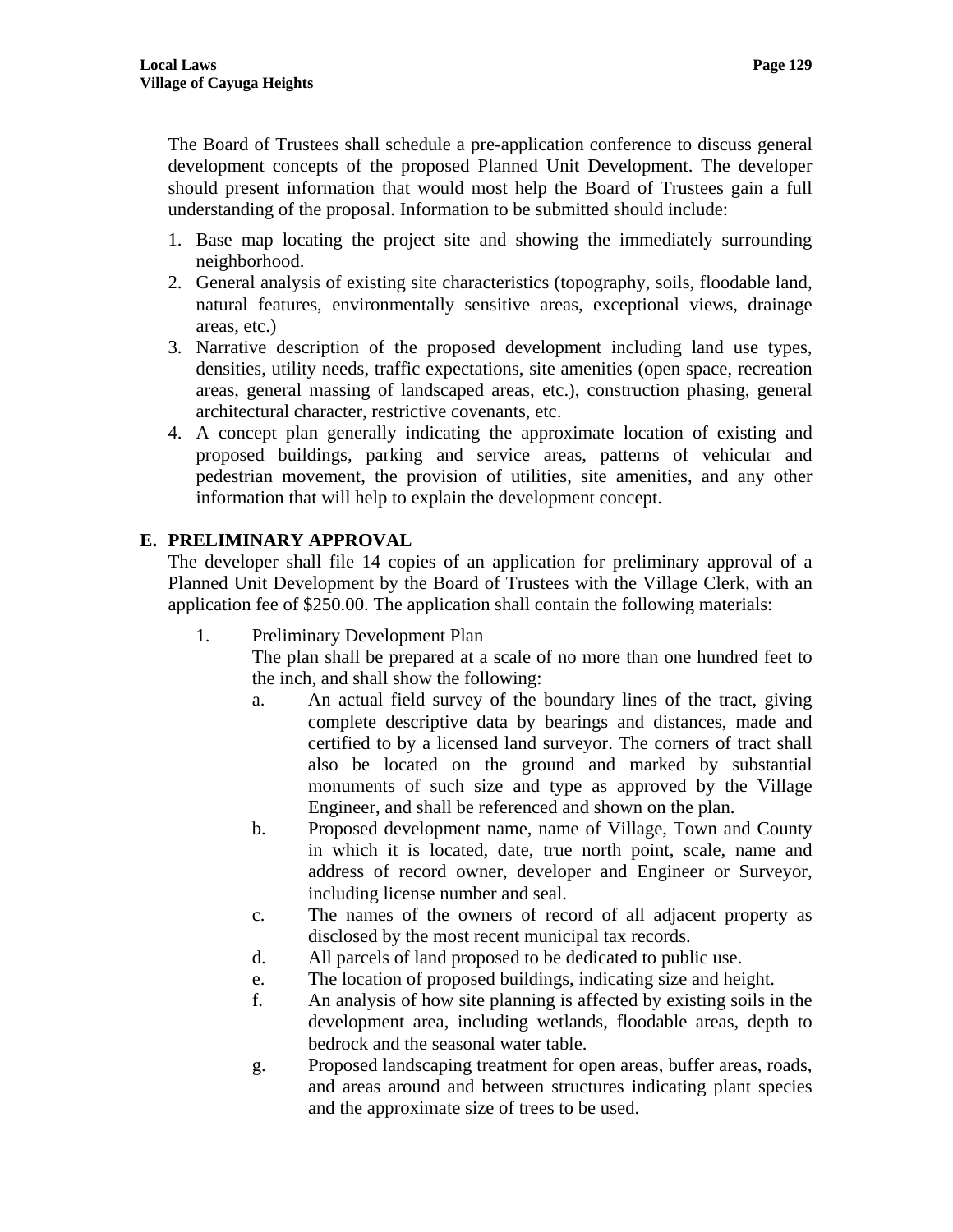- h. Location of existing property lines, easements, road rights-of-way, water courses and drainage ways, wetlands, rock outcroppings, wooded areas, single trees outside wooded areas with a diameter of 4 inches or more as measured 3 feet above the base of the trunk, and other significant existing features related to the proposed planned unit development area and adjacent property.
- i. Location of existing sewers, water mains, culverts and drains on the property, with pipe sizes, grades and direction of flow.
- j. Existing contours with intervals of five feet, or two feet for areas with grades less than 5 percent.
- k. The width and location of any existing roads or public ways or places on or adjacent to the property, and the width, location, proposed grade and typical cross-section of all private or public roads or public ways proposed by the developer.
- l. The approximate location and size of all proposed water lines, valves, hydrants, sewer lines and fire alarm boxes. Connection to existing lines or alternate means of water supply or sewage disposal and treatment as provided in the Public Health Law. Appropriate profiles of all proposed water and sewer lines.
- m. A storm water drainage plan showing the calculated volume of storm water run-off, the approximate location, size and grade of proposed storm sewers, catch basin locations with approximate inverts, the location and design of proposed detention or retention facilities, if any, with connections to existing drainage ways or proposed alternate means of disposal.
- n. Site improvements including the approximate location and grade of walkways, with typical cross-sections, the location and type of site lighting fixtures, provisions for fire protection, special landscaping features, outdoor recreation facilities and similar site amenities.
- o. Preliminary designs of any bridges or culverts which may be required.
- p. Where applicable, the proposed lot lines with approximate dimensions and area of each lot.
- q. A written erosion control plan, indicating what, when and how control measures will be installed.
- 2. Description of the Development

The developer shall submit written materials containing the following information:

- a. A written explanation of the character and purpose of the planned unit development, including the type and density of housing proposed and a description of the nature and extent of any nonresidential and commercial land uses proposed.
- b. A statement of proposed financing, including proposed sources of funds and guarantees that the work will be completed as proposed.
- c. An indication of the expected timetable for development.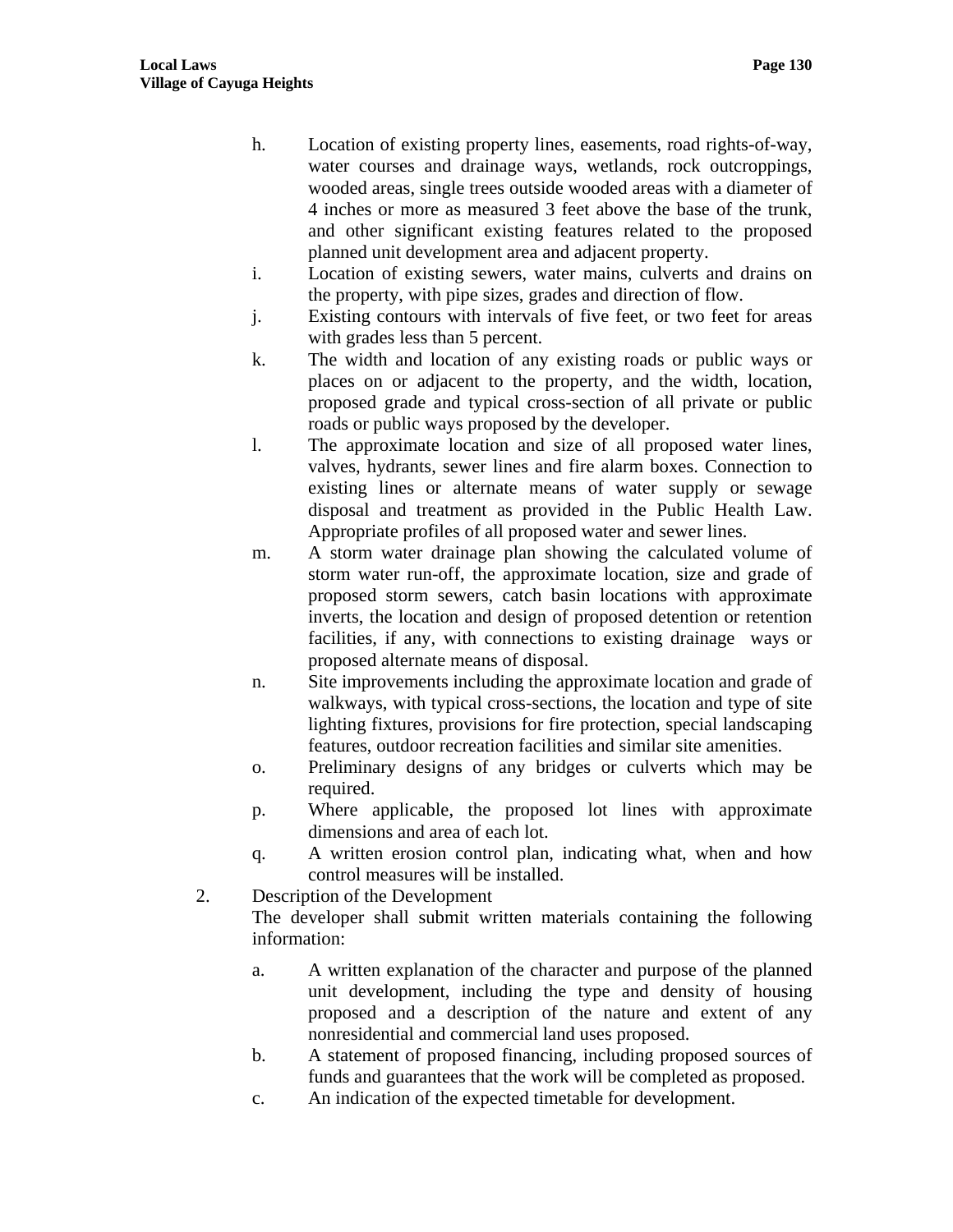- d. A description outlining how the proposed development meets the objectives of a Planned Unit Development.
- e. Description of land to be dedicated for public use and any conditions related thereto.
- f. Proposed covenants or deed restrictions.
- g. The manner and extent to which the proposed development varies from the zoning provisions of the underlying district.
- h. Drawings and narrative describing the architectural character of proposed buildings.
- i. An environmental impact statement.
- 3. Public Hearing

Within sixty (60) days after the receipt of the application, a public hearing shall be held, unless a different date is agreed to between the Board of Trustees and the developer. The Village Clerk shall send written notice to all owners of Village property contiguous to the boundaries of the property under consideration. The notice has to be mailed at least ten days in advance of the hearing. The public hearing may be continued or adjourned from time to time by the Board of Trustees.

- 4. Procedure for Preliminary Approval
	- a. When the application is received, a copy of the proposal shall be referred to the Tompkins County Planning Department in accordance with sections 239-1 and m of Article 12-B of the General Municipal Law.
	- b. The environmental review process shall be completed prior to final decision on the application.
	- c. Within sixty (60) days from the date of the public hearing and completion of the environmental review pursuant to 4.b. above, the Board of Trustees shall make a final decision on preliminary approval of the application. The Board may grant or deny preliminary approval, or may grant approval of the application with or without specified conditions to be met by the developer. The Board of Trustees shall determine the amount and terms of a Review and Inspection Fee established pursuant to Sec. G.3. herein at the time of making a final decision on preliminary approval. The time frame for such final decision to the Board of Trustees may be extended by agreement between the Board of Trustees and the applicant.
	- d. If preliminary approval is granted by the Board of Trustees, the zoning map shall, by such approval, be amended to establish and define the boundaries of the Planned Unit Development.

# **F. FINAL APPROVAL**

1. Application

The developer shall, within six (6) months of receiving preliminary approval, submit an application for approval of the final development plan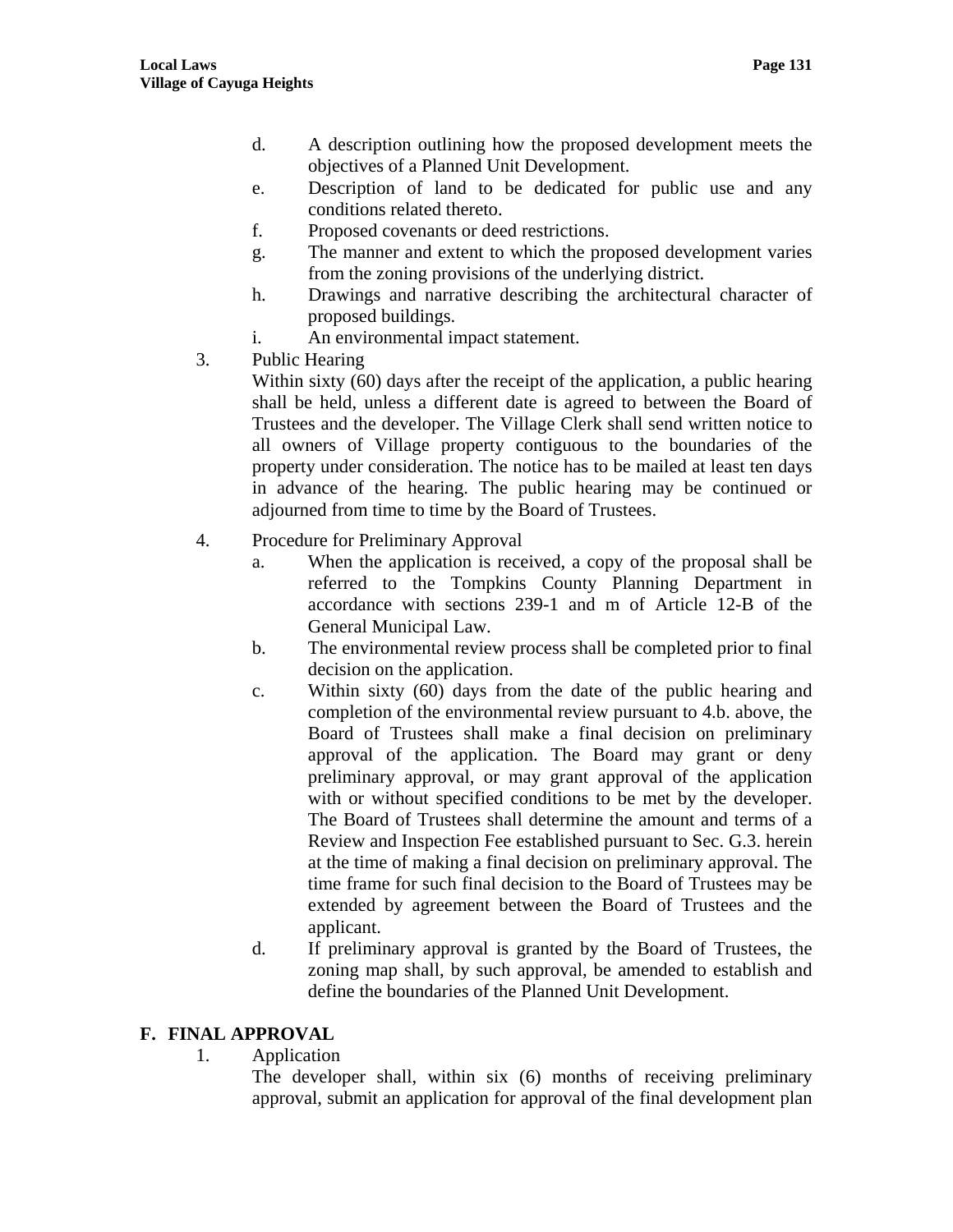to the Board of Trustees. The Board may extend the period for submission of the final development plan by no more than an additional six months upon application of the developer and upon good cause. The application shall be accompanied by a filing fee of \$250.00. If the application for final approval is not submitted within six (6) months after the conditional approval of the preliminary development plan (or within the extended period), the Board may refuse to approve the final development plan and require resubmission of the preliminary development plan.

2. Final Development Plan

Twelve copies of the final development plan shall be submitted. The size of the sheet shall be 8-1/2 inches by 11 inches, minimum or 34 inches by 44 inches maximum, including a margin for binding. The plan shall be drawn at a scale no smaller than 100 feet to the inch and oriented with the north point at the top of the sheet. Where more than one sheet is required, an additional index sheet of the same size shall be filed showing, to scale, the entire planned development.

3. Contents of Plan

The final development plan shall contain the following items, in addition to all data required for the preliminary development plan and not specified below:

- a. The name of the development and the Village, the name and address of the record owner and developer, the name, license number and seal of the land surveyor, project engineer, architect and landscape architect.
- b. Road right-of-way lines, pedestrian ways, lots, reservations, easements, and areas to be dedicated to public use.
- c. Final plans showing location, size and species of proposed landscaping.
- d. Sufficient data acceptable to the Village Engineer to determine readily the location, bearing and length of every proposed road, lot line and boundary line, and to reproduce such lines upon the ground. Where applicable, these should be referenced to monuments included in the State system of plane coordinates, and in any event should be tied to reference points previously established by a public authority.
- e. The length and bearing of all straight lines, tangents, radii, length of curves and central angles of all curves shall be given for each road. All dimensions and angles of the line of each lot shall also be given. All dimensions shall be shown in feet and decimals of a foot. The plan shall show the boundaries of the property, location, graphic scale and true north point.
- f. The plan shall also show by proper designation thereon all public open spaces for which deeds are included and those spaces title to which is reserved by the developer. For any of the latter, there shall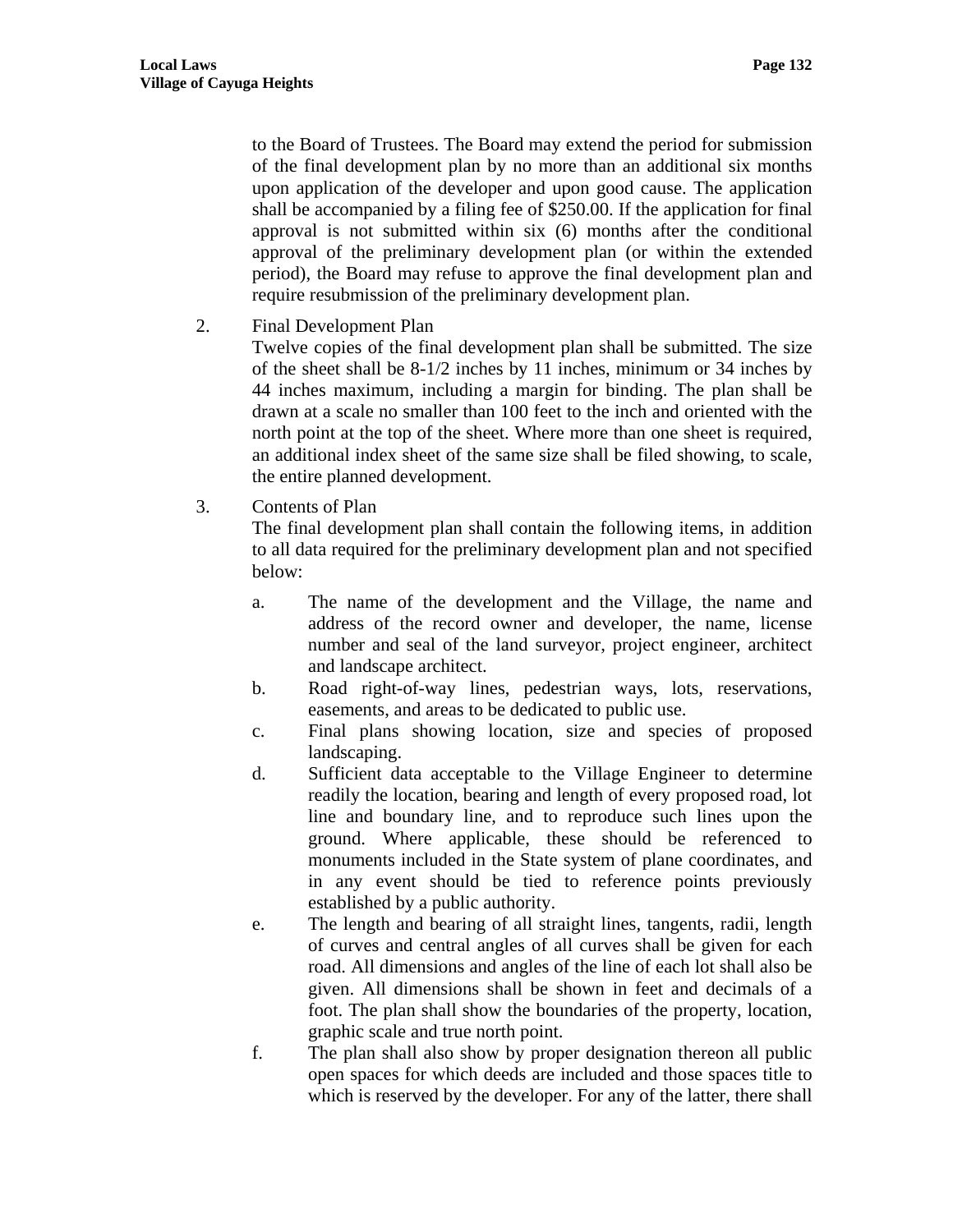be submitted with the final development plan copies of agreements or other documents showing the manner in which such areas are to be maintained and the provisions made therefor.

- g. Permanent reference monuments shall be shown, and shall be constructed in accordance with specification of the Village Engineer. When referenced to the State system of plane coordinates, they shall also conform to the requirements of the State Department of Transportation. They shall be placed as required by the Village Engineer and their location noted and referenced upon the plan.
- h. Where separate lots are being created, all lot corner markers shall be permanently located in accordance with New York State licensed surveyor's standards.
- i. For all roads that are proposed to be conveyed to the Village, monuments of a type approved by the Village Engineer shall be set at all road intersections, angle points, tangent points of curves and such intermediate points as shall be required by the Village Engineer.
- 4. Construction drawings.

Unless additional copies are required by the Village Engineer, the final development plan shall include four copies of the following:

- a. Plans, profiles and typical cross-sections, as required, to show the proposed location, size and type of proposed roads, walkways, road lighting standards, street trees, curbs, water mains, sanitary sewers and storm drains, pavements and subbase, manholes, catch basins, and design drawings for bridges, culverts and similar structures.
- b. Profiles for proposed roads showing the existing natural grade, typical cross-sections, centerlines of intersecting roads and a centerline profile with dimensions on vertical curves and notation as to gradient and critical elevations.
- c. The location and invert profile of all storm and sanitary drainage structures (manholes, catch basins, etc.) in road rights-of-way and in drainage easements.
- d. Profile drawings shall be drawn with a vertical scale of one inch equals fifty feet and a horizontal scale of one inch equals ten feet unless otherwise approved by the Village Engineer.
- 5. Financial Plan.

The final development plan shall contain evidence that financing for the proposed construction is available and sufficient for completion of the project and for guarantees that the work be completed as proposed.

- 6. Action on the Final Development Plan.
	- a. Within sixty (60) days of receipt of the final application, the Board of Trustees shall disapprove or approve the final development plan, or approve the plan on condition that alterations be made. The time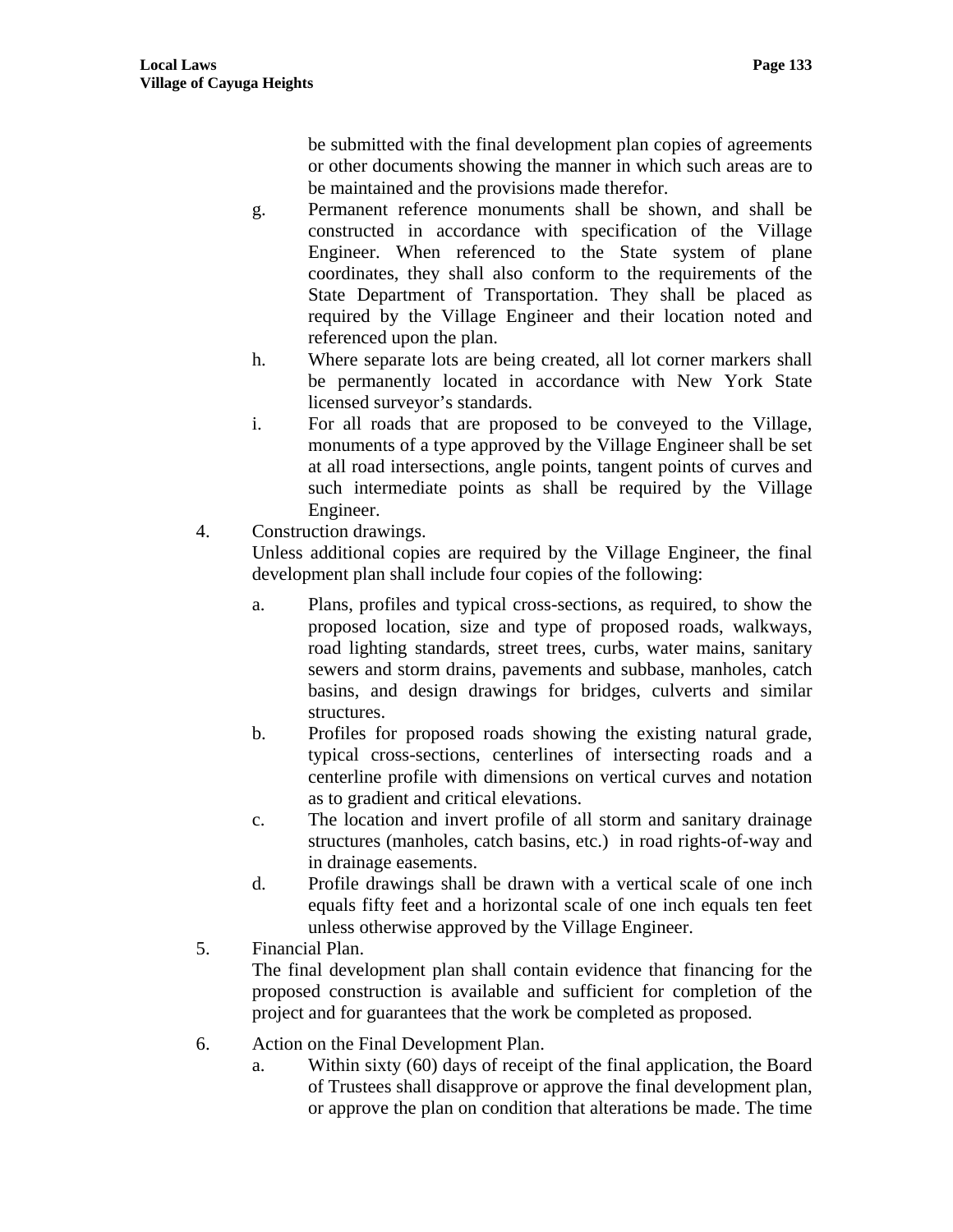period for Board action may be extended by mutual agreement between the Board and the developer.

- b. Upon approval of the final development plan, the Board of Trustees may authorize and direct the mayor to sign the final development plan and the zoning officer to issue a special permit. Thereafter, the developer shall file the plan in the office of the County Clerk and may proceed with construction of the planned unit development.
- c. Final approval shall be conditional upon compliance with applicable requirements of Sec. G.1 and 2 below.
- d. No final development plan shall be altered or revised after it has been given approval and duly endorsed, except that changes that may become necessary during construction may be made after review and approval by the Board of Trustees.
- e. Upon completion of any phase of the development, the zoning officer will, upon request of the applicant, make a final inspection thereof. If the zoning officer finds all work concerning construction and site improvements complete and in compliance with the approved final plan and all other applicable codes, laws, ordinances, rules and regulations, the zoning officer shall issue a certificate of compliance. In the event all proposed work has not been properly completed, or is not consistent with the approved final plan for which a special permit was issued, the zoning officer shall refuse to issue a certificate of compliance and shall notify the developer of the violations to be corrected.
- f. Notwithstanding subsection e. above, the Board of Trustees may, upon request by the developer, authorize and direct the zoning officer to issue a temporary certificate of compliance if such issuance would not endanger life, safety or the public welfare.
- g. If construction of the project does not commence within one (1) year of the date that the Board of Trustees authorized issuance of a special permit, or if at any time construction is interrupted for a period in excess of one (1) year, the Board of Trustees may revoke the Planned Unit Development designation. Once revoked, the original zoning classification for the parcel shall be reinstated, and if the developer wishes thereafter to continue with the project, the Planned Unit Development application and process shall begin anew. The time period to commence construction may be extended by the Board of Trustees upon good cause shown.

# **G. WARRANTIES AND FEES**

- 1. Performance Guarantee
	- a. Estimate.

As a condition of final development plan approval, the developer shall submit a preliminary estimate of the cost of all roads, sanitary sewers, water systems, storm drains, culverts, walkways and other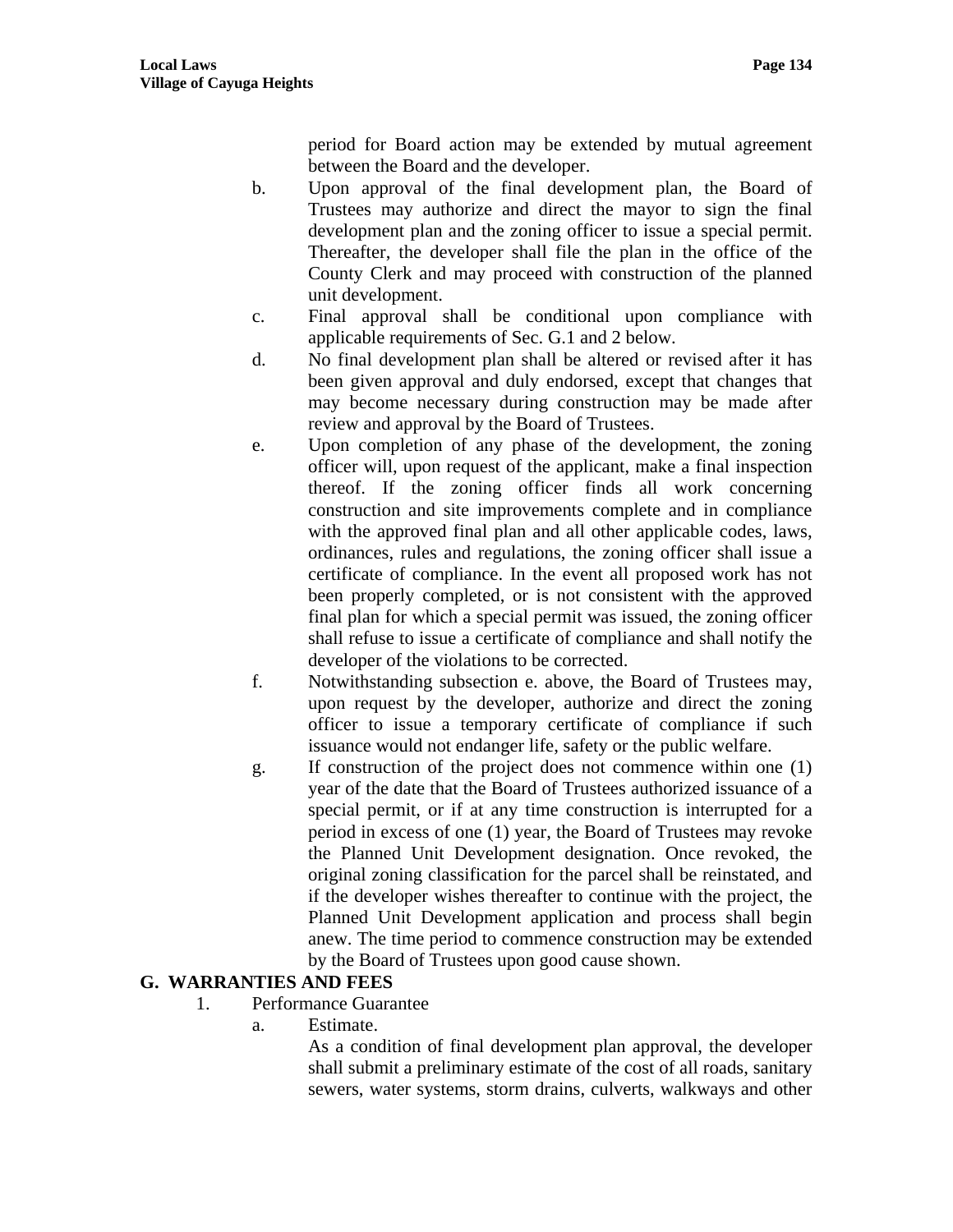infrastructure improvements that are to become the responsibility of the Village. Such cost estimate shall be submitted to the Village Engineer together with a copy of the final development plan.

b. Form of Guarantee.

The developer shall file with the Village Clerk a performance guarantee in an amount to be determined by the Board of Trustees as adequate to cover the cost of completing all infrastructure improvements that are to become the responsibility of the Village Attorney, as set forth in subsection a. above. Such guarantee may be in the form of performance bonds, escrow agreements, letters of credit or similar collateral or surety agreements approved by the Village Board and village Attorney as to form, sufficiency and manner of execution.

c. Additional Conditions.

The performance guarantee shall be so written to allow the Village to draw from the funds to perform any and all work covered by the guarantee if the developer does not diligently, systematically and expeditiously perform the work.

If the developer fails to perform in accordance with Village standards and specifications, or those incorporated in the approved final development plan or subdivision plan, then the Village shall give written notice of such failure and the developer shall, within fifteen (15) days, correct and properly perform as provided for in such notice. If the developer fails to correct and perform the work within such fifteen (15) day period, as set forth in the notice, the Village shall have the authority to do the work and be reimbursed for the cost thereof from the performance guarantee.

- 2. Warranty of Work and Materials.
	- a. For all infrastructure improvements that are to become the responsibility of the Village, the developer shall warrant all work performed and materials furnished against defect, failure, inadequacy or breakage for a period of two (2) years from the date of completion of the project or any phase of it if done in phases. In the event of such defect, failure, inadequacy or breakage during said warranty period, the developer shall make the necessary repairs or replacements within two days of receiving written notice thereof from the Village.
	- b. The form, amount and terms of such warranty shall be approved by the Board of Trustees.
	- c. It shall be the developer's responsibility to notify the Village fortyfive (45) days prior to the end of the warranty period. The Village will make a final inspection and notify the developer of corrections or repairs that must be made as part of the warranty. If such work is not completed by the developer the Village shall make the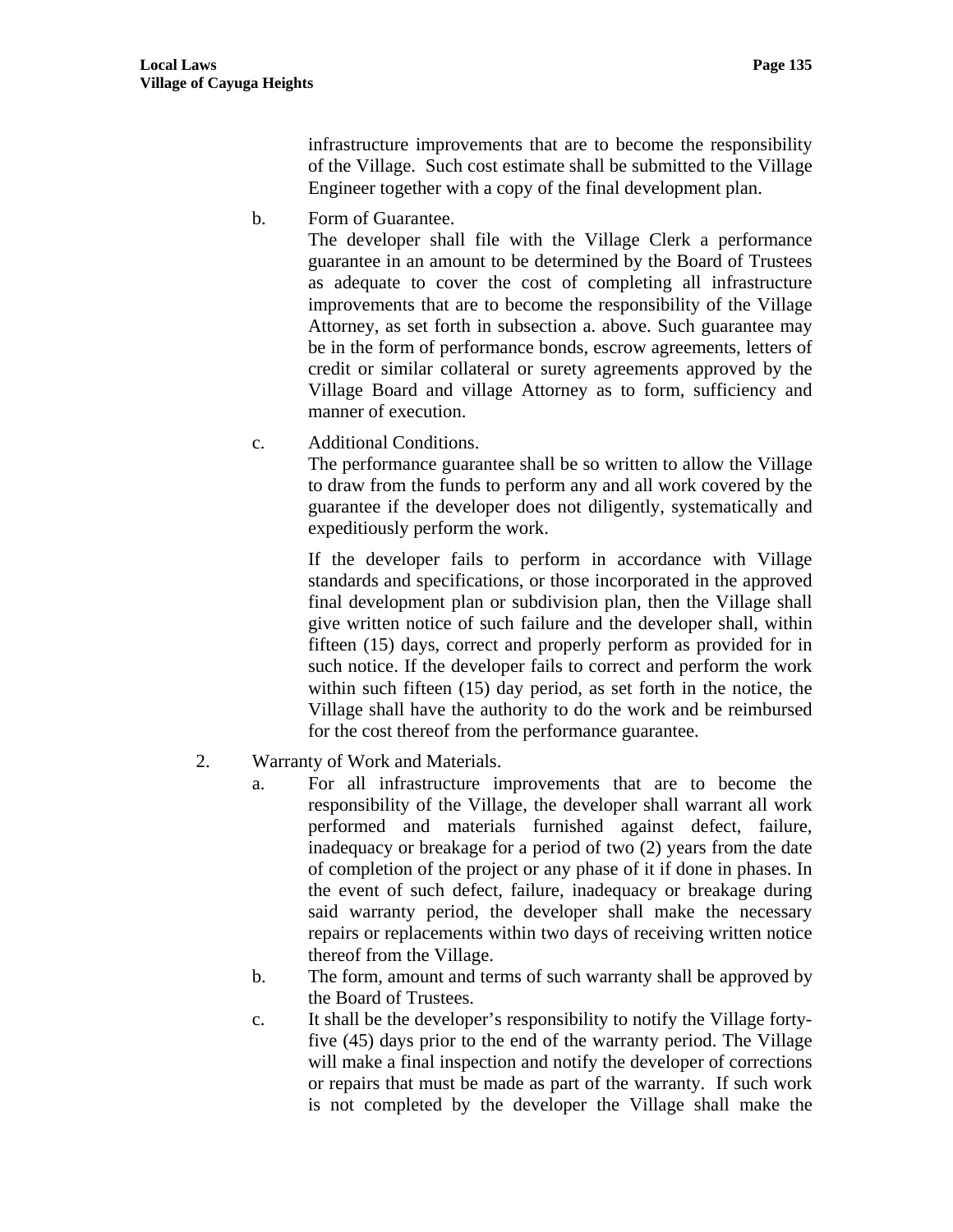necessary repairs or replacement and deduct all costs therefor from the warranty funds.

- 3. Review and Inspection Fee.
	- a. A review and inspection fee shall be paid by the applicant for review of a Planned Unit Development application, including plans, architectural and engineering design, specifications and similar materials, field inspections and approvals required by regulations. Such fee is intended to cover the cost of professional and administrative services, including but not limited to architectural fees, engineering fees, legal fees and other consulting and inspection fees incurred by the Village in its review of a Planned Unit Development application.
	- b. The amount of such review and inspection fee shall be determined by the Board of Trustees after receipt of the application for preliminary approval of a Planned Unit Development. Such review and inspection fee, or a letter of credit therefor, shall be submitted to the Village Clerk prior to the date of the public hearing on the application for preliminary approval and shall be drawn against to pay for Village costs related to the project.
	- c. The Village shall document the nature and amount of any charges against the review and inspection fee. Any funds that have not been used when Village reviews and inspections are concluded shall be returned to the developer. If the Village incurs costs for review and inspection of the project that exceed the amount initially deposited by the developer, the developer will, upon due notification by the Village, provide an additional amount to cover such costs.

1/15/93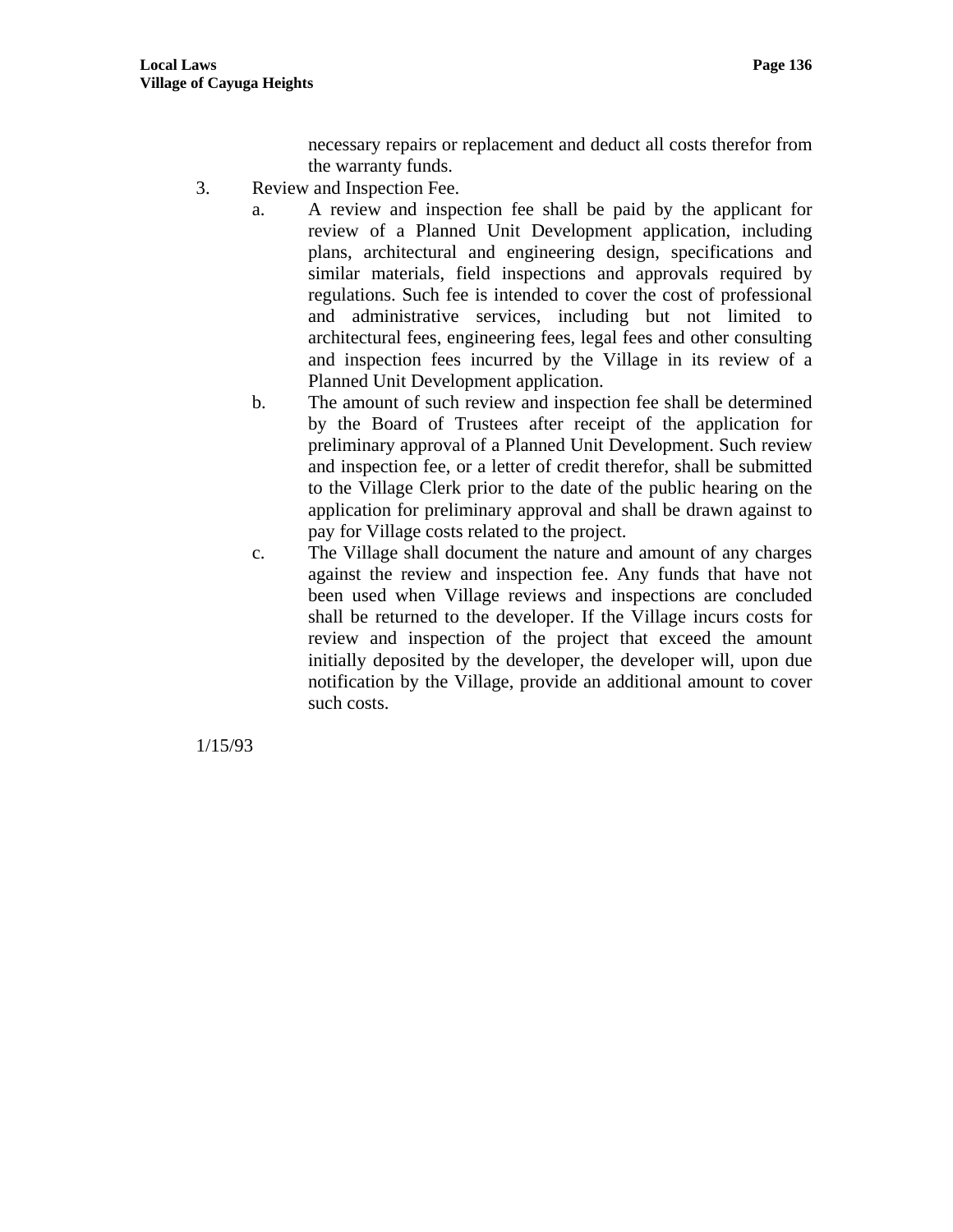# **Village of Cayuga Heights Local Law No. 2 of the Year 1993**

### **Amending Article IX Zoning – Signs**

### **Section 17. SIGNS**

B. Permitted signs in all districts.

2. The following signs are permitted in any area of the Village of Cayuga Heights but they shall not be erected or maintained without a permit as provided herein:

 f. If there are more than two businesses operated on any one parcel or contiguous parcels, which parcel or parcels are under the ownership, operation, management or control of the same person, persons, firms, or corporation, involving a shopping center or other multi-use facility, one free standing sign which shall not exceed 18 square feet shall be permitted for the parcel, parcels, development, or shopping center as a whole, regardless of the number of separate businesses operated thereon, provided that if such a sign is used, a sign or signs of the kinds referred to in the first and second sentences of the preceding section d. shall not be used.

Effective June 21, 1993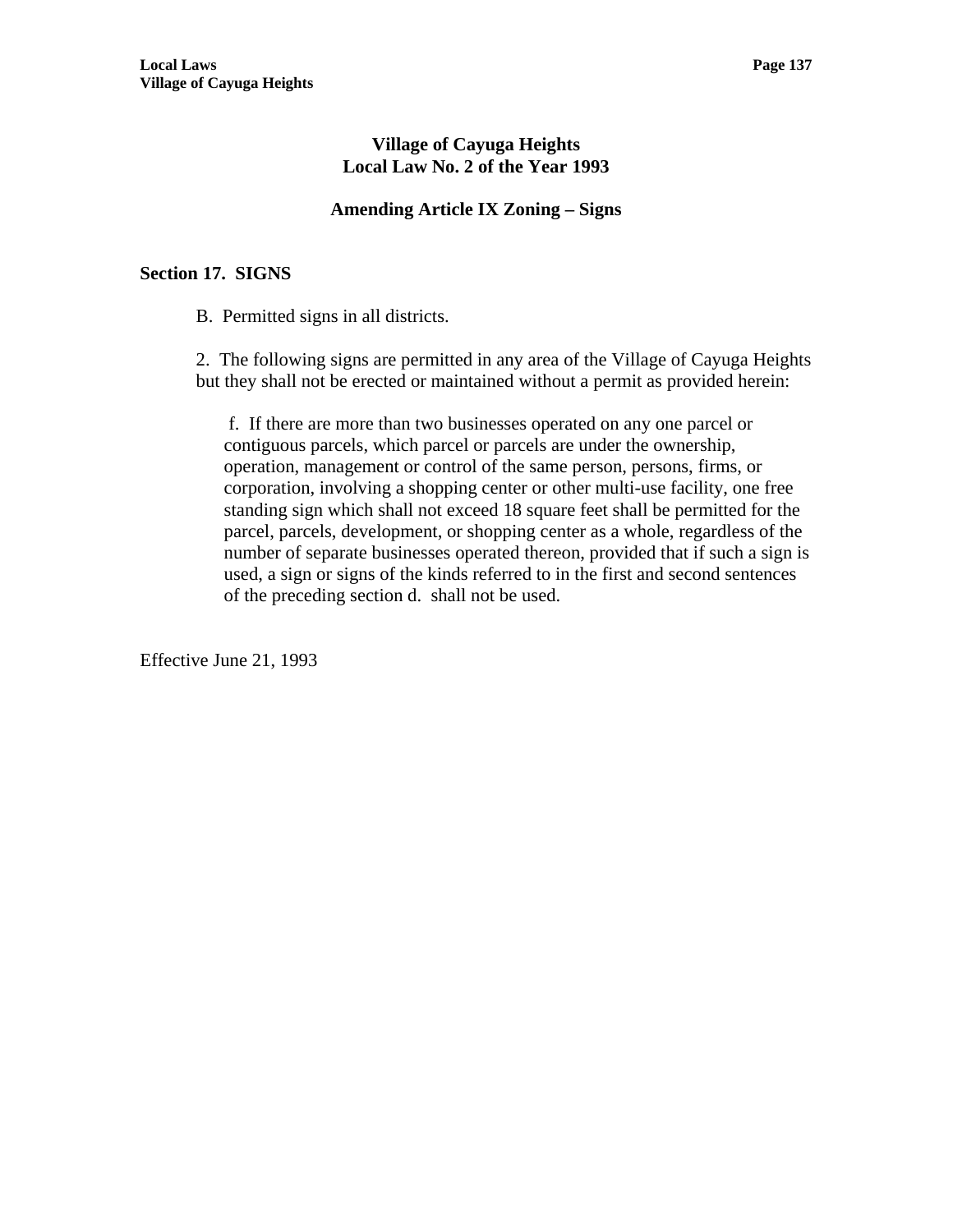# **Village of Cayuga Heights Local Law No. 3 of the Year 1993**

# **Traffic Control**

# **Section 7 Parking, Standing, and Stopping**

(2)

- (mm) On the west side of Highland Road within the right of way lines from Kline Road north for 300 feet.
- (nn) On the west side of Highland Road within the right of way line from 300 feet north of Kline Road for a distance of 220 feet for the period of 7:00 a.m. to 11:00 a.m. Monday through Friday.
- (oo) On the west side of The Parkway within the right of way line from the intersection of Highland Road north for 450 feet.
- (pp) On the east side of The Parkway within the right of way line from the intersection of White Park Road north for 250 feet.
- (qq) On the north side of Northway Road within the right of way line from the intersection of The Parkway east for 90 feet.
- (rr) On the south side of Northway Road within the right of way line from the intersection of The Parkway east for 90 feet.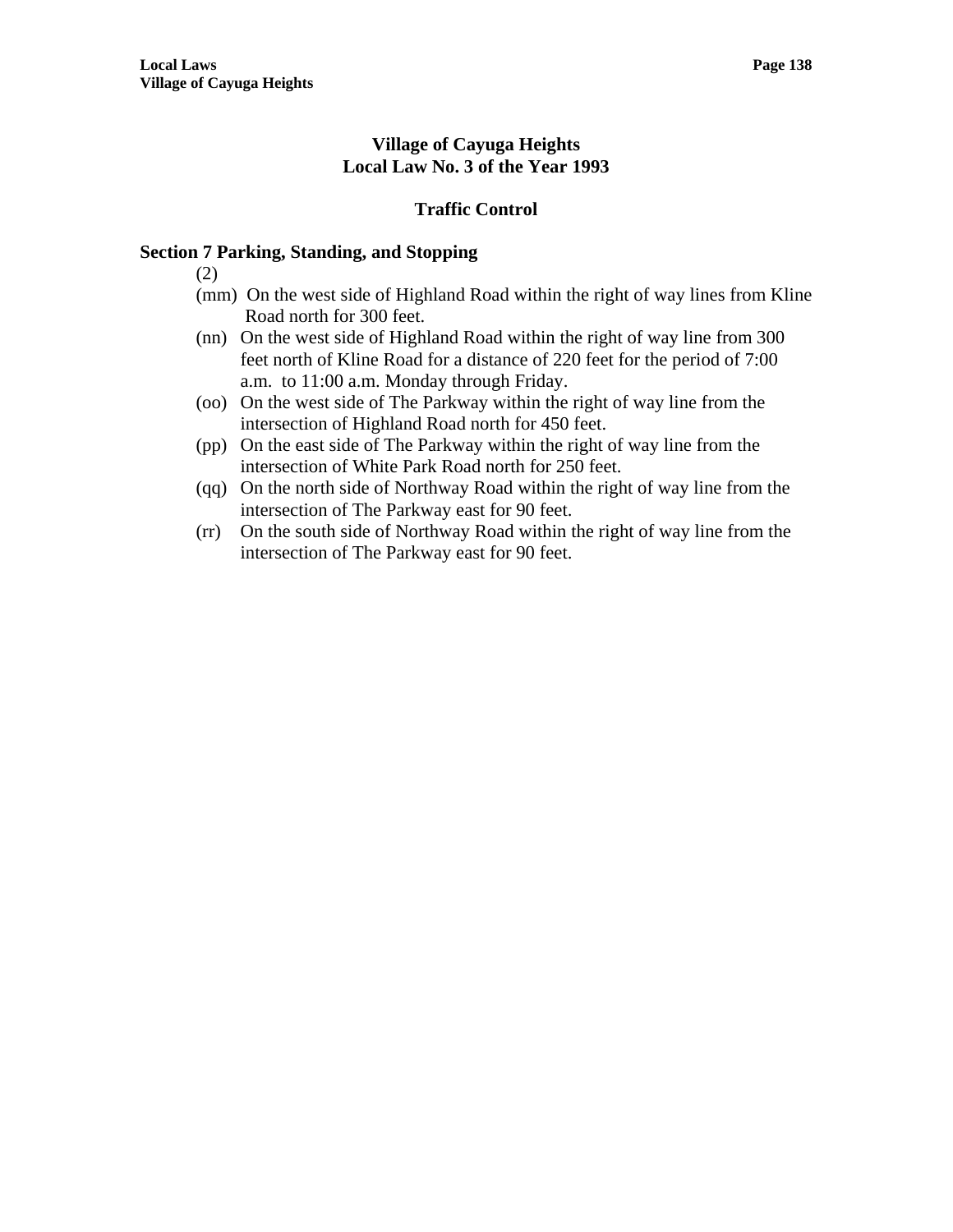### **Village of Cayuga Heights Local Law No. 4 of the Year 1993**

### **AMEND ARTICLE IX, SECTION 1 OF THE ORDINANCES OF THE VILLAGE OF CAYUGA HEIGHTS (ZONING)**

#### **"SECTION 1 DISTRICTS"**

Article IX, Section 1 of the Ordinances of the Village of Cayuga Heights shall be replaced by the following:

### **SECTION 1.** DISTRICTS

For the purpose of this ordinance, the Village of Cayuga Heights is hereby divided into three districts, as follows:

> Residence District Multiple Housing District Commercial District

A Planned Unit Development may be established in any district pursuant to the Planned Unit Development Ordinance (Local Law #1 of 1993), and shall be subject to the requirements set forth in the Planned Unit Development Ordinance and to any special conditions imposed by the Board of Trustees in approving such Planned Unit Development. These requirements shall supersede the zoning requirements set forth in this article.

The Residence District is all the area of the Village not included in either the Multiple Housing District or the Commercial District, and not included in the Planned Unit Development described in this article.

The Multiple Housing District is that area bounded on the south by the Village Line, on the west and north by Kline Road and Oak Hill Road to a point at the western end of Lot No. 160, thence easterly along the southern boundary of lot No.'s 160, 161, 162, 163, 168 and the prolongation thereof across Triphammer Road to a point 600 feet from the center line of Triphammer Road, and bounded on the east by a line from such point southerly to the south Village Line parallel to the center line of Triphammer Road and 600 feet easterly therefrom; also the area bounded and described as follows:

Commencing at a point in the north boundary of the Multiple Housing District east of Triphammer Road, where the said line is intersected by a line 140 feet southeasterly from and parallel with the southeast boundary of the premises now owned by Dorothy McIlroy at No. 419 Triphammer Road;

thence northeasterly on a line parallel with and 140 feet southeasterly from the southeast boundary of said McIlroy property and continuing on a line parallel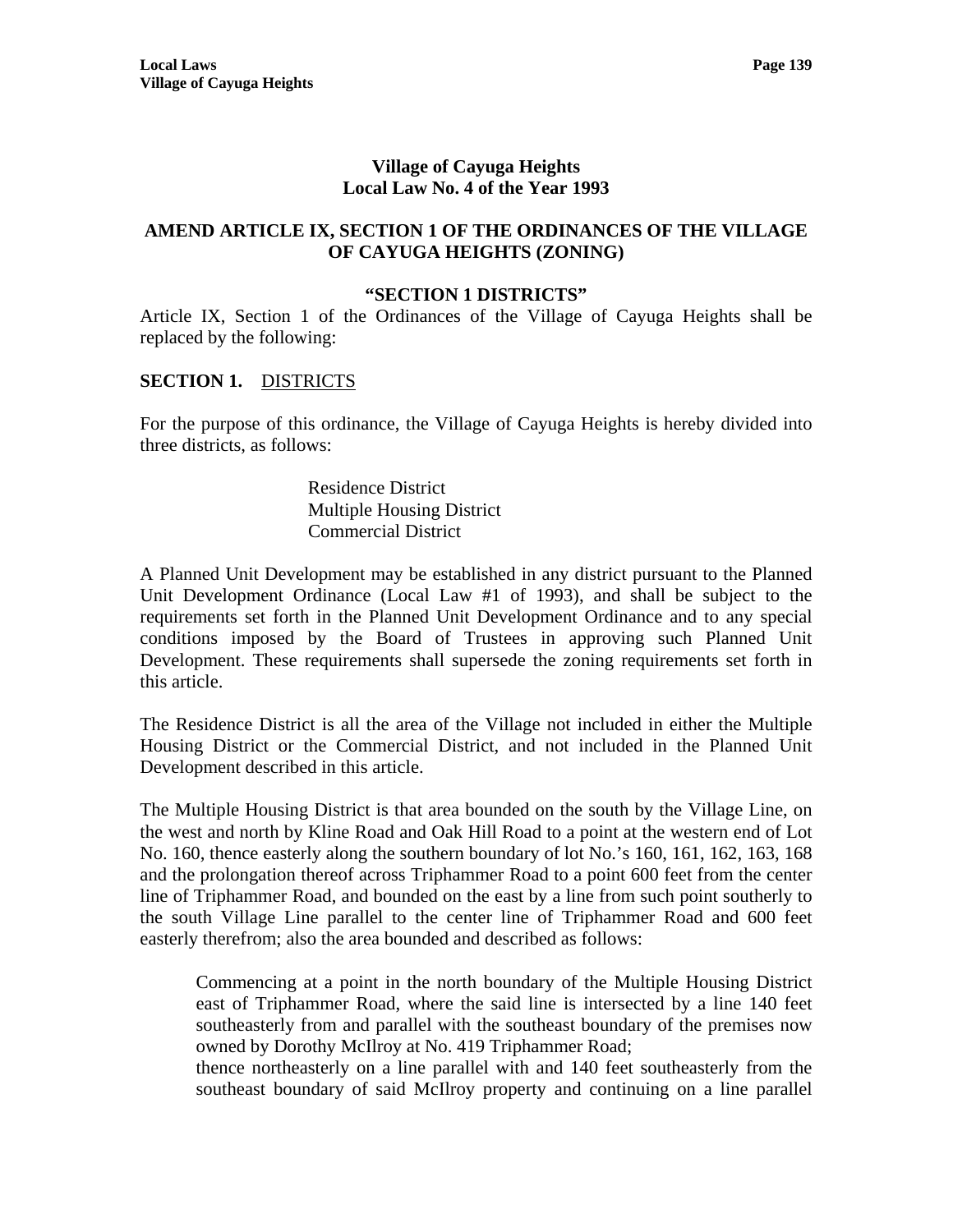with and 140 feet southeasterly from the southeast boundary of the property now owned by E. Lawrence Palmer and wife to a point 140 feet south from the south boundary of the property now owned and occupied by Sheldon M. Smith and wife.

thence easterly on a line parallel with and 140 feet south of the south boundary of said Smith property to the westerly line of Pleasant Grove Road;

thence southeasterly along the westerly line of Pleasant Grove Road to its intersection with the east boundary of the Village;

thence south along the east boundary of the Village to the southeast corner of the Village;

thence west along the boundary line between the Village of Cayuga Heights and the City of Ithaca to the southeast corner of the existing Multiple Housing District;

thence northerly along the east boundary of said existing district to the northeast corner thereof;

thence westerly along the north boundary of the existing district to the place of beginning.

The Commercial District is that area bounded as follows:

Beginning in the center of North Triphammer Road at the southwesterly corner of the Texas Lane subdivision;

thence southerly along the center of North Triphammer Road, crossing Hanshaw Road to the intersection with the center line of Triphammer Road at it's eastern terminus;

thence westerly along the center of Triphammer Road to the northwest corner of the George R. Pfann residence lot;

thence southerly along the west boundary of the Pfann lot 207.9 feet to the southwest corner thereof;

thence southwesterly in a straight line to the northwest corner of the Burr Ripley residence lot;

thence easterly along the north line of the Ripley lot property at 406 E. Upland (10-3-7) to the center of East Upland Road;

thence southeasterly at a right angle to East Upland Road for a distance of 225 feet;

thence southwesterly parallel with the easterly line of East Upland Road and 200 feet therefrom to the present north line of lands of Pearl Sheldon;

thence easterly along the north line of the lands of Pearl Sheldon to the northwest corner of lands of Earl F. and Margaret Sharp;

thence southerly along the east boundary of the lands of Pearl Sheldon to the north boundary of the lands of Pleasant Grove Cemetery Association at the northwest corner of the addition to the cemetery conveyed to said Association by Earl F. and Margaret Sharp;

thence easterly along the north boundary of said addition 619 feet; more or less, to the centerline of Pleasant Grove Road;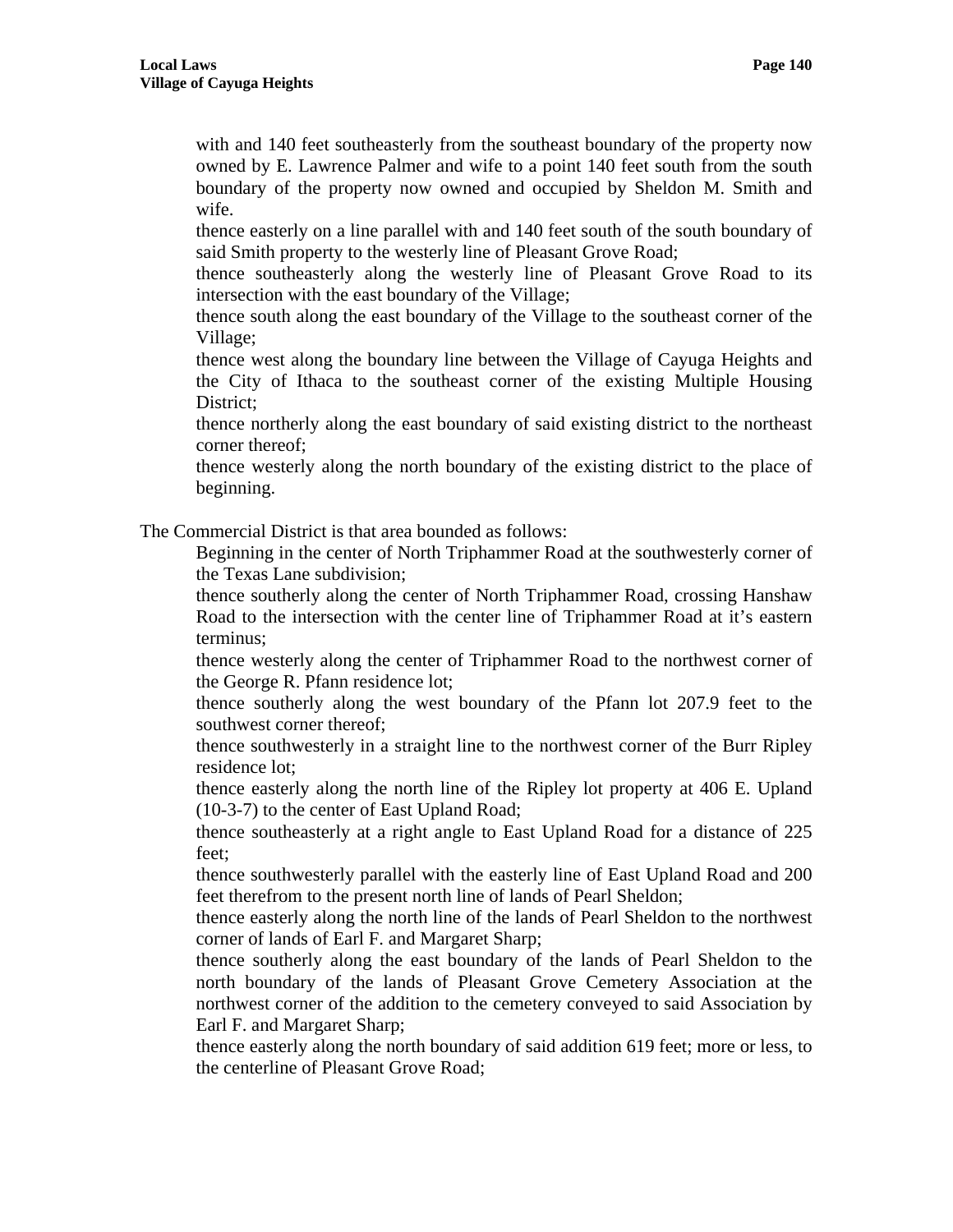thence northwesterly along the center line of Pleasant Grove Road to the center of Hanshaw Road;

thence easterly along the center of Hanshaw Road to the division line between the Gardner Rogers and Ella Cushman properties;

thence north along said division line to the southeast corner of the Texas Land subdivision;

thence northwesterly along the southerly boundary of said subdivision to the place of beginning.

The following area is zoned as a Planned Unit Development:

Beginning at a point in the center line of North Triphammer Road, which point is also the southeast corner of premises owned by Cornell University (290/08) in the northeast corner of property now or formerly of Kir Sook Yin Ching (665/106);

thence north 82 degrees 27 minutes 28 seconds west a distance of 955.95 feet to an iron pin;

thence south 08 degrees 02 minutes 11 seconds west a distance of 456.38 feet to a point in the center line of Hanshaw Road;

thence northwesterly along the said center line of Hanshaw Road a distance of 138 feet, more or less, with a chord bearing and distance of north 70 degrees 52 minutes 31 seconds west 137.76 feet to a point;

thence north 78 degrees 18 minutes 32 seconds west along the said center line of Hanshaw Road a distance of 368.97 feet to a point;

thence north 17 degrees 36 minutes 18 seconds east a distance of 158.52 feet to an iron pin;

thence north 72 degrees 19minutes 37 seconds west a distance of 300.27 feet to an iron pin;

thence north 70 degrees 28 minutes 45 seconds west a distance of 129.64 feet to an iron pin;

thence north 70 degrees 49 minutes 03 seconds west a distance of 159.11 feet to an iron pin;

thence north 09 degrees 04 minutes 06 seconds east a distance of 191.15 feet to an iron pin;

thence north 60 degrees 55 minutes 54 seconds west a distance of 170.00 feet to an iron pin;

thence south 39 degrees 25 minutes 09 seconds west a distance of 257.42 feet to an iron pin;

thence north 51 degrees 00 minutes 10 seconds west a distance of 150.20 feet to an iron pin;

thence north 47 degrees 39 minutes 15 seconds west a distance of 83.42 feet to an iron pin;

thence south 85 degrees 31 minutes 09 seconds west a distance of 161.23 feet to an iron pin;

thence north 29 degrees 32 minutes 06 seconds west a distance of 44.42 feet to an iron pin;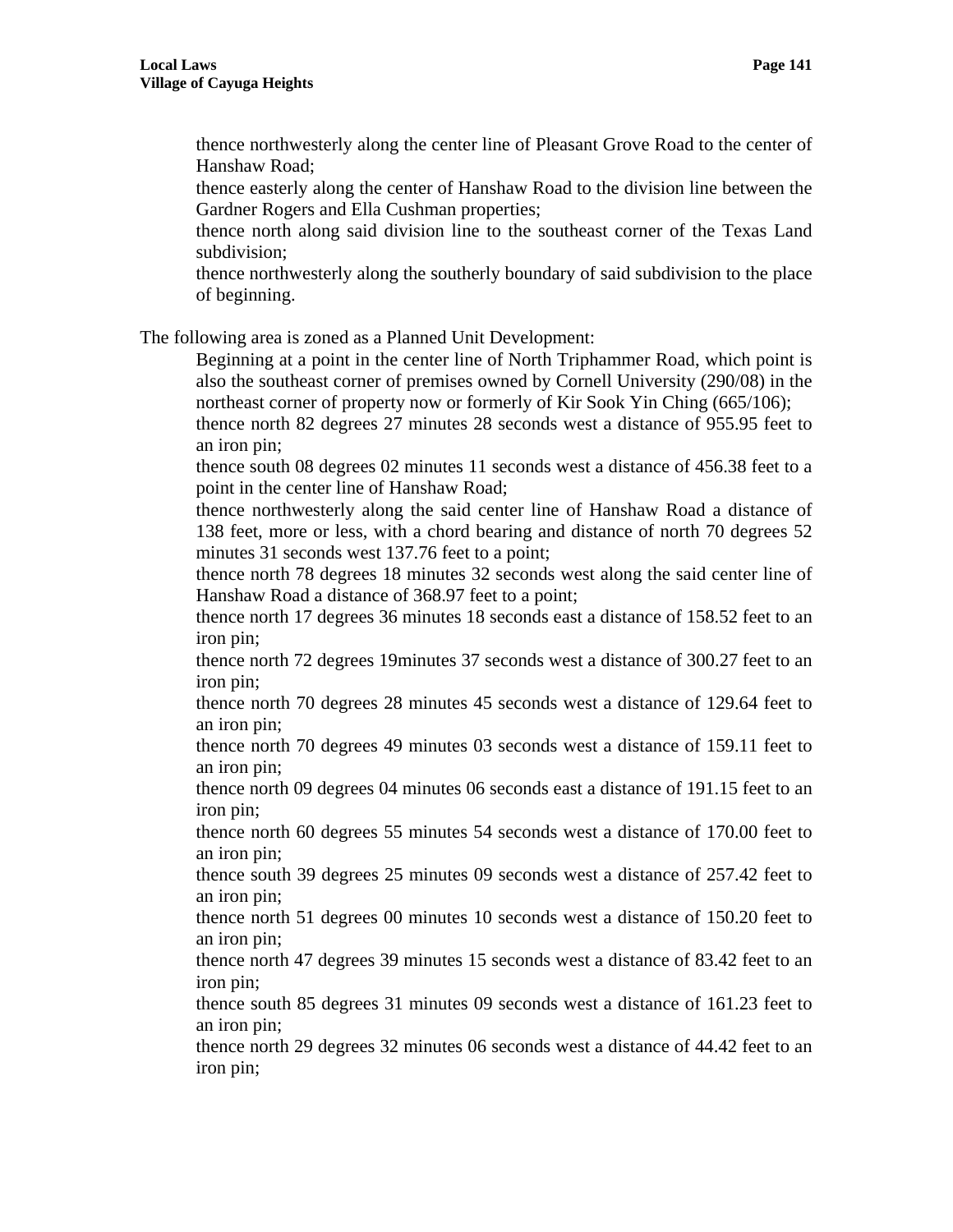thence north 14 degrees 21 minutes 29 seconds west a distance of 10.09 feet to an iron pin;

thence north 86 degrees 05 minutes 44 seconds east a distance of 179.71 feet to an iron pin;

thence north 45 degrees 28 minutes 25 seconds east a distance of 95.26 feet to an iron pin;

thence north 08 degrees 21 minutes 38 seconds east a distance of 93.58 feet to an iron pin;

thence south 82 degrees 34 minutes 58 seconds east a distance of 181.46 feet to an iron pin;

thence north 07 degrees 58 minutes 19 seconds east a distance of 1,663.16 feet to an iron pin;

thence south 81 degrees 58 minutes 27 seconds east a distance of 525.50 feet to an iron pin;

thence south 82 degrees 33 minutes 44 seconds east a distance of 669.31 feet to an iron pin;

thence south 82 degrees 02 minutes 39 seconds east a distance of 694.80 feet to an iron pin;

thence south 85 degrees 50 minutes 41 seconds east a distance of 308.60 feet to a point in the center line of said North Triphammer Road;

thence southerly along the center line of said North Triphammer Road a distance of 172 feet, more or less, with a chord bearing and distance of south 00 degrees 34 minutes 10 seconds east, 171.52 feet;

thence south 07 degrees 42 minutes 46 seconds west along said center line of North Triphammer Road a distance of 916.06 feet;

thence south 07 degrees 34 minutes 26 seconds west along the said center line of North Triphammer Road a distance of 398.7 feet to a point;

thence south 03 degrees 54 minutes 16 seconds west along said center line of North Triphammer Road a distance of 139.78 feet to a point;

thence southerly along said center line of North Triphammer Road a distance of 294 feet, more or less, with a chord bearing and distance of south 01 degrees 45 minutes 55 seconds west, 293.30 feet to the point or place of beginning.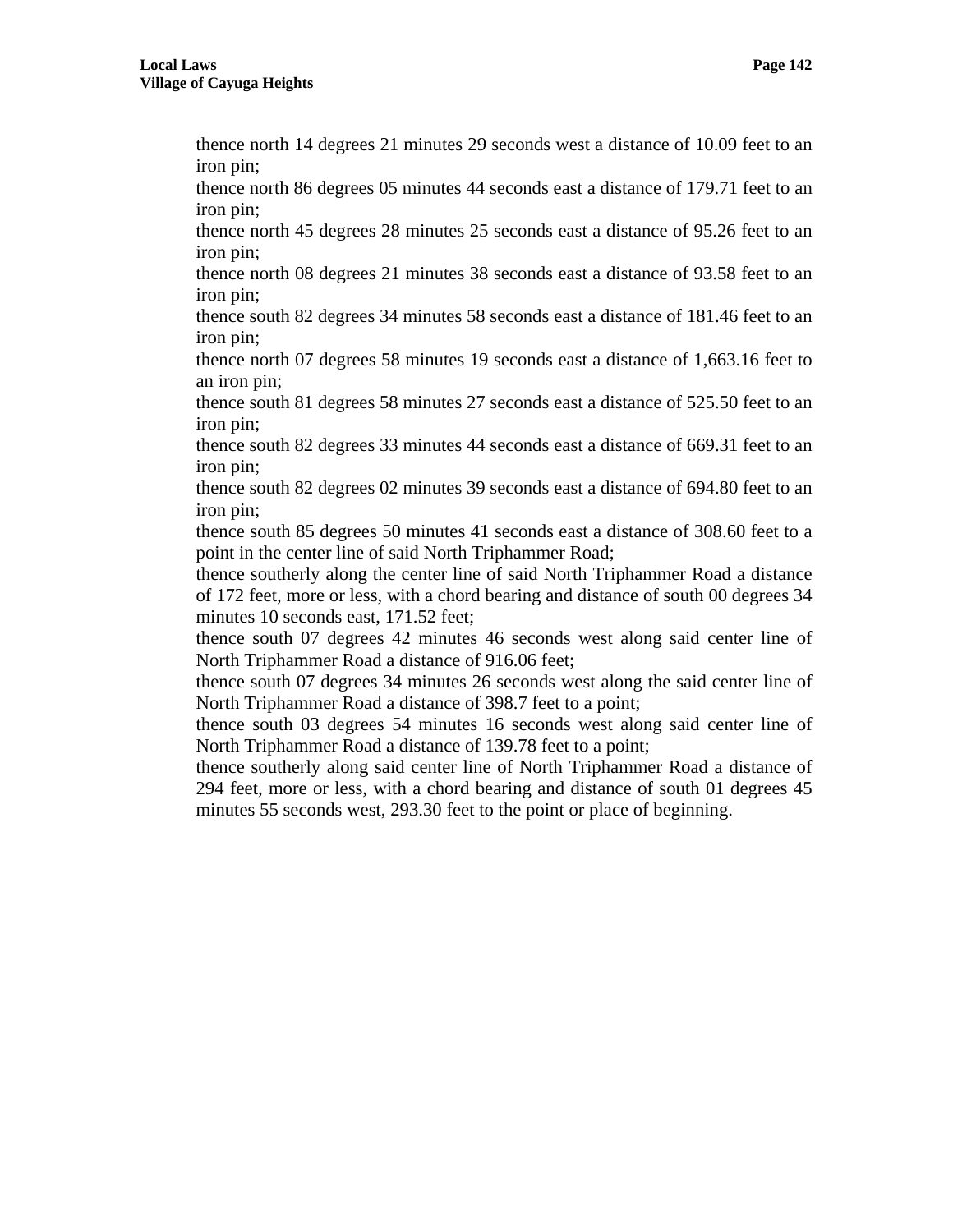## **Supplementary Cross-Connection Control Law**

## **Preamble**

WHEREAS, the State of New York has adopted the New York State Sanitary Code (NYCRR 10(Health), Volume A, Chapter 1, State Sanitary Code, Part 5) which contains Subpart 5-1, entitled "Public Water Supplies," which, in turn, contains Section 5-1.31, entitled "Connection Control" (the "NYS Cross-Connection Control Law"), and

WHEREAS, the New York State Department of Health has issued a policy statement regarding public water supply cross-connections in the Department of Health's Bureau of Public Water Supply's publication entitled "Public Water Supply Guide: Cross-Connection Control," dated January, 1981, and

WHEREAS, the Municipality has enacted a Local Law for Cross-Connection Control, designated Local Law No. 1 of 1979 (the "CCC Law" or the "Cross-Connection Control Law"), and

WHEREAS, the Town of Dryden, the Town of Ithaca, the Town of Lansing, the Village of Cayuga Heights and the Village of Lansing are members of the Southern Cayuga Lake Intermunicipal Water Commission (the "Commission"), and

WHEREAS, the Municipality desires to amend and supplement the CCC Law in order to provide additional safeguards to potable water supplies by implementing a more comprehensive and effective back-flow prevention program that conforms to the requirements of the New York State Cross-Connection Control Law and the New York State Department of Health policy guidelines:

NOW, THEREFORE, the Municipality enacts this Local Law to be known as the "Supplementary Cross-Connection Control Law."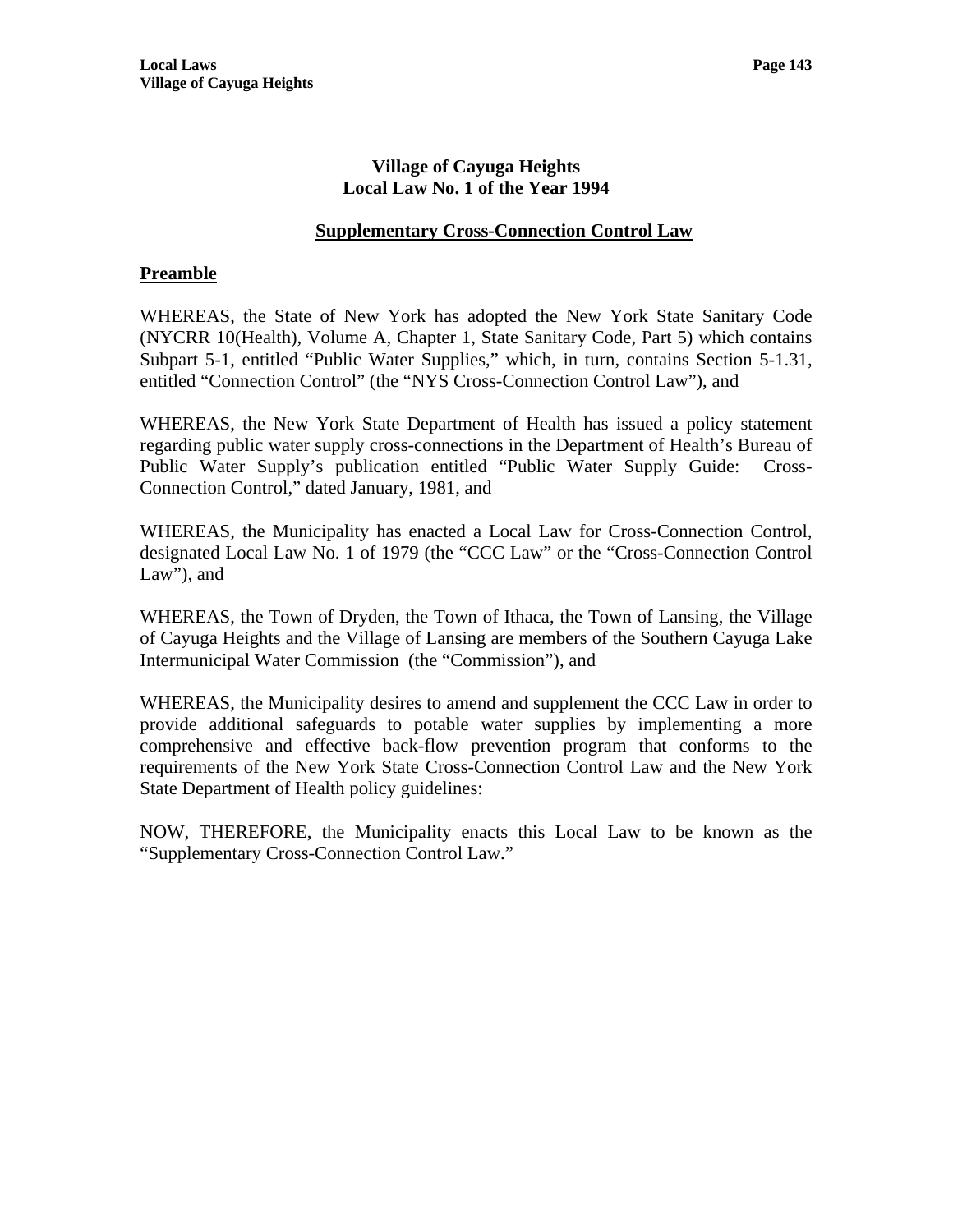## **Part I. AMENDMENT OF THE ORIGINAL CCC LAW AND DELEGATION OF AUTHORITY**

## Article 1. **Definitions, Interpretation and Separability.**

All terms defined in the CCC Law and used in this law shall have the meanings given to them in the CCC Law. This Law is to be interpreted reasonably. In applying this Law, enforcement officials shall recognize that different circumstances result in varying degrees of hazard, and that the degree of protection or prevention required in each situation should be commensurate with the degree of hazard. If any article, section, paragraph, subdivision, clause, phrase or provision of this Law shall be adjudicated invalid or unconstitutional, the validity of this Law as a whole or any part thereof other than the part so adjudicated to be invalid or unconstitutional shall not be affected.

## Article 2. **Specific Amendments to the CCC Law.**

- (a) Article 2, Section 6, entitled "Barometric Loop" of the CCC Law is hereby deleted in its entirety.
- (b) In Article 3, Section I, Part 1 of the CCC Law, the following language is hereby added to the end of the first sentence: "or the auxiliary water supply is properly abandoned."
- (c) In Article 3, Section I, Part 2 of the CCC Law, the language "other than the supplied water" is hereby added to the first sentence after the phrase "on which any substance" and preceding the phrase "is handled under pressure."
- (d) Article 3, Section I, Part 3 of the CCC Law is hereby deleted in its entirety and replaced by the following paragraph:

Each service connection from a public water system for supplying water to premises on which any substance that is unusually toxic or a danger to human health is or may be handled in liquid form, or in solid or gaseous form if such substance is intended to be used after conversion to liquid form, even if such substance is not under pressure, shall be protected against back-flow of the water from the premises into the public water system. Examples of such premises include, but are not limited to, plating factories, premises on which cyanide is handled and hospitals. This paragraph is not intended to apply to normal residential installations.

- (e) In Article 3, Section II, Part 1 the word "approved" is hereby added before the words "auxiliary water supply."
- (f) In Article 3, Section II, Part 2 of the CCC Law, the phrase "or where the auxiliary water supply is not approved" is hereby added following the comma in such section.
- (g) The first sentence of Article 3, Section II, Part 4 is hereby deleted in its entirety and replaced by the following sentence: "At each service connection from a public water system for supplying water to premises on which any substance that is unusually toxic or a danger to human health is or may be handled, in liquid form, or in solid or gaseous form if such substance is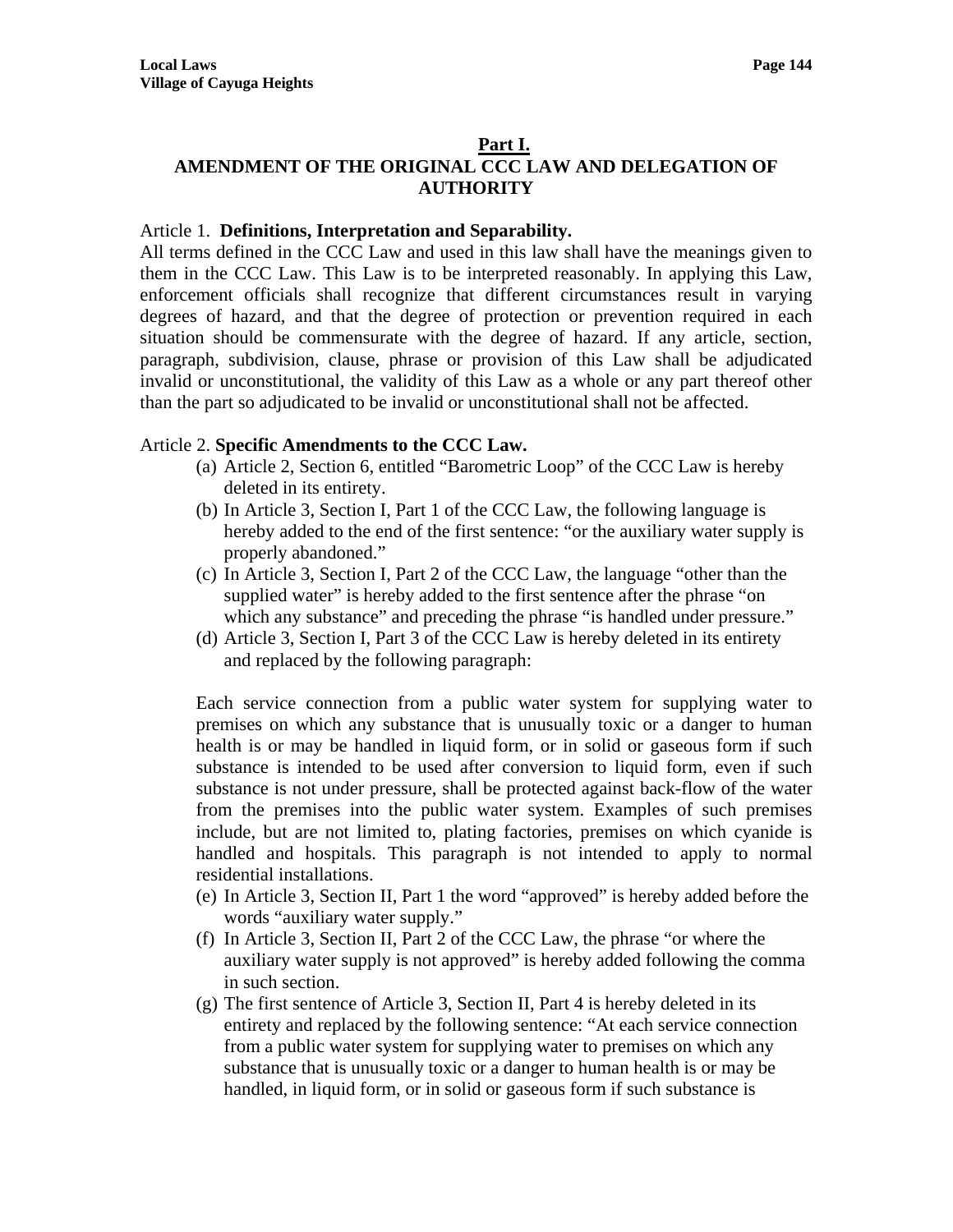intended to be used after conversion to liquid form, even if it is not under pressure, the public water supply shall be protected by an air-gap separation or an approved reduced pressure principle back-flow prevention device."

- (h) The first sentence of Article 3, Section II, Part 5 of the CCC Law is hereby deleted and replaced with the following sentence: "At each service connection from a public water system for supplying water to premises on which any substance that is unusually toxic or dangerous to human health is or may be handled under pressure, the public water supply shall be protected by an airgap separation or an approved reduced pressure principal back-flow prevention device."
- (i) The text of Article 3, Section III of the CCC Law is hereby deleted in its entirety and in place thereof reference shall hereafter be made to the provisions of Part II, Article 2 of this Law.

#### Article 3. **Delegation of the Municipality's Authority under this Law.**

- (a) The Municipality is hereby authorized to delegate all or any part of its power, authority and/or responsibilities under this Law and under the CCC Law, to the extent permitted by applicable law, to an authorized delegate, such as the Commission or an authorized representative of the Commission. In the event that the Municipality does delegate all or any part of its power, authority and/or responsibilities to an authorized delegate, such delegate shall be deemed to be acting with the full power and authority of the Municipality in regard to such matters, to the extent such power and authority exists under applicable law and to the extent such power and authority may be so delegated under applicable law. In the event that the Municipality so delegates its power, authority or responsibility in regard to a particular matter discussed in this Law, then, for the purposes of interpreting the text of this Law referring to such matter, each and every reference in such text to "the Municipality" may be understood to be a reference to the Municipality's authorized delegate, such as, for example, as a reference to "the Commission."
- (b) The delegation of power, authority or responsibility described in Section (a) above may be made by written agreement among the municipalities that are members of the Commission. In such an agreement, the Municipality may authorize the entity to which the Municipality is thereby delegating its power, authority or responsibility, such as the Commission, to (i) appoint an administrator for a back-flow prevention program designed to implement the provisions and fulfill the requirements of this Law and the CCC Law who shall be an employee of the authorized delegate, or (ii) select and engage an engineering or contracting or similar firm or person to act as administrator for the back-flow prevention program, or (iii) administer the back-flow prevention program itself, or (iv) combine options (i), (ii) and (iii) in structuring and assigning the various tasks of, the administration of the program. In the event that the Municipality so empowers its authorized delegate, and its authorized delegate takes any of the foregoing actions, the Municipality's authorized delegate may grant to the program administrator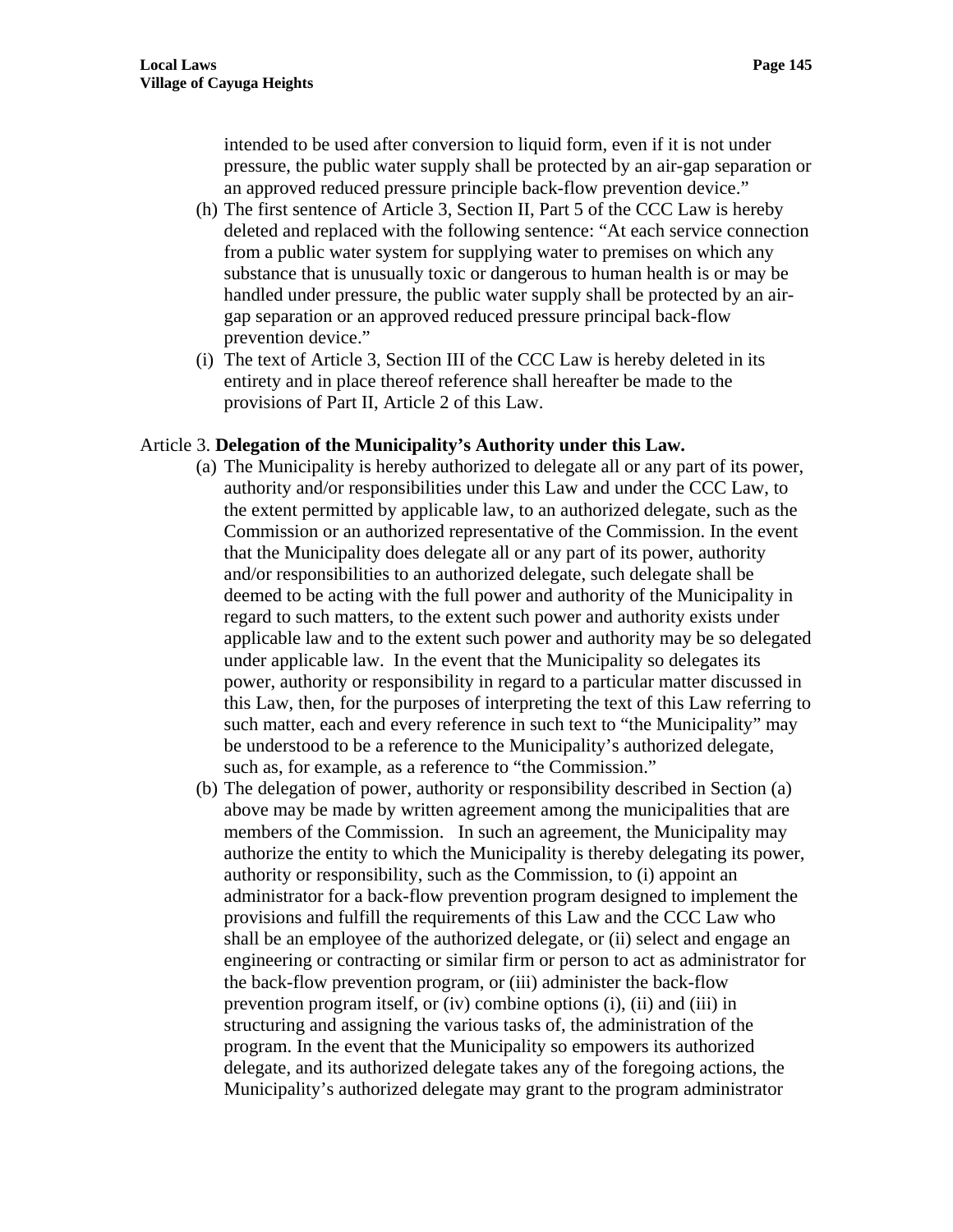any and all such power, authority or responsibility as has been delegated to the authorized delegate, and as the Municipality's authorized delegate deems necessary or appropriate, to develop, implement, administer and enforce the terms of a back-flow prevention program on behalf of the Municipality. Such delegation to the program administrator shall be made only to the extent permissible under applicable law.

# Part II **SUPPLEMENTARY PROVISIONS TO THE CCC LAW**

## Article 1. **Installation and Servicing of Water Distribution Systems.**

All persons within the Municipality that own or operate any water distribution system, or component of a water distribution system, that is connected to the public water supply system of the Municipality (each, a "user"), as well as all persons that perform installation, repair, modification or servicing of any part of such users' water distribution system, shall take all steps necessary or appropriate to minimize the occurrence of backflow into the public water system and any resultant damage. Such steps shall include, but shall not be limited to, control of fire hydrant flow, maintaining maximum possible pressure during repairs, follow-up flushing and bacterial testing. Users of the public water supply system, and persons that intend to perform installation, repair, modification or servicing of any part of such users' water distribution system, shall contact the Municipality, or its designated agent, to obtain the information regarding the potential causes of and problems resulting from back-flow into the public water supply, as well as the measures necessary or appropriate to prevent back-flow in accordance with the New York State Cross Connection Control Law and N.Y.S. Department of Health requirements, that such persons may require in order to achieve and maintain compliance with this Law.

#### Article 2. **Survey of Users.**

- (a) Each user of the public water system who, under applicable New York State Law, may be considered to be a potentially hazardous user shall cooperate, to the extent reasonably possible, in enabling the Municipality, utilizing either its own personnel or independent contractors or a combination of both, to perform surveys of such user's water distribution system in order to determine if such user is a potentially hazardous user.
- (b) Any person selected by the Municipality to perform such surveys, whether an employee of the Municipality or an independent contractor, shall demonstrate to the satisfaction of the Municipality that such person has received such training as is necessary or appropriate to perform the surveys in a thorough and accurate manner.

## Article 3. **Certification of Potentially Hazardous Users.**

(a) Each user that receives written notice of having been identified, under applicable New York State law, as a potentially hazardous user shall be obligated, immediately upon receipt of such notice, to obtain and deliver to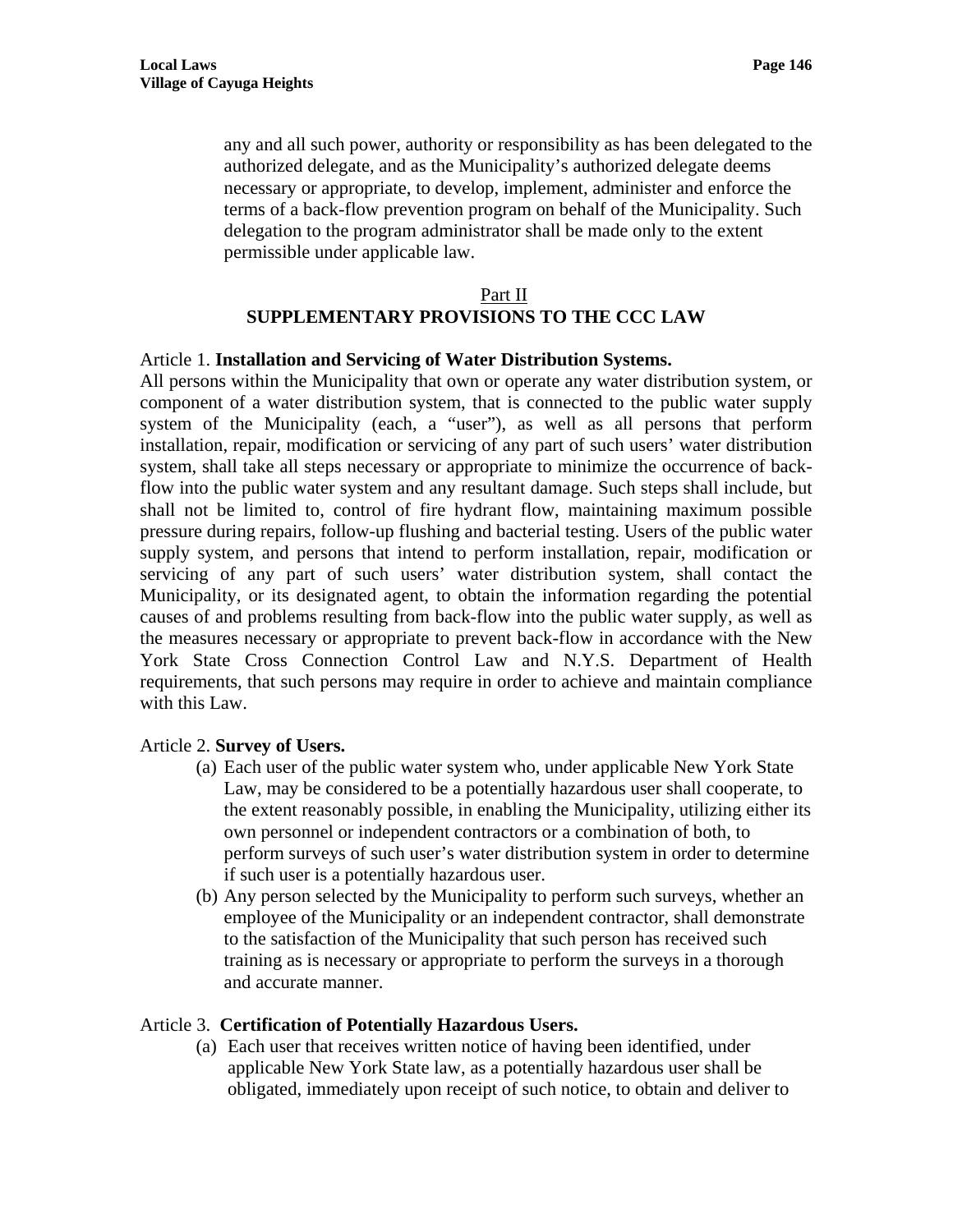the Municipality, or to the Municipality's designated agent, as stated in such notice, written certification (i) certifying whether the hazard described in the notice does or does not exist, and (ii) if such hazard does exist, certifying that a New York State Health Department – approved back-flow prevention device (A) has been properly installed and (B) is fully-operational. The written certification must be signed by a licensed professional engineer who has adequate training, in the opinion of the Municipality or its designated agent, in sanitary engineering, including in back-flow prevention systems, water distribution and hydraulics. Any inspection and/or testing performed in connection with the preparation of the written certification must be performed by a person who has received certification from the State of New York Department of Health as a certified back-flow prevention device tester (such person referred to in this Law as a "certified back-flow prevention device tester"), who has performed such inspection and/or testing under the supervision of the professional engineer who signs the written certification. The certification shall be dated, signed and sealed by the certified back-flow prevention device tester not later than seventy-two (72) hours following the performance of any necessary tests at the site, and, if no testing was performed, not later than forty-eight (48) hours following physical inspection of the site.

- (b) In the event that a user receives written notification from the Municipality, or its designated agent, that such user's certification (i) is materially deficient in regard to the scope, nature or detail of information provided, (ii) contains any material errors or (iii) provides information indicating that the user's backflow prevention device or system is inadequate or unsatisfactory, then this subsequent notice shall have the same effect as the initial notice described in subsection (a) above, that is, immediately upon receipt of this subsequent notice, the user shall be obligated to obtain and deliver to the Municipality, or to the Municipality's designated agent, as stated in such notice, a certification as described in (a) above, which certification, in addition to the requirements of (a) above, specifically states the manner in which the defect identified in the subsequent notice has been cured.
- (c) In the event that the user has failed to deliver either (i) the certification described in subsection (a) above within thirty (30) days of the date of the initial notice to the user, or (ii) the certification described in subsection (b) above within fifteen (15) days of the subsequent notice to the user, then such user shall be in violation of this Law and subject to such penalties as are provided for herein and under all other applicable law.
- (d) Each user shall pay a filing fee established by the Municipality for the filing of the above-described certifications. Such fees may vary depending upon the nature of the user's business, the volume of water used by the user, and the size, age and location of the user's facilities.
- (e) All surveys of user's water distribution systems and all certifications delivered in accordance with this law shall be and remain the property of the Municipality.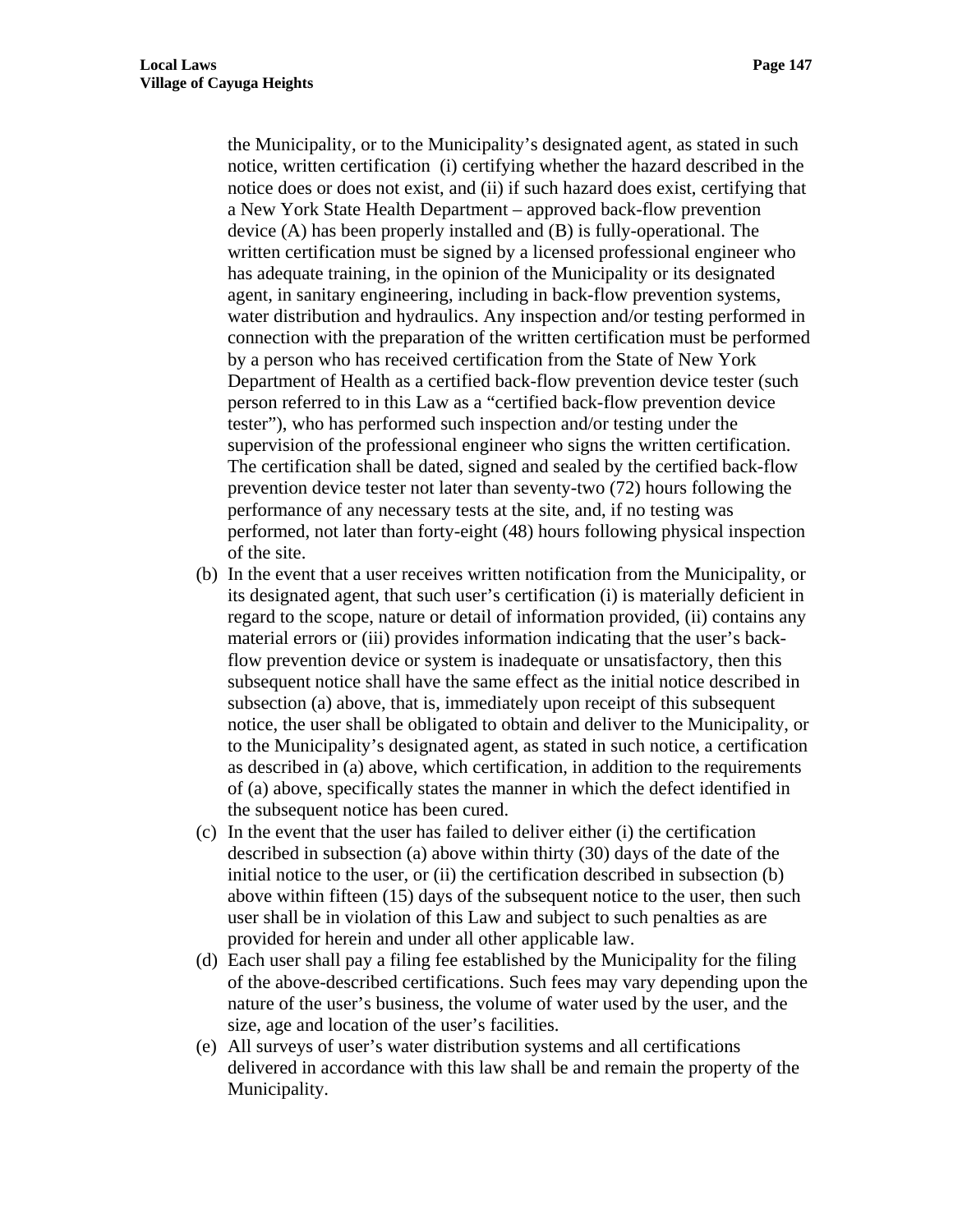- (f) Each user who has been identified as a potentially hazardous user and has been sent a notice in accordance with subsection (a) above shall be required to deliver to the Municipality, or its designated agent, an updated certification as described in subsection (a) above not less than once during every twelve (12) month period following the date of the initial notice to the user stating that the user has been identified as a potentially hazardous user. The Municipality may deliver notices of such requirement for updated certifications to users periodically. In any case that the Municipality has notified a user that a certification is defective as described in subsection (b) above, the Municipality may require, by delivery of written notice to the user, that the user deliver to the Municipality additional written certifications, as described in subsection (a) above, once in each four (4) month period during the twelve (12) months following delivery of the defective certification.
- (g) In the event that any user that has previously been identified as a potentially hazardous user by having received a notice as described in (a) above intends to install any back-flow prevention device at its premises, prior to installation of such device the user shall deliver to the Municipality, or to the Municipality's designated agent, a written statement, prepared by a New York State licensed professional engineer, describing the device and a copy of the user's plans for its installation. The user shall not install such device until the user has received the Municipality's, or the Municipality's designated agents, written approval to such plans, and such approval as may be required from the Tompkins County Health Department. If the installation of the device deviates substantially from such plans, the user shall obtain the Municipality's, or the Municipality's designated agent's, written approval, and such approval as may be required from the Tompkins County Health Department, to such deviation.

## **Article 4. Penalties**

- (a) In the event that a user of the public water supply fails to comply with any term or provision of this Law, the user shall be in violation of this Law, and such user shall be subject to the imposition of such penalties as are provided in accordance with the Cross Connection Control Law, and/or in accordance with this Law and/or in accordance with any other applicable law. In addition, a violation of this Law shall constitute a violation under the Penal Law of the State of New York. If no other penalties are provided, a violation of this Law shall be deemed to be a misdemeanor, and the violator shall be subject to a fine of up to One Thousand and 00/100 (\$1,000.00) Dollars and imprisonment for up to one (1) year. Each week's continued violation shall constitute a separate offense. The provisions of the Criminal Procedure Law, and any other law applicable to misdemeanors, shall govern criminal prosecutions of violations of this Law.
- (b) In addition to any other penalties provided in the Cross-Connection Control Law, or any other applicable law, if a user fails to provide to the Municipality, or to the Municipality's designated agent, any certification required in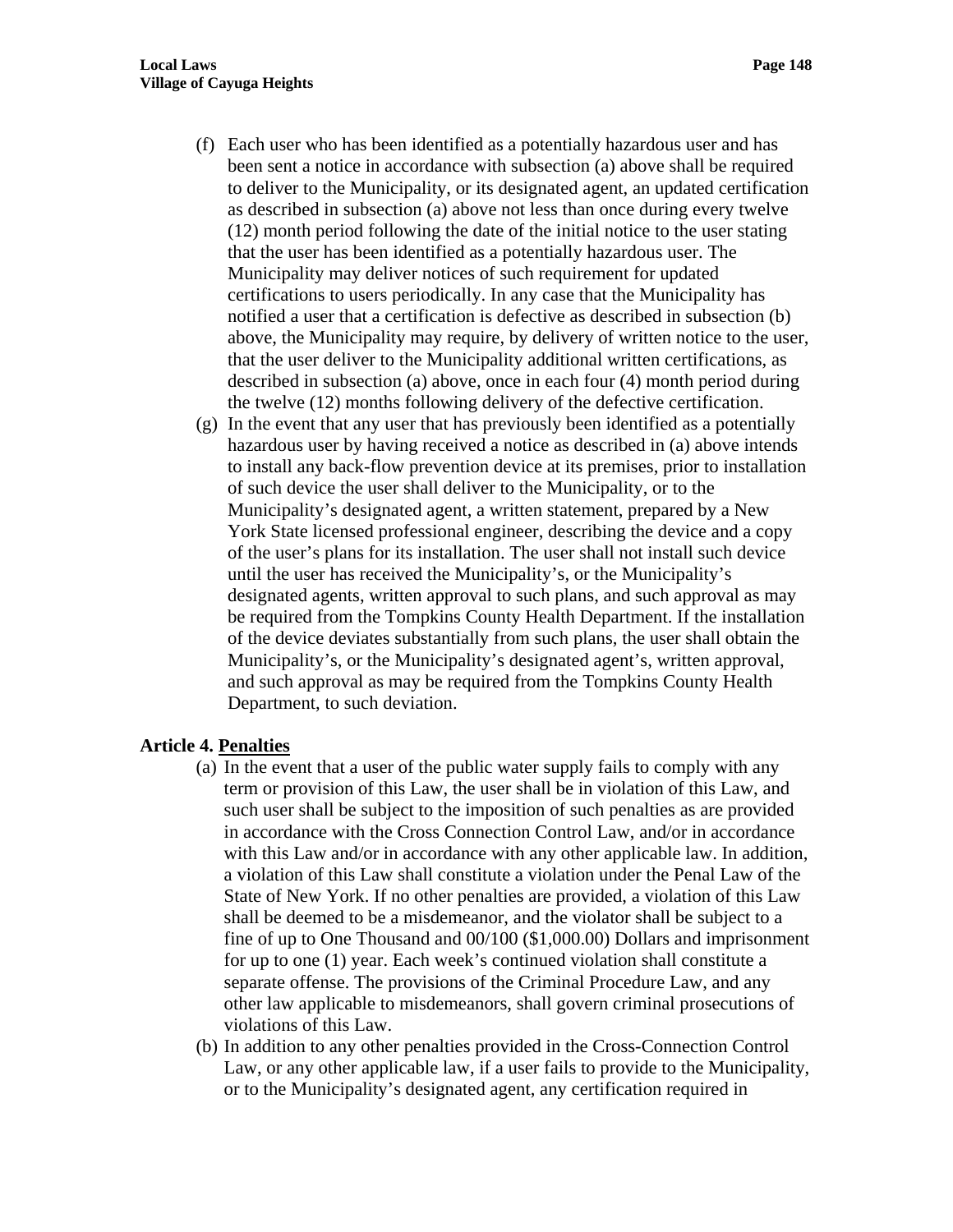accordance with Article 3 of this Law, the user shall be subject to a fine. This fine shall not exceed twenty-five (\$25.00) dollars for each day beyond the one hundred eightieth  $(180<sup>th</sup>)$  day following the date of the original notice to the user (as described in Article 3, subsection (a) of this Law) multiplied by the number of inches of diameter of the largest pipe supplying public water to such user's premises,

(c) In addition to any other penalties provided for herein, the Municipality may institute any appropriate action or proceeding to prevent the unlawful installation, repair, modification, maintenance or use of a water distribution system that is connected to the public water supply in violation of the requirements of this Law, the Cross-Connection Control Law or other applicable law.

## Article 5. **Residential Users.**

- (a) Residential users shall be considered potentially hazardous users if a determination is made by the Municipality that (i) an activity conducted at the residential property or (ii) a circumstance specific to the residential property establishes an equivalent degree of hazard as might be found in the situation of a potentially hazardous non-residential user. Examples of such activities and circumstances include, but are not limited to, the presence of boiler feed inhibitors, antifreeze loops and single-walled heat exchangers. Residential swimming pools and double-walled heat exchanger systems shall not be considered potential hazards.
- (b) Residential users also shall be considered potentially hazardous users if:
	- i. The residential user obtains its water supply from a private well in addition to the public water supply service. In this case, the residential user must either comply with all currently applicable requirements of the NYS Cross-Connection Control Law and of the NYS Department of Health Cross- Connection Control Guide, or abandon use of the private well supply in a proper manner.
	- ii. The residential user owns, operates, installs or relocates a lawn sprinkler system which employs underground lawn sprinklers. Such a residential user shall be required to install acceptable reduced pressure zone devices in accordance with the conditions of subpart 5-1.31(a) of the NYS Cross-Connection Control Law. Residential users who own, operate, install or relocate a "pop-up" lawn sprinkler system, rather than a strictly underground sprinkler system, shall likewise be required to install an acceptable reduced pressure zone device under said subpart 5-1.31(a), unless such owners apply in writing to the Municipality for a waiver of this requirement and receive written confirmation from the Municipality of such waiver. The requirement described in this subsection (ii) shall not apply to lawn sprinkler systems that are six (6) inches or more above grade.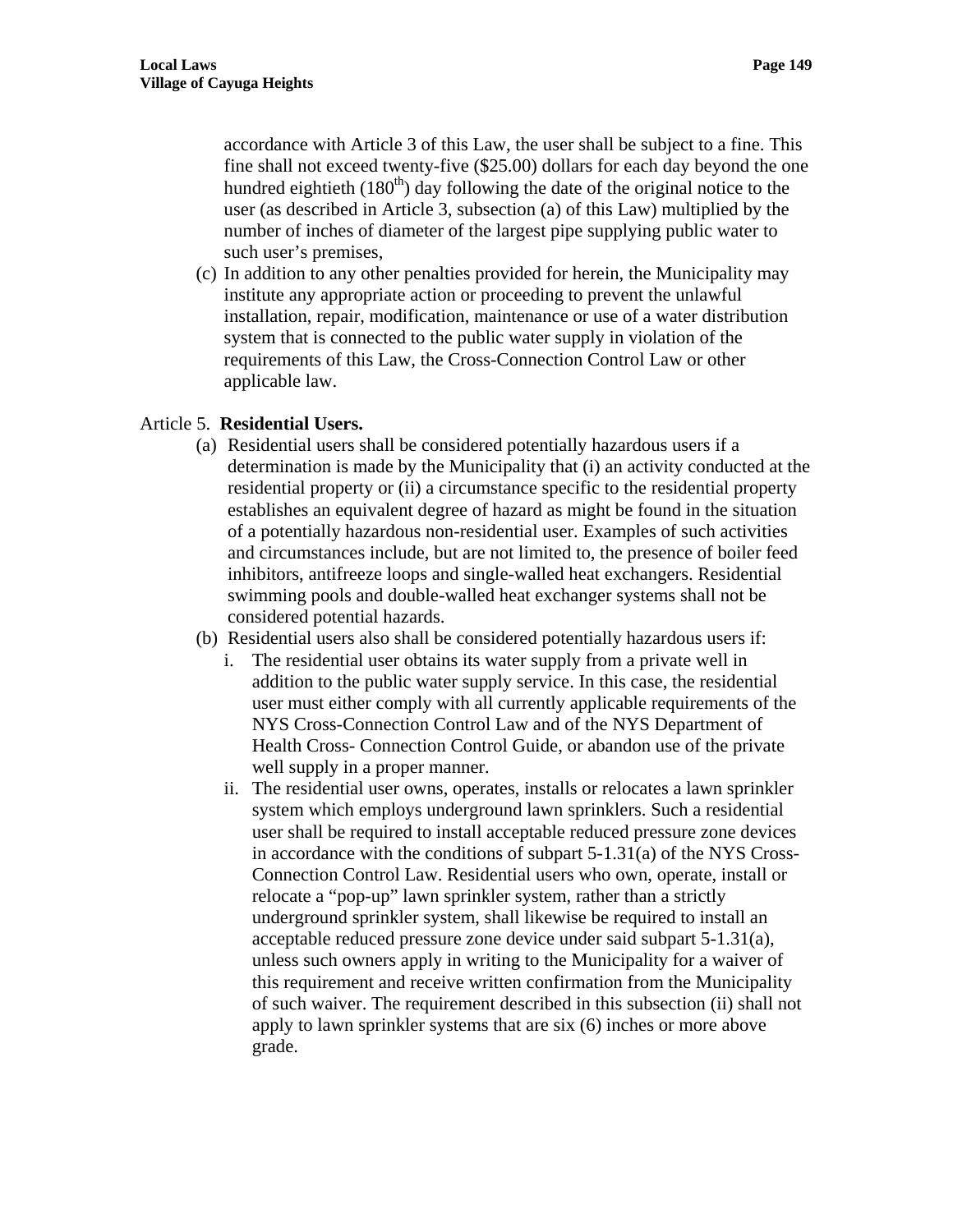#### Article 6. **Private Hydrants**

Owners and operators of private hydrants which are not under the control of the public water supplier shall be required to install acceptable reduced pressure zone devices in accordance with part 5-1.31(a) of the NYS Cross-Connection Control Law. The foregoing requirement shall apply whether the private hydrants are used to augment fire fighting systems, for lawn fertilization, for tree spraying or for any other purposes.

## Article 7. **Multiple Customer Distribution Systems.**

- (a) A "multiple customer distribution system," according to the New York State Department of Health, includes all strip shopping centers, malls and similar water distribution networks. For the purposes of this Law, the term "multiple customer distribution system" shall also include any system providing water to any single non-residential building or group of non-residential buildings that are occupied by two (2) or more entities which entities are not all owned by a common owner or by one another or are not all engaged in the conduct of the same activities at the location served by said water system. All multiple customer distribution systems shall be identified as potentially hazardous users, because there is generally no communication with the Municipality regarding changes in individual customers using such systems. Owners of such systems, and/or their agents, shall install acceptable reduced pressure zone protection in such systems within the common service portion of such systems and as close within such systems to the water meter as is reasonably practical.
- (b) In the event that (i) the owner of multiple customer distribution systems, and/or the owner's agent, submits to the Municipality, or the Municipality's designated agent, a detailed written description, satisfactory to the Municipality, or its designated agent, of (A) the system and its users and (B) any change in any of the users of such system within thirty (30) days of such change, and (ii) the Municipality, or its designated agent, determines that no user of such system is a potentially hazardous user, and that the system otherwise complies with all applicable back-flow prevention laws, the multiple customer distribution system shall be entitled to a waiver of compliance with the requirements of (a) above. Failure on the part of the owner and/or the owner's agent to deliver the notification of change of users described in (B) above shall automatically make void any waiver from compliance with the requirement to install adequate reduced pressure zone protection in the multiple customer distribution system.

#### **Part III**

Effective Date This Local Law shall take effect immediately.

January 17, 1994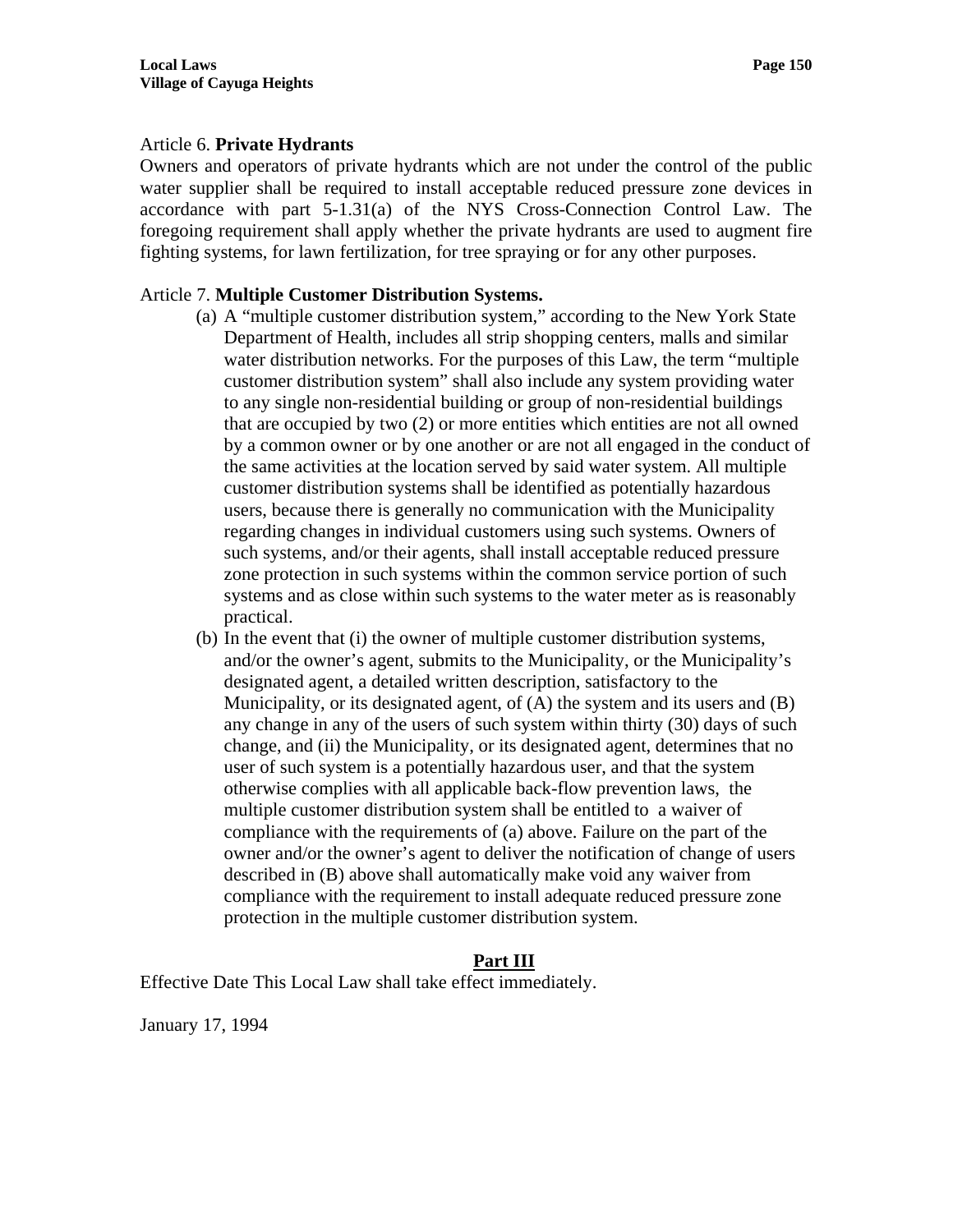# **Authorize Village Board of Trustees to Establish Fees by Resolution**

The Village Board of Trustees shall establish fees by resolution for the following: building permits, fees for projects with code enforcement covered through other agreements, pre-existing use variances, sub-divisions, filing fees for Zoning Board of Appeals, Clerk's fees, parking tickets for enforcement of laws pertaining to the Village, and other similar or related applications as determined appropriate by the Board.

Dated: 4/7/94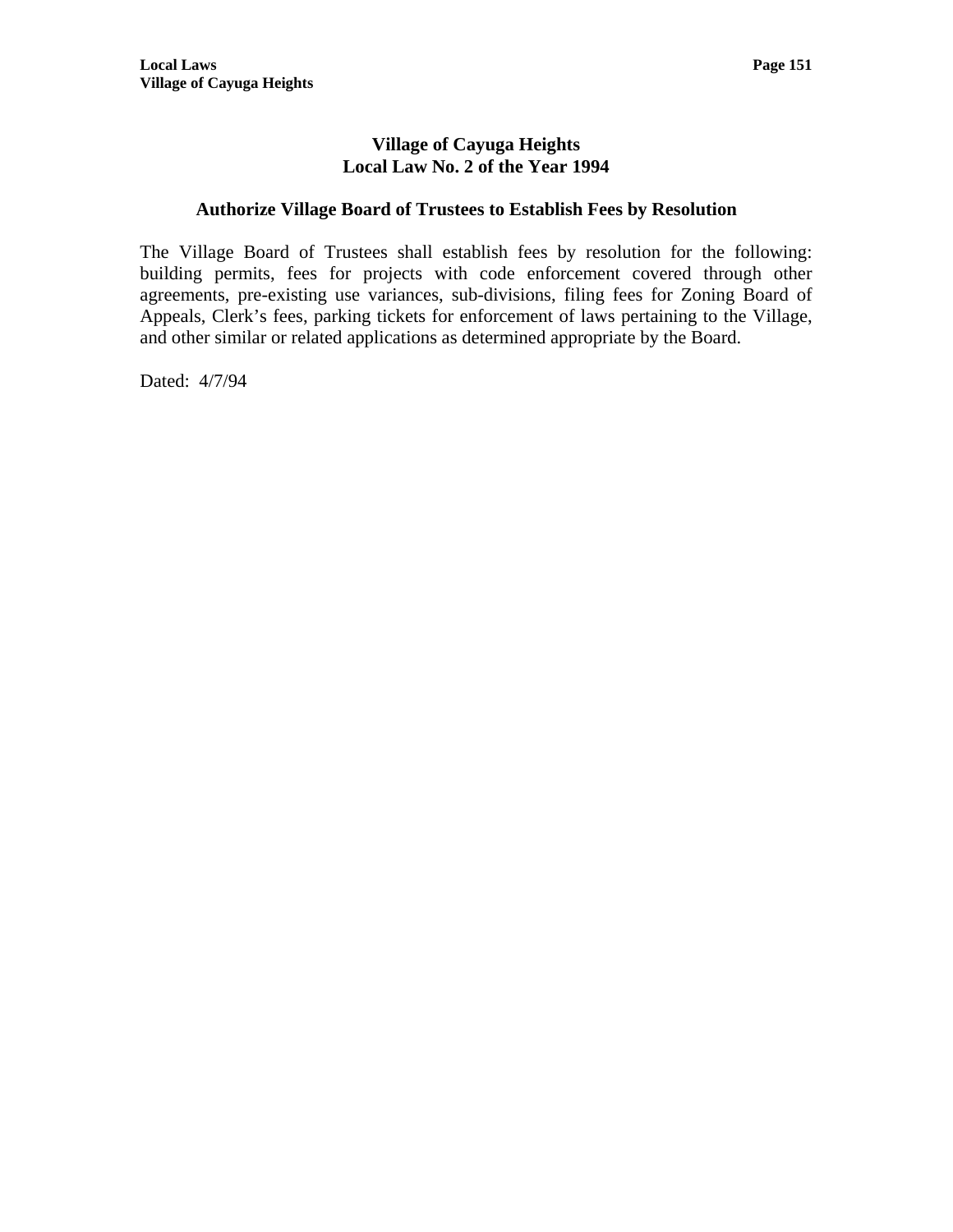# **Amendment of the 1986 Legislature on Senior Citizens' Tax Exemption to a Maximum Income of \$17,500**

Adopt a maximum income of \$17,500 for Senior Citizens Exemption of real property taxes of 50%. A possible "sliding scale" exemption is not included.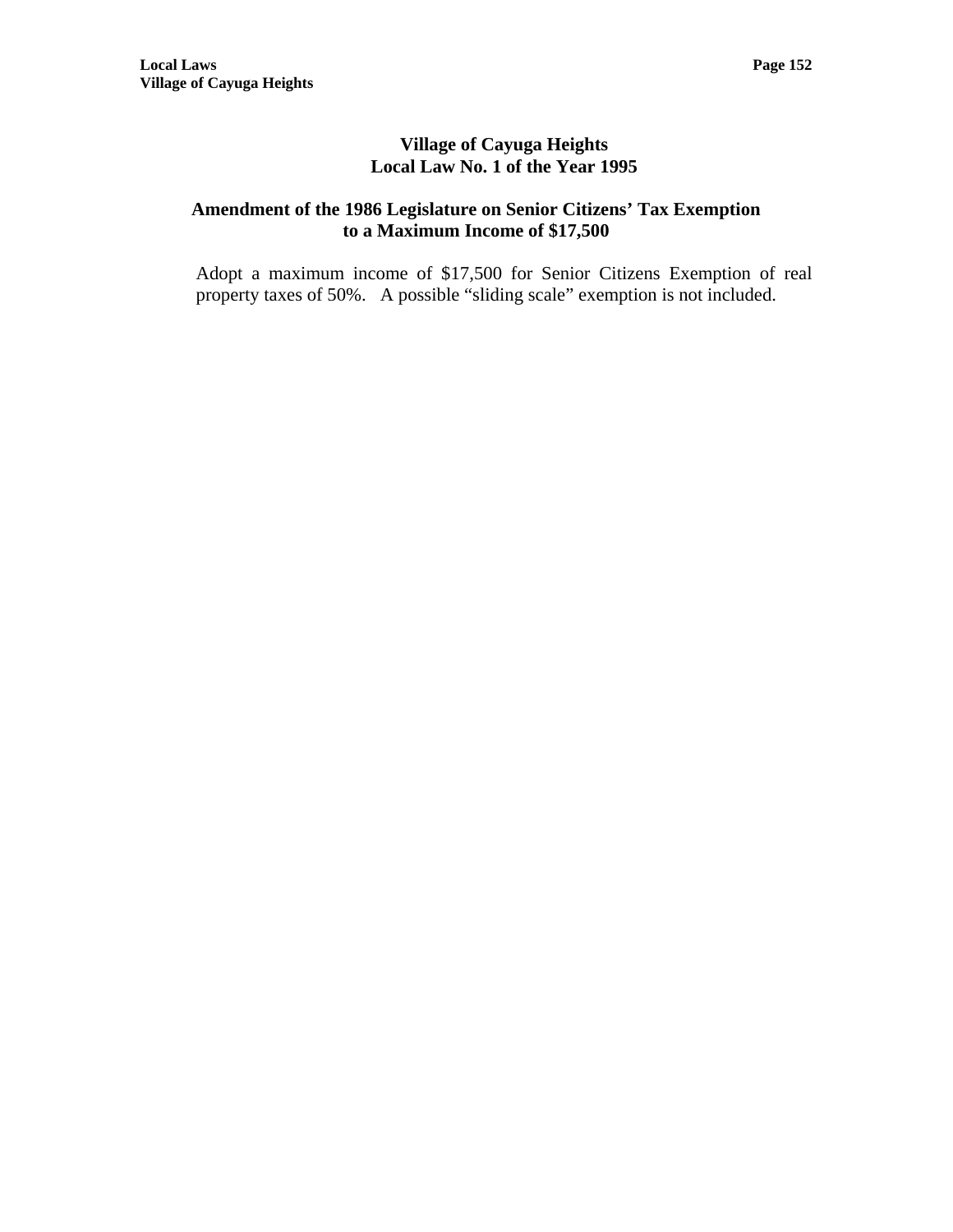# **Amend and Supplement Local Law No. 3 of 1993 – Traffic Control**

## **Section 7. Parking, Standing and Stopping**

Subdivision b. Parking, Standing or Stopping in Designated Locations:

(2) The parking of vehicles is hereby prohibited in any of the following locations:

(h) on both sides of Ridgewood Road within the right-of-way line from the southeast corner of Wyckoff Road south to the south line of the Village.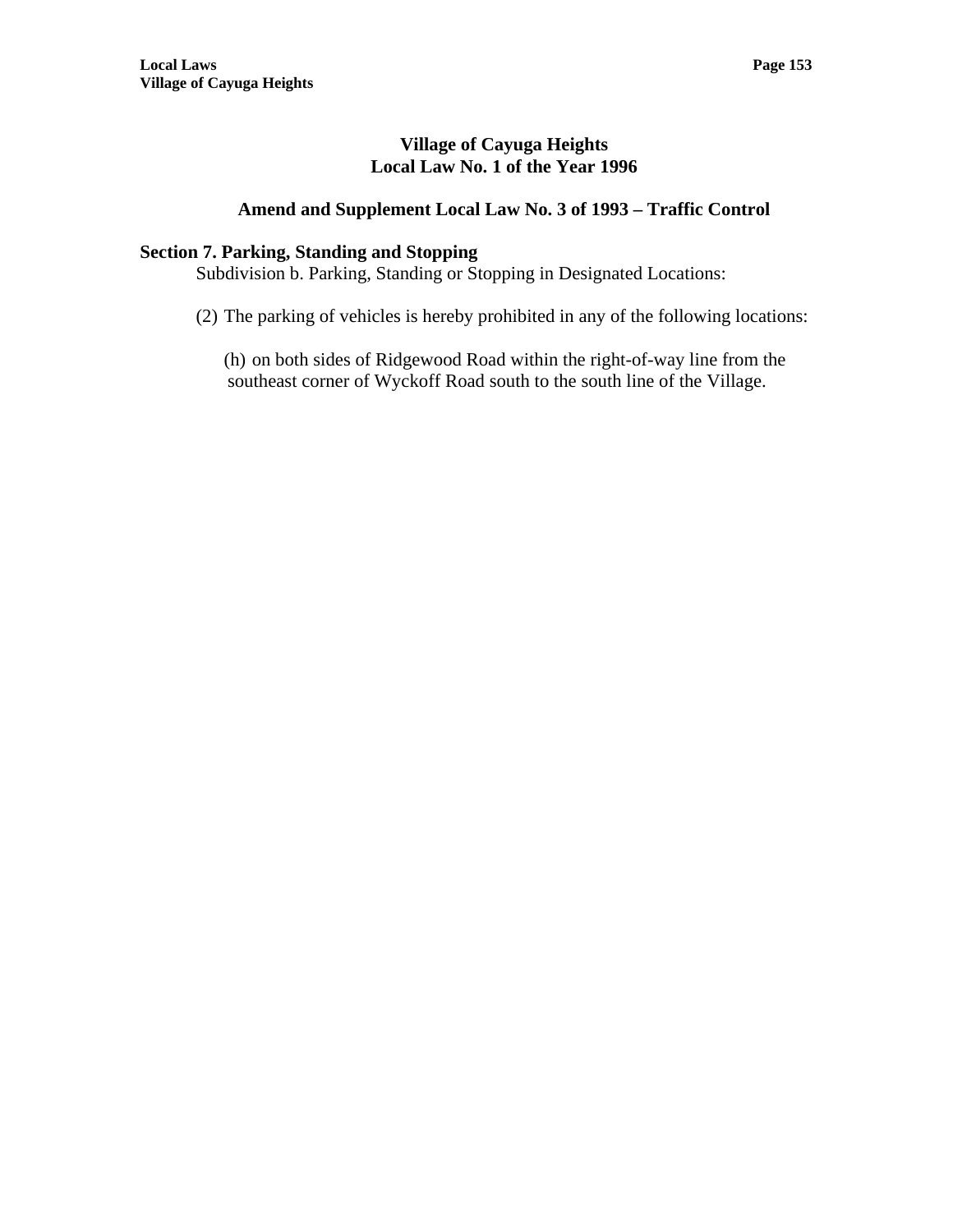# **Establish Sewer Rates for 1997-98**

Village of Cayuga Heights Sewer Rates for the Fiscal Year 1997-98 are set at \$75.00 per unit for inside rate and \$112.50 per unit for outside rate.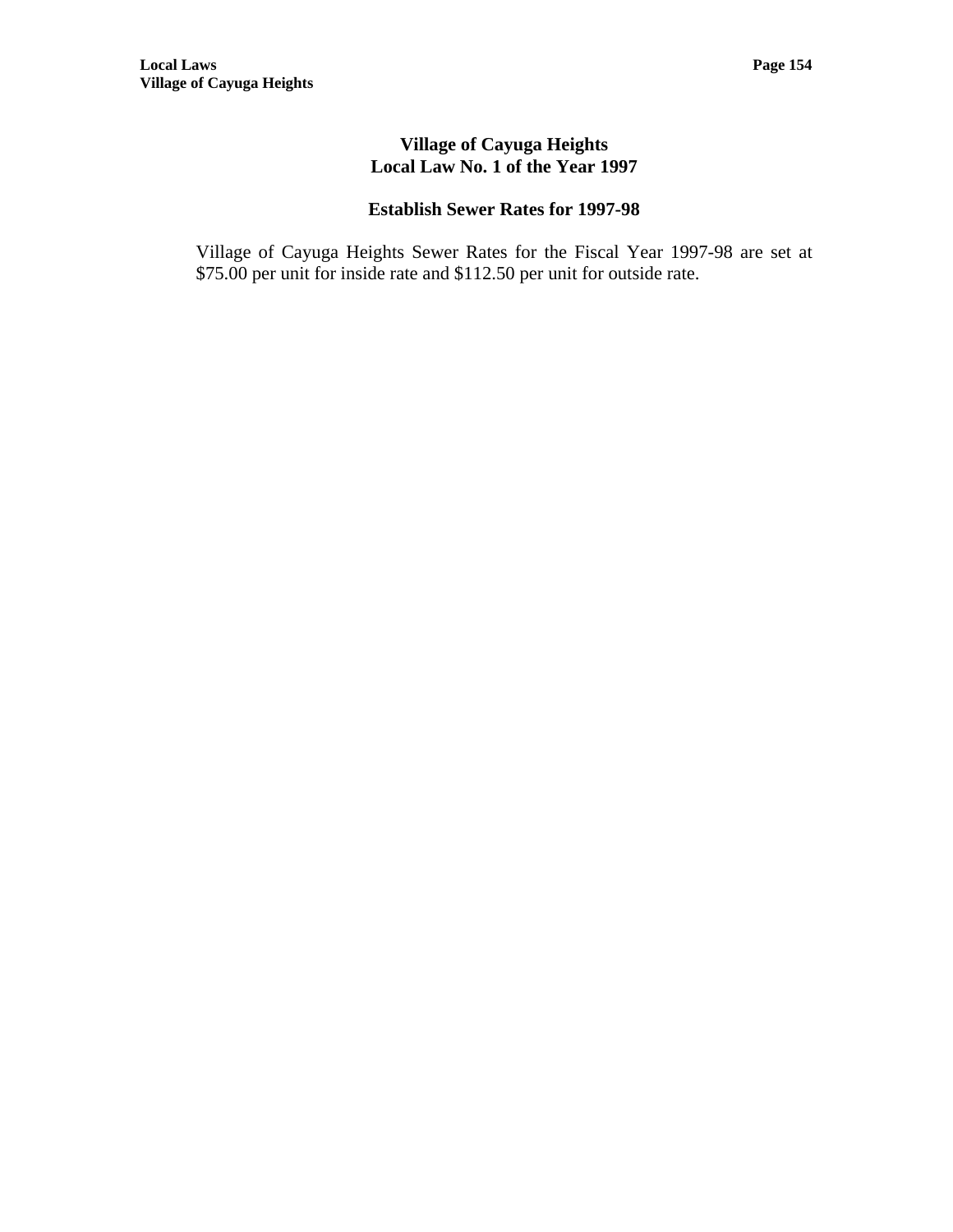#### **Moratorium on Telecommunication Towers**

**BE IT ENACTED** by the Board of Trustees of the Village of Cayuga Heights as follows:

#### **Section 1. Purpose**

(a) The Federal Telecommunications Act (the "Act") was signed into law in February of 1996. The Art preserves the authority of local governments over reasonable nondiscriminatory decisions regarding the placement, construction, and modification of telecommunication towers. The passage of the Act, the increased sale of airwave rights and issuance of licenses by the FCC, the increased demand for wireless communication services, and new technology have lead to a significant increase in the demand for telecommunication towers within the State. The Village has received several requests to locate such towers and accessory uses within the Village or expects to receive such requests.

(b) The Village has significant concerns over the location of telecommunications towers within the Village. The Village would like to insure that the installation of these towers proceeds in a fashion that minimizes any adverse impacts while maximizing services and benefits to the community. The Village wants to accommodate the need for telecommunication towers while regulating their location and number, minimize adverse visual effects through proper design, siting and screening, avoid potential physical damage to adjacent properties, and encourage joint use of tower structures.

(c) This law is necessary in order to address the Village's concerns by prohibiting the filing of new applications for tower construction and thus defer official governmental action permitting the construction of towers to give the Village time to research the issues and adopt a local law regulating telecommunication towers and accessory uses consistent with the comprehensive plan of the Village.

## **Section 2. Definitions**

- (a) Telecommunications Tower A structure, including one or more antennas, that is intended for transmitting and/or receiving radio, television, telephone, or microwave communications but excluding those used either for fire, police and other dispatch communications, or exclusively for private radio and television reception and private citizen's bands, amateur radio and other similar private, residential communications.
- (b) Accessory Use An accessory use serves the principal use, is subordinate in area, extent or purpose to the principal use, and is located on the same lot as the principal use. Examples of such uses include transmission equipment and storage sheds.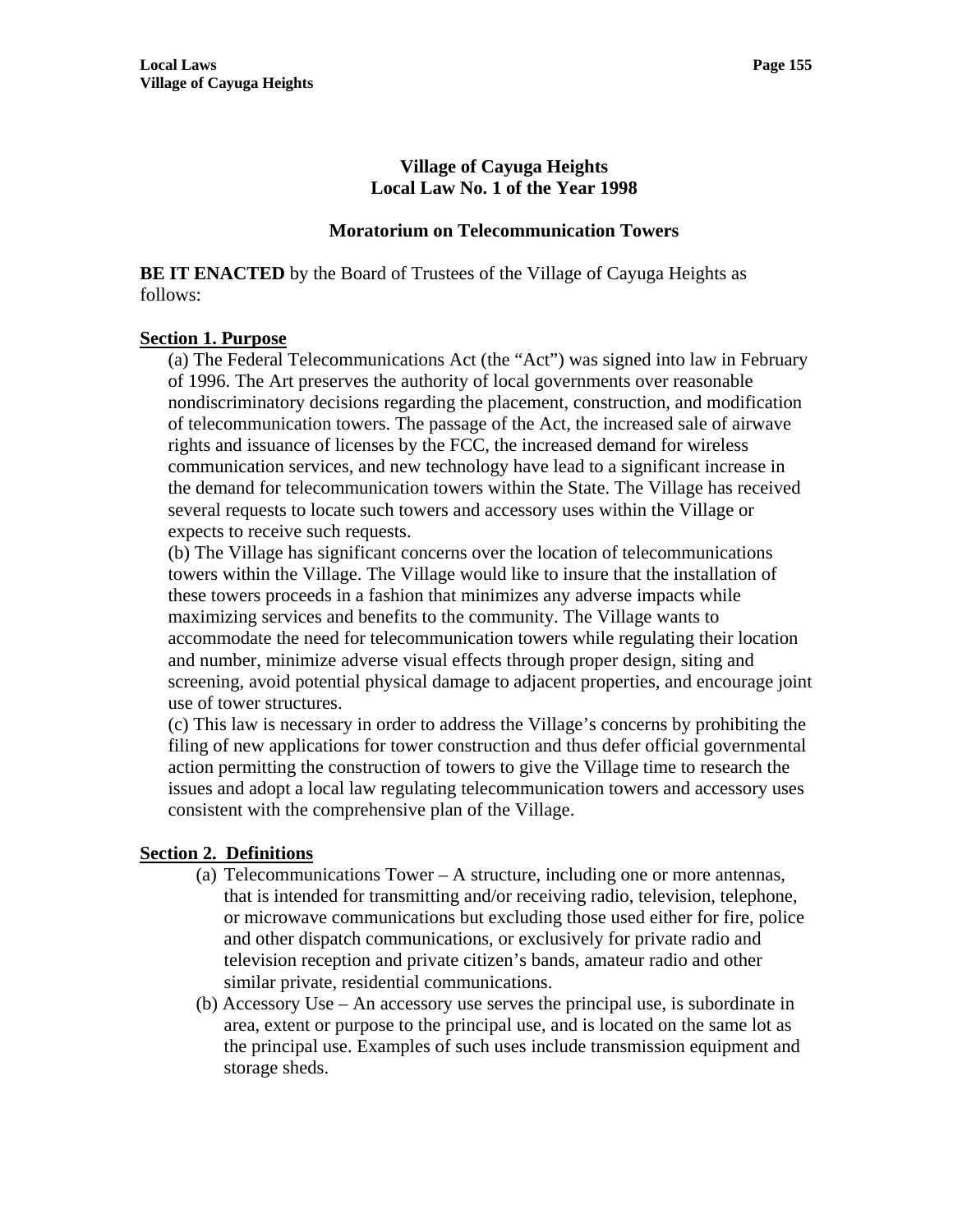# **Section 3. Imposition of Moratorium**

- (a) For a period of one hundred twenty (120) days from and after the effective date of this law, no application for the construction or erection of a telecommunications tower or accessory use may be filed, accepted or processed. For the purpose of this law, an application for tower construction shall be deemed to mean any request for official action by the Board of Trustees or other boards or officers of the Village which request and approval would in any way commence or continue the process whereby a telecommunications tower or accessory use is or may be constructed or erected.
- (b) The imposition of this law shall not affect the processing of applications for tower construction for which approval has been granted prior to the effective date of this law or for existing towers.

# **Section 4. Validity**

If any section, sentence, clause or phrase of this law is held to be invalid or unconstitutional by any court of competent jurisdiction, then said holding shall in no way affect the validity of the remaining portions of this law.

# **Section 5. Effective Date**

This law shall become effective upon filing in the office of the Secretary of State.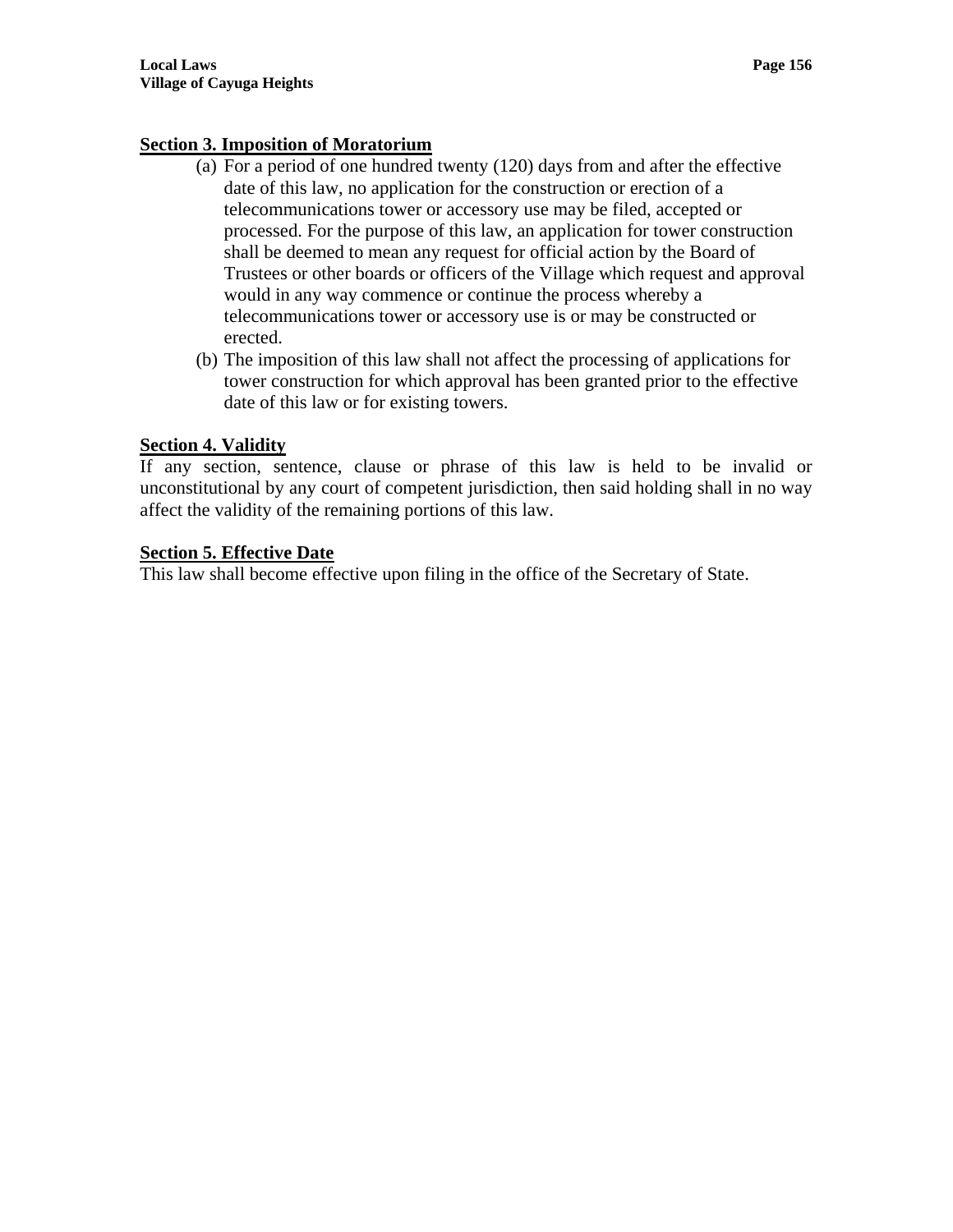# **Establish Sewer Rates for the Year 1998-99**

Village of Cayuga Heights Sewer Rates for the Fiscal Year 1998-99 are set at \$75.00 per unit for Inside Rate and \$112.50 per unit for Outside Rate.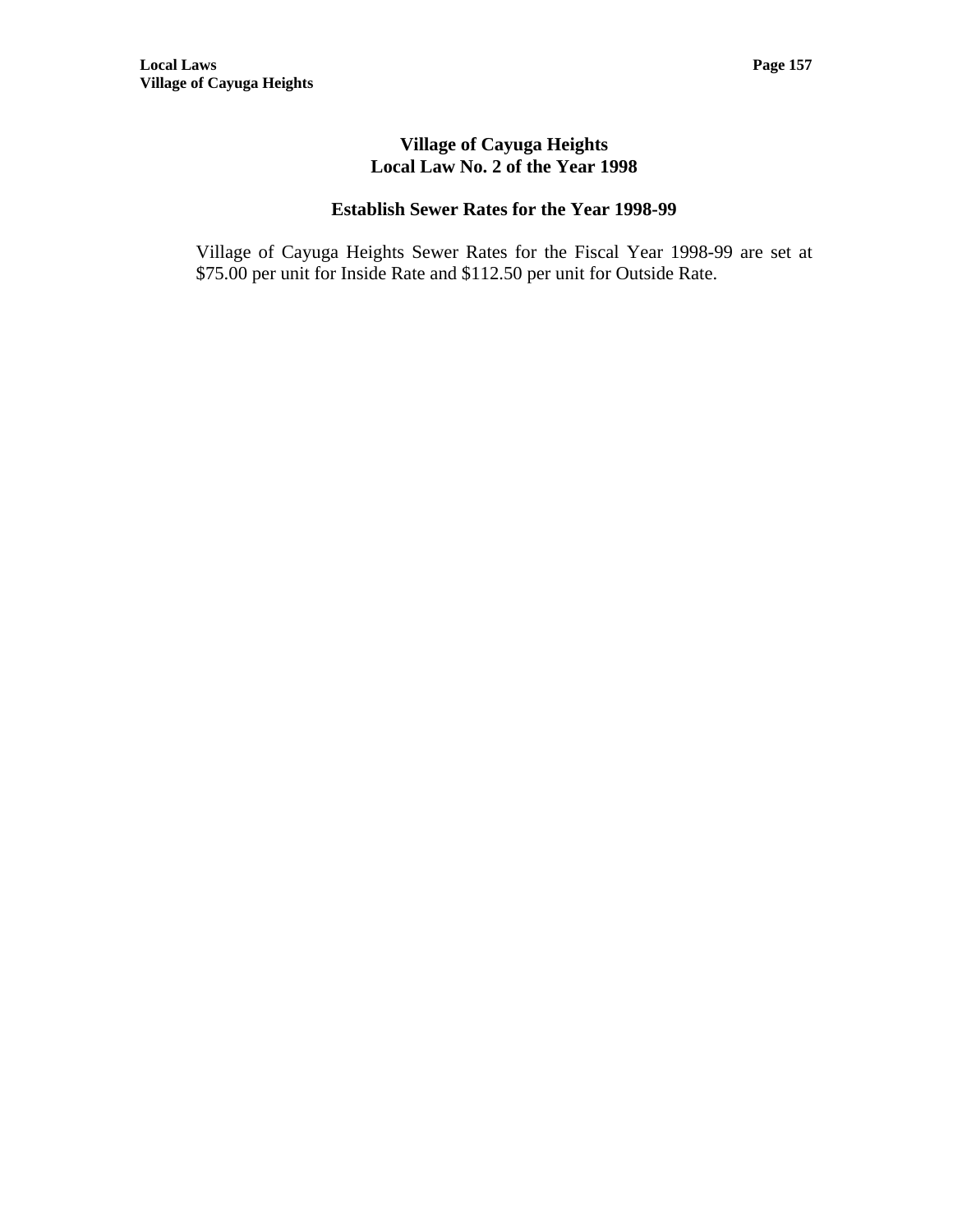## **Amending Zoning Ordinance to add Section 17-B, Telecommunications Towers and Facilities**

The Zoning Ordinance of the Village of Cayuga Heights as re-adopted, amended and revised March 1, 1962, thereafter amended from time to time be further amended as follows:

- I. Section 17 denominated SIGNS is hereafter to be referred to as Section 17-A.
- II. A new section, 17-B, TELECOMMUNICATION TOWERS AND FACILITIES, is now added:

PURPOSE: The purpose of these supplemental regulations is to promote the health, safety, and general welfare of the residents of the Village of Cayuga Heights; to provide standards for the safe provision of telecommunications consistent with applicable federal and state regulations; to minimize the total number of telecommunication towers and facilities in the community by encouraging shared use of existing and future facilities, and the use of existing tall structures; to serve the prevailing aesthetic of the entire Village and to minimize adverse visual effects from telecommunication towers by requiring careful siting, visual impact assessment, and appropriate landscaping.

1. Definitions

a. Telecommunication Tower – Any structure greater than thirty (30) feet in height which is capable of receiving and /or transmitting signals for the purpose of communication in connection with a telecommunications facility.

b. Telecommunication Facility – Any commercial equipment used in connection with the provision of two-way wireless communication services, including cellular telephone services, personal communications services, and private radio communications services, regulated by the Federal Communications Commission in accordance with the Telecommunications Act of 1996 and other federal laws. A telecommunications facility shall include monopole, guyed, or latticework tower(s), as well as antenna(s), switching stations, principal and accessory telecommunications equipment and supporting masts, wire, structures, and buildings.

2. Application of Permit Regulations

a. No telecommunication facility or tower (except those approved prior to the effective date of this section) shall be used unless in conformity with these regulations which shall be administered by the Village Zoning Officer, Permit applications hereunder to be heard by the Village Planning Board (hereafter sometimes "Board"). No telecommunication facility or tower shall hereafter be erected, moved, reconstructed, changed or altered unless in conformity with these regulations. No existing structures shall be modified to serve as a telecommunication tower unless in conformity with these regulations.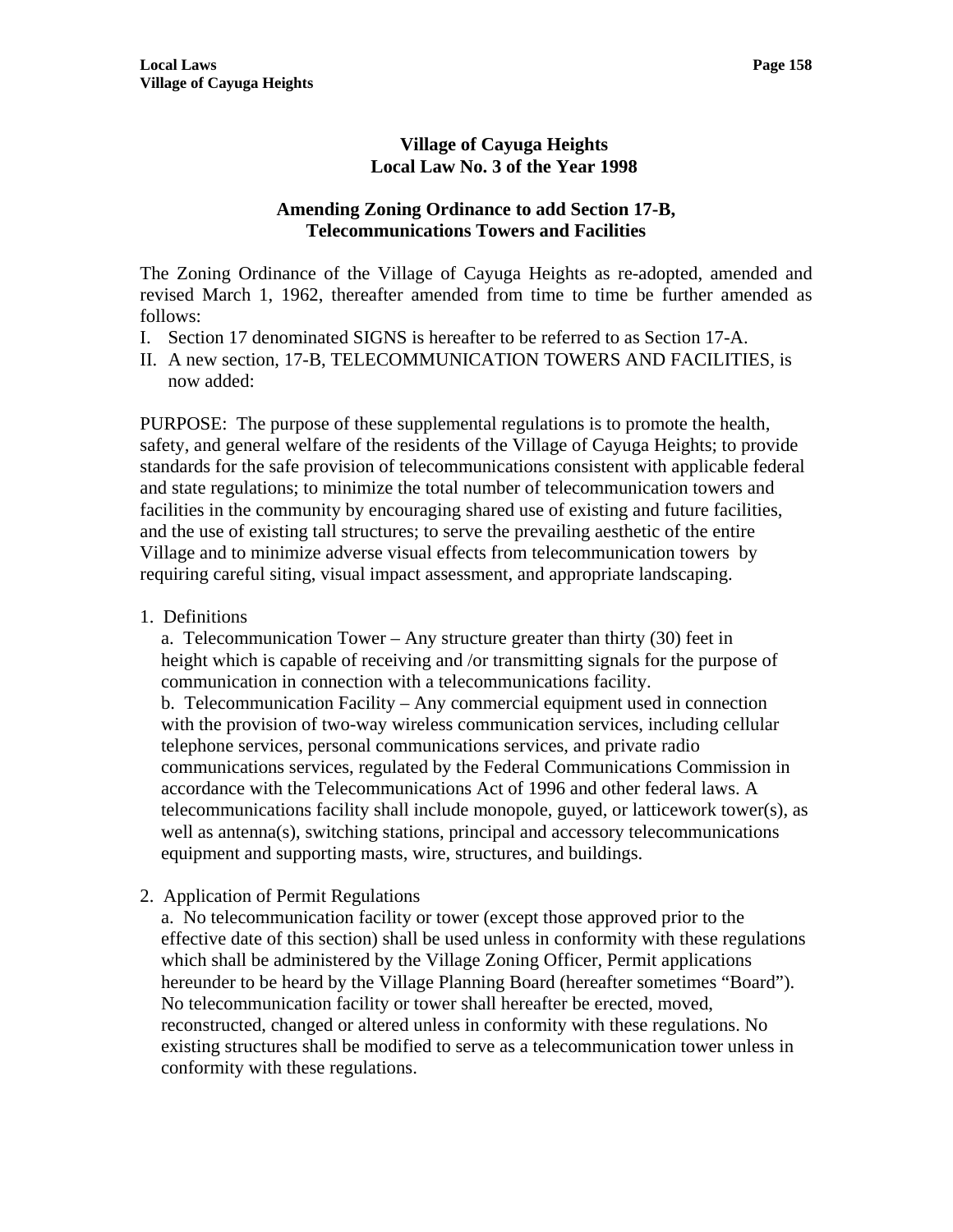b. Applicants proposing to co-locate on a previously approved telecommunication tower may be granted a permit under an abbreviated approval process as outlined in subsection 3 below. They are, however, subject to Site Plan Review in accordance with subsection 8 below of this Section. The Village Planning Board shall require the applicant to submit the items under subsection  $3(a)$  below as part of the Site Plan Review Process.

c. These regulations shall apply to all property within the Commercial District and the P.U.D. District. Telecommunication towers and facilities shall be specifically excluded from all other zones.

d. Applications for permit hereunder to construct new telecommunication towers shall comply with the Code of Federal Regulations pertaining to objects affecting navigable airspace as delineated within Federal Aviation Regulations (FAR) Part 77. Additionally, no application for construction of a new telecommunication tower will be approved if the proposed tower violates the criteria for obstructions to air navigation as established by FAR Part 77 Subpart C-Obstruction Standards. e. Applicants shall provide evidence of whether they are a public utility in the State of New York.

f. All applications under this section, once commenced, shall be processed to completion by the applicant and the Village Zoning Officer and Planning Board with all the reasonable promptness the matter will permit.

3. Shared Use of Existing Tall Structures. At all times, shared use of existing tall structures (for example municipal water towers, multi-story buildings, church steeples, farm silos, etc.), and existing or approved towers (see subsection 2(b) above), shall be preferred to the construction of new towers or facilities.

a. An applicant proposing to share use of an existing tall structure shall be required to submit:

i. Such abbreviated application as the zoning officer shall designate

at a pre-submission conference with the applicant.

ii. Documentation of intent from the owner of the existing facility to allow use. iii. A site plan. The site plan shall show all existing and proposed structures and improvements including antennae, roads, buildings, guy wires and anchors, parking and landscaping, and shall include grading plans for new facilities and roads. Any methods used to conceal the modification of the existing facility, shall be indicated on the site plan.

iv. A NY Licensed engineer's report certifying that the proposed shared use will not diminish the structural integrity and safety of the existing tall structure, and explaining what modifications, if any, will be required in order to certify to the above.

v. A completed short form EAF (environmental assessment form) and a completed visual EAF addendum, under SEQRA (NYS Environmental Quality Review Act). vi. A copy of its Federal Communications Commission (FCC) license.

b. If an applicant proposing to share use of an existing tall structure submits complete and satisfactory documentation in accordance with subsection  $3(a)$  above, and if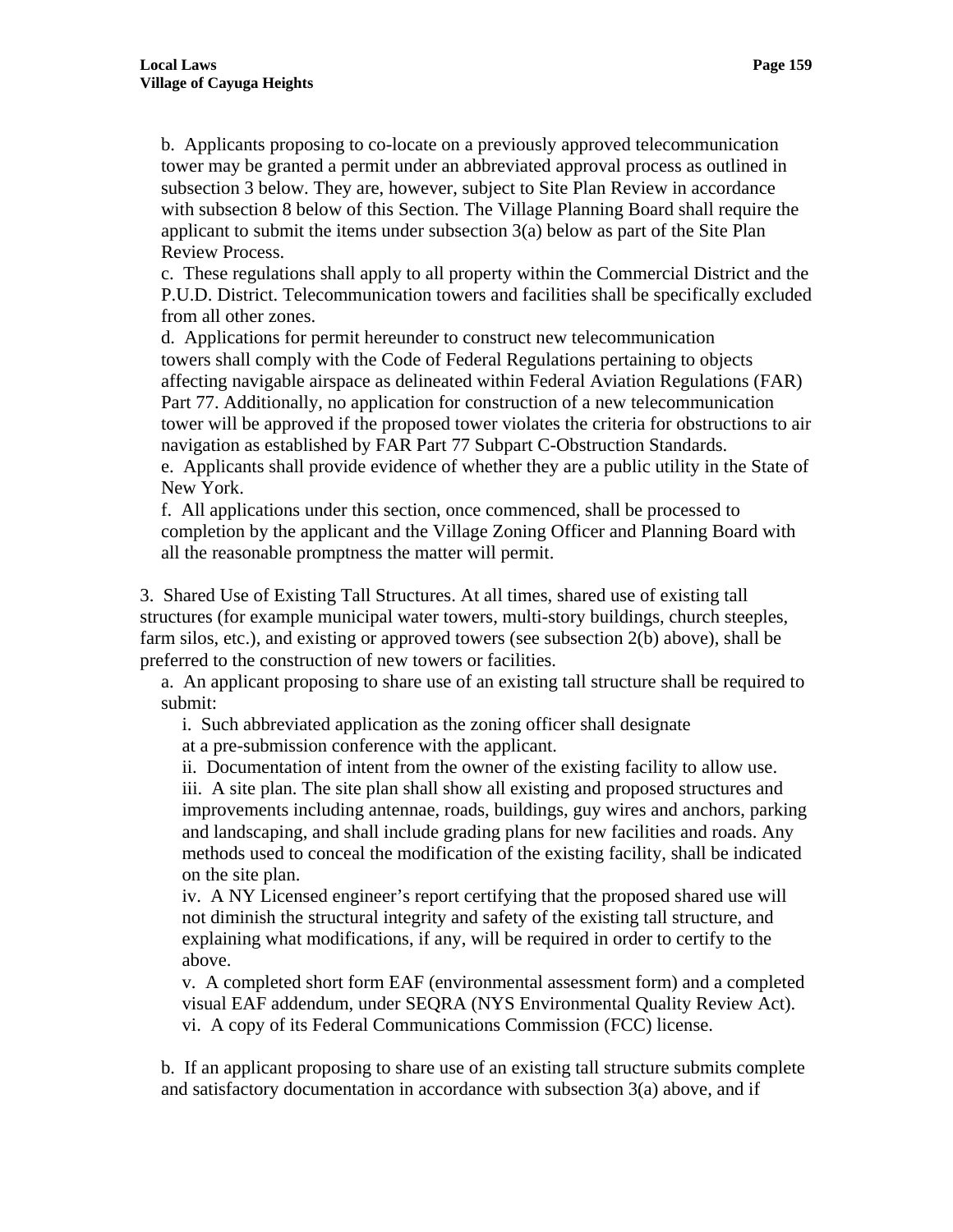modifications indicated according to subsection 3(a) are deemed insignificant by the Board, and after the Board conducts a public hearing and complies with all SEQRA provisions, the Board may grant a permit under this section without further review. If the Board determines that any modifications indicated according to subsection 3(a) are significant, it may require further review according to subsections 8 through 19 below.

4. New Telecommunication Tower. The Board may consider a new telecommunication tower when the applicant demonstrates that shared use of existing tall structures and existing or approved towers is impractical. An applicant shall be required to present an adequate report inventorying all existing tall structures and existing or approved towers within a reasonable distance of the proposed site. This distance shall be determined by the Board in consultation with the applicant. The report shall outline opportunities for shared use of these existing facilities as an alternative to a proposed new tower. The report shall demonstrate good faith efforts to secure shared use from the owner of each existing tall structure and existing or approved tower as well as documentation of the physical, technical and/or financial reasons why shared usage is not practical in each case. Written requests and responses for shared use shall be provided.

5. Shared Usage of an Existing Tower Site for Placement of a New Tower. Where shared use of existing tall structures, and existing or approved towers, is found to be impractical, the applicant shall investigate shared usage of an existing tower site for its ability to accommodate a new tower and accessory uses. Documentation and conditions shall be in accordance with subsection 4 above. Any proposals for a new telecommunication tower on an existing tower site shall also be subject to the requirements of subsections 7 through 19 below, which may, as appropriate in the sound discretion of the Board, entail a full Permit application process hereunder as if it were an application for a new tower at a new location.

6. New Tower at a New Location. The Board may consider a new telecommunications tower on a site not previously developed with an existing tower when the applicant demonstrates that shared use of existing tall structures, and existing or approved towers, is impractical, and submits a report as described in subsection 4 above; and when the Board determines that shared use of an existing tower site for a new tower is undesirable based upon the applicant's investigation in accordance with subsection 5. Any proposal for a new telecommunication tower shall also be subject to the requirements of subsections 7 through 19 below, and the documentation to satisfy those requirements shall constitute the Permit application under this section.

7. New Towers: Future Shared Use. The applicant shall design a proposed new telecommunications tower to accommodate future demand for reception and transmitting facilities. The applicant shall submit to the Board a letter of intent committing the owner of the proposed new tower, and his/her successors in interest, to negotiate in good faith for shared use of the proposed tower by other telecommunications providers in the future. This letter shall be filed with the building inspector prior to issuance of a building permit. Failure to abide by the conditions outlined in the letter may be grounds for revocation of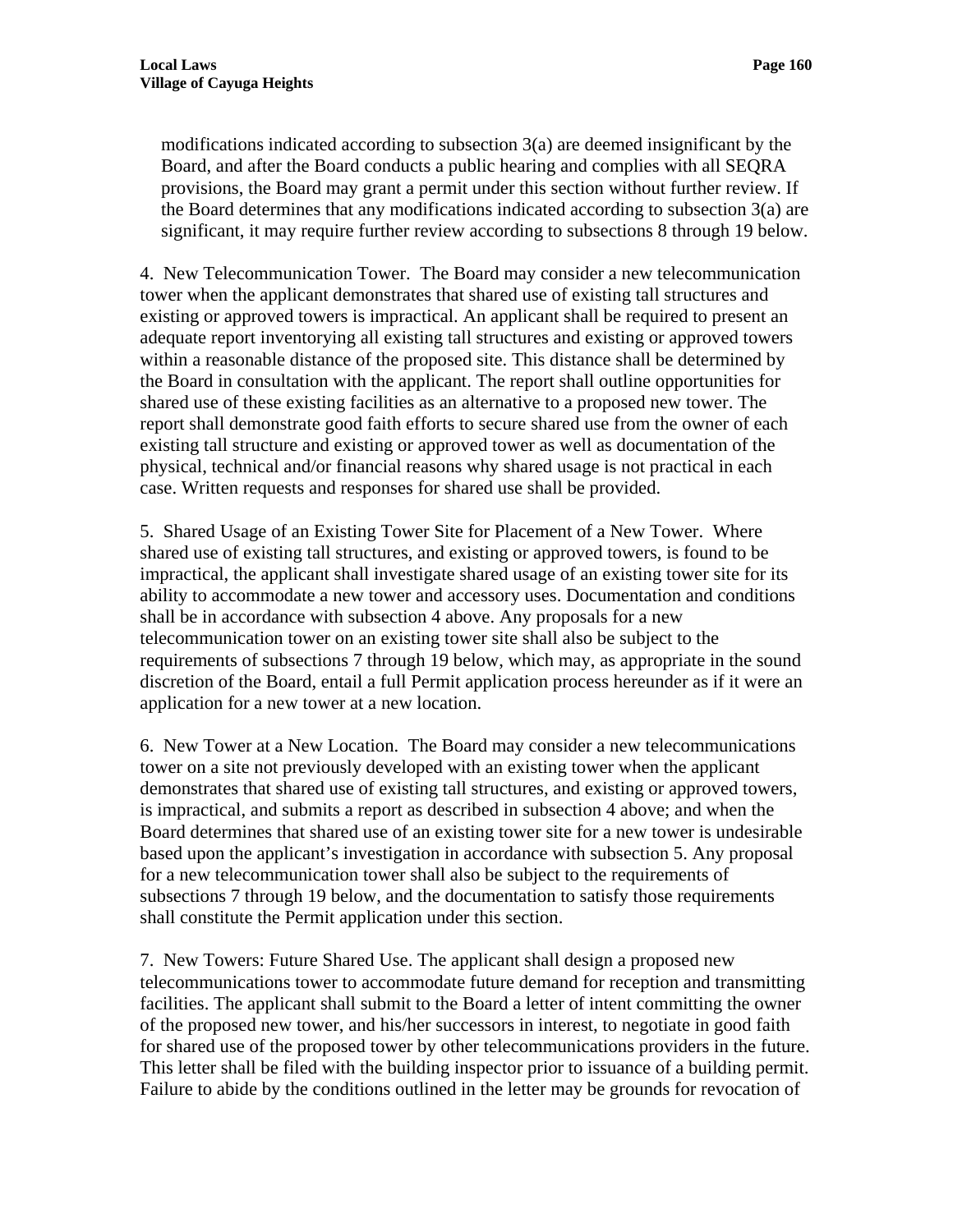the special permit. The letter shall commit the new tower owner and his/her successors in interest to:

a. Respond within 30 days to a request for information from a potential shared use applicant.

b. Negotiate in good faith concerning future requests for shared use of the new tower by other telecommunications providers.

c. Allow shared use of the new tower if another telecommunications provider agrees in writing to pay reasonable charges. The charge may include but is not limited to a pro rata share of the cost of site selection, planning, project administration, land costs, site design, construction and maintenance financing, return on equity, and depreciation, and all of the costs of adapting the tower or equipment to accommodate a shared user without causing electromagnetic interference.

8. Site Plan Review: Submission Requirements.

a. An applicant shall be required to submit a site plan which depicts the information required under subsections 9 and 11 through 16 below. The site plan shall show all existing and proposed structures and improvements including roads, buildings, towers, guy wire and anchors, antennae, parking and landscaping, and shall include grading plans for new facilities and roads, and must bear the seal of an engineer licensed to practice in the State of New York. Some of the details which the Board will expect to be addressed are:

i. The exact location including geographic coordinates of the proposed telecommunications facility including any towers, guy wires and anchors, if applicable.

ii. The maximum height of the proposed facility, including all appurtenances.

iii. A detail of tower type, if any, including engineering drawings from the tower manufacturer (monopole, guyed. free-standing, or other).

iv. The location type and intensity of any lighting on the tower.

v. Property boundaries and names of all adjacent landowners.

vi. Proof of the landowner's consent to the erection of the facility and agreement to abide by this section of the zoning ordinance if the applicant is not the landowner.

vii. The location of all other structures on the property and all structures on any adjacent property within one hundred feet of the property lines, together with the distance of these structures from any proposed tower. viii. The location, nature, and extent of any proposed fencing, landscaping and screening.

ix. The location and nature of any proposed utility easement and access roads or drives.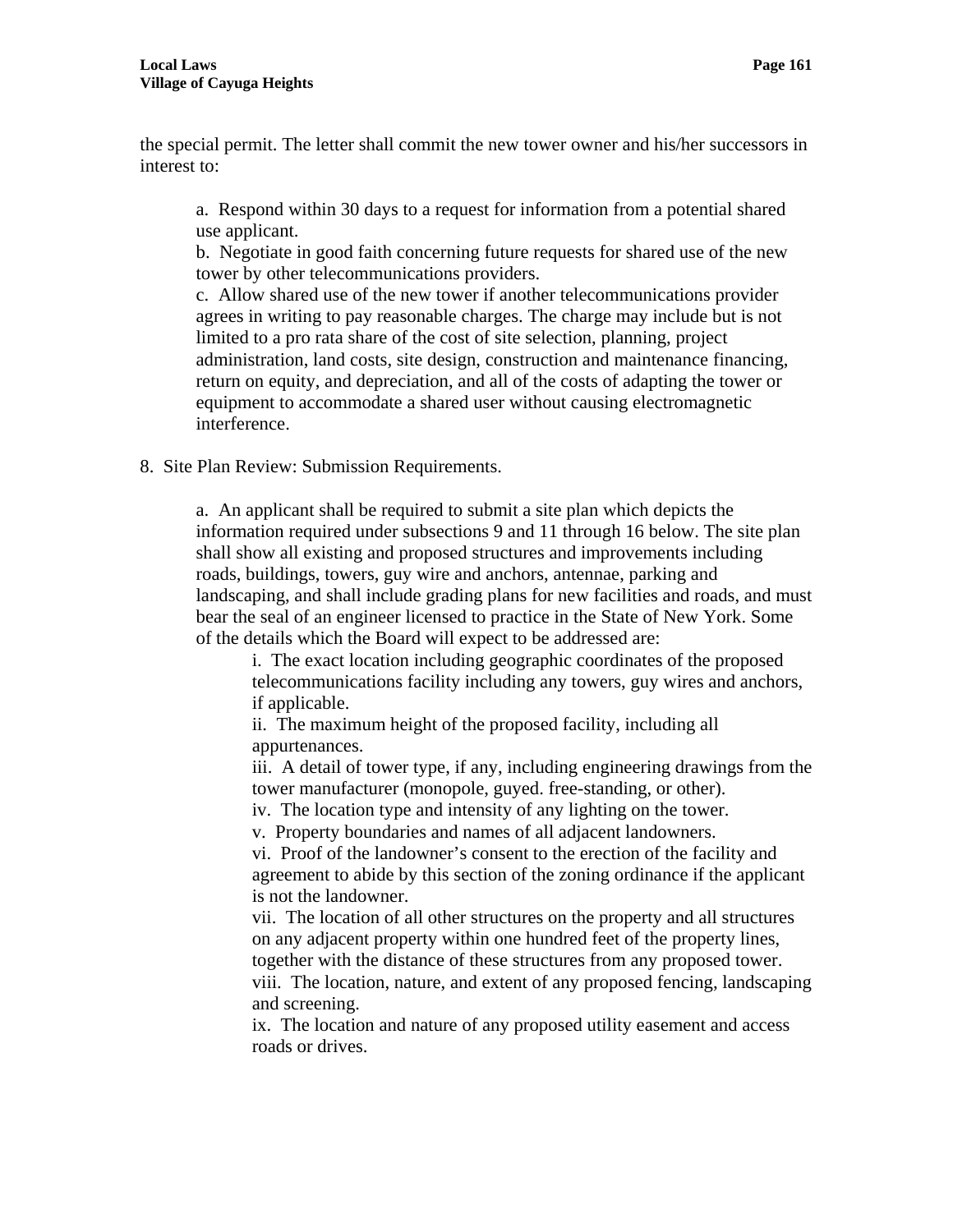b. Supporting Documentation – The application shall submit a complete EAF (long form), a complete Visual Environmental Assessment Form (visual EAF addendum), and documentation on the proposed intent and capacity of use as well as a justification for the height of any tower and justification for any clearing required. The applicant shall also submit a copy of its Federal Communications Commission (FCC) license.

9. Lot Size and Setbacks. All proposed telecommunication towers and accessory structures shall be located on a single parcel and shall be set back from abutting parcels and street lines a distance sufficient to contain substantially on-site all ice-fall or debris from tower failure (the "fall zone") and preserve the privacy of any adjoining properties.

a. Lot size of parcels containing a tower shall be determined by the amount of land required to meet the setback requirements. If the land is to be leased the entire area required shall be leased from a single parcel unless the Board determines that this provision may be waived.

b. Telecommunication Towers shall comply with all existing setback requirements of the underlying zoning district, and shall be located with a minimum setback from any property line equal to one half (1/2) of the height of the tower or the fall zone demonstrated to the Board's satisfaction, whichever is greater. Accessory structures shall comply with the minimum setback requirements in the underlying zoning district.

10. Visual Impact Assessment. The Board may require the applicant to undertake a visual impact assessment which may include:

a. A "Zone of Visibility Map" shall be provided in order to determine locations where the tower may be seen.

b. Pictorial representations and computer-generated visual simulations of "before and after" views from key viewpoints both inside and outside of the Village including but not limited to: state highways and other major roads, state and local parks, other public lands, preserves and historic sites normally open to the public, and from any other location where the site is visible to a large number of visitors or travelers. The Board shall determine the appropriate key sites at a presubmission conference with the applicant.

c. Assessment of alternative tower designs and color schemes, as described in subsection 11 below.

d. Assessment of the visual impact of the tower base, guy wires, accessory buildings and overhead utility lines from abutting properties and streets.

11. New Tower Design. Alternative designs shall be considered for new towers, including lattice and single pole structures. The design of a proposed new tower shall comply with the following:

a. Any new tower shall be designed to accommodate future shared use by other telecommunications providers.

b. Unless specifically required by other regulations, a tower shall have a finish (either painted or unpainted) that minimizes its degree of visual impact.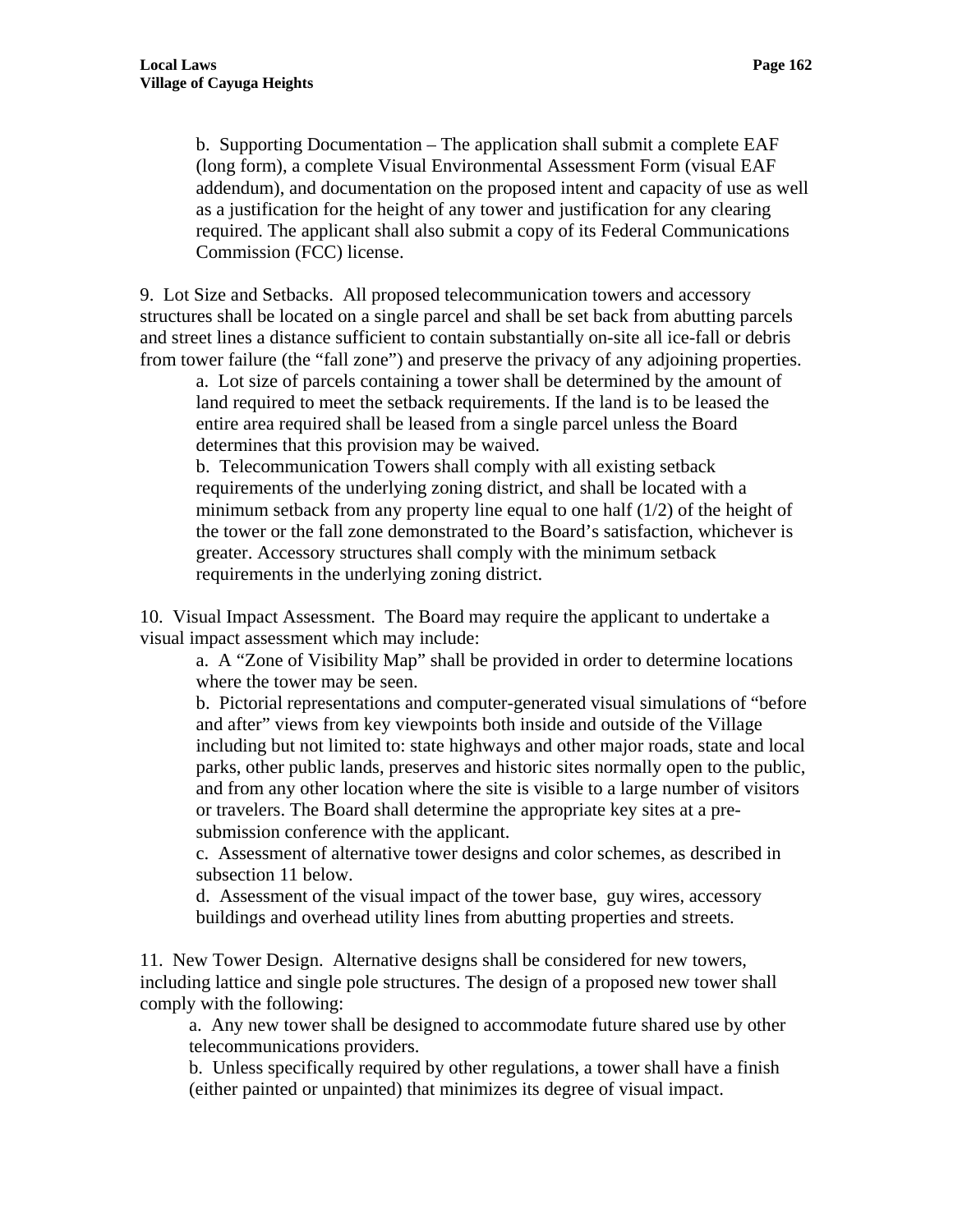c. The maximum height of any new tower shall be justified on a basis of necessity and shall not exceed that which shall permit operation without artificial lighting of any kind or nature, in accordance with municipal, state, and/or federal law and/or regulations. The Board at its discretion may modify this requirement if the applicant can justify the need to exceed this height limitation.

d. The Board may request a review of the application by a qualified engineer in order to evaluate the need for, and the design of, and the satisfaction of any other requirements under this Ordinance, for any new tower. The cost of this review shall be borne by the applicant, which cost shall not exceed \$5,000 or 1% of the applicant's total project cost, whichever is greater. Such sum shall be deposited in escrow with the Village at the time of filing an application here under. The permit application fee shall be as established from time to time by the Village Board of Trustees.

e. Accessory structures shall maximize the use of building materials, colors and textures designed to blend with the natural surroundings.

f. No portion of any tower or accessory structure shall be used for a sign or other advertising purpose, including but not limited to, company name, phone numbers, banners, and streamers.

12. Existing Vegetation. Existing on-site vegetation shall be preserved to the maximum extent possible. No cutting of trees exceeding four (4) inches in diameter (measured at a height of four (4) feet off the ground), shall take place prior to the approval of the special permit. Clear cutting of trees exceeding 20,000 square feet for a facility shall be prohibited.

13. Screening. Deciduous or evergreen tree plantings may be required to screen portions of the tower and accessory structures from nearby properties as well as from public sites known to include important views or vistas. Where a site abuts a residential property or public property, including streets, screening shall be required.

14. Access. Adequate emergency and service access shall be provided. Maximum use of existing roads, public or private, shall be made. Road construction shall, at times, minimize ground disturbance and vegetation cutting to within the toe of fill, the top of cuts, or no more than ten (10) feet beyond the edge of any pavement. Road grades shall closely follow natural contours to assure minimal visual disturbance and reduce soil erosion potential.

15. Parking. Parking shall be provided to assure adequate emergency and service access. The Board shall determine the number of required spaces based upon a recommendation from the applicant. No parking spaces shall be located in any required yard.

16. Fencing and Security Measures. The tower and any accessory structures shall be adequately enclosed by a fence, design of which shall be approved by the Board. This requirement may be waived by the Board if the applicant demonstrates that such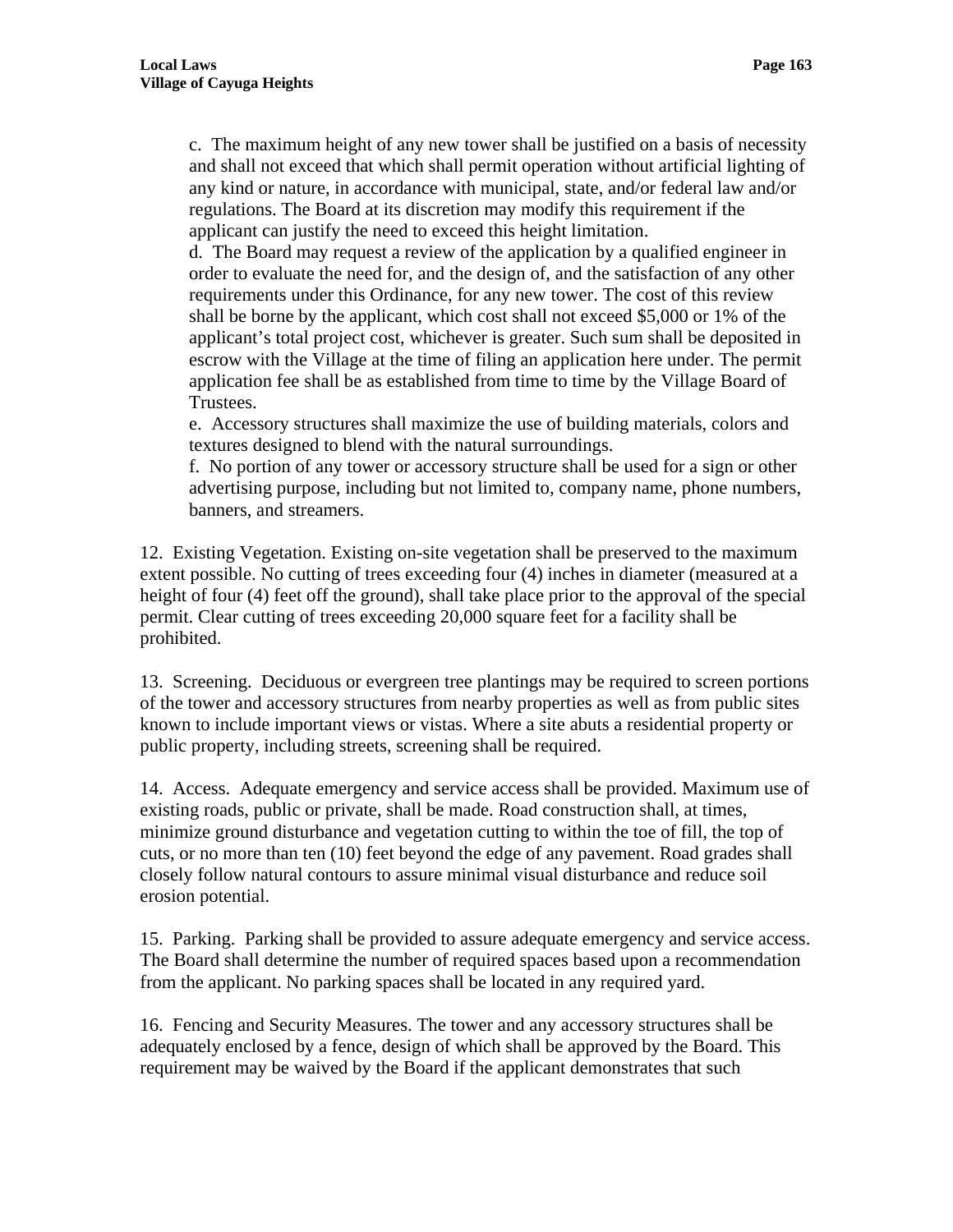measures are unnecessary to ensure the security of the facility. Security lighting shall not project off-site. A locked gate for entry may be required by the Board.

17. Removal of Telecommunications Facility. The applicant shall submit to the Board a letter of intent committing the tower owner, and his/her successors in interest, to notify the Zoning Officer within thirty (30) days of the discontinuance of use of the facility. This letter shall be filed with the Zoning Officer prior to issuance of a Permit, once the telecommunication facility is approved according to this section. Obsolete or unused towers and accessory structures shall be removed from any site and the site restored to its original condition within four (4) months of such notification. Failure to notify and/or to remove the obsolete or unused tower and accessory structures in accordance with these regulations, shall be a violation of this chapter and shall be punishable according to Section 22 of the Ordinance. The Planning Board, as a condition of permit approval, may require the applicant and /or owner to provide a letter of credit, performance bond or other financial guarantee to the Village (which may be adjusted from time to time to cover increases in removal costs) that funds will be available for the demolition of facilities and restoration of the site to its original condition in the event of noncompliance with the provisions of this removal requirement. Said financial guarantee be subject to approval as to form and content by the Village Treasurer and Counsel. Every twenty-four (24) months, applicant shall provide the Zoning Officer with a certificate from a New York licensed engineer that the facility continues to retain its structural integrity and does not pose a hazard to life, limb or property. Upon failure to submit such certificate timely, the Permit shall lapse and the facility must forthwith be removed.

18. Intermunicipal Notification for New Towers. In order to keep neighboring municipalities informed, and to facilitate the possibility of directing that an existing tall structure or existing telecommunications tower in a neighboring municipality be considered for shared use, and to assist in the continued development of County 911 Services, the Board shall require that:

a. An applicant who proposes a new telecommunication tower shall notify in writing the legislative body of each municipality that borders the Village of Cayuga Heights, plus the Towns of Lansing and Dryden and the Director of the Tompkins County Planning Department. Notification shall include the exact location of the proposed tower, and a general description of the project including, but not limited to, the height of the tower and its capacity for future shared use. b. Documentation of this notification shall be submitted to the Board at the time of application.

19. Hearing and Notification of Nearby Landowners. Prior to rendering a decision on any application made under this section, a public hearing shall be held and the provisions of SEQRA satisfied. The applicant shall be required to mail notice of the public hearing directly to all landowners whose property is located within five hundred (500) feet of the property line of the parcel on which a new tower is proposed. Notice shall also be mailed to the administrator of any state or federal parklands from which the proposed tower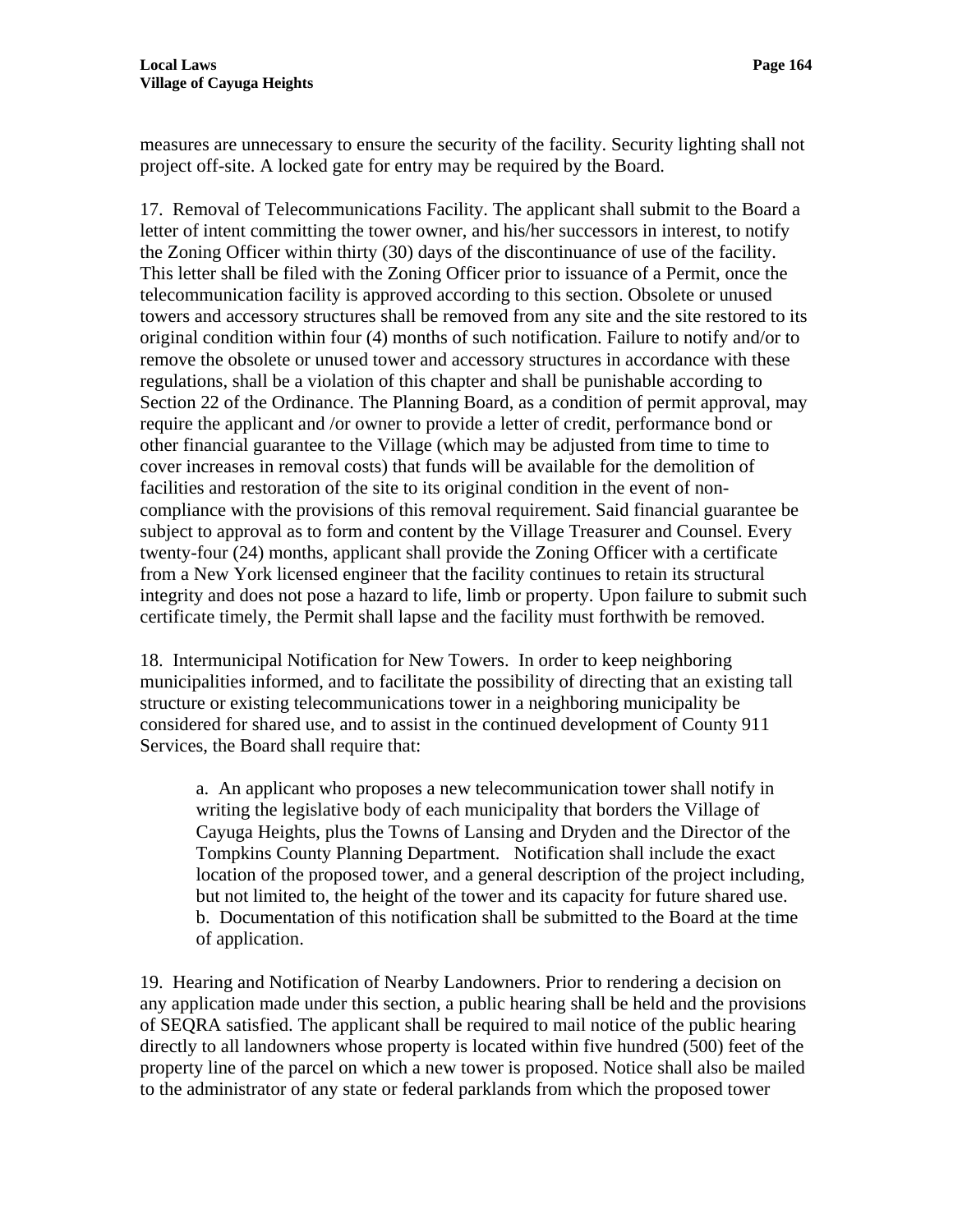would be visible if constructed. Notification, in all cases, shall be made by certified mail. Documentation of this notification shall be submitted to the Board prior to the public hearing.

20. Limited Permit. Any permit granted under this section will be valid only for the facility, the dimensions and number of antennas or towers in the application as approved. Change must be by new application to the Planning Board. Any permit application may be approved, approved with appropriate restrictions and conditions, or denied, pursuant to applicant's satisfaction, substantial satisfaction, or failure to meet substantially the requirements of this section in light of the purposes as set forth at the beginning of this section.

21. Court Review. Any person aggrieved by decision made pursuant to the terms of this Section may apply to the Supreme Court for review under Article 78 of the NY Civil Practice Law and Rules. Such proceeding shall be instituted within thirty (30) days after the filing of the Board's decision in the office of the Village Clerk. If any section, sentence, clause or phrase of this law is held to be invalid or unconstitutional by any court of competent jurisdiction, then said holding shall in no way affect the validity of the remaining portions of this law.

III. New Section 17-B, enacted as a Local Law, shall take effect upon filing with the Secretary of State. 6/15/98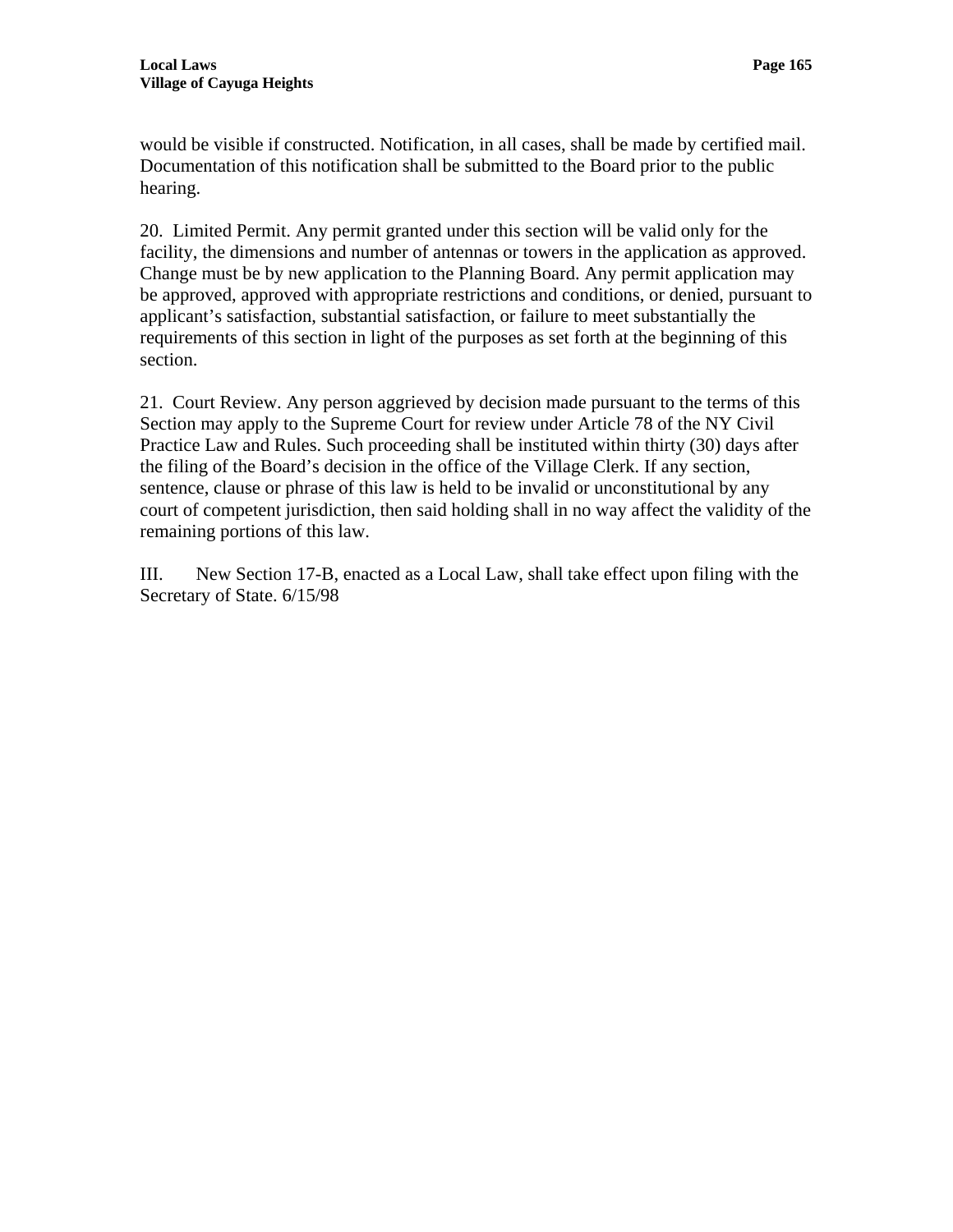# **Establish Sewer Rates**

Establish sewer rates for the 1999/2000 Fiscal Year at \$70.00 per unit for the Inside Rate and \$105.00 per unit for the Outside Rate.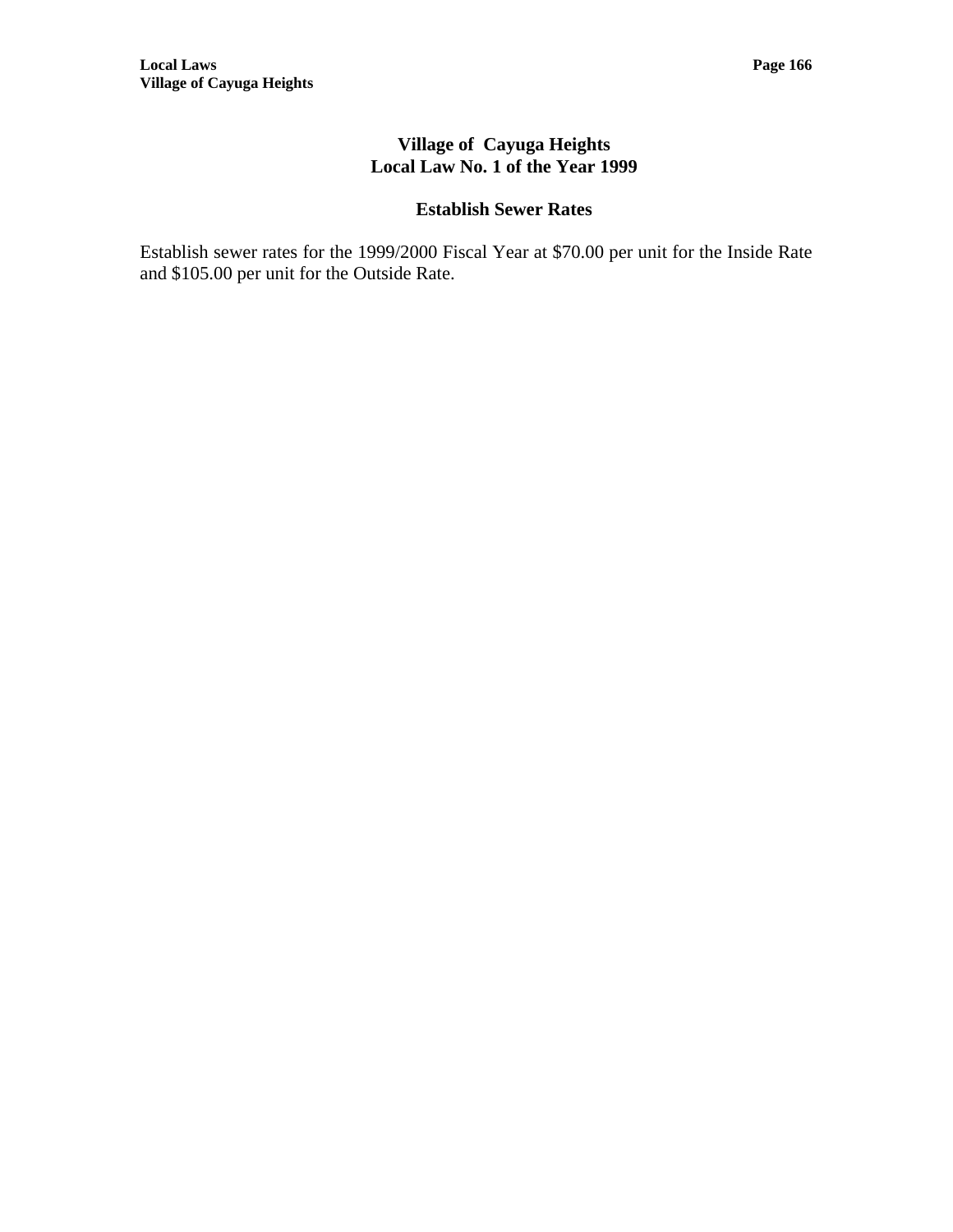#### **Firearms and other Dangerous Weapons**

#### **Section 1.**

The words and phrases used in this ordinance shall, for purposes of this ordinance have meanings ascribed to them by Section 265.00 of the Penal Law of the State of New York.

#### **Section 2.**

The carrying of a firearm, shotgun, rifle, or air gun when loaded otherwise than in the discharge of official duty within the Village of Cayuga Heights, is prohibited. The discharge of a firearm, shotgun, rifle, or air gun otherwise than in self-defense or in the discharge of official duty, within the Village of Cayuga Heights, is prohibited.

#### **Section 3.**

Failure to comply with this ordinance shall constitute a violation as defined in the Penal Law of the State of New York, and any offender shall be punished in accordance therewith.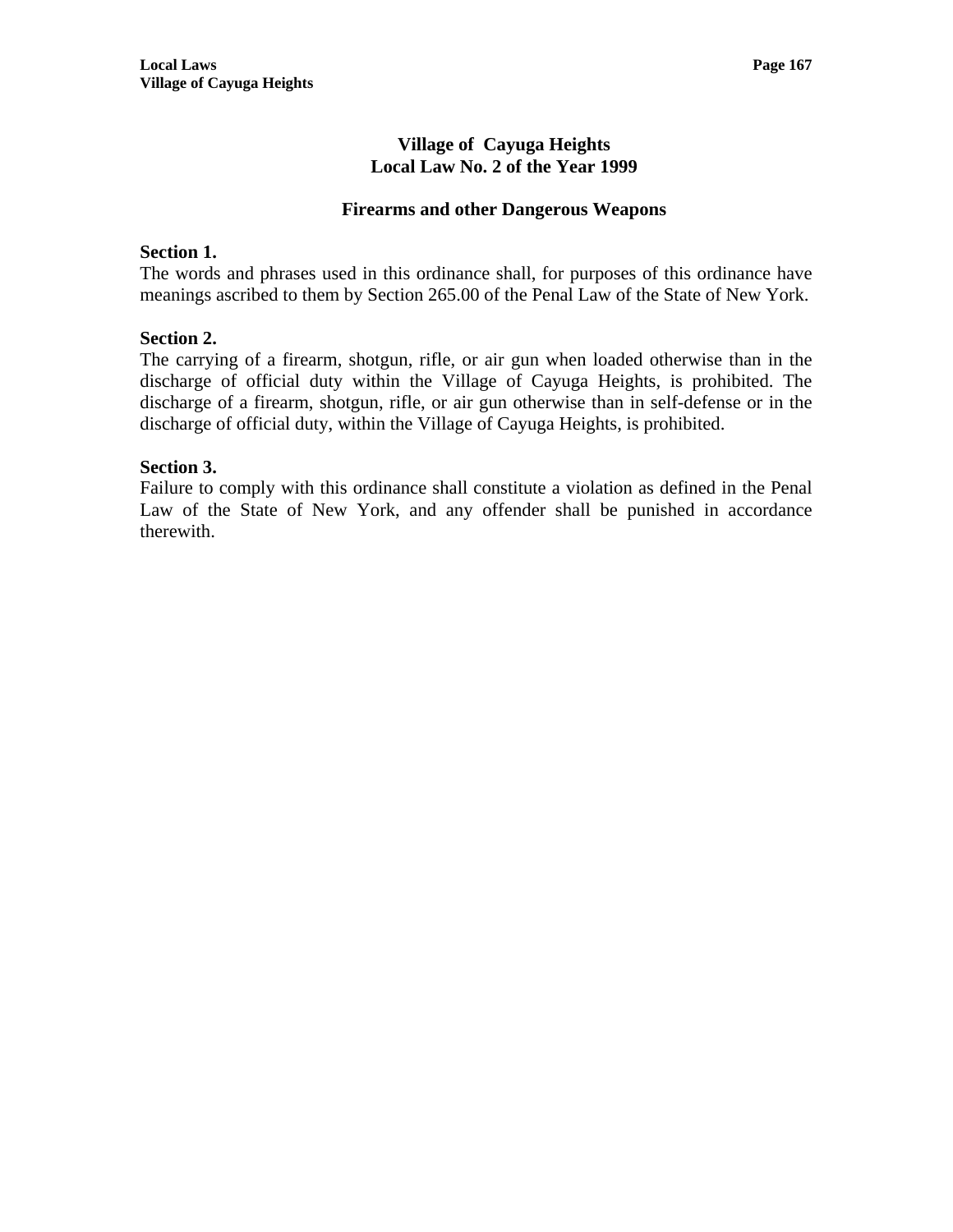# **Establish Sewer Rates for the 2000-2001 Fiscal Year**

Establish sewer rates for the 2000-2001 Fiscal Year at \$70.00 per unit for the Inside Rate and \$105.00 for the Outside Rate.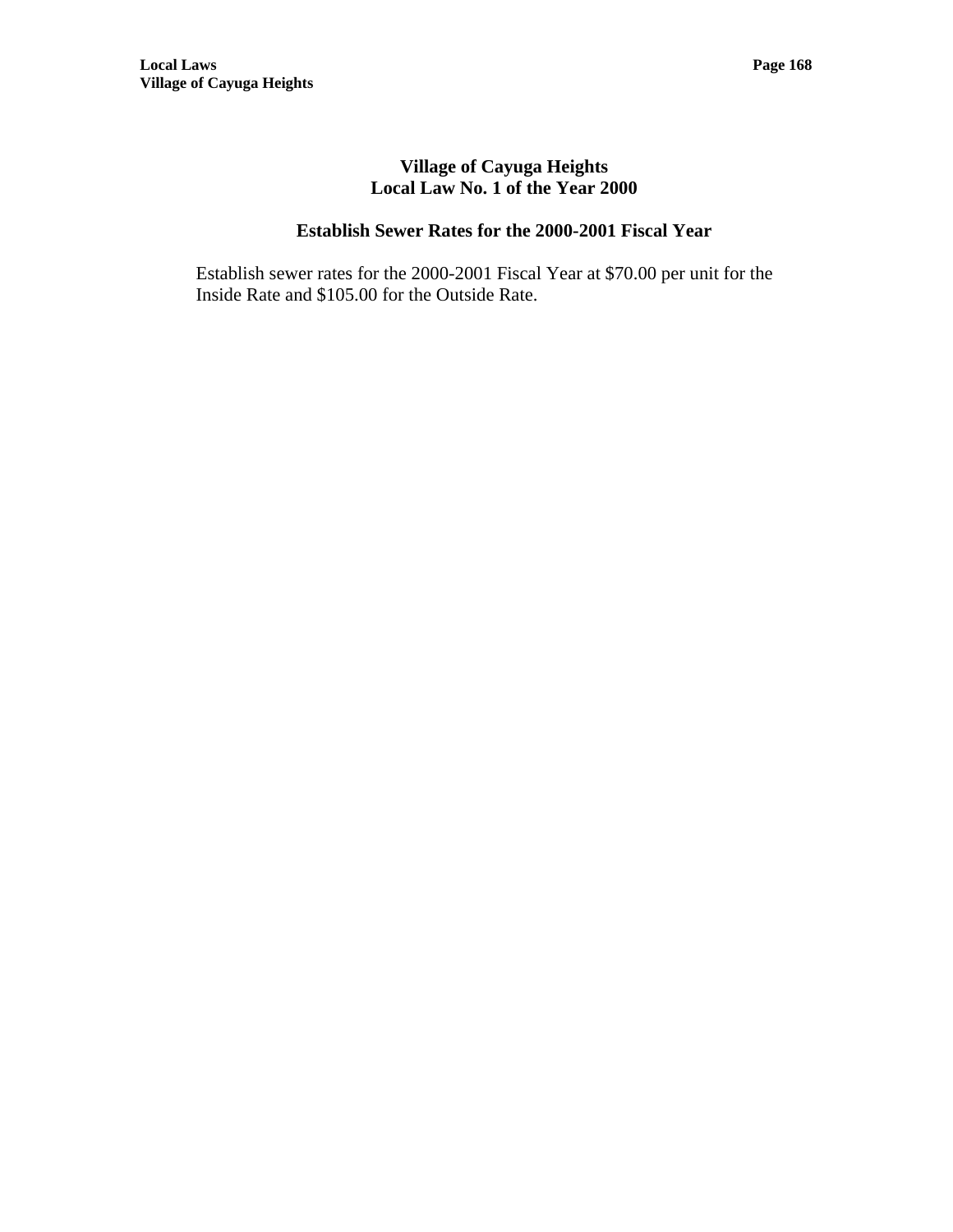# **Establish Sewer Rates for the 2001-2002 Fiscal Year**

Establish sewer rates for the 2001-2002 Fiscal Year at \$85.00 per unit for the Inside Rate and \$127.50 per unit for the Outside Rate.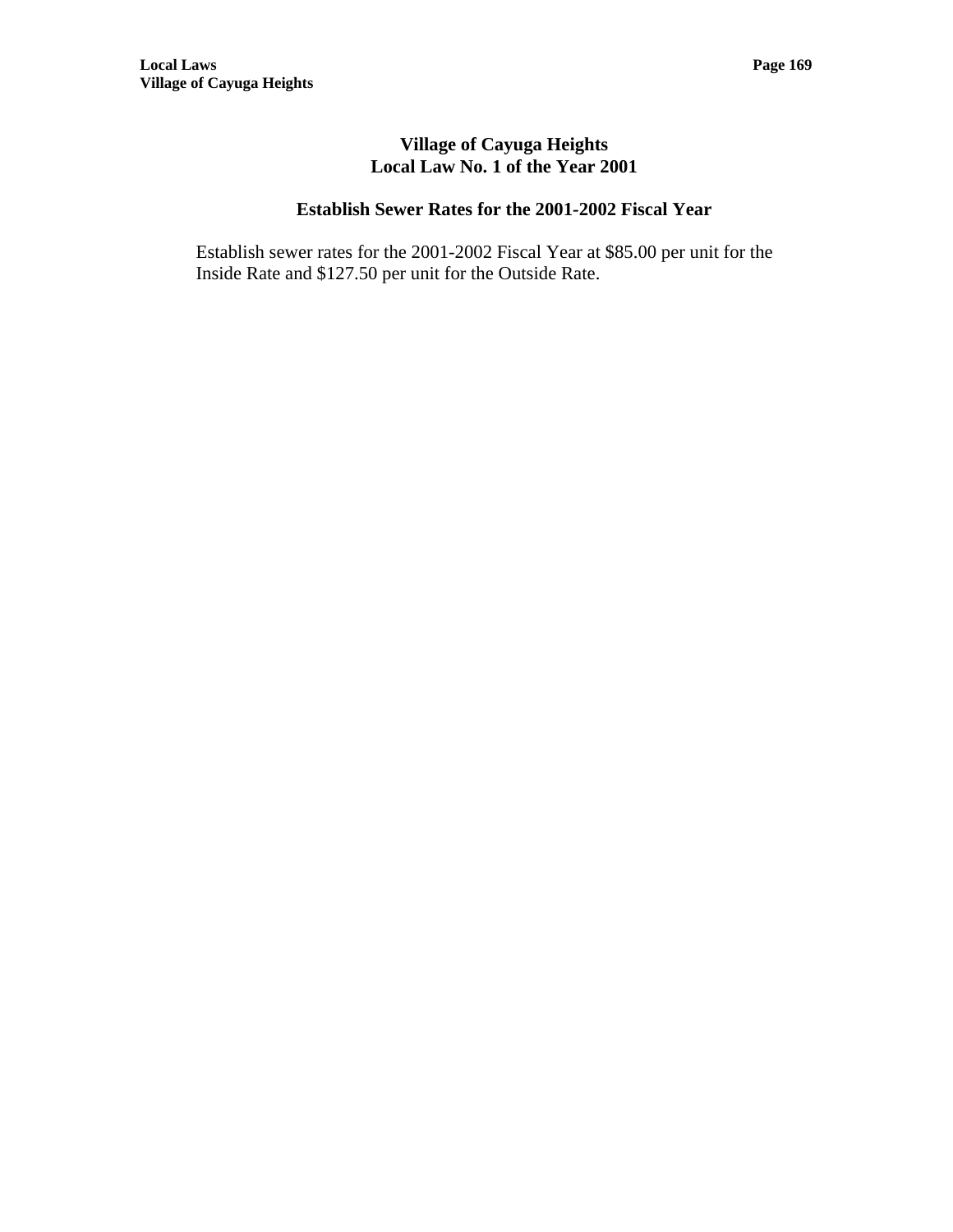# **Emergency Lock Box**

## **SECTION 1 FINDINGS**

(a) The Cayuga Heights Board has found that given the now available technology, the use of alarm systems connected directly or indirectly to an agency providing fire and other emergency responses is prudent and advisable for the protection of the lives and property of the residents of the Village; and

(b) The technology now exists to provide this safety enhancement at minimal cost to, and with security for, property owners; and

(c) In addition, there have been a number of other situations where this enhancement would have been advantageous:

(i) On occasion such alarms have been erroneously activated when the premises are vacant or under other circumstances where the police and/or fire department has been called to the premises or other emergency personnel have responded and have been unable to obtain access to the premises to turn off the alarm; and

(ii) There have been other circumstances in which alarms are connected to a loud noise-making device such as bells or klaxons and it has not been possible to turn off such noise-making alarms when they have been triggered by an erroneous signal.

(d) There are circumstances where an emergency such as a fire or burglary is in progress and a non-forced entry to the premises would be desirable to react to the emergency; and

(e) It would be desirable to provide for a method for access by emergency personnel under the foregoing circumstances in a controlled manner.

## **SECTION 2 DEFINITIONS**

(a) Lock box shall mean a device as prescribed by the Village of Cayuga Heights in coordination with the Cayuga Heights Police Department, Cayuga Heights Fire Department and the Village Building & Zoning Enforcement Officer in which shall be placed a master key to the premises, access to which box shall be limited and regulated so that a minimum number of persons shall have access to the key that will open said lock box and a record is maintained at all times as to the person or persons who may obtain access to the box. The lock box shall also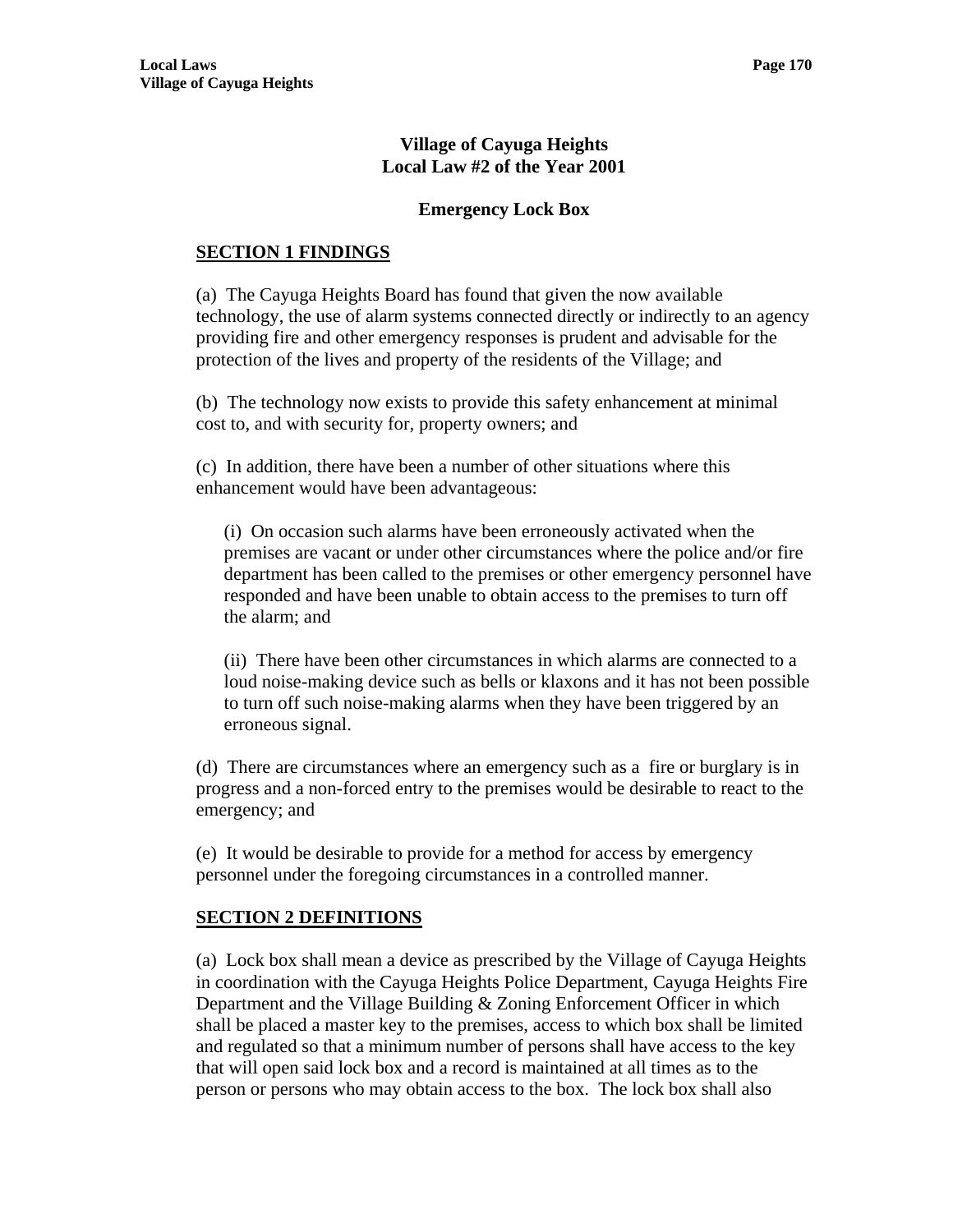contain an updated emergency notification list of at least two individuals with telephone numbers and addresses. This list will be kept updated by said owner of the building or resident.

(b) Alarm system shall be any system by which notification of a possible fire or burglary is made directly or indirectly, to the police and/or fire department or other emergency response entity or emergency communications center or which activate an audible signal that can be heard off of the property on which the premises are located or a visual signal which can be seen off of the property on which the premises are located. Alarm systems include, but are not limited to, a municipal fire alarm, radio, telephone leased line, telephone dialer, remotely supervise alarm systems, or central station systems. Alarm systems shall also include any system that is activated by motion sensors, infrared sensors or other system designed to detect illegal entry when such systems are connected, directly or indirectly, to an emergency response entity such as a police department, remote supervisor, other emergency response dispatcher, or to an audible or visual alarm that can be heard or seen from off of the property on which the premises are located.

# **SECTION 3 LANDS AND STRUCTURES TO WHICH THISLOCAL LAW APPLIES**

This local law shall apply to all areas of the Village of Cayuga Heights. Lock boxes shall be required for all new and existing buildings except those one or two family dwellings not presently equipped with or serviced by an alarm.

# **SECTION 4 LOCATION AND ATTACHMENT OF LOCK BOXES**

Lock boxes shall be affixed to the structure in a manner detailed by the manufacturer and in a location established by the Cayuga Heights Fire Department, Cayuga Heights Police Department or the Building/Zoning Enforcement Officer.

# **SECTION 5 RETROFIT REQUIREMENTS**

Any building currently in existence to which this local law shall apply shall have a period ending June 1, 2003, within which to comply with the terms of this local law.

# **SECTION 6 PENALTY FOR VIOLATION**

A violation of this local law is hereby declared to be a Class B Misdemeanor punishable in accordance with the provisions of the New York State Penal Law relating to the commission of misdemeanors.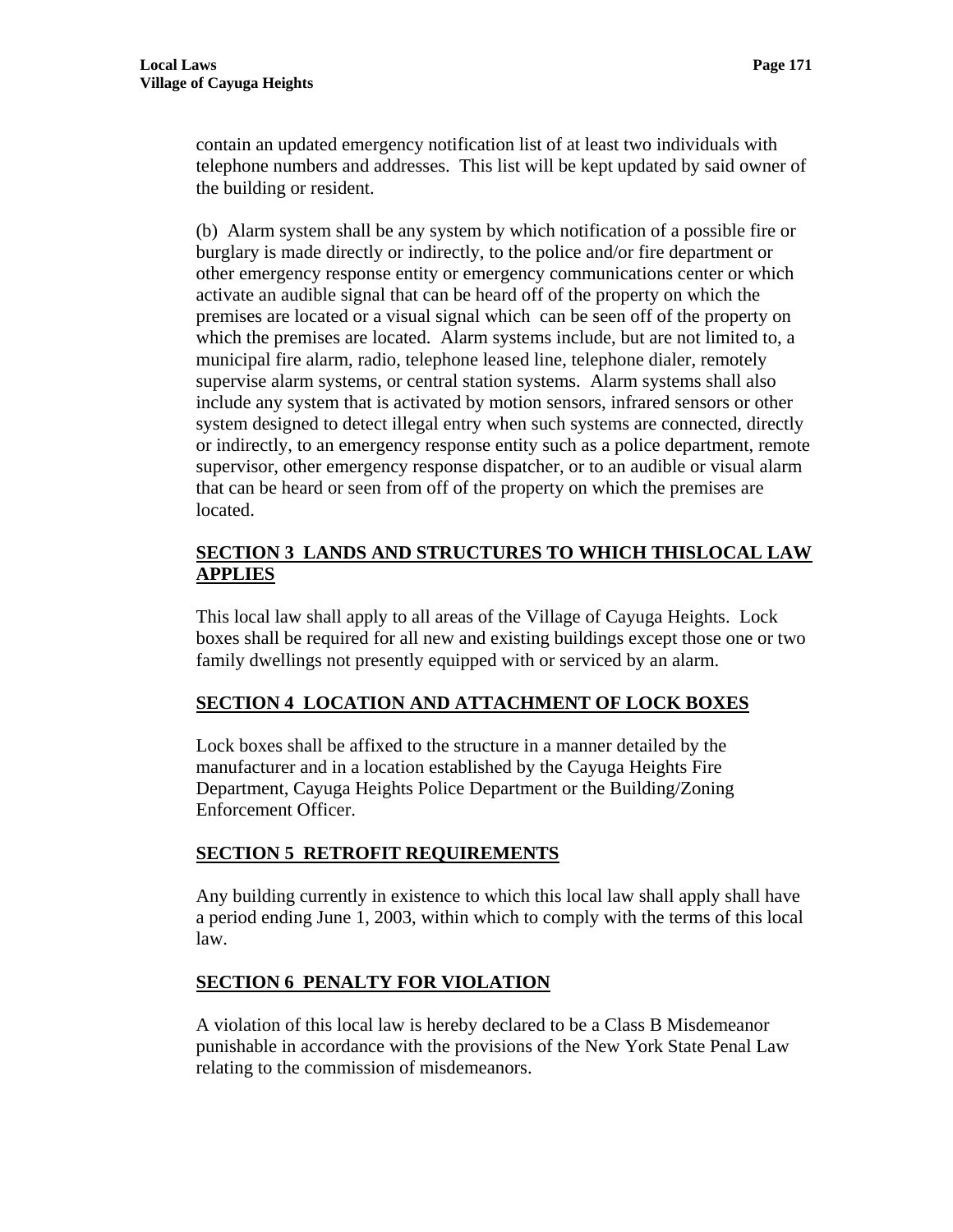# **SECTION 7 PARTIAL INVALIDITY**

In the event that any portion of this law is declared invalid by a court of competent jurisdiction, the validity of the remaining portions shall not be affected by such declaration of invalidity.

# **SECTION 8 EFFECTIVE DATE**

This local law shall take effect on January 15, 2002.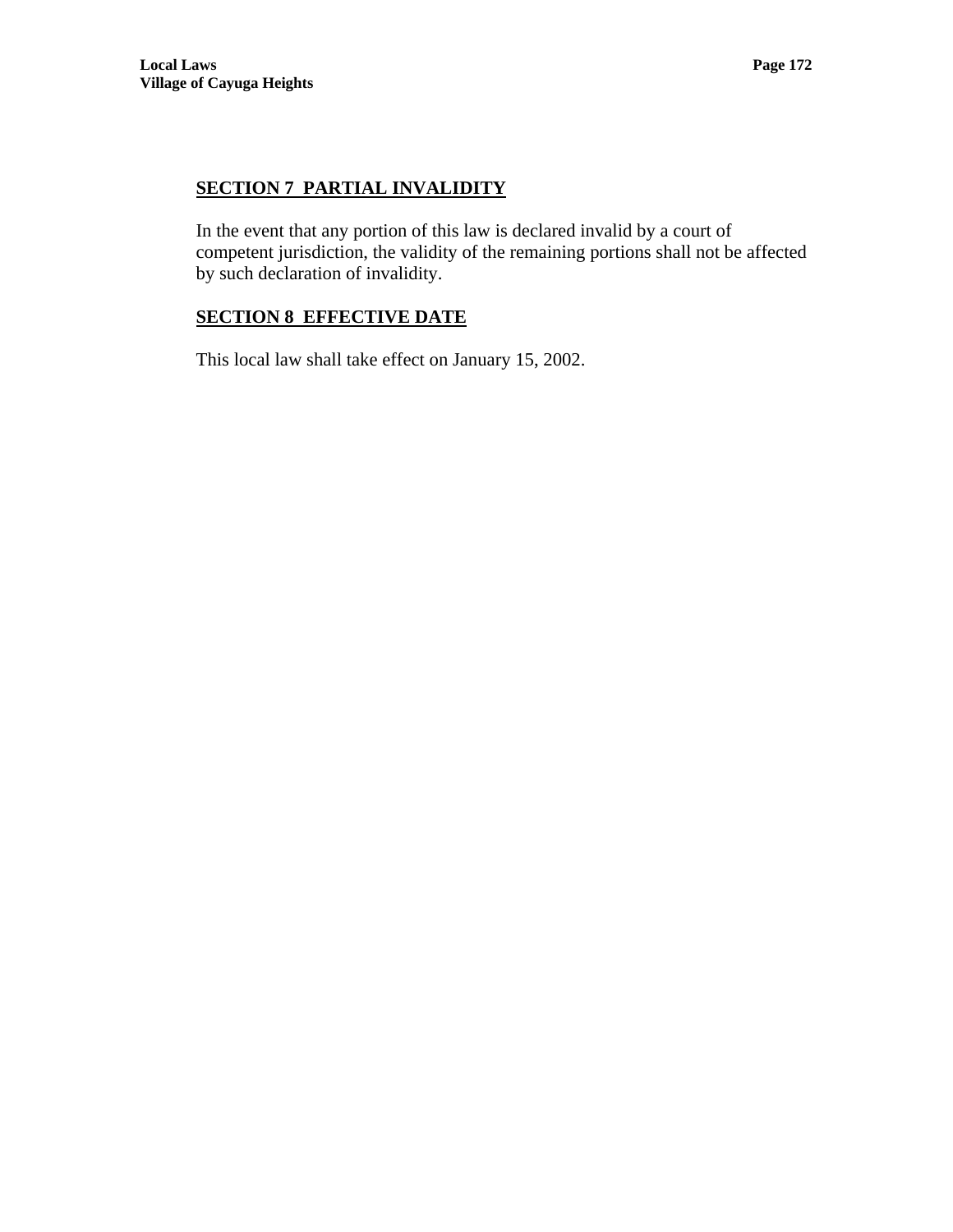# **To revise Section 6 Speed Regulations of the 1991 Traffic Control Local Law #3**

## **Section 6: Speed Regulations**

Maximum Speed Limits. Thirty (30) miles per hour is hereby established as the maximum speed limit at which vehicles may proceed on highways within the corporate limits of the Village of Cayuga Heights, except: (1) NYS Route 13; (2) as provided in this section whenever maximum school speed limits have been established on a highway adjacent to a school, no person shall drive in excess of such maximum school speed limits during school days between the hours of seven o'clock A.M. and six o'clock P.M.

This section (as amended) shall become effective upon filing with the Department of State.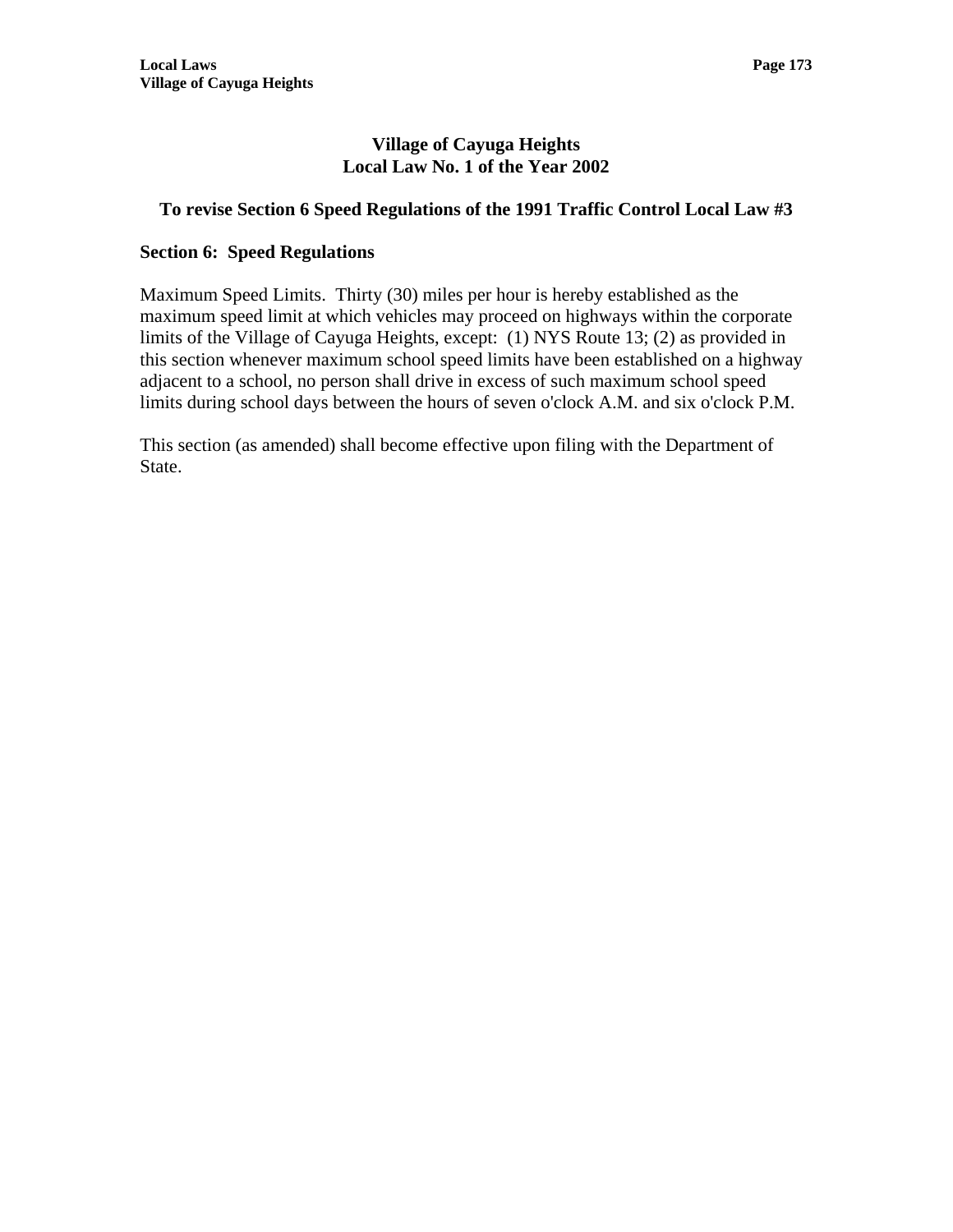## **DOG CONTROL**

#### **Section 1.**

 This Local Law is adopted pursuant to Article 7 of the Agriculture and Market Law of the State of New York. Its purpose shall be to promote the public health, safety, and welfare of the community, including the protection and preservation of the property of the Village and its inhabitants, and of peace and good order, by regulating and controlling the activities of dogs within the Village of Cayuga Heights and providing for enforcement thereof.

#### **Section 2.**

 Any person owning or harboring any dog in the Village of Cayuga Heights shall be in violation of this Local Law if such dog, whether or not tagged or licensed and whether or not muzzled:

a. is not under control and not restrained by an adequate collar and leash when not on the owner's property;

b. engages in habitual loud howling or barking so as habitually to annoy any person;

c. causes damage or destruction to property, or defecates, urinates, or otherwise commits a nuisance other than on the premises of the person owning or harboring such dog;

d. when not on the owner's property, chases or otherwise harasses any person in such manner as reasonably to cause intimidation or to put such person in reasonable apprehension of bodily harm or injury;

e. habitually chases or barks at motor vehicles or bicycles.

## **Section 3.**

 The Village dog warden shall, and all peace officers of the Village may, administer and enforce the provisions of this Local Law.

#### **Section 4.**

 Any person who observes a dog causing damage or destruction to property of a person other than its owner, or committing a nuisance upon the premises of a person other than its owner, may file a signed complaint, under oath, with the Village Justice of the Village of Cayuga Heights specifying the objectionable conduct of the dog, the date thereof, the damage caused, a description of the dog and name and residence, if known, of the owner or other person harboring said dog.

#### **Section 5.**

 Upon receipt by the Village Justice of any complaint against the conduct of any particular dog, the Village Justice may summon the alleged owner or other person harboring said dog to appear in person before him; if the summons is disregarded, the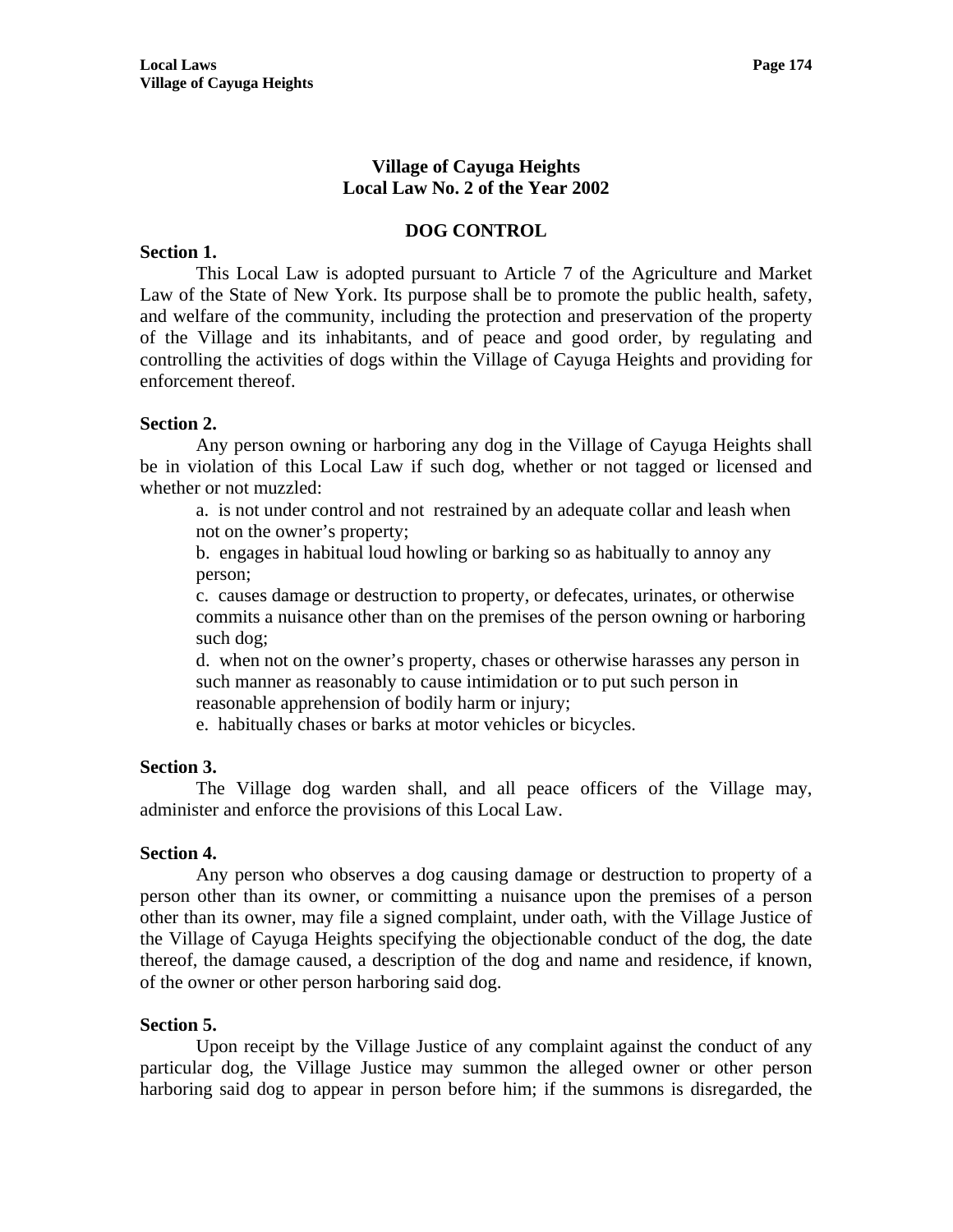Village Justice may permit the filing of an information and issue a warrant for the arrest of such persons.

#### **Section 6.**

 In the event that any dog found to be in violation of the Local Law is owned by a person under 17 years of age, the head of the household in which said person resides shall be deemed the owner or person harboring such dog and responsible for the acts of said dog for the purposes of this Article.

#### **Section 7.**

 The fact that a dog is at large in the Village of Cayuga Heights elsewhere than on the premises of the owner or person harboring such dog shall be presumptive evidence that the dog has been permitted to be at large with the knowledge of the owner or person harboring the dog.

#### **Section 8.**

 Any dog found to be in violation of Section 2a of this Local Law shall be subject to seizure and impounding by the dog warden or any peace officer. Any such dog warden or peace officer so seizing such dog shall be empowered to exercise such degree of force as shall be necessary to effect such seizure.

#### **Section 9.**

a. Promptly upon seizure of any identified dog, the owner of record of such dog shall be notified personally or by certified mail, return receipt requested, of the facts of the seizure and the procedure for redemption. If notification is personally given, such dog shall be held for a period of seven days after day of notice, during which period the dog may be redeemed by the owner. If such notification is made by mail, such dog shall be held for a period of nine days from the date of mailing, during which period the dog may be redeemed by the owner. In either case, the owner may redeem such dog upon payment of the impoundment fees prescribed by Section 9c of this law and by producing proof that the dog has been licensed. b. Each dog which is not identified, whether or not licensed, shall be held for a period of five days from the day seized during which period the dog may be redeemed by its owner, provided that such owner produces proof that the dog has been licensed and has been identified and further provided that the owner pays the impoundment fees prescribed by Section 9c of this law.

c. Impoundment fees shall be as follows:

(1) ten dollars for the first impoundment of any dog owned by that person; or (2) twenty dollars for the first twenty-four hours or part thereof and five dollars for each additional twenty-four hours or part thereof for the second impoundment, within one year of the first impoundment, of any dog owned by that person; or

(3) thirty dollars for the first twenty-four hours or part thereof and five dollars for each additional twenty-four hours or part thereof for the third and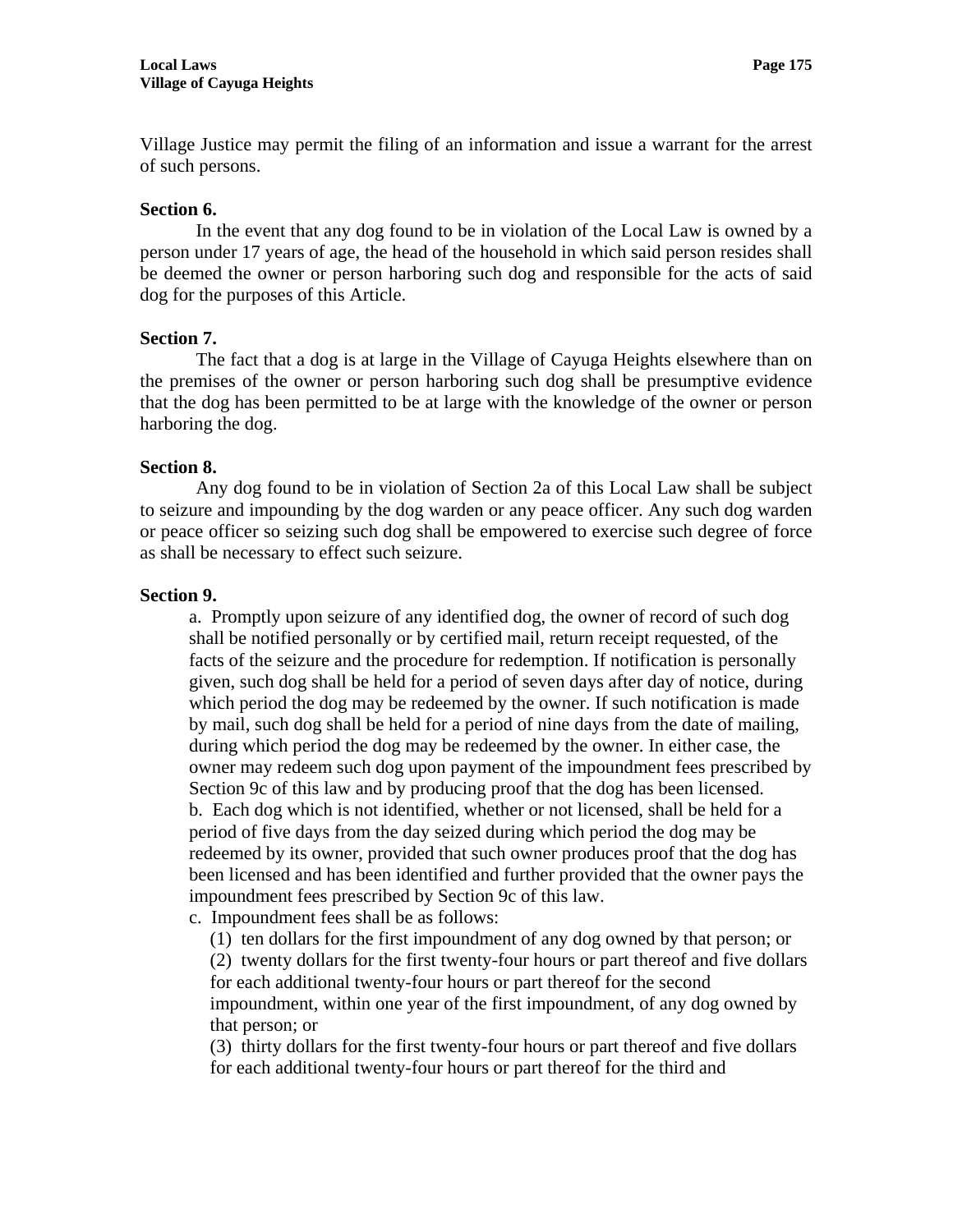subsequent impoundments, within one year of the first impoundment, of any dog owned by that person.

## **Section 10.**

 An owner shall forfeit title to any dog unredeemed at the expiration of the appropriate redemption period, and the dog shall then be made available for adoption or euthanized. No such dog shall be delivered for adoption unless it has been licensed to the new owner prior to its release from the custody of the pound or shelter and the adoption procedures of the pound or shelter are complied with.

## **Section 11.**

 The dog warden or peace officer shall keep a record and description of each animal seized, the date the animal was seized, the date and manner of its disposal, and, if redeemed, the name and address of the person by whom redeemed**.** 

#### **Section 12.**

 No person shall hinder, resist, or oppose the dog warden or any peace officer of the Village in the performance of their duties under this Local Law.

#### **Section 13.**

 A violation of this Local Law shall constitute a Violation as defined in the Penal Law of the State of New York, and shall be punishable by a fine of not more than \$250 for each violation, or by imprisonment for a term not to exceed fifteen days, for each violation. These penalties shall be in addition to any other penalty provided by law.

## **Section 14.**

 If any section, paragraph, subdivision, clause, phrase, or provision of this Local Law shall be judged invalid or held unconstitutional, it shall not affect the validity of this Local Law as a whole or any part or provision thereof other than the part so decided to be invalid or unconstitutional.

## **Section 15.**

This Local Law shall take effect upon filing with the Department of State.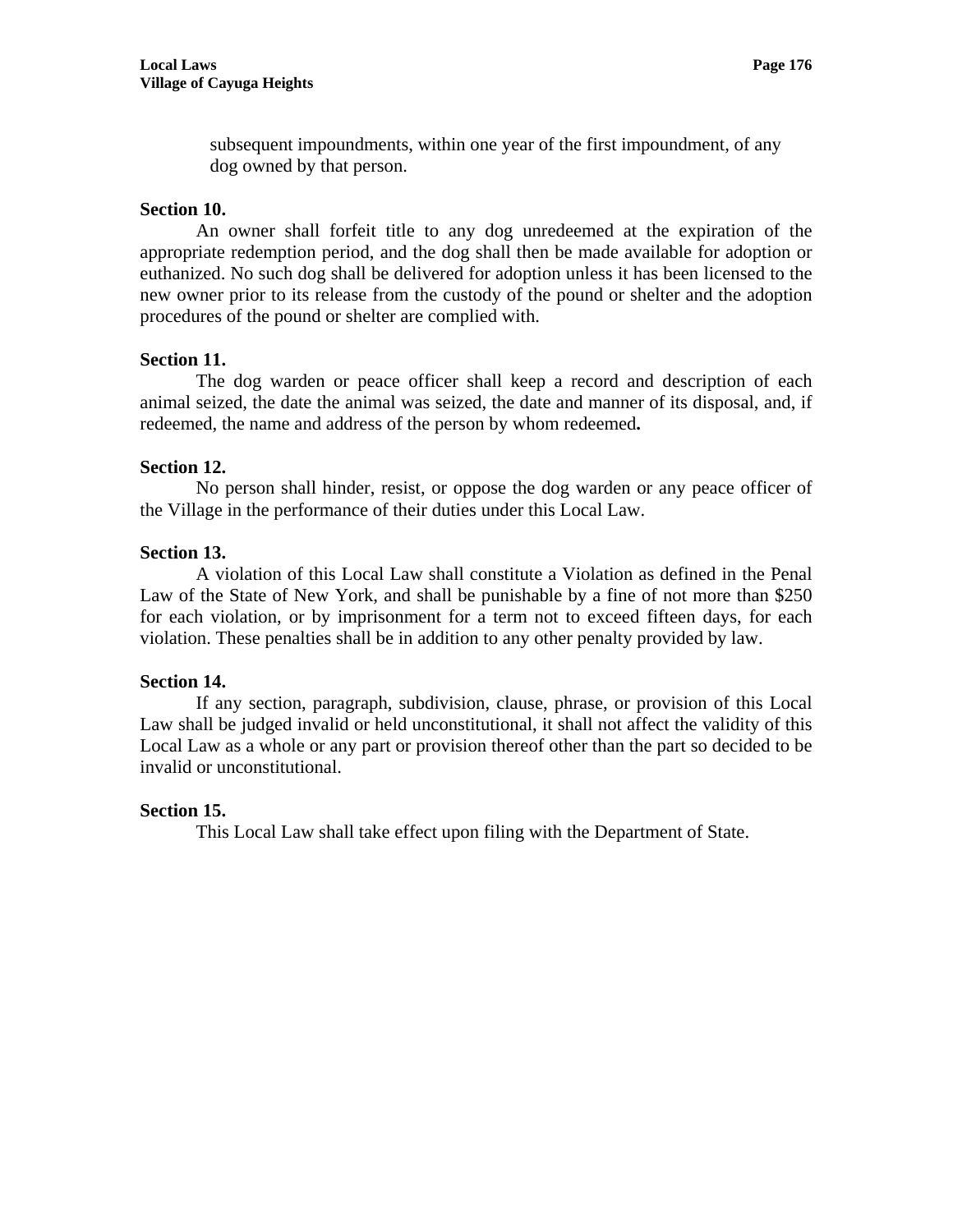# **Modify Village Ordinance, Article XII, Section 4, Sewer Rents**

(previously printed inaccurately as Article XIII)

## **SECTION 4**

Sewer rents shall not be charged against properties granted special permit under Article VIII of the Village Ordinances or against properties connected to any other municipal system, except against those properties where the Village pays the rent of such a connection.

April 15, 2002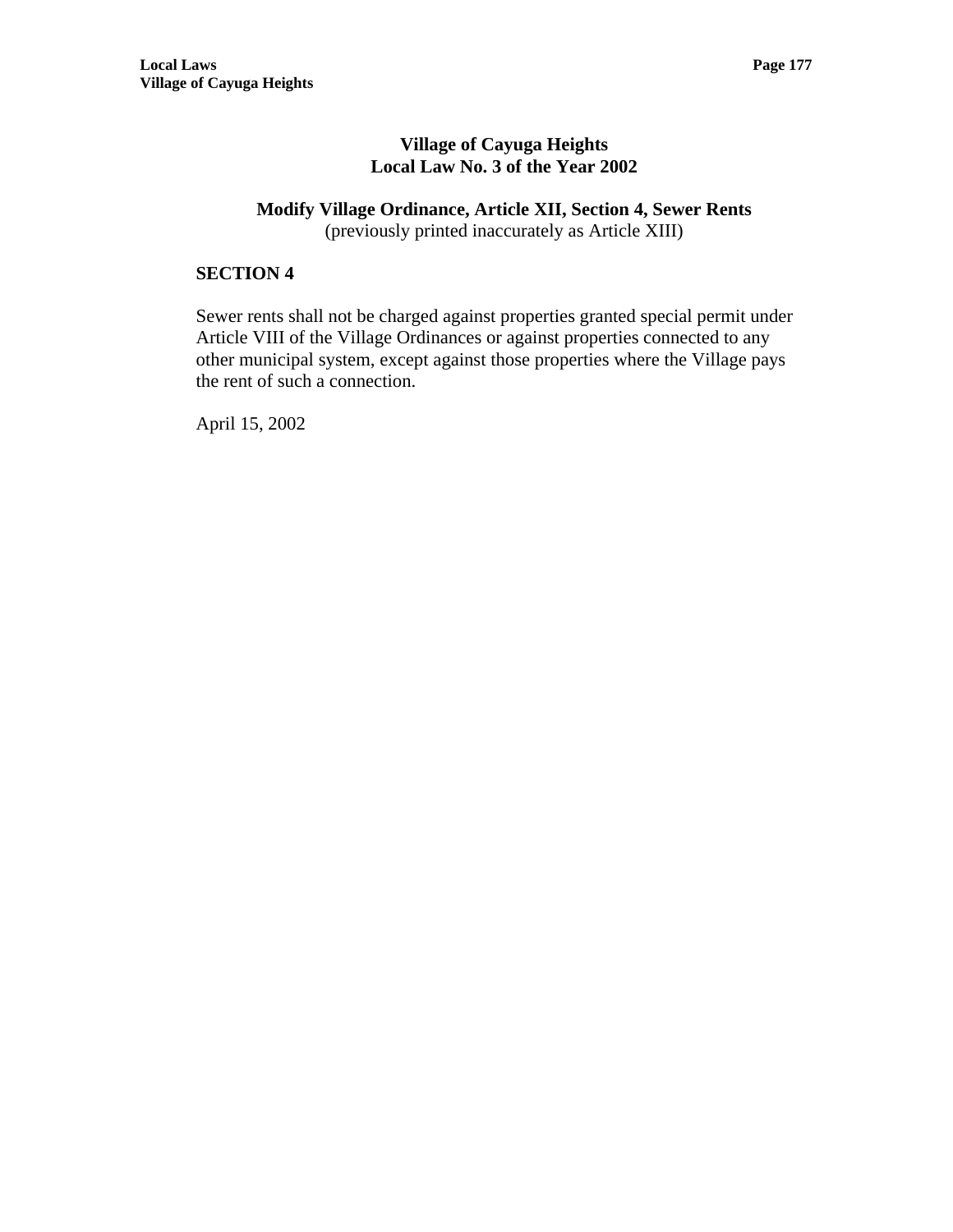### **Village of Cayuga Heights Local Law No. 4 of the Year 2002**

### **Establish Sewer Rates for the 2003 Fiscal Year**

Establish sewer rates for the 2003 Fiscal Year at \$93.50 per unit for the Inside Rate and \$140.25 per unit for the Outside Rate, as Defined in Article XII of the Village Ordinance.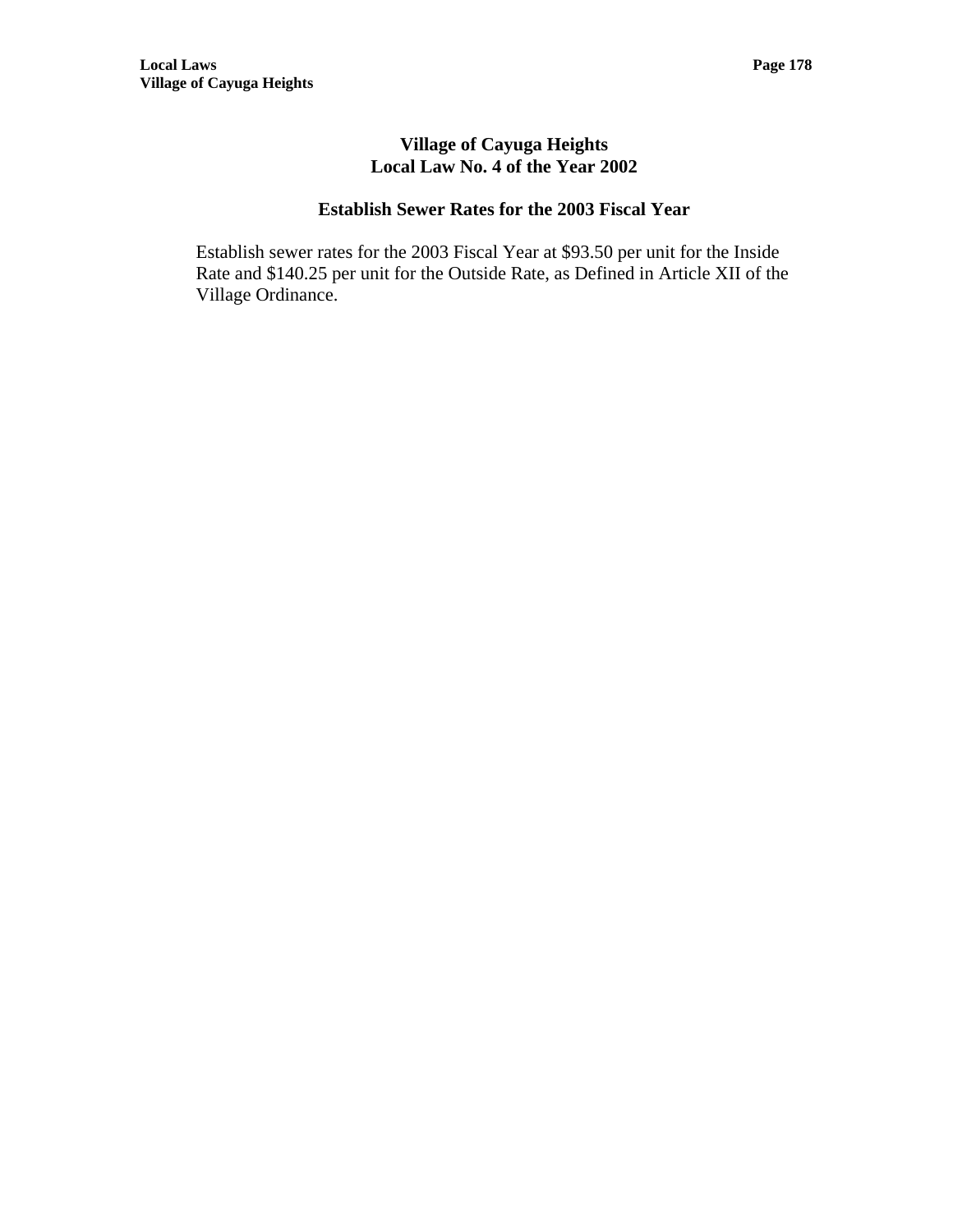### **Village of Cayuga Heights Local Law No. 1 of the Year 2004**

# **Specifying the Term of Office of the Fire Chief and Fire Superintendent**

WHEREAS, Section 10-1010 of the New York Village Law provides for the election of fire company officers, wherein the election of a fire chief under that section would be annually for a term of one year, and

WHEREAS, to provide for continuity of leadership in the office of Fire Chief, the Village Trustees have entertained the suggestion that election of the Fire Chief should be for a two-year term such that biennially at the annual meeting of the Fire Company in April, the election of the Fire Chief should occur,

NOW, THEREFORE,

BE IT ENACTED by the Board of Trustees of the Village of Cayuga Heights, County of Tompkins, State of New York, as follows:

1. Biennially, at the annual meeting of the Fire Company conducted by law in April of each year, the members of the Company shall elect by ballot from their own number a Chief Engineer (Fire Chief) for a term of office of two (2) years and who by law shall be a resident of the State of New York. The election of the person to be Fire Chief is subject to approval of the Village Board of Trustees, and the Fire Chief shall assume office upon such approval being granted.

2. The Fire Superintendent of the Village may also be appointed to serve for a similar two-year term, at the discretion of the Village Board of Trustees.

3. This Local Law shall take effect upon filing with the Secretary of the State of New York.

January 20, 2004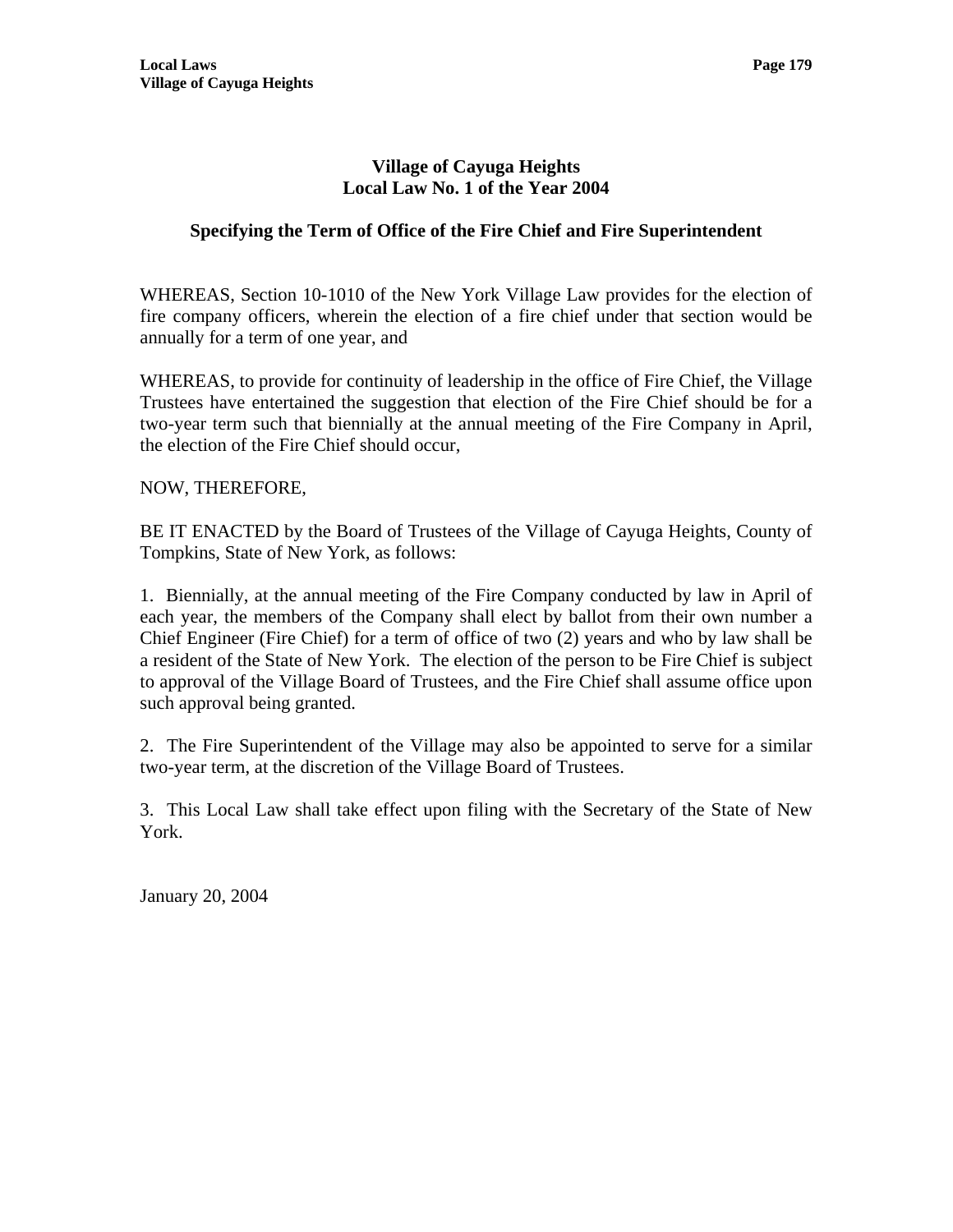### **Village of Cayuga Heights Local Law No. 2 of the Year 2004**

### **New York State Building Code Enforcement Law**

WHEREAS, the State of New York Law embodies the New York State Building Code (sometimes known as "The Uniform Code"), and

WHEREAS, the State of New York requires all local municipalities to enforce the New York State Building Code, and

WHEREAS, the Village intends to enforce the New York State Building Code which requires a local law to establish the specific administration of said code, and

WHEREAS, the Village has drafted the aforementioned local law, and conducted a public hearing on said law,

NOW THEREFORE, the Village Board of Trustees hereby adopts this Local Law for enforcement and administration of the NYS Building Code.

A Local Law detailing administration and enforcement of building and fire prevention codes in the Village of Cayuga Heights.

WHEREAS, Section 381 of the Executive Law of the State of New York provides that the New York Secretary of State shall issue rules and regulations for implementation of the Uniform Fire Prevention and Building Code (the "Uniform Code") within this state, and

WHEREAS, Subdivision 2 of said Section 381 of the Executive Law requires, with certain exceptions, every local government to administer and enforce the Uniform Code, and

WHEREAS, Title 19 of the New York Code of Rules and Regulations sets forth the minimum standards for such administration and enforcement in Part 1203 of said Title 19, which may be implemented by local law enacted by a local government,

#### NOW THEREFORE,

BE IT ENACTED by the Board of Trustees of the Village of Cayuga Heights, County of Tompkins, State of New York, a new Article to its compilation of Ordinances and Local Laws as follows:

#### **Article XV - Code Enforcement and Administration**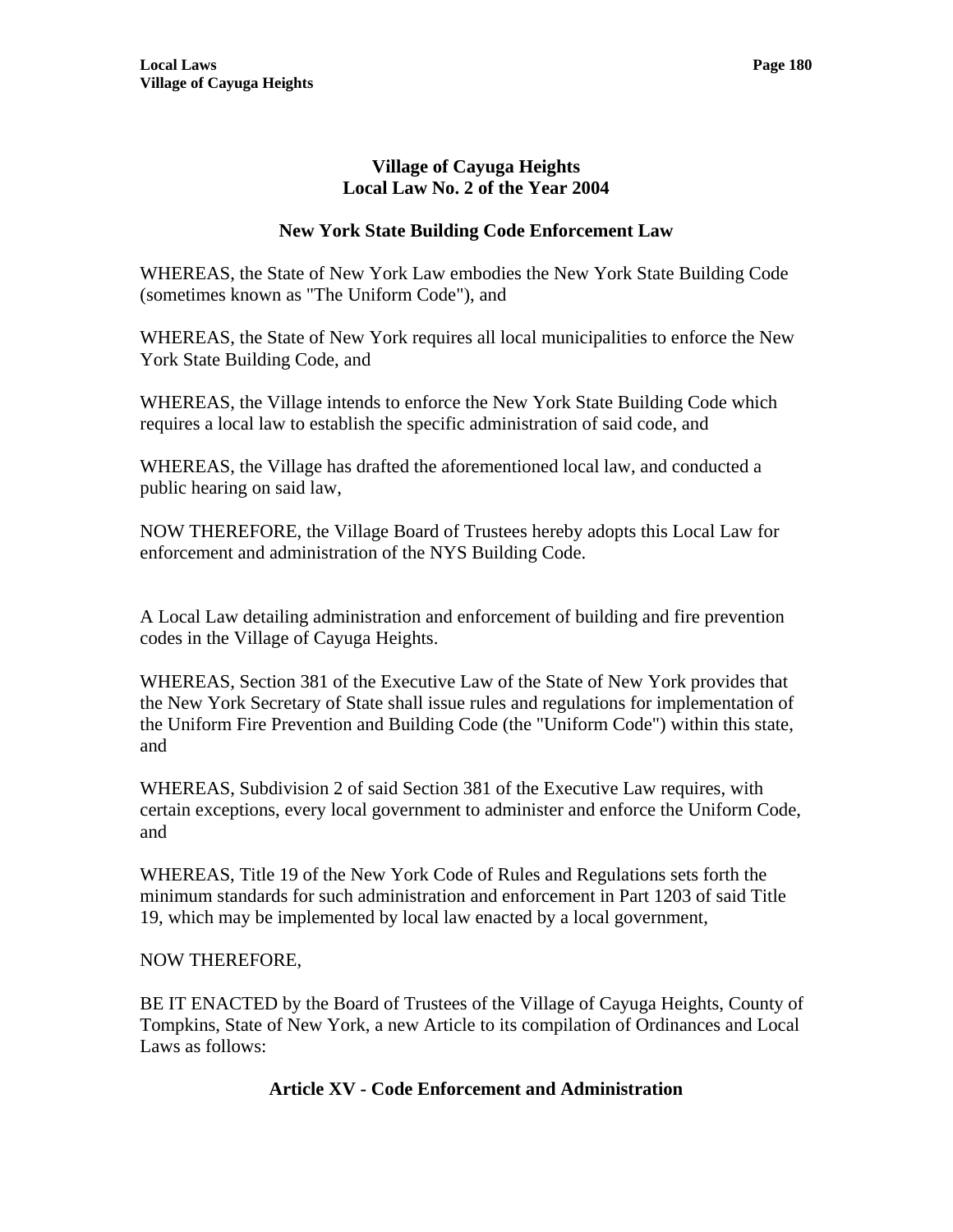### **Section 1. Designation of Code Enforcement Officer as Public Official**

There is hereby designated in the Village of Cayuga Heights a public official to be known as the Code Enforcement Officer who shall also be the Building Commissioner, and who shall be appointed by the Mayor with the approval of the Board of Trustees at a compensation to be fixed by it.

### **Section 2. Duties and Powers of Code Enforcement Officer**

Except as otherwise specifically provided by law, ordinance, rule or regulation, the Code Enforcement Officer shall administer and enforce all of the provisions of the New York State Uniform Fire Prevention and Building Code, hereinafter sometimes referred to as "The Uniform Code," and other laws, ordinances, rules and regulations applicable to plans, specifications, or permits for the construction, alteration and repair of buildings and structures, and the installation and use of materials and equipment therein, and to the location, use and occupancy thereof.

The Building Commissioner shall also be the Village Fire Safety Inspector and shall administer and enforce the New York State Uniform Fire Prevention and Building Code primarily with regard to requirements pertaining to the storage of combustible, flammable or otherwise dangerous materials.

#### **Section 3. Rules and Regulations**

The Village Board of Trustees may by resolution, after public notice and publication at least five (5) days prior to the effective date thereof in a newspaper of general circulation within the Village, adopt such further procedural/administrative rules and regulations that the Board deems reasonable to carry out the provisions of this local law. The Code Enforcement Officer may make recommendations to the Village Board of Trustees to adopt, amend, or appeal such rules and regulations as may relate to the efficient administration and enforcement of the provisions of the Uniform Code. Such rules and regulations shall not conflict with the Uniform Code, this local law, or any other provision of law.

#### **Section 4. Acting Code Enforcement Official**

In the absence of the Code Enforcement Officer, or in the case of his inability to act for any reason, the Mayor shall have the power, with the consent of the Board of Trustees, to designate a person to act on behalf of the Code Enforcement Officer and to exercise all the powers conferred upon him by this ordinance, at such compensation as the Board of Trustees may determine.

# **Section 5. Appointment of Inspectors**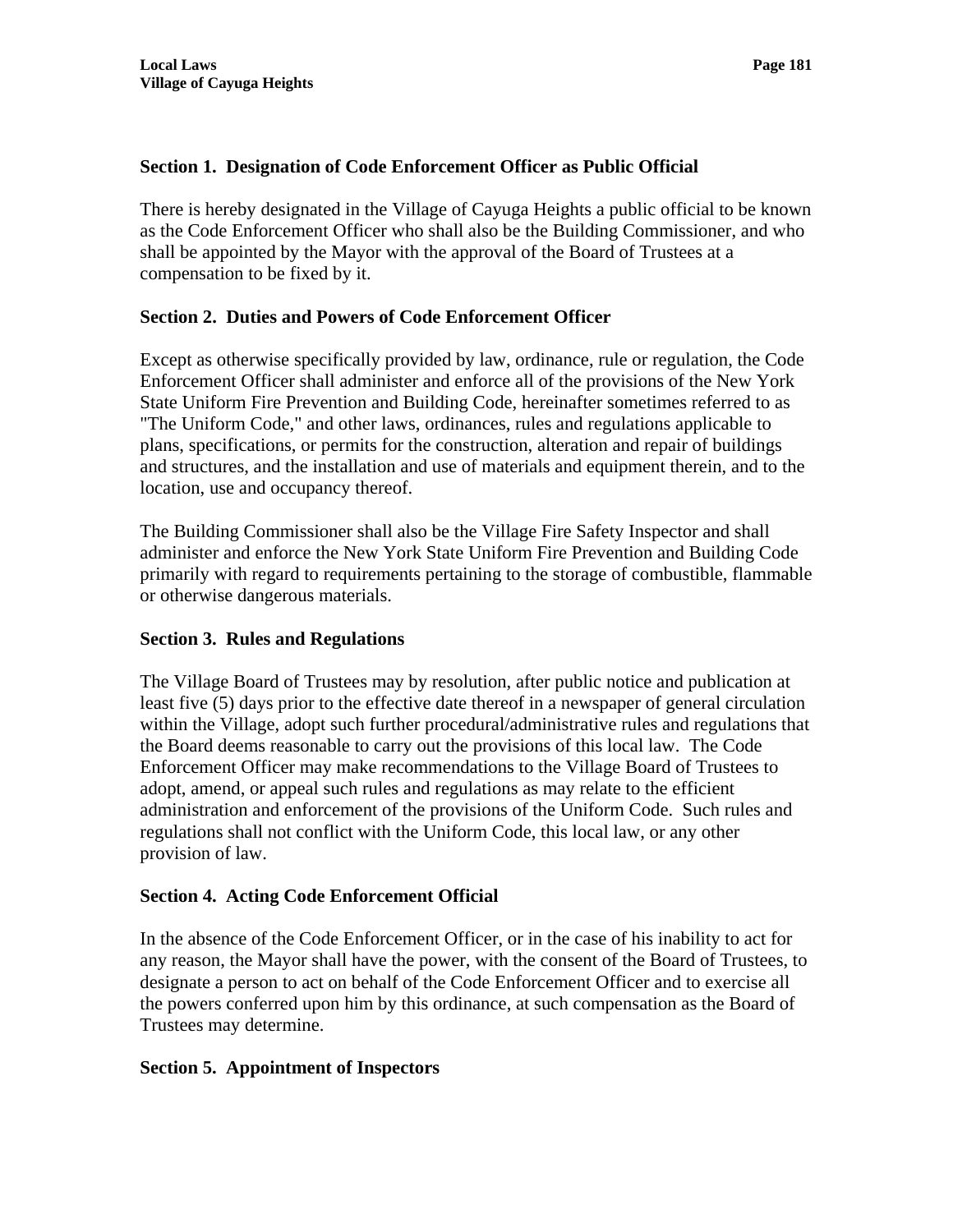The Mayor with the approval of the Board of Trustees may appoint one inspector or more, as the need may arise, to act under the supervision and direction of the Code Enforcement Officer and to exercise any portion of the powers and duties of the Code Enforcement Officer as he may direct.

The compensation of such inspector(s) shall be fixed by the Board of Trustees.

### **Section 6. Restrictions on Employees**

The Code Enforcement Officer or any employee of his office directly involved in code enforcement, shall not engage in any activity inconsistent with his duties, or with the interest of the building department; nor shall he, during the term of his employment, be engaged directly or indirectly in any building business, in the furnishing of labor, materials, supplies or appliances for, or the supervision of, the construction, alteration, demolition or maintenance of a building or the preparation of plans or specifications thereof within the County of Tompkins except that this provision shall not prohibit the officer or any employee from engaging in any such activities in connection with the construction of a building or structure owned by him for his own personal use and occupancy or for the use and occupancy of members of his immediate family, and not constructed for sale. It is the intent of this provision to prohibit impropriety and the appearance of impropriety.

#### **Section 7. Review Board**

(a) Where practicable difficulties or unnecessary hardship may result from enforcement of the strict letter of any provision of the Uniform Code, applications for variances consistent with the spirit of the Code may be made to the Regional Board of Review in accordance with Part 1205 of Title 19 of the New York Code of Rules and Regulations entitled "Uniform Code: Variance Procedures" as promulgated by the New York Department of State. The Code Enforcement Officer shall maintain a copy of such rules and regulations for public inspection and shall obtain and retain a copy of all decisions rendered by the Regional Board of Review of special interest and/or pertaining to matters affecting the Village of Cayuga Heights.

(b) Where practical difficulties or unnecessary hardship may result from enforcement of the strict letter of any provision of this Local Law or any rule or regulation hereunder which provision is not required by the Uniform Code, applications for variances and appeals, consistent with the spirit of such law, rule or regulations, may be made to the Village Zoning Board of Appeals.

#### **Section 8. Building Permit**

No person, firm, corporation, association or other organization shall commence the erection, construction, enlargement, alteration, improvement, removal or demolition of any building or structure, except an agricultural building or structure, nor install heating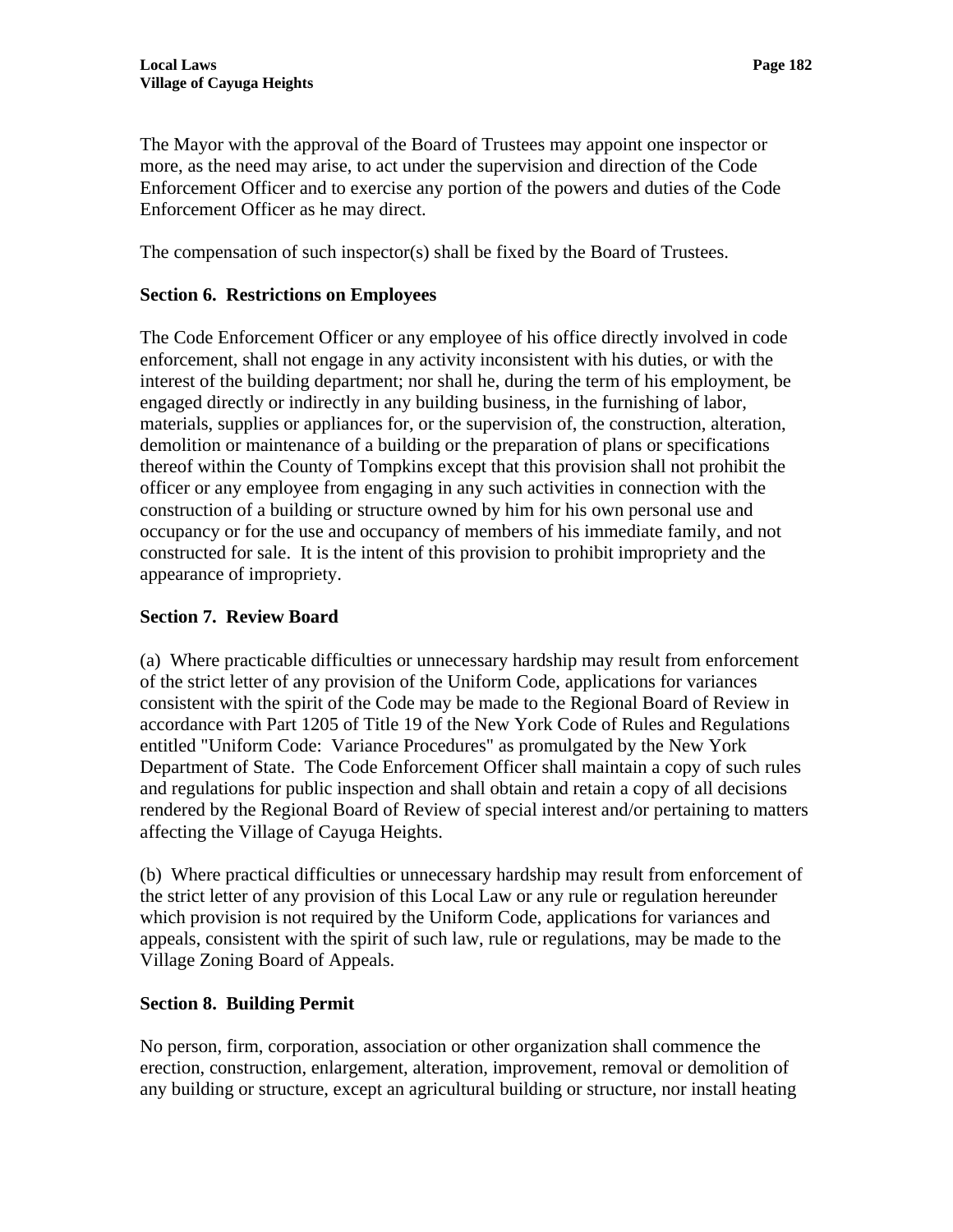equipment, without having applied for and obtained a permit from the Code Enforcement Officer. No permit shall be required for the performance of necessary repairs which do not involve material alteration of structural features, and/or plumbing, electrical or heating/ventilation systems including, for example, the replacement of siding and roofing materials, nor for the erection of fences, nor for the construction of non-commercial storage facilities of less than 140 square feet of gross floor area. Such work shall nevertheless be done in conformance with the Uniform Code.

# **Section 9. General Permitting Procedures**

The Code Enforcement Officer shall receive applications, approve plans and specifications, and issue permits for the erection and alteration of buildings or structures or parts thereof as detailed in the previous section and shall examine the premises for which such applications have been received, plans approved, or such permits have been issued for the purpose of insuring compliance with laws, ordinances, rules and regulations governing building construction or alterations.

A building permit will be issued when the application has been determined to be complete, when the proposed work is determined to conform to the provisions of the Uniform Code, if applicable, and when the Code Enforcement Officer has determined that the proposed work is in compliance with the Zoning Ordinance of the Village. The permit shall be prominently displayed on the property or premises to which it pertains during construction so as to be readily seen from adjacent thoroughfares, if possible.

The application for a building permit, and its accompanying documents, shall contain sufficient information to permit a determination that the intended work accords with the requirements of the Uniform Code.

The form of the permit and application therefore shall be prescribed by resolution of the Village Board of Trustees. The application shall be signed by the owner (or his authorized agent) of the building or property on which the work is to be done and shall contain at least the following:

- 1) name and address of the owner;
- 2) identification and/or description of the land on which the work is to be done;
- 3) description of use or occupancy of the land and existing or proposed building;
- 4) description of the proposed work;
- 5) estimated cost of the proposed work;
- 6) statement that the work shall be performed in compliance with the Uniform Code and applicable State and local laws, ordinances and regulations;
- 7) required fee.

Such application shall be accompanied by such documents, drawings, plans and specifications as the applicant shall deem adequate and appropriate for compliance with the local law, or as the Code Enforcement Officer may require as being necessary or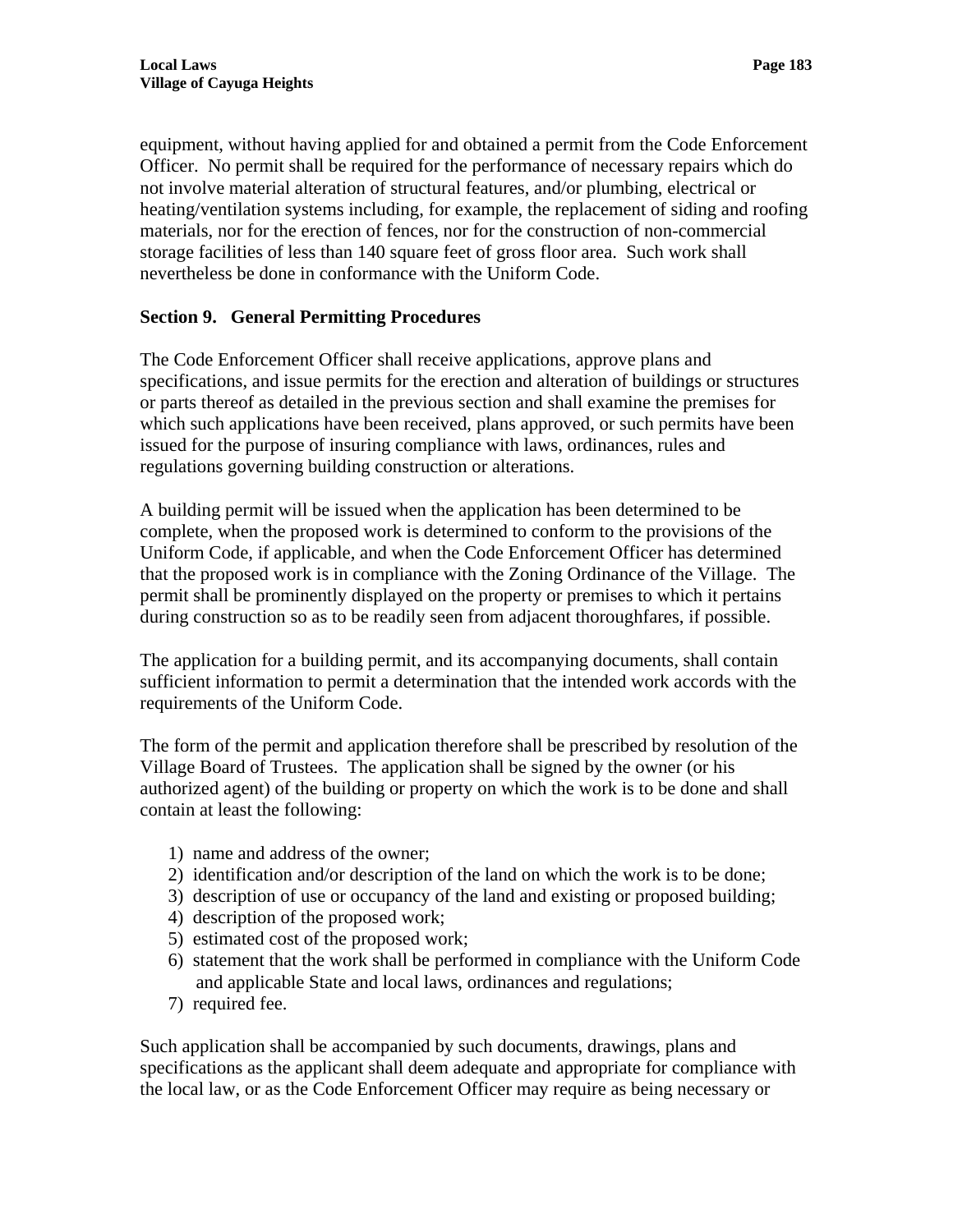appropriate in his judgment. Applicant may confer with the Code Enforcement Officer in advance of submitting his application to discuss the Code Enforcement Officer's requirements for same.

Applicant shall notify the Code Enforcement Officer in writing of any pertinent changes in the information contained in the application during the period for which the permit is in effect. Failure to do so shall in and of itself, effect revocation of the permit previously issued.

A building permit issued pursuant to this Local Law may be suspended or revoked if it is determined that the work to which it pertains is not proceeding in conformance with the Uniform Code or with any condition attached to such permit, or if there has been misrepresentation or falsification of a material fact in connection with the application for the permit.

A building permit issued pursuant to this Local Law shall expire one (1) year from the date of issuance of a certificate of occupancy (other than a temporary certificate of occupancy), whichever occurs first. The permit may, upon written request, be renewed for successive one-year periods provided that:

- 1) the permit has not been revoked or suspended at the time the application for renewal is made,
- 2) the relevant information in the application is up to date and,
- 3) the renewal fee is paid.

# **Section 10. Certificates of Occupancy**

(a) No building hereafter erected shall be used or occupied in whole or in part until a certificate of occupancy shall have been issued by the Code Enforcement Officer.

(b) No existing building hereafter enlarged, extended or altered, or upon which work has been performed which required the issuance of a building permit shall be occupied or used for more than 30 days after the completion of the alteration or work unless a certificate of occupancy shall have been issued.

(c) No change shall be made in the occupancy of an existing building unless a certificate of occupancy authorizing such change shall have been issued.

(d) When, after final inspection, it is found that the proposed work has been completed in accordance with the applicable laws, ordinances, rules or regulations, and also in accordance with the application, the Code Enforcement Officer shall issue a certificate of occupancy. If it is found the proposed work has not been properly completed, the Code Enforcement Officer shall not issue a certificate of occupancy and shall order the work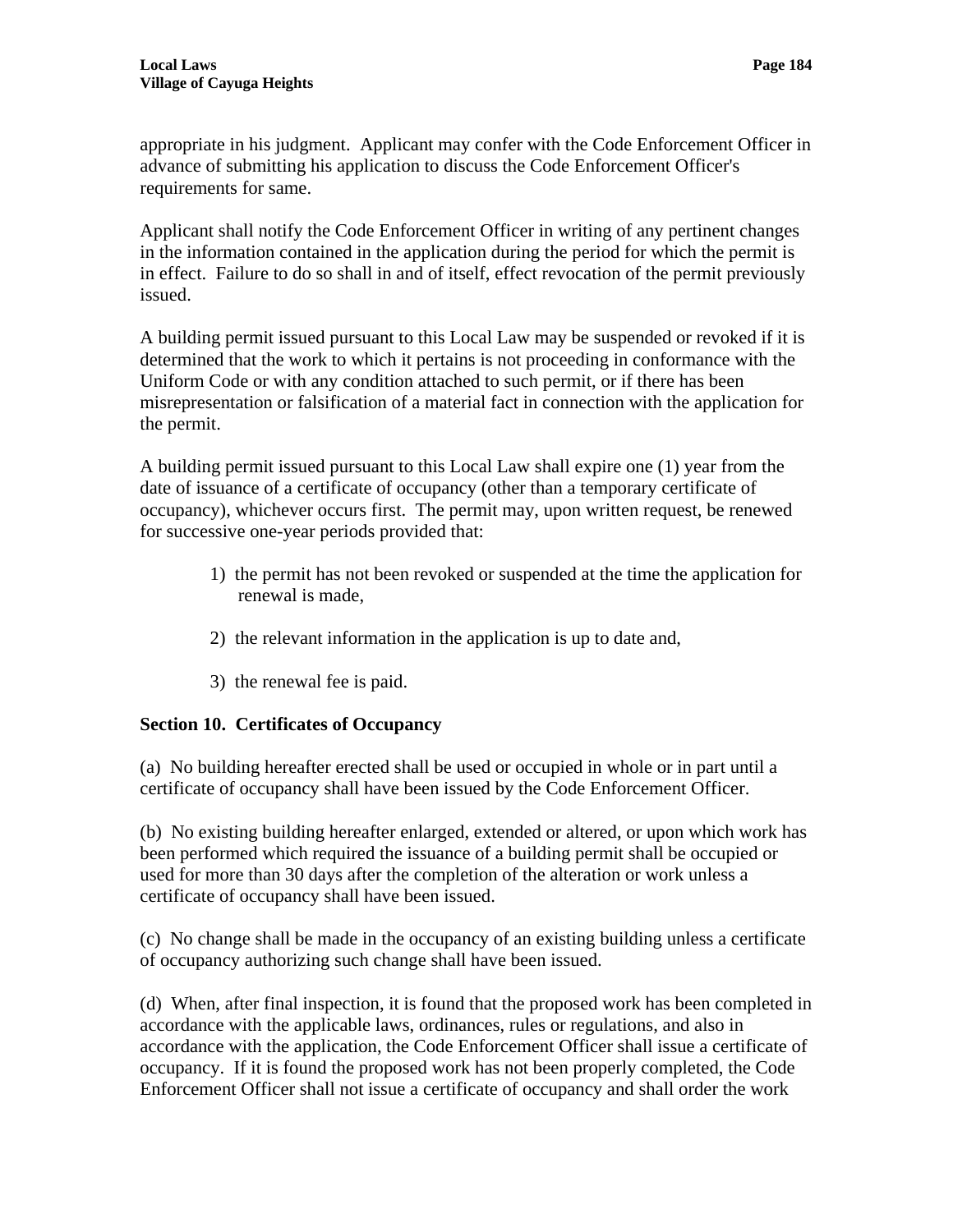completed immediately in conformity with the building permit and in conformity with the applicable building regulations.

(e) A certificate of occupancy shall be issued, where appropriate, within thirty days after written application therefore is made.

(f) The certificate of occupancy shall acknowledge that the work has been completed, and that the proposed use and occupancy is in conformity with the provisions of the applicable laws, ordinances, rules and regulations, and shall specify the use or uses and the extent therefore to which the building or structure or its several parts may be put to use.

(g) Upon request, the Code Enforcement Officer may issue a temporary certificate of occupancy for building or structure, or part thereof, before the entire work covered by the building permit shall have been completed provided such portions as have been completed may be occupied safely without endangering life or the public health and welfare. A temporary certificate of occupancy shall remain effective for the period stated therein which shall not exceed six months from its date of issuance. For good causes and in unusual situations the Code Enforcement Officer in his sole discretion may allow a maximum of two extensions for periods not exceeding six months each.

(h) After completion of work requiring a building permit hereunder where issuance of a Certificate of Occupancy is not appropriate, the Code Enforcement Officer shall issue instead a Certificate of Satisfactory Completion.

# **Section 11. Fire Prevention and Safety Inspections**

(a) Any and all areas of public assembly shall be inspected at least once each calendar year for the purpose of determining compliance with fire safety requirements of the Code. Said inspections shall be completed by the Code Enforcement Officer prior to November 30th of each year.

(b) All dwelling units in a building consisting of more than two such units and the common areas of such building such as halls, foyers, staircases, etc., shall be inspected for the purpose of determining compliance with the fire safety requirements of the Uniform Code at least once in each odd-number-ending calendar year (e.g., 2003). Said inspections shall be completed by the Code Enforcement Officer prior to November 30th of each year.

(c) All other buildings, uses and occupancies, other than public assembly and one or two family dwelling units, shall be inspected once in each even-number-ending calendar year (e.g., 2004). Said inspections shall be completed by the Code Enforcement Officer prior to November 30th of each year. (Inspections under this Local Law of one or two family dwelling units shall not be required.)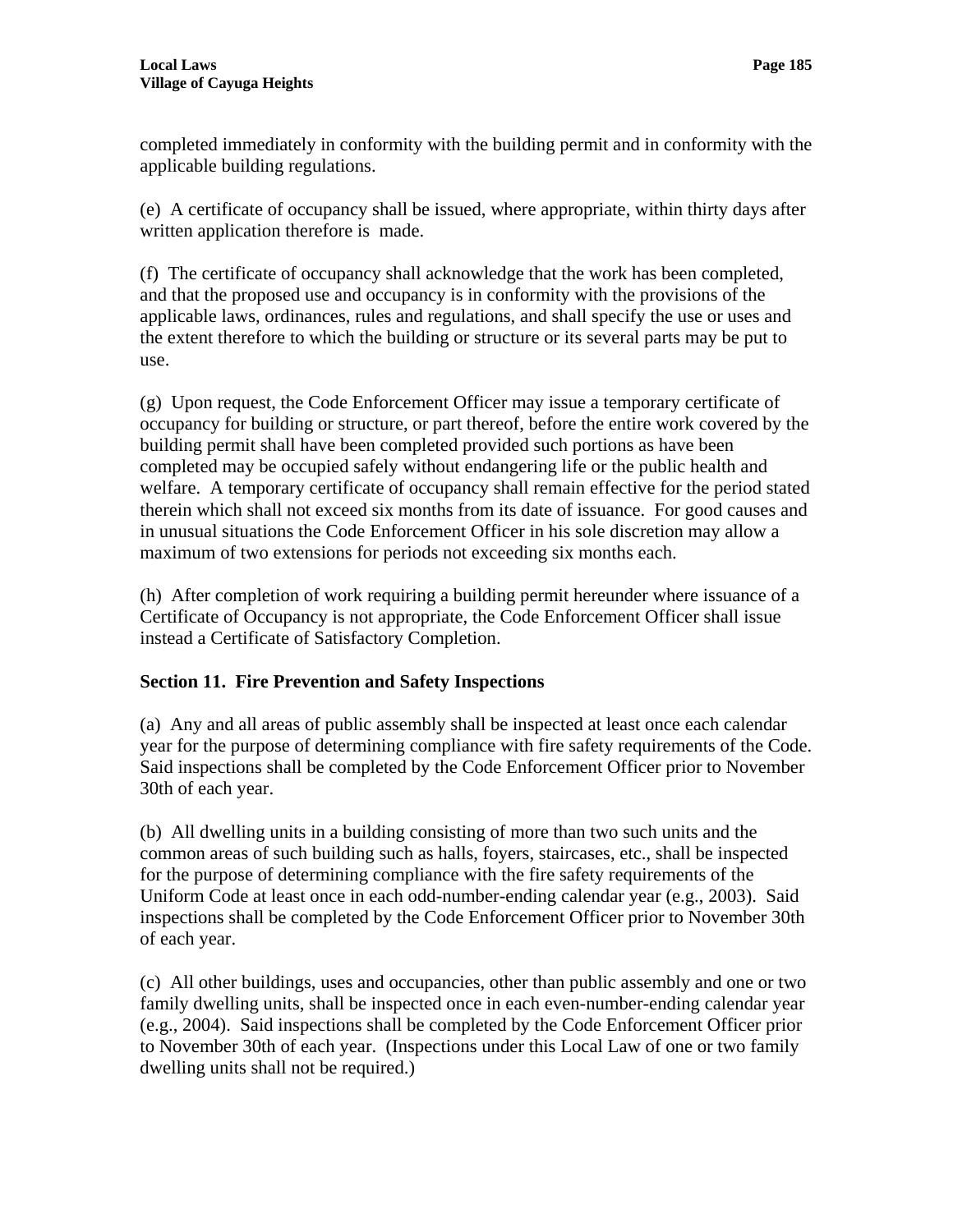(d) An inspection of building or dwelling unit shall be performed at any other time upon:

(1) the request of owner or authorized agent,

(2) receipt of a written statement specifying grounds upon which the subscriber believes a violation of the Uniform Code exists or,

(3) other reasonable and reliable information that such violations exists.

# **Section 12. Department Records and Reports**

(a) The Code Enforcement Officer shall keep permanent official records of all transactions and activities conducted by him including all applications received, plans approved, permits and certificates issued, fees charged and collected, inspection reports, all rules and regulations promulgated by the municipality, and notices and orders issued. All such reports shall be public information open to the public inspection during normal business hours.

(b) The Code Enforcement Officer shall annually submit to the Village Board of Trustees a written report of all business conducted, and more frequently upon request.

# **Section 13. Stop Orders**

Whenever the Code Enforcement Officer has reasonable grounds to believe that work on any building or structure is being performed in violation of the provisions of the New York State Uniform Fire Prevention and Building Code or applicable laws, ordinances or regulations, or not in conformity with the provisions of an application, plans or specifications on the basis of which a building permit was issued, or in an unsafe manner and dangerous manner, he shall notify the owner of the property, or the owner's agent, to suspend all work and issue a Stop Work Order. Such persons shall immediately stop such work and suspend all building activities until the stop orders have been rescinded. All Stop Work Orders and notices shall be in writing and shall state the conditions under which work may be resumed. A Stop Work Order shall be served upon a person to whom it is directed either by delivering it personally, or by posting the same upon a conspicuous portion of the building where the work is being performed and sending a copy of the same to the person, firm or corporations by certified mail, return receipt requested, and simultaneously by regular mail, with return address noted.

#### **Section 14. Violations**

(a) Upon determination by the Code Enforcement Officer or the Fire Safety Inspector (or their respective designees) that a violation of the Uniform Code or this local law exists in, on, or about any building or premises, he shall order in writing the remedying of the condition. Such order shall state the specific provision of the Uniform Code which the particular condition violates and shall grant such time as may be reasonably necessary for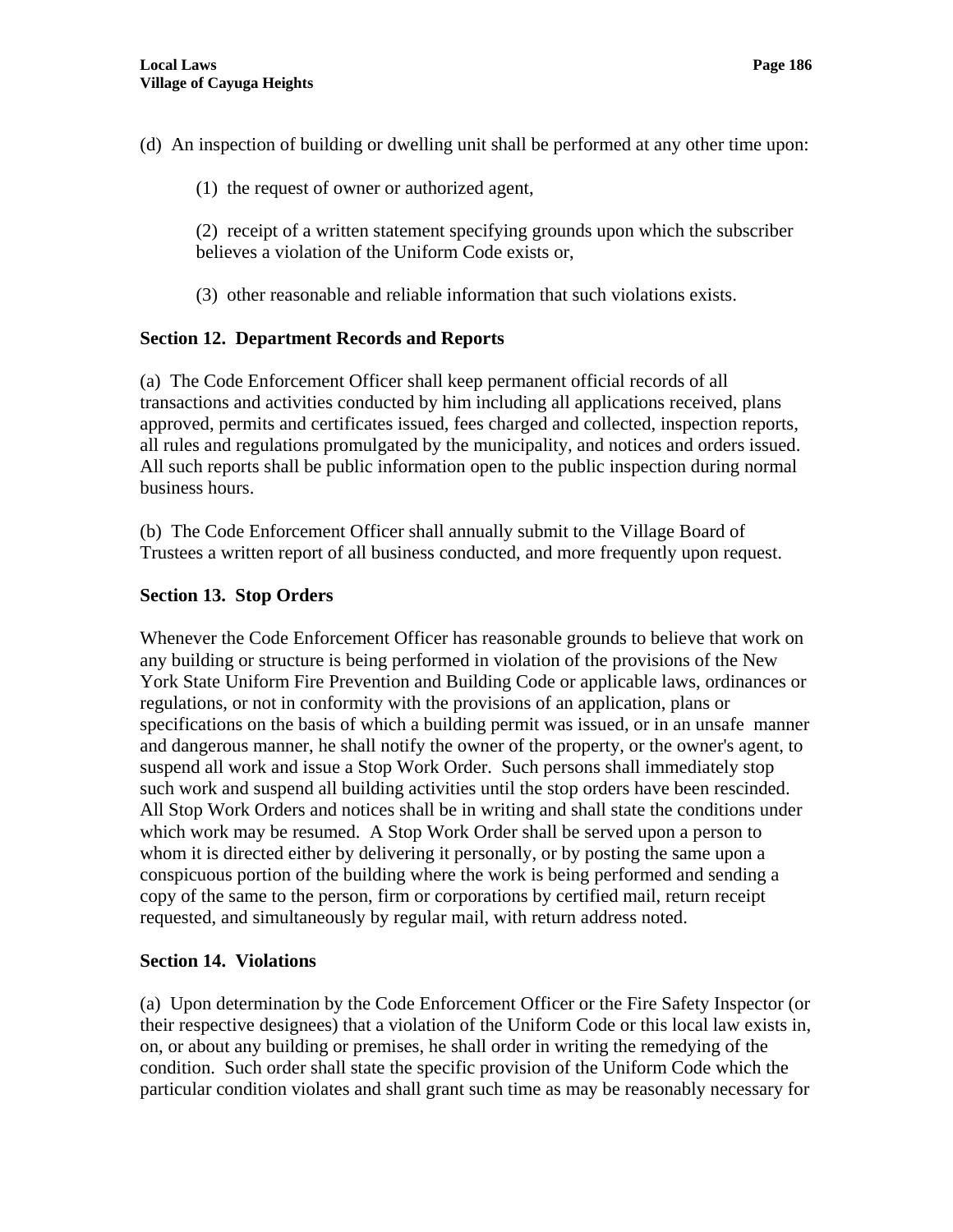achieving compliance before proceedings to compel compliance shall be instituted. Such order shall be served personally or by certified mail, return receipt requested.

(b) Any person, firm or corporation who violates any provision of the Uniform Code, this Local Law, or any rule or regulation issued under this local law, or the terms or conditions of any Certificate of Occupancy issued by the Building and Fire Safety Inspector, shall be liable to a civil penalty of not more than \$100.00 for each day or part thereof during which such violation continues. The civil penalties provided by this subdivision shall be recoverable in an action instituted in the name of the Village Board on its own initiative or at the request of the Code Enforcement Officer or the Fire Safety Inspector.

(c) Alternatively, and in addition to an action to recover the civil penalties provided by subsection (b), the Village Board many institute any appropriate action or proceeding in any court of competent jurisdiction to prevent, restrain, enjoin, correct, or abate any violation of, or to enforce, any provision of the Uniform Code or terms or conditions of any Certificate of Occupancy issued by the Code Enforcement Officer or the Fire Safety Inspector.

(d) Furthermore, the Village Board may designate certain violations as criminal in nature, subject to fine or imprisonment as the case may be. A violation of Code Requirements pertaining to storage of combustible, flammable, or otherwise dangerous materials is hereby declared to constitute a Violation as defined in the Penal Law of the State of New York, and shall be punishable by a fine of not more than \$250.00 for each day or part thereof during which said violation continues, or imprisonment for a term not to exceed *fifteen* days, for each violation. These penalties shall be in addition to any other penalty provided by law.

# **Section 15. Severability**

If any section, paragraph, subdivision, clause, phrase, or provision of this Local Law shall be judged invalid or held unconstitutional, it shall not affect the validity of this Local Law as a whole or any part of provision thereof other than the part so decided to be invalid or unconstitutional.

# **Section 16. Effective Date**

The Local Law shall take effect upon filing with the Department of State.

March 15, 2004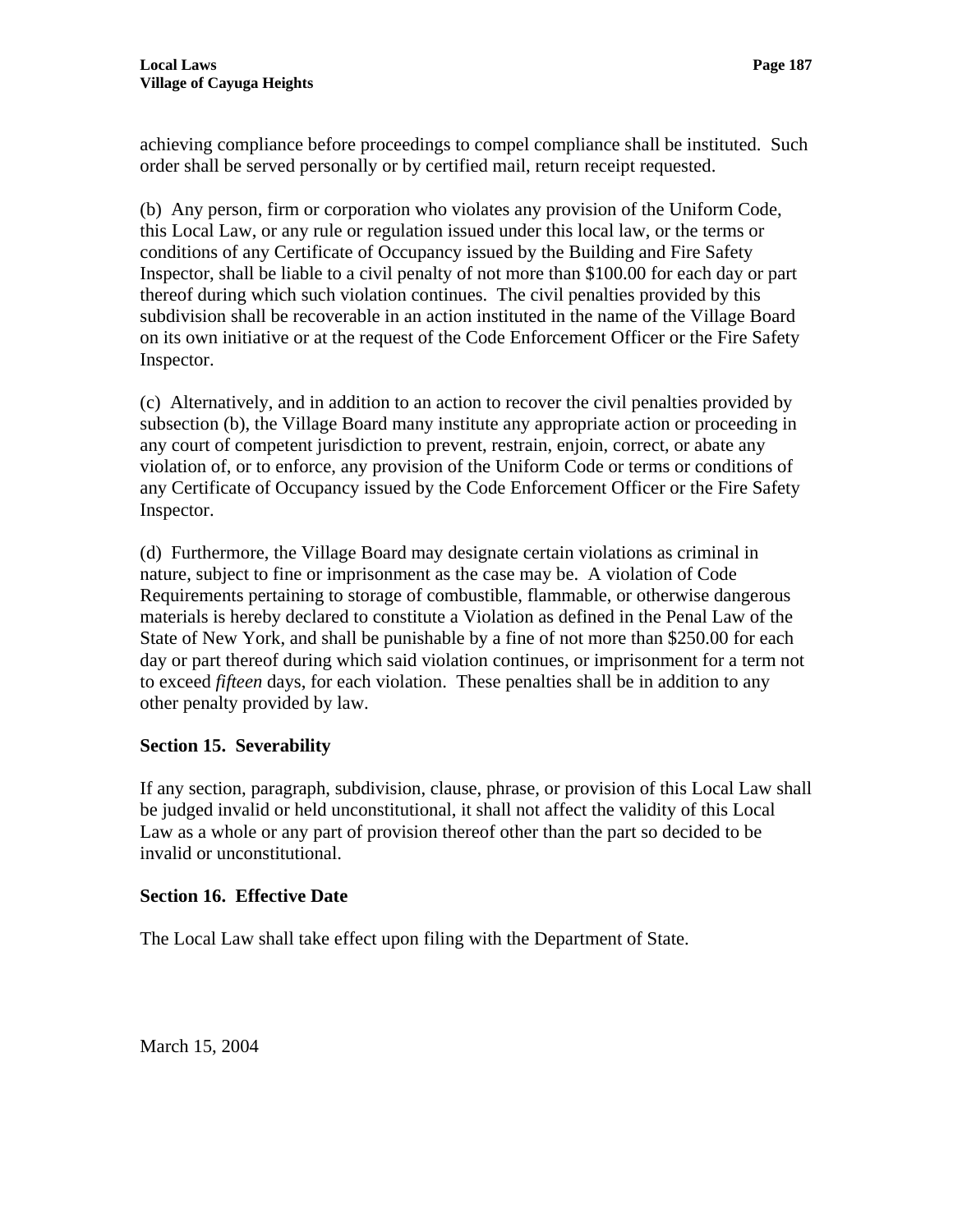### **Village of Cayuga Heights INDEX of LOCAL LAWS**

| <b>Subject</b>                                   | <b>Page</b>        |
|--------------------------------------------------|--------------------|
| Alcoholic Beverage Container                     | 52, 59-60          |
| Antennas                                         | 70                 |
| Appointed Officers, Residency of                 | 69                 |
| <b>Bicycles</b>                                  | 108                |
| <b>Building Code Enforcement</b>                 | 180-187            |
| Business Investment, Exemption                   | 31                 |
| Code, Building Enforcement                       | 180-187            |
| Code, Plumbing                                   | 30                 |
| <b>Cross-Connection Control</b>                  | $35 - 40$          |
| <b>Cross-Connection Control Supplementary</b>    | 143-150            |
| Dog Control                                      | 32, 41-43, 174-176 |
| <b>Emergency Lock Box</b>                        | 170-172            |
| Fees By Resolution                               | 151                |
| Fire Chief & Fire Superintendent, Term of Office | 179                |
| Firearms and Other Dangerous Weapons             | 167                |
| Flood Insurance Program                          | 33-34              |
| <b>Fumigation and Fires</b>                      | $\mathbf{1}$       |
| <b>Indemnification of Employees</b>              | 51                 |
| Legal Counsel, Furnishing of                     | 51                 |
| Open Alcoholic Beverage Container                | 52, 59-60          |
| Parks & Street Planting, Protection of           | 4                  |
| <b>Planned Unit Development</b>                  | 125-136            |
| Planning Board, Establishment of                 | 119-124            |
| <b>Plumbing Code</b>                             | 30                 |
| <b>Prior Written Notice</b>                      | 102                |
| <b>Public Notice</b>                             | 10                 |
| Real Property Tax Exemption, Veterans            | 67                 |